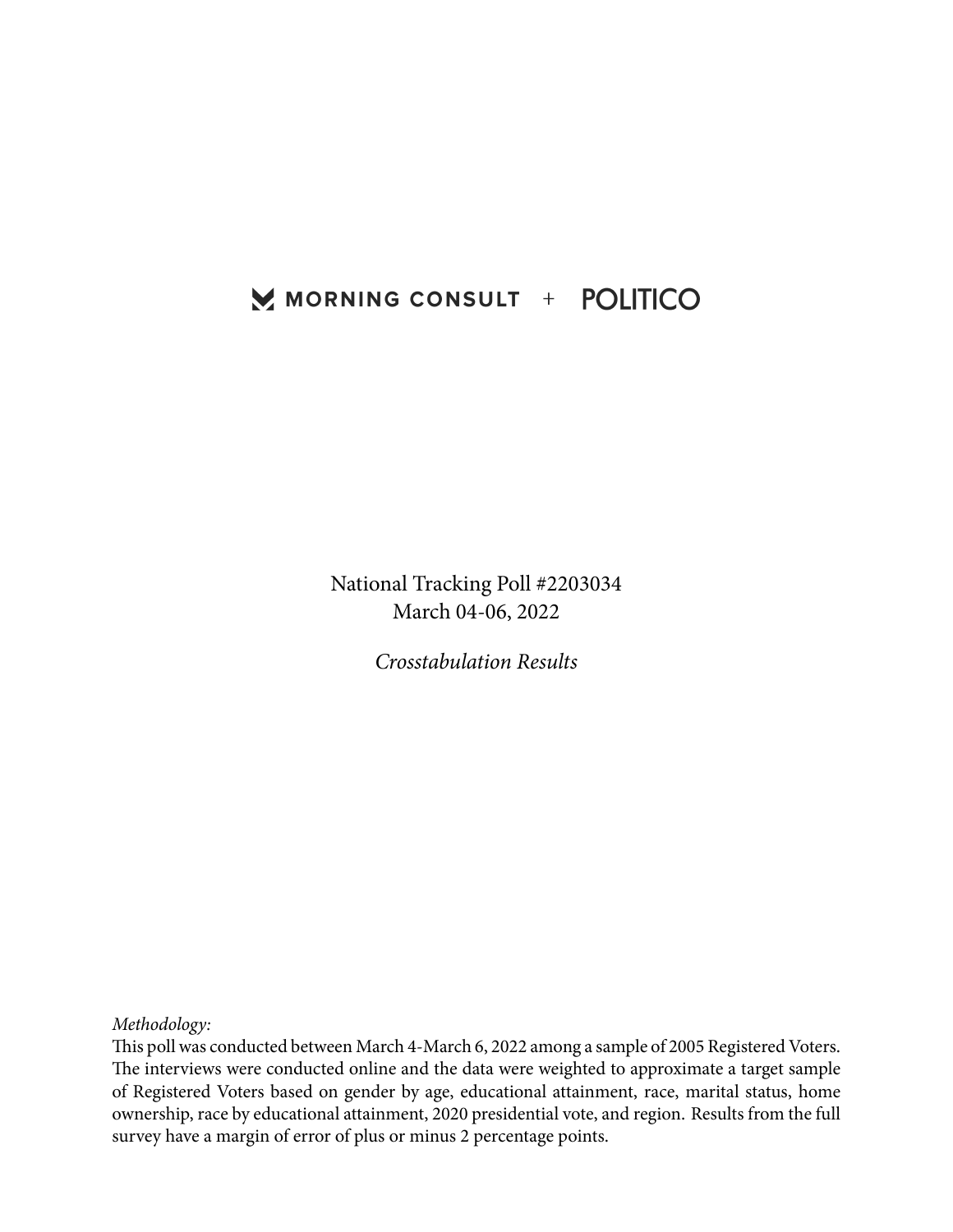# **Table Index**

| 1  | <b>Table nr2b:</b> Do you approve or disapprove of the job Joe Biden is doing as President? $\ldots$ .                                                                                                         | 5  |
|----|----------------------------------------------------------------------------------------------------------------------------------------------------------------------------------------------------------------|----|
| 2  | Table nr2bNET: Do you approve or disapprove of the job Joe Biden is doing as President?                                                                                                                        | 9  |
| 3  | Table POL3_14: Do you approve or disapprove of how President Biden is handling each of<br>the following? Foreign policy $\ldots \ldots \ldots \ldots \ldots \ldots \ldots \ldots \ldots \ldots \ldots \ldots$  | 12 |
| 4  | Table POL11_1: Please indicate whether you agree or disagree with the following statements:                                                                                                                    | 16 |
| 5  | <b>Table POL11_2:</b> Please indicate whether you agree or disagree with the following statements:                                                                                                             | 20 |
| 6  | Table POL11_3: Please indicate whether you agree or disagree with the following statements:<br>Joe Biden Is trustworthy                                                                                        | 24 |
| 7  | Table POL11_4: Please indicate whether you agree or disagree with the following statements:<br>Joe Biden Is honest                                                                                             | 28 |
| 8  | Table POL11_5: Please indicate whether you agree or disagree with the following statements:                                                                                                                    | 32 |
| 9  | Table POL11_6: Please indicate whether you agree or disagree with the following statements:                                                                                                                    | 36 |
| 10 | Table POL11_7: Please indicate whether you agree or disagree with the following statements:                                                                                                                    | 40 |
| 11 | Table POL11_8: Please indicate whether you agree or disagree with the following statements:                                                                                                                    | 44 |
| 12 | Table POL11_9: Please indicate whether you agree or disagree with the following statements:<br>Joe Biden Is too conservative rundled by contact the contact with the contact to conservative rundled by Joe B  | 48 |
| 13 | Table POL11_10: Please indicate whether you agree or disagree with the following statements:<br>Joe Biden Is too liberal $\ldots \ldots \ldots \ldots \ldots \ldots \ldots \ldots \ldots \ldots \ldots \ldots$ | 52 |
| 14 | Table POL11_11: Please indicate whether you agree or disagree with the following statements:                                                                                                                   | 56 |
| 15 | Table POL11_12: Please indicate whether you agree or disagree with the following statements:                                                                                                                   | 60 |
| 16 | Table POL11_13: Please indicate whether you agree or disagree with the following statements:                                                                                                                   | 64 |
| 17 | Table POL11_14: Please indicate whether you agree or disagree with the following statements:                                                                                                                   | 68 |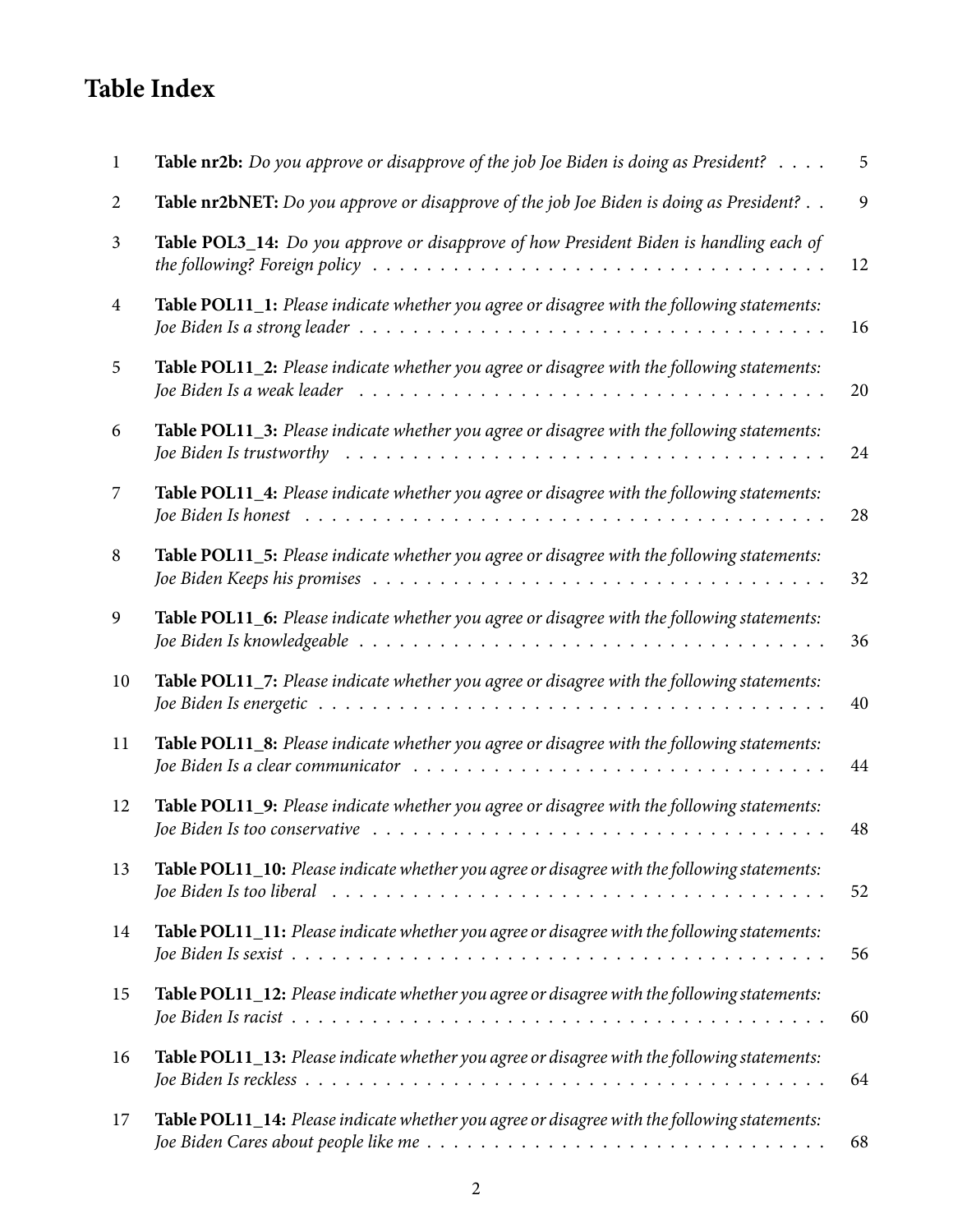| 18 | Table POL11_15: Please indicate whether you agree or disagree with the following statements:                                                                                                                             | 72  |
|----|--------------------------------------------------------------------------------------------------------------------------------------------------------------------------------------------------------------------------|-----|
| 19 | Table POL11_16: Please indicate whether you agree or disagree with the following statements:                                                                                                                             | 76  |
| 20 | Table POL11_17: Please indicate whether you agree or disagree with the following statements:                                                                                                                             | 80  |
| 21 | Table POL11_18: Please indicate whether you agree or disagree with the following statements:                                                                                                                             | 84  |
| 22 | Table POL11_19: Please indicate whether you agree or disagree with the following statements:<br>Joe Biden Is in good health $\ldots \ldots \ldots \ldots \ldots \ldots \ldots \ldots \ldots \ldots \ldots \ldots \ldots$ | 88  |
| 23 | Table POL11_20: Please indicate whether you agree or disagree with the following statements:<br>Joe Biden Is capable of leading the country $\dots \dots \dots \dots \dots \dots \dots \dots \dots \dots \dots \dots$    | 92  |
| 24 | Table POL11_21: Please indicate whether you agree or disagree with the following statements:<br>Joe Biden Discourages the more extreme elements in the Democratic Party $\dots \dots \dots$                              | 96  |
| 25 | Table POL11_22: Please indicate whether you agree or disagree with the following statements:<br>Joe Biden Encourages the more extreme elements in the Democratic Party $\dots \dots \dots$                               | 100 |
| 26 | Table POL11_23: Please indicate whether you agree or disagree with the following statements:                                                                                                                             | 104 |
| 27 | Table POL12_1: Do you approve or disapprove of how each of the following is handling the                                                                                                                                 | 108 |
| 28 | Table POL16_2: How much have you seen, read, or heard about the following? President Joe<br>Biden giving his State of the Union address on Tuesday, March 1st                                                            | 112 |
| 29 | Table POL16_3: How much have you seen, read, or heard about the following? Iowa Gov.<br>Kim Reynolds giving the Republican Party's response to President Joe Biden's State of the Union                                  | 115 |
| 30 | Table POL16_4: How much have you seen, read, or heard about the following? Rep. Rashida<br>Tlaib (D-Mich.) giving the Working Families Party's response to President Joe Biden's State of                                | 118 |
| 31 | Table POL16_9: How much have you seen, read, or heard about the following? Rep. Lauren<br>Boebert (R-Colo.) accusing President Joe Biden of causing the deaths of 13 U.S. military service                               | 121 |
| 32 | Table POL17: As you may know, President Joe Biden gave his State of the Union address on                                                                                                                                 | 125 |
| 33 | Table POL18: And based on what you have seen, read or heard recently about President Joe<br>Biden's State of the Union address, would you say it was: $\ldots \ldots \ldots \ldots \ldots \ldots$                        | 128 |
| 34 |                                                                                                                                                                                                                          | 131 |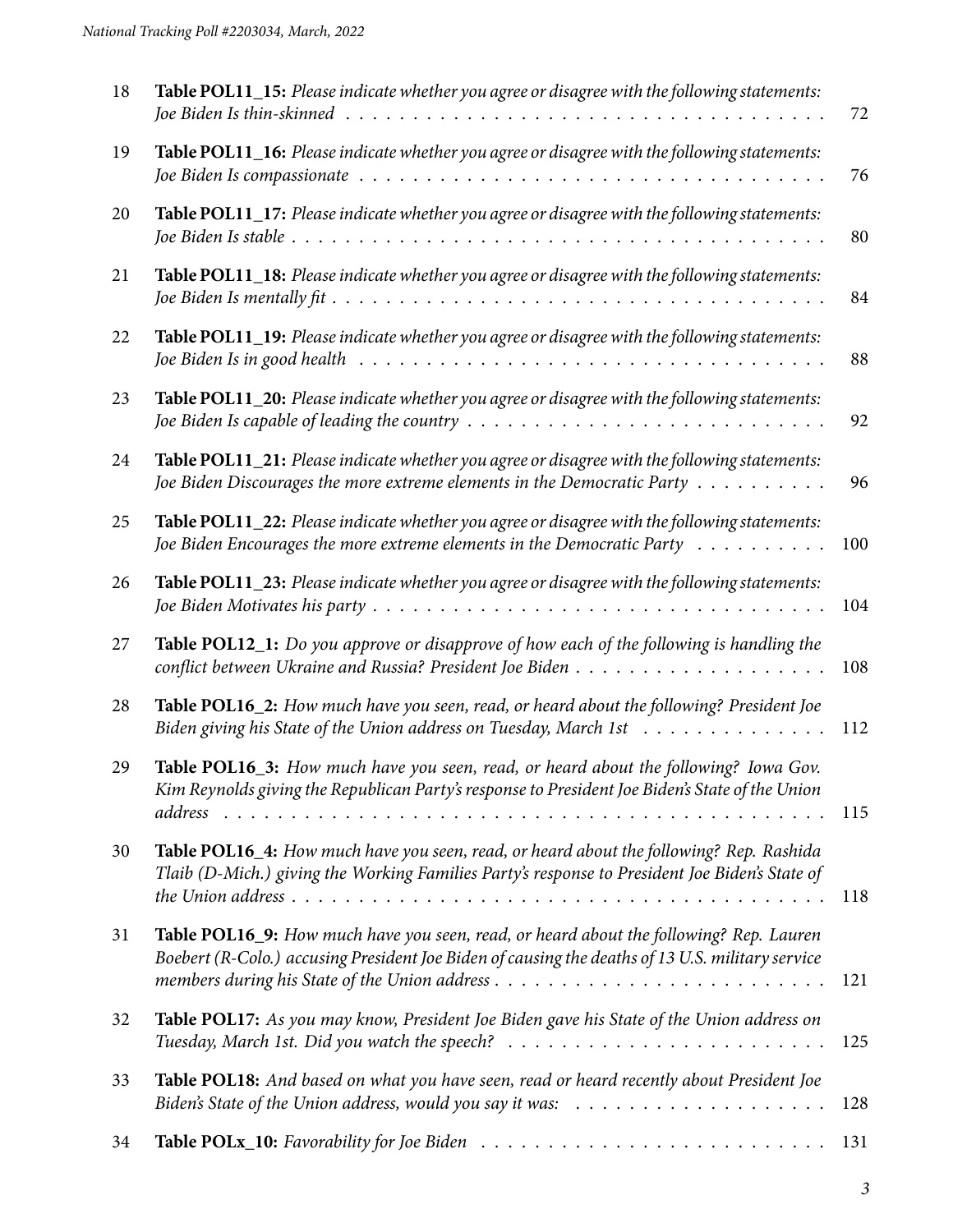|  | 35 Summary Statistics of Survey Respondent Demographics 135 |  |
|--|-------------------------------------------------------------|--|
|--|-------------------------------------------------------------|--|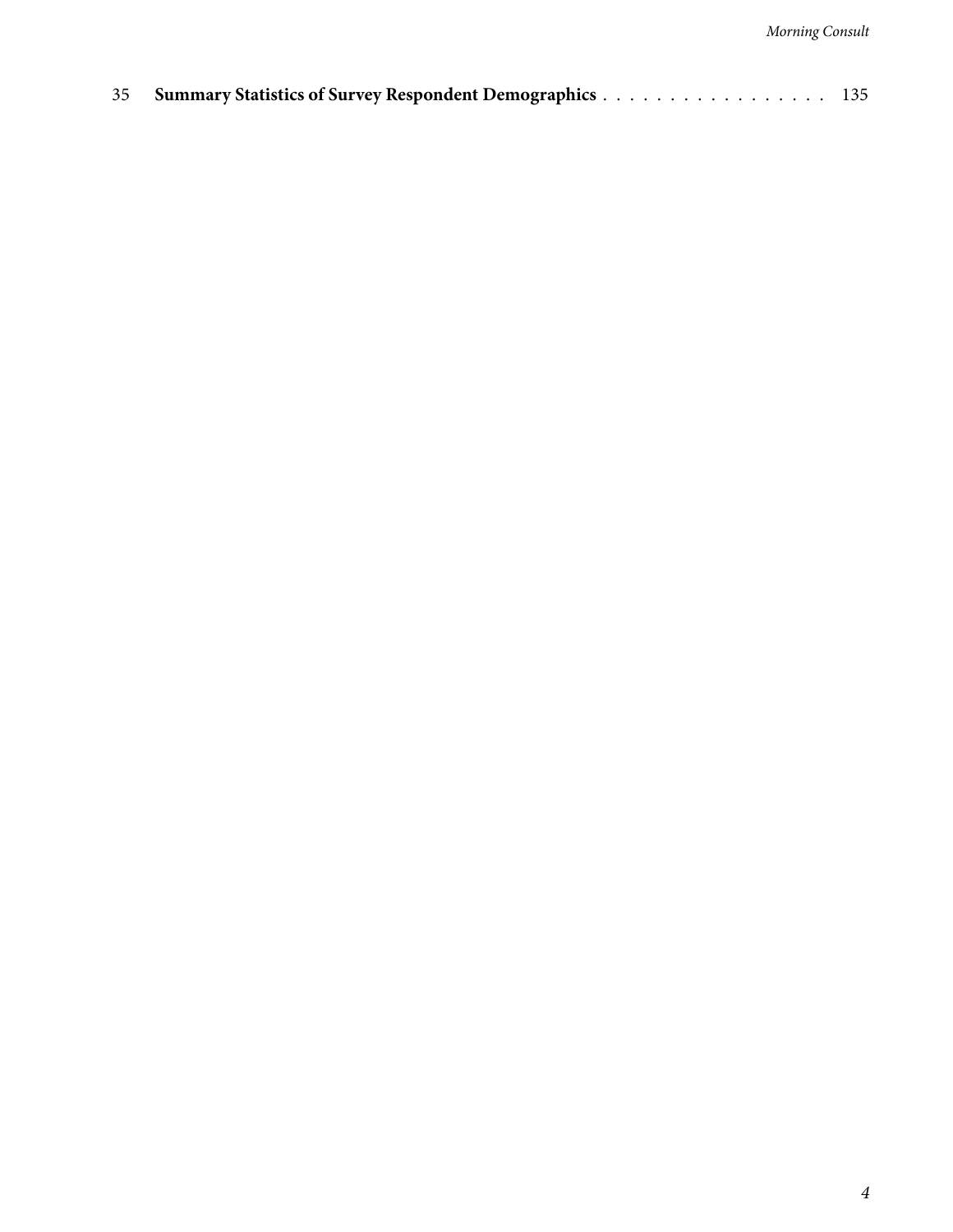## **Crosstabulation Results by Respondent Demographics**

|--|

<span id="page-4-0"></span>

| Demographic              |        | <b>Strongly</b><br>Approve |        | Somewhat<br>Approve |        | Somewhat<br>Disapprove |       | <b>Strongly</b><br><b>Disapprove</b> |       | Don't Know/<br>No Opinion | <b>Total N</b> |
|--------------------------|--------|----------------------------|--------|---------------------|--------|------------------------|-------|--------------------------------------|-------|---------------------------|----------------|
| <b>Registered Voters</b> | 23%    | (451)                      | 23%    | (459)               | 13%    | (258)                  | 39%   | (773)                                | $3\%$ | (62)                      | 2005           |
| Gender: Male             | 33%    | (311)                      | 20%    | (193)               | 10%    | (98)                   | 35%   | (330)                                | $2\%$ | (14)                      | 945            |
| Gender: Female           | 13%    | (141)                      | 25%    | (267)               | 15%    | (161)                  | 42%   | (444)                                | $5\%$ | (48)                      | 1060           |
| Age: 18-34               | $21\%$ | (106)                      | 26%    | (133)               | 19%    | (99)                   | 27%   | (141)                                | $7\%$ | (37)                      | 516            |
| Age: 35-44               | 33%    | (103)                      | 21%    | (66)                | 17%    | (53)                   | 25%   | (78)                                 | $3\%$ | (8)                       | 308            |
| Age: 45-64               | 19%    | (128)                      | 22%    | (147)               | $11\%$ | (78)                   | 46%   | (316)                                | $2\%$ | (13)                      | 682            |
| Age: 65+                 | 23%    | (115)                      | 23%    | (114)               | $6\%$  | (28)                   | 48%   | (239)                                | $1\%$ | (3)                       | 499            |
| GenZers: 1997-2012       | 13%    | (18)                       | 28%    | (40)                | 22%    | (31)                   | 24%   | (34)                                 | 12%   | (17)                      | 141            |
| Millennials: 1981-1996   | 29%    | (174)                      | 23%    | (139)               | 18%    | (108)                  | 27%   | (162)                                | $4\%$ | (27)                      | 610            |
| GenXers: 1965-1980       | 19%    | (90)                       | 24\%   | (114)               | 14%    | (64)                   | 41%   | (194)                                | $2\%$ | (8)                       | 469            |
| Baby Boomers: 1946-1964  | 22%    | (159)                      | 22%    | (155)               | 7%     | (53)                   | 47%   | (341)                                | $2\%$ | (11)                      | 718            |
| PID: Dem (no lean)       | 47%    | (377)                      | 37%    | (293)               | $9\%$  | (70)                   | $4\%$ | (34)                                 | $2\%$ | (19)                      | 794            |
| PID: Ind (no lean)       | $7\%$  | (39)                       | 24%    | (127)               | 20%    | (105)                  | 42%   | (222)                                | $7\%$ | (35)                      | 528            |
| PID: Rep (no lean)       | $5\%$  | (35)                       | $6\%$  | (40)                | 12%    | (83)                   | 76%   | (517)                                | $1\%$ | (8)                       | 683            |
| PID/Gender: Dem Men      | 63%    | (260)                      | 27%    | (113)               | $6\%$  | (24)                   | $2\%$ | (10)                                 | $1\%$ | (3)                       | 410            |
| PID/Gender: Dem Women    | 30%    | (117)                      | 47%    | (181)               | 12%    | (46)                   | $6\%$ | (24)                                 | $4\%$ | (16)                      | 384            |
| PID/Gender: Ind Men      | $11\%$ | (27)                       | 23%    | (59)                | 17%    | (44)                   | 45%   | (114)                                | $4\%$ | (11)                      | 256            |
| PID/Gender: Ind Women    | $4\%$  | (12)                       | 25%    | (68)                | 22%    | (61)                   | 40%   | (108)                                | $9\%$ | (24)                      | 272            |
| PID/Gender: Rep Men      | $8\%$  | (23)                       | $8\%$  | (21)                | $11\%$ | (30)                   | 73%   | (205)                                |       | (0)                       | 279            |
| PID/Gender: Rep Women    | $3\%$  | (12)                       | $5\%$  | (19)                | 13%    | (54)                   | 77\%  | (312)                                | $2\%$ | (8)                       | 404            |
| Ideo: Liberal (1-3)      | 47%    | (263)                      | 34%    | (191)               | $11\%$ | (60)                   | $6\%$ | (36)                                 | $2\%$ | (11)                      | 561            |
| Ideo: Moderate (4)       | 20%    | (107)                      | 32%    | (166)               | 20%    | (104)                  | 25%   | (131)                                | $4\%$ | (19)                      | 526            |
| Ideo: Conservative (5-7) | 10%    | (80)                       | $9\%$  | (72)                | 10%    | (81)                   | 69%   | (552)                                | $1\%$ | (9)                       | 795            |
| Educ: < College          | 17%    | (202)                      | $21\%$ | (251)               | 14%    | (174)                  | 44\%  | (534)                                | $4\%$ | (50)                      | 1211           |
| Educ: Bachelors degree   | 26%    | (129)                      | 29%    | (146)               | $11\%$ | (55)                   | 33%   | (166)                                | $1\%$ | (7)                       | 503            |
| Educ: Post-grad          | 41\%   | (120)                      | 21%    | (62)                | 10%    | (30)                   | 25\%  | (74)                                 | $2\%$ | (5)                       | 291            |
| Income: Under 50k        | 18%    | (148)                      | 24%    | (190)               | 13%    | (107)                  | 40%   | (326)                                | $4\%$ | (36)                      | 808            |
| Income: 50k-100k         | 21%    | (154)                      | 22%    | (158)               | 14%    | (100)                  | 41\%  | (303)                                | $2\%$ | (15)                      | 731            |
| Income: 100k+            | 32%    | (149)                      | 24%    | (111)               | $11\%$ | (51)                   | 31%   | (144)                                | $3\%$ | (12)                      | 466            |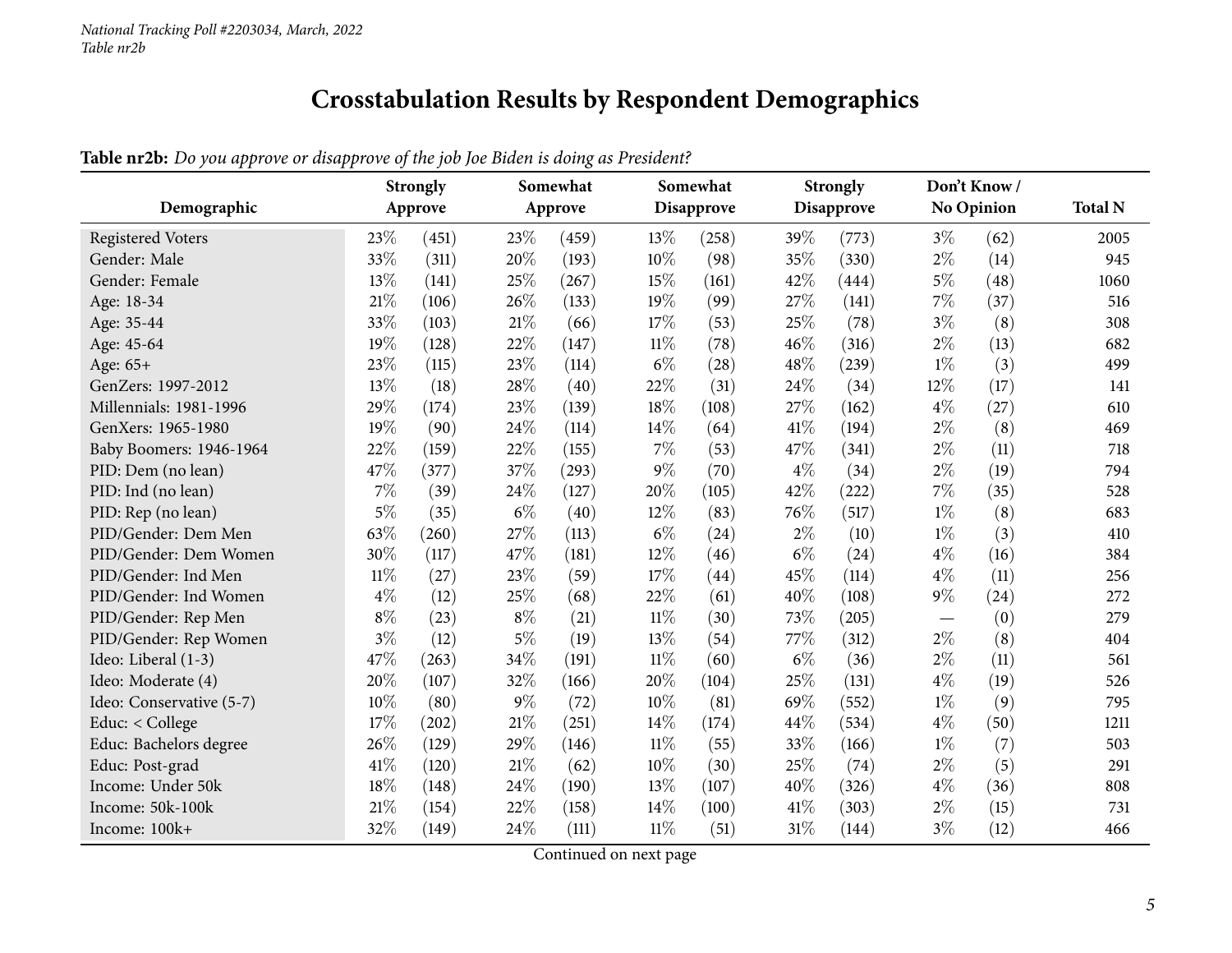|                                   |        | <b>Strongly</b> |        | Somewhat            |                   | Somewhat          |                               | <b>Strongly</b>   |                                  | Don't Know/       |                |
|-----------------------------------|--------|-----------------|--------|---------------------|-------------------|-------------------|-------------------------------|-------------------|----------------------------------|-------------------|----------------|
| Demographic                       |        | Approve         |        | Approve             |                   | <b>Disapprove</b> |                               | <b>Disapprove</b> |                                  | <b>No Opinion</b> | <b>Total N</b> |
| <b>Registered Voters</b>          | 23%    | (451)           | 23%    | (459)               | 13%               | (258)             | 39%                           | (773)             | $3\%$                            | (62)              | 2005           |
| Ethnicity: White                  | 22%    | (350)           | 20%    | (318)               | $11\%$            | (179)             | 44%                           | (690)             | $2\%$                            | (39)              | 1576           |
| Ethnicity: Hispanic               | 24%    | (54)            | 27%    | (59)                | 16%               | (35)              | 31%                           | (69)              | $3\%$                            | (6)               | 223            |
| Ethnicity: Black                  | 32%    | (83)            | 37%    | (95)                | 17%               | (44)              | $8\%$                         | (22)              | $6\%$                            | (15)              | 258            |
| Ethnicity: Other                  | $11\%$ | (19)            | 28%    | (47)                | 21%               | (35)              | 36%                           | (62)              | $5\%$                            | (8)               | 171            |
| All Christian                     | 20%    | (205)           | $21\%$ | (217)               | 10%               | (99)              | 47%                           | (481)             | $2\%$                            | (17)              | 1019           |
| All Non-Christian                 | 58%    | (110)           | 25%    | (46)                | $6\%$             | (12)              | $11\%$                        | (20)              |                                  | (0)               | 188            |
| Atheist                           | 36%    | (22)            | 28%    | (17)                | 16%               | (9)               | 15%                           | (9)               | $5\%$                            | (3)               | 61             |
| Agnostic/Nothing in particular    | 19%    | (81)            | 27%    | (115)               | 20%               | (85)              | 28%                           | (121)             | $6\%$                            | (26)              | 427            |
| Something Else                    | $11\%$ | (34)            | 21%    | (64)                | 17%               | (53)              | 46%                           | (142)             | $6\%$                            | (17)              | 311            |
| Religious Non-Protestant/Catholic | 53%    | (111)           | 24%    | (51)                | 7%                | (14)              | 15%                           | (32)              | $\overbrace{\phantom{12322111}}$ | (0)               | 208            |
| Evangelical                       | 24%    | (137)           | 17%    | (97)                | $11\%$            | (63)              | 46%                           | (268)             | $2\%$                            | (13)              | 578            |
| Non-Evangelical                   | 13%    | (96)            | 25%    | (179)               | 12%               | (84)              | 47%                           | (340)             | $3\%$                            | (20)              | 719            |
| Community: Urban                  | 43%    | (232)           | 27%    | (147)               | $9\%$             | (49)              | 18%                           | (100)             | $3\%$                            | (15)              | 543            |
| Community: Suburban               | 17%    | (162)           | 24%    | (233)               | 14%               | (137)             | 41\%                          | (393)             | $4\%$                            | (35)              | 960            |
| Community: Rural                  | $11\%$ | (58)            | 16%    | (79)                | 14%               | (73)              | 56%                           | (280)             | $3\%$                            | (13)              | 502            |
| <b>Employ: Private Sector</b>     | 24%    | (158)           | 23%    | (152)               | 14\%              | (94)              | 38%                           | (250)             | $1\%$                            | (10)              | 664            |
| <b>Employ: Government</b>         | 24%    | (37)            | 30%    | (45)                | 15%               | (22)              | 28%                           | (42)              | $3\%$                            | (4)               | 150            |
| Employ: Self-Employed             | 40%    | (86)            | 14%    | (29)                | 15%               | (32)              | 30%                           | (65)              | $1\%$                            | (2)               | 213            |
| Employ: Homemaker                 | 12%    | (17)            | 15%    | (20)                | $11\%$            | (14)              | 59%                           | (81)              | $3\%$                            | (4)               | 137            |
| Employ: Student                   | $8\%$  | (5)             | 35%    | (23)                | 26%               | (18)              | 25%                           | (17)              | 7%                               | (4)               | 68             |
| Employ: Retired                   | 24%    | (123)           | 20%    | (103)               | $6\%$             | (33)              | 49%                           | (255)             | $1\%$                            | (3)               | 516            |
| Employ: Unemployed                | $9\%$  | (13)            | 39%    | (59)                | 14%               | (20)              | 22%                           | (33)              | 16%                              | (24)              | 149            |
| Employ: Other                     | 12%    | (13)            | 26%    | (28)                | 24%               | (26)              | 29%                           | (31)              | 10%                              | (10)              | 107            |
| Military HH: Yes                  | 22%    | (80)            | 20%    | (74)                | $9\%$             | (34)              | 48%                           | (176)             |                                  | (1)               | 366            |
| Military HH: No                   | 23%    | (371)           | 24%    | (385)               | 14%               | (224)             | 36%                           | (597)             | $4\%$                            | (62)              | 1639           |
| RD/WT: Right Direction            | $54\%$ | (408)           | 37%    | (279)               | $4\%$             | (31)              | $3\%$                         | (24)              | $2\%$                            | (16)              | 759            |
| RD/WT: Wrong Track                | $3\%$  | (43)            | 14%    | (180)               | 18%               | (227)             | 60%                           | (749)             | $4\%$                            | (47)              | 1246           |
| Biden Job Approve                 | 50%    | (451)           | 50%    | $\left( 459\right)$ | $\hspace{0.05cm}$ | (0)               | $\overbrace{\phantom{aaaaa}}$ | (0)               | $\overline{\phantom{0}}$         | (0)               | 911            |
| Biden Job Disapprove              |        | (0)             |        | (0)                 | 25%               | (258)             | 75%                           | (773)             |                                  | (0)               | 1032           |

Table nr2b: Do you approve or disapprove of the job Joe Biden is doing as President?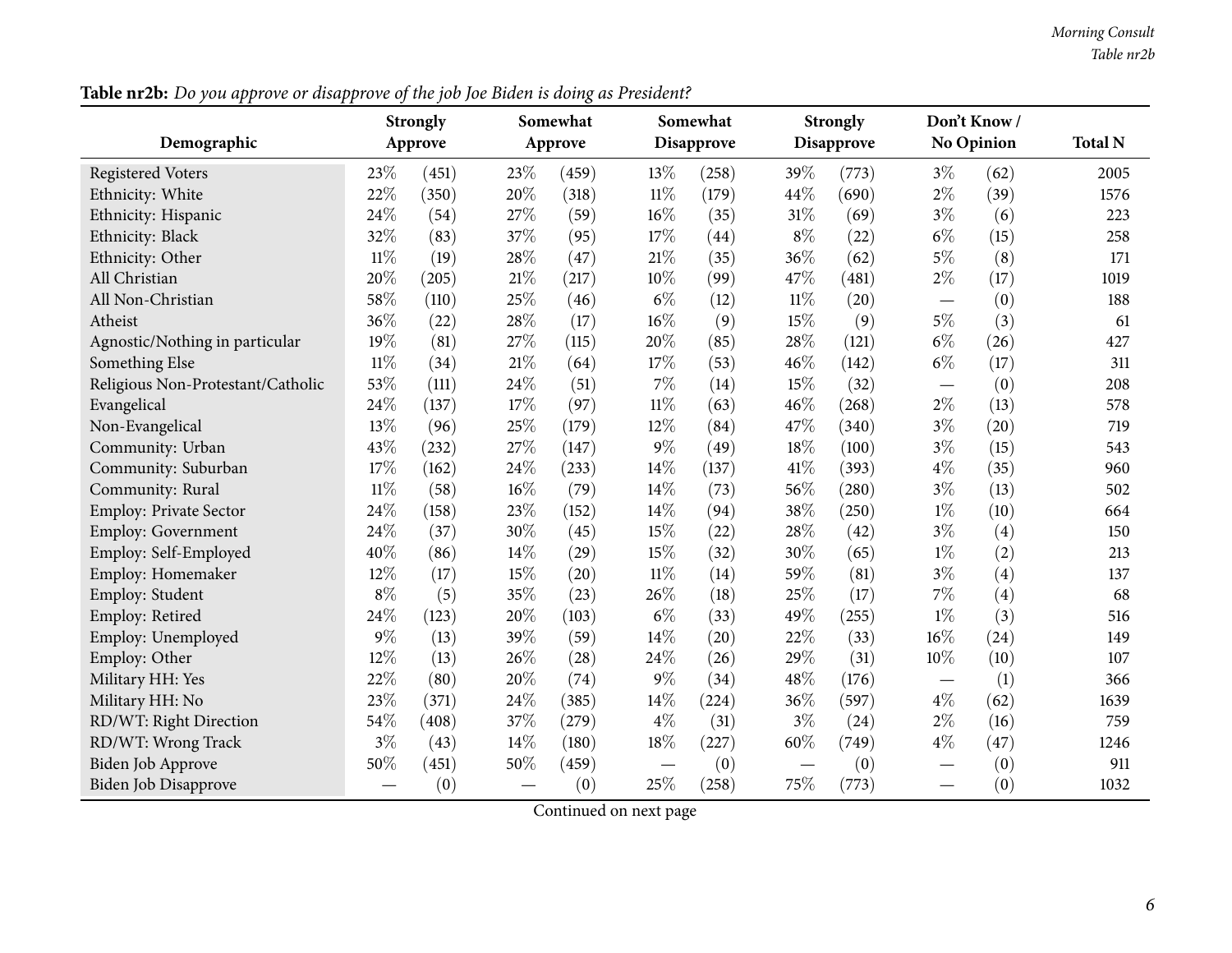### Table nr2b: Do you approve or disapprove of the job Joe Biden is doing as President?

| Demographic                          |       | <b>Strongly</b><br>Approve |                          | Somewhat<br>Approve |                          | Somewhat<br><b>Disapprove</b> |        | <b>Strongly</b><br><b>Disapprove</b> |                          | Don't Know/<br>No Opinion | <b>Total N</b> |
|--------------------------------------|-------|----------------------------|--------------------------|---------------------|--------------------------|-------------------------------|--------|--------------------------------------|--------------------------|---------------------------|----------------|
|                                      |       |                            |                          |                     |                          |                               |        |                                      |                          |                           |                |
| <b>Registered Voters</b>             | 23%   | (451)                      | 23%                      | (459)               | 13\%                     | (258)                         | 39%    | (773)                                | $3\%$                    | (62)                      | 2005           |
| Biden Job Strongly Approve           | 100%  | (451)                      |                          | (0)                 |                          | (0)                           |        | (0)                                  |                          | (0)                       | 451            |
| Biden Job Somewhat Approve           |       | (0)                        | 100%                     | (459)               | $\overline{\phantom{0}}$ | (0)                           |        | (0)                                  | $\overline{\phantom{0}}$ | (0)                       | 459            |
| Biden Job Somewhat Disapprove        |       | (0)                        |                          | (0)                 | 100%                     | (258)                         |        | (0)                                  | $\overline{\phantom{0}}$ | (0)                       | 258            |
| <b>Biden Job Strongly Disapprove</b> |       | (0)                        | $\overline{\phantom{0}}$ | (0)                 |                          | (0)                           | 100%   | (773)                                |                          | (0)                       | 773            |
| Favorable of Biden                   | 47%   | (427)                      | 46%                      | (411)               | $5\%$                    | (42)                          | $1\%$  | (7)                                  | $2\%$                    | (15)                      | 902            |
| Unfavorable of Biden                 | $2\%$ | (17)                       | $3\%$                    | (35)                | 20%                      | (207)                         | 74%    | (753)                                | $1\%$                    | (10)                      | 1022           |
| Very Favorable of Biden              | 87%   | (389)                      | 12%                      | (55)                |                          | (1)                           | $1\%$  | (4)                                  |                          | (1)                       | 449            |
| Somewhat Favorable of Biden          | $8\%$ | (38)                       | 79%                      | (357)               | $9\%$                    | (41)                          | $1\%$  | (3)                                  | $3\%$                    | (15)                      | 453            |
| Somewhat Unfavorable of Biden        | $3\%$ | (7)                        | 13%                      | (30)                | 71\%                     | (168)                         | 10%    | (23)                                 | $3\%$                    | (7)                       | 236            |
| Very Unfavorable of Biden            | $1\%$ | (9)                        | $1\%$                    | (6)                 | $5\%$                    | (38)                          | 93%    | (730)                                | $\overline{\phantom{m}}$ | (3)                       | 786            |
| #1 Issue: Economy                    | 17%   | (123)                      | $21\%$                   | (149)               | 16%                      | (118)                         | 43%    | (311)                                | $4\%$                    | (26)                      | 728            |
| #1 Issue: Security                   | 9%    | (30)                       | 14%                      | (48)                | $9\%$                    | (31)                          | 67%    | (235)                                | $1\%$                    | (4)                       | 349            |
| #1 Issue: Health Care                | 40%   | (96)                       | 32%                      | (76)                | 13%                      | (31)                          | $11\%$ | (27)                                 | $4\%$                    | (10)                      | 241            |
| #1 Issue: Medicare / Social Security | 30%   | (65)                       | 24%                      | (52)                | 10%                      | (22)                          | 35%    | (75)                                 | $1\%$                    | (2)                       | 216            |
| #1 Issue: Women's Issues             | 23%   | (22)                       | 36%                      | (35)                | 20%                      | (19)                          | 20%    | (19)                                 | $2\%$                    | (2)                       | 98             |
| #1 Issue: Education                  | 38%   | (30)                       | 31%                      | (24)                | $6\%$                    | (4)                           | 22%    | (17)                                 | $3\%$                    | (2)                       | 78             |
| #1 Issue: Energy                     | 32%   | (55)                       | 27%                      | (46)                | 12%                      | (20)                          | 26%    | (44)                                 | $3\%$                    | (5)                       | 170            |
| #1 Issue: Other                      | 24%   | (30)                       | 22%                      | (28)                | $9\%$                    | (11)                          | 35%    | (44)                                 | 10%                      | (12)                      | 125            |
| 2020 Vote: Joe Biden                 | 42%   | (398)                      | 40%                      | (379)               | $11\%$                   | (107)                         | $4\%$  | (36)                                 | $3\%$                    | (29)                      | 949            |
| 2020 Vote: Donald Trump              | $4\%$ | (33)                       | $5\%$                    | (46)                | 12%                      | (108)                         | 77%    | (668)                                | $1\%$                    | (12)                      | 867            |
| 2020 Vote: Didn't Vote               | 13%   | (20)                       | 17%                      | (27)                | 23%                      | (36)                          | 37%    | (56)                                 | 10%                      | (15)                      | 153            |
| 2018 House Vote: Democrat            | 43%   | (323)                      | 38%                      | (286)               | 10%                      | (72)                          | $6\%$  | (44)                                 | $3\%$                    | (19)                      | 744            |
| 2018 House Vote: Republican          | $5\%$ | (38)                       | $8\%$                    | (56)                | $12\%$                   | (81)                          | 74%    | (518)                                | $1\%$                    | (6)                       | 699            |
| 2016 Vote: Hillary Clinton           | 44%   | (316)                      | 40%                      | (288)               | $9\%$                    | (64)                          | $4\%$  | (31)                                 | $3\%$                    | (22)                      | 721            |
| 2016 Vote: Donald Trump              | $6\%$ | (48)                       | $6\%$                    | (48)                | 13%                      | (96)                          | 74%    | (562)                                | $1\%$                    | (6)                       | 759            |
| 2016 Vote: Other                     | $4\%$ | (3)                        | 30%                      | (22)                | 18%                      | (13)                          | 38%    | (28)                                 | 10%                      | (7)                       | 72             |
| 2016 Vote: Didn't Vote               | 19%   | (85)                       | 22%                      | (100)               | 19%                      | (85)                          | 34%    | (150)                                | $6\%$                    | (28)                      | 449            |
| Voted in 2014: Yes                   | 25%   | (334)                      | 23%                      | (307)               | 10%                      | (137)                         | 40%    | (533)                                | $2\%$                    | (21)                      | 1332           |
| Voted in 2014: No                    | 17%   | (118)                      | 23%                      | (153)               | 18%                      | (121)                         | 36%    | (240)                                | $6\%$                    | (41)                      | 673            |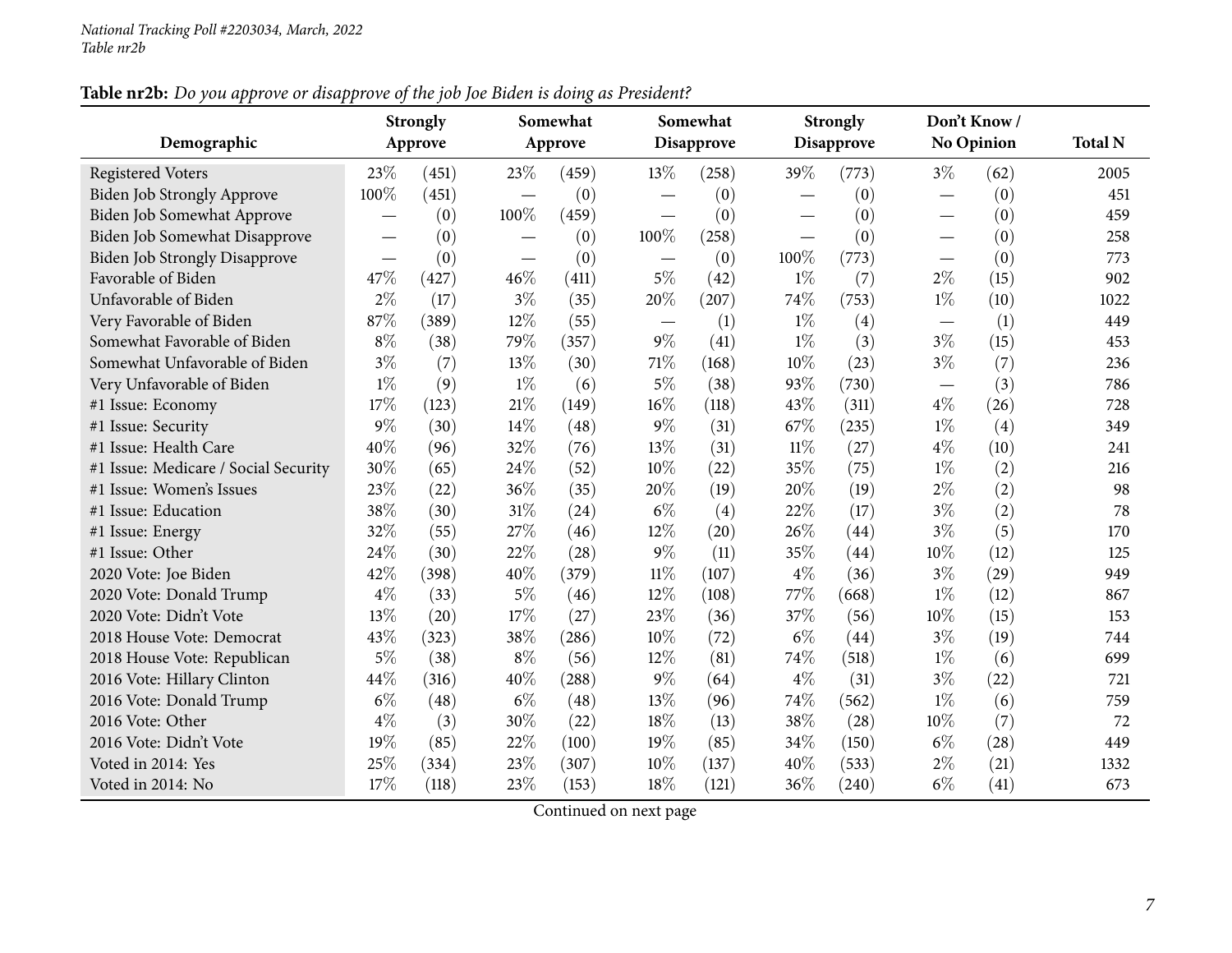*Morning Consult Table nr2b*

| Demographic                        | <b>Strongly</b><br>Approve |       |       | Somewhat<br>Approve |        | Somewhat<br>Disapprove |        | <b>Strongly</b><br><b>Disapprove</b> |       | Don't Know /<br><b>No Opinion</b> |      |
|------------------------------------|----------------------------|-------|-------|---------------------|--------|------------------------|--------|--------------------------------------|-------|-----------------------------------|------|
| <b>Registered Voters</b>           | 23\%                       | 451   | 23%   | 459                 | $13\%$ | 258                    | $39\%$ | (773)                                | 3%    | (62)                              | 2005 |
| 4-Region: Northeast                | $37\%$                     | 131   | 24%   | (85)                | $9\%$  | (33)                   | 28\%   | (99                                  | 2%    | (7                                | 354  |
| 4-Region: Midwest                  | 18%                        | (79)  | 25%   | (111)               | 13%    | (57)                   | 41%    | (181)                                | $4\%$ | (17)                              | 446  |
| 4-Region: South                    | $15\%$                     | (115) | 21%   | (155)               | $16\%$ | (117)                  | 45%    | (337)                                | 3%    | (23)                              | 748  |
| 4-Region: West                     | 28%                        | (126) | 24\%  | (108)               | $11\%$ | $^{\prime}52$          | 34\%   | (156)                                | $3\%$ | (15)                              | 457  |
| Party: Democrat/Leans Democrat     | 45\%                       | 397)  | 39\%  | (352)               | $9\%$  | (81)                   | $4\%$  | (40                                  | $3\%$ | 24                                | 893  |
| Party: Republican/Leans Republican | $4\%$                      | 37    | $6\%$ | 49                  | $12\%$ | 104)                   | $76\%$ | (631)                                | $1\%$ | (12)                              | 834  |

Table nr2b: Do you approve or disapprove of the job Joe Biden is doing as President?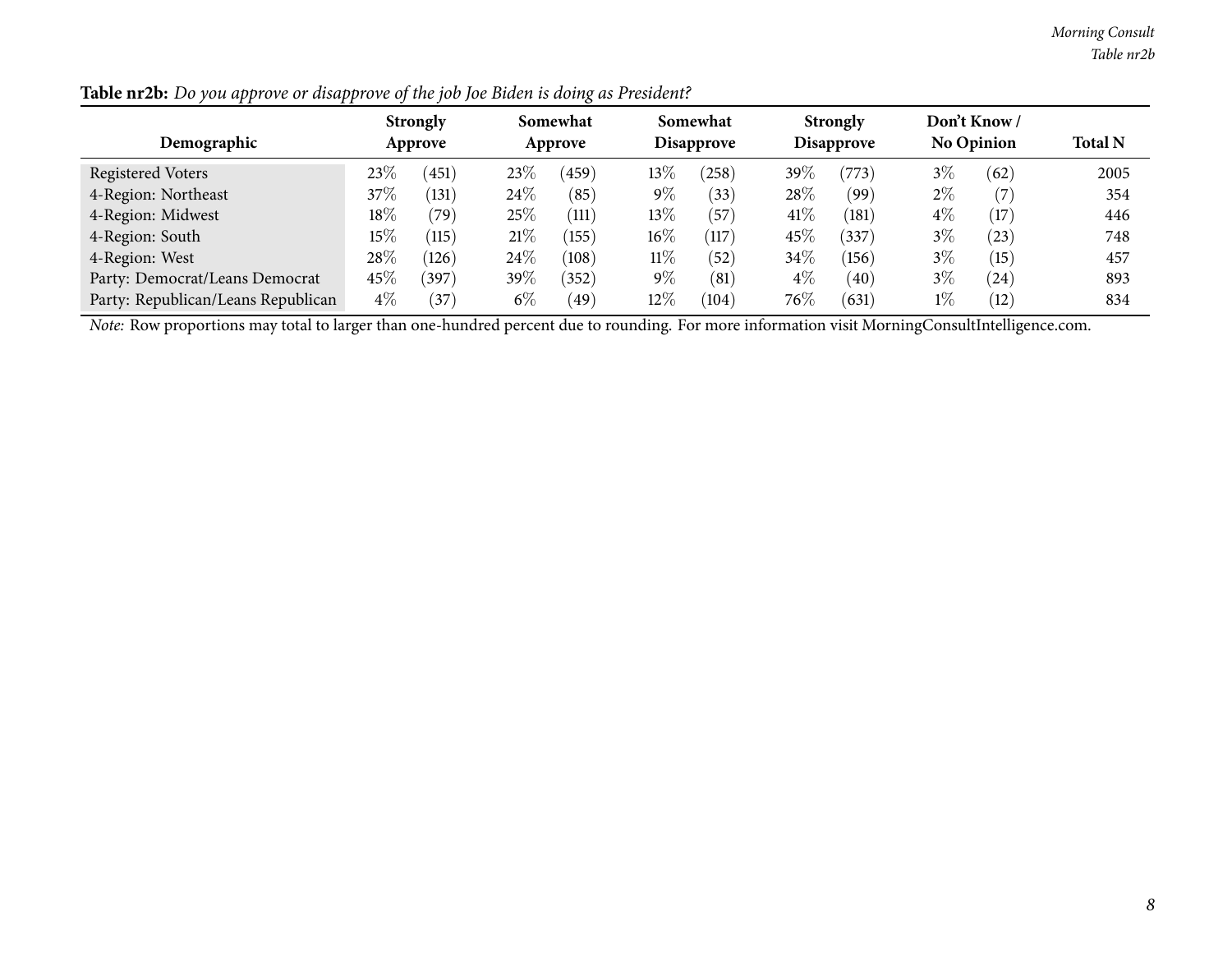### Table nr2bNET: Do you approve or disapprove of the job Joe Biden is doing as President?

<span id="page-8-0"></span>

|                          |                      |                         |                | Don't Know / No |                |
|--------------------------|----------------------|-------------------------|----------------|-----------------|----------------|
| Demographic              | <b>Total Approve</b> | <b>Total Disapprove</b> |                | Opinion         | <b>Total N</b> |
| <b>Registered Voters</b> | 45%<br>(911)         | 51\%<br>(1032)          | $3\%$          | (62)            | 2005           |
| Gender: Male             | 53%<br>(503)         | 45%<br>(427)            | $2\%$          | (14)            | 945            |
| Gender: Female           | 38%<br>(407)         | 57%<br>(604)            | $5\%$          | (48)            | 1060           |
| Age: 18-34               | 46%<br>(239)         | 46%<br>(240)            | $7\%$          | (37)            | 516            |
| Age: 35-44               | 55%<br>(169)         | 42%                     | $3\%$<br>(131) | (8)             | 308            |
| Age: 45-64               | 40%<br>(275)         | 58%<br>(394)            | $2\%$          | (13)            | 682            |
| Age: 65+                 | 46%<br>(229)         | 54%<br>(267)            | $1\%$          | (3)             | 499            |
| GenZers: 1997-2012       | 41\%<br>(58)         | 47%                     | 12%<br>(66)    | (17)            | 141            |
| Millennials: 1981-1996   | 51%<br>(313)         | 44\%<br>(270)           | $4\%$          | (27)            | 610            |
| GenXers: 1965-1980       | 43%<br>(203)         | 55%<br>(258)            | $2\%$          | (8)             | 469            |
| Baby Boomers: 1946-1964  | 44%<br>(314)         | 55%<br>(394)            | $2\%$          | (11)            | 718            |
| PID: Dem (no lean)       | 84%<br>(670)         | 13%<br>(105)            | $2\%$          | (19)            | 794            |
| PID: Ind (no lean)       | 31%<br>(166)         | 62%<br>(327)            | $7\%$          | (35)            | 528            |
| PID: Rep (no lean)       | $11\%$<br>(75)       | 88%<br>(600)            | $1\%$          | (8)             | 683            |
| PID/Gender: Dem Men      | 91%<br>(373)         | $8\%$                   | $1\%$<br>(34)  | (3)             | 410            |
| PID/Gender: Dem Women    | 77%<br>(298)         | 18%                     | $4\%$<br>(71)  | (16)            | 384            |
| PID/Gender: Ind Men      | 34%<br>(86)          | 62%<br>(158)            | $4\%$          | (11)            | 256            |
| PID/Gender: Ind Women    | 29%<br>(80)          | 62%<br>(168)            | $9\%$          | (24)            | 272            |
| PID/Gender: Rep Men      | $16\%$<br>(44)       | 84%<br>(235)            |                | (0)             | 279            |
| PID/Gender: Rep Women    | $7\%$<br>(30)        | 90%<br>(365)            | $2\%$          | (8)             | 404            |
| Ideo: Liberal (1-3)      | 81%<br>(454)         | 17%                     | $2\%$<br>(96)  | (11)            | 561            |
| Ideo: Moderate (4)       | 52%<br>(272)         | 45%<br>(235)            | $4\%$          | (19)            | 526            |
| Ideo: Conservative (5-7) | 19%<br>(153)         | 80%<br>(633)            | $1\%$          | (9)             | 795            |
| Educ: < College          | 37%<br>(453)         | 58%<br>(707)            | $4\%$          | (50)            | 1211           |
| Educ: Bachelors degree   | 55%<br>(275)         | 44%<br>(221)            | $1\%$          | (7)             | 503            |
| Educ: Post-grad          | 63%<br>(182)         | 36%<br>(104)            | $2\%$          | (5)             | 291            |
| Income: Under 50k        | 42%<br>(338)         | 54%<br>(434)            | $4\%$          | (36)            | 808            |
| Income: 50k-100k         | 43%<br>(313)         | 55%<br>(404)            | $2\%$          | (15)            | 731            |
| Income: 100k+            | 56%<br>(260)         | 42%<br>(195)            | $3\%$          | (12)            | 466            |
| Ethnicity: White         | 42%<br>(667)         | 55%<br>(869)            | $2\%$          | (39)            | 1576           |
| Ethnicity: Hispanic      | 51%<br>(113)         | 47%<br>(104)            | $3\%$          | (6)             | 223            |
| Ethnicity: Black         | 69%<br>(178)         | 25%                     | $6\%$<br>(65)  | (15)            | 258            |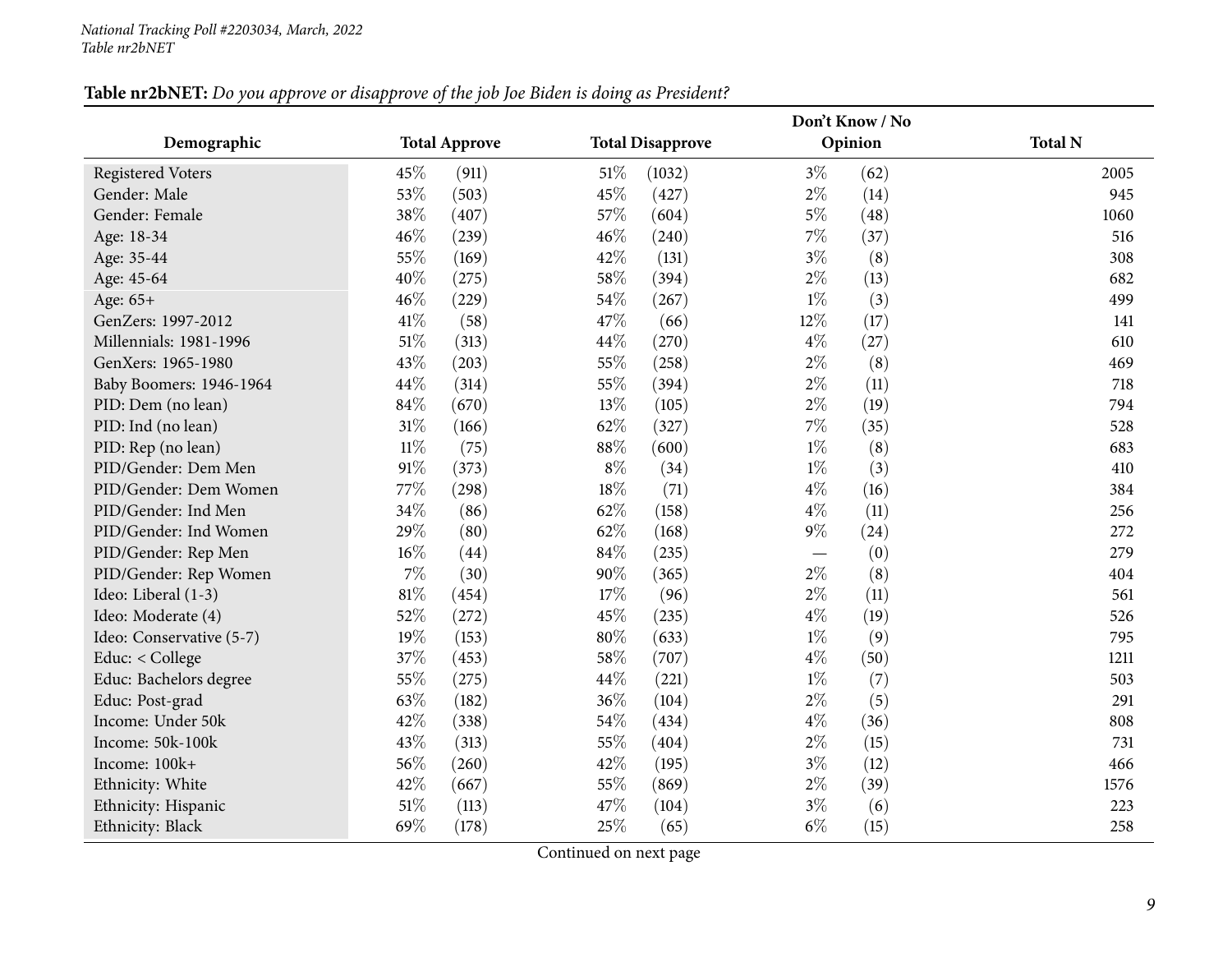*Morning Consult Table nr2bNET*

|                                      |         | Don't Know / No      |                          |                         |       |         |                |
|--------------------------------------|---------|----------------------|--------------------------|-------------------------|-------|---------|----------------|
| Demographic                          |         | <b>Total Approve</b> |                          | <b>Total Disapprove</b> |       | Opinion | <b>Total N</b> |
| <b>Registered Voters</b>             | 45%     | (911)                | 51%                      | (1032)                  | $3\%$ | (62)    | 2005           |
| Ethnicity: Other                     | 38%     | (66)                 | 57%                      | (97)                    | $5\%$ | (8)     | 171            |
| All Christian                        | $41\%$  | (422)                | 57%                      | (581)                   | $2\%$ | (17)    | 1019           |
| All Non-Christian                    | 83%     | (156)                | 17%                      | (32)                    |       | (0)     | 188            |
| Atheist                              | 65%     | (39)                 | 31%                      | (19)                    | $5\%$ | (3)     | 61             |
| Agnostic/Nothing in particular       | 46%     | (196)                | 48%                      | (205)                   | $6\%$ | (26)    | 427            |
| Something Else                       | 32%     | (98)                 | 63%                      | (195)                   | $6\%$ | (17)    | 311            |
| Religious Non-Protestant/Catholic    | 78%     | (162)                | 22%                      | (46)                    |       | (0)     | 208            |
| Evangelical                          | 40%     | (233)                | 57%                      | (331)                   | $2\%$ | (13)    | 578            |
| Non-Evangelical                      | 38%     | (276)                | 59%                      | (423)                   | $3\%$ | (20)    | 719            |
| Community: Urban                     | 70%     | (379)                | 27%                      | (149)                   | $3\%$ | (15)    | 543            |
| Community: Suburban                  | 41\%    | (395)                | 55%                      | (530)                   | $4\%$ | (35)    | 960            |
| Community: Rural                     | 27\%    | (137)                | 70%                      | (353)                   | $3\%$ | (13)    | 502            |
| Employ: Private Sector               | 47%     | (310)                | 52%                      | (344)                   | $1\%$ | (10)    | 664            |
| Employ: Government                   | 54%     | (82)                 | 43%                      | (64)                    | $3\%$ | (4)     | 150            |
| Employ: Self-Employed                | 54%     | (115)                | 45%                      | (96)                    | $1\%$ | (2)     | 213            |
| Employ: Homemaker                    | 27%     | (37)                 | 70%                      | (96)                    | $3\%$ | (4)     | 137            |
| Employ: Student                      | 43\%    | (29)                 | 51\%                     | (34)                    | 7%    | (4)     | 68             |
| Employ: Retired                      | 44\%    | (226)                | 56%                      | (288)                   | $1\%$ | (3)     | 516            |
| Employ: Unemployed                   | 48%     | (72)                 | 36%                      | (53)                    | 16%   | (24)    | 149            |
| Employ: Other                        | 38%     | (41)                 | 52%                      | (56)                    | 10%   | (10)    | 107            |
| Military HH: Yes                     | 42%     | (155)                | 58%                      | (211)                   |       | (1)     | 366            |
| Military HH: No                      | 46%     | (756)                | 50%                      | (821)                   | $4\%$ | (62)    | 1639           |
| RD/WT: Right Direction               | 91\%    | (688)                | $7\%$                    | (56)                    | $2\%$ | (16)    | 759            |
| RD/WT: Wrong Track                   | 18%     | (223)                | 78%                      | (976)                   | $4\%$ | (47)    | 1246           |
| Biden Job Approve                    | 100%    | (911)                | $\overline{\phantom{0}}$ | (0)                     |       | (0)     | 911            |
| Biden Job Disapprove                 |         | (0)                  | 100%                     | (1032)                  |       | (0)     | 1032           |
| Biden Job Strongly Approve           | 100%    | (451)                |                          | (0)                     |       | (0)     | 451            |
| Biden Job Somewhat Approve           | $100\%$ | (459)                |                          | (0)                     |       | (0)     | 459            |
| Biden Job Somewhat Disapprove        |         | (0)                  | 100%                     | (258)                   |       | (0)     | 258            |
| <b>Biden Job Strongly Disapprove</b> |         | (0)                  | 100%                     | (773)                   |       | (0)     | 773            |

Table nr2bNET: Do you approve or disapprove of the job Joe Biden is doing as President?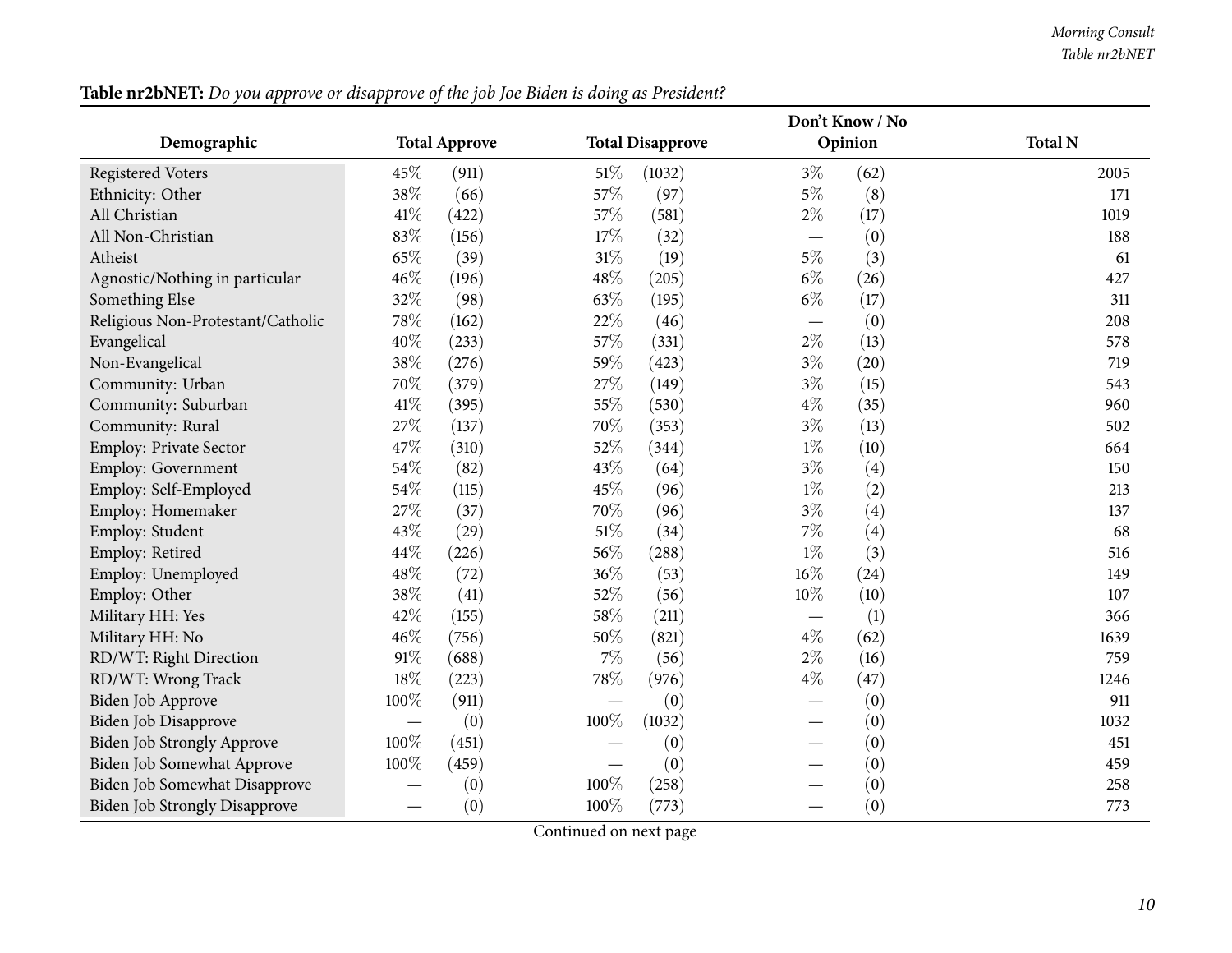### Table nr2bNET: Do you approve or disapprove of the job Joe Biden is doing as President?

|                                      |        |                      |        |                         |       | Don't Know / No |                |
|--------------------------------------|--------|----------------------|--------|-------------------------|-------|-----------------|----------------|
| Demographic                          |        | <b>Total Approve</b> |        | <b>Total Disapprove</b> |       | Opinion         | <b>Total N</b> |
| <b>Registered Voters</b>             | 45%    | (911)                | 51%    | (1032)                  | $3\%$ | (62)            | 2005           |
| Favorable of Biden                   | 93%    | (838)                | $5\%$  | (49)                    | $2\%$ | (15)            | 902            |
| Unfavorable of Biden                 | $5\%$  | (52)                 | 94%    | (960)                   | $1\%$ | (10)            | 1022           |
| Very Favorable of Biden              | 99%    | (443)                | $1\%$  | (5)                     |       | (1)             | 449            |
| Somewhat Favorable of Biden          | 87%    | (395)                | 10%    | (43)                    | $3\%$ | (15)            | 453            |
| Somewhat Unfavorable of Biden        | $16\%$ | (37)                 | 81%    | (192)                   | $3\%$ | (7)             | 236            |
| Very Unfavorable of Biden            | $2\%$  | (15)                 | 98%    | (768)                   |       | (3)             | 786            |
| #1 Issue: Economy                    | 37%    | (273)                | 59%    | (430)                   | $4\%$ | (26)            | 728            |
| #1 Issue: Security                   | 22%    | (78)                 | 76%    | (266)                   | $1\%$ | (4)             | 349            |
| #1 Issue: Health Care                | 72%    | (173)                | 24\%   | (59)                    | $4\%$ | (10)            | 241            |
| #1 Issue: Medicare / Social Security | 54\%   | (117)                | 45%    | (97)                    | $1\%$ | (2)             | 216            |
| #1 Issue: Women's Issues             | 58%    | (57)                 | 40%    | (39)                    | $2\%$ | (2)             | 98             |
| #1 Issue: Education                  | 69%    | (54)                 | 28%    | (22)                    | $3\%$ | (2)             | 78             |
| #1 Issue: Energy                     | 59%    | (101)                | 38%    | (65)                    | $3\%$ | (5)             | 170            |
| #1 Issue: Other                      | 46%    | (58)                 | 44%    | (55)                    | 10%   | (12)            | 125            |
| 2020 Vote: Joe Biden                 | 82%    | (778)                | 15%    | (143)                   | 3%    | (29)            | 949            |
| 2020 Vote: Donald Trump              | $9\%$  | (79)                 | 90%    | (776)                   | $1\%$ | (12)            | 867            |
| 2020 Vote: Didn't Vote               | 30%    | (47)                 | 60%    | (92)                    | 10%   | (15)            | 153            |
| 2018 House Vote: Democrat            | 82%    | (609)                | 16%    | (116)                   | $3\%$ | (19)            | 744            |
| 2018 House Vote: Republican          | $14\%$ | (95)                 | 86%    | (599)                   | $1\%$ | (6)             | 699            |
| 2016 Vote: Hillary Clinton           | 84\%   | (604)                | 13%    | (95)                    | $3\%$ | (22)            | 721            |
| 2016 Vote: Donald Trump              | 13\%   | (96)                 | 87%    | (658)                   | $1\%$ | (6)             | 759            |
| 2016 Vote: Other                     | 34%    | (24)                 | 57%    | (41)                    | 10%   | (7)             | 72             |
| 2016 Vote: Didn't Vote               | 41\%   | (185)                | 52%    | (235)                   | $6\%$ | (28)            | 449            |
| Voted in 2014: Yes                   | 48%    | (641)                | 50%    | (670)                   | $2\%$ | (21)            | 1332           |
| Voted in 2014: No                    | 40%    | (270)                | 54%    | (362)                   | $6\%$ | (41)            | 673            |
| 4-Region: Northeast                  | $61\%$ | (215)                | 37%    | (132)                   | $2\%$ | (7)             | 354            |
| 4-Region: Midwest                    | 43%    | (191)                | 53%    | (238)                   | $4\%$ | (17)            | 446            |
| 4-Region: South                      | 36%    | (270)                | 61\%   | (454)                   | $3\%$ | (23)            | 748            |
| 4-Region: West                       | 51\%   | (234)                | $45\%$ | (207)                   | $3\%$ | (15)            | 457            |
| Party: Democrat/Leans Democrat       | 84%    | (749)                | 13%    | (120)                   | $3\%$ | (24)            | 893            |
| Party: Republican/Leans Republican   | 10%    | (87)                 | 88%    | (736)                   | $1\%$ | (12)            | 834            |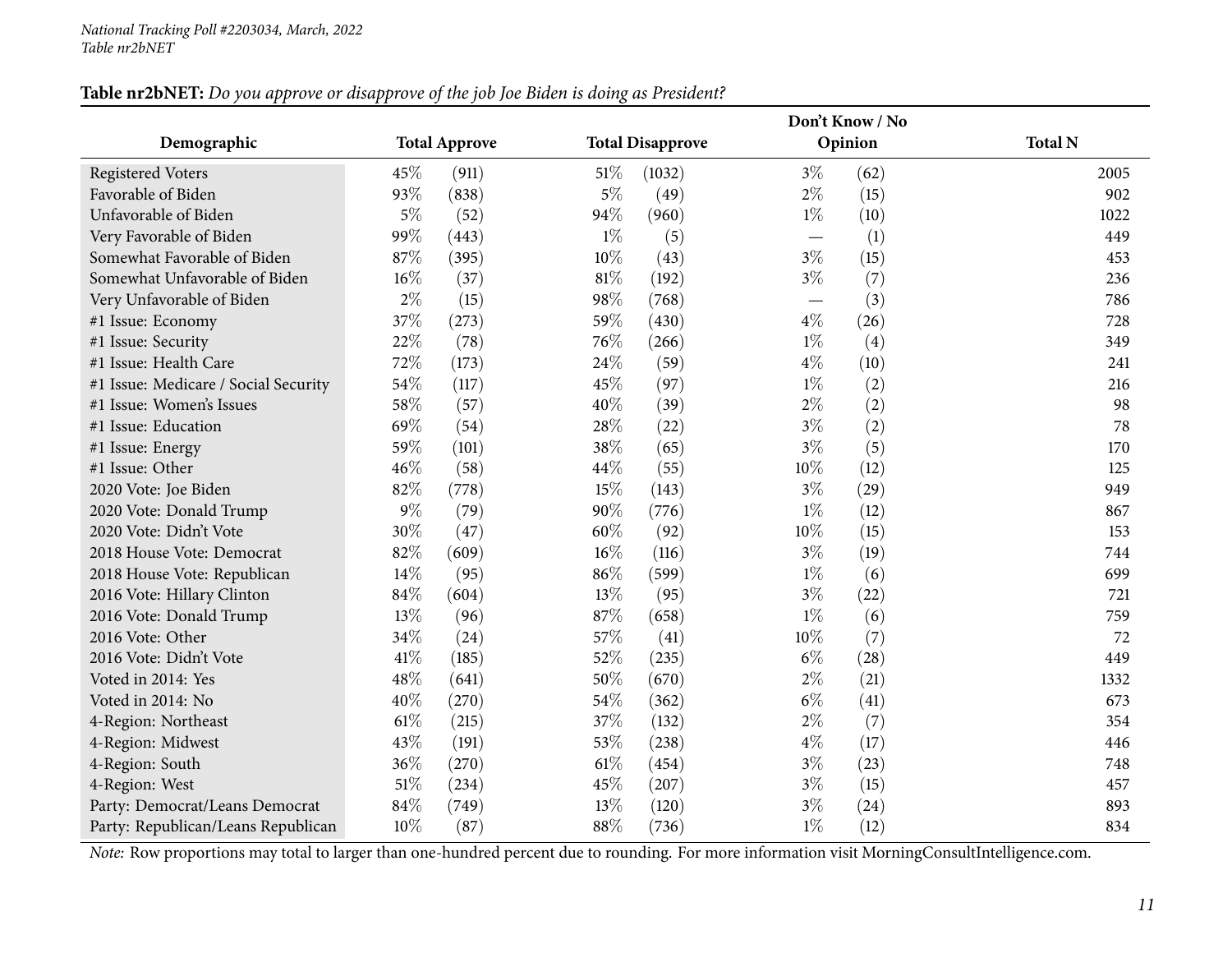Table POL3\_14: Do you approve or disapprove of how President Biden is handling each of the following? *Foreign policy*

<span id="page-11-0"></span>

| Demographic              |        | <b>Strongly</b><br>approve |        | Somewhat<br>approve |        | Somewhat<br>disapprove |       | <b>Strongly</b><br>disapprove |        | Don't Know/<br><b>No Opinion</b> | <b>Total N</b> |
|--------------------------|--------|----------------------------|--------|---------------------|--------|------------------------|-------|-------------------------------|--------|----------------------------------|----------------|
| <b>Registered Voters</b> | 18%    | (355)                      | 22%    | (436)               | 13%    | (255)                  | 38%   | (754)                         | 10%    | (206)                            | 2005           |
| Gender: Male             | 24%    | (223)                      | 22%    | (211)               | 13\%   | (123)                  | 34%   | (321)                         | 7%     | (67)                             | 945            |
| Gender: Female           | 12%    | (132)                      | 21%    | (225)               | 12%    | (132)                  | 41\%  | (433)                         | 13%    | (139)                            | 1060           |
| Age: 18-34               | 14%    | (74)                       | 23%    | (118)               | $16\%$ | (81)                   | 29%   | (150)                         | 18%    | (93)                             | 516            |
| Age: 35-44               | 19%    | (59)                       | 28%    | (86)                | 15%    | (47)                   | 26%   | (79)                          | 12%    | (37)                             | 308            |
| Age: 45-64               | 16%    | (107)                      | 18%    | (125)               | 12%    | (85)                   | 45%   | (305)                         | $9\%$  | (60)                             | 682            |
| Age: 65+                 | 23%    | (114)                      | 21%    | (107)               | $9\%$  | (43)                   | 44%   | (220)                         | $3\%$  | (16)                             | 499            |
| GenZers: 1997-2012       | 12%    | (17)                       | 15%    | (21)                | 17%    | (24)                   | 24%   | (34)                          | 31%    | (44)                             | 141            |
| Millennials: 1981-1996   | 18%    | (107)                      | 26%    | (160)               | 15%    | (90)                   | 28%   | (172)                         | 13%    | (80)                             | 610            |
| GenXers: 1965-1980       | 15%    | (69)                       | 22%    | (104)               | 14\%   | (64)                   | 42%   | (195)                         | $8\%$  | (38)                             | 469            |
| Baby Boomers: 1946-1964  | 21%    | (151)                      | 19%    | (139)               | 10%    | (75)                   | 43%   | (312)                         | $6\%$  | (42)                             | 718            |
| PID: Dem (no lean)       | 36%    | (283)                      | 36%    | (285)               | $11\%$ | (88)                   | $6\%$ | (51)                          | $11\%$ | (87)                             | 794            |
| PID: Ind (no lean)       | $9\%$  | (50)                       | 20%    | (105)               | $14\%$ | (75)                   | 41\%  | (216)                         | 16%    | (83)                             | 528            |
| PID: Rep (no lean)       | $3\%$  | (22)                       | 7%     | (46)                | 13%    | (92)                   | 71%   | (486)                         | $5\%$  | (37)                             | 683            |
| PID/Gender: Dem Men      | 45%    | (184)                      | 32%    | (133)               | $11\%$ | (43)                   | $5\%$ | (19)                          | $8\%$  | (31)                             | 410            |
| PID/Gender: Dem Women    | 26%    | (100)                      | 40%    | (152)               | 12\%   | (45)                   | $8\%$ | (32)                          | 14%    | (55)                             | 384            |
| PID/Gender: Ind Men      | $11\%$ | (27)                       | $21\%$ | (53)                | 14%    | (35)                   | 45%   | (114)                         | 10%    | (26)                             | 256            |
| PID/Gender: Ind Women    | $8\%$  | (22)                       | 19%    | (52)                | 15%    | (40)                   | 37%   | (102)                         | 21%    | (57)                             | 272            |
| PID/Gender: Rep Men      | $4\%$  | (12)                       | 9%     | (26)                | 16%    | (45)                   | 67%   | (187)                         | $3\%$  | (10)                             | 279            |
| PID/Gender: Rep Women    | $2\%$  | (10)                       | 5%     | (21)                | $12\%$ | (47)                   | 74%   | (299)                         | 7%     | (27)                             | 404            |
| Ideo: Liberal (1-3)      | 37%    | (210)                      | 36%    | (205)               | $11\%$ | (64)                   | $6\%$ | (34)                          | $9\%$  | (48)                             | 561            |
| Ideo: Moderate (4)       | 17%    | (90)                       | 26%    | (136)               | 15%    | (79)                   | 27%   | (144)                         | 14%    | (76)                             | 526            |
| Ideo: Conservative (5-7) | $6\%$  | (46)                       | 10%    | (79)                | 13%    | (103)                  | 66%   | (527)                         | $5\%$  | (40)                             | 795            |
| Educ: < College          | 13%    | (163)                      | 19%    | (226)               | 13%    | (153)                  | 43%   | (516)                         | 13%    | (153)                            | 1211           |
| Educ: Bachelors degree   | 22%    | (109)                      | 24%    | (122)               | 14%    | (69)                   | 32%   | (162)                         | $8\%$  | (41)                             | 503            |
| Educ: Post-grad          | 28%    | (83)                       | 30%    | (88)                | $11\%$ | (33)                   | 26%   | (76)                          | $4\%$  | (12)                             | 291            |
| Income: Under 50k        | 16%    | (128)                      | 19%    | (157)               | 12%    | (95)                   | 38%   | (309)                         | 15%    | (119)                            | 808            |
| Income: 50k-100k         | 16%    | (118)                      | 22%    | (159)               | 13%    | (96)                   | 41\%  | (298)                         | $8\%$  | (59)                             | 731            |
| Income: 100k+            | 23%    | (108)                      | 26%    | (120)               | 14\%   | (64)                   | 31%   | (146)                         | $6\%$  | (28)                             | 466            |
| Ethnicity: White         | $17\%$ | (269)                      | 20%    | (322)               | 12%    | (192)                  | 41\%  | (641)                         | 10%    | (152)                            | 1576           |
| Ethnicity: Hispanic      | 16%    | (36)                       | 22%    | (49)                | 16%    | (36)                   | 33%   | (73)                          | 13%    | (29)                             | 223            |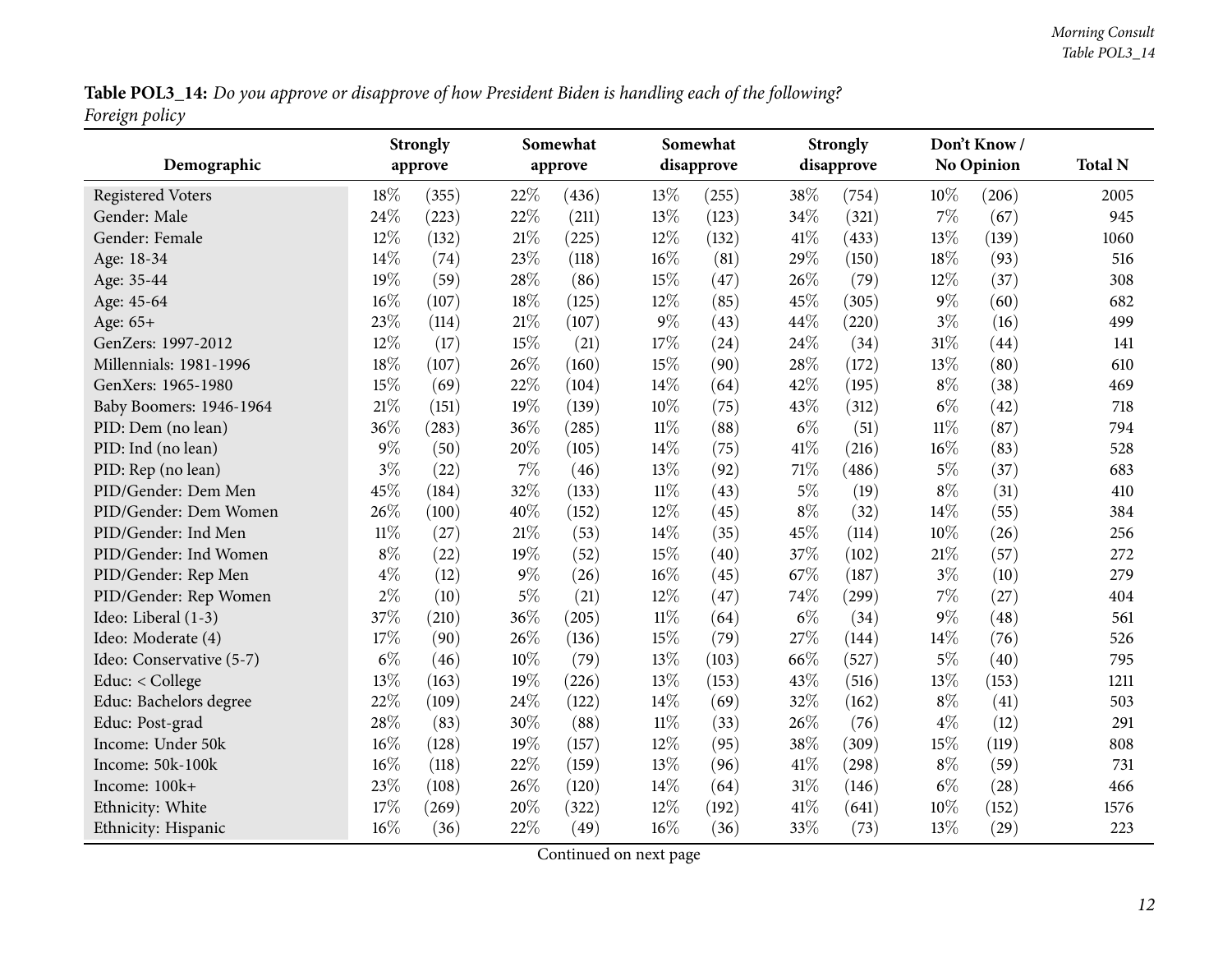Table POL3\_14: Do you approve or disapprove of how President Biden is handling each of the following? *Foreign policy*

| Demographic                       |        | <b>Strongly</b><br>approve |        | Somewhat<br>approve |               | Somewhat<br>disapprove |       | <b>Strongly</b><br>disapprove |        | Don't Know/<br><b>No Opinion</b> | <b>Total N</b> |
|-----------------------------------|--------|----------------------------|--------|---------------------|---------------|------------------------|-------|-------------------------------|--------|----------------------------------|----------------|
|                                   | 18%    |                            | 22%    |                     |               |                        | 38%   |                               | $10\%$ |                                  | 2005           |
| <b>Registered Voters</b>          | 26%    | (355)                      | 32%    | (436)               | 13%<br>$11\%$ | (255)                  | 16%   | (754)                         | 15%    | (206)<br>(38)                    |                |
| Ethnicity: Black                  | 10%    | (68)                       | 18%    | (83)                |               | (28)                   | 42%   | (41)                          | $9\%$  |                                  | 258            |
| Ethnicity: Other                  |        | (18)                       |        | (31)                | 20%           | (35)                   |       | (72)                          |        | (15)                             | 171            |
| All Christian                     | 14%    | (142)                      | 22%    | (224)               | $11\%$        | (115)                  | 45%   | (456)                         | $8\%$  | (82)                             | 1019           |
| All Non-Christian                 | 42%    | (79)                       | 26%    | (50)                | 12%           | (23)                   | 13%   | (24)                          | $6\%$  | (12)                             | 188            |
| Atheist                           | 26%    | (16)                       | 29%    | (18)                | 14%           | (8)                    | 19%   | (11)                          | 13%    | (8)                              | 61             |
| Agnostic/Nothing in particular    | 20%    | (86)                       | 22%    | (95)                | $16\%$        | (67)                   | 28%   | (119)                         | 14\%   | (59)                             | 427            |
| Something Else                    | 10%    | (31)                       | 16%    | (50)                | 13%           | $\left( 42\right)$     | 46%   | (142)                         | 15%    | (46)                             | 311            |
| Religious Non-Protestant/Catholic | 39%    | (80)                       | 26%    | (53)                | 12%           | (25)                   | 17%   | (35)                          | 7%     | (15)                             | 208            |
| Evangelical                       | 14%    | (83)                       | 20%    | (118)               | 12%           | (67)                   | 45%   | (257)                         | $9\%$  | (52)                             | 578            |
| Non-Evangelical                   | 12%    | (87)                       | 21%    | (148)               | 12%           | (87)                   | 46%   | (328)                         | 10%    | (68)                             | 719            |
| Community: Urban                  | 29%    | (160)                      | 30%    | (161)               | 10%           | (54)                   | 18%   | (100)                         | 13%    | (69)                             | 543            |
| Community: Suburban               | 14%    | (138)                      | 20%    | (194)               | 15%           | (139)                  | 40%   | (383)                         | $11\%$ | (106)                            | 960            |
| Community: Rural                  | $11\%$ | (57)                       | 16%    | (81)                | $12\%$        | (62)                   | 54%   | (271)                         | $6\%$  | (31)                             | 502            |
| Employ: Private Sector            | 17%    | (112)                      | 25%    | (165)               | $12\%$        | (83)                   | 39%   | (257)                         | $7\%$  | (46)                             | 664            |
| Employ: Government                | 14%    | (21)                       | 31%    | (47)                | $16\%$        | (24)                   | 30%   | (45)                          | $9\%$  | (13)                             | 150            |
| Employ: Self-Employed             | 26%    | (56)                       | 20%    | (43)                | 12%           | (27)                   | 34%   | (73)                          | 7%     | (14)                             | 213            |
| Employ: Homemaker                 | $11\%$ | (15)                       | $11\%$ | (14)                | 14%           | (19)                   | 53%   | (73)                          | $11\%$ | (15)                             | 137            |
| Employ: Student                   | 10%    | (7)                        | 14%    | (10)                | 19%           | (13)                   | 23%   | (16)                          | 33%    | (23)                             | 68             |
| Employ: Retired                   | 24%    | (126)                      | 19%    | (96)                | 10%           | (50)                   | 44%   | (227)                         | $3\%$  | (17)                             | 516            |
| Employ: Unemployed                | $5\%$  | (8)                        | 26%    | (38)                | $16\%$        | (24)                   | 23%   | (34)                          | 30%    | (45)                             | 149            |
| Employ: Other                     | $8\%$  | (8)                        | 21%    | (22)                | 15%           | (16)                   | 26%   | (28)                          | 31%    | (33)                             | 107            |
| Military HH: Yes                  | 19%    | (68)                       | 18%    | (67)                | 10%           | (37)                   | 47%   | (173)                         | $6\%$  | (21)                             | 366            |
| Military HH: No                   | 17%    | (286)                      | 23%    | (369)               | 13%           | (218)                  | 35%   | (580)                         | 11%    | (186)                            | 1639           |
| RD/WT: Right Direction            | 40%    | (304)                      | 37%    | $\left( 282\right)$ | $9\%$         | (68)                   | $5\%$ | (34)                          | $9\%$  | (71)                             | 759            |
| RD/WT: Wrong Track                | $4\%$  | (51)                       | 12%    | (154)               | 15%           | (187)                  | 58%   | (719)                         | $11\%$ | (136)                            | 1246           |
| <b>Biden Job Approve</b>          | 37%    | (333)                      | 42%    | (384)               | $8\%$         | (77)                   | $4\%$ | (33)                          | $9\%$  | (85)                             | 911            |
| <b>Biden Job Disapprove</b>       | $2\%$  | (20)                       | $5\%$  | (49)                | 17%           | (175)                  | 69%   | (717)                         | $7\%$  | (72)                             | 1032           |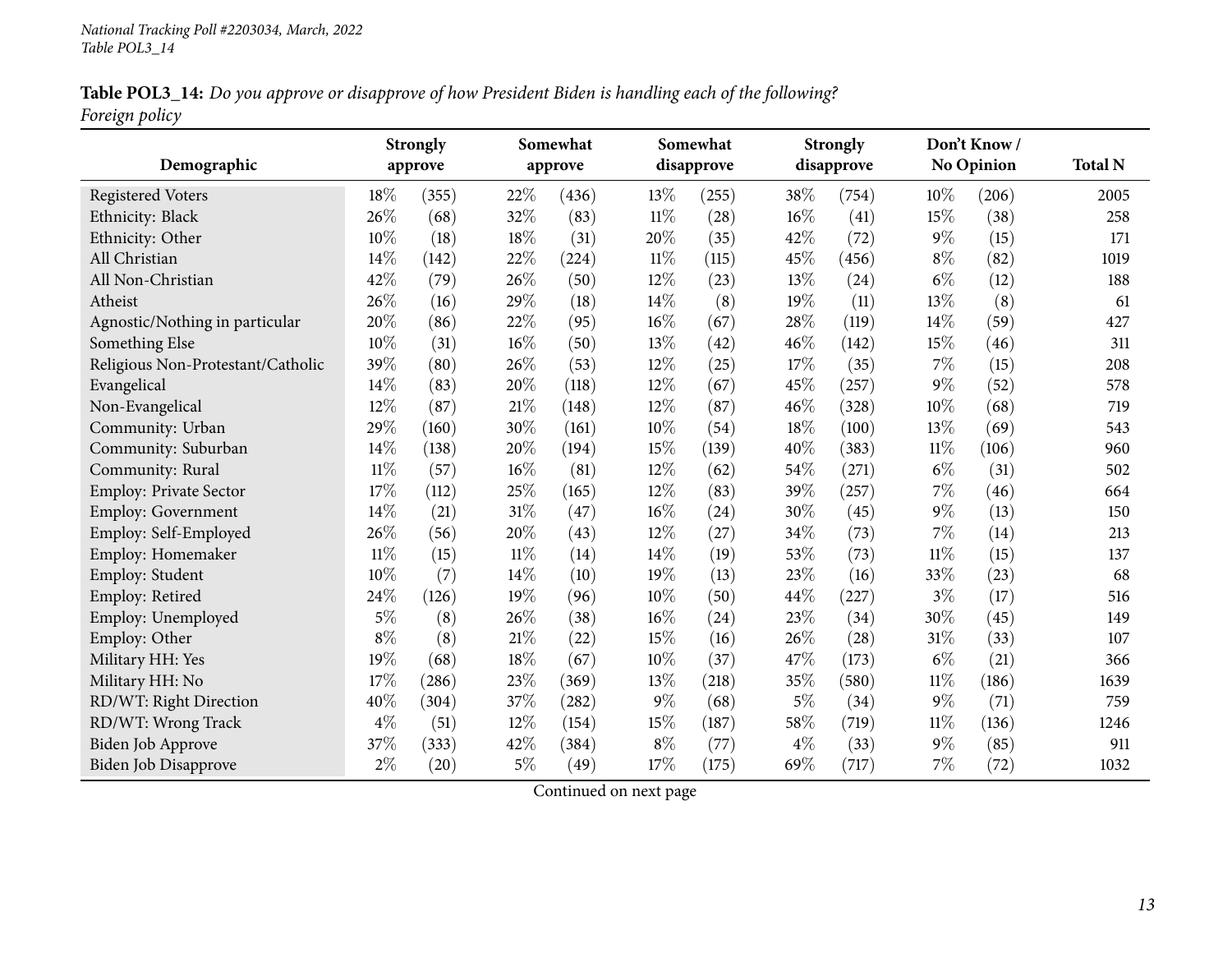Table POL3\_14: Do you approve or disapprove of how President Biden is handling each of the following? *Foreign policy*

| Demographic                          |        | <b>Strongly</b> |       | Somewhat |        | Somewhat<br>disapprove |       | <b>Strongly</b><br>disapprove |       | Don't Know/<br><b>No Opinion</b> | <b>Total N</b> |
|--------------------------------------|--------|-----------------|-------|----------|--------|------------------------|-------|-------------------------------|-------|----------------------------------|----------------|
|                                      |        | approve         |       | approve  |        |                        |       |                               |       |                                  |                |
| <b>Registered Voters</b>             | 18%    | (355)           | 22%   | (436)    | 13\%   | (255)                  | 38%   | (754)                         | 10%   | (206)                            | 2005           |
| Biden Job Strongly Approve           | 64%    | (288)           | 24%   | (109)    | $5\%$  | (22)                   | $1\%$ | (5)                           | $6\%$ | (29)                             | 451            |
| Biden Job Somewhat Approve           | 10%    | (45)            | 60%   | (275)    | 12\%   | (55)                   | $6\%$ | (28)                          | 12%   | (56)                             | 459            |
| Biden Job Somewhat Disapprove        | $4\%$  | (10)            | 16%   | (42)     | 43\%   | (111)                  | 20%   | (52)                          | 17%   | (43)                             | 258            |
| <b>Biden Job Strongly Disapprove</b> | $1\%$  | (10)            | $1\%$ | (6)      | $8\%$  | (64)                   | 86%   | (664)                         | $4\%$ | (29)                             | 773            |
| Favorable of Biden                   | 37%    | (334)           | 42%   | (378)    | 10%    | (90)                   | $2\%$ | (19)                          | $9\%$ | (81)                             | 902            |
| Unfavorable of Biden                 | $2\%$  | (17)            | $5\%$ | (53)     | 15%    | (155)                  | 70%   | (714)                         | $8\%$ | (82)                             | 1022           |
| Very Favorable of Biden              | 64%    | (285)           | 25%   | (113)    | $5\%$  | (22)                   | $1\%$ | (5)                           | $5\%$ | (24)                             | 449            |
| Somewhat Favorable of Biden          | $11\%$ | (49)            | 59%   | (265)    | 15%    | (69)                   | $3\%$ | (14)                          | 12%   | (57)                             | 453            |
| Somewhat Unfavorable of Biden        | $4\%$  | (9)             | 18%   | (43)     | 35%    | (82)                   | 23%   | (54)                          | 20%   | (48)                             | 236            |
| Very Unfavorable of Biden            | $1\%$  | (8)             | $1\%$ | (10)     | $9\%$  | (73)                   | 84%   | (660)                         | $4\%$ | (35)                             | 786            |
| #1 Issue: Economy                    | 14%    | (105)           | 21%   | (154)    | 15%    | (106)                  | 41\%  | (296)                         | $9\%$ | (67)                             | 728            |
| #1 Issue: Security                   | 7%     | (23)            | 12%   | (41)     | $8\%$  | (29)                   | 66%   | (230)                         | 7%    | (25)                             | 349            |
| #1 Issue: Health Care                | 24%    | (57)            | 27%   | (65)     | 18%    | (44)                   | 14%   | (34)                          | 17%   | (41)                             | 241            |
| #1 Issue: Medicare / Social Security | 25%    | (54)            | 25%   | (54)     | 12\%   | (26)                   | 30%   | (64)                          | $9\%$ | (19)                             | 216            |
| #1 Issue: Women's Issues             | 23%    | (22)            | 27%   | (27)     | 12%    | (11)                   | 24%   | (23)                          | 14%   | (14)                             | 98             |
| #1 Issue: Education                  | 24\%   | (19)            | 31%   | (24)     | $8\%$  | (6)                    | 25%   | (19)                          | 12%   | (9)                              | 78             |
| #1 Issue: Energy                     | 28%    | (47)            | 26%   | (44)     | $11\%$ | (18)                   | 27%   | (45)                          | $9\%$ | (15)                             | 170            |
| #1 Issue: Other                      | 21%    | (26)            | 22%   | (28)     | 10\%   | (12)                   | 34%   | (42)                          | 13%   | (17)                             | 125            |
| 2020 Vote: Joe Biden                 | 33%    | (311)           | 38%   | (356)    | 12%    | (118)                  | $5\%$ | (51)                          | 12%   | (113)                            | 949            |
| 2020 Vote: Donald Trump              | $2\%$  | (18)            | $6\%$ | (49)     | 13%    | (109)                  | 73%   | (636)                         | $6\%$ | (55)                             | 867            |
| 2020 Vote: Didn't Vote               | 17%    | (26)            | 15%   | (23)     | 15%    | (23)                   | 34%   | (52)                          | 19%   | (29)                             | 153            |
| 2018 House Vote: Democrat            | 34%    | (254)           | 37%   | (278)    | $11\%$ | (78)                   | $9\%$ | (68)                          | $9\%$ | (65)                             | 744            |
| 2018 House Vote: Republican          | $4\%$  | (26)            | $8\%$ | (59)     | $14\%$ | (99)                   | 69%   | (483)                         | 5%    | (33)                             | 699            |
| 2016 Vote: Hillary Clinton           | 35%    | (254)           | 39%   | (278)    | $11\%$ | (77)                   | $6\%$ | (44)                          | 10%   | (69)                             | 721            |
| 2016 Vote: Donald Trump              | $3\%$  | (24)            | $8\%$ | (61)     | 13%    | (101)                  | 70%   | (533)                         | $5\%$ | (41)                             | 759            |
| 2016 Vote: Other                     | $8\%$  | (6)             | 27%   | (20)     | 12%    | (9)                    | 45%   | (33)                          | $7\%$ | (5)                              | 72             |
| 2016 Vote: Didn't Vote               | 16%    | (71)            | 17%   | (77)     | 15\%   | (68)                   | 32%   | (141)                         | 20%   | (90)                             | 449            |
| Voted in 2014: Yes                   | 19%    | (257)           | 24%   | (316)    | 12%    | (158)                  | 39%   | (519)                         | $6\%$ | (81)                             | 1332           |
| Voted in 2014: No                    | 14%    | (98)            | 18%   | (120)    | 14\%   | (97)                   | 35%   | (234)                         | 19%   | (125)                            | 673            |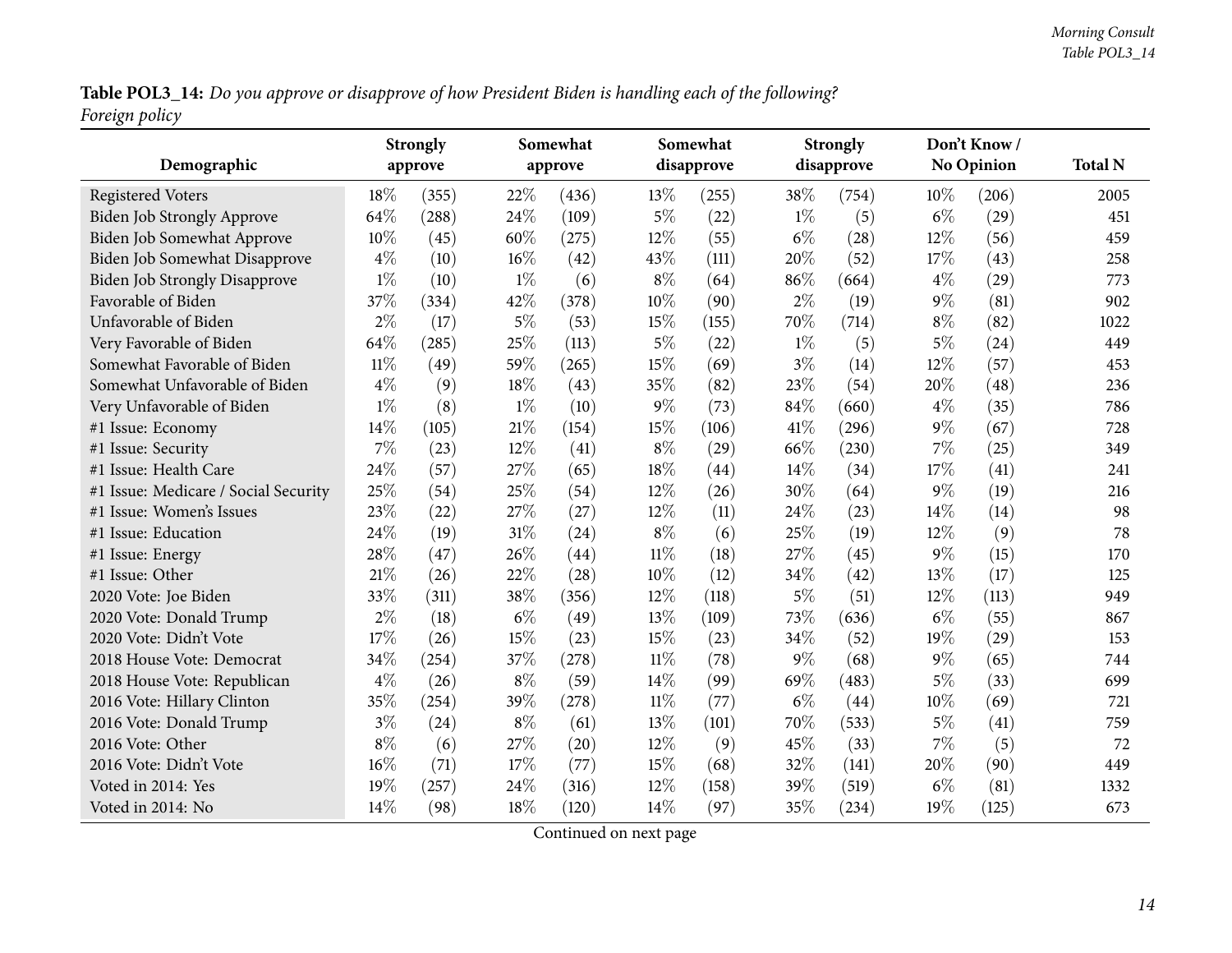Table POL3\_14: Do you approve or disapprove of how President Biden is handling each of the following? *Foreign policy*

|                                    |        | <b>Strongly</b>            |        | Somewhat           |        | Somewhat        |        | <b>Strongly</b> |        | Don't Know/       |                |
|------------------------------------|--------|----------------------------|--------|--------------------|--------|-----------------|--------|-----------------|--------|-------------------|----------------|
| Demographic                        |        | approve                    |        | approve            |        | disapprove      |        | disapprove      |        | <b>No Opinion</b> | <b>Total N</b> |
| Registered Voters                  | $18\%$ | (355)                      | $22\%$ | (436)              | $13\%$ | (255)           | 38%    | (754)           | $10\%$ | (206)             | 2005           |
| 4-Region: Northeast                | 27%    | $^{\prime}$ 97 $^{\prime}$ | 25%    | (87)               | $11\%$ | 38 <sup>°</sup> | 29\%   | (103)           | $8\%$  | (28)              | 354            |
| 4-Region: Midwest                  | $14\%$ | (61                        | 21%    | (93)               | 13%    | (60)            | 40%    | $^{\prime}177$  | 12\%   | (54)              | 446            |
| 4-Region: South                    | $14\%$ | (105)                      | 19%    | (144)              | $14\%$ | (102)           | 44\%   | 332)            | $9\%$  | (65)              | 748            |
| 4-Region: West                     | 20%    | (91)                       | $24\%$ | $\left(111\right)$ | 12%    | (55)            | $31\%$ | (141)           | $13\%$ | (59               | 457            |
| Party: Democrat/Leans Democrat     | $35\%$ | $^{\prime}310$             | 37\%   | 327                | $11\%$ | (99`            | 7%     | (59             | $11\%$ | $^{'}97$          | 893            |
| Party: Republican/Leans Republican | $3\%$  | $^{'}25)$                  | $7\%$  | 58                 | $14\%$ | (113)           | $71\%$ | (592)           | $5\%$  | 46                | 834            |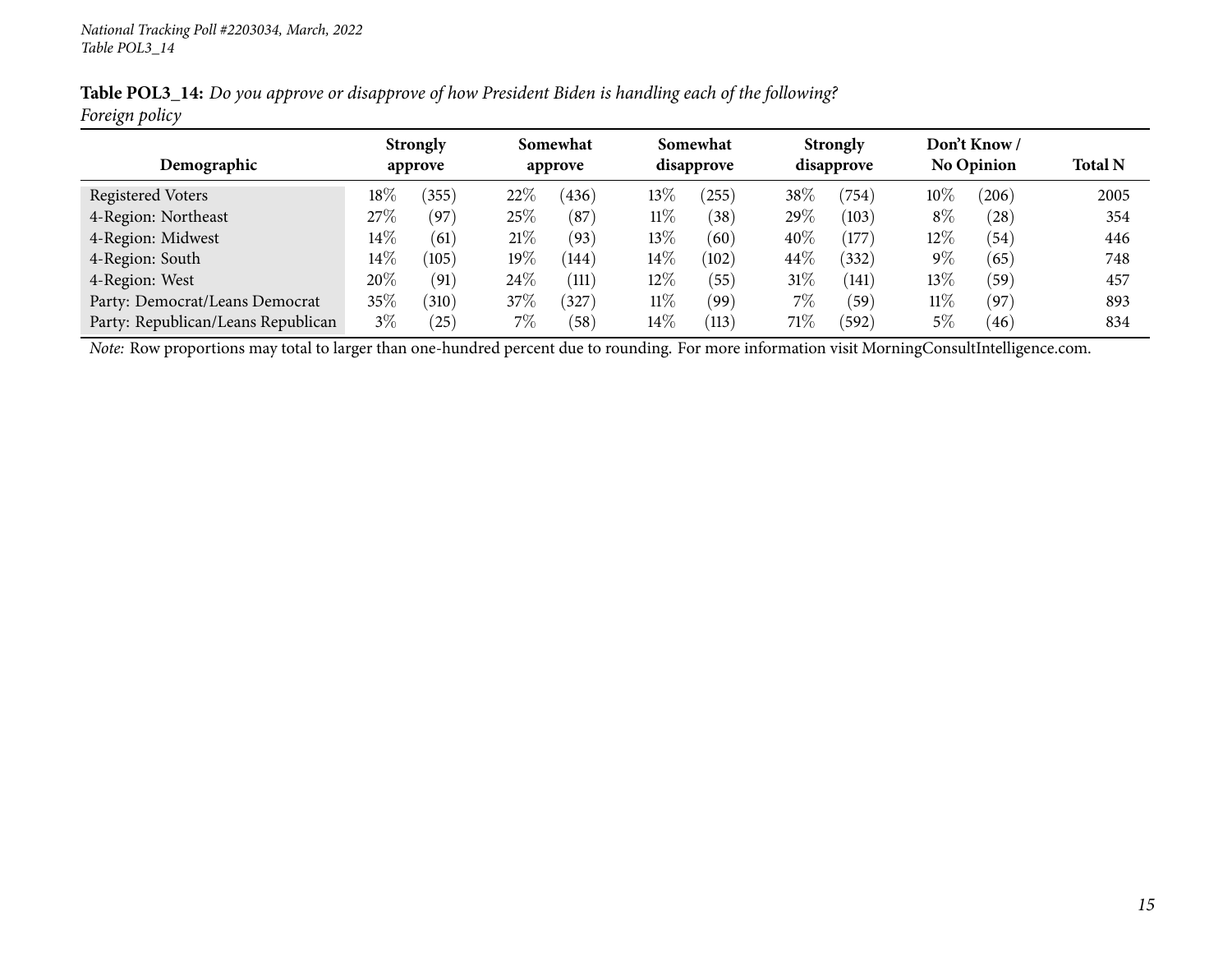Table POL11\_1: Please indicate whether you agree or disagree with the following statements: Joe Biden *Is <sup>a</sup> strong leader*

<span id="page-15-0"></span>

|                          |        |                       |        | Somewhat |        | Somewhat |       | <b>Strongly</b> |        | Don't know/ |                |
|--------------------------|--------|-----------------------|--------|----------|--------|----------|-------|-----------------|--------|-------------|----------------|
| Demographic              |        | <b>Strongly agree</b> |        | agree    |        | disagree |       | disagree        |        | No opinion  | <b>Total N</b> |
| <b>Registered Voters</b> | 19%    | (380)                 | 22%    | (433)    | 13%    | (252)    | 40%   | (795)           | $7\%$  | (146)       | 2005           |
| Gender: Male             | 25%    | (233)                 | 22%    | (209)    | $11\%$ | (103)    | 37%   | (346)           | $6\%$  | (55)        | 945            |
| Gender: Female           | 14%    | (147)                 | $21\%$ | (224)    | 14%    | (149)    | 42%   | (449)           | $9\%$  | (91)        | 1060           |
| Age: 18-34               | 15%    | (79)                  | 25%    | (127)    | 16%    | (84)     | 30%   | (153)           | 14%    | (74)        | 516            |
| Age: 35-44               | 25%    | (78)                  | 24%    | (73)     | $11\%$ | (33)     | 30%   | (93)            | 10%    | (30)        | 308            |
| Age: 45-64               | 18%    | (121)                 | 19%    | (128)    | 12%    | (84)     | 47%   | (318)           | $4\%$  | (30)        | 682            |
| Age: 65+                 | 20%    | (102)                 | 21%    | (104)    | 10%    | (51)     | 46%   | (231)           | $2\%$  | (11)        | 499            |
| GenZers: 1997-2012       | $11\%$ | (15)                  | 19%    | (26)     | 18%    | (25)     | 29%   | (40)            | 24%    | (34)        | 141            |
| Millennials: 1981-1996   | 21%    | (129)                 | 26%    | (157)    | 13%    | (78)     | 30%   | (181)           | $11\%$ | (67)        | 610            |
| GenXers: 1965-1980       | 17%    | (79)                  | 21%    | (99)     | 15%    | (70)     | 43%   | (204)           | $4\%$  | (17)        | 469            |
| Baby Boomers: 1946-1964  | 21%    | (149)                 | 19%    | (139)    | 10%    | (70)     | 46%   | (332)           | $4\%$  | (28)        | 718            |
| PID: Dem (no lean)       | 40%    | (318)                 | 37%    | (298)    | $9\%$  | (74)     | $5\%$ | (40)            | $8\%$  | (65)        | 794            |
| PID: Ind (no lean)       | $8\%$  | (43)                  | 18%    | (96)     | 20%    | (104)    | 43%   | (229)           | $11\%$ | (56)        | 528            |
| PID: Rep (no lean)       | $3\%$  | (19)                  | $6\%$  | (39)     | $11\%$ | (74)     | 77\%  | (526)           | $4\%$  | (25)        | 683            |
| PID/Gender: Dem Men      | 47%    | (193)                 | 35%    | (143)    | $8\%$  | (31)     | $4\%$ | (17)            | $6\%$  | (26)        | 410            |
| PID/Gender: Dem Women    | 32%    | (125)                 | 40%    | (155)    | $11\%$ | (43)     | $6\%$ | (23)            | 10%    | (39)        | 384            |
| PID/Gender: Ind Men      | 10%    | (26)                  | 17%    | (43)     | 16%    | (41)     | 49%   | (126)           | $8\%$  | (19)        | 256            |
| PID/Gender: Ind Women    | $6\%$  | (16)                  | 20%    | (53)     | 23%    | (63)     | 38%   | (103)           | 13%    | (36)        | 272            |
| PID/Gender: Rep Men      | $5\%$  | (13)                  | $8\%$  | (23)     | $11\%$ | (31)     | 72%   | (202)           | $3\%$  | (10)        | 279            |
| PID/Gender: Rep Women    | $1\%$  | (6)                   | $4\%$  | (17)     | $11\%$ | (42)     | 80%   | (323)           | $4\%$  | (15)        | 404            |
| Ideo: Liberal (1-3)      | 41%    | (229)                 | 37%    | (208)    | $9\%$  | (52)     | $7\%$ | (39)            | $6\%$  | (34)        | 561            |
| Ideo: Moderate (4)       | 19%    | (102)                 | 26%    | (136)    | 19%    | (100)    | 28%   | (147)           | $8\%$  | (40)        | 526            |
| Ideo: Conservative (5-7) | $6\%$  | (44)                  | $9\%$  | (75)     | $11\%$ | (86)     | 70%   | (553)           | $5\%$  | (37)        | 795            |
| Educ: < College          | 15%    | (176)                 | 19%    | (232)    | 12%    | (150)    | 45%   | (546)           | $9\%$  | (107)       | 1211           |
| Educ: Bachelors degree   | 23%    | (116)                 | 24\%   | (119)    | 14%    | (73)     | 33%   | (165)           | $6\%$  | (31)        | 503            |
| Educ: Post-grad          | 30%    | (89)                  | 28%    | (82)     | 10%    | (29)     | 29%   | (84)            | $3\%$  | (7)         | 291            |
| Income: Under 50k        | 17%    | (136)                 | 20%    | (163)    | 12%    | (97)     | 41\%  | (328)           | 10%    | (83)        | 808            |
| Income: 50k-100k         | 19%    | (135)                 | 21%    | (153)    | 15%    | (109)    | 41\%  | (302)           | $4\%$  | (31)        | 731            |
| Income: 100k+            | 23%    | (109)                 | 25%    | (116)    | 10%    | (45)     | 35%   | (164)           | 7%     | (32)        | 466            |
| Ethnicity: White         | 17%    | (274)                 | 21%    | (325)    | 12%    | (191)    | 45%   | (705)           | $5\%$  | (80)        | 1576           |
| Ethnicity: Hispanic      | 14%    | (31)                  | 28%    | (62)     | 14%    | (31)     | 34%   | (76)            | 10%    | (22)        | 223            |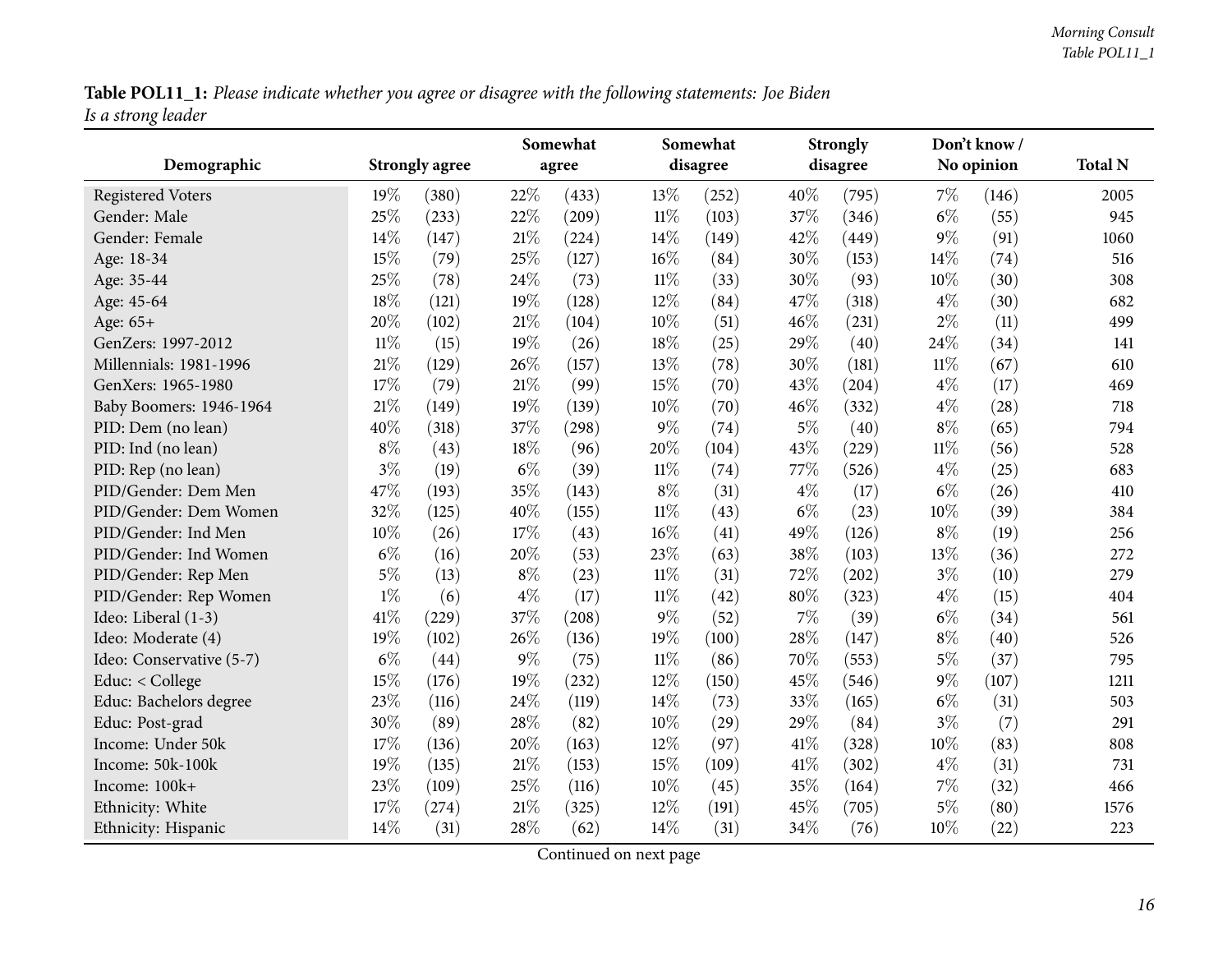| Table POL11_1: Please indicate whether you agree or disagree with the following statements: Joe Biden |  |
|-------------------------------------------------------------------------------------------------------|--|
| Is a strong leader                                                                                    |  |

|                                   |        |                       |       | Somewhat |        | Somewhat |       | <b>Strongly</b> |        | Don't know / |                |
|-----------------------------------|--------|-----------------------|-------|----------|--------|----------|-------|-----------------|--------|--------------|----------------|
| Demographic                       |        | <b>Strongly agree</b> |       | agree    |        | disagree |       | disagree        |        | No opinion   | <b>Total N</b> |
| <b>Registered Voters</b>          | 19%    | (380)                 | 22%   | (433)    | 13%    | (252)    | 40%   | (795)           | 7%     | (146)        | 2005           |
| Ethnicity: Black                  | 35%    | (90)                  | 28%   | (72)     | 13%    | (35)     | $8\%$ | (21)            | 16%    | (41)         | 258            |
| Ethnicity: Other                  | 9%     | (16)                  | 21%   | (36)     | 15%    | (26)     | 40%   | (68)            | 14%    | (25)         | 171            |
| All Christian                     | 15%    | (151)                 | 21%   | (215)    | 12%    | (118)    | 47%   | (475)           | $6\%$  | (60)         | 1019           |
| All Non-Christian                 | 45%    | (84)                  | 27%   | (50)     | $9\%$  | (18)     | 15%   | (28)            | $4\%$  | (8)          | 188            |
| Atheist                           | 32%    | (20)                  | 35%   | (21)     | $5\%$  | (3)      | 19%   | (11)            | 10%    | (6)          | 61             |
| Agnostic/Nothing in particular    | 18%    | (78)                  | 22%   | (95)     | 18%    | (79)     | 31%   | (133)           | 10%    | (42)         | 427            |
| Something Else                    | 16%    | (48)                  | 17%   | (52)     | $11\%$ | (35)     | 47%   | (147)           | 10%    | (30)         | 311            |
| Religious Non-Protestant/Catholic | 41%    | (85)                  | 26%   | (53)     | $9\%$  | (19)     | 20%   | (42)            | $4\%$  | (8)          | 208            |
| Evangelical                       | 18%    | (105)                 | 18%   | (106)    | $11\%$ | (64)     | 46%   | (268)           | $6\%$  | (35)         | 578            |
| Non-Evangelical                   | 13%    | (91)                  | 21%   | (153)    | 12%    | (84)     | 47%   | (337)           | $8\%$  | (54)         | 719            |
| Community: Urban                  | 33%    | (181)                 | 27%   | (146)    | 14%    | (74)     | 17%   | (90)            | $10\%$ | (53)         | 543            |
| Community: Suburban               | 15%    | (148)                 | 22%   | (207)    | 13%    | (121)    | 43%   | (415)           | 7%     | (68)         | 960            |
| Community: Rural                  | 10%    | (51)                  | 16%   | (80)     | $11\%$ | (57)     | 58%   | (289)           | $5\%$  | (25)         | 502            |
| Employ: Private Sector            | 20%    | (130)                 | 23%   | (150)    | 13%    | (88)     | 40%   | (264)           | $5\%$  | (32)         | 664            |
| Employ: Government                | 20%    | (30)                  | 30%   | (45)     | 15%    | (22)     | 28%   | (42)            | $8\%$  | (12)         | 150            |
| Employ: Self-Employed             | 27%    | (59)                  | 22%   | (48)     | $8\%$  | (17)     | 37%   | (79)            | $5\%$  | (11)         | 213            |
| Employ: Homemaker                 | 14%    | (19)                  | 10%   | (14)     | 15%    | (20)     | 56%   | (77)            | $6\%$  | (8)          | 137            |
| Employ: Student                   | $5\%$  | (4)                   | 20%   | (13)     | 18%    | (12)     | 36%   | (24)            | $21\%$ | (14)         | 68             |
| Employ: Retired                   | 22%    | (113)                 | 19%   | (100)    | 10%    | (53)     | 47%   | (243)           | $1\%$  | (7)          | 516            |
| Employ: Unemployed                | $11\%$ | (16)                  | 28%   | (41)     | 14%    | (21)     | 23%   | (34)            | 25%    | (37)         | 149            |
| Employ: Other                     | $9\%$  | (9)                   | 21\%  | (22)     | 17%    | (19)     | 30%   | (33)            | 23%    | (24)         | 107            |
| Military HH: Yes                  | 18%    | (64)                  | 21%   | (77)     | 12%    | (44)     | 47\%  | (171)           | $2\%$  | (9)          | 366            |
| Military HH: No                   | 19%    | (316)                 | 22%   | (356)    | 13%    | (207)    | 38%   | (624)           | $8\%$  | (137)        | 1639           |
| RD/WT: Right Direction            | 45%    | (339)                 | 36%   | (270)    | $6\%$  | (48)     | $6\%$ | (44)            | $8\%$  | (58)         | 759            |
| RD/WT: Wrong Track                | $3\%$  | (42)                  | 13%   | (163)    | 16%    | (204)    | 60%   | (750)           | $7\%$  | (88)         | 1246           |
| Biden Job Approve                 | $41\%$ | (374)                 | 41\%  | (372)    | $8\%$  | (74)     | $3\%$ | (24)            | 7%     | (67)         | 911            |
| <b>Biden Job Disapprove</b>       | $1\%$  | (6)                   | $5\%$ | (49)     | 16%    | (170)    | 75%   | (769)           | $4\%$  | (38)         | 1032           |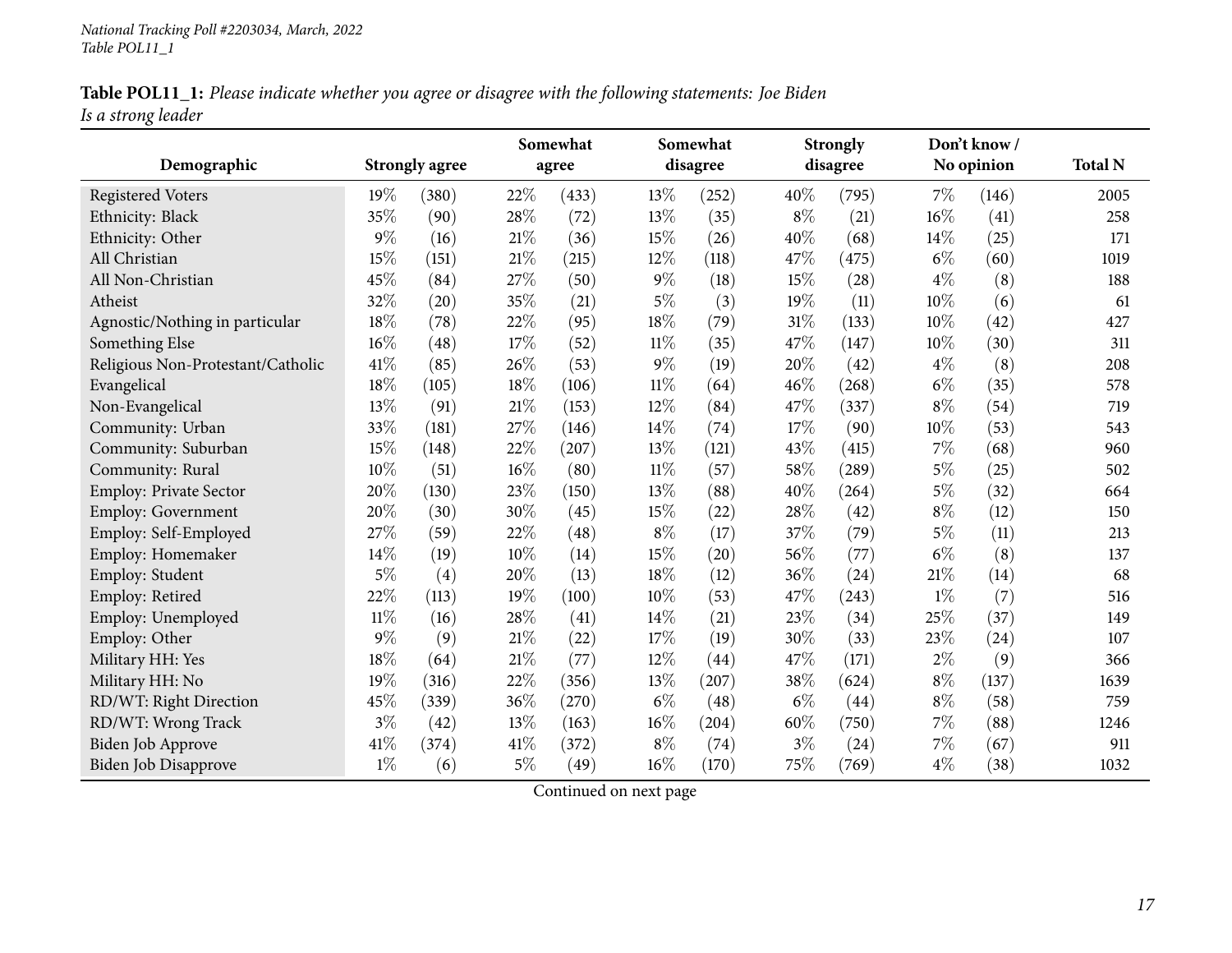Table POL11\_1: Please indicate whether you agree or disagree with the following statements: Joe Biden *Is <sup>a</sup> strong leader*

| Demographic                          |        | <b>Strongly agree</b> |        | Somewhat<br>agree |        | Somewhat<br>disagree |        | <b>Strongly</b><br>disagree |        | Don't know /<br>No opinion | <b>Total N</b> |
|--------------------------------------|--------|-----------------------|--------|-------------------|--------|----------------------|--------|-----------------------------|--------|----------------------------|----------------|
|                                      |        |                       |        |                   |        |                      |        |                             |        |                            |                |
| <b>Registered Voters</b>             | 19%    | (380)                 | 22%    | (433)             | 13\%   | (252)                | 40%    | (795)                       | 7%     | (146)                      | 2005           |
| Biden Job Strongly Approve           | 67%    | (301)                 | 24\%   | (109)             | $3\%$  | (12)                 | $3\%$  | (12)                        | $4\%$  | (18)                       | 451            |
| Biden Job Somewhat Approve           | 16%    | (73)                  | 57%    | (263)             | 14\%   | (62)                 | $3\%$  | (12)                        | $11\%$ | (49)                       | 459            |
| <b>Biden Job Somewhat Disapprove</b> | $1\%$  | (3)                   | 17%    | (44)              | 44\%   | (113)                | 28%    | (72)                        | 10%    | (26)                       | 258            |
| <b>Biden Job Strongly Disapprove</b> |        | (3)                   | $1\%$  | (5)               | 7%     | (57)                 | 90%    | (697)                       | $1\%$  | (11)                       | 773            |
| Favorable of Biden                   | 41\%   | (368)                 | 42%    | (382)             | $8\%$  | (69)                 | $2\%$  | (22)                        | 7%     | (62)                       | 902            |
| Unfavorable of Biden                 | $1\%$  | (9)                   | $4\%$  | (37)              | 17%    | (171)                | 74%    | (759)                       | $4\%$  | (45)                       | 1022           |
| Very Favorable of Biden              | 68%    | (306)                 | 24%    | (108)             | $2\%$  | (9)                  | $1\%$  | (6)                         | $5\%$  | (20)                       | 449            |
| Somewhat Favorable of Biden          | 14%    | (62)                  | 60%    | (274)             | 13%    | (60)                 | $3\%$  | (16)                        | 9%     | (41)                       | 453            |
| Somewhat Unfavorable of Biden        | $1\%$  | (3)                   | $14\%$ | (33)              | 50%    | (118)                | 25%    | (59)                        | 10%    | (23)                       | 236            |
| Very Unfavorable of Biden            | $1\%$  | (6)                   |        | (4)               | 7%     | (53)                 | 89%    | (700)                       | $3\%$  | (23)                       | 786            |
| #1 Issue: Economy                    | 15%    | (108)                 | $19\%$ | (140)             | 13%    | (95)                 | 46%    | (336)                       | 7%     | (48)                       | 728            |
| #1 Issue: Security                   | 7%     | (23)                  | 14\%   | (49)              | 9%     | (32)                 | 66%    | (230)                       | $4\%$  | (14)                       | 349            |
| #1 Issue: Health Care                | 23%    | (56)                  | 32%    | (76)              | 15%    | (37)                 | 13%    | (31)                        | 17%    | (41)                       | 241            |
| #1 Issue: Medicare / Social Security | 29%    | (63)                  | 20%    | (43)              | 14%    | (30)                 | $31\%$ | (68)                        | $6\%$  | (12)                       | 216            |
| #1 Issue: Women's Issues             | 22%    | (22)                  | 36\%   | (35)              | 12%    | (12)                 | 23%    | (23)                        | $6\%$  | (6)                        | 98             |
| #1 Issue: Education                  | 34%    | (26)                  | 21%    | (17)              | 15\%   | (12)                 | 24%    | (19)                        | $5\%$  | (4)                        | 78             |
| #1 Issue: Energy                     | 31%    | (53)                  | 26%    | (44)              | 13%    | (22)                 | 25%    | (43)                        | $5\%$  | (9)                        | 170            |
| #1 Issue: Other                      | 24%    | (30)                  | 22%    | (28)              | 10%    | (12)                 | 36%    | (45)                        | $8\%$  | (11)                       | 125            |
| 2020 Vote: Joe Biden                 | 36%    | (342)                 | 39%    | (367)             | 12%    | (116)                | $4\%$  | (42)                        | $9\%$  | (83)                       | 949            |
| 2020 Vote: Donald Trump              | $2\%$  | (21)                  | $5\%$  | (44)              | $11\%$ | (95)                 | 79%    | (681)                       | $3\%$  | (26)                       | 867            |
| 2020 Vote: Didn't Vote               | $11\%$ | (17)                  | 12%    | (18)              | 21%    | (32)                 | 37%    | (57)                        | 19%    | (28)                       | 153            |
| 2018 House Vote: Democrat            | 39%    | (290)                 | 38%    | (284)             | 10%    | (75)                 | $6\%$  | (48)                        | $6\%$  | (48)                       | 744            |
| 2018 House Vote: Republican          | $3\%$  | (20)                  | $8\%$  | (55)              | 10%    | (72)                 | 75%    | (524)                       | $4\%$  | (28)                       | 699            |
| 2016 Vote: Hillary Clinton           | 40%    | (287)                 | 40%    | (286)             | $9\%$  | (62)                 | $4\%$  | (32)                        | $8\%$  | (54)                       | 721            |
| 2016 Vote: Donald Trump              | $3\%$  | (27)                  | 7%     | (50)              | 12%    | (89)                 | 75%    | (567)                       | $4\%$  | (28)                       | 759            |
| 2016 Vote: Other                     | $3\%$  | (2)                   | 26%    | (19)              | 16%    | (11)                 | 49%    | (36)                        | $6\%$  | (4)                        | 72             |
| 2016 Vote: Didn't Vote               | 14%    | (64)                  | 17%    | (78)              | 19%    | (87)                 | 36%    | (159)                       | 13%    | (60)                       | 449            |
| Voted in 2014: Yes                   | 21%    | (281)                 | 24\%   | (317)             | $9\%$  | (124)                | 41\%   | (545)                       | $5\%$  | (65)                       | 1332           |
| Voted in 2014: No                    | 15%    | (99)                  | 17%    | (116)             | 19%    | (128)                | 37%    | (250)                       | 12%    | (81)                       | 673            |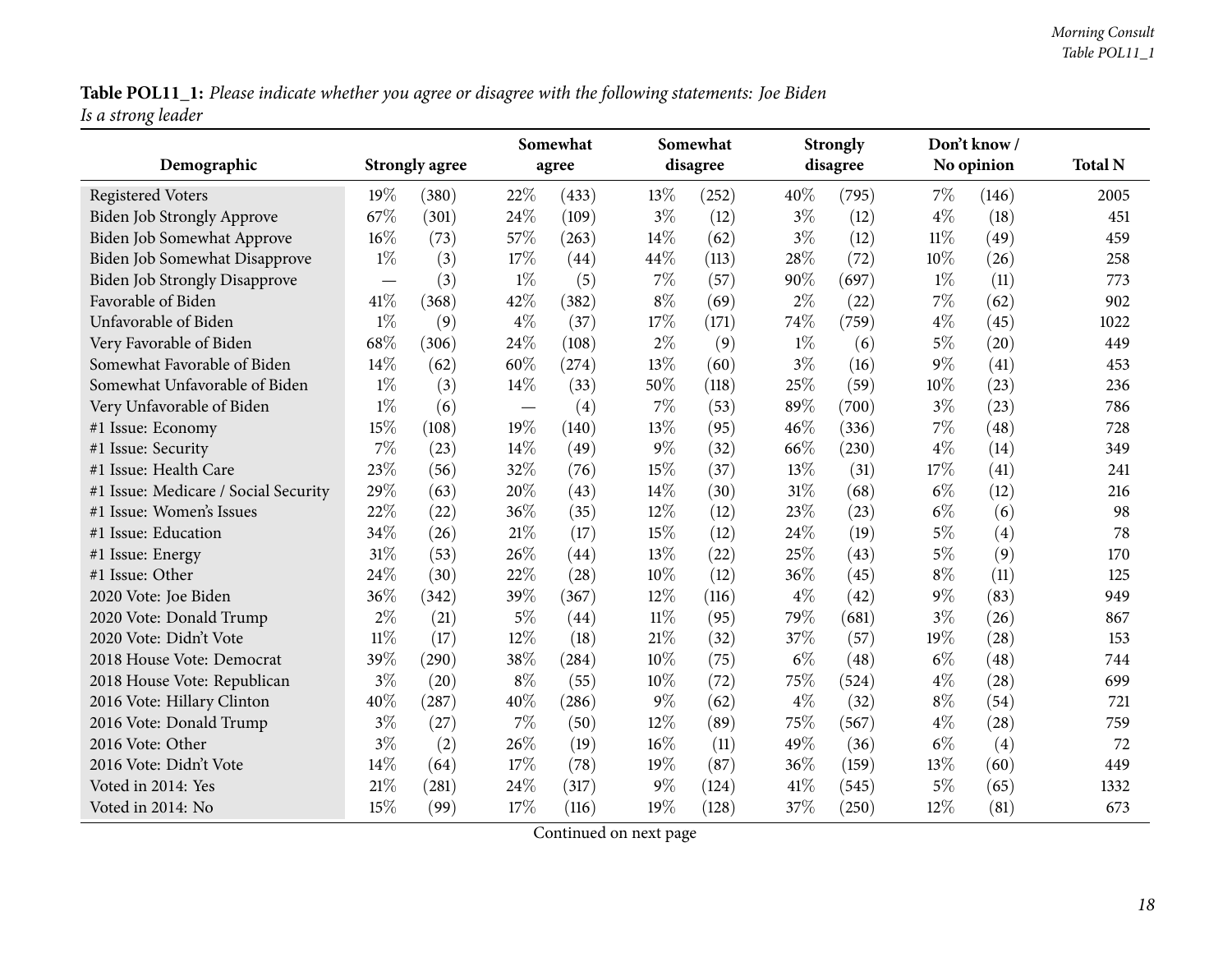|                    | Table POL11_1: Please indicate whether you agree or disagree with the following statements: Joe Biden |  |
|--------------------|-------------------------------------------------------------------------------------------------------|--|
| Is a strong leader |                                                                                                       |  |

|                                    |        |                       |        | Somewhat |        | Somewhat     |         | <b>Strongly</b>             |       | Don't know / |                |
|------------------------------------|--------|-----------------------|--------|----------|--------|--------------|---------|-----------------------------|-------|--------------|----------------|
| Demographic                        |        | <b>Strongly agree</b> |        | agree    |        | disagree     |         | disagree                    |       | No opinion   | <b>Total N</b> |
| Registered Voters                  | 19%    | $^{\prime}380^\circ$  | $22\%$ | (433)    | $13\%$ | 252)         | 40%     | (795)                       | $7\%$ | (146)        | 2005           |
| 4-Region: Northeast                | 29%    | (104)                 | 23%    | (81)     | $14\%$ | (49)         | 28\%    | (100)                       | $6\%$ | (21)         | 354            |
| 4-Region: Midwest                  | $14\%$ | (63)                  | 21%    | (94)     | 13%    | (57          | 43\%    | (190)                       | $9\%$ | (41)         | 446            |
| 4-Region: South                    | $16\%$ | (121)                 | 17%    | (128)    | 13%    | (96)         | 46%     | (345)                       | $8\%$ | (58)         | 748            |
| 4-Region: West                     | 20%    | (92)                  | 28%    | (129)    | $11\%$ | $50^{\circ}$ | $35\%$  | $^{\prime}$ 159 $^{\prime}$ | $6\%$ | (26)         | 457            |
| Party: Democrat/Leans Democrat     | 38%    | (338)                 | $38\%$ | (342)    | $11\%$ | (94`         | 5%      | 44                          | $8\%$ | (75)         | 893            |
| Party: Republican/Leans Republican | $3\%$  | $^{'}23)$             | $6\%$  | (46)     | $11\%$ | (94)         | 77 $\%$ | (638)                       | $4\%$ | (33)         | 834            |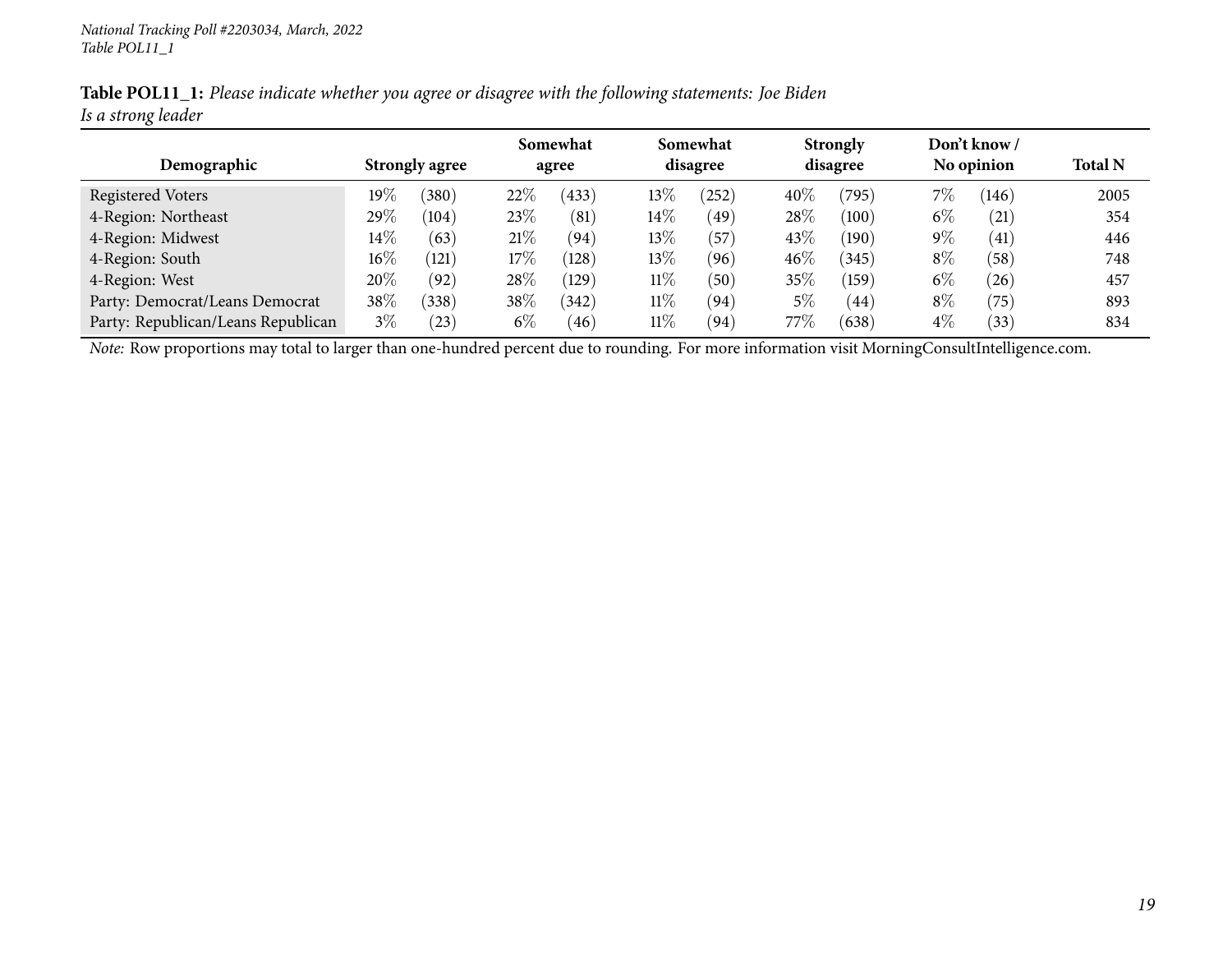Table POL11\_2: Please indicate whether you agree or disagree with the following statements: Joe Biden *Is <sup>a</sup> weak leader*

<span id="page-19-0"></span>

|                          |        |                       |        | Somewhat |        | Somewhat |        | <b>Strongly</b>     |       | Don't know/ |                |
|--------------------------|--------|-----------------------|--------|----------|--------|----------|--------|---------------------|-------|-------------|----------------|
| Demographic              |        | <b>Strongly agree</b> |        | agree    |        | disagree |        | disagree            |       | No opinion  | <b>Total N</b> |
| <b>Registered Voters</b> | 39%    | (774)                 | 15%    | (297)    | 14%    | (287)    | 25%    | (496)               | $7\%$ | (150)       | 2005           |
| Gender: Male             | 39%    | (372)                 | 16%    | (153)    | 12%    | (109)    | 26%    | (249)               | $7\%$ | (62)        | 945            |
| Gender: Female           | 38%    | (402)                 | 14\%   | (144)    | 17%    | (179)    | 23%    | (247)               | $8\%$ | (88)        | 1060           |
| Age: 18-34               | 34%    | (175)                 | 20%    | (104)    | 17%    | (90)     | 15%    | (77)                | 14\%  | (71)        | 516            |
| Age: 35-44               | 35%    | (106)                 | 16%    | (48)     | 17%    | (53)     | 26%    | (81)                | $7\%$ | (20)        | 308            |
| Age: 45-64               | 42%    | (286)                 | 14%    | (96)     | 13%    | (88)     | 25%    | (170)               | $6\%$ | (41)        | 682            |
| Age: 65+                 | 41%    | (207)                 | 10%    | (50)     | $11\%$ | (57)     | 34%    | (168)               | $3\%$ | (17)        | 499            |
| GenZers: 1997-2012       | 28\%   | (39)                  | 19%    | (27)     | 19%    | (27)     | $11\%$ | (16)                | 23%   | (32)        | 141            |
| Millennials: 1981-1996   | 36%    | (217)                 | 18%    | (111)    | 18%    | (107)    | 19%    | (118)               | $9\%$ | (57)        | 610            |
| GenXers: 1965-1980       | 40%    | (186)                 | 16%    | (75)     | 13%    | (62)     | 26%    | (121)               | $5\%$ | (25)        | 469            |
| Baby Boomers: 1946-1964  | 42%    | (302)                 | $11\%$ | (77)     | $11\%$ | (81)     | 31%    | (224)               | $5\%$ | (35)        | 718            |
| PID: Dem (no lean)       | $11\%$ | (88)                  | 14%    | (112)    | 21%    | (170)    | 45%    | (356)               | $8\%$ | (67)        | 794            |
| PID: Ind (no lean)       | 40%    | (209)                 | 18%    | (94)     | 13%    | (70)     | 17%    | (91)                | 12%   | (64)        | 528            |
| PID: Rep (no lean)       | 70%    | (477)                 | 13%    | (91)     | $7\%$  | (47)     | 7%     | (48)                | $3\%$ | (19)        | 683            |
| PID/Gender: Dem Men      | 17%    | (70)                  | 17%    | (72)     | 15%    | (60)     | 43%    | (178)               | $7\%$ | (30)        | 410            |
| PID/Gender: Dem Women    | $5\%$  | (18)                  | $11\%$ | (41)     | 29%    | (110)    | 47%    | (179)               | 10%   | (37)        | 384            |
| PID/Gender: Ind Men      | 44%    | (112)                 | 16%    | (40)     | 12%    | (31)     | 19%    | (49)                | $9\%$ | (24)        | 256            |
| PID/Gender: Ind Women    | 36%    | (97)                  | 20%    | (53)     | 14%    | (39)     | 16%    | (43)                | 15%   | (40)        | 272            |
| PID/Gender: Rep Men      | 68\%   | (190)                 | 15%    | (41)     | $6\%$  | (18)     | $8\%$  | (22)                | $3\%$ | (8)         | 279            |
| PID/Gender: Rep Women    | $71\%$ | (287)                 | 12%    | (50)     | 7%     | (29)     | $6\%$  | (26)                | $3\%$ | (11)        | 404            |
| Ideo: Liberal (1-3)      | 13%    | (73)                  | 15%    | (84)     | 21%    | (117)    | 47%    | (265)               | $4\%$ | (23)        | 561            |
| Ideo: Moderate (4)       | 25%    | (131)                 | 17%    | (89)     | 20%    | (107)    | 29%    | (152)               | $9\%$ | (47)        | 526            |
| Ideo: Conservative (5-7) | 66%    | (521)                 | 14%    | (110)    | 7%     | (53)     | 9%     | (68)                | $5\%$ | (42)        | 795            |
| Educ: $<$ College        | $41\%$ | (496)                 | 14%    | (167)    | 15%    | (176)    | 22%    | (262)               | $9\%$ | (109)       | 1211           |
| Educ: Bachelors degree   | 37%    | (189)                 | 16%    | (81)     | 15%    | (74)     | 26%    | (128)               | $6\%$ | (32)        | 503            |
| Educ: Post-grad          | 31%    | (90)                  | 17%    | (49)     | 13%    | (38)     | 36%    | (105)               | $3\%$ | (9)         | 291            |
| Income: Under 50k        | 37%    | (299)                 | 12%    | (94)     | 17%    | (134)    | 25%    | $\left( 200\right)$ | 10%   | (80)        | 808            |
| Income: 50k-100k         | $41\%$ | (301)                 | 18%    | (131)    | 10%    | (75)     | 25%    | (186)               | $5\%$ | (38)        | 731            |
| Income: 100k+            | 37%    | (174)                 | 15%    | (72)     | 17%    | (78)     | 24\%   | (111)               | $7\%$ | (32)        | 466            |
| Ethnicity: White         | 44%    | (689)                 | 16%    | (257)    | 13%    | (203)    | 21%    | (337)               | $6\%$ | (90)        | 1576           |
| Ethnicity: Hispanic      | 39%    | (87)                  | 19%    | (41)     | 17%    | (39)     | 15%    | (33)                | 10%   | (22)        | 223            |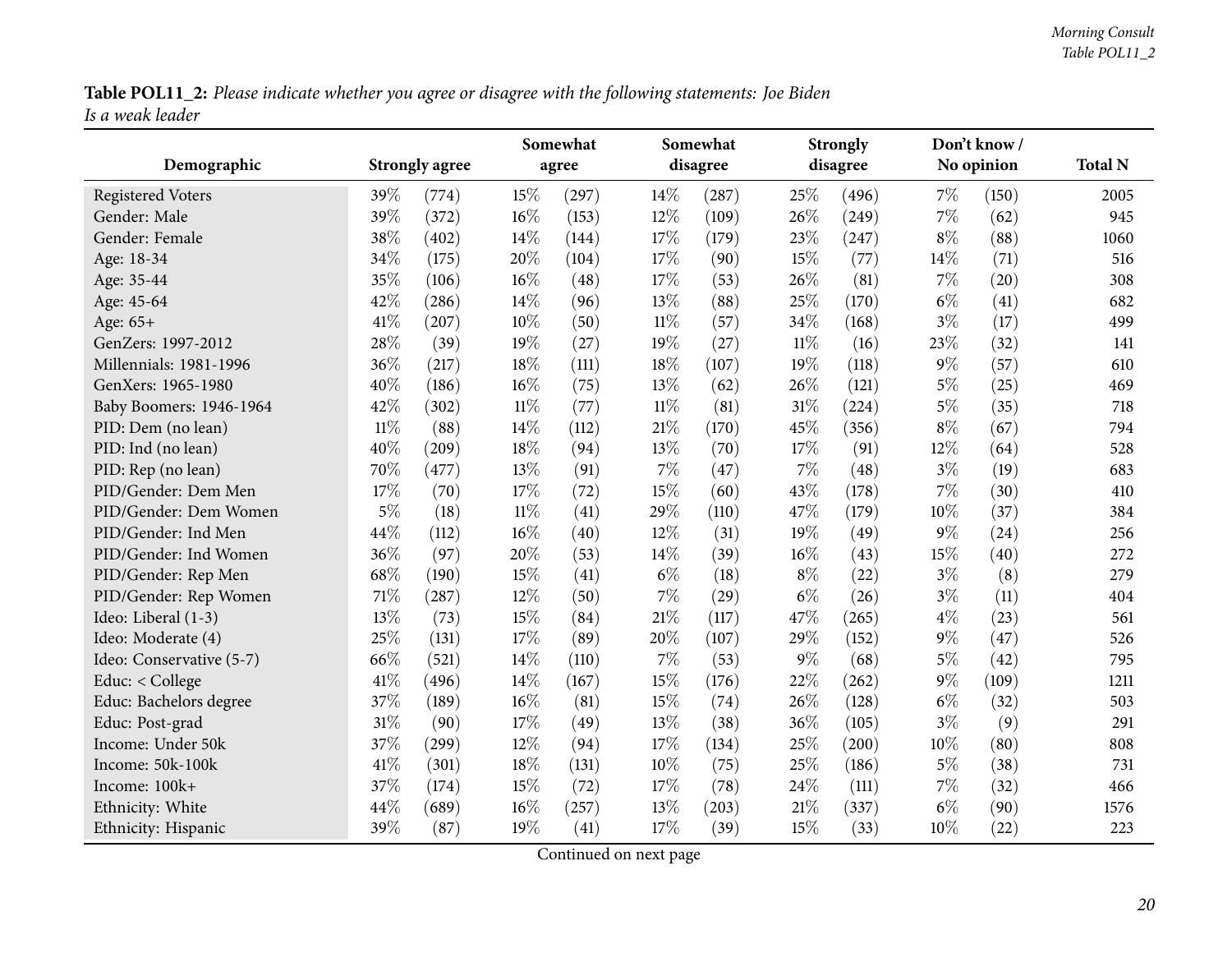|                  |  |  | Table POL11_2: Please indicate whether you agree or disagree with the following statements: Joe Biden |  |
|------------------|--|--|-------------------------------------------------------------------------------------------------------|--|
| Is a weak leader |  |  |                                                                                                       |  |

|                                   |      |                       |        | Somewhat |        | Somewhat |        | <b>Strongly</b> |       | Don't know / |                |
|-----------------------------------|------|-----------------------|--------|----------|--------|----------|--------|-----------------|-------|--------------|----------------|
| Demographic                       |      | <b>Strongly agree</b> |        | agree    |        | disagree |        | disagree        |       | No opinion   | <b>Total N</b> |
| <b>Registered Voters</b>          | 39%  | (774)                 | 15%    | (297)    | 14\%   | (287)    | 25\%   | (496)           | 7%    | (150)        | 2005           |
| Ethnicity: Black                  | 7%   | (18)                  | $8\%$  | (21)     | 17%    | (45)     | 49%    | (126)           | 18%   | (48)         | 258            |
| Ethnicity: Other                  | 39%  | (67)                  | $11\%$ | (19)     | 23%    | (40)     | 19%    | (32)            | 7%    | (13)         | 171            |
| All Christian                     | 45%  | (459)                 | 14%    | (139)    | 13%    | (132)    | 22%    | (226)           | $6\%$ | (62)         | 1019           |
| All Non-Christian                 | 32%  | (60)                  | 23%    | (44)     | 18%    | (33)     | 22%    | (41)            | $5\%$ | (10)         | 188            |
| Atheist                           | 18%  | (11)                  | $9\%$  | (5)      | 14%    | (9)      | 53%    | (32)            | $6\%$ | (4)          | 61             |
| Agnostic/Nothing in particular    | 28%  | (117)                 | 16%    | (67)     | 16%    | (70)     | 28\%   | (121)           | 12%   | (50)         | 427            |
| Something Else                    | 41%  | (127)                 | 13%    | (41)     | 14%    | (43)     | 24%    | (75)            | $8\%$ | (24)         | 311            |
| Religious Non-Protestant/Catholic | 34%  | (71)                  | 22%    | (46)     | 17%    | (36)     | 21%    | (45)            | $5\%$ | (10)         | 208            |
| Evangelical                       | 49%  | (283)                 | 15%    | (89)     | $11\%$ | (62)     | 19%    | (107)           | $6\%$ | (37)         | 578            |
| Non-Evangelical                   | 40%  | (288)                 | 12%    | (88)     | 15%    | (110)    | 26%    | (186)           | $7\%$ | (47)         | 719            |
| Community: Urban                  | 28%  | (152)                 | 17%    | (92)     | 17%    | (91)     | 29%    | (157)           | 10%   | (52)         | 543            |
| Community: Suburban               | 37%  | (353)                 | 14%    | (136)    | 15%    | (143)    | 26%    | (252)           | $8\%$ | (76)         | 960            |
| Community: Rural                  | 54%  | (269)                 | 14%    | (70)     | $11\%$ | (53)     | 17%    | (87)            | $5\%$ | (23)         | 502            |
| Employ: Private Sector            | 38%  | (251)                 | 15%    | (98)     | 16%    | (107)    | 25%    | (169)           | $6\%$ | (39)         | 664            |
| <b>Employ: Government</b>         | 30%  | (45)                  | 30%    | (45)     | 17%    | (25)     | 21%    | (31)            | $3\%$ | (5)          | 150            |
| Employ: Self-Employed             | 46%  | (97)                  | 20%    | (43)     | $6\%$  | (13)     | 21%    | (44)            | $8\%$ | (16)         | 213            |
| Employ: Homemaker                 | 51%  | (70)                  | 14%    | (19)     | 13%    | (18)     | 19%    | (26)            | $3\%$ | (5)          | 137            |
| Employ: Student                   | 27\% | (18)                  | 14\%   | (10)     | 23%    | (15)     | 14\%   | (9)             | 23%   | (15)         | 68             |
| Employ: Retired                   | 43%  | (222)                 | 10%    | (54)     | $11\%$ | (57)     | 33%    | (172)           | $2\%$ | (12)         | 516            |
| Employ: Unemployed                | 22%  | (33)                  | 10%    | (14)     | 25%    | (37)     | 18%    | (26)            | 26%   | (39)         | 149            |
| Employ: Other                     | 36%  | (39)                  | 13%    | (14)     | 14%    | (15)     | 18%    | (19)            | 19%   | (20)         | 107            |
| Military HH: Yes                  | 45%  | (166)                 | 15%    | (55)     | 13%    | (47)     | 23%    | (85)            | $4\%$ | (13)         | 366            |
| Military HH: No                   | 37%  | (608)                 | 15%    | (242)    | 15%    | (240)    | 25%    | (411)           | $8\%$ | (137)        | 1639           |
| RD/WT: Right Direction            | 12%  | (93)                  | 14%    | (107)    | 17%    | (133)    | 48%    | (362)           | $8\%$ | (64)         | 759            |
| RD/WT: Wrong Track                | 55%  | (681)                 | 15%    | (190)    | 12%    | (155)    | $11\%$ | (134)           | $7\%$ | (87)         | 1246           |
| <b>Biden Job Approve</b>          | 9%   | (80)                  | 12%    | (113)    | 23%    | (212)    | 47%    | (425)           | $9\%$ | (81)         | 911            |
| <b>Biden Job Disapprove</b>       | 67%  | (690)                 | 17%    | (178)    | $7\%$  | (68)     | $7\%$  | (69)            | $3\%$ | (26)         | 1032           |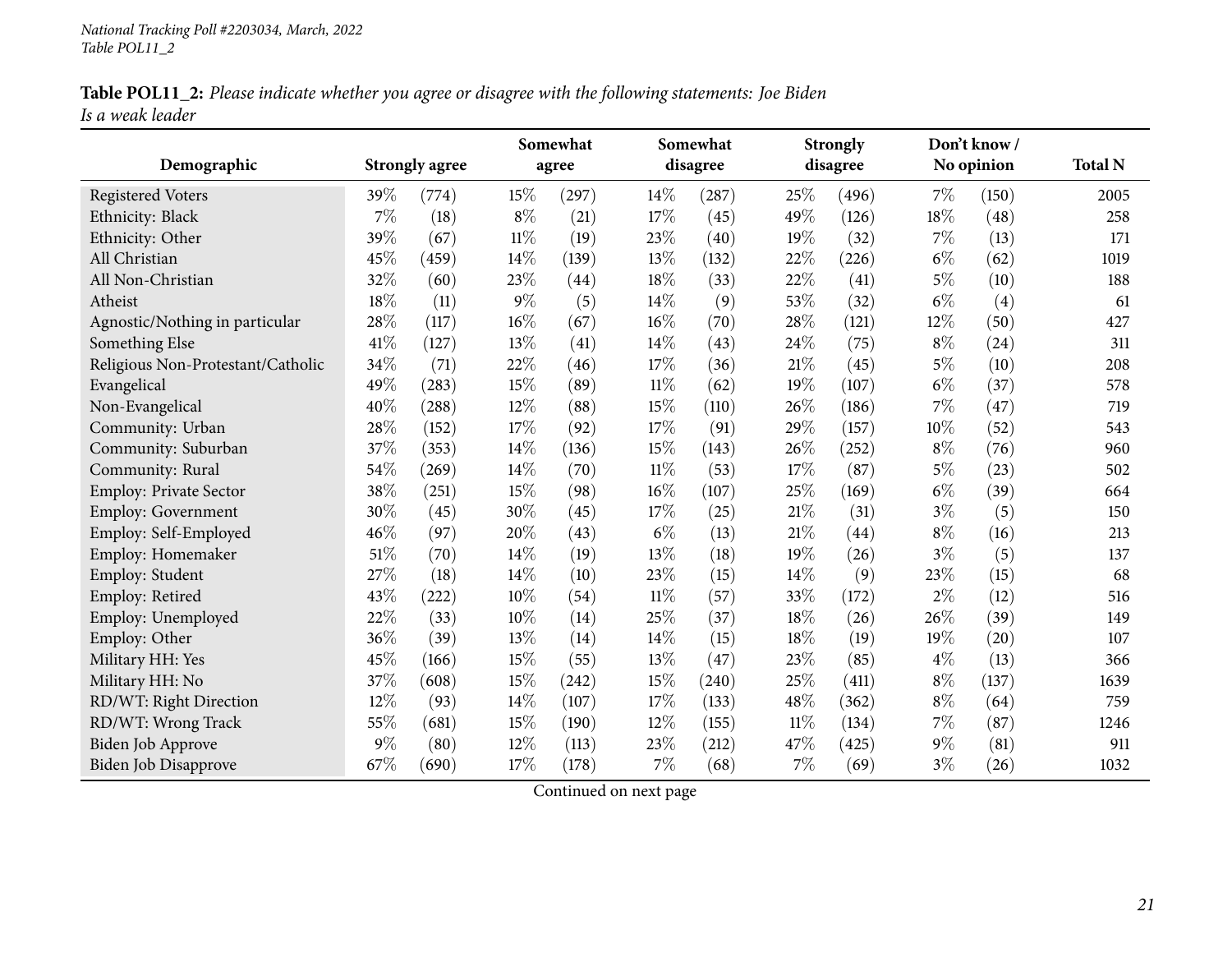Table POL11\_2: Please indicate whether you agree or disagree with the following statements: Joe Biden *Is <sup>a</sup> weak leader*

|                                      |        |                       |        | Somewhat |        | Somewhat |       | <b>Strongly</b> |        | Don't know / |                |
|--------------------------------------|--------|-----------------------|--------|----------|--------|----------|-------|-----------------|--------|--------------|----------------|
| Demographic                          |        | <b>Strongly agree</b> |        | agree    |        | disagree |       | disagree        |        | No opinion   | <b>Total N</b> |
| <b>Registered Voters</b>             | 39%    | (774)                 | 15%    | (297)    | 14%    | (287)    | 25%   | (496)           | 7%     | (150)        | 2005           |
| Biden Job Strongly Approve           | $16\%$ | (72)                  | 10%    | (46)     | $9\%$  | (40)     | 60%   | (269)           | 5%     | (25)         | 451            |
| Biden Job Somewhat Approve           | $2\%$  | (8)                   | $14\%$ | (66)     | 38%    | (173)    | 34%   | (156)           | 12%    | (57)         | 459            |
| Biden Job Somewhat Disapprove        | $21\%$ | (54)                  | 40%    | (103)    | 20%    | (52)     | 12%   | (31)            | 7%     | (18)         | 258            |
| <b>Biden Job Strongly Disapprove</b> | 82%    | (636)                 | $10\%$ | (75)     | $2\%$  | (16)     | $5\%$ | (38)            | $1\%$  | (8)          | 773            |
| Favorable of Biden                   | $9\%$  | (78)                  | $12\%$ | (107)    | 23%    | (211)    | 48%   | (430)           | $8\%$  | (75)         | 902            |
| Unfavorable of Biden                 | 66%    | (677)                 | 18%    | (183)    | $7\%$  | (67)     | $6\%$ | (60)            | $3\%$  | (35)         | 1022           |
| Very Favorable of Biden              | 12%    | (56)                  | $9\%$  | (39)     | $8\%$  | (34)     | 65%   | (292)           | $6\%$  | (28)         | 449            |
| Somewhat Favorable of Biden          | $5\%$  | (22)                  | $15\%$ | (68)     | 39%    | (177)    | 30%   | (137)           | $11\%$ | (48)         | 453            |
| Somewhat Unfavorable of Biden        | 17%    | (40)                  | 47%    | (110)    | 18%    | (43)     | $9\%$ | (22)            | $8\%$  | (20)         | 236            |
| Very Unfavorable of Biden            | 81%    | (637)                 | $9\%$  | (73)     | $3\%$  | (24)     | $5\%$ | (38)            | $2\%$  | (15)         | 786            |
| #1 Issue: Economy                    | 45%    | (326)                 | 16%    | (117)    | 13%    | (94)     | 19%   | (141)           | 7%     | (51)         | 728            |
| #1 Issue: Security                   | 60%    | (210)                 | 12%    | (41)     | $8\%$  | (27)     | 15%   | (51)            | $6\%$  | (20)         | 349            |
| #1 Issue: Health Care                | 14%    | (35)                  | 24\%   | (57)     | 24%    | (57)     | 23%   | (56)            | 15%    | (37)         | 241            |
| #1 Issue: Medicare / Social Security | 30%    | (65)                  | 15%    | (32)     | 16%    | (34)     | 33%   | (71)            | $6\%$  | (14)         | 216            |
| #1 Issue: Women's Issues             | 26%    | (25)                  | $14\%$ | (13)     | 18%    | (18)     | 39%   | (38)            | $3\%$  | (3)          | 98             |
| #1 Issue: Education                  | 23%    | (18)                  | 10%    | (8)      | 23%    | (18)     | 37%   | (29)            | $8\%$  | (6)          | 78             |
| #1 Issue: Energy                     | 29%    | (49)                  | $12\%$ | (20)     | 16%    | (27)     | 40%   | (67)            | $4\%$  | (7)          | 170            |
| #1 Issue: Other                      | 37%    | (46)                  | $7\%$  | (8)      | $11\%$ | (14)     | 34%   | (43)            | $11\%$ | (14)         | 125            |
| 2020 Vote: Joe Biden                 | 9%     | (89)                  | $14\%$ | (134)    | 23%    | (218)    | 44%   | (419)           | $9\%$  | (90)         | 949            |
| 2020 Vote: Donald Trump              | 72%    | (620)                 | 14%    | (124)    | $6\%$  | (50)     | $6\%$ | (51)            | $2\%$  | (21)         | 867            |
| 2020 Vote: Didn't Vote               | 36%    | (55)                  | 20%    | (31)     | $9\%$  | (14)     | 15%   | (23)            | 19%    | (30)         | 153            |
| 2018 House Vote: Democrat            | 10%    | (77)                  | $12\%$ | (88)     | 21%    | (152)    | 50%   | (371)           | 7%     | (55)         | 744            |
| 2018 House Vote: Republican          | 68%    | (474)                 | 15%    | (106)    | $7\%$  | (51)     | 7%    | (46)            | $3\%$  | (22)         | 699            |
| 2016 Vote: Hillary Clinton           | $8\%$  | (55)                  | $12\%$ | (84)     | 21%    | (152)    | 51\%  | (366)           | $9\%$  | (63)         | 721            |
| 2016 Vote: Donald Trump              | 69%    | (523)                 | 14%    | (109)    | $7\%$  | (51)     | $7\%$ | (56)            | $3\%$  | (21)         | 759            |
| 2016 Vote: Other                     | 37%    | (27)                  | $16\%$ | (11)     | 21%    | (15)     | 16%   | (11)            | 10%    | (7)          | 72             |
| 2016 Vote: Didn't Vote               | 38%    | (168)                 | 20%    | (91)     | 16%    | (70)     | 14%   | (61)            | 13%    | (59)         | 449            |
| Voted in 2014: Yes                   | 39%    | (520)                 | 13%    | (174)    | 14%    | (180)    | 29%   | (390)           | $5\%$  | (68)         | 1332           |
| Voted in 2014: No                    | 38%    | (255)                 | 18%    | (123)    | $16\%$ | (107)    | 16%   | (106)           | 12%    | (83)         | 673            |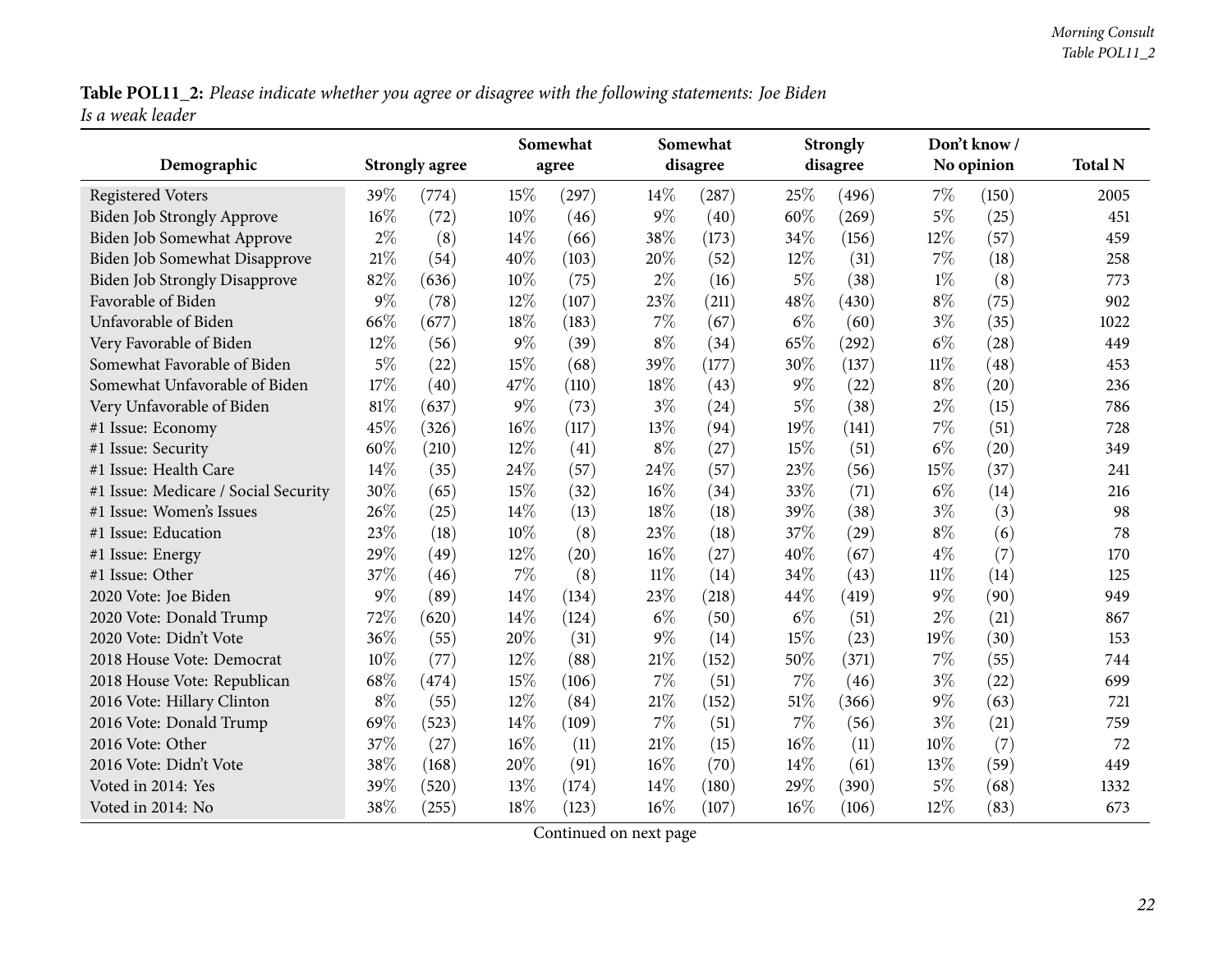|                  |  | Table POL11_2: Please indicate whether you agree or disagree with the following statements: Joe Biden |  |
|------------------|--|-------------------------------------------------------------------------------------------------------|--|
| Is a weak leader |  |                                                                                                       |  |

|                                    |                       |                 |        | Somewhat           |        | Somewhat |        | <b>Strongly</b>    |        | Don't know /    |                |
|------------------------------------|-----------------------|-----------------|--------|--------------------|--------|----------|--------|--------------------|--------|-----------------|----------------|
| Demographic                        | <b>Strongly agree</b> |                 |        | agree              |        | disagree |        | disagree           |        | No opinion      | <b>Total N</b> |
| Registered Voters                  | 39 $\%$               | $^{\prime}774)$ | $15\%$ | 297                | $14\%$ | 287      | 25%    | (496)              | $7\%$  | $^{\prime}150)$ | 2005           |
| 4-Region: Northeast                | 36%                   | (128)           | 13\%   | (48)               | 18%    | (62)     | 25%    | (88)               | $8\%$  | (28)            | 354            |
| 4-Region: Midwest                  | 36%                   | (162)           | 15%    | (68)               | $12\%$ | (53)     | 26\%   | $\left(118\right)$ | $10\%$ | (45)            | 446            |
| 4-Region: South                    | 44\%                  | (327)           | 13%    | (95)               | 13\%   | (96)     | 24\%   | (181)              | 7%     | $^{\prime}49$   | 748            |
| 4-Region: West                     | $34\%$                | (157            | 19%    | (87)               | 17%    | (77      | $24\%$ | (109)              | $6\%$  | (28)            | 457            |
| Party: Democrat/Leans Democrat     | $10\%$                | (93)            | $15\%$ | (130)              | 22%    | (193)    | 45\%   | (401)              | $8\%$  | (75)            | 893            |
| Party: Republican/Leans Republican | 69%                   | (579)           | $14\%$ | $\left(119\right)$ | $6\%$  | (53)     | $7\%$  | (55)               | $3\%$  | $^{'}29$        | 834            |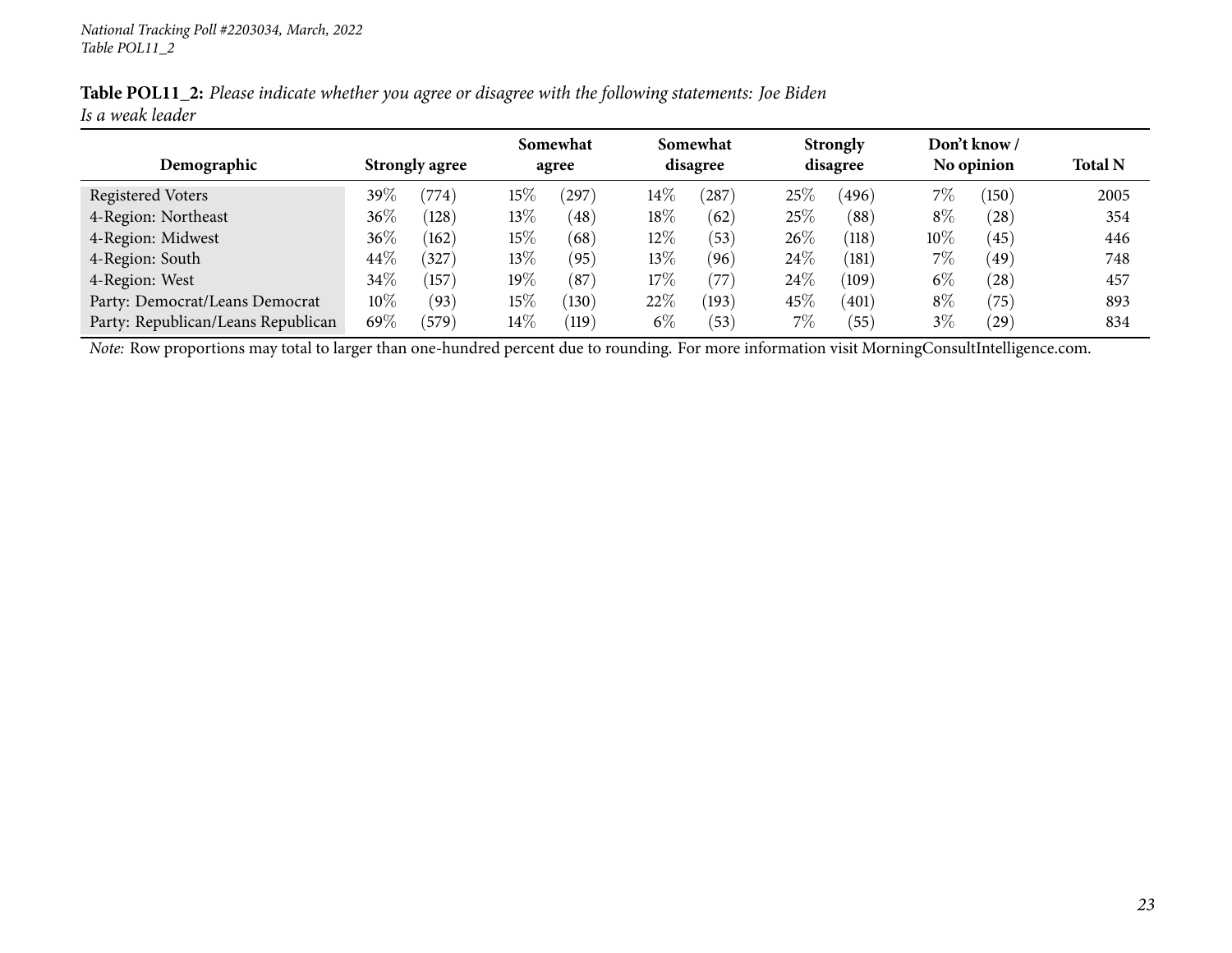Table POL11\_3: Please indicate whether you agree or disagree with the following statements: Joe Biden *Is trustworthy*

<span id="page-23-0"></span>

|                          |        |                       |        | Somewhat |        | Somewhat |       | <b>Strongly</b> |        | Don't know/ |                |
|--------------------------|--------|-----------------------|--------|----------|--------|----------|-------|-----------------|--------|-------------|----------------|
| Demographic              |        | <b>Strongly agree</b> |        | agree    |        | disagree |       | disagree        |        | No opinion  | <b>Total N</b> |
| <b>Registered Voters</b> | 23%    | (471)                 | 21%    | (420)    | 12%    | (244)    | 35%   | (696)           | $9\%$  | (174)       | 2005           |
| Gender: Male             | 30%    | (282)                 | 22%    | (210)    | 10%    | (91)     | 32%   | (302)           | $6\%$  | (60)        | 945            |
| Gender: Female           | 18%    | (189)                 | 20%    | (210)    | 14\%   | (153)    | 37%   | (394)           | $11\%$ | (113)       | 1060           |
| Age: 18-34               | 18%    | (95)                  | 24%    | (124)    | 14%    | (73)     | 29%   | (148)           | 15%    | (77)        | 516            |
| Age: 35-44               | 27%    | (84)                  | 25%    | (78)     | 15%    | (47)     | 24\%  | (73)            | $8\%$  | (26)        | 308            |
| Age: 45-64               | 21%    | (140)                 | 19%    | (132)    | 12%    | (81)     | 40%   | (274)           | $8\%$  | (55)        | 682            |
| Age: 65+                 | 30%    | (152)                 | 17%    | (87)     | $9\%$  | (43)     | 40%   | (201)           | $3\%$  | (16)        | 499            |
| GenZers: 1997-2012       | 13%    | (18)                  | 22%    | (31)     | 14%    | (19)     | 27%   | (38)            | 24%    | (34)        | 141            |
| Millennials: 1981-1996   | 24%    | (146)                 | 25%    | (151)    | 13%    | (81)     | 28%   | (169)           | 10%    | (63)        | 610            |
| GenXers: 1965-1980       | 19%    | (91)                  | 25%    | (116)    | 12%    | (57)     | 37%   | (172)           | $7\%$  | (33)        | 469            |
| Baby Boomers: 1946-1964  | 28%    | (201)                 | 16%    | (113)    | $11\%$ | (83)     | 39%   | (280)           | $6\%$  | (41)        | 718            |
| PID: Dem (no lean)       | 47%    | (371)                 | 34%    | (268)    | $7\%$  | (57)     | $3\%$ | (27)            | $9\%$  | (71)        | 794            |
| PID: Ind (no lean)       | 13%    | (68)                  | 19%    | (101)    | 14%    | (75)     | 40%   | (212)           | 14%    | (72)        | 528            |
| PID: Rep (no lean)       | $5\%$  | (32)                  | $8\%$  | (52)     | 16%    | (111)    | 67%   | (457)           | $5\%$  | (31)        | 683            |
| PID/Gender: Dem Men      | 55%    | (226)                 | 31%    | (128)    | $7\%$  | (27)     | $2\%$ | (9)             | $5\%$  | (20)        | 410            |
| PID/Gender: Dem Women    | 38%    | (145)                 | 37%    | (140)    | $8\%$  | (30)     | $5\%$ | (18)            | 13%    | (50)        | 384            |
| PID/Gender: Ind Men      | 15%    | (38)                  | 19%    | (48)     | $9\%$  | (24)     | 47%   | (120)           | 10%    | (26)        | 256            |
| PID/Gender: Ind Women    | $11\%$ | (30)                  | 19%    | (53)     | 19%    | (51)     | 34%   | (92)            | 17%    | (46)        | 272            |
| PID/Gender: Rep Men      | $6\%$  | (17)                  | 12%    | (34)     | 14%    | (40)     | 62%   | (174)           | $5\%$  | (14)        | 279            |
| PID/Gender: Rep Women    | $4\%$  | (14)                  | $4\%$  | (17)     | 18%    | (72)     | 70%   | (284)           | $4\%$  | (17)        | 404            |
| Ideo: Liberal (1-3)      | 47%    | (265)                 | $31\%$ | (173)    | $9\%$  | (48)     | $5\%$ | (31)            | $8\%$  | (45)        | 561            |
| Ideo: Moderate (4)       | 25%    | (131)                 | 29%    | (152)    | 14%    | (73)     | 24%   | (124)           | $9\%$  | (46)        | 526            |
| Ideo: Conservative (5-7) | $8\%$  | (65)                  | 10%    | (83)     | 13%    | (106)    | 62%   | (494)           | $6\%$  | (46)        | 795            |
| Educ: < College          | 18%    | (223)                 | 19%    | (229)    | 13%    | (155)    | 39%   | (475)           | $11\%$ | (130)       | 1211           |
| Educ: Bachelors degree   | 27%    | (136)                 | 25%    | (125)    | $11\%$ | (55)     | 32%   | (158)           | $6\%$  | (29)        | 503            |
| Educ: Post-grad          | 39%    | (112)                 | 23%    | (66)     | 12%    | (35)     | 22%   | (63)            | $5\%$  | (15)        | 291            |
| Income: Under 50k        | 21%    | (169)                 | 19%    | (157)    | 13%    | (102)    | 35%   | (286)           | $12\%$ | (95)        | 808            |
| Income: 50k-100k         | 24%    | (173)                 | 20%    | (149)    | 12%    | (88)     | 37%   | (271)           | $7\%$  | (49)        | 731            |
| Income: 100k+            | 28%    | (130)                 | 25%    | (114)    | 12%    | (54)     | 30%   | (139)           | $6\%$  | (30)        | 466            |
| Ethnicity: White         | 22%    | (354)                 | 20%    | (313)    | 12%    | (188)    | 39%   | (607)           | 7%     | (113)       | 1576           |
| Ethnicity: Hispanic      | 15%    | (33)                  | 35%    | (77)     | $11\%$ | (23)     | 30%   | (66)            | 10%    | (23)        | 223            |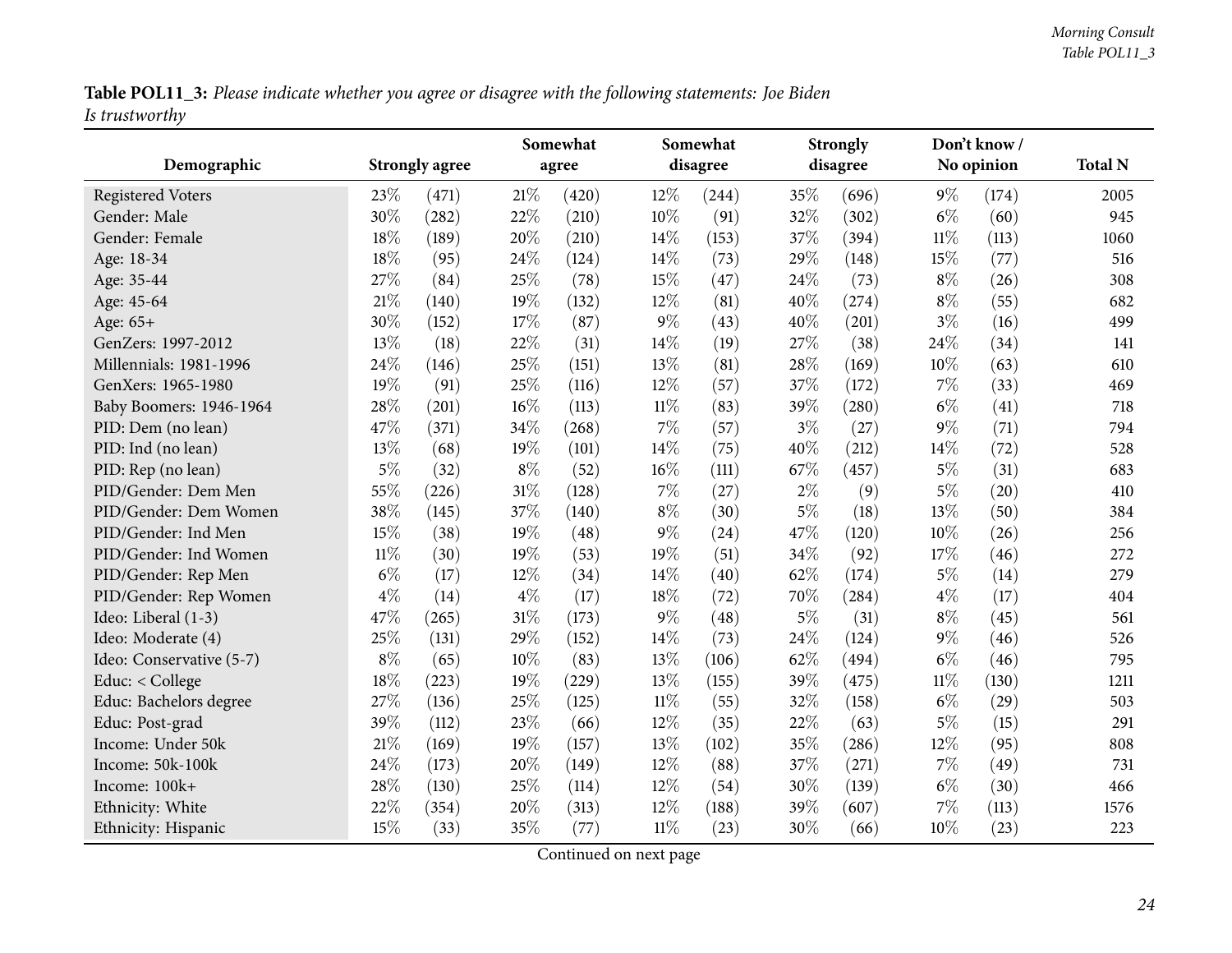|                | Table POL11_3: Please indicate whether you agree or disagree with the following statements: Joe Biden |  |  |  |
|----------------|-------------------------------------------------------------------------------------------------------|--|--|--|
| Is trustworthy |                                                                                                       |  |  |  |

|                                   |        |                       | Somewhat |       |        | Somewhat |        | <b>Strongly</b> | Don't know / |            |                |
|-----------------------------------|--------|-----------------------|----------|-------|--------|----------|--------|-----------------|--------------|------------|----------------|
| Demographic                       |        | <b>Strongly agree</b> |          | agree |        | disagree |        | disagree        |              | No opinion | <b>Total N</b> |
| <b>Registered Voters</b>          | 23%    | (471)                 | 21%      | (420) | $12\%$ | (244)    | 35%    | (696)           | $9\%$        | (174)      | 2005           |
| Ethnicity: Black                  | 37%    | (95)                  | 21%      | (53)  | 14%    | (36)     | 10%    | (27)            | 18%          | (47)       | 258            |
| Ethnicity: Other                  | 13%    | (22)                  | 31%      | (54)  | 12%    | (20)     | 36%    | (62)            | $8\%$        | (14)       | 171            |
| All Christian                     | 20%    | (209)                 | 20%      | (208) | 13%    | (133)    | 39%    | (399)           | $7\%$        | (71)       | 1019           |
| All Non-Christian                 | 50%    | (94)                  | 26%      | (49)  | $9\%$  | (17)     | $11\%$ | (21)            | $3\%$        | (6)        | 188            |
| Atheist                           | 39%    | (24)                  | 26%      | (16)  | 12%    | (7)      | 17%    | (11)            | $5\%$        | (3)        | 61             |
| Agnostic/Nothing in particular    | 22%    | (93)                  | 24%      | (103) | $11\%$ | (46)     | 29%    | (125)           | $14\%$       | (59)       | 427            |
| Something Else                    | 17%    | (51)                  | 14%      | (44)  | 13%    | (41)     | 45%    | (140)           | $11\%$       | (35)       | 311            |
| Religious Non-Protestant/Catholic | 46%    | (96)                  | 26%      | (54)  | $9\%$  | (19)     | 16%    | (33)            | $3\%$        | (7)        | 208            |
| Evangelical                       | 20%    | (116)                 | 16%      | (95)  | 13%    | (75)     | 42%    | (245)           | $8\%$        | (47)       | 578            |
| Non-Evangelical                   | 19%    | (139)                 | 21%      | (149) | 13%    | (94)     | 39%    | (280)           | $8\%$        | (56)       | 719            |
| Community: Urban                  | 37%    | (199)                 | 25%      | (136) | $11\%$ | (60)     | 16%    | (87)            | $11\%$       | (61)       | 543            |
| Community: Suburban               | 20%    | (190)                 | 22%      | (211) | 13%    | (121)    | 37%    | (352)           | $9\%$        | (85)       | 960            |
| Community: Rural                  | 16%    | (81)                  | 15%      | (73)  | 13%    | (63)     | 51%    | (257)           | $5\%$        | (27)       | 502            |
| Employ: Private Sector            | 23%    | (155)                 | 22%      | (145) | 12%    | (78)     | 36%    | (239)           | $7\%$        | (47)       | 664            |
| <b>Employ: Government</b>         | 23%    | (35)                  | 30%      | (44)  | 16%    | (24)     | 25%    | (37)            | $7\%$        | (10)       | 150            |
| Employ: Self-Employed             | 29%    | (62)                  | 22%      | (47)  | 14%    | (29)     | 29%    | (62)            | $6\%$        | (14)       | 213            |
| Employ: Homemaker                 | 14%    | (19)                  | 16%      | (21)  | 14%    | (19)     | 44%    | (60)            | 13%          | (18)       | 137            |
| Employ: Student                   | 13%    | (9)                   | 21%      | (14)  | 16%    | (11)     | 30%    | (20)            | $21\%$       | (14)       | 68             |
| Employ: Retired                   | 31%    | (158)                 | 16%      | (82)  | 10%    | (53)     | 41\%   | (212)           | $2\%$        | (12)       | 516            |
| Employ: Unemployed                | $11\%$ | (17)                  | 26%      | (39)  | 7%     | (11)     | 25%    | (37)            | 30%          | (45)       | 149            |
| Employ: Other                     | 17%    | (18)                  | 25%      | (27)  | 18%    | (20)     | 27%    | (29)            | 13%          | (14)       | 107            |
| Military HH: Yes                  | 21%    | (77)                  | 20%      | (74)  | 10%    | (35)     | 44%    | (162)           | $5\%$        | (18)       | 366            |
| Military HH: No                   | 24%    | (394)                 | 21\%     | (346) | 13%    | (209)    | 33%    | (534)           | 10%          | (156)      | 1639           |
| RD/WT: Right Direction            | 51%    | (385)                 | 34%      | (255) | $5\%$  | (40)     | $4\%$  | (30)            | $6\%$        | (49)       | 759            |
| RD/WT: Wrong Track                | $7\%$  | (86)                  | 13%      | (165) | 16%    | (204)    | 53%    | (666)           | 10%          | (125)      | 1246           |
| Biden Job Approve                 | 48%    | (441)                 | 37%      | (335) | $6\%$  | (52)     | $1\%$  | (13)            | $8\%$        | (69)       | 911            |
| Biden Job Disapprove              | $3\%$  | (28)                  | 7%       | (74)  | 18%    | (187)    | 66%    | (681)           | $6\%$        | (62)       | 1032           |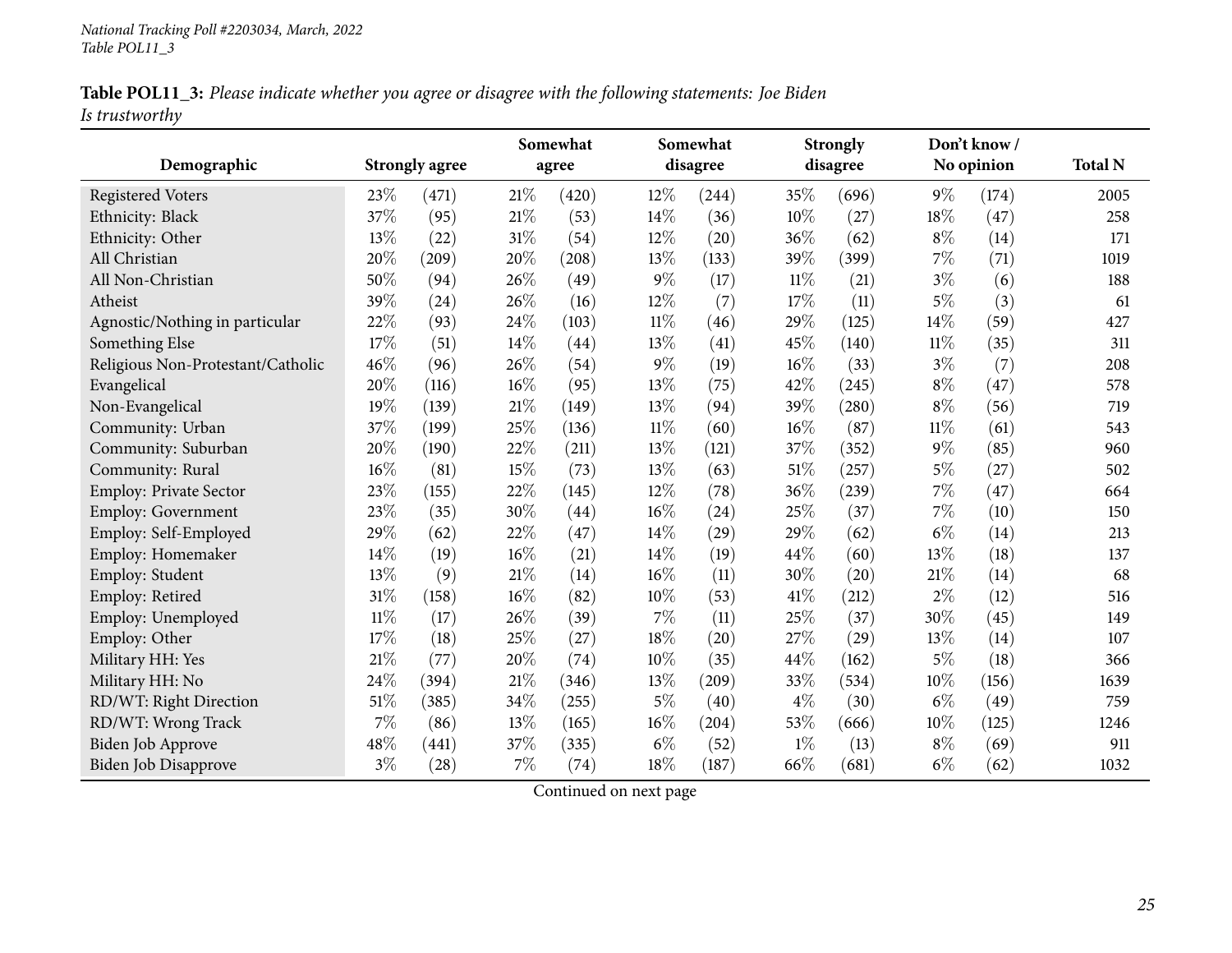Table POL11\_3: Please indicate whether you agree or disagree with the following statements: Joe Biden *Is trustworthy*

| Demographic                                                |       | <b>Strongly agree</b> |        | Somewhat<br>agree |        | Somewhat<br>disagree |       | <b>Strongly</b><br>disagree |        | Don't know /<br>No opinion | <b>Total N</b> |
|------------------------------------------------------------|-------|-----------------------|--------|-------------------|--------|----------------------|-------|-----------------------------|--------|----------------------------|----------------|
| <b>Registered Voters</b>                                   | 23%   | (471)                 | 21\%   | (420)             | 12%    | (244)                | 35%   | (696)                       | $9\%$  | (174)                      | 2005           |
| Biden Job Strongly Approve                                 | 72%   | (326)                 | 20%    | (92)              | $3\%$  | (14)                 | $2\%$ | (7)                         | $3\%$  | (12)                       | 451            |
| Biden Job Somewhat Approve                                 | 25%   | (115)                 | 53%    | (243)             | $8\%$  | (38)                 | $1\%$ | (6)                         | 13%    | (57)                       | 459            |
| Biden Job Somewhat Disapprove                              | $9\%$ | (23)                  | 23\%   | (61)              | 37%    | (96)                 | 19%   | (48)                        | 12%    | (31)                       | 258            |
|                                                            | $1\%$ |                       | $2\%$  |                   | 12%    |                      | 82%   |                             | $4\%$  |                            | 773            |
| <b>Biden Job Strongly Disapprove</b><br>Favorable of Biden | 49%   | (6)                   | 37%    | (14)              | $5\%$  | (91)                 | $1\%$ | (633)                       | 7%     | (31)                       | 902            |
|                                                            |       | (445)                 |        | (332)             |        | (49)                 |       | (13)                        |        | (63)                       |                |
| Unfavorable of Biden                                       | $2\%$ | (22)                  | $7\%$  | (73)              | 18%    | (188)                | 66%   | (669)                       | 7%     | (68)                       | 1022           |
| Very Favorable of Biden                                    | 77%   | (344)                 | 18%    | (83)              | $1\%$  | (5)                  | $1\%$ | (4)                         | $3\%$  | (13)                       | 449            |
| Somewhat Favorable of Biden                                | 22%   | (101)                 | 55%    | (250)             | 10%    | (43)                 | $2\%$ | (9)                         | $11\%$ | (50)                       | 453            |
| Somewhat Unfavorable of Biden                              | $5\%$ | (13)                  | 25\%   | (58)              | 40%    | (94)                 | 15%   | (36)                        | 15%    | (34)                       | 236            |
| Very Unfavorable of Biden                                  | $1\%$ | (10)                  | $2\%$  | (15)              | 12%    | (95)                 | 81%   | (633)                       | $4\%$  | (34)                       | 786            |
| #1 Issue: Economy                                          | 20%   | (148)                 | 19%    | (137)             | 14%    | (99)                 | 40%   | (291)                       | 7%     | (54)                       | 728            |
| #1 Issue: Security                                         | 10%   | (36)                  | $11\%$ | (40)              | 12%    | (41)                 | 60%   | (209)                       | $6\%$  | (22)                       | 349            |
| #1 Issue: Health Care                                      | 27%   | (65)                  | 33%    | (80)              | 14\%   | (35)                 | 12%   | (28)                        | 14%    | (34)                       | 241            |
| #1 Issue: Medicare / Social Security                       | 32%   | (70)                  | 25%    | (53)              | $11\%$ | (23)                 | 27%   | (57)                        | $6\%$  | (13)                       | 216            |
| #1 Issue: Women's Issues                                   | 33%   | (32)                  | 29%    | (29)              | $8\%$  | (8)                  | 21%   | (20)                        | $8\%$  | (8)                        | 98             |
| #1 Issue: Education                                        | 33%   | (26)                  | 26%    | (20)              | $14\%$ | (11)                 | 20%   | (16)                        | $6\%$  | (5)                        | 78             |
| #1 Issue: Energy                                           | 33%   | (56)                  | 27%    | (46)              | $9\%$  | (15)                 | 22%   | (38)                        | 9%     | (16)                       | 170            |
| #1 Issue: Other                                            | 30%   | (38)                  | 12%    | (15)              | 10%    | (12)                 | 29%   | (37)                        | 18%    | (23)                       | 125            |
| 2020 Vote: Joe Biden                                       | 44%   | (422)                 | 34%    | (326)             | $8\%$  | (74)                 | $4\%$ | (37)                        | 10%    | (91)                       | 949            |
| 2020 Vote: Donald Trump                                    | $2\%$ | (17)                  | $7\%$  | (65)              | $16\%$ | (138)                | 69%   | (601)                       | $5\%$  | (46)                       | 867            |
| 2020 Vote: Didn't Vote                                     | 21%   | (32)                  | 16%    | (24)              | 15%    | (23)                 | 30%   | (46)                        | 18%    | (28)                       | 153            |
| 2018 House Vote: Democrat                                  | 46%   | (345)                 | 34%    | (254)             | 7%     | (52)                 | $5\%$ | (38)                        | 7%     | (55)                       | 744            |
| 2018 House Vote: Republican                                | $5\%$ | (34)                  | $9\%$  | (66)              | 15%    | (104)                | 67%   | (469)                       | $4\%$  | (26)                       | 699            |
| 2016 Vote: Hillary Clinton                                 | 47%   | (339)                 | 34%    | (246)             | 7%     | (51)                 | $4\%$ | (28)                        | $8\%$  | (58)                       | 721            |
| 2016 Vote: Donald Trump                                    | $4\%$ | (34)                  | $9\%$  | (65)              | 15%    | (118)                | 67%   | (507)                       | $5\%$  | (35)                       | 759            |
| 2016 Vote: Other                                           | 10%   | (7)                   | 25\%   | (18)              | 14\%   | (10)                 | 43%   | (31)                        | $8\%$  | (6)                        | 72             |
| 2016 Vote: Didn't Vote                                     | 20%   | (91)                  | 20%    | (89)              | 14\%   | (65)                 | 29%   | (129)                       | 17%    | (76)                       | 449            |
| Voted in 2014: Yes                                         | 26%   | (341)                 | 22%    | (292)             | 11%    | (151)                | 36%   | (479)                       | $5\%$  | (68)                       | 1332           |
| Voted in 2014: No                                          | 19%   | (129)                 | 19%    | (128)             | 14%    | (93)                 | 32%   | (217)                       | 16%    | (106)                      | 673            |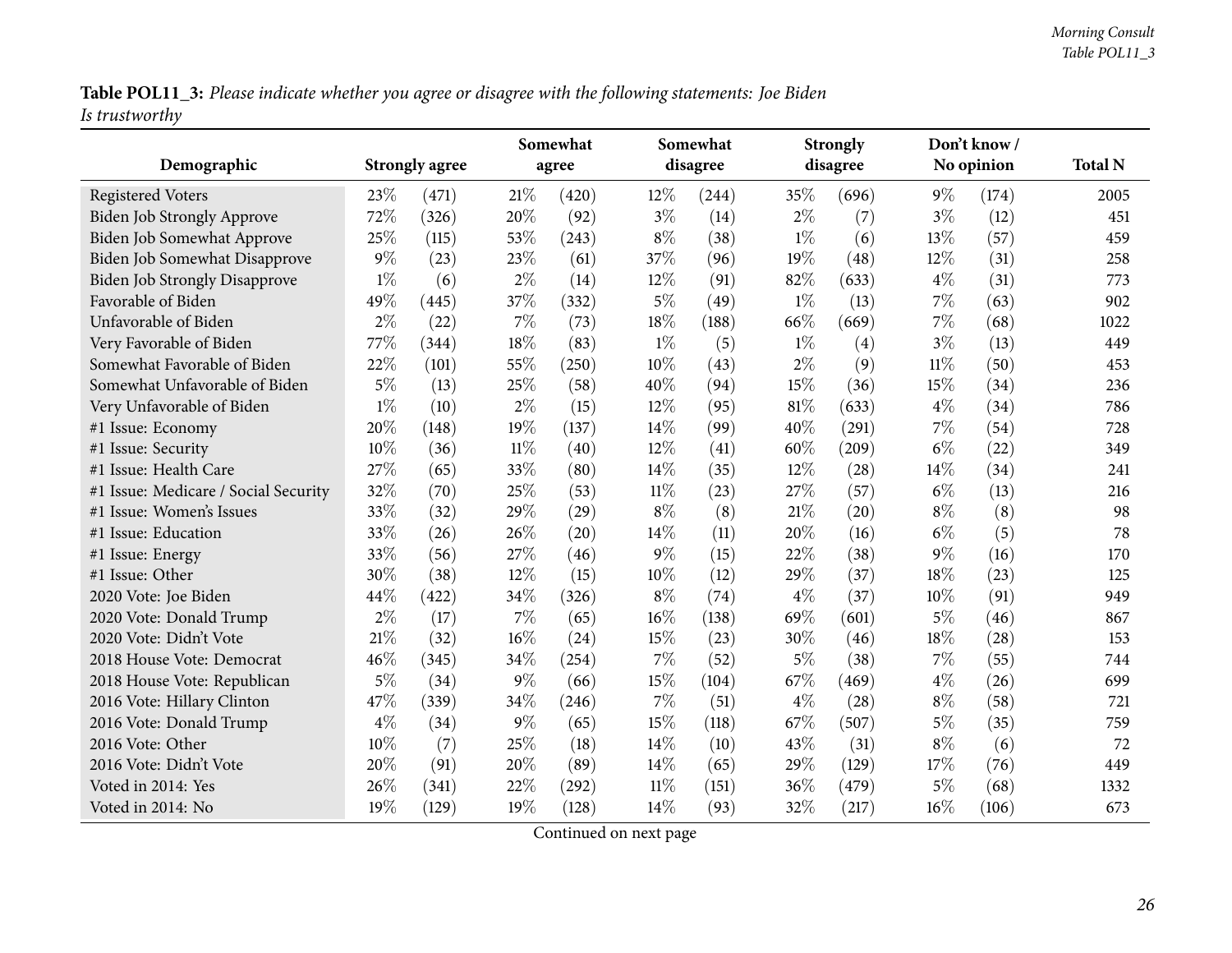|                | Table POL11_3: Please indicate whether you agree or disagree with the following statements: Joe Biden |  |
|----------------|-------------------------------------------------------------------------------------------------------|--|
| Is trustworthy |                                                                                                       |  |

|                                    |                       |                    |        | Somewhat    |        | Somewhat          |        | <b>Strongly</b> |       | Don't know / |                |
|------------------------------------|-----------------------|--------------------|--------|-------------|--------|-------------------|--------|-----------------|-------|--------------|----------------|
| Demographic                        | <b>Strongly agree</b> |                    |        | agree       |        | disagree          |        | disagree        |       | No opinion   | <b>Total N</b> |
| Registered Voters                  | $23\%$                | $^{\prime}471$     | 21%    | $420^\circ$ | $12\%$ | (244)             | $35\%$ | (696)           | $9\%$ | (174)        | 2005           |
| 4-Region: Northeast                | 33\%                  | $\left(118\right)$ | $26\%$ | (92)        | $11\%$ | $\left(38\right)$ | 23\%   | (82)            | $7\%$ | (24)         | 354            |
| 4-Region: Midwest                  | $19\%$                | (85)               | 22\%   | (98)        | $11\%$ | (47)              | 37\%   | (164)           | 12\%  | (52)         | 446            |
| 4-Region: South                    | 20%                   | (149)              | $16\%$ | (119)       | $14\%$ | (105)             | 42%    | (314)           | $8\%$ | (61)         | 748            |
| 4-Region: West                     | 26\%                  | $\left(119\right)$ | $24\%$ | (112)       | $12\%$ | (54)              | 30%    | (136)           | $8\%$ | (36)         | 457            |
| Party: Democrat/Leans Democrat     | $45\%$                | (403)              | 35%    | (311)       | 7%     | (66)              | $4\%$  | (33)            | $9\%$ | (80)         | 893            |
| Party: Republican/Leans Republican | $4\%$                 | 37                 | $8\%$  | (65)        | $16\%$ | (131)             | 67\%   | 557             | $5\%$ | (44)         | 834            |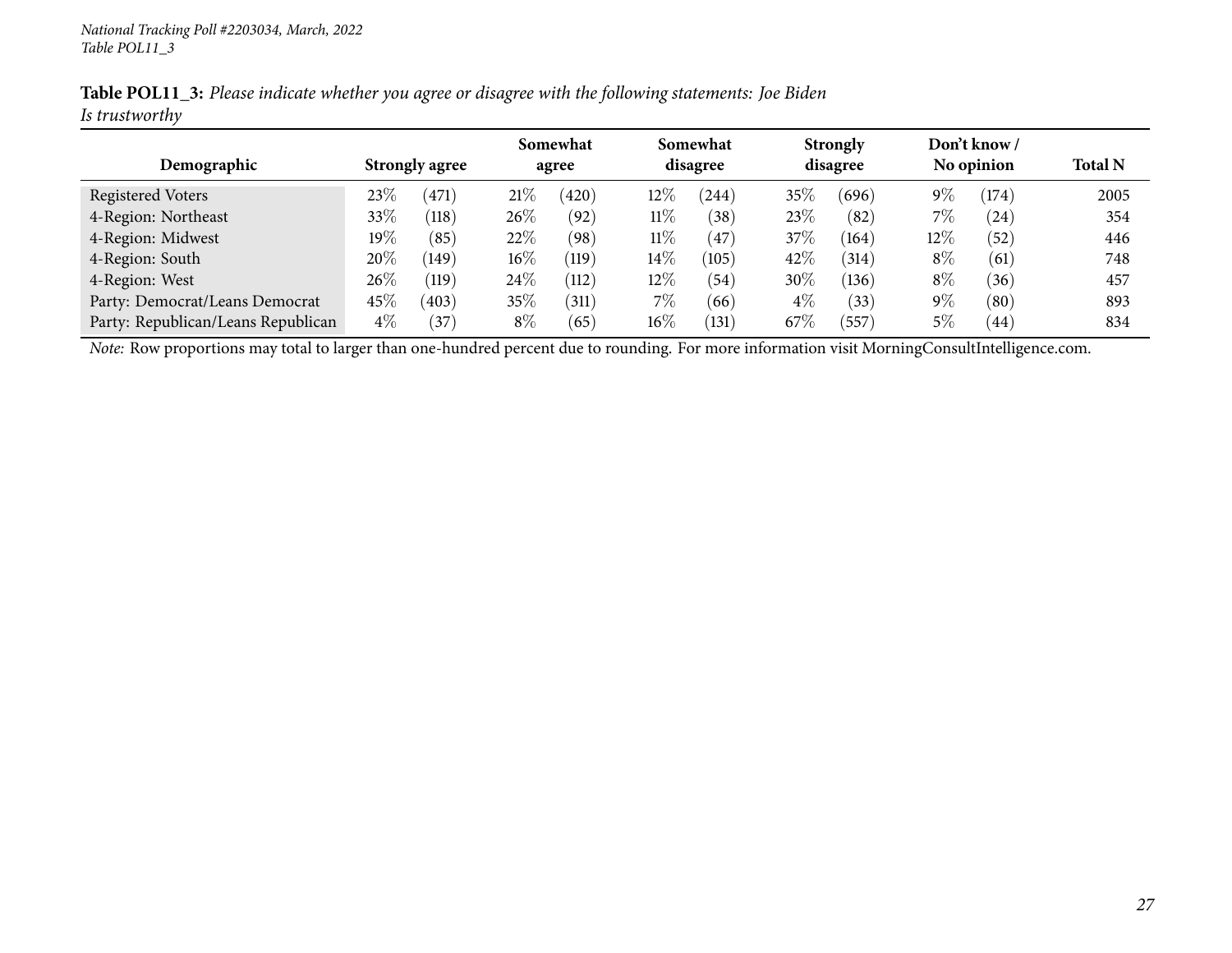Table POL11\_4: Please indicate whether you agree or disagree with the following statements: Joe Biden *Is honest*

<span id="page-27-0"></span>

|                          |        |                       |       | Somewhat |        | Somewhat |       | <b>Strongly</b> |        | Don't know/ |                |
|--------------------------|--------|-----------------------|-------|----------|--------|----------|-------|-----------------|--------|-------------|----------------|
| Demographic              |        | <b>Strongly agree</b> |       | agree    |        | disagree |       | disagree        |        | No opinion  | <b>Total N</b> |
| <b>Registered Voters</b> | 24\%   | (474)                 | 22%   | (450)    | $11\%$ | (220)    | 34%   | (680)           | $9\%$  | (180)       | 2005           |
| Gender: Male             | 29%    | (271)                 | 23%   | (219)    | $11\%$ | (102)    | 31%   | (296)           | $6\%$  | (57)        | 945            |
| Gender: Female           | 19%    | (203)                 | 22%   | (231)    | $11\%$ | (118)    | 36%   | (384)           | 12%    | (123)       | 1060           |
| Age: 18-34               | 19%    | (99)                  | 25%   | (127)    | 14%    | (70)     | 27%   | (140)           | 15%    | (80)        | 516            |
| Age: 35-44               | 27%    | (82)                  | 28%   | (86)     | $9\%$  | (29)     | 23%   | (72)            | 13%    | (39)        | 308            |
| Age: 45-64               | 20%    | (136)                 | 22%   | (149)    | 11%    | (78)     | 39%   | (268)           | $7\%$  | (50)        | 682            |
| Age: 65+                 | 31%    | (157)                 | 18%   | (88)     | $9\%$  | (43)     | 40%   | (200)           | $2\%$  | (12)        | 499            |
| GenZers: 1997-2012       | 15%    | (21)                  | 24\%  | (34)     | 14%    | (20)     | 24\%  | (33)            | 23%    | (32)        | 141            |
| Millennials: 1981-1996   | 24%    | (147)                 | 25%   | (153)    | $11\%$ | (69)     | 27%   | (165)           | 13%    | (77)        | 610            |
| GenXers: 1965-1980       | 19%    | (90)                  | 27%   | (128)    | $11\%$ | (49)     | 36%   | (168)           | 7%     | (33)        | 469            |
| Baby Boomers: 1946-1964  | 28%    | (203)                 | 18%   | (127)    | 10%    | (71)     | 39%   | (283)           | $5\%$  | (34)        | 718            |
| PID: Dem (no lean)       | 46%    | (369)                 | 35%   | (277)    | $6\%$  | (48)     | $4\%$ | (34)            | $8\%$  | (66)        | 794            |
| PID: Ind (no lean)       | 14%    | (75)                  | 20%   | (105)    | 13%    | (70)     | 38%   | (198)           | 15%    | (79)        | 528            |
| PID: Rep (no lean)       | $5\%$  | (31)                  | 10%   | (68)     | 15%    | (101)    | 66%   | (448)           | $5\%$  | (35)        | 683            |
| PID/Gender: Dem Men      | $51\%$ | (209)                 | 33%   | (137)    | $6\%$  | (25)     | $5\%$ | (20)            | $5\%$  | (20)        | 410            |
| PID/Gender: Dem Women    | 42%    | (160)                 | 36%   | (140)    | $6\%$  | (24)     | $4\%$ | (14)            | 12%    | (46)        | 384            |
| PID/Gender: Ind Men      | 17%    | (43)                  | 18%   | (46)     | 12%    | (30)     | 42%   | (108)           | $11\%$ | (29)        | 256            |
| PID/Gender: Ind Women    | 12%    | (32)                  | 22%   | (59)     | 15%    | (40)     | 33%   | (90)            | 19%    | (50)        | 272            |
| PID/Gender: Rep Men      | 7%     | (19)                  | 13%   | (36)     | 17%    | (47)     | 60%   | (168)           | $3\%$  | (9)         | 279            |
| PID/Gender: Rep Women    | $3\%$  | (12)                  | $8\%$ | (32)     | 13%    | (54)     | 69%   | (280)           | 7%     | (27)        | 404            |
| Ideo: Liberal (1-3)      | 48%    | (268)                 | 34%   | (189)    | $5\%$  | (31)     | $6\%$ | (32)            | $8\%$  | (42)        | 561            |
| Ideo: Moderate (4)       | 26%    | (134)                 | 29%   | (155)    | 12%    | (61)     | 22%   | (116)           | $11\%$ | (59)        | 526            |
| Ideo: Conservative (5-7) | $8\%$  | (61)                  | 11%   | (89)     | 15%    | (117)    | 61%   | (485)           | $5\%$  | (43)        | 795            |
| Educ: < College          | 20%    | (240)                 | 19%   | (230)    | 12%    | (143)    | 39%   | (468)           | $11\%$ | (129)       | 1211           |
| Educ: Bachelors degree   | 26%    | (133)                 | 26%   | (133)    | 10%    | (49)     | 29%   | (148)           | $8\%$  | (40)        | 503            |
| Educ: Post-grad          | 35%    | (101)                 | 30%   | (87)     | 10%    | (28)     | 22%   | (64)            | $4\%$  | (11)        | 291            |
| Income: Under 50k        | 22%    | (174)                 | 21%   | (169)    | 10%    | (83)     | 34%   | (277)           | 13%    | (105)       | 808            |
| Income: 50k-100k         | 24%    | (178)                 | 21\%  | (151)    | 12%    | (88)     | 37%   | (269)           | $6\%$  | (45)        | 731            |
| Income: 100k+            | 26%    | (123)                 | 28%   | (130)    | 10%    | (49)     | 29%   | (134)           | $7\%$  | (31)        | 466            |
| Ethnicity: White         | 22%    | (346)                 | 21%   | (331)    | 12%    | (196)    | 38%   | (595)           | 7%     | (108)       | 1576           |
| Ethnicity: Hispanic      | 16%    | (37)                  | 32%   | (70)     | $9\%$  | (20)     | 33%   | (74)            | $9\%$  | (21)        | 223            |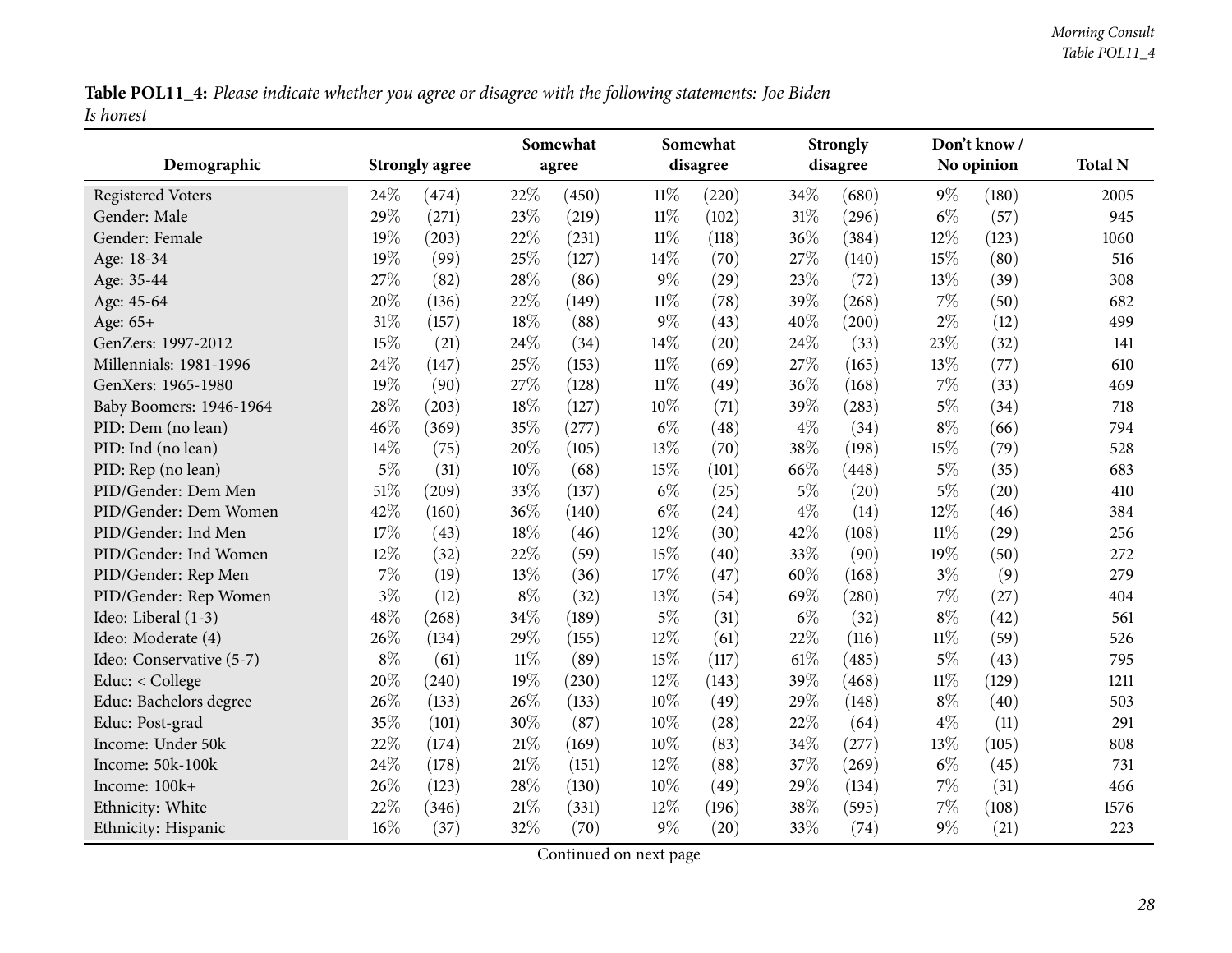|           | Table POL11_4: Please indicate whether you agree or disagree with the following statements: Joe Biden |  |
|-----------|-------------------------------------------------------------------------------------------------------|--|
| Is honest |                                                                                                       |  |

|                                   |       |                       |       | Somewhat |        | Somewhat |        | <b>Strongly</b> |       | Don't know / |                |
|-----------------------------------|-------|-----------------------|-------|----------|--------|----------|--------|-----------------|-------|--------------|----------------|
| Demographic                       |       | <b>Strongly agree</b> |       | agree    |        | disagree |        | disagree        |       | No opinion   | <b>Total N</b> |
| <b>Registered Voters</b>          | 24%   | (474)                 | 22%   | (450)    | $11\%$ | (220)    | 34%    | (680)           | $9\%$ | (180)        | 2005           |
| Ethnicity: Black                  | 39%   | (101)                 | 26%   | (67)     | $5\%$  | (12)     | 10%    | (27)            | 20%   | (51)         | 258            |
| Ethnicity: Other                  | 16%   | (27)                  | 31%   | (53)     | $7\%$  | (12)     | 34%    | (58)            | 12%   | (20)         | 171            |
| All Christian                     | 20%   | (207)                 | 22%   | (227)    | $11\%$ | (115)    | 41%    | (414)           | $6\%$ | (56)         | 1019           |
| All Non-Christian                 | 47%   | (88)                  | 29%   | (54)     | $8\%$  | (15)     | $11\%$ | (21)            | $5\%$ | (9)          | 188            |
| Atheist                           | 41%   | (25)                  | 29%   | (18)     | 12%    | (7)      | 14%    | (8)             | $5\%$ | (3)          | 61             |
| Agnostic/Nothing in particular    | 26%   | (110)                 | 22%   | (93)     | 9%     | (39)     | 27%    | (113)           | 17%   | (71)         | 427            |
| Something Else                    | 14%   | (44)                  | 19%   | (59)     | 14%    | (43)     | 40%    | (124)           | 13%   | (41)         | 311            |
| Religious Non-Protestant/Catholic | 45%   | (93)                  | 27%   | (57)     | $8\%$  | (17)     | 15%    | (32)            | $5\%$ | (10)         | 208            |
| Evangelical                       | 19%   | (111)                 | 19%   | (108)    | 13%    | (78)     | 41\%   | (237)           | $8\%$ | (44)         | 578            |
| Non-Evangelical                   | 19%   | (133)                 | 24%   | (171)    | $11\%$ | (77)     | 40%    | (287)           | $7\%$ | (50)         | 719            |
| Community: Urban                  | 35%   | (191)                 | 29%   | (157)    | 9%     | (47)     | 14%    | (79)            | 13%   | (69)         | 543            |
| Community: Suburban               | 21%   | (199)                 | 23%   | (220)    | 12%    | (112)    | 37%    | (354)           | $8\%$ | (75)         | 960            |
| Community: Rural                  | 17%   | (84)                  | 15%   | (73)     | 12%    | (61)     | 49%    | (248)           | 7%    | (36)         | 502            |
| Employ: Private Sector            | 22%   | (145)                 | 25%   | (164)    | $11\%$ | (74)     | 34%    | (226)           | $8\%$ | (54)         | 664            |
| Employ: Government                | 20%   | (30)                  | 35%   | (53)     | 10%    | (16)     | 27%    | (40)            | 7%    | (11)         | 150            |
| Employ: Self-Employed             | 28%   | (60)                  | 21%   | (45)     | $11\%$ | (24)     | 34%    | (72)            | $6\%$ | (12)         | 213            |
| Employ: Homemaker                 | 15%   | (20)                  | 14%   | (19)     | 17%    | (23)     | 45%    | (61)            | 10%   | (14)         | 137            |
| Employ: Student                   | 22%   | (15)                  | 22%   | (15)     | 9%     | (6)      | 29%    | (20)            | 17%   | (12)         | 68             |
| Employ: Retired                   | 32%   | (166)                 | 16%   | (81)     | $11\%$ | (56)     | 39%    | (202)           | $2\%$ | (12)         | 516            |
| Employ: Unemployed                | 14%   | (20)                  | 28%   | (42)     | $6\%$  | (9)      | 24%    | (36)            | 28%   | (42)         | 149            |
| Employ: Other                     | 16%   | (17)                  | 30%   | (32)     | 12%    | (13)     | 21%    | (23)            | 22%   | (23)         | 107            |
| Military HH: Yes                  | 22%   | (81)                  | 21%   | (78)     | 10%    | (37)     | 43%    | (157)           | $3\%$ | (12)         | 366            |
| Military HH: No                   | 24%   | (393)                 | 23%   | (372)    | $11\%$ | (183)    | 32%    | (523)           | 10%   | (168)        | 1639           |
| RD/WT: Right Direction            | 51%   | (385)                 | 33%   | (249)    | $4\%$  | (34)     | $5\%$  | (37)            | 7%    | (53)         | 759            |
| RD/WT: Wrong Track                | 7%    | (89)                  | 16%   | (201)    | 15%    | (186)    | 52%    | (643)           | 10%   | (127)        | 1246           |
| <b>Biden Job Approve</b>          | 49%   | (443)                 | 38%   | (350)    | 5%     | (46)     | $1\%$  | (13)            | 7%    | (59)         | 911            |
| Biden Job Disapprove              | $3\%$ | (28)                  | $9\%$ | (92)     | 16%    | (169)    | 64%    | (665)           | $8\%$ | (78)         | 1032           |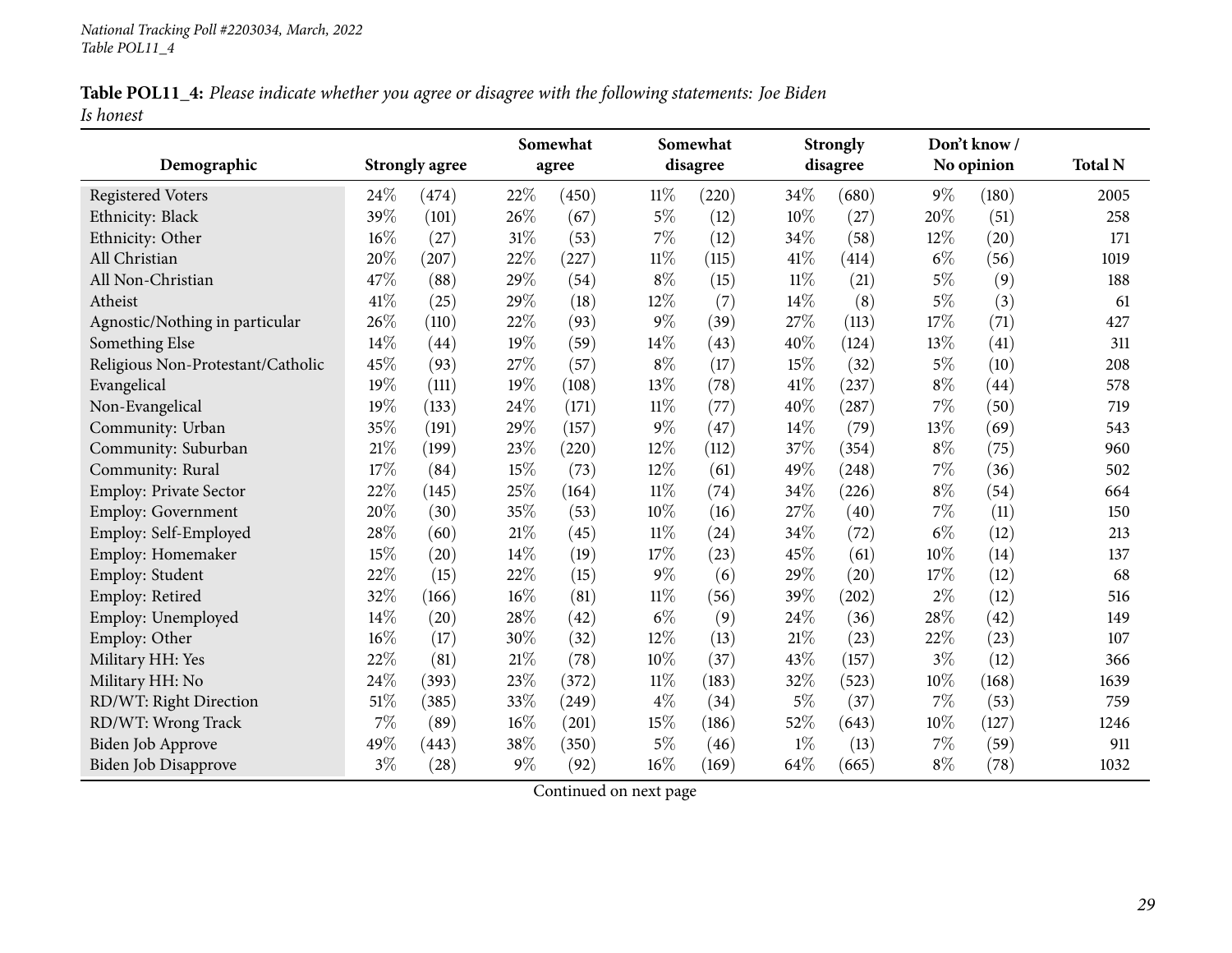Table POL11\_4: Please indicate whether you agree or disagree with the following statements: Joe Biden *Is honest*

| Demographic                          |        | <b>Strongly agree</b> |        | Somewhat<br>agree |        | Somewhat<br>disagree |        | <b>Strongly</b><br>disagree |       | Don't know /<br>No opinion | <b>Total N</b> |
|--------------------------------------|--------|-----------------------|--------|-------------------|--------|----------------------|--------|-----------------------------|-------|----------------------------|----------------|
| <b>Registered Voters</b>             | 24\%   | (474)                 | 22%    | (450)             | $11\%$ | (220)                | 34\%   | (680)                       | $9\%$ | (180)                      | 2005           |
| <b>Biden Job Strongly Approve</b>    | 70%    | (316)                 | 22%    | (97)              | $4\%$  | (17)                 | $2\%$  | (9)                         | $3\%$ | (12)                       | 451            |
| Biden Job Somewhat Approve           | 28%    | (127)                 | 55%    | (252)             | $6\%$  | (28)                 | $1\%$  | (4)                         | 10%   | (47)                       | 459            |
| Biden Job Somewhat Disapprove        | $8\%$  | (20)                  | 26\%   | (66)              | 28%    | (73)                 | $21\%$ | (53)                        | 18%   | (47)                       | 258            |
| <b>Biden Job Strongly Disapprove</b> | $1\%$  | (9)                   | $3\%$  | (26)              | 12%    | (96)                 | 79%    | (612)                       | $4\%$ | (31)                       | 773            |
| Favorable of Biden                   | 49%    | (443)                 | 39%    | (349)             | $4\%$  | (39)                 | $1\%$  | (12)                        | $7\%$ | (60)                       | 902            |
| Unfavorable of Biden                 | $3\%$  | (28)                  | $9\%$  | (91)              | 17%    | (177)                | 63%    | (647)                       | $8\%$ | (78)                       | 1022           |
| Very Favorable of Biden              | 73%    | (329)                 | 20%    | (89)              | $3\%$  | (12)                 | $1\%$  | (4)                         | $3\%$ | (15)                       | 449            |
| Somewhat Favorable of Biden          | 25%    | (113)                 | 57%    | (260)             | $6\%$  | (27)                 | $2\%$  | (8)                         | 10%   | (45)                       | 453            |
| Somewhat Unfavorable of Biden        | $6\%$  | (15)                  | 29%    | (67)              | 35%    | (82)                 | 15%    | (35)                        | 15%   | (36)                       | 236            |
| Very Unfavorable of Biden            | $2\%$  | (13)                  | $3\%$  | (24)              | 12%    | (95)                 | 78%    | (613)                       | $5\%$ | (42)                       | 786            |
| #1 Issue: Economy                    | 21%    | (153)                 | 19%    | (138)             | 13%    | (93)                 | 39%    | (281)                       | 9%    | (65)                       | 728            |
| #1 Issue: Security                   | 10%    | (34)                  | 16%    | (55)              | $11\%$ | (40)                 | 58\%   | (202)                       | $5\%$ | (18)                       | 349            |
| #1 Issue: Health Care                | 29%    | (69)                  | 33%    | (79)              | $10\%$ | (25)                 | 12%    | (28)                        | 17%   | (40)                       | 241            |
| #1 Issue: Medicare / Social Security | 31%    | (66)                  | 28%    | (60)              | $9\%$  | (19)                 | 27%    | (58)                        | $6\%$ | (13)                       | 216            |
| #1 Issue: Women's Issues             | 29%    | (29)                  | 36%    | (35)              | $7\%$  | (7)                  | 18%    | (18)                        | 10%   | (10)                       | 98             |
| #1 Issue: Education                  | 38%    | (30)                  | 26%    | (20)              | $11\%$ | (9)                  | 19%    | (15)                        | $5\%$ | (4)                        | 78             |
| #1 Issue: Energy                     | 33%    | (56)                  | 27\%   | (45)              | $9\%$  | (16)                 | 21\%   | (37)                        | 10%   | (16)                       | 170            |
| #1 Issue: Other                      | 30%    | (37)                  | 14\%   | (18)              | 10%    | (12)                 | 34%    | (43)                        | 12%   | (15)                       | 125            |
| 2020 Vote: Joe Biden                 | 45%    | (423)                 | 36%    | (339)             | $6\%$  | (58)                 | $4\%$  | (38)                        | 10%   | (91)                       | 949            |
| 2020 Vote: Donald Trump              | $2\%$  | (19)                  | $9\%$  | (80)              | 15%    | (133)                | 67%    | (585)                       | $6\%$ | (50)                       | 867            |
| 2020 Vote: Didn't Vote               | 21%    | (32)                  | 17%    | (26)              | 13%    | (19)                 | 30%    | (46)                        | 20%   | (31)                       | 153            |
| 2018 House Vote: Democrat            | 47%    | (350)                 | 34%    | (254)             | $6\%$  | (42)                 | $6\%$  | (41)                        | $8\%$ | (56)                       | 744            |
| 2018 House Vote: Republican          | $4\%$  | (30)                  | $12\%$ | (84)              | 14%    | (100)                | 65%    | (454)                       | $4\%$ | (31)                       | 699            |
| 2016 Vote: Hillary Clinton           | 48%    | (345)                 | 36%    | (257)             | $4\%$  | (29)                 | $4\%$  | (28)                        | $9\%$ | (63)                       | 721            |
| 2016 Vote: Donald Trump              | $5\%$  | (35)                  | 10%    | (78)              | 15%    | (117)                | 65%    | (492)                       | $5\%$ | (38)                       | 759            |
| 2016 Vote: Other                     | $11\%$ | (8)                   | 25%    | (18)              | 13%    | (10)                 | 44%    | (31)                        | $7\%$ | (5)                        | 72             |
| 2016 Vote: Didn't Vote               | 19%    | (84)                  | 22%    | (97)              | 14%    | (64)                 | 29%    | (128)                       | 17%   | (75)                       | 449            |
| Voted in 2014: Yes                   | 26%    | (352)                 | 23%    | (300)             | 10%    | (136)                | 35%    | (467)                       | $6\%$ | (77)                       | 1332           |
| Voted in 2014: No                    | 18%    | (122)                 | 22%    | (150)             | 13%    | (85)                 | 32%    | (213)                       | 15%   | (103)                      | 673            |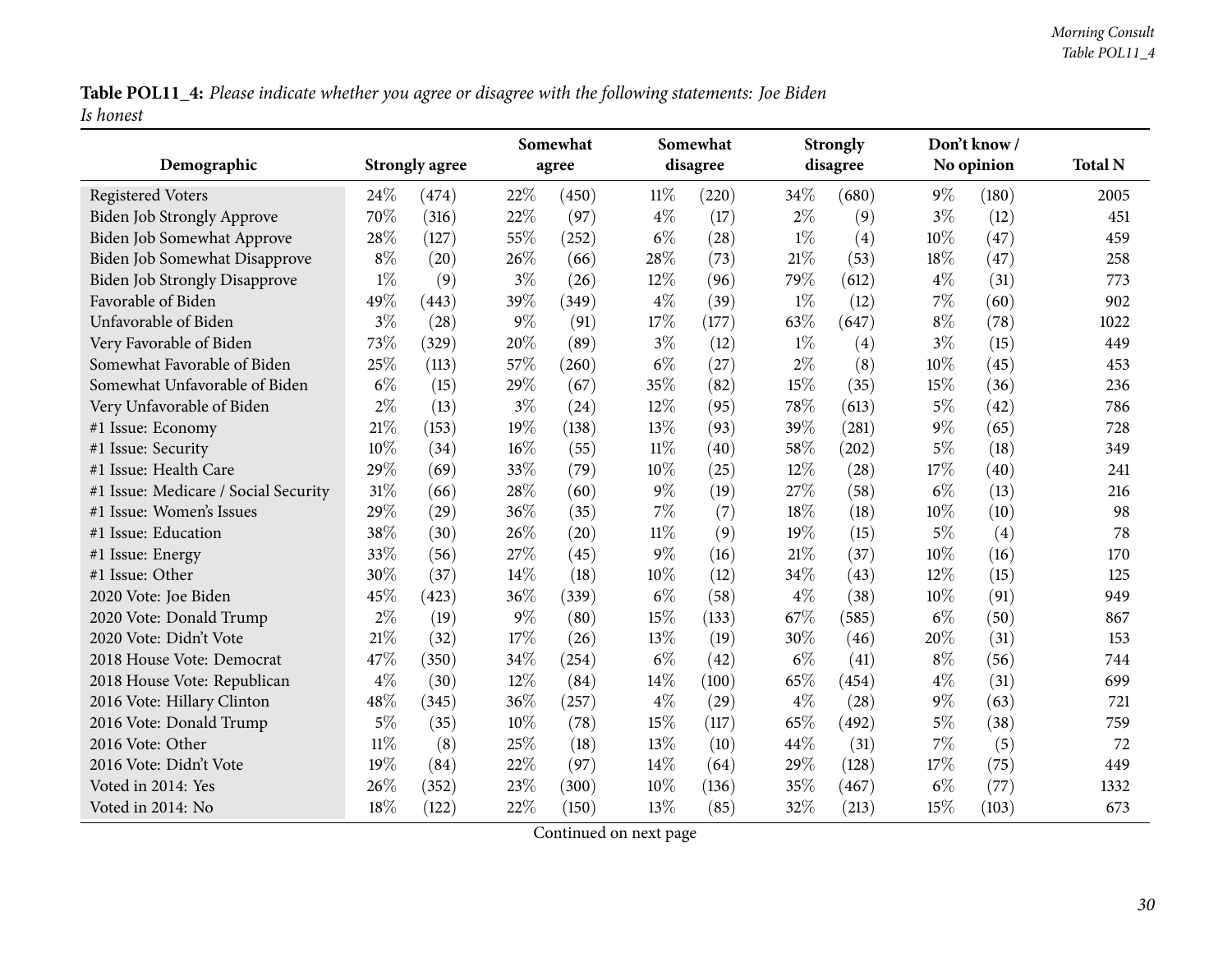|           | Table POL11_4: Please indicate whether you agree or disagree with the following statements: Joe Biden |  |
|-----------|-------------------------------------------------------------------------------------------------------|--|
| Is honest |                                                                                                       |  |

|                                    |        |                       |        | Somewhat |        | Somewhat |        | <b>Strongly</b> |        | Don't know /  |                |
|------------------------------------|--------|-----------------------|--------|----------|--------|----------|--------|-----------------|--------|---------------|----------------|
| Demographic                        |        | <b>Strongly agree</b> |        | agree    |        | disagree |        | disagree        |        | No opinion    | <b>Total N</b> |
| Registered Voters                  | $24\%$ | (474)                 | 22%    | (450)    | $11\%$ | (220)    | $34\%$ | (680)           | $9\%$  | (180)         | 2005           |
| 4-Region: Northeast                | $34\%$ | $\left(119\right)$    | $26\%$ | (94)     | $10\%$ | (34)     | 23%    | (81)            | $7\%$  | $^{\prime}26$ | 354            |
| 4-Region: Midwest                  | 18\%   | (82)                  | 20%    | (91)     | $12\%$ | (52)     | 37%    | (163)           | $13\%$ | (57           | 446            |
| 4-Region: South                    | 20\%   | (147)                 | 20%    | (147)    | 12\%   | (89)     | 40%    | (302)           | $9\%$  | (64)          | 748            |
| 4-Region: West                     | $28\%$ | (126)                 | $26\%$ | (118)    | $10\%$ | (46)     | 29\%   | (134)           | $7\%$  | (33)          | 457            |
| Party: Democrat/Leans Democrat     | $45\%$ | (403)                 | $36\%$ | (321)    | $6\%$  | (50)     | $5\%$  | (41)            | $9\%$  | '77           | 893            |
| Party: Republican/Leans Republican | $4\%$  | (33)                  | $10\%$ | (87)     | $15\%$ | (122)    | 66\%   | (548)           | $5\%$  | (45)          | 834            |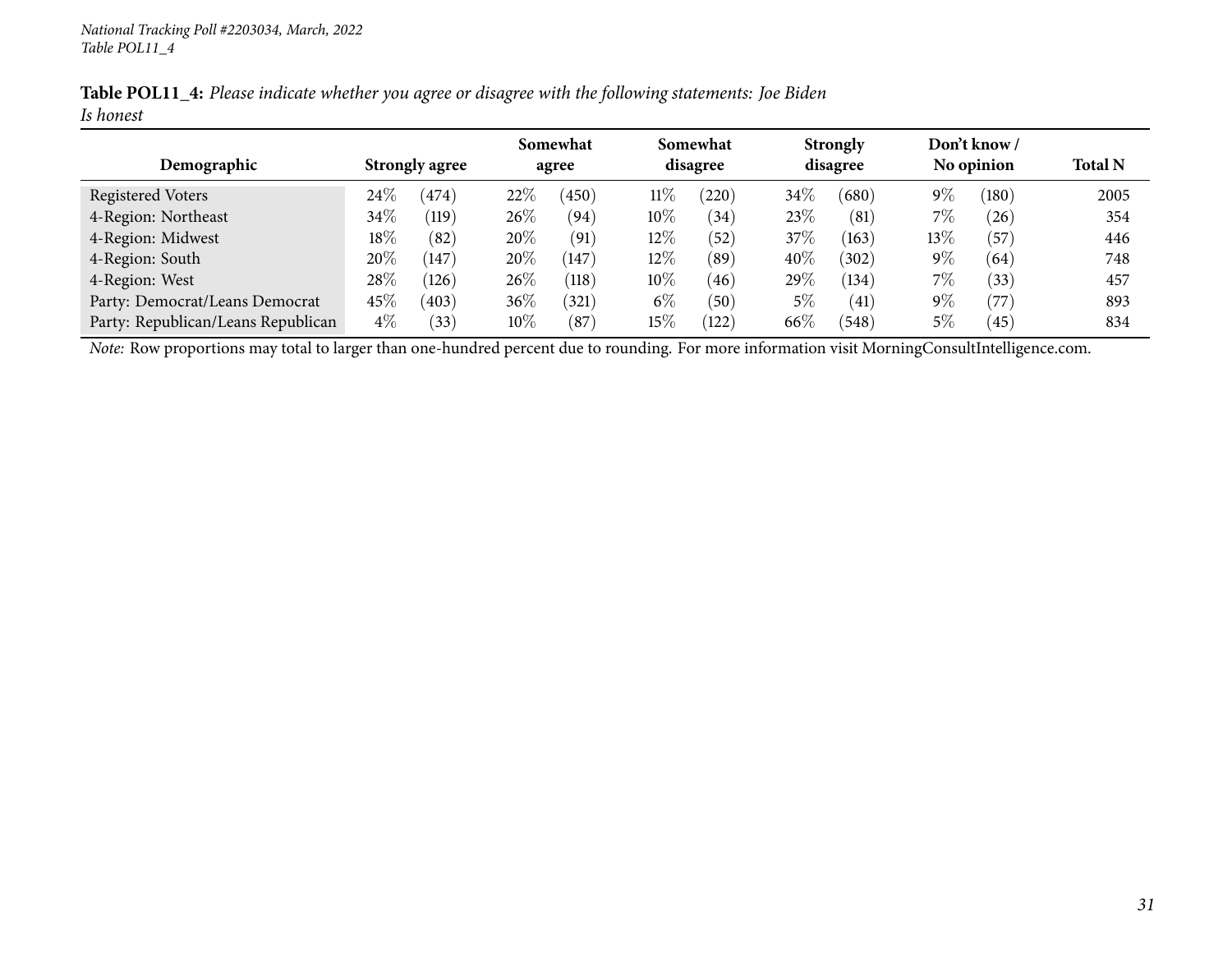Table POL11\_5: Please indicate whether you agree or disagree with the following statements: Joe Biden *Keeps his promises*

<span id="page-31-0"></span>

|                          |        |                       |        | Somewhat |        | Somewhat | <b>Strongly</b> |          |        | Don't know/ |                |
|--------------------------|--------|-----------------------|--------|----------|--------|----------|-----------------|----------|--------|-------------|----------------|
| Demographic              |        | <b>Strongly agree</b> |        | agree    |        | disagree |                 | disagree |        | No opinion  | <b>Total N</b> |
| <b>Registered Voters</b> | $16\%$ | (320)                 | 24\%   | (480)    | 15%    | (297)    | 35%             | (695)    | $11\%$ | (214)       | 2005           |
| Gender: Male             | 21%    | (197)                 | 27%    | (252)    | 14%    | (137)    | 30%             | (284)    | $8\%$  | (75)        | 945            |
| Gender: Female           | 12%    | (122)                 | 22%    | (228)    | 15%    | (160)    | 39%             | (411)    | 13%    | (138)       | 1060           |
| Age: 18-34               | 13%    | (68)                  | 20%    | (102)    | 21%    | (108)    | 30%             | (157)    | $16\%$ | (81)        | 516            |
| Age: 35-44               | 21%    | (64)                  | 27\%   | (83)     | 15%    | (45)     | 28%             | (87)     | $9\%$  | (29)        | 308            |
| Age: 45-64               | 13%    | (88)                  | 22%    | (153)    | 14%    | (95)     | 38%             | (261)    | 12%    | (85)        | 682            |
| Age: 65+                 | 20%    | (100)                 | 28%    | (142)    | 10%    | (49)     | 38%             | (189)    | $4\%$  | (19)        | 499            |
| GenZers: 1997-2012       | $6\%$  | (8)                   | $21\%$ | (29)     | 17\%   | (23)     | 33%             | (47)     | 23%    | (33)        | 141            |
| Millennials: 1981-1996   | 19%    | (113)                 | 23%    | (139)    | 18%    | (112)    | 30%             | (183)    | 10%    | (63)        | 610            |
| GenXers: 1965-1980       | $11\%$ | (50)                  | 26%    | (122)    | 15%    | (72)     | 34%             | (159)    | 14%    | (67)        | 469            |
| Baby Boomers: 1946-1964  | 19%    | (138)                 | 23%    | (166)    | 12%    | (84)     | 39%             | (281)    | $7\%$  | (49)        | 718            |
| PID: Dem (no lean)       | 33%    | (261)                 | 39%    | (313)    | 12%    | (97)     | $6\%$           | (44)     | 10%    | (79)        | 794            |
| PID: Ind (no lean)       | $7\%$  | (37)                  | 21%    | (113)    | 17%    | (89)     | 36%             | (192)    | 18%    | (97)        | 528            |
| PID: Rep (no lean)       | $3\%$  | (21)                  | $8\%$  | (55)     | 16%    | (111)    | 67%             | (459)    | $5\%$  | (37)        | 683            |
| PID/Gender: Dem Men      | 39%    | (161)                 | 40%    | (162)    | 10%    | (39)     | $5\%$           | (22)     | $6\%$  | (26)        | 410            |
| PID/Gender: Dem Women    | 26%    | (101)                 | 39%    | (150)    | 15%    | (58)     | $6\%$           | (22)     | 14%    | (54)        | 384            |
| PID/Gender: Ind Men      | 10%    | (25)                  | 22%    | (57)     | 17%    | (44)     | 36%             | (92)     | 15%    | (38)        | 256            |
| PID/Gender: Ind Women    | $4\%$  | (12)                  | 20%    | (56)     | 16%    | (45)     | 37%             | (100)    | 22%    | (59)        | 272            |
| PID/Gender: Rep Men      | $4\%$  | (11)                  | 12%    | (33)     | 19%    | (53)     | 61\%            | (170)    | $4\%$  | (12)        | 279            |
| PID/Gender: Rep Women    | $2\%$  | (10)                  | $5\%$  | (22)     | 14%    | (57)     | 72%             | (289)    | $6\%$  | (26)        | 404            |
| Ideo: Liberal (1-3)      | 31%    | (177)                 | 38%    | (214)    | 12%    | (65)     | $9\%$           | (51)     | 10%    | (55)        | 561            |
| Ideo: Moderate (4)       | $16\%$ | (84)                  | 29%    | (152)    | 17%    | (92)     | 23%             | (121)    | 15%    | (77)        | 526            |
| Ideo: Conservative (5-7) | 7%     | (54)                  | 12%    | (97)     | 16%    | (124)    | 60%             | (474)    | $6\%$  | (45)        | 795            |
| Educ: < College          | 12%    | (147)                 | 21%    | (250)    | 15%    | (187)    | 39%             | (476)    | 12%    | (150)       | 1211           |
| Educ: Bachelors degree   | 19%    | (97)                  | 28\%   | (139)    | 14%    | (71)     | 30%             | (152)    | $9\%$  | (44)        | 503            |
| Educ: Post-grad          | 26%    | (76)                  | $31\%$ | (91)     | 13%    | (39)     | 23\%            | (67)     | 7%     | (19)        | 291            |
| Income: Under 50k        | 13%    | (108)                 | 23%    | (186)    | $16\%$ | (128)    | 34%             | (273)    | 14%    | (112)       | 808            |
| Income: 50k-100k         | 16%    | (115)                 | 23%    | (168)    | 15%    | (107)    | 38%             | (280)    | $8\%$  | (61)        | 731            |
| Income: 100k+            | $21\%$ | (96)                  | 27%    | (126)    | 13%    | (62)     | 30%             | (142)    | $9\%$  | (41)        | 466            |
| Ethnicity: White         | 15%    | (236)                 | 24%    | (382)    | 13%    | (213)    | 39%             | (607)    | $9\%$  | (138)       | 1576           |
| Ethnicity: Hispanic      | $11\%$ | (24)                  | 26%    | (59)     | 20%    | (45)     | 32%             | (71)     | 11%    | (25)        | 223            |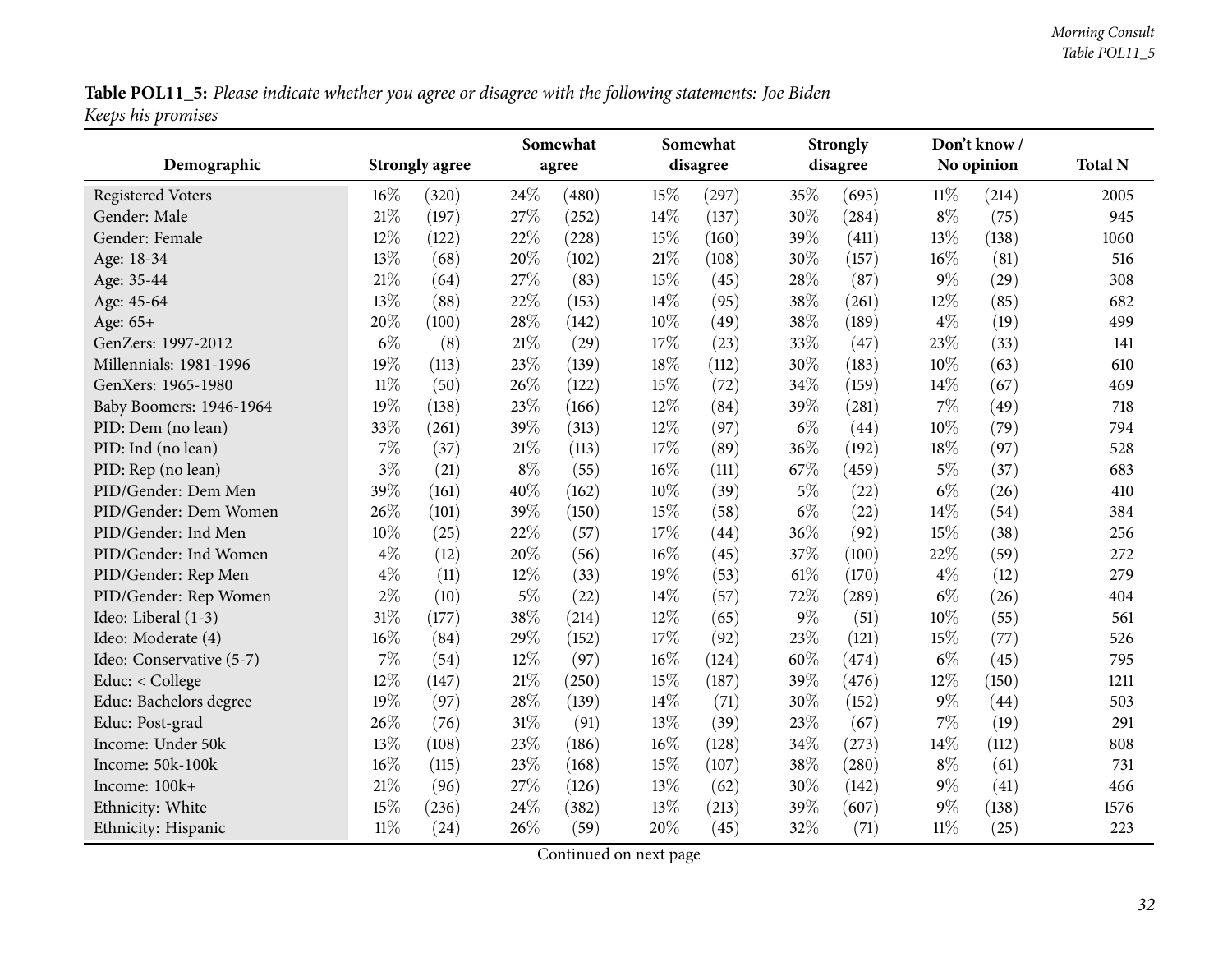|                    | Table POL11_5: Please indicate whether you agree or disagree with the following statements: Joe Biden |  |  |  |
|--------------------|-------------------------------------------------------------------------------------------------------|--|--|--|
| Keeps his promises |                                                                                                       |  |  |  |

|                                   |        |                       |        | Somewhat |        | Somewhat |        | <b>Strongly</b> |        | Don't know / |                |
|-----------------------------------|--------|-----------------------|--------|----------|--------|----------|--------|-----------------|--------|--------------|----------------|
| Demographic                       |        | <b>Strongly agree</b> |        | agree    |        | disagree |        | disagree        |        | No opinion   | <b>Total N</b> |
| <b>Registered Voters</b>          | $16\%$ | (320)                 | 24\%   | (480)    | 15%    | (297)    | 35%    | (695)           | $11\%$ | (214)        | 2005           |
| Ethnicity: Black                  | 26%    | (68)                  | 25%    | (63)     | 18%    | (45)     | 10%    | (26)            | 22%    | (56)         | 258            |
| Ethnicity: Other                  | 9%     | (16)                  | 20%    | (35)     | 23%    | (39)     | 36%    | (62)            | 12%    | (20)         | 171            |
| All Christian                     | 14%    | (138)                 | 24\%   | (245)    | 15%    | (152)    | 40%    | (408)           | 7%     | (76)         | 1019           |
| All Non-Christian                 | 40%    | (74)                  | 33%    | (62)     | $9\%$  | (17)     | 12%    | (23)            | $6\%$  | (11)         | 188            |
| Atheist                           | 23%    | (14)                  | 32%    | (19)     | $7\%$  | (5)      | 19%    | (12)            | 18%    | (11)         | 61             |
| Agnostic/Nothing in particular    | 15%    | (65)                  | 21\%   | (87)     | 20%    | (84)     | 28%    | (118)           | 17%    | (72)         | 427            |
| Something Else                    | $9\%$  | (27)                  | 21\%   | (67)     | 13%    | (39)     | 43%    | (135)           | 14%    | (43)         | 311            |
| Religious Non-Protestant/Catholic | 37%    | (76)                  | 32%    | (67)     | 10%    | (21)     | $16\%$ | (32)            | $6\%$  | (12)         | 208            |
| Evangelical                       | 15%    | (88)                  | 20%    | (117)    | 14%    | (82)     | 42%    | (245)           | $8\%$  | (46)         | 578            |
| Non-Evangelical                   | $11\%$ | (76)                  | 26%    | (185)    | 14%    | (104)    | 39%    | (283)           | 10%    | (71)         | 719            |
| Community: Urban                  | 29%    | (157)                 | 30%    | (160)    | $11\%$ | (59)     | 18%    | (96)            | 13%    | (71)         | 543            |
| Community: Suburban               | 12%    | (115)                 | 24\%   | (235)    | $16\%$ | (156)    | 37%    | (354)           | 10%    | (100)        | 960            |
| Community: Rural                  | 9%     | (47)                  | 17%    | (85)     | 16%    | (82)     | 49%    | (245)           | $8\%$  | (43)         | 502            |
| Employ: Private Sector            | 16%    | (104)                 | 26%    | (173)    | 15%    | (99)     | 35%    | (230)           | 9%     | (58)         | 664            |
| Employ: Government                | 17%    | (25)                  | $31\%$ | (46)     | 17%    | (26)     | 25%    | (38)            | 10%    | (15)         | 150            |
| Employ: Self-Employed             | 22%    | (46)                  | 24\%   | (51)     | 16%    | (33)     | 33%    | (69)            | $6\%$  | (13)         | 213            |
| Employ: Homemaker                 | 10%    | (13)                  | 13%    | (18)     | 15%    | (21)     | 46%    | (63)            | $16\%$ | (22)         | 137            |
| Employ: Student                   | 9%     | (6)                   | 13%    | (9)      | 20%    | (13)     | $31\%$ | (21)            | 28%    | (19)         | 68             |
| Employ: Retired                   | 21%    | (108)                 | 26%    | (135)    | $11\%$ | (57)     | 39%    | (200)           | $3\%$  | (17)         | 516            |
| Employ: Unemployed                | $6\%$  | (10)                  | 22%    | (33)     | 16%    | (24)     | 25%    | (38)            | 30%    | (44)         | 149            |
| Employ: Other                     | 7%     | (7)                   | 14%    | (15)     | 22%    | (24)     | 33%    | (36)            | 24%    | (26)         | 107            |
| Military HH: Yes                  | 15%    | (53)                  | 24\%   | (89)     | 15%    | (54)     | $41\%$ | (150)           | $5\%$  | (20)         | 366            |
| Military HH: No                   | $16\%$ | (266)                 | 24%    | (391)    | 15%    | (243)    | 33%    | (544)           | 12%    | (194)        | 1639           |
| RD/WT: Right Direction            | 36%    | (276)                 | 42%    | (320)    | $8\%$  | (63)     | $5\%$  | (35)            | $8\%$  | (64)         | 759            |
| RD/WT: Wrong Track                | $3\%$  | (43)                  | 13%    | (160)    | 19%    | (233)    | 53%    | (660)           | 12%    | (149)        | 1246           |
| Biden Job Approve                 | 33%    | (305)                 | 44\%   | (403)    | $9\%$  | (86)     | $3\%$  | (24)            | 10%    | (93)         | 911            |
| Biden Job Disapprove              | $1\%$  | (15)                  | $6\%$  | (65)     | 20%    | (206)    | 65%    | (670)           | 7%     | (75)         | 1032           |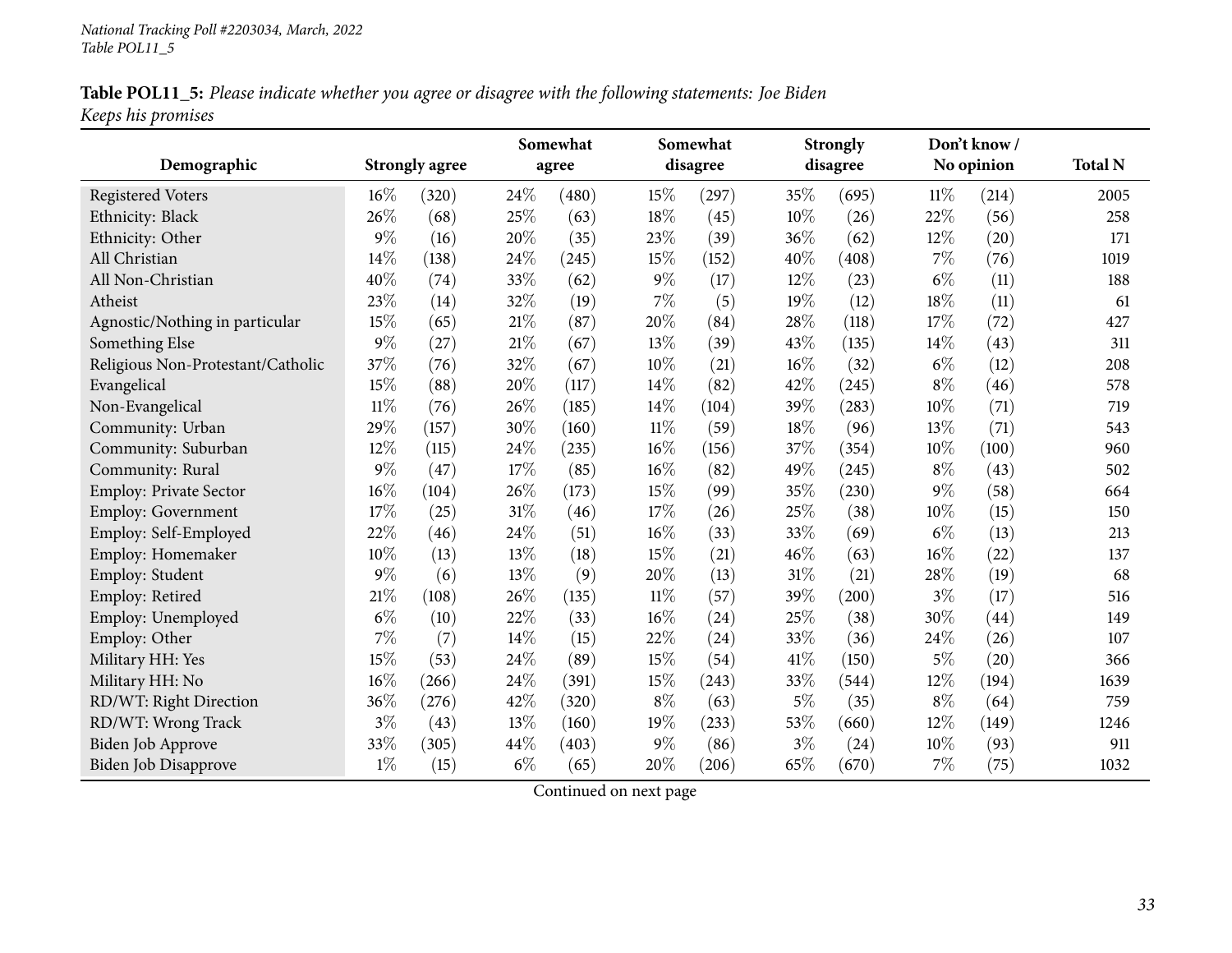Table POL11\_5: Please indicate whether you agree or disagree with the following statements: Joe Biden *Keeps his promises*

| Demographic                          |        | <b>Strongly agree</b> |        | Somewhat<br>agree | Somewhat<br>disagree |       |        | <b>Strongly</b><br>disagree |        | Don't know /<br>No opinion | <b>Total N</b> |
|--------------------------------------|--------|-----------------------|--------|-------------------|----------------------|-------|--------|-----------------------------|--------|----------------------------|----------------|
| <b>Registered Voters</b>             | $16\%$ | (320)                 | 24\%   | (480)             | 15%                  | (297) | 35%    | (695)                       | $11\%$ | (214)                      | 2005           |
| Biden Job Strongly Approve           | 57%    | (258)                 | $31\%$ | (138)             | $4\%$                | (19)  | $4\%$  | (16)                        | $4\%$  | (20)                       | 451            |
| Biden Job Somewhat Approve           | 10%    | (47)                  | 58\%   | (265)             | 15%                  | (67)  | $2\%$  | (7)                         | 16%    | (73)                       | 459            |
| Biden Job Somewhat Disapprove        | $2\%$  | (6)                   | 15%    | (39)              | 39%                  | (101) | 25%    | (64)                        | 19%    | (48)                       | 258            |
| <b>Biden Job Strongly Disapprove</b> | $1\%$  | (8)                   | $3\%$  | (27)              | 14%                  | (105) | 78%    | (606)                       | $4\%$  | (27)                       | 773            |
| Favorable of Biden                   | 33\%   | (302)                 | 46%    | (414)             | $9\%$                | (78)  | $2\%$  | (22)                        | $9\%$  | (85)                       | 902            |
| Unfavorable of Biden                 | $1\%$  | (15)                  | $6\%$  | (59)              | 19%                  | (195) | 65%    | (667)                       | $8\%$  | (85)                       | 1022           |
| Very Favorable of Biden              | 57%    | (257)                 | 33%    | (147)             | $3\%$                | (12)  | $3\%$  | (12)                        | $5\%$  | (21)                       | 449            |
| Somewhat Favorable of Biden          | $10\%$ | (45)                  | 59%    | (268)             | 15%                  | (66)  | $2\%$  | (10)                        | 14%    | (64)                       | 453            |
| Somewhat Unfavorable of Biden        | $2\%$  | (4)                   | $14\%$ | (33)              | 41\%                 | (97)  | 21%    | (51)                        | 22%    | (51)                       | 236            |
| Very Unfavorable of Biden            | $1\%$  | (11)                  | $3\%$  | (26)              | 13%                  | (99)  | 78%    | (616)                       | $4\%$  | (34)                       | 786            |
| #1 Issue: Economy                    | 13%    | (94)                  | $21\%$ | (155)             | 16%                  | (117) | 39%    | (283)                       | $11\%$ | (79)                       | 728            |
| #1 Issue: Security                   | $9\%$  | (32)                  | 13%    | (44)              | 12%                  | (42)  | 60%    | (208)                       | $6\%$  | (22)                       | 349            |
| #1 Issue: Health Care                | 22%    | (52)                  | 29%    | (70)              | 17%                  | (42)  | 18%    | (44)                        | 14%    | (33)                       | 241            |
| #1 Issue: Medicare / Social Security | 21%    | (45)                  | 34%    | (75)              | 15%                  | (33)  | 19%    | (41)                        | 10%    | (23)                       | 216            |
| #1 Issue: Women's Issues             | 21%    | (21)                  | 36%    | (35)              | $9\%$                | (9)   | 20%    | (19)                        | 13%    | (13)                       | 98             |
| #1 Issue: Education                  | 29%    | (23)                  | 23%    | (18)              | 10%                  | (8)   | 29%    | (22)                        | 10%    | (8)                        | 78             |
| #1 Issue: Energy                     | 19%    | (32)                  | 33%    | (55)              | $16\%$               | (27)  | $21\%$ | (36)                        | 12%    | (20)                       | 170            |
| #1 Issue: Other                      | 17%    | (21)                  | 23%    | (29)              | 16%                  | (20)  | 32%    | (40)                        | 13%    | (16)                       | 125            |
| 2020 Vote: Joe Biden                 | 30%    | (286)                 | 39%    | (371)             | 12%                  | (115) | $6\%$  | (61)                        | 12%    | (116)                      | 949            |
| 2020 Vote: Donald Trump              | $2\%$  | (15)                  | $9\%$  | (80)              | 15%                  | (132) | 67%    | (585)                       | $6\%$  | (55)                       | 867            |
| 2020 Vote: Didn't Vote               | 12%    | (19)                  | $16\%$ | (25)              | 24\%                 | (37)  | 24%    | (37)                        | 23%    | (36)                       | 153            |
| 2018 House Vote: Democrat            | 31%    | (234)                 | 39%    | (293)             | 11%                  | (85)  | 7%     | (50)                        | $11\%$ | (82)                       | 744            |
| 2018 House Vote: Republican          | $3\%$  | (23)                  | $11\%$ | (75)              | 15%                  | (103) | 67%    | (471)                       | $4\%$  | (27)                       | 699            |
| 2016 Vote: Hillary Clinton           | 33%    | (236)                 | $41\%$ | (294)             | $10\%$               | (73)  | $5\%$  | (36)                        | $11\%$ | (82)                       | 721            |
| 2016 Vote: Donald Trump              | $3\%$  | (24)                  | $10\%$ | (77)              | 15%                  | (112) | 67%    | (507)                       | $5\%$  | (39)                       | 759            |
| 2016 Vote: Other                     | $6\%$  | (4)                   | 22\%   | (16)              | 21%                  | (15)  | 39%    | (28)                        | 13%    | (9)                        | 72             |
| 2016 Vote: Didn't Vote               | 12%    | (55)                  | 21\%   | (93)              | 22%                  | (98)  | 27%    | (122)                       | 18%    | (80)                       | 449            |
| Voted in 2014: Yes                   | 17%    | (232)                 | 26%    | (350)             | 13%                  | (170) | 36%    | (481)                       | 7%     | (99)                       | 1332           |
| Voted in 2014: No                    | 13%    | (87)                  | 19%    | (131)             | 19%                  | (127) | 32%    | (213)                       | 17%    | (115)                      | 673            |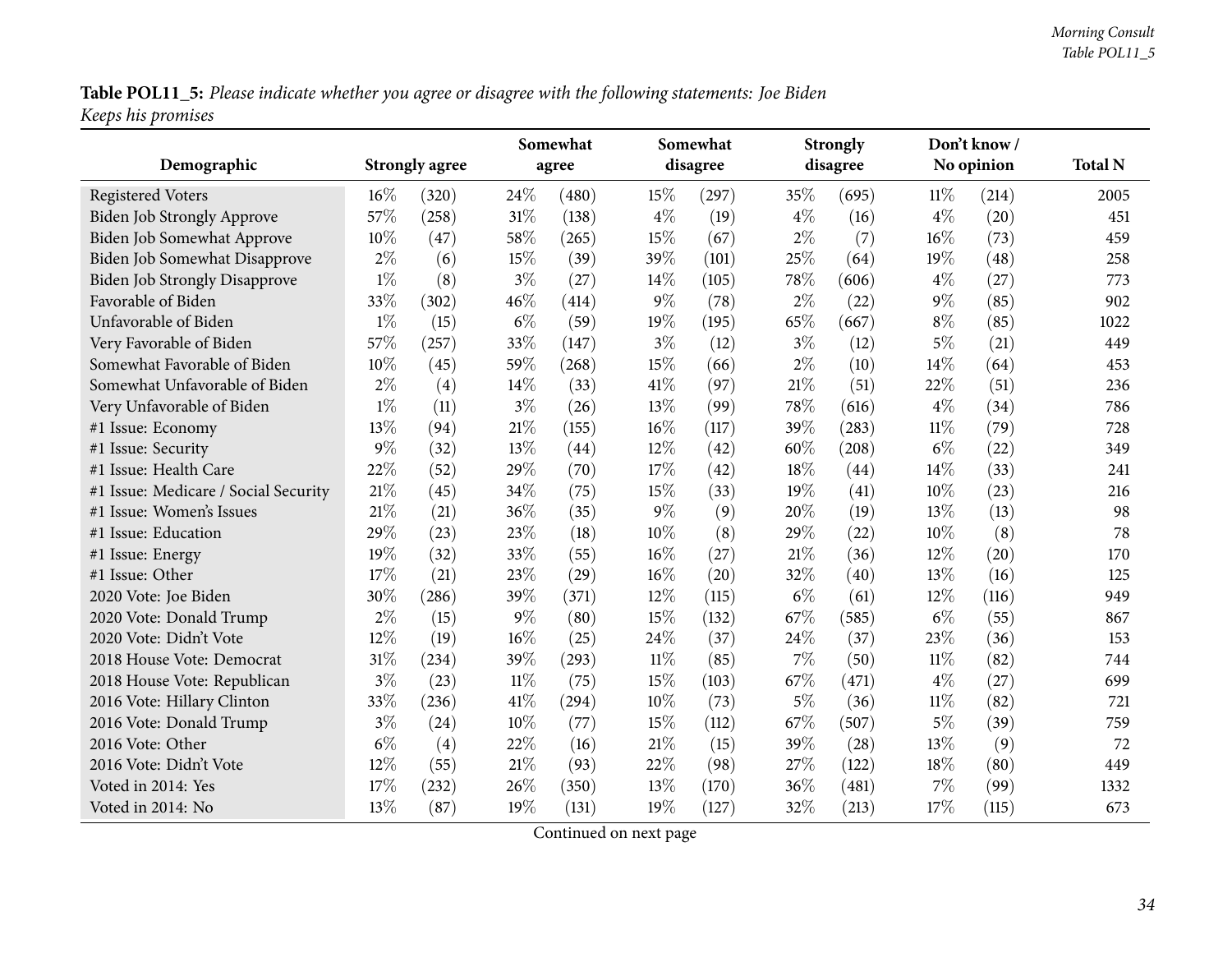|                    |  | Table POL11_5: Please indicate whether you agree or disagree with the following statements: Joe Biden |  |
|--------------------|--|-------------------------------------------------------------------------------------------------------|--|
| Keeps his promises |  |                                                                                                       |  |

|                                    |        |                         |        | Somewhat       |        | Somewhat |        | <b>Strongly</b> |        | Don't know / |                |
|------------------------------------|--------|-------------------------|--------|----------------|--------|----------|--------|-----------------|--------|--------------|----------------|
| Demographic                        |        | <b>Strongly agree</b>   |        | agree          |        | disagree |        | disagree        |        | No opinion   | <b>Total N</b> |
| Registered Voters                  | $16\%$ | $^{\prime}320^{\prime}$ | 24\%   | (480)          | 15%    | 297      | $35\%$ | (695)           | $11\%$ | (214)        | 2005           |
| 4-Region: Northeast                | 26%    | (92)                    | 26\%   | (91)           | $14\%$ | (49)     | $24\%$ | (83)            | $11\%$ | (40)         | 354            |
| 4-Region: Midwest                  | $10\%$ | 46                      | 23%    | (103)          | 17%    | (77)     | 35%    | (158)           | $14\%$ | (62)         | 446            |
| 4-Region: South                    | $13\%$ | (97                     | 20%    | (151)          | $16\%$ | (121)    | 41\%   | 308)            | $9\%$  | (71)         | 748            |
| 4-Region: West                     | $19\%$ | $\sqrt{85}$             | 30%    | (135)          | $11\%$ | (50)     | 32\%   | (145)           | $9\%$  | (41)         | 457            |
| Party: Democrat/Leans Democrat     | $31\%$ | 277                     | $40\%$ | $^{\prime}359$ | 12%    | (106)    | $6\%$  | (54)            | $11\%$ | $^{'}97$     | 893            |
| Party: Republican/Leans Republican | $3\%$  | $^{'}23)$               | $9\%$  | $77^\circ$     | $16\%$ | (136)    | 66\%   | (548)           | $6\%$  | $^{'}50$     | 834            |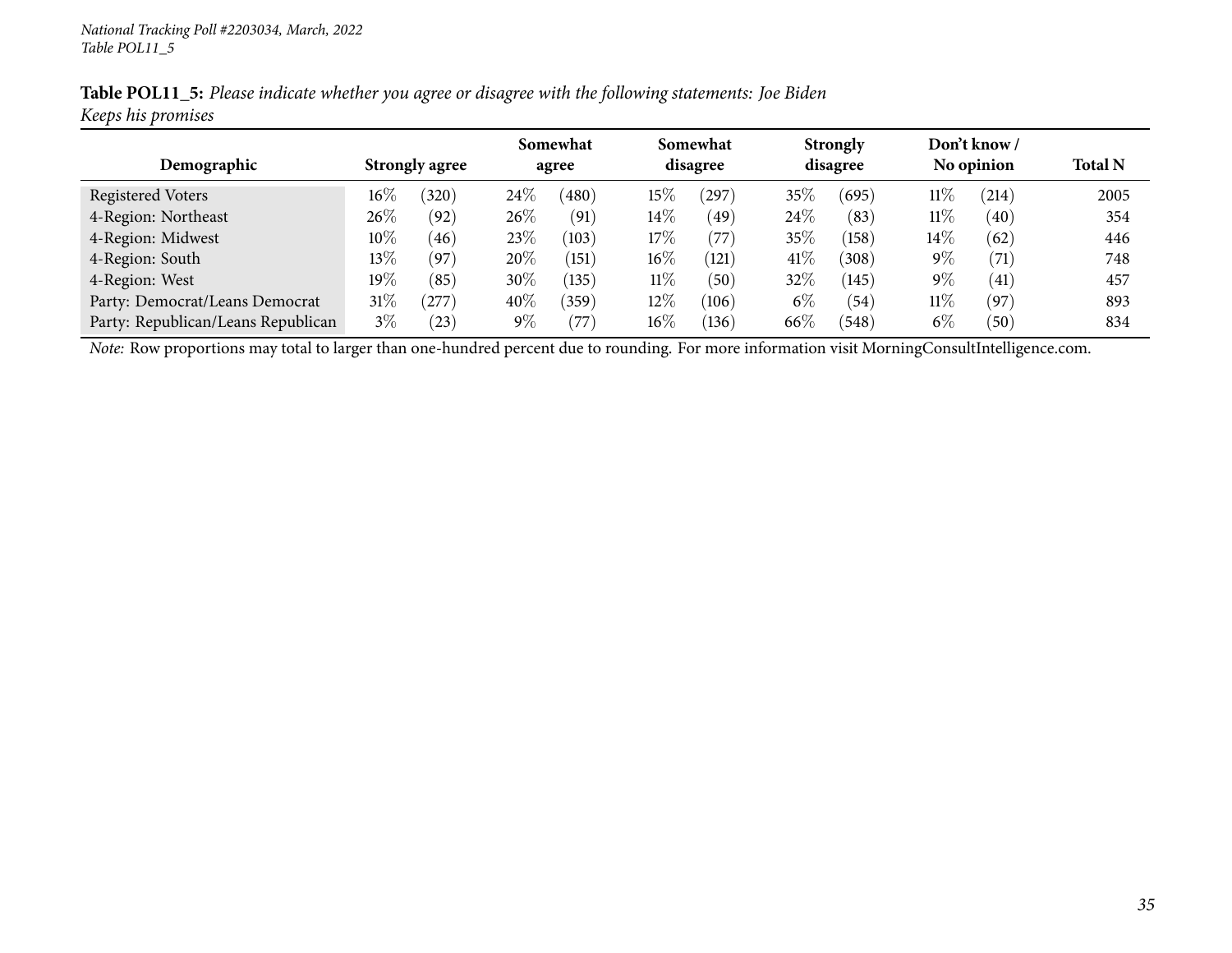Table POL11\_6: Please indicate whether you agree or disagree with the following statements: Joe Biden *Is knowledgeable*

<span id="page-35-0"></span>

|                          |       |                       |        | Somewhat |        | Somewhat | <b>Strongly</b> |          |        | Don't know/ |                |
|--------------------------|-------|-----------------------|--------|----------|--------|----------|-----------------|----------|--------|-------------|----------------|
| Demographic              |       | <b>Strongly agree</b> |        | agree    |        | disagree |                 | disagree |        | No opinion  | <b>Total N</b> |
| <b>Registered Voters</b> | 25%   | (507)                 | 26%    | (512)    | 13%    | (260)    | 29%             | (582)    | $7\%$  | (144)       | 2005           |
| Gender: Male             | 29%   | (270)                 | 26%    | (250)    | 13%    | (123)    | 26%             | (247)    | $6\%$  | (55)        | 945            |
| Gender: Female           | 22%   | (237)                 | 25%    | (262)    | 13%    | (138)    | 32%             | (335)    | $8\%$  | (89)        | 1060           |
| Age: 18-34               | 19%   | (98)                  | 32%    | (165)    | 14%    | (73)     | 22%             | (115)    | 13%    | (65)        | 516            |
| Age: 35-44               | 32%   | (100)                 | 25%    | (78)     | 15%    | (47)     | 21\%            | (66)     | $6\%$  | (17)        | 308            |
| Age: 45-64               | 22%   | (152)                 | 24%    | (166)    | 13%    | (91)     | 33%             | (227)    | 7%     | (45)        | 682            |
| Age: 65+                 | 31%   | (157)                 | 21%    | (102)    | 10%    | (49)     | 35%             | (174)    | $3\%$  | (17)        | 499            |
| GenZers: 1997-2012       | 13%   | (18)                  | 34%    | (48)     | 10%    | (14)     | 20%             | (28)     | 23%    | (33)        | 141            |
| Millennials: 1981-1996   | 27%   | (162)                 | 28%    | (172)    | 14%    | (86)     | 23%             | (143)    | $8\%$  | (48)        | 610            |
| GenXers: 1965-1980       | 23%   | (107)                 | 25%    | (119)    | 18%    | (83)     | 30%             | (138)    | $5\%$  | (23)        | 469            |
| Baby Boomers: 1946-1964  | 29%   | (205)                 | 23%    | (163)    | $9\%$  | (66)     | 35%             | (248)    | $5\%$  | (37)        | 718            |
| PID: Dem (no lean)       | 49%   | (388)                 | 36%    | (285)    | $5\%$  | (43)     | $3\%$           | (23)     | 7%     | (55)        | 794            |
| PID: Ind (no lean)       | 15%   | (80)                  | 28%    | (147)    | 16%    | (83)     | 31%             | (164)    | 10%    | (55)        | 528            |
| PID: Rep (no lean)       | $6\%$ | (39)                  | 12%    | (80)     | 20%    | (135)    | 58%             | (396)    | $5\%$  | (33)        | 683            |
| PID/Gender: Dem Men      | 53%   | (216)                 | 32%    | (133)    | $6\%$  | (24)     | $3\%$           | (13)     | $6\%$  | (24)        | 410            |
| PID/Gender: Dem Women    | 45%   | (172)                 | 40%    | (152)    | $5\%$  | (19)     | $3\%$           | (10)     | $8\%$  | (31)        | 384            |
| PID/Gender: Ind Men      | 12%   | (31)                  | 29%    | (75)     | $16\%$ | (41)     | 34%             | (86)     | $9\%$  | (23)        | 256            |
| PID/Gender: Ind Women    | 18%   | (48)                  | 26%    | (72)     | 15%    | (42)     | 29%             | (78)     | 12%    | (32)        | 272            |
| PID/Gender: Rep Men      | $8\%$ | (23)                  | 15%    | (42)     | 21%    | (58)     | 53%             | (149)    | $3\%$  | (8)         | 279            |
| PID/Gender: Rep Women    | $4\%$ | (17)                  | $9\%$  | (38)     | 19%    | (77)     | 61\%            | (247)    | $6\%$  | (25)        | 404            |
| Ideo: Liberal (1-3)      | 51%   | (288)                 | 36%    | (202)    | $5\%$  | (31)     | $4\%$           | (21)     | $3\%$  | (20)        | 561            |
| Ideo: Moderate (4)       | 27%   | (140)                 | 33%    | (172)    | 13%    | (69)     | 19%             | (99)     | $9\%$  | (46)        | 526            |
| Ideo: Conservative (5-7) | 9%    | (71)                  | 15%    | (122)    | 18%    | (143)    | 53%             | (418)    | $5\%$  | (40)        | 795            |
| Educ: < College          | 20%   | (244)                 | 23%    | (283)    | 13%    | (158)    | 35%             | (419)    | $9\%$  | (107)       | 1211           |
| Educ: Bachelors degree   | 29%   | (146)                 | 28\%   | (142)    | 14%    | (72)     | 22%             | (113)    | $6\%$  | (29)        | 503            |
| Educ: Post-grad          | 40%   | (117)                 | 30%    | (87)     | 10%    | (30)     | 17%             | (50)     | $3\%$  | (8)         | 291            |
| Income: Under 50k        | 23%   | (184)                 | 23%    | (184)    | 12%    | (96)     | 32%             | (254)    | $11\%$ | (88)        | 808            |
| Income: 50k-100k         | 26%   | (190)                 | 25%    | (185)    | 15%    | (107)    | 29%             | (215)    | $5\%$  | (34)        | 731            |
| Income: 100k+            | 28%   | (133)                 | $31\%$ | (143)    | 12%    | (57)     | 24%             | (112)    | $5\%$  | (22)        | 466            |
| Ethnicity: White         | 24%   | (374)                 | 24%    | (374)    | 13%    | (204)    | 33%             | (526)    | $6\%$  | (97)        | 1576           |
| Ethnicity: Hispanic      | 21%   | (47)                  | 30%    | (67)     | 18%    | (40)     | $25\%$          | (56)     | $6\%$  | (14)        | 223            |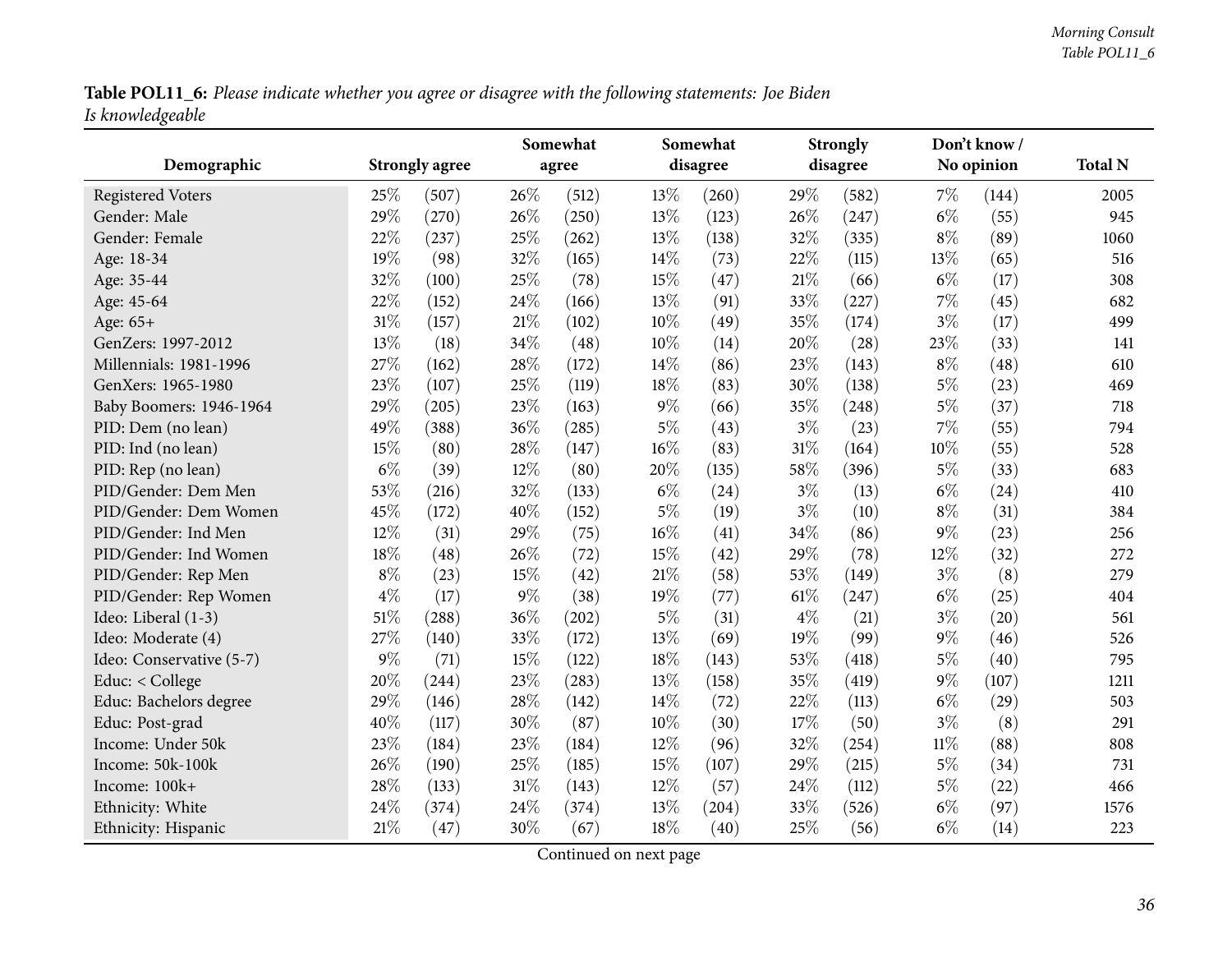|                  |  |  | Table POL11_6: Please indicate whether you agree or disagree with the following statements: Joe Biden |  |
|------------------|--|--|-------------------------------------------------------------------------------------------------------|--|
| Is knowledgeable |  |  |                                                                                                       |  |

|                                   |        |                       |     | Somewhat |        | Somewhat | <b>Strongly</b> |          | Don't know / |            |                |
|-----------------------------------|--------|-----------------------|-----|----------|--------|----------|-----------------|----------|--------------|------------|----------------|
| Demographic                       |        | <b>Strongly agree</b> |     | agree    |        | disagree |                 | disagree |              | No opinion | <b>Total N</b> |
| <b>Registered Voters</b>          | $25\%$ | (507)                 | 26% | (512)    | 13%    | (260)    | 29%             | (582)    | 7%           | (144)      | 2005           |
| Ethnicity: Black                  | 40%    | (103)                 | 33% | (85)     | $3\%$  | (8)      | $9\%$           | (24)     | 15%          | (38)       | 258            |
| Ethnicity: Other                  | 17%    | (30)                  | 31% | (53)     | 29%    | (49)     | 19%             | (32)     | $5\%$        | (8)        | 171            |
| All Christian                     | 21%    | (217)                 | 24% | (248)    | 14%    | (138)    | 35%             | (357)    | $6\%$        | (59)       | 1019           |
| All Non-Christian                 | 47%    | (88)                  | 35% | (65)     | $7\%$  | (13)     | $9\%$           | (16)     | $3\%$        | (5)        | 188            |
| Atheist                           | 44%    | (27)                  | 29% | (18)     | $8\%$  | (5)      | 12%             | (7)      | $6\%$        | (4)        | 61             |
| Agnostic/Nothing in particular    | 26%    | (110)                 | 27% | (117)    | 15%    | (62)     | 20%             | (87)     | 12%          | (50)       | 427            |
| Something Else                    | 21%    | (65)                  | 21% | (64)     | 13%    | (42)     | 37%             | (114)    | $8\%$        | (25)       | 311            |
| Religious Non-Protestant/Catholic | 44%    | (91)                  | 33% | (69)     | $8\%$  | (16)     | 12%             | (25)     | $3\%$        | (7)        | 208            |
| Evangelical                       | 22%    | (129)                 | 20% | (117)    | 13%    | (78)     | 38%             | (219)    | $6\%$        | (34)       | 578            |
| Non-Evangelical                   | 20%    | (145)                 | 26% | (187)    | 14%    | (99)     | 33%             | (240)    | 7%           | (48)       | 719            |
| Community: Urban                  | 40%    | (217)                 | 29% | (156)    | 10%    | (52)     | 14%             | (75)     | $8\%$        | (43)       | 543            |
| Community: Suburban               | 22%    | (215)                 | 27% | (254)    | 15%    | (139)    | 29%             | (279)    | $7\%$        | (72)       | 960            |
| Community: Rural                  | 15%    | (75)                  | 20% | (101)    | 14%    | (69)     | 45%             | (228)    | $6\%$        | (29)       | 502            |
| Employ: Private Sector            | 26%    | (170)                 | 26% | (175)    | 14\%   | (95)     | 29%             | (194)    | $5\%$        | (30)       | 664            |
| <b>Employ: Government</b>         | 24%    | (35)                  | 39% | (59)     | 12%    | (18)     | 22%             | (33)     | $4\%$        | (6)        | 150            |
| Employ: Self-Employed             | 33%    | (71)                  | 24% | (50)     | 13%    | (28)     | 26%             | (56)     | $4\%$        | (9)        | 213            |
| Employ: Homemaker                 | 16%    | (22)                  | 20% | (28)     | 19%    | (26)     | 36%             | (50)     | $8\%$        | (11)       | 137            |
| Employ: Student                   | 13%    | (9)                   | 38% | (25)     | $9\%$  | (6)      | 19%             | (13)     | $21\%$       | (15)       | 68             |
| Employ: Retired                   | 32%    | (167)                 | 17% | (89)     | 10%    | (50)     | 36%             | (185)    | $5\%$        | (25)       | 516            |
| Employ: Unemployed                | 15%    | (23)                  | 32% | (48)     | $11\%$ | (17)     | 20%             | (30)     | $21\%$       | (32)       | 149            |
| Employ: Other                     | 10%    | (10)                  | 35% | (38)     | 18%    | (20)     | 21%             | (22)     | 16%          | (17)       | 107            |
| Military HH: Yes                  | 23%    | (83)                  | 25% | (90)     | 16%    | (60)     | 34%             | (126)    | $2\%$        | (7)        | 366            |
| Military HH: No                   | 26%    | (424)                 | 26% | (422)    | 12%    | (201)    | 28\%            | (456)    | $8\%$        | (136)      | 1639           |
| RD/WT: Right Direction            | 53%    | (405)                 | 31% | (235)    | $6\%$  | (43)     | $3\%$           | (25)     | $7\%$        | (51)       | 759            |
| RD/WT: Wrong Track                | $8\%$  | (103)                 | 22% | (277)    | 17%    | (217)    | 45%             | (557)    | $7\%$        | (93)       | 1246           |
| <b>Biden Job Approve</b>          | 52%    | (470)                 | 36% | (332)    | $4\%$  | (40)     | $1\%$           | (13)     | $6\%$        | (57)       | 911            |
| <b>Biden Job Disapprove</b>       | $3\%$  | (34)                  | 16% | (164)    | 21%    | (217)    | 55%             | (568)    | $5\%$        | (49)       | 1032           |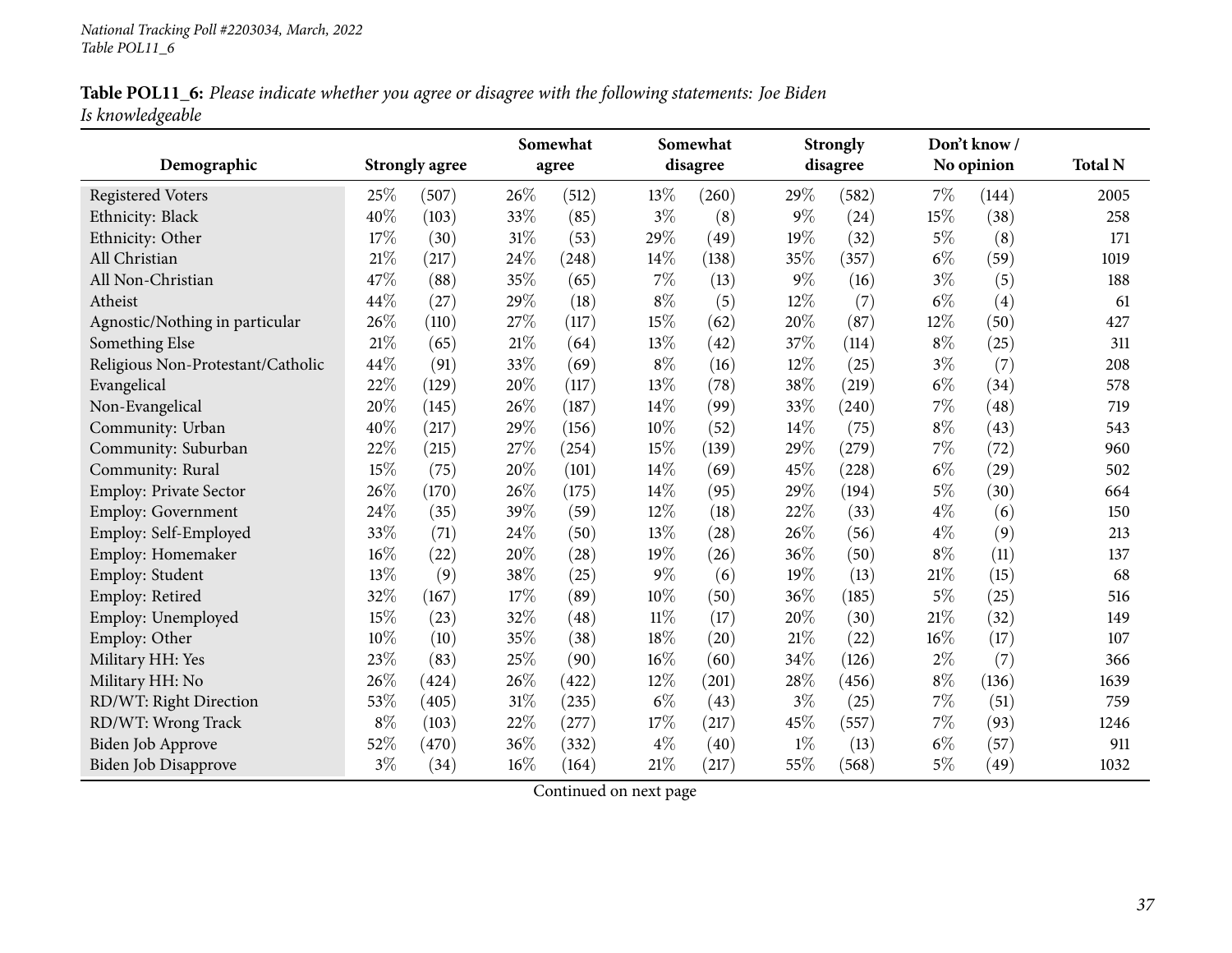Table POL11\_6: Please indicate whether you agree or disagree with the following statements: Joe Biden *Is knowledgeable*

| Demographic                          |       | <b>Strongly agree</b> |        | Somewhat<br>agree |        | Somewhat<br>disagree |                          | <b>Strongly</b><br>disagree |       | Don't know /<br>No opinion | <b>Total N</b> |
|--------------------------------------|-------|-----------------------|--------|-------------------|--------|----------------------|--------------------------|-----------------------------|-------|----------------------------|----------------|
|                                      |       |                       |        |                   |        |                      |                          |                             |       |                            |                |
| <b>Registered Voters</b>             | 25%   | (507)                 | 26%    | (512)             | 13\%   | (260)                | 29%                      | (582)                       | 7%    | (144)                      | 2005           |
| Biden Job Strongly Approve           | 74%   | (332)                 | 17%    | (78)              | $3\%$  | (12)                 | $3\%$                    | (12)                        | $4\%$ | (17)                       | 451            |
| Biden Job Somewhat Approve           | 30%   | (137)                 | 55%    | (254)             | $6\%$  | (27)                 | $\overline{\phantom{0}}$ | (1)                         | $9\%$ | (40)                       | 459            |
| <b>Biden Job Somewhat Disapprove</b> | 10%   | (25)                  | 39%    | (102)             | 28%    | (73)                 | 15%                      | (39)                        | $8\%$ | (20)                       | 258            |
| <b>Biden Job Strongly Disapprove</b> | $1\%$ | (9)                   | $8\%$  | (63)              | 19%    | (144)                | 68%                      | (530)                       | $4\%$ | (29)                       | 773            |
| Favorable of Biden                   | 52%   | (472)                 | 37%    | (338)             | $3\%$  | (27)                 | $1\%$                    | (12)                        | $6\%$ | (53)                       | 902            |
| Unfavorable of Biden                 | $3\%$ | (31)                  | 16%    | (159)             | 21\%   | (215)                | 55%                      | (565)                       | $5\%$ | (52)                       | 1022           |
| Very Favorable of Biden              | 78%   | (348)                 | 15%    | (68)              | $1\%$  | (6)                  | $2\%$                    | (7)                         | $4\%$ | (20)                       | 449            |
| Somewhat Favorable of Biden          | 27%   | (124)                 | 60%    | (270)             | $5\%$  | (21)                 | $1\%$                    | (5)                         | 7%    | (33)                       | 453            |
| Somewhat Unfavorable of Biden        | $9\%$ | (21)                  | 42\%   | (98)              | 31%    | (73)                 | $10\%$                   | (24)                        | $8\%$ | (19)                       | 236            |
| Very Unfavorable of Biden            | $1\%$ | (10)                  | $8\%$  | (61)              | 18%    | (142)                | 69%                      | (541)                       | $4\%$ | (33)                       | 786            |
| #1 Issue: Economy                    | 21%   | (151)                 | 23%    | (165)             | 15%    | (108)                | 34%                      | (250)                       | 7%    | (55)                       | 728            |
| #1 Issue: Security                   | 12%   | (41)                  | 19%    | (66)              | 14\%   | (48)                 | 50%                      | (174)                       | $6\%$ | (20)                       | 349            |
| #1 Issue: Health Care                | 29%   | (70)                  | 37%    | (88)              | 14%    | (33)                 | $11\%$                   | (25)                        | 10%   | (24)                       | 241            |
| #1 Issue: Medicare / Social Security | 34%   | (74)                  | 26%    | (57)              | 12%    | (27)                 | 20%                      | (44)                        | 7%    | (15)                       | 216            |
| #1 Issue: Women's Issues             | 40%   | (39)                  | $31\%$ | (31)              | $6\%$  | (6)                  | 16%                      | (15)                        | 7%    | (7)                        | 98             |
| #1 Issue: Education                  | 38%   | (29)                  | 32%    | (25)              | 13\%   | (10)                 | 14%                      | (11)                        | $3\%$ | (2)                        | 78             |
| #1 Issue: Energy                     | 41%   | (69)                  | 27%    | (47)              | $9\%$  | (15)                 | 16%                      | (27)                        | 7%    | (12)                       | 170            |
| #1 Issue: Other                      | 27%   | (34)                  | 27%    | (34)              | $11\%$ | (13)                 | 28%                      | (35)                        | 7%    | (9)                        | 125            |
| 2020 Vote: Joe Biden                 | 48%   | (456)                 | 37%    | (352)             | $6\%$  | (60)                 | $2\%$                    | (20)                        | $6\%$ | (62)                       | 949            |
| 2020 Vote: Donald Trump              | $3\%$ | (28)                  | 12%    | (107)             | 19%    | (167)                | 60%                      | (519)                       | $5\%$ | (46)                       | 867            |
| 2020 Vote: Didn't Vote               | 15%   | (23)                  | 26%    | (41)              | 18%    | (27)                 | 23%                      | (35)                        | 19%   | (29)                       | 153            |
| 2018 House Vote: Democrat            | 51%   | (376)                 | 35%    | (258)             | $6\%$  | (46)                 | $4\%$                    | (27)                        | 5%    | (37)                       | 744            |
| 2018 House Vote: Republican          | $5\%$ | (38)                  | 15%    | (102)             | 18%    | (129)                | 57%                      | (399)                       | $5\%$ | (32)                       | 699            |
| 2016 Vote: Hillary Clinton           | 52%   | (372)                 | 36%    | (259)             | $4\%$  | (27)                 | $3\%$                    | (19)                        | $6\%$ | (44)                       | 721            |
| 2016 Vote: Donald Trump              | $6\%$ | (44)                  | $13\%$ | (97)              | 20%    | (154)                | 56%                      | (428)                       | 5%    | (36)                       | 759            |
| 2016 Vote: Other                     | 12%   | (8)                   | 33%    | (24)              | 21%    | (15)                 | 29%                      | (21)                        | 5%    | (3)                        | 72             |
| 2016 Vote: Didn't Vote               | 18%   | (83)                  | 29%    | (129)             | 14\%   | (63)                 | 25%                      | (113)                       | 14%   | (61)                       | 449            |
| Voted in 2014: Yes                   | 28%   | (376)                 | 25%    | (332)             | 12%    | (159)                | 30%                      | (403)                       | $5\%$ | (62)                       | 1332           |
| Voted in 2014: No                    | 20%   | (132)                 | 27%    | (180)             | 15%    | (101)                | 27%                      | (179)                       | 12%   | (82)                       | 673            |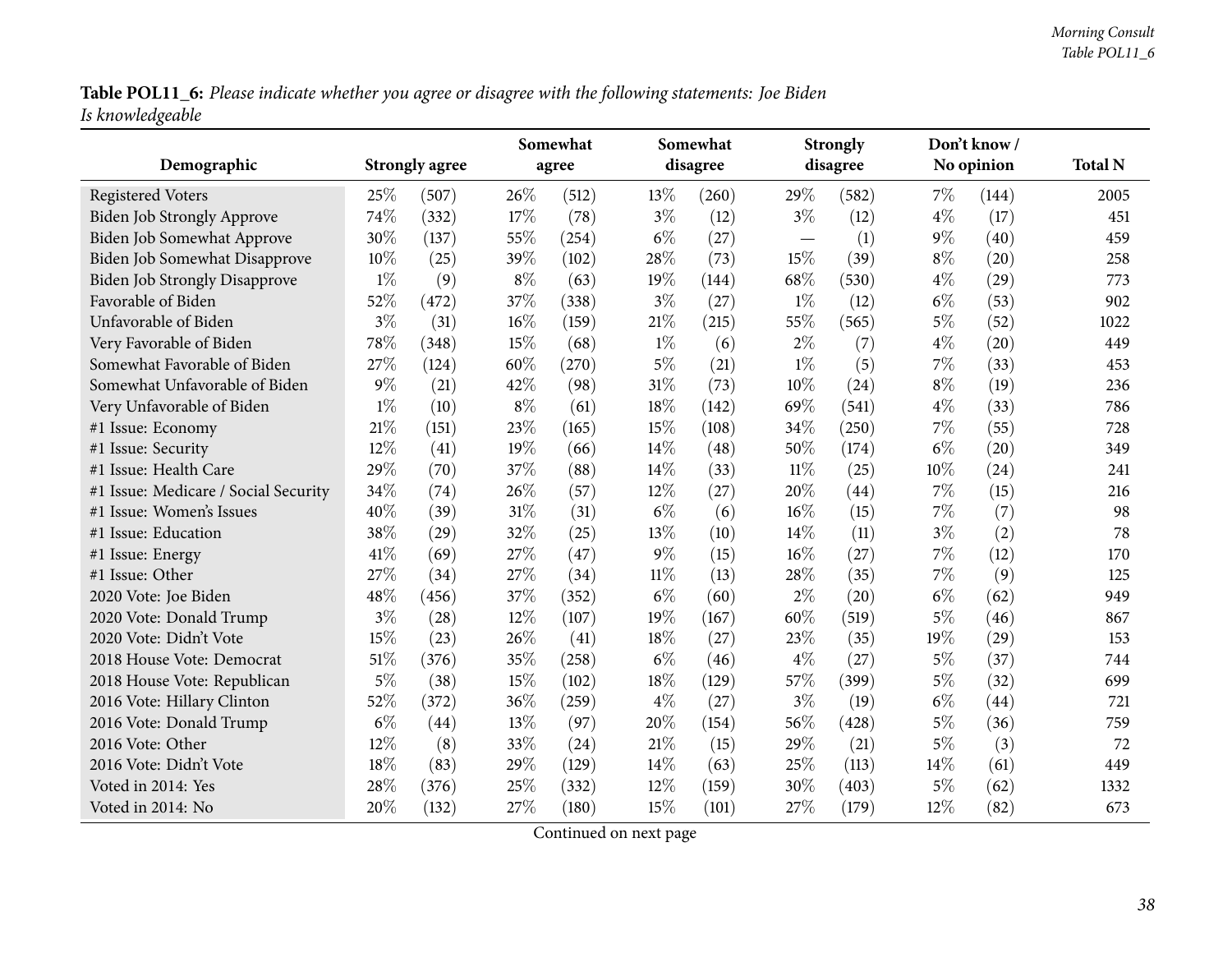|                  | Table POL11_6: Please indicate whether you agree or disagree with the following statements: Joe Biden |  |
|------------------|-------------------------------------------------------------------------------------------------------|--|
| Is knowledgeable |                                                                                                       |  |

|                                    |                       |                    |        | Somewhat |        | Somewhat |        | <b>Strongly</b> |        | Don't know /   |                |
|------------------------------------|-----------------------|--------------------|--------|----------|--------|----------|--------|-----------------|--------|----------------|----------------|
| Demographic                        | <b>Strongly agree</b> |                    | agree  |          |        | disagree |        | disagree        |        | No opinion     | <b>Total N</b> |
| Registered Voters                  | 25%                   | (507)              | $26\%$ | (512)    | $13\%$ | (260)    | 29\%   | (582)           | $7\%$  | (144)          | 2005           |
| 4-Region: Northeast                | $34\%$                | $\left(119\right)$ | 27%    | (95)     | 12%    | (43)     | $21\%$ | (73)            | $7\%$  | (24)           | 354            |
| 4-Region: Midwest                  | $22\%$                | (100)              | 23\%   | (104)    | 13\%   | 57       | $31\%$ | (138)           | $11\%$ | $\frac{47}{ }$ | 446            |
| 4-Region: South                    | 21%                   | (155)              | 25\%   | (186)    | 13\%   | (98)     | 35%    | $^{(263)}$      | $6\%$  | 46             | 748            |
| 4-Region: West                     | 29\%                  | (133)              | 28\%   | (127     | $14\%$ | (62)     | $24\%$ | (108)           | $6\%$  | (26)           | 457            |
| Party: Democrat/Leans Democrat     | $48\%$                | (426)              | 38\%   | (336)    | $6\%$  | (49)     | $3\%$  | (24)            | $6\%$  | (57            | 893            |
| Party: Republican/Leans Republican | 5%                    | (42)               | $12\%$ | (104)    | 20%    | (169)    | 57\%   | (476)           | $5\%$  | (43)           | 834            |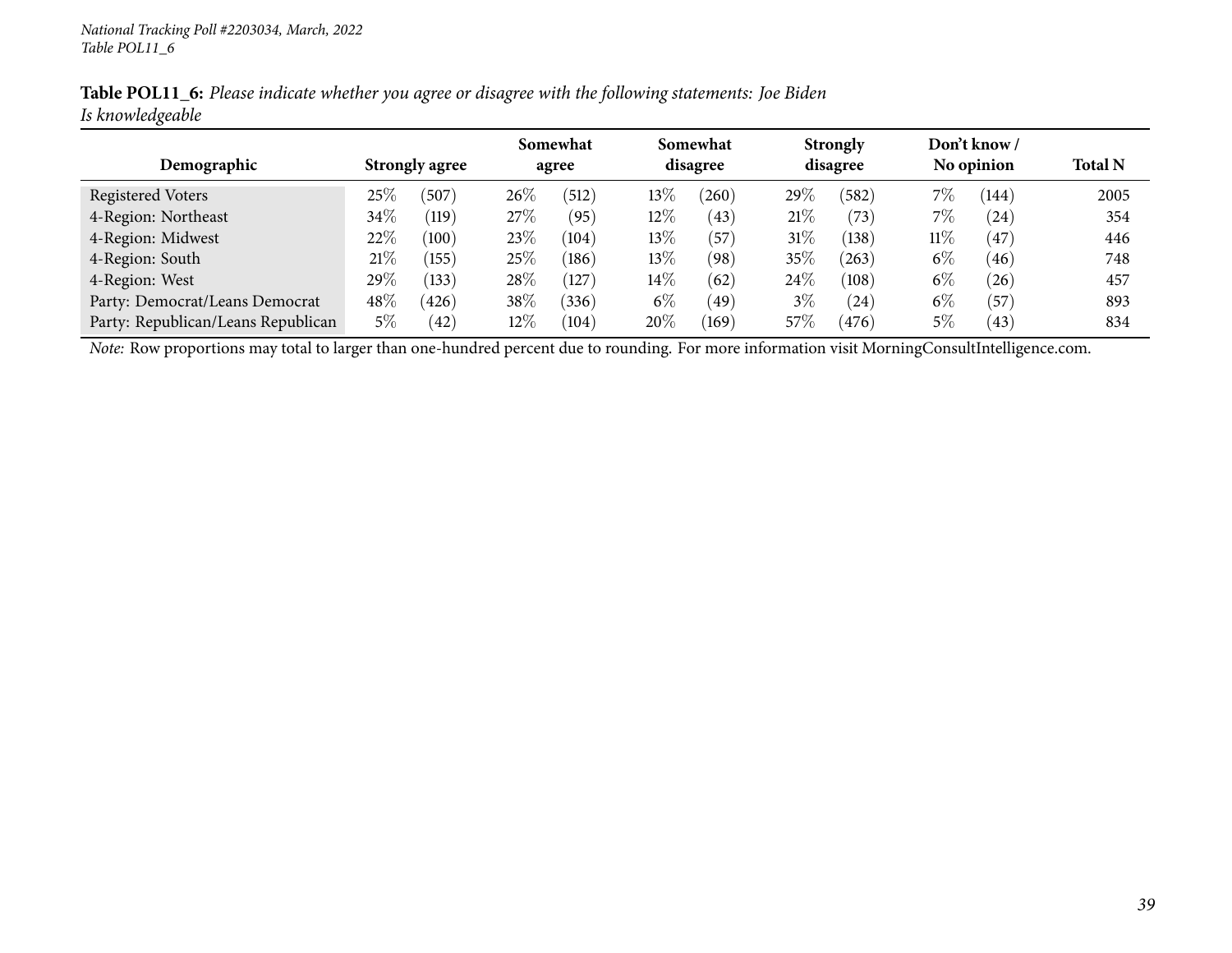Table POL11\_7: Please indicate whether you agree or disagree with the following statements: Joe Biden *Is energetic*

|                          |        |                       |        | Somewhat |        | Somewhat |       | <b>Strongly</b> |        | Don't know/ |                |
|--------------------------|--------|-----------------------|--------|----------|--------|----------|-------|-----------------|--------|-------------|----------------|
| Demographic              |        | <b>Strongly agree</b> |        | agree    |        | disagree |       | disagree        |        | No opinion  | <b>Total N</b> |
| <b>Registered Voters</b> | 14%    | (280)                 | 23%    | (457)    | 18%    | (360)    | 36%   | (713)           | $10\%$ | (196)       | 2005           |
| Gender: Male             | 19%    | (182)                 | 25%    | (237)    | 17%    | (158)    | 32%   | (302)           | 7%     | (65)        | 945            |
| Gender: Female           | $9\%$  | (98)                  | $21\%$ | (219)    | 19%    | (201)    | 39%   | (411)           | 12%    | (130)       | 1060           |
| Age: 18-34               | 12%    | (62)                  | 20%    | (103)    | 21\%   | (108)    | 30%   | (155)           | 17%    | (88)        | 516            |
| Age: 35-44               | 19%    | (58)                  | 26%    | (80)     | $16\%$ | (49)     | 28%   | (86)            | 11%    | (35)        | 308            |
| Age: 45-64               | $11\%$ | (78)                  | 21%    | (143)    | 20%    | (136)    | 40%   | (275)           | 7%     | (49)        | 682            |
| Age: 65+                 | 17%    | (82)                  | 26%    | (130)    | 14%    | (67)     | 39%   | (196)           | $5\%$  | (23)        | 499            |
| GenZers: 1997-2012       | $2\%$  | (3)                   | 17%    | (24)     | $21\%$ | (29)     | 31%   | (43)            | 29%    | (41)        | 141            |
| Millennials: 1981-1996   | 18%    | (108)                 | 23%    | (140)    | 18%    | (109)    | 30%   | (183)           | $11\%$ | (70)        | 610            |
| GenXers: 1965-1980       | 10%    | (47)                  | 24%    | (115)    | 22%    | (104)    | 35%   | (165)           | $8\%$  | (39)        | 469            |
| Baby Boomers: 1946-1964  | 16%    | (115)                 | 22%    | (160)    | 15%    | (107)    | 41\%  | (295)           | $6\%$  | (41)        | 718            |
| PID: Dem (no lean)       | 29%    | (232)                 | 38%    | (303)    | 18%    | (139)    | $6\%$ | (44)            | 10%    | (76)        | 794            |
| PID: Ind (no lean)       | $5\%$  | (29)                  | 20%    | (106)    | 24\%   | (125)    | 36%   | (192)           | 14\%   | (76)        | 528            |
| PID: Rep (no lean)       | $3\%$  | (20)                  | $7\%$  | (47)     | 14%    | (96)     | 70%   | (477)           | $6\%$  | (43)        | 683            |
| PID/Gender: Dem Men      | 37%    | (151)                 | 39%    | (159)    | 14%    | (55)     | $5\%$ | (22)            | $5\%$  | (22)        | 410            |
| PID/Gender: Dem Women    | 21%    | (81)                  | 37%    | (144)    | 22%    | (84)     | $6\%$ | (22)            | 14%    | (54)        | 384            |
| PID/Gender: Ind Men      | $7\%$  | (17)                  | 19%    | (48)     | 26%    | (66)     | 36%   | (92)            | 13%    | (33)        | 256            |
| PID/Gender: Ind Women    | $4\%$  | (11)                  | 21%    | (58)     | 22%    | (59)     | 37%   | (100)           | 16%    | (44)        | 272            |
| PID/Gender: Rep Men      | $5\%$  | (14)                  | $11\%$ | (30)     | 13%    | (37)     | 67%   | (188)           | $4\%$  | (11)        | 279            |
| PID/Gender: Rep Women    | $2\%$  | (6)                   | $4\%$  | (17)     | 14%    | (58)     | 72%   | (289)           | $8\%$  | (33)        | 404            |
| Ideo: Liberal (1-3)      | 29%    | (160)                 | 39%    | (217)    | 18%    | (103)    | $8\%$ | (44)            | 7%     | (37)        | 561            |
| Ideo: Moderate (4)       | 15%    | (76)                  | 28%    | (145)    | $21\%$ | (109)    | 25%   | (129)           | 13%    | (66)        | 526            |
| Ideo: Conservative (5-7) | $5\%$  | (40)                  | $11\%$ | (84)     | $16\%$ | (124)    | 63%   | (501)           | $6\%$  | (47)        | 795            |
| Educ: < College          | $11\%$ | (131)                 | 20%    | (243)    | 17%    | (210)    | 39%   | (472)           | 13%    | (154)       | 1211           |
| Educ: Bachelors degree   | 18%    | (90)                  | 22%    | (112)    | 21%    | (104)    | 33%   | (165)           | $6\%$  | (32)        | 503            |
| Educ: Post-grad          | 20%    | (59)                  | 35%    | (102)    | 15%    | (45)     | 26%   | (76)            | $3\%$  | (10)        | 291            |
| Income: Under 50k        | 12%    | (96)                  | 22%    | (176)    | 17%    | (141)    | 35%   | (279)           | 14%    | (116)       | 808            |
| Income: 50k-100k         | 15%    | (107)                 | 20%    | (149)    | 18%    | (130)    | 39%   | (289)           | $8\%$  | (56)        | 731            |
| Income: 100k+            | 17%    | (78)                  | 28%    | (132)    | 19%    | (88)     | 31%   | (145)           | $5\%$  | (24)        | 466            |
| Ethnicity: White         | 13%    | (198)                 | 23%    | (361)    | 16%    | (258)    | 40%   | (628)           | $8\%$  | (130)       | 1576           |
| Ethnicity: Hispanic      | $8\%$  | (18)                  | 33%    | (74)     | 14%    | (32)     | 32%   | (72)            | 12%    | (26)        | 223            |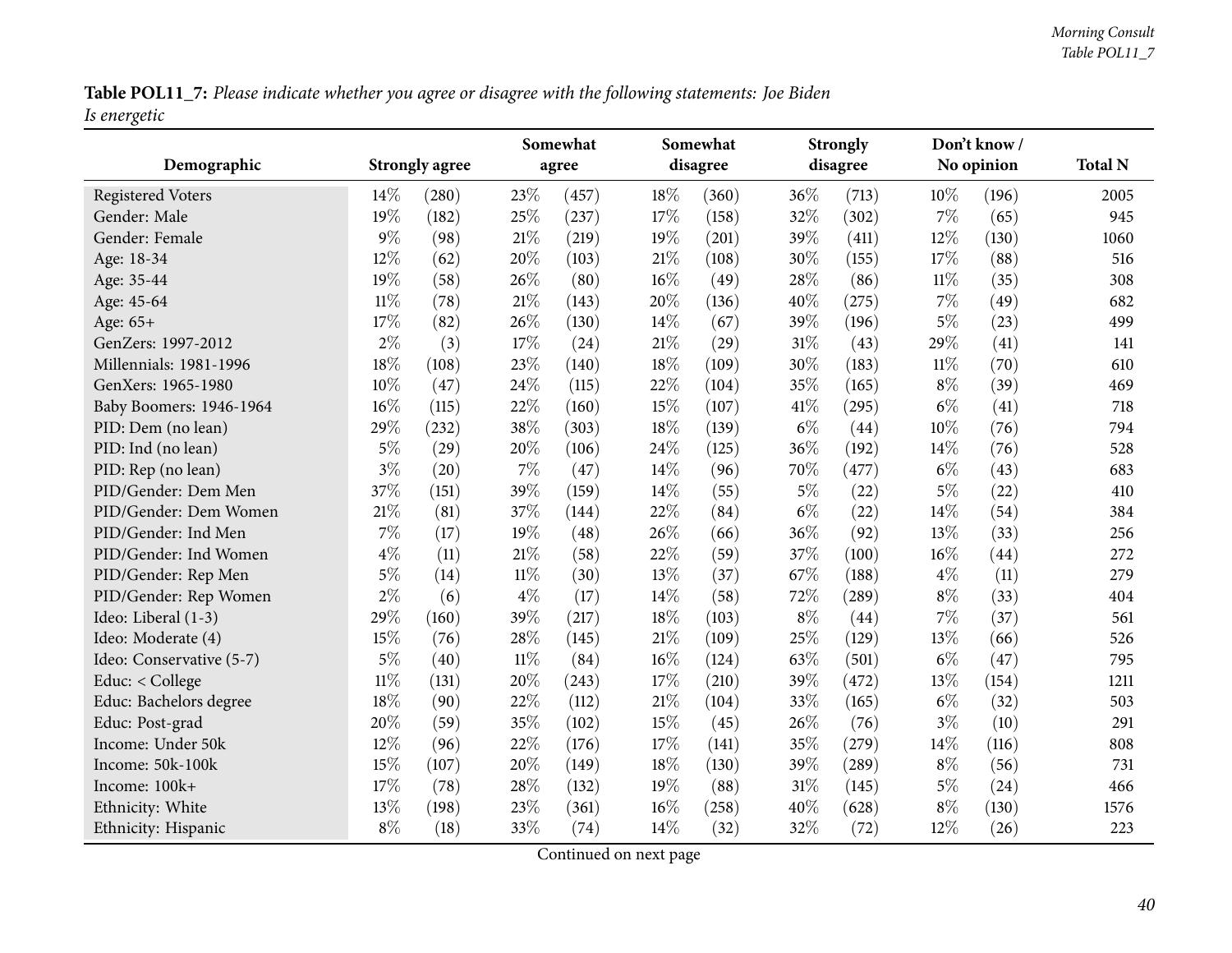|              | Table POL11_7: Please indicate whether you agree or disagree with the following statements: Joe Biden |  |  |
|--------------|-------------------------------------------------------------------------------------------------------|--|--|
| Is energetic |                                                                                                       |  |  |

|                                   |        |                       |        | Somewhat |        | Somewhat |        | <b>Strongly</b> |        | Don't know / |                |
|-----------------------------------|--------|-----------------------|--------|----------|--------|----------|--------|-----------------|--------|--------------|----------------|
| Demographic                       |        | <b>Strongly agree</b> |        | agree    |        | disagree |        | disagree        |        | No opinion   | <b>Total N</b> |
| <b>Registered Voters</b>          | 14%    | (280)                 | 23%    | (457)    | 18%    | (360)    | 36%    | (713)           | 10%    | (196)        | 2005           |
| Ethnicity: Black                  | 26%    | (67)                  | 25%    | (65)     | 20%    | (52)     | 12%    | (31)            | 17%    | (43)         | 258            |
| Ethnicity: Other                  | 9%     | (15)                  | 18%    | (31)     | 29%    | (49)     | 32%    | (54)            | 13%    | (22)         | 171            |
| All Christian                     | $11\%$ | (116)                 | 24%    | (241)    | 17%    | (174)    | 41\%   | (422)           | $7\%$  | (67)         | 1019           |
| All Non-Christian                 | 34%    | (64)                  | 34%    | (63)     | $12\%$ | (23)     | $14\%$ | (27)            | $6\%$  | (10)         | 188            |
| Atheist                           | 17%    | (11)                  | 32%    | (19)     | 19%    | (11)     | 19%    | (12)            | 13%    | (8)          | 61             |
| Agnostic/Nothing in particular    | 15%    | (62)                  | 21%    | (88)     | 24%    | (102)    | 27%    | (117)           | 13%    | (57)         | 427            |
| Something Else                    | $9\%$  | (28)                  | 15%    | (46)     | 15%    | (48)     | 43%    | (135)           | 17%    | (54)         | 311            |
| Religious Non-Protestant/Catholic | 32%    | (66)                  | 32%    | (66)     | 13%    | (27)     | 18%    | (38)            | $6\%$  | (12)         | 208            |
| Evangelical                       | 14%    | (79)                  | 19%    | (108)    | $16\%$ | (92)     | 42%    | (245)           | $9\%$  | (54)         | 578            |
| Non-Evangelical                   | 9%     | (63)                  | 24%    | (171)    | 17%    | (122)    | 41%    | (298)           | $9\%$  | (64)         | 719            |
| Community: Urban                  | 26%    | (143)                 | 26%    | (143)    | $16\%$ | (87)     | 19%    | (103)           | 13%    | (68)         | 543            |
| Community: Suburban               | 10%    | (97)                  | 24%    | (230)    | 20%    | (195)    | 36%    | (350)           | $9\%$  | (88)         | 960            |
| Community: Rural                  | $8\%$  | (40)                  | 17%    | (83)     | 16%    | (78)     | 52%    | (261)           | $8\%$  | (40)         | 502            |
| Employ: Private Sector            | 15%    | (99)                  | 22%    | (146)    | 20%    | (133)    | 37%    | (244)           | $6\%$  | (42)         | 664            |
| <b>Employ: Government</b>         | 15%    | (23)                  | 25%    | (37)     | 25%    | (37)     | 28\%   | (42)            | $7\%$  | (11)         | 150            |
| Employ: Self-Employed             | 17%    | (35)                  | 25%    | (54)     | 20%    | (42)     | 33%    | (70)            | $5\%$  | (11)         | 213            |
| Employ: Homemaker                 | $8\%$  | (11)                  | 12%    | (17)     | 16%    | (22)     | 46%    | (63)            | 18%    | (25)         | 137            |
| Employ: Student                   | $5\%$  | (3)                   | 16%    | (10)     | 20%    | (14)     | 28%    | (19)            | 32%    | (21)         | 68             |
| Employ: Retired                   | 18%    | (92)                  | 24%    | (122)    | 13%    | (65)     | 41%    | (212)           | $5\%$  | (24)         | 516            |
| Employ: Unemployed                | $8\%$  | (11)                  | 26%    | (39)     | 20%    | (29)     | 21%    | (31)            | 26%    | (39)         | 149            |
| Employ: Other                     | $5\%$  | (6)                   | 29%    | (31)     | 16%    | (17)     | 30%    | (32)            | 20%    | (22)         | 107            |
| Military HH: Yes                  | 12%    | (45)                  | 25%    | (91)     | 20%    | (73)     | 40%    | (146)           | $3\%$  | (10)         | 366            |
| Military HH: No                   | 14%    | (235)                 | 22%    | (366)    | 17%    | (286)    | 35%    | (566)           | $11\%$ | (185)        | 1639           |
| RD/WT: Right Direction            | 34%    | (255)                 | 40%    | (306)    | 15%    | (113)    | $4\%$  | (29)            | $7\%$  | (56)         | 759            |
| RD/WT: Wrong Track                | $2\%$  | (25)                  | $12\%$ | (151)    | 20%    | (247)    | 55%    | (684)           | $11\%$ | (139)        | 1246           |
| Biden Job Approve                 | 29%    | (268)                 | 43%    | (393)    | 16%    | (149)    | $3\%$  | (29)            | $8\%$  | (71)         | 911            |
| <b>Biden Job Disapprove</b>       | $1\%$  | (11)                  | $6\%$  | (60)     | 20%    | (202)    | 66%    | (681)           | $8\%$  | (78)         | 1032           |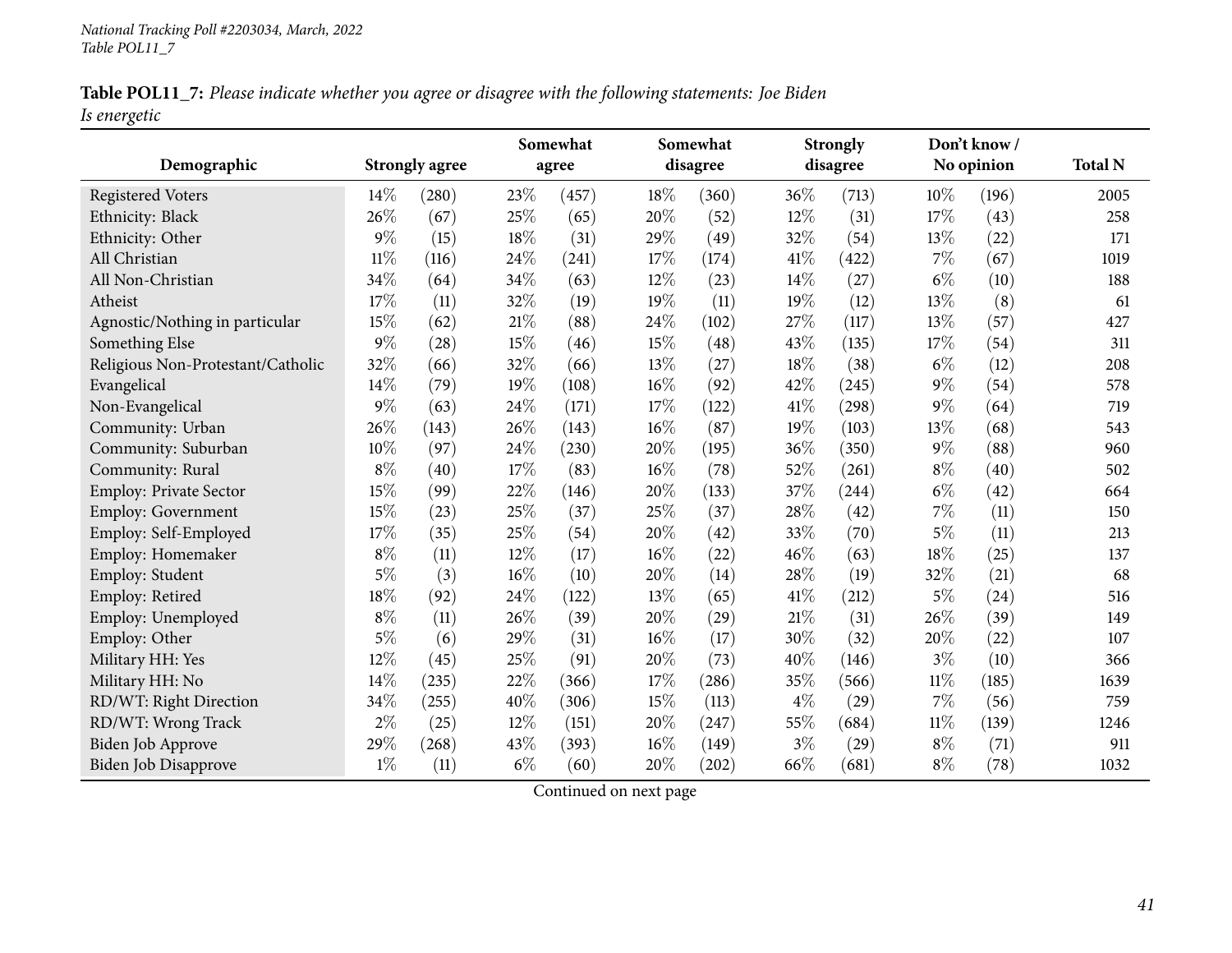Table POL11\_7: Please indicate whether you agree or disagree with the following statements: Joe Biden *Is energetic*

|                                      |       |                       |        | Somewhat |        | Somewhat |        | <b>Strongly</b> |        | Don't know / |                |
|--------------------------------------|-------|-----------------------|--------|----------|--------|----------|--------|-----------------|--------|--------------|----------------|
| Demographic                          |       | <b>Strongly agree</b> |        | agree    |        | disagree |        | disagree        |        | No opinion   | <b>Total N</b> |
| <b>Registered Voters</b>             | 14%   | (280)                 | 23%    | (457)    | 18%    | (360)    | $36\%$ | (713)           | 10%    | (196)        | 2005           |
| <b>Biden Job Strongly Approve</b>    | 51%   | (230)                 | 35%    | (160)    | $7\%$  | (32)     | $2\%$  | (10)            | $4\%$  | (20)         | 451            |
| Biden Job Somewhat Approve           | $8\%$ | (38)                  | 51%    | (233)    | 26%    | (117)    | $4\%$  | (19)            | $11\%$ | (52)         | 459            |
| Biden Job Somewhat Disapprove        | $2\%$ | (4)                   | $16\%$ | (41)     | 41\%   | (105)    | 30%    | (78)            | 12%    | (31)         | 258            |
| <b>Biden Job Strongly Disapprove</b> | $1\%$ | (7)                   | $2\%$  | (19)     | 13%    | (97)     | 78%    | (604)           | $6\%$  | (47)         | 773            |
| Favorable of Biden                   | 29%   | (263)                 | 44%    | (401)    | $16\%$ | (141)    | $3\%$  | (24)            | $8\%$  | (72)         | 902            |
| Unfavorable of Biden                 | $1\%$ | (14)                  | $5\%$  | (50)     | 19%    | (197)    | 66%    | (679)           | $8\%$  | (82)         | 1022           |
| Very Favorable of Biden              | 52%   | (234)                 | 36%    | (161)    | $5\%$  | (24)     | $2\%$  | (8)             | $5\%$  | (21)         | 449            |
| Somewhat Favorable of Biden          | $6\%$ | (28)                  | 53%    | (240)    | 26%    | (118)    | $4\%$  | (16)            | $11\%$ | (51)         | 453            |
| Somewhat Unfavorable of Biden        | $2\%$ | (4)                   | $14\%$ | (33)     | 43%    | (102)    | 29%    | (68)            | 12%    | (27)         | 236            |
| Very Unfavorable of Biden            | $1\%$ | (10)                  | $2\%$  | (17)     | 12%    | (94)     | 78%    | (610)           | 7%     | (54)         | 786            |
| #1 Issue: Economy                    | 10%   | (75)                  | 19%    | (142)    | 20%    | (148)    | 41\%   | (297)           | $9\%$  | (66)         | 728            |
| #1 Issue: Security                   | $6\%$ | (20)                  | 13%    | (44)     | $16\%$ | (56)     | 58%    | (201)           | $8\%$  | (28)         | 349            |
| #1 Issue: Health Care                | 19%   | (46)                  | $31\%$ | (76)     | 19%    | (47)     | $16\%$ | (39)            | 14%    | (34)         | 241            |
| #1 Issue: Medicare / Social Security | 17%   | (37)                  | 37%    | (80)     | 18%    | (39)     | 22%    | (47)            | 7%     | (14)         | 216            |
| #1 Issue: Women's Issues             | 19%   | (18)                  | 27%    | (27)     | 18%    | (18)     | 15%    | (15)            | 20%    | (20)         | 98             |
| #1 Issue: Education                  | 29%   | (23)                  | 22%    | (17)     | $16\%$ | (13)     | 26%    | (20)            | $6\%$  | (5)          | 78             |
| #1 Issue: Energy                     | 23%   | (39)                  | 25%    | (43)     | 15%    | (25)     | 29%    | (50)            | $8\%$  | (13)         | 170            |
| #1 Issue: Other                      | 18%   | (23)                  | 22%    | (28)     | $11\%$ | (14)     | 36%    | (45)            | 13%    | (16)         | 125            |
| 2020 Vote: Joe Biden                 | 27%   | (255)                 | 38%    | (357)    | 20%    | (188)    | $6\%$  | (59)            | $9\%$  | (90)         | 949            |
| 2020 Vote: Donald Trump              | $2\%$ | (14)                  | $8\%$  | (66)     | 15%    | (133)    | 68%    | (593)           | 7%     | (60)         | 867            |
| 2020 Vote: Didn't Vote               | $7\%$ | (11)                  | 20%    | (30)     | 19%    | (28)     | 30%    | (46)            | 24%    | (37)         | 153            |
| 2018 House Vote: Democrat            | 29%   | (216)                 | 36%    | (271)    | 19%    | (143)    | 7%     | (54)            | $8\%$  | (59)         | 744            |
| 2018 House Vote: Republican          | $2\%$ | (16)                  | 10%    | (69)     | 15%    | (102)    | 68%    | (473)           | $6\%$  | (39)         | 699            |
| 2016 Vote: Hillary Clinton           | 29%   | (209)                 | 39%    | (280)    | 17%    | (124)    | $6\%$  | (46)            | $8\%$  | (61)         | 721            |
| 2016 Vote: Donald Trump              | $3\%$ | (23)                  | $9\%$  | (65)     | 17%    | (128)    | 65%    | (497)           | $6\%$  | (46)         | 759            |
| 2016 Vote: Other                     | $4\%$ | (3)                   | $16\%$ | (12)     | 24\%   | (17)     | 46%    | (33)            | 10%    | (7)          | 72             |
| 2016 Vote: Didn't Vote               | 10%   | (44)                  | 22%    | (99)     | 20%    | (89)     | 30%    | (135)           | 18%    | (81)         | 449            |
| Voted in 2014: Yes                   | 15%   | (203)                 | 24%    | (326)    | 17%    | (227)    | 37%    | (497)           | $6\%$  | (79)         | 1332           |
| Voted in 2014: No                    | 11%   | (77)                  | 19%    | (131)    | 20%    | (133)    | 32%    | (216)           | 17%    | (117)        | 673            |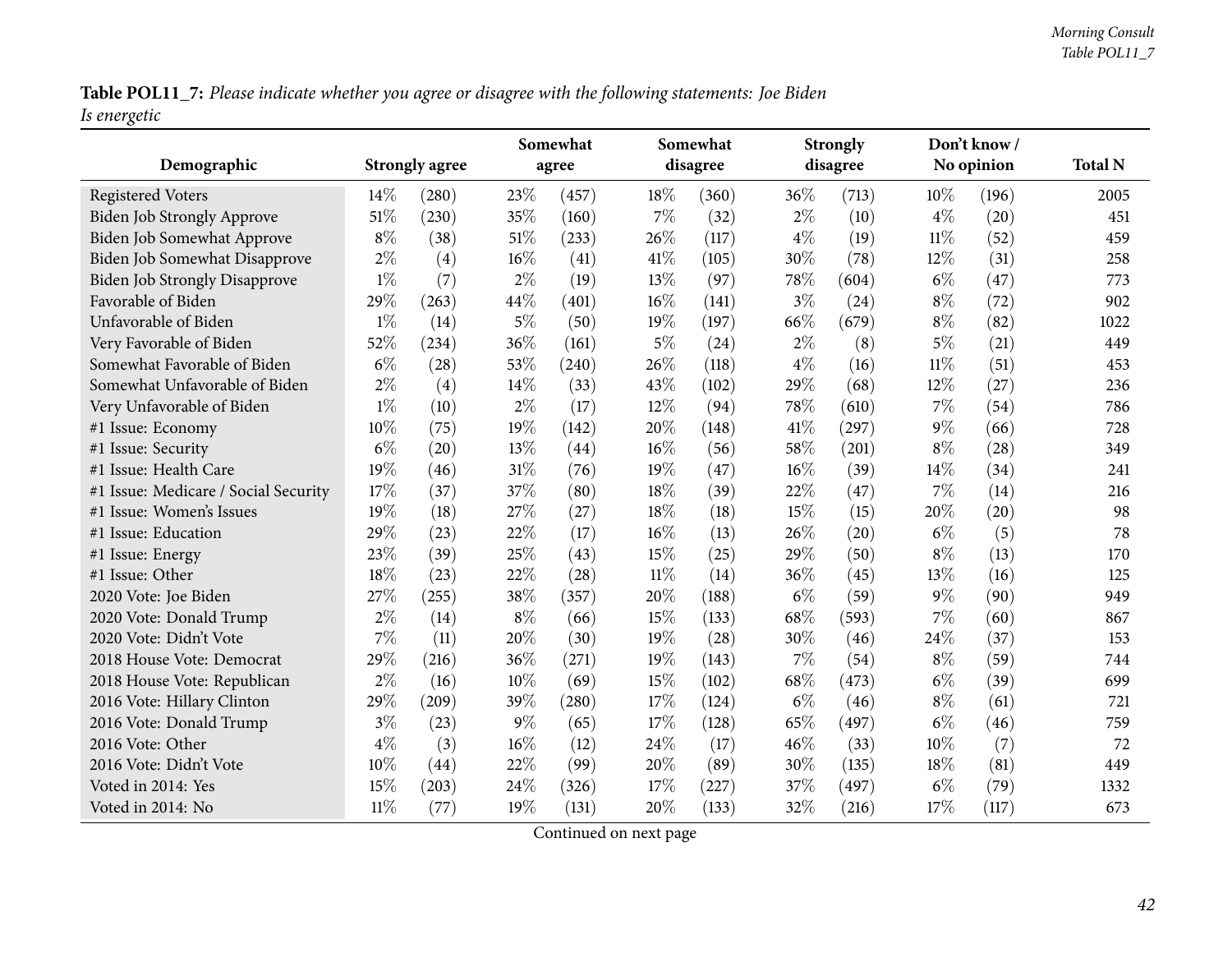|              | Table POL11_7: Please indicate whether you agree or disagree with the following statements: Joe Biden |  |  |
|--------------|-------------------------------------------------------------------------------------------------------|--|--|
| Is energetic |                                                                                                       |  |  |

|                                    |                       |                    |        | Somewhat       |        | Somewhat        | <b>Strongly</b> |                 | Don't know / |            |                |
|------------------------------------|-----------------------|--------------------|--------|----------------|--------|-----------------|-----------------|-----------------|--------------|------------|----------------|
| Demographic                        | <b>Strongly agree</b> |                    |        | agree          |        | disagree        |                 | disagree        |              | No opinion | <b>Total N</b> |
| <b>Registered Voters</b>           | $14\%$                | (280)              | 23\%   | 457            | $18\%$ | (360)           | 36%             | (713)           | $10\%$       | (196)      | 2005           |
| 4-Region: Northeast                | 20%                   | $^{\prime}72)$     | $26\%$ | (93)           | 17%    | (60)            | 28\%            | $^{\prime}100)$ | $8\%$        | (29)       | 354            |
| 4-Region: Midwest                  | $11\%$                | 47                 | $19\%$ | (87)           | $19\%$ | (84)            | 40%             | (177)           | $11\%$       | (51)       | 446            |
| 4-Region: South                    | $11\%$                | (82)               | 21%    | $^{\prime}159$ | $18\%$ | (137)           | 40%             | 303)            | $9\%$        | (67)       | 748            |
| 4-Region: West                     | $17\%$                | 79`                | $26\%$ | (118)          | 17%    | (78)            | $29\%$          | (133)           | $10\%$       | (48)       | 457            |
| Party: Democrat/Leans Democrat     | 28\%                  | (249)              | 39%    | (346)          | $18\%$ | $^{\prime}160)$ | $6\%$           | (55)            | $9\%$        | (83)       | 893            |
| Party: Republican/Leans Republican | $3\%$                 | $\left( 22\right)$ | $7\%$  | (62)           | 15%    | (123)           | 69%             | (573)           | $6\%$        | (54)       | 834            |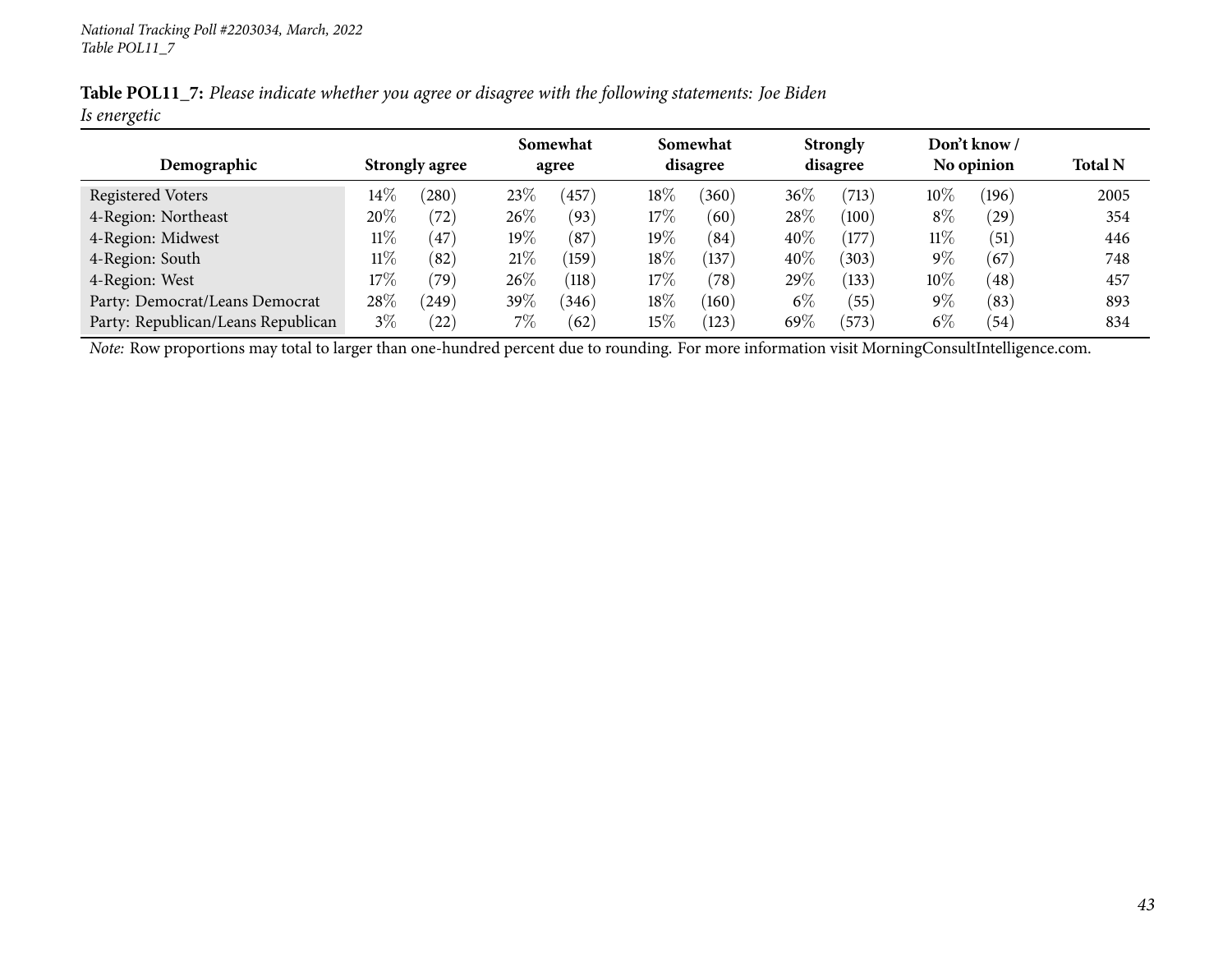Table POL11\_8: Please indicate whether you agree or disagree with the following statements: Joe Biden *Is <sup>a</sup> clear communicator*

| Demographic              |        | <b>Strongly agree</b> |        | Somewhat<br>agree |        | Somewhat<br>disagree |       | <b>Strongly</b><br>disagree |        | Don't know/<br>No opinion | <b>Total N</b> |
|--------------------------|--------|-----------------------|--------|-------------------|--------|----------------------|-------|-----------------------------|--------|---------------------------|----------------|
|                          |        |                       |        |                   |        |                      |       |                             |        |                           |                |
| <b>Registered Voters</b> | 19%    | (382)                 | 22%    | (441)             | 14%    | (286)                | 37%   | (746)                       | $7\%$  | (150)                     | 2005           |
| Gender: Male             | 22%    | (206)                 | 25%    | (234)             | 14%    | (133)                | 34%   | (318)                       | $6\%$  | (53)                      | 945            |
| Gender: Female           | 17%    | (177)                 | 20%    | (207)             | 14%    | (153)                | 40%   | (427)                       | $9\%$  | (96)                      | 1060           |
| Age: 18-34               | 18%    | (92)                  | 22%    | (114)             | $16\%$ | (81)                 | 30%   | (157)                       | 14\%   | (73)                      | 516            |
| Age: 35-44               | 26%    | (80)                  | 23%    | (72)              | 19%    | (58)                 | 25%   | (78)                        | 7%     | (20)                      | 308            |
| Age: 45-64               | 15%    | (101)                 | 21%    | (141)             | 13%    | (89)                 | 44%   | (299)                       | $8\%$  | (52)                      | 682            |
| Age: 65+                 | 22%    | (110)                 | 23%    | (114)             | $12\%$ | (58)                 | 43%   | (212)                       | $1\%$  | (5)                       | 499            |
| GenZers: 1997-2012       | 15%    | (21)                  | 20%    | (29)              | 17%    | (24)                 | 24%   | (34)                        | 23%    | (33)                      | 141            |
| Millennials: 1981-1996   | 22%    | (137)                 | 22%    | (135)             | 16%    | (96)                 | 30%   | (185)                       | $9\%$  | (57)                      | 610            |
| GenXers: 1965-1980       | 15%    | (70)                  | 25%    | (115)             | 15%    | (68)                 | 40%   | (189)                       | $6\%$  | (27)                      | 469            |
| Baby Boomers: 1946-1964  | 20%    | (143)                 | 21%    | (153)             | $11\%$ | (81)                 | 43%   | (310)                       | $4\%$  | (32)                      | 718            |
| PID: Dem (no lean)       | 39%    | (306)                 | 35%    | (277)             | 13%    | (105)                | $5\%$ | (40)                        | $8\%$  | (66)                      | 794            |
| PID: Ind (no lean)       | 10%    | (51)                  | 21%    | (111)             | 17%    | (91)                 | 41\%  | (214)                       | $11\%$ | (60)                      | 528            |
| PID: Rep (no lean)       | $4\%$  | (25)                  | $8\%$  | (53)              | 13%    | (91)                 | 72%   | (491)                       | $3\%$  | (24)                      | 683            |
| PID/Gender: Dem Men      | 40%    | (165)                 | 37%    | (151)             | 12%    | (48)                 | $5\%$ | (21)                        | $6\%$  | (25)                      | 410            |
| PID/Gender: Dem Women    | 37%    | (141)                 | 33%    | (126)             | 15%    | (57)                 | $5\%$ | (19)                        | 11%    | (41)                      | 384            |
| PID/Gender: Ind Men      | $11\%$ | (28)                  | 22%    | (56)              | 17%    | (42)                 | 43%   | (110)                       | $7\%$  | (19)                      | 256            |
| PID/Gender: Ind Women    | $9\%$  | (23)                  | 20%    | (55)              | 18%    | (49)                 | 38%   | (104)                       | 15%    | (41)                      | 272            |
| PID/Gender: Rep Men      | $5\%$  | (13)                  | 10%    | (27)              | 15%    | (43)                 | 67%   | (187)                       | $3\%$  | (9)                       | 279            |
| PID/Gender: Rep Women    | $3\%$  | (12)                  | $6\%$  | (25)              | $12\%$ | (47)                 | 75%   | (304)                       | $4\%$  | (14)                      | 404            |
| Ideo: Liberal (1-3)      | 40%    | (223)                 | 35%    | (195)             | 14%    | (77)                 | $6\%$ | (33)                        | $6\%$  | (33)                      | 561            |
| Ideo: Moderate (4)       | 19%    | (101)                 | 28%    | (146)             | $16\%$ | (86)                 | 28%   | (146)                       | $9\%$  | (46)                      | 526            |
| Ideo: Conservative (5-7) | $6\%$  | (50)                  | 10%    | (81)              | 14\%   | (109)                | 65%   | (520)                       | $5\%$  | (36)                      | 795            |
| Educ: < College          | 17%    | (200)                 | 18%    | (223)             | 14\%   | (164)                | 42%   | (507)                       | 10%    | (117)                     | 1211           |
| Educ: Bachelors degree   | 22%    | (109)                 | 24%    | (122)             | $16\%$ | (80)                 | 33%   | (167)                       | $5\%$  | (25)                      | 503            |
| Educ: Post-grad          | 25%    | (74)                  | 33%    | (97)              | 14%    | (42)                 | 25%   | (72)                        | $2\%$  | (7)                       | 291            |
| Income: Under 50k        | 17%    | (138)                 | 21%    | (173)             | 13%    | (105)                | 38%   | (305)                       | $11\%$ | (87)                      | 808            |
| Income: 50k-100k         | 19%    | (143)                 | 20%    | (144)             | 15%    | (106)                | 40%   | (293)                       | $6\%$  | (45)                      | 731            |
| Income: 100k+            | 22%    | (102)                 | 27%    | (124)             | $16\%$ | (75)                 | 32%   | (147)                       | $4\%$  | (17)                      | 466            |
| Ethnicity: White         | $17\%$ | (272)                 | $21\%$ | (330)             | 15%    | (229)                | 42%   | (654)                       | $6\%$  | (91)                      | 1576           |
| Ethnicity: Hispanic      | 14%    | (32)                  | 25%    | (57)              | 22%    | (48)                 | 32%   | (71)                        | 7%     | (16)                      | 223            |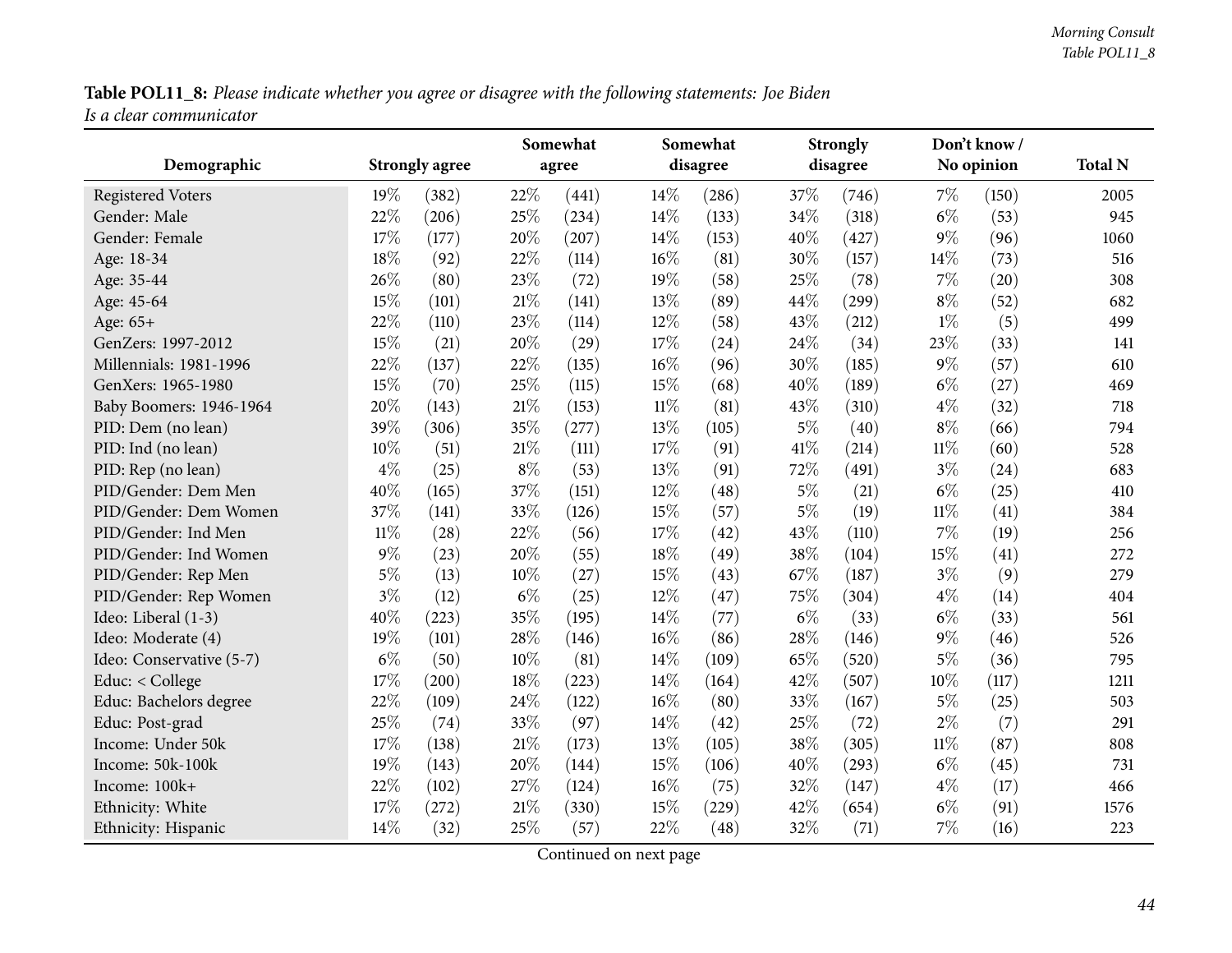## Table POL11\_8: Please indicate whether you agree or disagree with the following statements: Joe Biden *Is <sup>a</sup> clear communicator*

|                                   |       |                       |     | Somewhat |       | Somewhat |        | <b>Strongly</b> |       | Don't know / |                |
|-----------------------------------|-------|-----------------------|-----|----------|-------|----------|--------|-----------------|-------|--------------|----------------|
| Demographic                       |       | <b>Strongly agree</b> |     | agree    |       | disagree |        | disagree        |       | No opinion   | <b>Total N</b> |
| <b>Registered Voters</b>          | 19%   | (382)                 | 22% | (441)    | 14%   | (286)    | 37\%   | (746)           | 7%    | (150)        | 2005           |
| Ethnicity: Black                  | 36%   | (93)                  | 25% | (64)     | 12%   | (32)     | $11\%$ | (28)            | 16%   | (42)         | 258            |
| Ethnicity: Other                  | 10%   | (17)                  | 28% | (48)     | 15%   | (26)     | 37%    | (63)            | 10%   | (17)         | 171            |
| All Christian                     | 16%   | (166)                 | 21% | (214)    | 14%   | (140)    | 44%    | (447)           | $5\%$ | (53)         | 1019           |
| All Non-Christian                 | 37%   | (70)                  | 34% | (64)     | 14%   | (27)     | $11\%$ | (20)            | $3\%$ | (6)          | 188            |
| Atheist                           | 20%   | (12)                  | 42% | (25)     | $8\%$ | (5)      | 25%    | (15)            | $6\%$ | (4)          | 61             |
| Agnostic/Nothing in particular    | 21%   | (88)                  | 21% | (89)     | 17%   | (74)     | 30%    | (126)           | 12%   | (50)         | 427            |
| Something Else                    | 15%   | (47)                  | 16% | (49)     | 13%   | (41)     | 44%    | (138)           | 12%   | (37)         | 311            |
| Religious Non-Protestant/Catholic | 34%   | (71)                  | 32% | (67)     | 15%   | (31)     | 15%    | (32)            | $3\%$ | (7)          | 208            |
| Evangelical                       | 18%   | (107)                 | 16% | (91)     | 13%   | (76)     | 45%    | (261)           | 7%    | (43)         | 578            |
| Non-Evangelical                   | 14%   | (104)                 | 23% | (163)    | 14%   | (97)     | 43%    | (309)           | $6\%$ | (46)         | 719            |
| Community: Urban                  | 32%   | (173)                 | 29% | (155)    | 14%   | (74)     | 17%    | (94)            | $9\%$ | (47)         | 543            |
| Community: Suburban               | 15%   | (142)                 | 22% | (211)    | 15%   | (147)    | 39%    | (379)           | $8\%$ | (80)         | 960            |
| Community: Rural                  | 13%   | (67)                  | 15% | (75)     | 13%   | (65)     | 54%    | (273)           | $4\%$ | (22)         | 502            |
| Employ: Private Sector            | 18%   | (120)                 | 24% | (162)    | 14%   | (96)     | 37%    | (249)           | $6\%$ | (37)         | 664            |
| <b>Employ: Government</b>         | 22%   | (33)                  | 25% | (37)     | 21%   | (32)     | 28%    | (43)            | $4\%$ | (6)          | 150            |
| Employ: Self-Employed             | 24%   | (50)                  | 19% | (41)     | 18%   | (37)     | 33%    | (71)            | 7%    | (14)         | 213            |
| Employ: Homemaker                 | 14%   | (19)                  | 14% | (20)     | 12%   | (16)     | 53%    | (73)            | 7%    | (9)          | 137            |
| Employ: Student                   | 21%   | (14)                  | 23% | (15)     | 10%   | (7)      | 30%    | (20)            | 16%   | (11)         | 68             |
| Employ: Retired                   | 23%   | (119)                 | 20% | (101)    | 13%   | (69)     | 42%    | (217)           | $2\%$ | (11)         | 516            |
| Employ: Unemployed                | $9\%$ | (14)                  | 27% | (41)     | $9\%$ | (13)     | 28%    | (42)            | 26%   | (39)         | 149            |
| Employ: Other                     | 12%   | (13)                  | 23% | (25)     | 15%   | (16)     | 29%    | (32)            | 20%   | (22)         | 107            |
| Military HH: Yes                  | 18%   | (66)                  | 19% | (69)     | 14\%  | (53)     | 46%    | (167)           | $3\%$ | (11)         | 366            |
| Military HH: No                   | 19%   | (316)                 | 23% | (372)    | 14%   | (234)    | 35%    | (578)           | $8\%$ | (139)        | 1639           |
| RD/WT: Right Direction            | 41\%  | (312)                 | 36% | (270)    | 10%   | (74)     | $6\%$  | (46)            | $7\%$ | (57)         | 759            |
| RD/WT: Wrong Track                | $6\%$ | (71)                  | 14% | (171)    | 17%   | (212)    | 56%    | (700)           | $7\%$ | (93)         | 1246           |
| Biden Job Approve                 | 39%   | (359)                 | 40% | (363)    | 12%   | (106)    | $2\%$  | (16)            | 7%    | (67)         | 911            |
| <b>Biden Job Disapprove</b>       | $2\%$ | (20)                  | 7%  | (75)     | 17%   | (171)    | 70%    | (725)           | $4\%$ | (41)         | 1032           |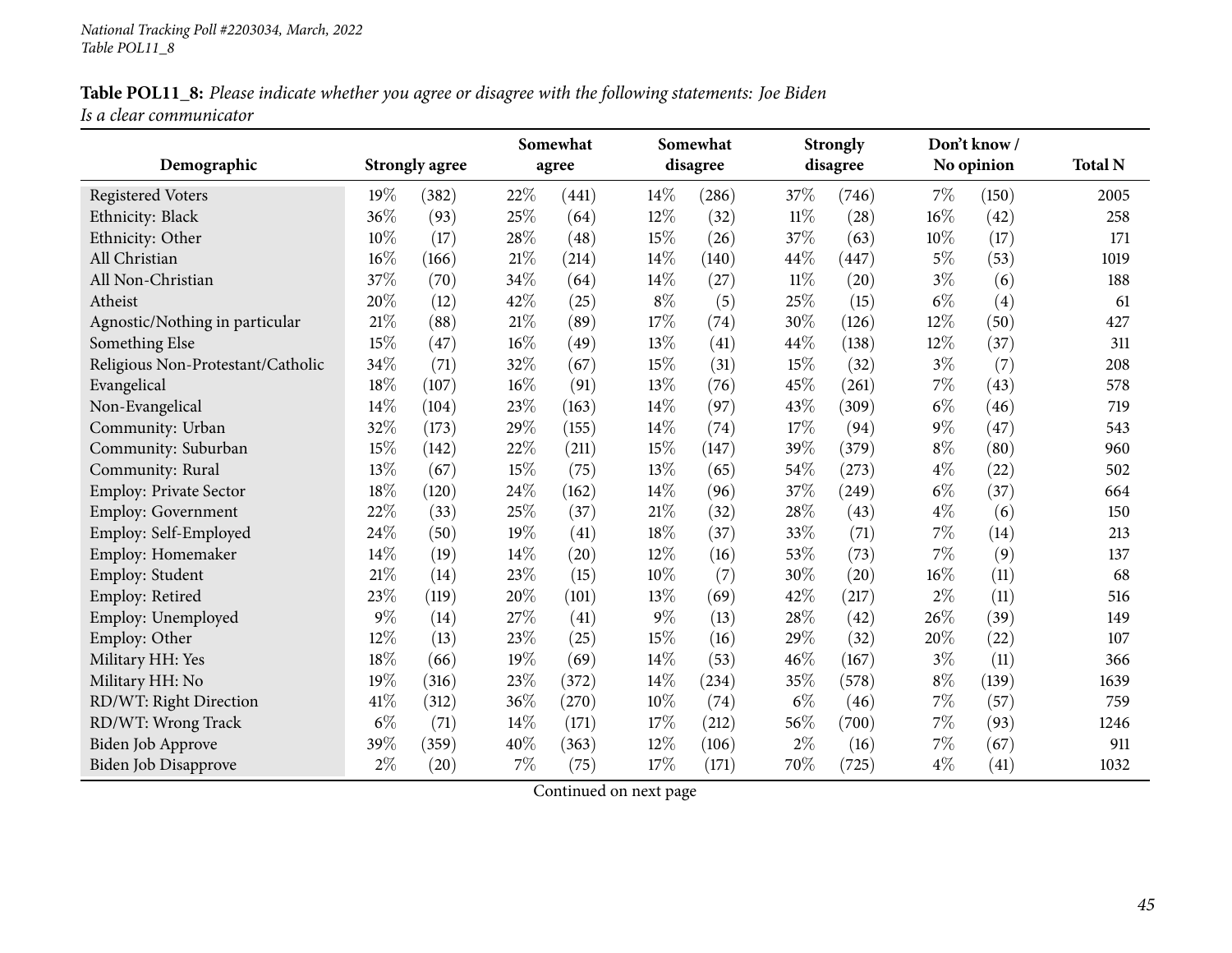Table POL11\_8: Please indicate whether you agree or disagree with the following statements: Joe Biden *Is <sup>a</sup> clear communicator*

|                                      |       |                       |       | Somewhat |        | Somewhat |        | <b>Strongly</b> |        | Don't know / |                |
|--------------------------------------|-------|-----------------------|-------|----------|--------|----------|--------|-----------------|--------|--------------|----------------|
| Demographic                          |       | <b>Strongly agree</b> |       | agree    |        | disagree |        | disagree        |        | No opinion   | <b>Total N</b> |
| <b>Registered Voters</b>             | 19%   | (382)                 | 22%   | (441)    | $14\%$ | (286)    | 37%    | (746)           | 7%     | (150)        | 2005           |
| Biden Job Strongly Approve           | 60%   | (270)                 | 27\%  | (122)    | $7\%$  | (33)     | $2\%$  | (8)             | $4\%$  | (20)         | 451            |
| Biden Job Somewhat Approve           | 19%   | (89)                  | 53%   | (241)    | 16%    | (74)     | $2\%$  | (8)             | 10%    | (48)         | 459            |
| Biden Job Somewhat Disapprove        | 5%    | (13)                  | 18%   | (46)     | 39%    | (100)    | 30%    | (78)            | $8\%$  | (21)         | 258            |
| <b>Biden Job Strongly Disapprove</b> | $1\%$ | (6)                   | $4\%$ | (29)     | 9%     | (71)     | 84%    | (647)           | $2\%$  | (19)         | 773            |
| Favorable of Biden                   | 40%   | (357)                 | 40%   | (359)    | 12%    | (107)    | $2\%$  | (16)            | 7%     | (62)         | 902            |
| Unfavorable of Biden                 | $2\%$ | (21)                  | 7%    | (73)     | 17%    | (176)    | 69%    | (707)           | $4\%$  | (45)         | 1022           |
| Very Favorable of Biden              | 63%   | (283)                 | 26%   | (117)    | $5\%$  | (22)     | $1\%$  | (5)             | $5\%$  | (23)         | 449            |
| Somewhat Favorable of Biden          | 16%   | (74)                  | 54%   | (242)    | 19%    | (85)     | $3\%$  | (12)            | $9\%$  | (40)         | 453            |
| Somewhat Unfavorable of Biden        | $6\%$ | (14)                  | 18%   | (42)     | 44%    | (105)    | 23%    | (55)            | 9%     | (20)         | 236            |
| Very Unfavorable of Biden            | $1\%$ | (8)                   | $4\%$ | (30)     | $9\%$  | (71)     | 83%    | (652)           | $3\%$  | (25)         | 786            |
| #1 Issue: Economy                    | 16%   | (120)                 | 20%   | (147)    | 14%    | (101)    | 42%    | (306)           | $8\%$  | (55)         | 728            |
| #1 Issue: Security                   | 7%    | (25)                  | 12%   | (43)     | 14%    | (49)     | 62%    | (217)           | $4\%$  | (14)         | 349            |
| #1 Issue: Health Care                | 22%   | (54)                  | 30%   | (71)     | $21\%$ | (51)     | 16%    | (38)            | $11\%$ | (27)         | 241            |
| #1 Issue: Medicare / Social Security | 23%   | (50)                  | 27%   | (59)     | 15%    | (32)     | 27%    | (59)            | $8\%$  | (16)         | 216            |
| #1 Issue: Women's Issues             | 37%   | (36)                  | 19%   | (18)     | 14%    | (14)     | 20%    | (19)            | $11\%$ | (11)         | 98             |
| #1 Issue: Education                  | 34%   | (26)                  | 26%   | (20)     | $11\%$ | (8)      | 25%    | (19)            | $4\%$  | (3)          | 78             |
| #1 Issue: Energy                     | 26%   | (44)                  | 33%   | (56)     | 10%    | (16)     | 25%    | (43)            | $6\%$  | (11)         | 170            |
| #1 Issue: Other                      | 22%   | (27)                  | 21%   | (26)     | 12%    | (15)     | 35%    | (44)            | 10%    | (13)         | 125            |
| 2020 Vote: Joe Biden                 | 35%   | (333)                 | 37%   | (355)    | 15%    | (138)    | $5\%$  | (45)            | $8\%$  | (78)         | 949            |
| 2020 Vote: Donald Trump              | $2\%$ | (16)                  | 7%    | (60)     | 14%    | (119)    | 73%    | (635)           | $4\%$  | (38)         | 867            |
| 2020 Vote: Didn't Vote               | 21%   | (32)                  | 14%   | (21)     | 15%    | (22)     | 34%    | (52)            | 17%    | (26)         | 153            |
| 2018 House Vote: Democrat            | 38%   | (280)                 | 36%   | (271)    | 12%    | (89)     | 7%     | (51)            | 7%     | (53)         | 744            |
| 2018 House Vote: Republican          | $3\%$ | (21)                  | $9\%$ | (60)     | 15%    | (103)    | $71\%$ | (496)           | $3\%$  | (20)         | 699            |
| 2016 Vote: Hillary Clinton           | 37%   | (270)                 | 38%   | (277)    | $11\%$ | (78)     | $6\%$  | (41)            | $8\%$  | (55)         | 721            |
| 2016 Vote: Donald Trump              | $4\%$ | (28)                  | $8\%$ | (60)     | 16%    | (119)    | 69%    | (526)           | $3\%$  | (26)         | 759            |
| 2016 Vote: Other                     | $5\%$ | (4)                   | 18%   | (13)     | 32%    | (23)     | 38%    | (27)            | 7%     | (5)          | 72             |
| 2016 Vote: Didn't Vote               | 17%   | (78)                  | 20%   | (91)     | 15%    | (67)     | 33%    | (149)           | 14%    | (64)         | 449            |
| Voted in 2014: Yes                   | 20%   | (269)                 | 23%   | (303)    | 14%    | (183)    | 38%    | (512)           | $5\%$  | (65)         | 1332           |
| Voted in 2014: No                    | 17%   | (113)                 | 21%   | (139)    | 15%    | (104)    | 35%    | (234)           | 13%    | (84)         | 673            |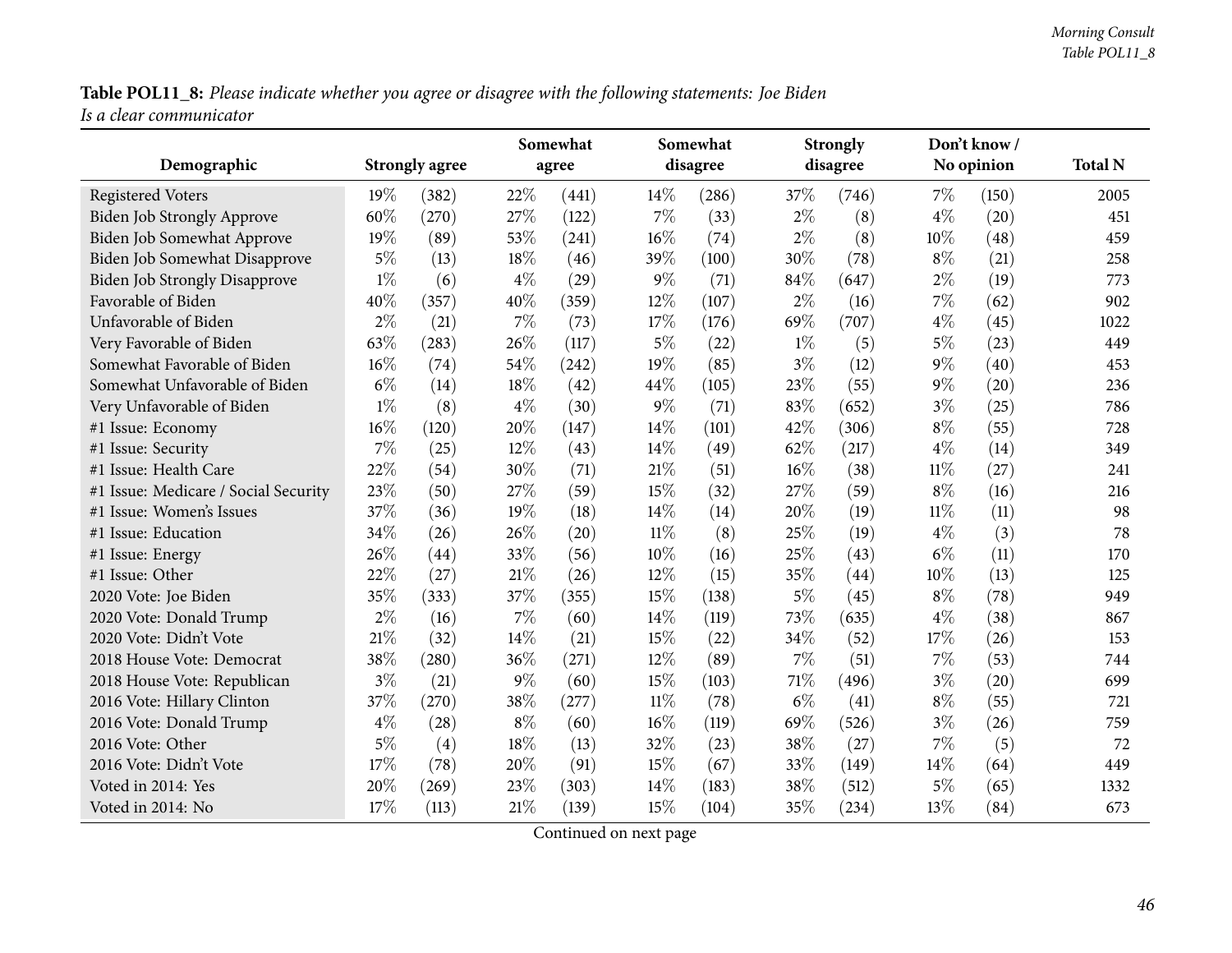|                         | Table POL11_8: Please indicate whether you agree or disagree with the following statements: Joe Biden |  |
|-------------------------|-------------------------------------------------------------------------------------------------------|--|
| Is a clear communicator |                                                                                                       |  |

|                                    |        |                       |        | Somewhat       |        | Somewhat |        | <b>Strongly</b> |        | Don't know /           |                |
|------------------------------------|--------|-----------------------|--------|----------------|--------|----------|--------|-----------------|--------|------------------------|----------------|
| Demographic                        |        | <b>Strongly agree</b> |        | agree          |        | disagree |        | disagree        |        | No opinion             | <b>Total N</b> |
| Registered Voters                  | 19%    | (382)                 | 22\%   | $^{\prime}441$ | $14\%$ | (286)    | 37%    | (746)           | $7\%$  | $^{\prime}150^{\cdot}$ | 2005           |
| 4-Region: Northeast                | $26\%$ | (93)                  | 27%    | (95)           | $13\%$ | (47)     | 27%    | (95)            | $7\%$  | (25)                   | 354            |
| 4-Region: Midwest                  | $16\%$ | (73)                  | $18\%$ | (82)           | $17\%$ | (74)     | 39\%   | (173)           | $10\%$ | (44)                   | 446            |
| 4-Region: South                    | $16\%$ | (118)                 | 18%    | (137)          | $14\%$ | (101)    | 45%    | (337)           | $7\%$  | (55)                   | 748            |
| 4-Region: West                     | 22\%   | (99)                  | 28\%   | $^{\prime}127$ | $14\%$ | (64)     | $31\%$ | (141)           | $6\%$  | (25)                   | 457            |
| Party: Democrat/Leans Democrat     | 37\%   | (333)                 | $36\%$ | (323)          | $14\%$ | (121)    | $5\%$  | (45)            | $8\%$  | (71)                   | 893            |
| Party: Republican/Leans Republican | $4\%$  | $^{'}29$              | $8\%$  | (69)           | $13\%$ | (110)    | 71%    | (596)           | $4\%$  | $\left(31\right)$      | 834            |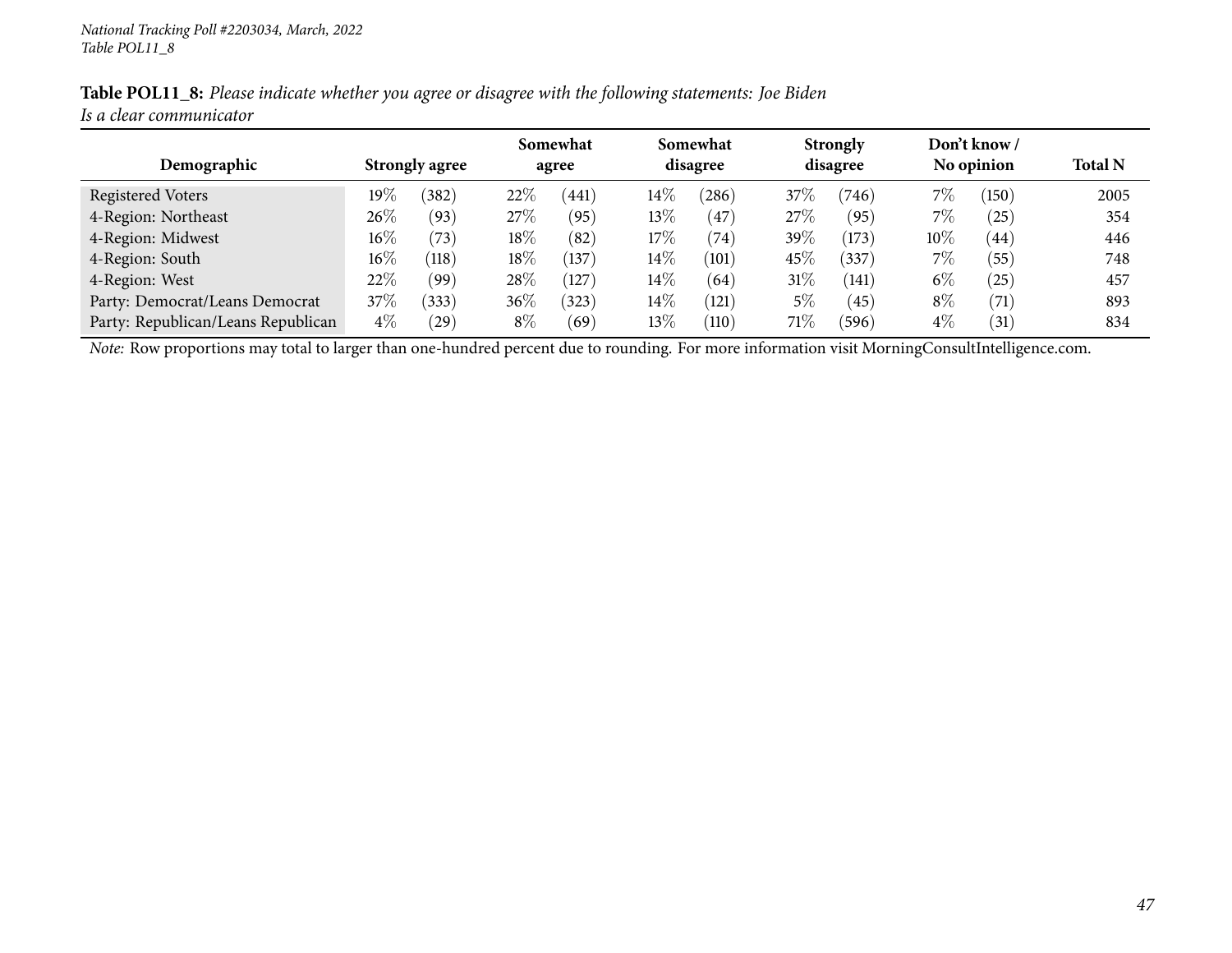Table POL11\_9: Please indicate whether you agree or disagree with the following statements: Joe Biden *Is too conservative*

|                          |        |                       |        | Somewhat |        | Somewhat           |      | <b>Strongly</b> |        | Don't know/ |                |
|--------------------------|--------|-----------------------|--------|----------|--------|--------------------|------|-----------------|--------|-------------|----------------|
| Demographic              |        | <b>Strongly agree</b> |        | agree    |        | disagree           |      | disagree        |        | No opinion  | <b>Total N</b> |
| <b>Registered Voters</b> | $8\%$  | (153)                 | 10%    | (197)    | 21%    | (430)              | 46\% | (921)           | 15%    | (304)       | 2005           |
| Gender: Male             | 12%    | (114)                 | 13%    | (122)    | 20%    | (194)              | 44%  | (419)           | 10%    | (95)        | 945            |
| Gender: Female           | $4\%$  | (39)                  | $7\%$  | (75)     | 22%    | (236)              | 47%  | (501)           | 20%    | (209)       | 1060           |
| Age: 18-34               | 14%    | (74)                  | 15%    | (78)     | 20%    | (103)              | 31%  | (161)           | 20%    | (102)       | 516            |
| Age: 35-44               | 13%    | (39)                  | 12%    | (37)     | 24%    | (74)               | 36%  | (110)           | 16%    | (48)        | 308            |
| Age: 45-64               | $5\%$  | (32)                  | $7\%$  | (50)     | 20%    | (133)              | 52%  | (354)           | 16%    | (112)       | 682            |
| Age: 65+                 | $2\%$  | (8)                   | $6\%$  | (32)     | 24%    | (120)              | 59%  | (296)           | $9\%$  | (43)        | 499            |
| GenZers: 1997-2012       | $11\%$ | (15)                  | $11\%$ | (16)     | 17%    | (24)               | 35%  | (50)            | 26%    | (36)        | 141            |
| Millennials: 1981-1996   | 14%    | (88)                  | 15%    | (92)     | 21%    | (128)              | 33%  | (200)           | 17%    | (103)       | 610            |
| GenXers: 1965-1980       | $6\%$  | (28)                  | $9\%$  | (40)     | 22%    | (101)              | 47%  | (221)           | 17%    | (78)        | 469            |
| Baby Boomers: 1946-1964  | $3\%$  | (22)                  | $7\%$  | (48)     | 23%    | (169)              | 55%  | (396)           | 12%    | (84)        | 718            |
| PID: Dem (no lean)       | 10%    | (78)                  | 16%    | (125)    | 34%    | (267)              | 28%  | (224)           | 13%    | (101)       | 794            |
| PID: Ind (no lean)       | $7\%$  | (39)                  | $6\%$  | (33)     | 20%    | (104)              | 43%  | (225)           | 24%    | (126)       | 528            |
| PID: Rep (no lean)       | $5\%$  | (36)                  | $6\%$  | (39)     | $9\%$  | (58)               | 69%  | (472)           | $11\%$ | (77)        | 683            |
| PID/Gender: Dem Men      | 16%    | (66)                  | 22%    | (89)     | 28%    | (117)              | 27%  | (110)           | 7%     | (28)        | 410            |
| PID/Gender: Dem Women    | $3\%$  | (11)                  | $9\%$  | (36)     | 39%    | (151)              | 30%  | (114)           | 19%    | (73)        | 384            |
| PID/Gender: Ind Men      | 13%    | (33)                  | $6\%$  | (14)     | 22%    | (57)               | 42%  | (107)           | 18%    | (45)        | 256            |
| PID/Gender: Ind Women    | $2\%$  | (7)                   | 7%     | (19)     | 17%    | (47)               | 43%  | (118)           | 30%    | (81)        | 272            |
| PID/Gender: Rep Men      | $6\%$  | (16)                  | 7%     | (19)     | 7%     | $\left( 20\right)$ | 72%  | (202)           | $8\%$  | (22)        | 279            |
| PID/Gender: Rep Women    | $5\%$  | (21)                  | $5\%$  | (20)     | $9\%$  | (38)               | 67%  | (270)           | 14%    | (55)        | 404            |
| Ideo: Liberal (1-3)      | 12%    | (69)                  | 17%    | (96)     | 31%    | (177)              | 32%  | (178)           | 7%     | (41)        | 561            |
| Ideo: Moderate (4)       | $4\%$  | (20)                  | $9\%$  | (46)     | 30%    | (159)              | 35%  | (184)           | 22%    | (118)       | 526            |
| Ideo: Conservative (5-7) | $6\%$  | (50)                  | $6\%$  | (50)     | 10%    | (81)               | 67%  | (535)           | 10%    | (79)        | 795            |
| Educ: < College          | $6\%$  | (69)                  | $7\%$  | (84)     | $21\%$ | (248)              | 47%  | (564)           | 20%    | (247)       | 1211           |
| Educ: Bachelors degree   | $11\%$ | (55)                  | 12%    | (63)     | 22%    | (109)              | 46%  | (230)           | $9\%$  | (46)        | 503            |
| Educ: Post-grad          | 10%    | (29)                  | 18%    | (51)     | 25%    | (72)               | 44\% | (127)           | $4\%$  | (12)        | 291            |
| Income: Under 50k        | $5\%$  | (43)                  | $7\%$  | (60)     | 21%    | (168)              | 45%  | (364)           | 21%    | (173)       | 808            |
| Income: 50k-100k         | $8\%$  | (60)                  | $9\%$  | (66)     | 23%    | (170)              | 47%  | (340)           | 13%    | (94)        | 731            |
| Income: 100k+            | $11\%$ | (50)                  | 15%    | (71)     | 20%    | (92)               | 46%  | (216)           | $8\%$  | (37)        | 466            |
| Ethnicity: White         | $8\%$  | (119)                 | 10%    | (158)    | 20%    | (319)              | 49%  | (765)           | 14%    | (215)       | 1576           |
| Ethnicity: Hispanic      | 14%    | (30)                  | 12%    | (28)     | 26%    | (58)               | 37%  | (82)            | 11%    | (25)        | 223            |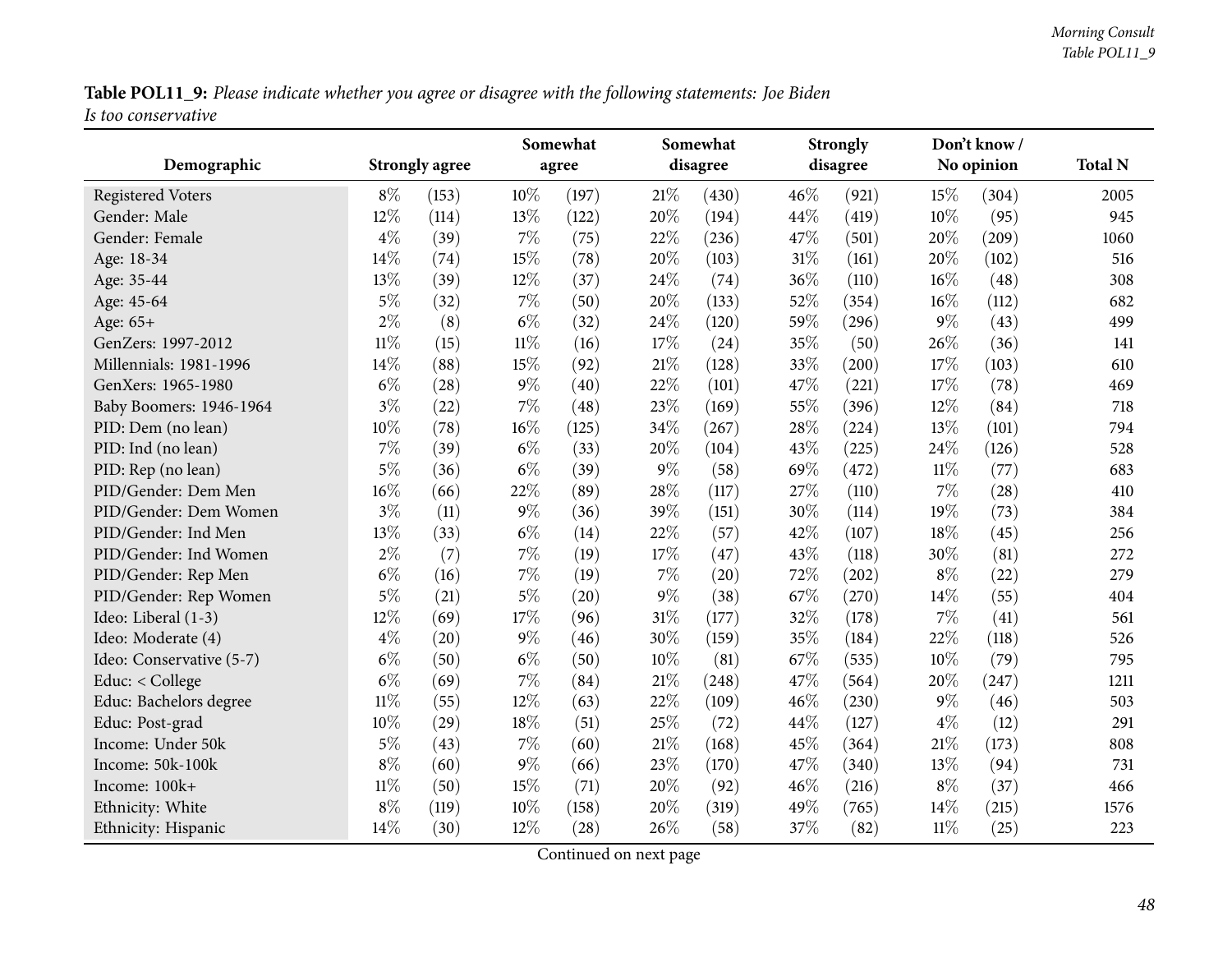| Table POL11_9: Please indicate whether you agree or disagree with the following statements: Joe Biden |  |  |  |  |  |
|-------------------------------------------------------------------------------------------------------|--|--|--|--|--|
| Is too conservative                                                                                   |  |  |  |  |  |

|                                   |       |                       |        | Somewhat |      | Somewhat |        | <b>Strongly</b> |        | Don't know / | <b>Total N</b> |
|-----------------------------------|-------|-----------------------|--------|----------|------|----------|--------|-----------------|--------|--------------|----------------|
| Demographic                       |       | <b>Strongly agree</b> |        | agree    |      | disagree |        | disagree        |        | No opinion   |                |
| <b>Registered Voters</b>          | $8\%$ | (153)                 | 10%    | (197)    | 21\% | (430)    | 46%    | (921)           | 15%    | (304)        | 2005           |
| Ethnicity: Black                  | $4\%$ | (11)                  | $8\%$  | (20)     | 26%  | (66)     | 35%    | (91)            | 27%    | (71)         | 258            |
| Ethnicity: Other                  | 14%   | (24)                  | $11\%$ | (20)     | 26%  | (44)     | 38%    | (65)            | $11\%$ | (18)         | 171            |
| All Christian                     | $6\%$ | (65)                  | $9\%$  | (88)     | 20%  | (208)    | 53%    | (544)           | $11\%$ | (114)        | 1019           |
| All Non-Christian                 | 23%   | (43)                  | $21\%$ | (39)     | 24%  | (45)     | 26%    | (49)            | $6\%$  | (12)         | 188            |
| Atheist                           | $1\%$ | (1)                   | 24\%   | (15)     | 24%  | (15)     | 38%    | (23)            | 12%    | (7)          | 61             |
| Agnostic/Nothing in particular    | $8\%$ | (36)                  | $8\%$  | (32)     | 22%  | (94)     | 36%    | (154)           | 26%    | (111)        | 427            |
| Something Else                    | $3\%$ | (9)                   | $8\%$  | (23)     | 22%  | (68)     | 49%    | (152)           | 19%    | (59)         | 311            |
| Religious Non-Protestant/Catholic | 22%   | (45)                  | 19%    | (39)     | 23%  | (48)     | 30%    | (62)            | $6\%$  | (14)         | 208            |
| Evangelical                       | $8\%$ | (44)                  | $11\%$ | (64)     | 19%  | (109)    | 51%    | (294)           | $11\%$ | (66)         | 578            |
| Non-Evangelical                   | $4\%$ | (26)                  | $6\%$  | (45)     | 22%  | (159)    | 53%    | (383)           | 15%    | (106)        | 719            |
| Community: Urban                  | 15%   | (82)                  | 16%    | (90)     | 20%  | (109)    | 34%    | (187)           | 14%    | (76)         | 543            |
| Community: Suburban               | $5\%$ | (45)                  | $8\%$  | (73)     | 24%  | (228)    | 49%    | (474)           | 15%    | (139)        | 960            |
| Community: Rural                  | 5%    | (27)                  | 7%     | (35)     | 18%  | (92)     | 52%    | (259)           | 18%    | (89)         | 502            |
| Employ: Private Sector            | 10%   | (63)                  | $11\%$ | (75)     | 21%  | (140)    | 47%    | (309)           | 12%    | (77)         | 664            |
| Employ: Government                | 10%   | (15)                  | 17%    | (26)     | 27%  | (40)     | 36%    | (53)            | $11\%$ | (16)         | 150            |
| Employ: Self-Employed             | 21%   | (45)                  | 14%    | (30)     | 24%  | (52)     | $31\%$ | (67)            | 9%     | (20)         | 213            |
| Employ: Homemaker                 | $3\%$ | (4)                   | $3\%$  | (5)      | 15%  | (20)     | 60%    | (83)            | 18%    | (25)         | 137            |
| Employ: Student                   | $3\%$ | (2)                   | $6\%$  | (4)      | 17%  | (12)     | 53%    | (36)            | 22%    | (15)         | 68             |
| Employ: Retired                   | $1\%$ | (8)                   | 7%     | (37)     | 21%  | (108)    | 59%    | (302)           | 12%    | (62)         | 516            |
| Employ: Unemployed                | $5\%$ | (8)                   | $8\%$  | (13)     | 29%  | (43)     | 24\%   | (36)            | 33%    | (49)         | 149            |
| Employ: Other                     | $8\%$ | (9)                   | $8\%$  | (9)      | 13%  | (14)     | 31%    | (34)            | 39%    | (42)         | 107            |
| Military HH: Yes                  | $8\%$ | (31)                  | 10%    | (38)     | 19%  | (69)     | 53%    | (193)           | 10%    | (35)         | 366            |
| Military HH: No                   | 7%    | (123)                 | 10%    | (159)    | 22%  | (360)    | 44%    | (728)           | 16%    | (269)        | 1639           |
| RD/WT: Right Direction            | 12%   | (91)                  | 16%    | (124)    | 29%  | (224)    | 30%    | (228)           | 12%    | (93)         | 759            |
| RD/WT: Wrong Track                | $5\%$ | (63)                  | $6\%$  | (74)     | 17%  | (206)    | 56%    | (693)           | 17%    | (211)        | 1246           |
| Biden Job Approve                 | 10%   | (94)                  | 15%    | (136)    | 33%  | (302)    | 28%    | (259)           | 13%    | (120)        | 911            |
| <b>Biden Job Disapprove</b>       | $6\%$ | (59)                  | $5\%$  | (55)     | 12%  | (122)    | 63%    | (654)           | 14%    | (141)        | 1032           |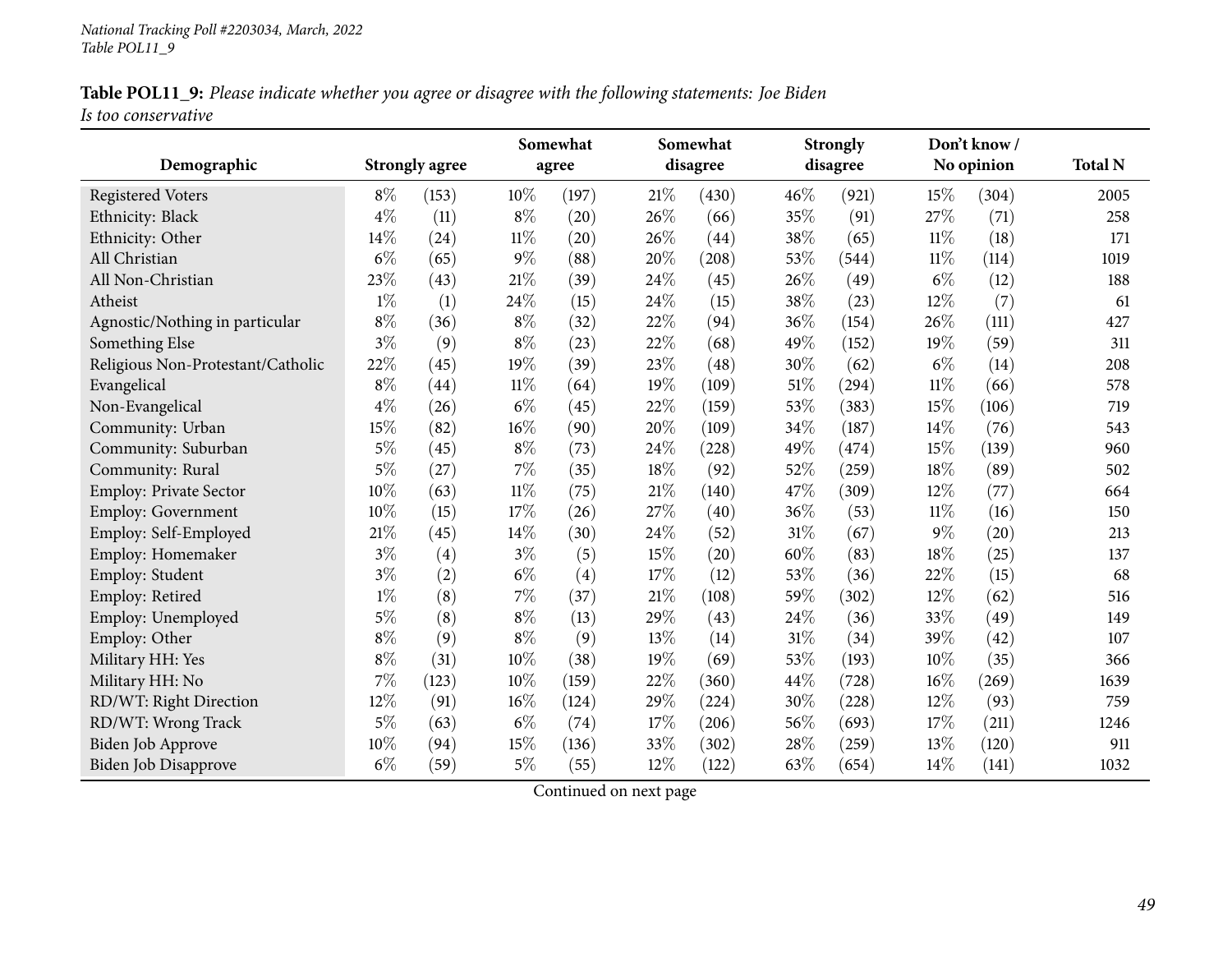Table POL11\_9: Please indicate whether you agree or disagree with the following statements: Joe Biden *Is too conservative*

| Demographic                          |       | <b>Strongly agree</b> |        | Somewhat<br>agree |        | Somewhat<br>disagree |     | <b>Strongly</b><br>disagree |        | Don't know /<br>No opinion | <b>Total N</b> |
|--------------------------------------|-------|-----------------------|--------|-------------------|--------|----------------------|-----|-----------------------------|--------|----------------------------|----------------|
|                                      |       |                       |        |                   |        |                      |     |                             |        |                            |                |
| <b>Registered Voters</b>             | $8\%$ | (153)                 | $10\%$ | (197)             | 21\%   | (430)                | 46% | (921)                       | 15%    | (304)                      | 2005           |
| Biden Job Strongly Approve           | 17%   | (76)                  | $15\%$ | (68)              | 25%    | (112)                | 34% | (154)                       | 9%     | (41)                       | 451            |
| Biden Job Somewhat Approve           | $4\%$ | (18)                  | 15%    | (68)              | 41%    | (190)                | 23% | (105)                       | 17%    | (79)                       | 459            |
| Biden Job Somewhat Disapprove        | $2\%$ | (6)                   | 10%    | (27)              | 30%    | (76)                 | 36% | (94)                        | 21%    | (55)                       | 258            |
| <b>Biden Job Strongly Disapprove</b> | 7%    | (53)                  | $4\%$  | (29)              | $6\%$  | (46)                 | 72% | (559)                       | $11\%$ | (86)                       | 773            |
| Favorable of Biden                   | 10%   | (86)                  | $14\%$ | (130)             | 33%    | (300)                | 30% | (267)                       | 13%    | (119)                      | 902            |
| Unfavorable of Biden                 | $5\%$ | (56)                  | $6\%$  | (60)              | $11\%$ | (116)                | 63% | (646)                       | 14%    | (143)                      | 1022           |
| Very Favorable of Biden              | 13%   | (60)                  | 14%    | (64)              | 25%    | (112)                | 37% | (166)                       | $11\%$ | (47)                       | 449            |
| Somewhat Favorable of Biden          | $6\%$ | (26)                  | 15%    | (66)              | 41\%   | (188)                | 22% | (101)                       | 16%    | (71)                       | 453            |
| Somewhat Unfavorable of Biden        | $4\%$ | (10)                  | $12\%$ | (28)              | 27%    | (63)                 | 36% | (84)                        | 22%    | (52)                       | 236            |
| Very Unfavorable of Biden            | $6\%$ | (46)                  | $4\%$  | (33)              | 7%     | (53)                 | 72% | (562)                       | 12%    | (91)                       | 786            |
| #1 Issue: Economy                    | 7%    | (51)                  | $9\%$  | (66)              | 20%    | (148)                | 48% | (349)                       | 16%    | (114)                      | 728            |
| #1 Issue: Security                   | $5\%$ | (18)                  | $7\%$  | (24)              | 12%    | (43)                 | 65% | (227)                       | 10%    | (36)                       | 349            |
| #1 Issue: Health Care                | 13%   | (30)                  | 19%    | (47)              | 28%    | (67)                 | 26% | (64)                        | 14%    | (33)                       | 241            |
| #1 Issue: Medicare / Social Security | $9\%$ | (20)                  | $8\%$  | (17)              | 22%    | (48)                 | 40% | (86)                        | 21\%   | (46)                       | 216            |
| #1 Issue: Women's Issues             | $6\%$ | (6)                   | $9\%$  | (9)               | 27%    | (26)                 | 44% | (43)                        | 14%    | (14)                       | 98             |
| #1 Issue: Education                  | 10%   | (8)                   | 12%    | (9)               | 23%    | (18)                 | 27% | (21)                        | 28%    | (22)                       | 78             |
| #1 Issue: Energy                     | $8\%$ | (13)                  | $9\%$  | (16)              | 30%    | (51)                 | 43% | (73)                        | 10%    | (17)                       | 170            |
| #1 Issue: Other                      | $5\%$ | (7)                   | $8\%$  | (10)              | 22%    | (28)                 | 46% | (58)                        | 18%    | (23)                       | 125            |
| 2020 Vote: Joe Biden                 | $9\%$ | (85)                  | 14%    | (137)             | 33%    | (315)                | 30% | (283)                       | 14%    | (129)                      | 949            |
| 2020 Vote: Donald Trump              | $5\%$ | (46)                  | $5\%$  | (43)              | 10%    | (90)                 | 67% | (584)                       | 12%    | (104)                      | 867            |
| 2020 Vote: Didn't Vote               | 13%   | (21)                  | $9\%$  | (14)              | $9\%$  | (14)                 | 26% | (41)                        | 41\%   | (64)                       | 153            |
| 2018 House Vote: Democrat            | $8\%$ | (60)                  | 14%    | (103)             | 34%    | (254)                | 33% | (245)                       | $11\%$ | (81)                       | 744            |
| 2018 House Vote: Republican          | $5\%$ | (38)                  | $6\%$  | (40)              | 10%    | (69)                 | 69% | (480)                       | 10%    | (72)                       | 699            |
| 2016 Vote: Hillary Clinton           | $6\%$ | (46)                  | $14\%$ | (98)              | 34%    | (242)                | 33% | (237)                       | 14%    | (98)                       | 721            |
| 2016 Vote: Donald Trump              | $7\%$ | (51)                  | $7\%$  | (50)              | 10%    | (79)                 | 67% | (507)                       | 10%    | (72)                       | 759            |
| 2016 Vote: Other                     | $6\%$ | (4)                   | $9\%$  | (6)               | 17\%   | (12)                 | 55% | (39)                        | 14\%   | (10)                       | 72             |
| 2016 Vote: Didn't Vote               | 12%   | (52)                  | $9\%$  | (42)              | $21\%$ | (96)                 | 30% | (135)                       | 27%    | (122)                      | 449            |
| Voted in 2014: Yes                   | $6\%$ | (86)                  | $9\%$  | (123)             | 22%    | (293)                | 52% | (690)                       | 11%    | (140)                      | 1332           |
| Voted in 2014: No                    | 10%   | (68)                  | $11\%$ | (75)              | 20%    | (136)                | 34% | (231)                       | 24%    | (164)                      | 673            |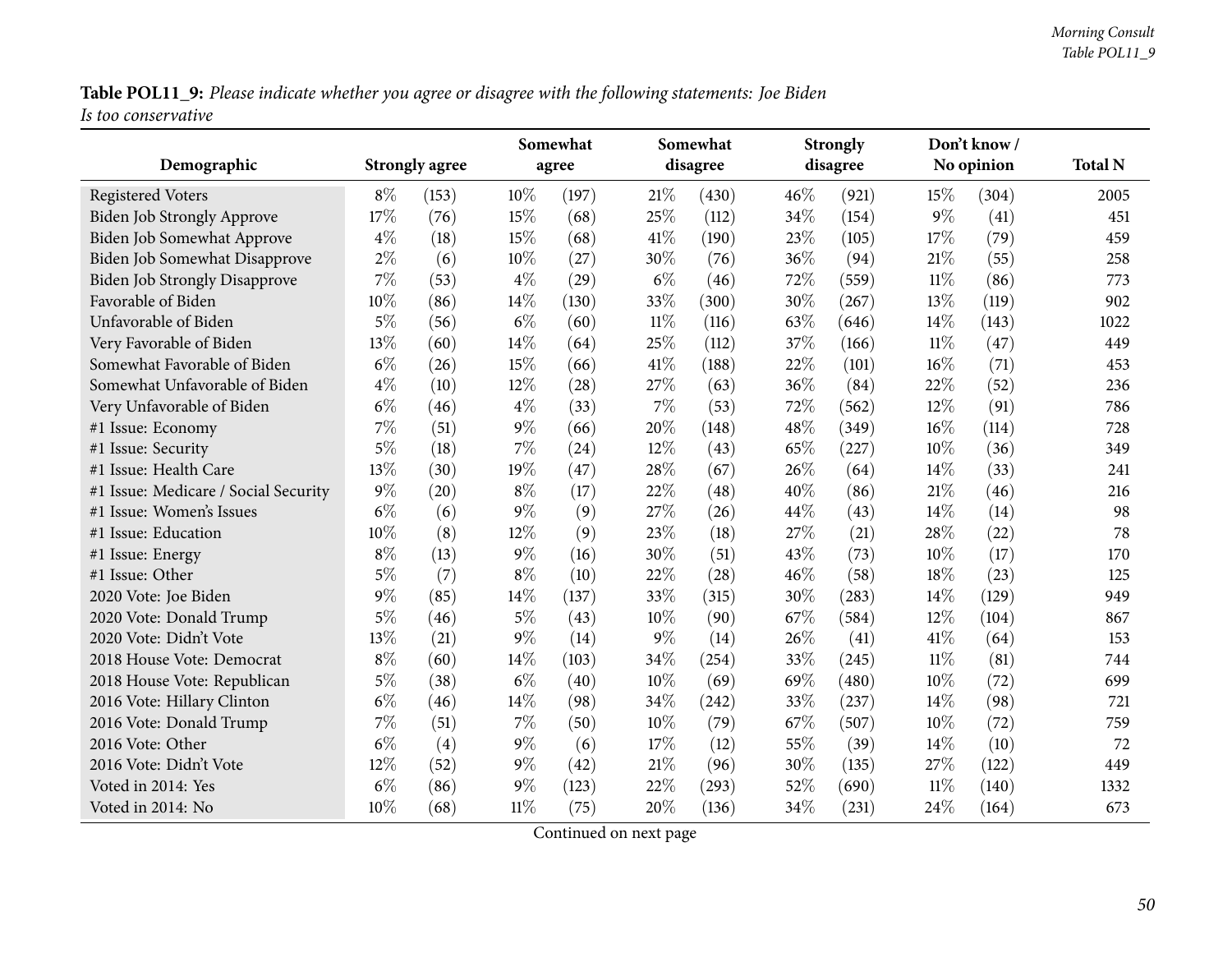| Table POL11_9: Please indicate whether you agree or disagree with the following statements: Joe Biden |  |
|-------------------------------------------------------------------------------------------------------|--|
| Is too conservative                                                                                   |  |

|                                    |        |                       |        | Somewhat       |        | Somewhat |        | <b>Strongly</b> |        | Don't know / |                |
|------------------------------------|--------|-----------------------|--------|----------------|--------|----------|--------|-----------------|--------|--------------|----------------|
| Demographic                        |        | <b>Strongly agree</b> |        | agree          |        | disagree |        | disagree        |        | No opinion   | <b>Total N</b> |
| <b>Registered Voters</b>           | $8\%$  | (153)                 | $10\%$ | (197           | 21%    | (430)    | 46%    | (921)           | 15%    | (304)        | 2005           |
| 4-Region: Northeast                | $14\%$ | (49)                  | $12\%$ | (43)           | 22%    | (77      | 37\%   | (132)           | 15%    | (53)         | 354            |
| 4-Region: Midwest                  | $4\%$  | (19)                  | $9\%$  | $^{'}39)$      | 23%    | (102)    | 45\%   | (199)           | $20\%$ | (88)         | 446            |
| 4-Region: South                    | 5%     | $\left(41\right)$     | $6\%$  | (48)           | $20\%$ | (151)    | 52%    | (393)           | 15%    | (115)        | 748            |
| 4-Region: West                     | $10\%$ | (45)                  | $15\%$ | 67             | $22\%$ | (99`     | 43\%   | (197)           | $10\%$ | (48)         | 457            |
| Party: Democrat/Leans Democrat     | $9\%$  | (83)                  | $15\%$ | $^{\prime}137$ | $34\%$ | (302)    | $28\%$ | $^{'}251$       | $13\%$ | (120)        | 893            |
| Party: Republican/Leans Republican | $5\%$  | 44                    | 5%     | (42)           | $8\%$  | (68)     | 69%    | (579)           | $12\%$ | (101)        | 834            |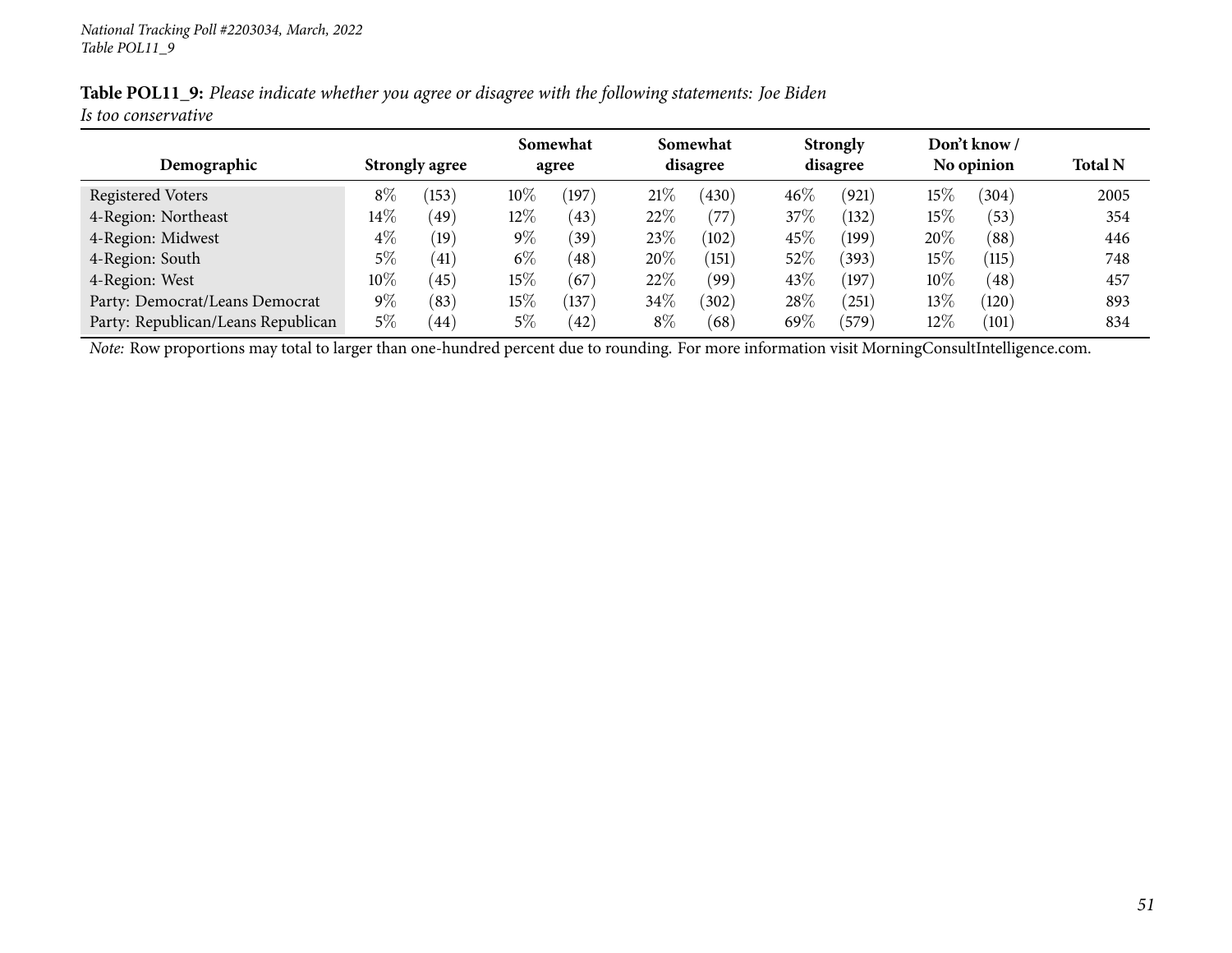Table POL11\_10: Please indicate whether you agree or disagree with the following statements: Joe Biden *Is too liberal*

|                          |       |                       |        | Somewhat |        | Somewhat |        | <b>Strongly</b> |        | Don't know/ |                |
|--------------------------|-------|-----------------------|--------|----------|--------|----------|--------|-----------------|--------|-------------|----------------|
| Demographic              |       | <b>Strongly agree</b> |        | agree    |        | disagree |        | disagree        |        | No opinion  | <b>Total N</b> |
| <b>Registered Voters</b> | 30%   | (593)                 | 15%    | (301)    | 18%    | (362)    | 20%    | (410)           | 17%    | (339)       | 2005           |
| Gender: Male             | 34%   | (326)                 | 18%    | (169)    | 18%    | (166)    | 18%    | (169)           | 12%    | (115)       | 945            |
| Gender: Female           | 25%   | (267)                 | 12%    | (132)    | 18%    | (195)    | 23%    | (241)           | 21%    | (224)       | 1060           |
| Age: 18-34               | 24%   | (122)                 | 18%    | (91)     | 18%    | (95)     | 17%    | (90)            | 23%    | (119)       | 516            |
| Age: 35-44               | 25%   | (78)                  | 18%    | (57)     | 20%    | (61)     | 21%    | (63)            | $16\%$ | (49)        | 308            |
| Age: 45-64               | 33%   | (222)                 | 13%    | (90)     | 17\%   | (115)    | 19%    | (130)           | 18%    | (124)       | 682            |
| Age: 65+                 | 34%   | (171)                 | 13%    | (63)     | 18%    | (90)     | 26%    | (128)           | $9\%$  | (47)        | 499            |
| GenZers: 1997-2012       | 25%   | (36)                  | $11\%$ | (15)     | 14%    | (20)     | 20%    | (29)            | 29%    | (41)        | 141            |
| Millennials: 1981-1996   | 25%   | (150)                 | 18%    | (110)    | 20%    | (122)    | 18%    | (113)           | 19%    | (116)       | 610            |
| GenXers: 1965-1980       | 30%   | (141)                 | 17%    | (78)     | 19%    | (88)     | 16%    | (77)            | 18%    | (84)        | 469            |
| Baby Boomers: 1946-1964  | 33%   | (234)                 | 13%    | (94)     | 17%    | (121)    | 25%    | (178)           | 13%    | (91)        | 718            |
| PID: Dem (no lean)       | 12%   | (93)                  | 13%    | (107)    | 27%    | (212)    | 33%    | (262)           | 15%    | (121)       | 794            |
| PID: Ind (no lean)       | 26%   | (135)                 | 14%    | (73)     | 18%    | (94)     | 14%    | (76)            | 28\%   | (149)       | 528            |
| PID: Rep (no lean)       | 53%   | (365)                 | 18%    | (121)    | $8\%$  | (57)     | $11\%$ | (72)            | 10%    | (69)        | 683            |
| PID/Gender: Dem Men      | 20%   | (82)                  | 20%    | (81)     | 22%    | (92)     | 27%    | (110)           | $11\%$ | (45)        | 410            |
| PID/Gender: Dem Women    | $3\%$ | (11)                  | $7\%$  | (26)     | 31%    | (120)    | 40%    | (152)           | 20%    | (75)        | 384            |
| PID/Gender: Ind Men      | 33%   | (84)                  | 13%    | (34)     | 20%    | (50)     | 14\%   | (36)            | 20%    | (51)        | 256            |
| PID/Gender: Ind Women    | 19%   | (51)                  | 14%    | (39)     | $16\%$ | (44)     | 15%    | (40)            | 36%    | (98)        | 272            |
| PID/Gender: Rep Men      | 57%   | (160)                 | 19%    | (54)     | $9\%$  | (25)     | $8\%$  | (24)            | $6\%$  | (18)        | 279            |
| PID/Gender: Rep Women    | 51%   | (205)                 | 17%    | (67)     | $8\%$  | (32)     | 12%    | (48)            | 13%    | (51)        | 404            |
| Ideo: Liberal (1-3)      | 12%   | (66)                  | 13%    | (74)     | 28%    | (157)    | 39%    | (218)           | $8\%$  | (47)        | 561            |
| Ideo: Moderate (4)       | 13%   | (68)                  | 16%    | (82)     | 26%    | (136)    | 19%    | (100)           | 26%    | (139)       | 526            |
| Ideo: Conservative (5-7) | 55%   | (439)                 | 17%    | (137)    | $8\%$  | (65)     | 10%    | (77)            | 10%    | (76)        | 795            |
| Educ: < College          | 28%   | (340)                 | 14%    | (168)    | 17%    | (208)    | 19%    | (234)           | 22%    | (261)       | 1211           |
| Educ: Bachelors degree   | 33%   | (167)                 | 16%    | (80)     | 21%    | (103)    | 19%    | (97)            | 11%    | (56)        | 503            |
| Educ: Post-grad          | 29%   | (86)                  | 18%    | (53)     | 17%    | (50)     | 27%    | (80)            | $8\%$  | (22)        | 291            |
| Income: Under 50k        | 26%   | (211)                 | $11\%$ | (91)     | 18%    | (144)    | $21\%$ | (167)           | 24%    | (195)       | 808            |
| Income: 50k-100k         | 31%   | (230)                 | 16%    | (119)    | $16\%$ | (119)    | 21%    | (155)           | 15\%   | (109)       | 731            |
| Income: 100k+            | 33%   | (152)                 | 20%    | (91)     | $21\%$ | (99)     | 19%    | (89)            | $8\%$  | (35)        | 466            |
| Ethnicity: White         | 34%   | (529)                 | 16%    | (258)    | 17%    | (273)    | 18%    | (286)           | 15%    | (229)       | 1576           |
| Ethnicity: Hispanic      | 35%   | (79)                  | 15%    | (34)     | 22%    | (48)     | 13%    | (30)            | 14%    | (32)        | 223            |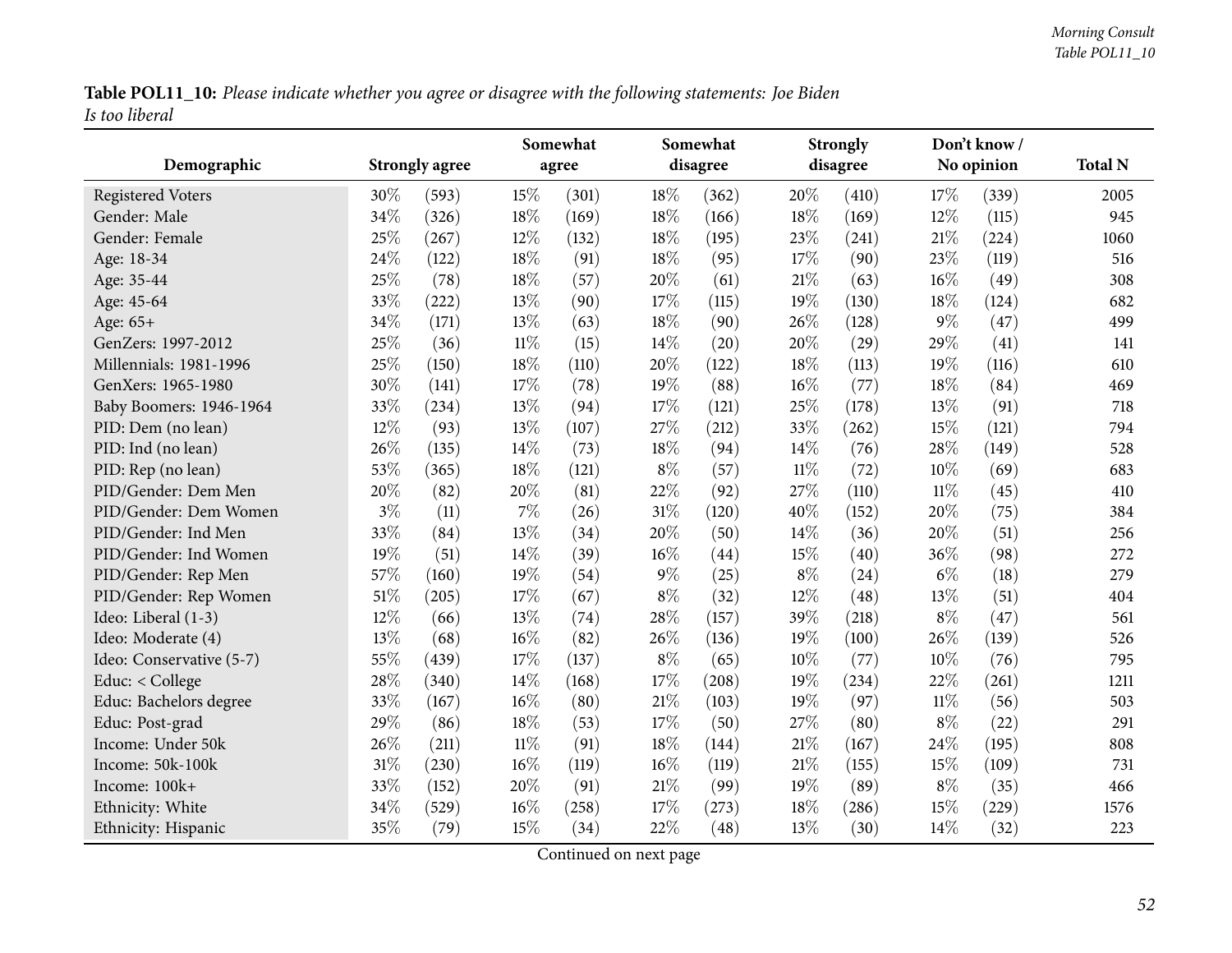|                | Table POL11_10: Please indicate whether you agree or disagree with the following statements: Joe Biden |  |
|----------------|--------------------------------------------------------------------------------------------------------|--|
| Is too liberal |                                                                                                        |  |

| Demographic                       |        | <b>Strongly agree</b> |        | Somewhat<br>agree |     | Somewhat<br>disagree |        | <b>Strongly</b><br>disagree |        | Don't know /<br>No opinion |                |
|-----------------------------------|--------|-----------------------|--------|-------------------|-----|----------------------|--------|-----------------------------|--------|----------------------------|----------------|
|                                   |        |                       |        |                   |     |                      |        |                             |        |                            | <b>Total N</b> |
| <b>Registered Voters</b>          | 30\%   | (593)                 | 15%    | (301)             | 18% | (362)                | 20%    | (410)                       | 17%    | (339)                      | 2005           |
| Ethnicity: Black                  | $5\%$  | (14)                  | 10%    | (27)              | 18% | (47)                 | 34%    | (87)                        | 32%    | (84)                       | 258            |
| Ethnicity: Other                  | 30%    | (51)                  | $9\%$  | (16)              | 25% | (42)                 | 22%    | (37)                        | 15%    | (26)                       | 171            |
| All Christian                     | 36%    | (370)                 | 17%    | (176)             | 16% | (164)                | 17%    | (175)                       | 13%    | (134)                      | 1019           |
| All Non-Christian                 | 35%    | (67)                  | 19%    | (36)              | 20% | (38)                 | 18%    | (33)                        | 7%     | (13)                       | 188            |
| Atheist                           | 12%    | (8)                   | $6\%$  | (4)               | 29% | (18)                 | 39%    | (24)                        | 14%    | (8)                        | 61             |
| Agnostic/Nothing in particular    | 14%    | (61)                  | $11\%$ | (48)              | 20% | (84)                 | 28%    | (118)                       | 27%    | (116)                      | 427            |
| Something Else                    | 28%    | (88)                  | 12%    | (37)              | 19% | (58)                 | 20%    | (61)                        | 22%    | (67)                       | 311            |
| Religious Non-Protestant/Catholic | 36%    | (76)                  | 18%    | (38)              | 20% | (42)                 | 18%    | (38)                        | 7%     | (15)                       | 208            |
| Evangelical                       | 38%    | (221)                 | 17%    | (100)             | 17% | (97)                 | 13%    | (76)                        | 14%    | (83)                       | 578            |
| Non-Evangelical                   | 31%    | (226)                 | 15%    | (108)             | 16% | (118)                | $21\%$ | (151)                       | $16\%$ | (115)                      | 719            |
| Community: Urban                  | 23%    | (125)                 | 18%    | (95)              | 19% | (104)                | 22%    | (118)                       | 19%    | (101)                      | 543            |
| Community: Suburban               | 30%    | (287)                 | 14%    | (134)             | 20% | (192)                | 21%    | (199)                       | 15%    | (147)                      | 960            |
| Community: Rural                  | 36%    | (181)                 | 14\%   | (72)              | 13% | (66)                 | 19%    | (93)                        | 18%    | (91)                       | 502            |
| <b>Employ: Private Sector</b>     | 31%    | (204)                 | 17%    | (114)             | 18% | (121)                | 19%    | (128)                       | 15%    | (96)                       | 664            |
| <b>Employ: Government</b>         | 27%    | (41)                  | 22%    | (34)              | 21% | (32)                 | 19%    | (28)                        | 10%    | (15)                       | 150            |
| Employ: Self-Employed             | 37%    | (79)                  | 17%    | (36)              | 16% | (34)                 | 19%    | (41)                        | $11\%$ | (23)                       | 213            |
| Employ: Homemaker                 | 29%    | (40)                  | 18%    | (25)              | 13% | (18)                 | 22%    | (30)                        | $18\%$ | (25)                       | 137            |
| Employ: Student                   | 19%    | (13)                  | 13%    | (9)               | 13% | (9)                  | 27%    | (18)                        | 28%    | (19)                       | 68             |
| Employ: Retired                   | 34%    | (174)                 | 14\%   | (70)              | 17% | (90)                 | 23%    | (119)                       | 12%    | (64)                       | 516            |
| Employ: Unemployed                | 13%    | (19)                  | $6\%$  | (9)               | 24% | (36)                 | 21%    | (32)                        | 36%    | (53)                       | 149            |
| Employ: Other                     | 22%    | (23)                  | $5\%$  | (5)               | 21% | (22)                 | 13%    | (14)                        | 39%    | (42)                       | 107            |
| Military HH: Yes                  | 39%    | (143)                 | 16%    | (59)              | 15% | (57)                 | 18%    | (67)                        | $11\%$ | (40)                       | 366            |
| Military HH: No                   | 27\%   | (450)                 | 15%    | (242)             | 19% | (305)                | $21\%$ | (343)                       | $18\%$ | (299)                      | 1639           |
| RD/WT: Right Direction            | 15%    | (111)                 | 16%    | (121)             | 25% | (191)                | 30%    | (224)                       | 15%    | (112)                      | 759            |
| RD/WT: Wrong Track                | 39%    | (482)                 | 14%    | (180)             | 14% | (171)                | 15%    | (186)                       | 18%    | (227)                      | 1246           |
| <b>Biden Job Approve</b>          | $11\%$ | (99)                  | 15%    | (140)             | 27% | (248)                | 31%    | (284)                       | 15%    | (141)                      | 911            |
| <b>Biden Job Disapprove</b>       | 48%    | (495)                 | 15%    | (159)             | 10% | (105)                | 12%    | (119)                       | 15%    | (154)                      | 1032           |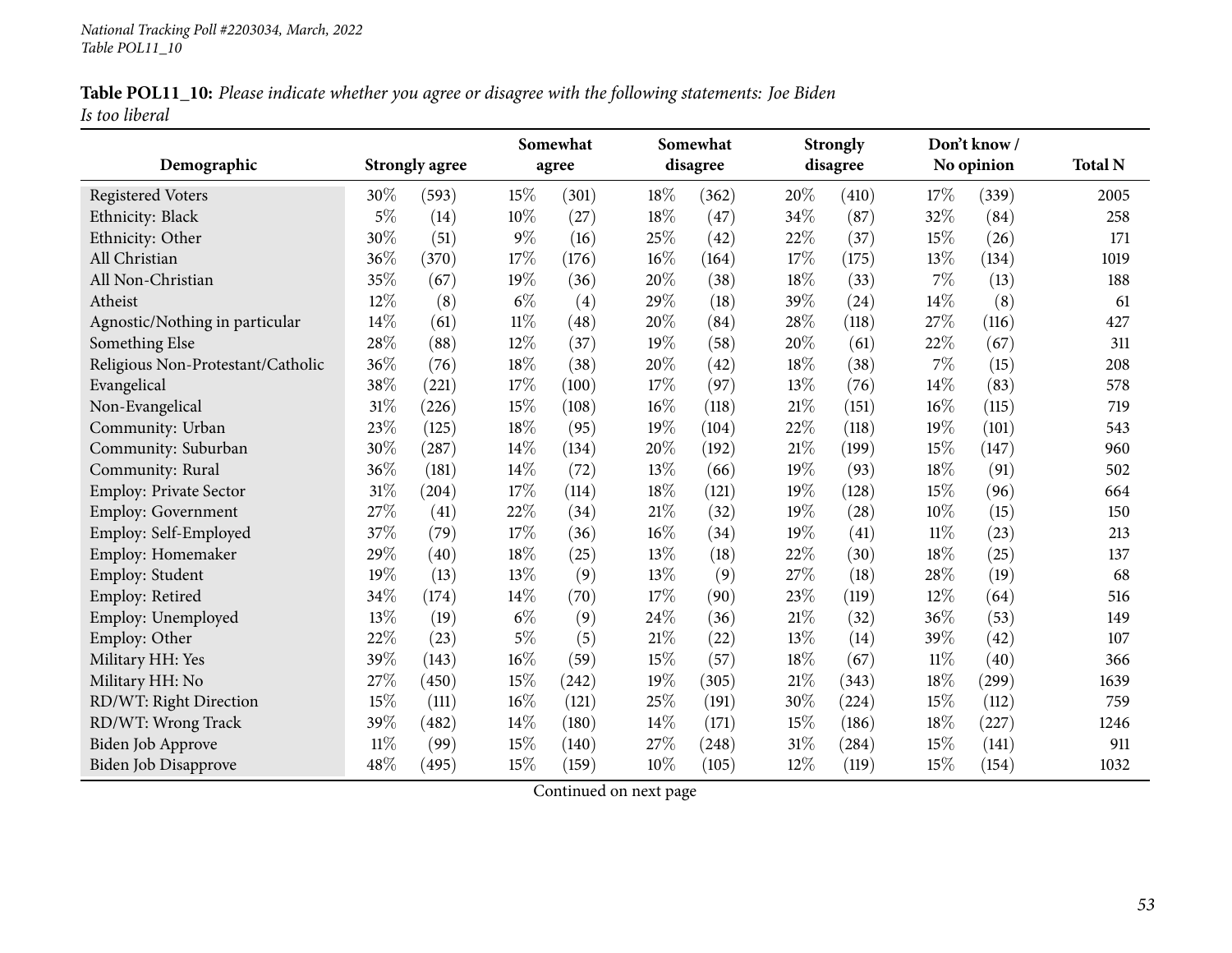Table POL11\_10: Please indicate whether you agree or disagree with the following statements: Joe Biden *Is too liberal*

|                                      |       |                       |        | Somewhat |       | Somewhat |        | <b>Strongly</b> |        | Don't know / |                |
|--------------------------------------|-------|-----------------------|--------|----------|-------|----------|--------|-----------------|--------|--------------|----------------|
| Demographic                          |       | <b>Strongly agree</b> |        | agree    |       | disagree |        | disagree        |        | No opinion   | <b>Total N</b> |
| <b>Registered Voters</b>             | 30%   | (593)                 | 15%    | (301)    | 18%   | (362)    | 20%    | (410)           | 17%    | (339)        | 2005           |
| <b>Biden Job Strongly Approve</b>    | 19%   | (88)                  | 15%    | (67)     | 18%   | (80)     | 37%    | (169)           | $11\%$ | (48)         | 451            |
| Biden Job Somewhat Approve           | $2\%$ | (11)                  | $16\%$ | (73)     | 37%   | (168)    | 25%    | (115)           | 20%    | (93)         | 459            |
| Biden Job Somewhat Disapprove        | 12%   | (30)                  | 22%    | (57)     | 25\%  | (64)     | 16%    | (42)            | 25%    | (64)         | 258            |
| <b>Biden Job Strongly Disapprove</b> | 60%   | (464)                 | 13%    | (102)    | $5\%$ | (41)     | 10%    | (77)            | 12%    | (90)         | 773            |
| Favorable of Biden                   | 10%   | (93)                  | 14\%   | (130)    | 28%   | (251)    | 32%    | (291)           | 15%    | (136)        | 902            |
| Unfavorable of Biden                 | 48%   | (486)                 | 16%    | (168)    | 10%   | (99)     | $11\%$ | (109)           | 16%    | (159)        | 1022           |
| Very Favorable of Biden              | 17%   | (76)                  | 13%    | (59)     | 18%   | (82)     | 40%    | (178)           | 12%    | (53)         | 449            |
| Somewhat Favorable of Biden          | $4\%$ | (17)                  | $16\%$ | (71)     | 37%   | (169)    | 25%    | (112)           | 18%    | (83)         | 453            |
| Somewhat Unfavorable of Biden        | 10%   | (24)                  | 26\%   | (61)     | 25%   | (58)     | 12%    | (27)            | 28%    | (66)         | 236            |
| Very Unfavorable of Biden            | 59%   | (462)                 | 14%    | (108)    | $5\%$ | (41)     | 10%    | (82)            | 12%    | (93)         | 786            |
| #1 Issue: Economy                    | 34%   | (245)                 | 15%    | (110)    | 20%   | (144)    | 15%    | (110)           | 16%    | (119)        | 728            |
| #1 Issue: Security                   | 50%   | (173)                 | 20%    | (68)     | $9\%$ | (30)     | 10%    | (35)            | 12%    | (42)         | 349            |
| #1 Issue: Health Care                | 15%   | (35)                  | 18%    | (44)     | 22%   | (53)     | 29%    | (70)            | 16%    | (40)         | 241            |
| #1 Issue: Medicare / Social Security | 22%   | (49)                  | $11\%$ | (23)     | 18%   | (39)     | 30%    | (65)            | 19%    | (41)         | 216            |
| #1 Issue: Women's Issues             | 14\%  | (14)                  | $5\%$  | (5)      | 18%   | (18)     | 37%    | (36)            | 25%    | (24)         | 98             |
| #1 Issue: Education                  | 19%   | (15)                  | 10%    | (8)      | 28%   | (21)     | 12%    | (9)             | 31%    | (24)         | 78             |
| #1 Issue: Energy                     | 18%   | (31)                  | 18%    | (31)     | 19%   | (33)     | $31\%$ | (54)            | 13%    | (22)         | 170            |
| #1 Issue: Other                      | 24%   | (30)                  | 10%    | (12)     | 20%   | (25)     | 24%    | (31)            | 22%    | (27)         | 125            |
| 2020 Vote: Joe Biden                 | 10%   | (93)                  | 14%    | (129)    | 29%   | (271)    | 32%    | (303)           | 16%    | (153)        | 949            |
| 2020 Vote: Donald Trump              | 53%   | (462)                 | 17%    | (147)    | $8\%$ | (66)     | $9\%$  | (80)            | 13%    | (112)        | 867            |
| 2020 Vote: Didn't Vote               | 22%   | (34)                  | 12%    | (18)     | 10%   | (15)     | 16%    | (24)            | 41%    | (63)         | 153            |
| 2018 House Vote: Democrat            | $9\%$ | (66)                  | 13%    | (99)     | 29%   | (219)    | 35%    | (262)           | 13%    | (97)         | 744            |
| 2018 House Vote: Republican          | 54%   | (376)                 | 18%    | (129)    | $7\%$ | (46)     | 10%    | (73)            | $11\%$ | (75)         | 699            |
| 2016 Vote: Hillary Clinton           | $8\%$ | (60)                  | 14\%   | (101)    | 28%   | (200)    | 35%    | (252)           | 15%    | (109)        | 721            |
| 2016 Vote: Donald Trump              | 52%   | (396)                 | 18%    | (138)    | $8\%$ | (64)     | 10%    | (79)            | $11\%$ | (83)         | 759            |
| 2016 Vote: Other                     | 25%   | (18)                  | 17%    | (12)     | 27\%  | (20)     | 15%    | (11)            | 15%    | (11)         | 72             |
| 2016 Vote: Didn't Vote               | 26%   | (119)                 | $11\%$ | (50)     | 17%   | (78)     | 15%    | (69)            | 30%    | (133)        | 449            |
| Voted in 2014: Yes                   | 31%   | (415)                 | 16%    | (211)    | 18%   | (242)    | 23%    | (306)           | 12%    | (158)        | 1332           |
| Voted in 2014: No                    | 27%   | (179)                 | 13\%   | (90)     | 18%   | (120)    | 15%    | (104)           | 27%    | (180)        | 673            |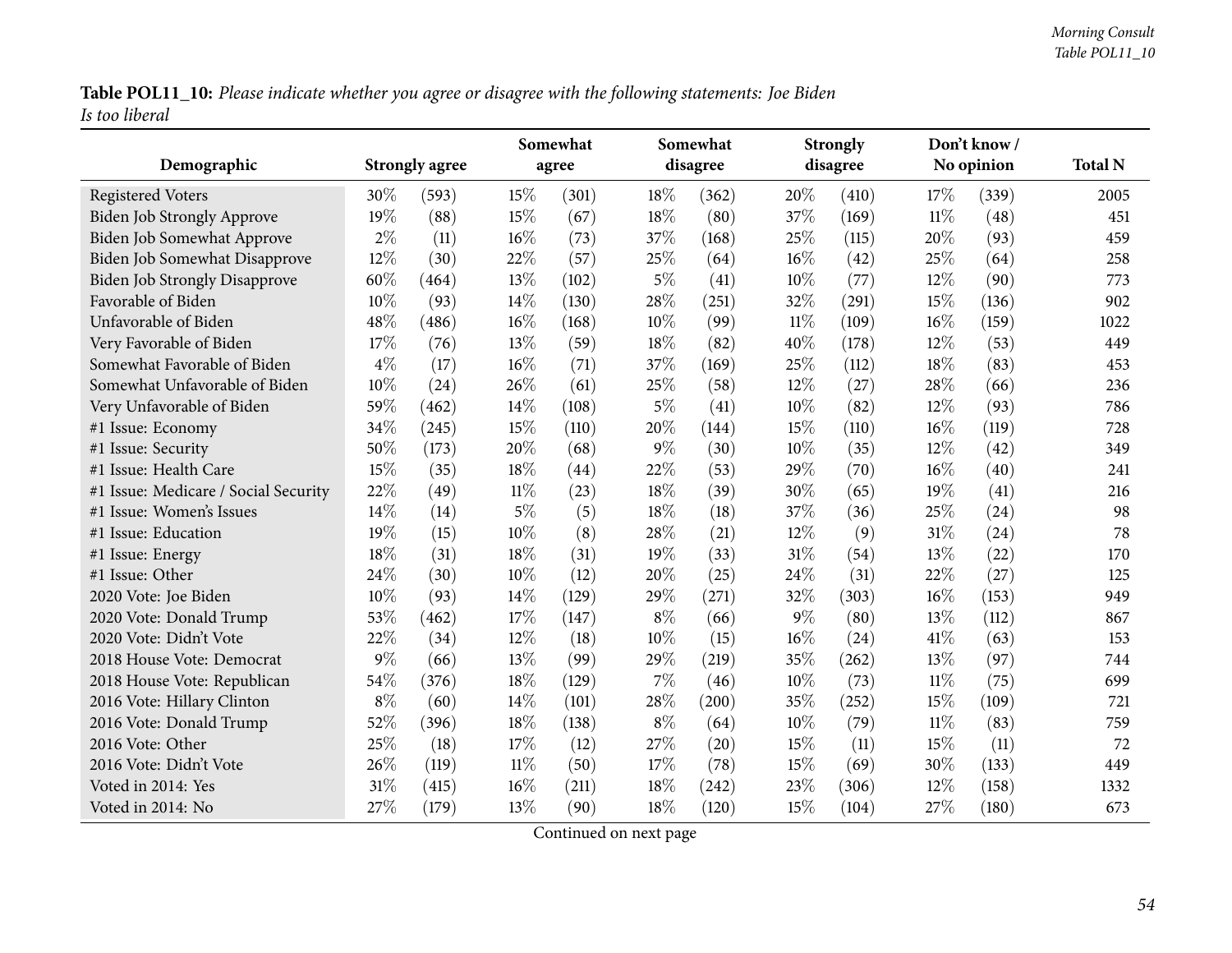|                | Table POL11_10: Please indicate whether you agree or disagree with the following statements: Joe Biden |  |
|----------------|--------------------------------------------------------------------------------------------------------|--|
| Is too liberal |                                                                                                        |  |

|                                    |        |                       |        | Somewhat |        | Somewhat |        | <b>Strongly</b>         |        | Don't know / |      |
|------------------------------------|--------|-----------------------|--------|----------|--------|----------|--------|-------------------------|--------|--------------|------|
| Demographic                        |        | <b>Strongly agree</b> |        | agree    |        | disagree |        | disagree                |        | No opinion   |      |
| <b>Registered Voters</b>           | 30%    | (593)                 | $15\%$ | (301)    | $18\%$ | (362)    | 20%    | $^{\prime}410^{\prime}$ | 17\%   | 339          | 2005 |
| 4-Region: Northeast                | 28\%   | (99`                  | $18\%$ | (64)     | 17%    | (60)     | 23\%   | (80)                    | 15%    | (52)         | 354  |
| 4-Region: Midwest                  | 26\%   | (114)                 | $14\%$ | (64)     | $19\%$ | (83)     | 21%    | (93)                    | 21%    | (92)         | 446  |
| 4-Region: South                    | 33\%   | (245)                 | 13%    | 197      | $16\%$ | (118)    | 21%    | 155                     | 18\%   | (133)        | 748  |
| 4-Region: West                     | 30%    | (136)                 | 17%    | (76)     | 22%    | (100)    | $18\%$ | (83)                    | $14\%$ | (62)         | 457  |
| Party: Democrat/Leans Democrat     | $10\%$ | (93)                  | 13%    | (114)    | 28\%   | (248)    | 34\%   | 299                     | $16\%$ | 139          | 893  |
| Party: Republican/Leans Republican | $55\%$ | 457                   | $17\%$ | (141)    | $7\%$  | (60)     | 9%     | $^{\prime}78)$          | 12%    | (98)         | 834  |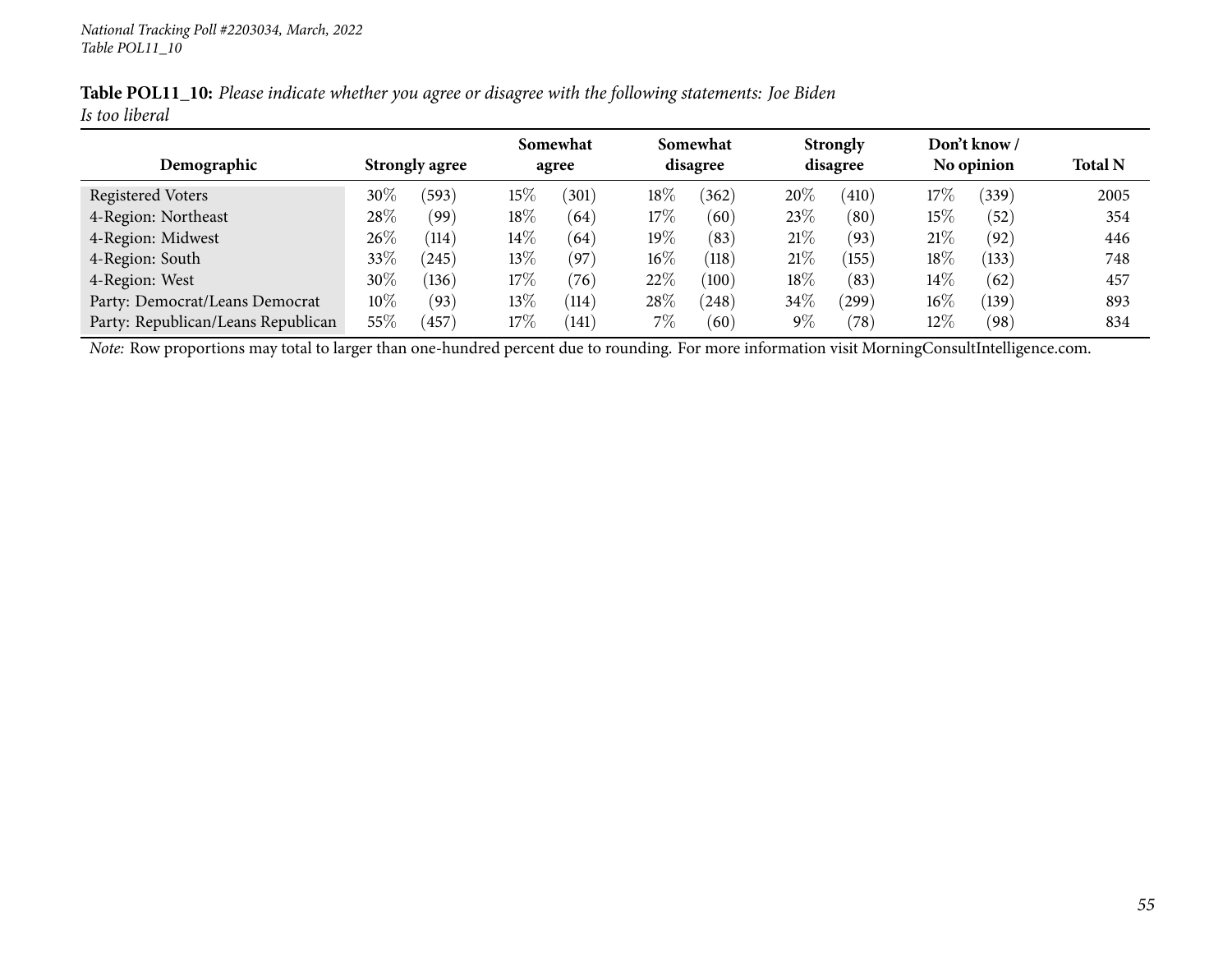Table POL11\_11: Please indicate whether you agree or disagree with the following statements: Joe Biden *Is sexist*

|                          |        |                       |        | Somewhat |        | Somewhat           |        | <b>Strongly</b> |        | Don't know/ |                |
|--------------------------|--------|-----------------------|--------|----------|--------|--------------------|--------|-----------------|--------|-------------|----------------|
| Demographic              |        | <b>Strongly agree</b> |        | agree    |        | disagree           |        | disagree        |        | No opinion  | <b>Total N</b> |
| <b>Registered Voters</b> | 15%    | (300)                 | 15%    | (306)    | 15%    | (302)              | 32%    | (644)           | 23%    | (454)       | 2005           |
| Gender: Male             | 18%    | (173)                 | 19%    | (177)    | 14%    | (130)              | 30%    | (288)           | 19%    | (178)       | 945            |
| Gender: Female           | 12%    | (127)                 | 12%    | (129)    | 16%    | (172)              | 34%    | (356)           | 26%    | (276)       | 1060           |
| Age: 18-34               | 17%    | (87)                  | 16%    | (82)     | 18%    | (95)               | 22%    | (114)           | 27%    | (137)       | 516            |
| Age: 35-44               | 12%    | (37)                  | 16%    | (50)     | 20%    | (61)               | 32%    | (100)           | 20%    | (60)        | 308            |
| Age: 45-64               | 16%    | (106)                 | 15%    | (103)    | 13%    | (89)               | $31\%$ | (214)           | 25%    | (169)       | 682            |
| Age: 65+                 | 14%    | (69)                  | 14\%   | (71)     | $11\%$ | (57)               | 43%    | (216)           | 17%    | (87)        | 499            |
| GenZers: 1997-2012       | 14%    | (20)                  | 12%    | (17)     | $11\%$ | (15)               | 24%    | (33)            | 39%    | (55)        | 141            |
| Millennials: 1981-1996   | 16%    | (99)                  | 17%    | (101)    | 21%    | (126)              | 25%    | (153)           | 22%    | (131)       | 610            |
| GenXers: 1965-1980       | 13%    | (60)                  | 16%    | (77)     | 17%    | (78)               | $31\%$ | (147)           | 23%    | (107)       | 469            |
| Baby Boomers: 1946-1964  | 15%    | (110)                 | 14%    | (102)    | 10%    | (70)               | 40%    | (286)           | $21\%$ | (151)       | 718            |
| PID: Dem (no lean)       | 9%     | (74)                  | 10%    | (81)     | 17%    | (135)              | 49%    | (385)           | 15%    | (119)       | 794            |
| PID: Ind (no lean)       | $11\%$ | (58)                  | 16%    | (85)     | 16%    | (82)               | 30%    | (156)           | 28%    | (146)       | 528            |
| PID: Rep (no lean)       | 25%    | (168)                 | 20%    | (140)    | 12%    | (85)               | 15%    | (102)           | 28%    | (189)       | 683            |
| PID/Gender: Dem Men      | 17%    | (70)                  | 15%    | (62)     | 14%    | (59)               | $41\%$ | (168)           | 12%    | (51)        | 410            |
| PID/Gender: Dem Women    | $1\%$  | (4)                   | $5\%$  | (19)     | 20%    | (76)               | 57%    | (217)           | 18%    | (68)        | 384            |
| PID/Gender: Ind Men      | $11\%$ | (27)                  | 18%    | (47)     | 15%    | (38)               | 30%    | (76)            | 26%    | (67)        | 256            |
| PID/Gender: Ind Women    | $11\%$ | (31)                  | 14%    | (38)     | 16%    | $\left( 44\right)$ | 30%    | (80)            | 29%    | (79)        | 272            |
| PID/Gender: Rep Men      | 27%    | (75)                  | 24%    | (68)     | 12%    | (33)               | 15%    | (43)            | 22%    | (60)        | 279            |
| PID/Gender: Rep Women    | 23%    | (93)                  | 18%    | (72)     | 13%    | (52)               | 15%    | (59)            | 32%    | (129)       | 404            |
| Ideo: Liberal (1-3)      | $11\%$ | (63)                  | 12%    | (65)     | 15%    | (84)               | 53%    | (298)           | $9\%$  | (51)        | 561            |
| Ideo: Moderate (4)       | $6\%$  | (31)                  | $11\%$ | (59)     | 19%    | (100)              | 39%    | (203)           | 25%    | (134)       | 526            |
| Ideo: Conservative (5-7) | 24%    | (190)                 | 22%    | (176)    | 14%    | (108)              | 15%    | (117)           | 26%    | (204)       | 795            |
| Educ: < College          | 13%    | (163)                 | 15%    | (179)    | 14%    | (168)              | 30%    | (359)           | 28%    | (341)       | 1211           |
| Educ: Bachelors degree   | 19%    | (97)                  | 13%    | (67)     | 18%    | (90)               | 33%    | (167)           | $16\%$ | (83)        | 503            |
| Educ: Post-grad          | 14%    | (40)                  | 21%    | (60)     | 15%    | (44)               | 40%    | (118)           | $10\%$ | (30)        | 291            |
| Income: Under 50k        | 12%    | (101)                 | 13%    | (105)    | 13%    | (102)              | $31\%$ | (251)           | 31%    | (248)       | 808            |
| Income: 50k-100k         | 16%    | (120)                 | 16%    | (115)    | 15%    | (107)              | 35%    | (258)           | 18%    | (131)       | 731            |
| Income: 100k+            | 17%    | (79)                  | 18%    | (85)     | 20%    | (93)               | 29%    | (135)           | $16\%$ | (74)        | 466            |
| Ethnicity: White         | 18%    | (277)                 | 16%    | (258)    | 15%    | (241)              | 30%    | (465)           | 21%    | (335)       | 1576           |
| Ethnicity: Hispanic      | 19%    | (43)                  | 18%    | (40)     | 23%    | (50)               | 23%    | (52)            | 17%    | (38)        | 223            |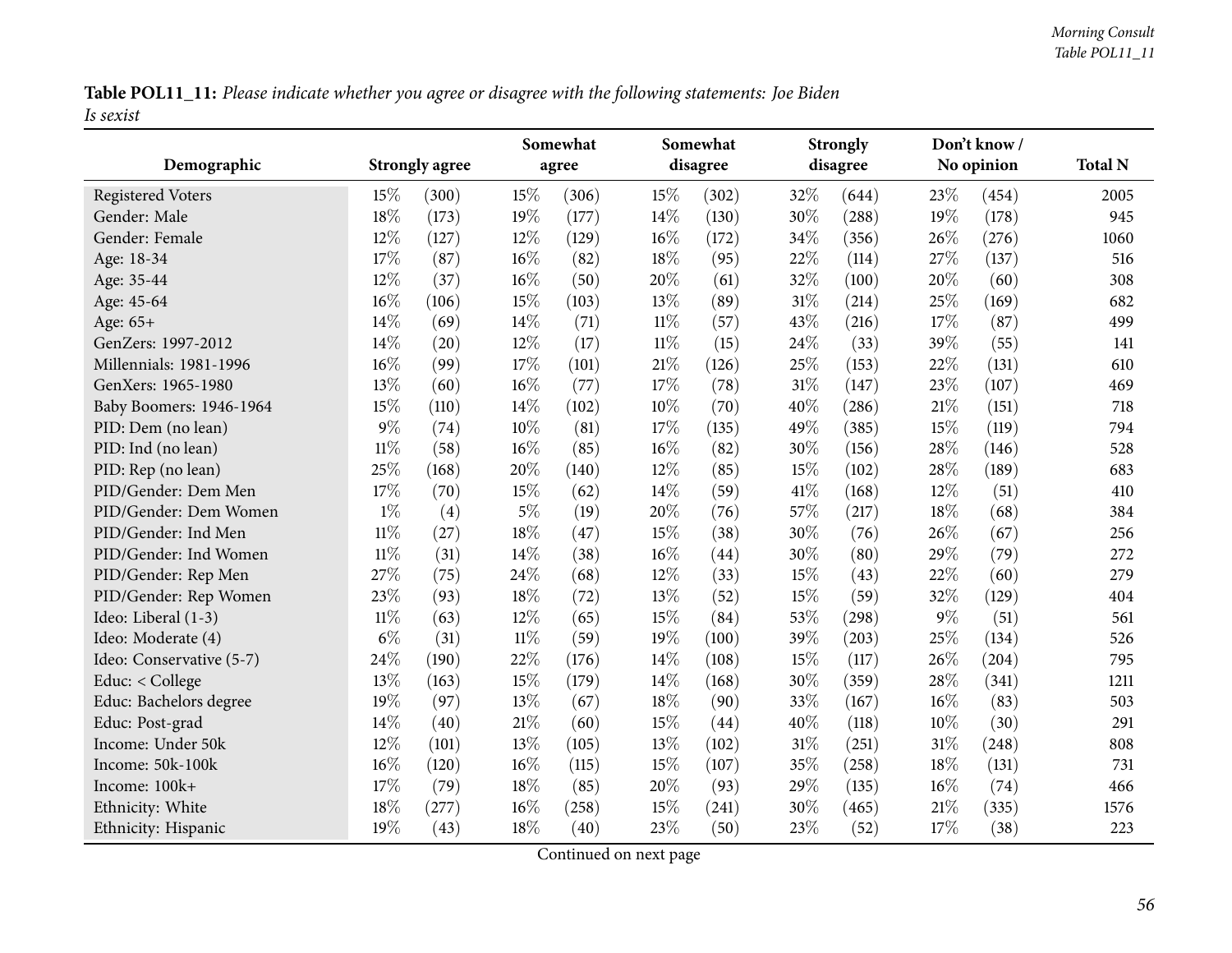|           | Table POL11_11: Please indicate whether you agree or disagree with the following statements: Joe Biden |  |
|-----------|--------------------------------------------------------------------------------------------------------|--|
| Is sexist |                                                                                                        |  |

|                                   |       |                       |        | Somewhat |        | Somewhat<br>disagree |        | <b>Strongly</b><br>disagree |     | Don't know /<br>No opinion |                |  |
|-----------------------------------|-------|-----------------------|--------|----------|--------|----------------------|--------|-----------------------------|-----|----------------------------|----------------|--|
| Demographic                       |       | <b>Strongly agree</b> |        | agree    |        |                      |        |                             |     |                            | <b>Total N</b> |  |
| <b>Registered Voters</b>          | 15%   | (300)                 | 15%    | (306)    | 15%    | (302)                | 32\%   | (644)                       | 23% | (454)                      | 2005           |  |
| Ethnicity: Black                  | $2\%$ | (5)                   | $8\%$  | (20)     | 13%    | (33)                 | 49%    | (126)                       | 29% | (74)                       | 258            |  |
| Ethnicity: Other                  | 10%   | (17)                  | 16%    | (27)     | 16%    | (28)                 | 31%    | (53)                        | 26% | (45)                       | 171            |  |
| All Christian                     | 16%   | (166)                 | 17%    | (177)    | 16%    | (167)                | 30%    | (309)                       | 20% | (200)                      | 1019           |  |
| All Non-Christian                 | 26%   | (49)                  | 20%    | (38)     | 13%    | (24)                 | 29%    | (54)                        | 12% | (23)                       | 188            |  |
| Atheist                           | 7%    | (4)                   | $11\%$ | (7)      | 13%    | (8)                  | 52%    | (31)                        | 17% | (10)                       | 61             |  |
| Agnostic/Nothing in particular    | $9\%$ | (39)                  | 12%    | (50)     | 18%    | (77)                 | 35%    | (150)                       | 26% | (111)                      | 427            |  |
| Something Else                    | 13%   | (41)                  | $11\%$ | (34)     | $9\%$  | (27)                 | 32%    | (99)                        | 35% | (110)                      | 311            |  |
| Religious Non-Protestant/Catholic | 26%   | (54)                  | 19%    | (40)     | 14%    | (30)                 | 27%    | (57)                        | 13% | (27)                       | 208            |  |
| Evangelical                       | 19%   | (110)                 | 17%    | (101)    | 13%    | (77)                 | 24\%   | (139)                       | 26% | (150)                      | 578            |  |
| Non-Evangelical                   | 13%   | (91)                  | 15%    | (106)    | 15%    | (105)                | 36%    | (262)                       | 22% | (156)                      | 719            |  |
| Community: Urban                  | 16%   | (85)                  | 17%    | (93)     | 15%    | (81)                 | 32%    | (176)                       | 20% | (108)                      | 543            |  |
| Community: Suburban               | 13%   | (120)                 | 14%    | (131)    | 17%    | (159)                | 36%    | (341)                       | 22% | (208)                      | 960            |  |
| Community: Rural                  | 19%   | (95)                  | 16%    | (82)     | 12%    | (61)                 | 25%    | (126)                       | 27% | (138)                      | 502            |  |
| Employ: Private Sector            | 17%   | (110)                 | 16%    | (107)    | 18%    | (121)                | 31%    | (206)                       | 18% | (120)                      | 664            |  |
| Employ: Government                | 17%   | (25)                  | 23%    | (34)     | 18%    | (26)                 | 29%    | (43)                        | 14% | (21)                       | 150            |  |
| Employ: Self-Employed             | 26%   | (56)                  | 21%    | (45)     | $11\%$ | (23)                 | 26%    | (55)                        | 16% | (35)                       | 213            |  |
| Employ: Homemaker                 | 13%   | (18)                  | 14%    | (19)     | 13%    | (17)                 | 25%    | (35)                        | 35% | (48)                       | 137            |  |
| Employ: Student                   | $5\%$ | (3)                   | $6\%$  | (4)      | $8\%$  | (5)                  | 33%    | (22)                        | 47% | (32)                       | 68             |  |
| Employ: Retired                   | 13%   | (67)                  | 15%    | (78)     | $11\%$ | (58)                 | 41%    | (211)                       | 20% | (103)                      | 516            |  |
| Employ: Unemployed                | 10%   | (14)                  | 7%     | (10)     | 22%    | (33)                 | 26%    | (38)                        | 36% | (53)                       | 149            |  |
| Employ: Other                     | $6\%$ | (6)                   | $8\%$  | (9)      | 17%    | (18)                 | 31%    | (33)                        | 39% | (41)                       | 107            |  |
| Military HH: Yes                  | 18%   | (66)                  | 19%    | (70)     | 12%    | (44)                 | 33%    | (122)                       | 17% | (63)                       | 366            |  |
| Military HH: No                   | 14%   | (233)                 | 14%    | (236)    | 16%    | (258)                | 32%    | (522)                       | 24% | (391)                      | 1639           |  |
| RD/WT: Right Direction            | 10%   | (75)                  | 14%    | (105)    | 14\%   | (109)                | 50%    | (377)                       | 12% | (93)                       | 759            |  |
| RD/WT: Wrong Track                | 18%   | (225)                 | 16%    | (200)    | $16\%$ | (193)                | $21\%$ | (267)                       | 29% | (361)                      | 1246           |  |
| <b>Biden Job Approve</b>          | $8\%$ | (76)                  | 9%     | (86)     | 17%    | (152)                | 52%    | (476)                       | 13% | (121)                      | 911            |  |
| <b>Biden Job Disapprove</b>       | 22%   | (224)                 | 21%    | (216)    | 14%    | (145)                | 15%    | (159)                       | 28% | (288)                      | 1032           |  |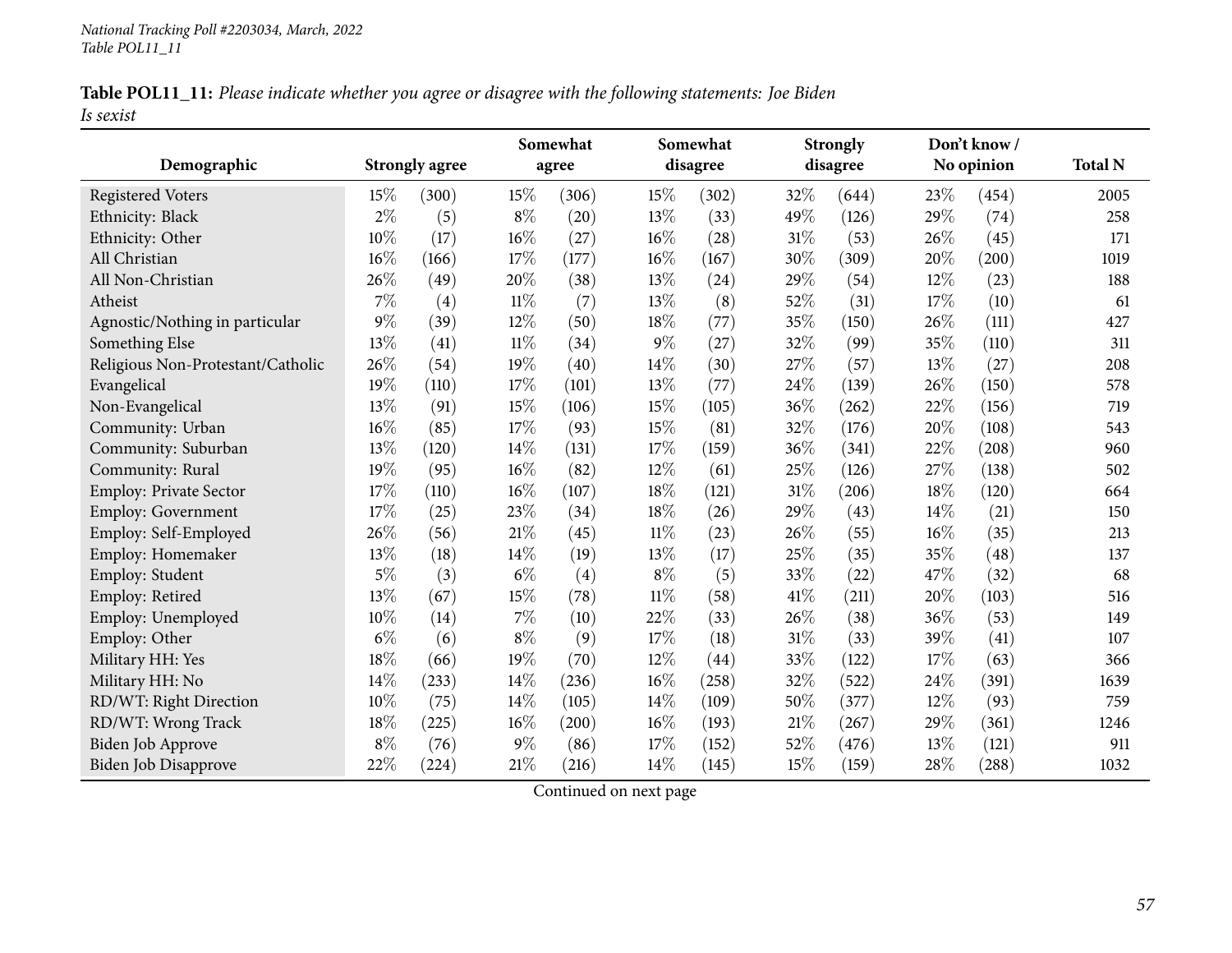Table POL11\_11: Please indicate whether you agree or disagree with the following statements: Joe Biden *Is sexist*

|     |                                                                                                                                                                                                                             |                                                                                                                                                                                                                                                                            | Somewhat                                                                                                                                                                                                                         |                                                                                                                                                                                                                                                              | Somewhat                                                                                                                                                                                                                                |                                                                                                                                                                                                                                                                     | <b>Strongly</b>                                                                                                                                                                                                          |                                                                                                                                                                                                                                                                                        | Don't know /                                                                                                                                                                                                         | <b>Total N</b>                                                                                                                                                                                                                                                          |
|-----|-----------------------------------------------------------------------------------------------------------------------------------------------------------------------------------------------------------------------------|----------------------------------------------------------------------------------------------------------------------------------------------------------------------------------------------------------------------------------------------------------------------------|----------------------------------------------------------------------------------------------------------------------------------------------------------------------------------------------------------------------------------|--------------------------------------------------------------------------------------------------------------------------------------------------------------------------------------------------------------------------------------------------------------|-----------------------------------------------------------------------------------------------------------------------------------------------------------------------------------------------------------------------------------------|---------------------------------------------------------------------------------------------------------------------------------------------------------------------------------------------------------------------------------------------------------------------|--------------------------------------------------------------------------------------------------------------------------------------------------------------------------------------------------------------------------|----------------------------------------------------------------------------------------------------------------------------------------------------------------------------------------------------------------------------------------------------------------------------------------|----------------------------------------------------------------------------------------------------------------------------------------------------------------------------------------------------------------------|-------------------------------------------------------------------------------------------------------------------------------------------------------------------------------------------------------------------------------------------------------------------------|
|     |                                                                                                                                                                                                                             |                                                                                                                                                                                                                                                                            |                                                                                                                                                                                                                                  |                                                                                                                                                                                                                                                              |                                                                                                                                                                                                                                         |                                                                                                                                                                                                                                                                     |                                                                                                                                                                                                                          |                                                                                                                                                                                                                                                                                        |                                                                                                                                                                                                                      | 2005                                                                                                                                                                                                                                                                    |
|     |                                                                                                                                                                                                                             |                                                                                                                                                                                                                                                                            |                                                                                                                                                                                                                                  |                                                                                                                                                                                                                                                              |                                                                                                                                                                                                                                         |                                                                                                                                                                                                                                                                     |                                                                                                                                                                                                                          |                                                                                                                                                                                                                                                                                        |                                                                                                                                                                                                                      | 451                                                                                                                                                                                                                                                                     |
|     |                                                                                                                                                                                                                             |                                                                                                                                                                                                                                                                            |                                                                                                                                                                                                                                  |                                                                                                                                                                                                                                                              |                                                                                                                                                                                                                                         |                                                                                                                                                                                                                                                                     |                                                                                                                                                                                                                          |                                                                                                                                                                                                                                                                                        |                                                                                                                                                                                                                      | 459                                                                                                                                                                                                                                                                     |
|     |                                                                                                                                                                                                                             |                                                                                                                                                                                                                                                                            |                                                                                                                                                                                                                                  |                                                                                                                                                                                                                                                              |                                                                                                                                                                                                                                         |                                                                                                                                                                                                                                                                     |                                                                                                                                                                                                                          |                                                                                                                                                                                                                                                                                        |                                                                                                                                                                                                                      | 258                                                                                                                                                                                                                                                                     |
|     |                                                                                                                                                                                                                             |                                                                                                                                                                                                                                                                            |                                                                                                                                                                                                                                  |                                                                                                                                                                                                                                                              |                                                                                                                                                                                                                                         |                                                                                                                                                                                                                                                                     |                                                                                                                                                                                                                          |                                                                                                                                                                                                                                                                                        |                                                                                                                                                                                                                      | 773                                                                                                                                                                                                                                                                     |
|     |                                                                                                                                                                                                                             |                                                                                                                                                                                                                                                                            |                                                                                                                                                                                                                                  |                                                                                                                                                                                                                                                              |                                                                                                                                                                                                                                         |                                                                                                                                                                                                                                                                     |                                                                                                                                                                                                                          |                                                                                                                                                                                                                                                                                        |                                                                                                                                                                                                                      | 902                                                                                                                                                                                                                                                                     |
|     |                                                                                                                                                                                                                             |                                                                                                                                                                                                                                                                            |                                                                                                                                                                                                                                  |                                                                                                                                                                                                                                                              |                                                                                                                                                                                                                                         |                                                                                                                                                                                                                                                                     |                                                                                                                                                                                                                          |                                                                                                                                                                                                                                                                                        |                                                                                                                                                                                                                      | 1022                                                                                                                                                                                                                                                                    |
|     |                                                                                                                                                                                                                             |                                                                                                                                                                                                                                                                            |                                                                                                                                                                                                                                  |                                                                                                                                                                                                                                                              |                                                                                                                                                                                                                                         |                                                                                                                                                                                                                                                                     |                                                                                                                                                                                                                          |                                                                                                                                                                                                                                                                                        |                                                                                                                                                                                                                      | 449                                                                                                                                                                                                                                                                     |
|     |                                                                                                                                                                                                                             |                                                                                                                                                                                                                                                                            |                                                                                                                                                                                                                                  |                                                                                                                                                                                                                                                              |                                                                                                                                                                                                                                         |                                                                                                                                                                                                                                                                     |                                                                                                                                                                                                                          |                                                                                                                                                                                                                                                                                        |                                                                                                                                                                                                                      | 453                                                                                                                                                                                                                                                                     |
|     |                                                                                                                                                                                                                             |                                                                                                                                                                                                                                                                            |                                                                                                                                                                                                                                  |                                                                                                                                                                                                                                                              |                                                                                                                                                                                                                                         |                                                                                                                                                                                                                                                                     |                                                                                                                                                                                                                          |                                                                                                                                                                                                                                                                                        |                                                                                                                                                                                                                      | 236                                                                                                                                                                                                                                                                     |
|     |                                                                                                                                                                                                                             |                                                                                                                                                                                                                                                                            |                                                                                                                                                                                                                                  |                                                                                                                                                                                                                                                              |                                                                                                                                                                                                                                         |                                                                                                                                                                                                                                                                     |                                                                                                                                                                                                                          |                                                                                                                                                                                                                                                                                        |                                                                                                                                                                                                                      | 786                                                                                                                                                                                                                                                                     |
|     |                                                                                                                                                                                                                             |                                                                                                                                                                                                                                                                            |                                                                                                                                                                                                                                  |                                                                                                                                                                                                                                                              |                                                                                                                                                                                                                                         |                                                                                                                                                                                                                                                                     |                                                                                                                                                                                                                          |                                                                                                                                                                                                                                                                                        |                                                                                                                                                                                                                      | 728                                                                                                                                                                                                                                                                     |
|     |                                                                                                                                                                                                                             |                                                                                                                                                                                                                                                                            |                                                                                                                                                                                                                                  |                                                                                                                                                                                                                                                              |                                                                                                                                                                                                                                         |                                                                                                                                                                                                                                                                     |                                                                                                                                                                                                                          |                                                                                                                                                                                                                                                                                        |                                                                                                                                                                                                                      | 349                                                                                                                                                                                                                                                                     |
|     |                                                                                                                                                                                                                             |                                                                                                                                                                                                                                                                            |                                                                                                                                                                                                                                  |                                                                                                                                                                                                                                                              |                                                                                                                                                                                                                                         |                                                                                                                                                                                                                                                                     |                                                                                                                                                                                                                          |                                                                                                                                                                                                                                                                                        |                                                                                                                                                                                                                      | 241                                                                                                                                                                                                                                                                     |
|     |                                                                                                                                                                                                                             |                                                                                                                                                                                                                                                                            |                                                                                                                                                                                                                                  |                                                                                                                                                                                                                                                              |                                                                                                                                                                                                                                         |                                                                                                                                                                                                                                                                     |                                                                                                                                                                                                                          |                                                                                                                                                                                                                                                                                        |                                                                                                                                                                                                                      | 216                                                                                                                                                                                                                                                                     |
|     |                                                                                                                                                                                                                             |                                                                                                                                                                                                                                                                            |                                                                                                                                                                                                                                  |                                                                                                                                                                                                                                                              |                                                                                                                                                                                                                                         |                                                                                                                                                                                                                                                                     |                                                                                                                                                                                                                          |                                                                                                                                                                                                                                                                                        |                                                                                                                                                                                                                      | 98                                                                                                                                                                                                                                                                      |
|     |                                                                                                                                                                                                                             |                                                                                                                                                                                                                                                                            |                                                                                                                                                                                                                                  |                                                                                                                                                                                                                                                              |                                                                                                                                                                                                                                         |                                                                                                                                                                                                                                                                     |                                                                                                                                                                                                                          |                                                                                                                                                                                                                                                                                        |                                                                                                                                                                                                                      | 78                                                                                                                                                                                                                                                                      |
|     |                                                                                                                                                                                                                             |                                                                                                                                                                                                                                                                            |                                                                                                                                                                                                                                  |                                                                                                                                                                                                                                                              |                                                                                                                                                                                                                                         |                                                                                                                                                                                                                                                                     |                                                                                                                                                                                                                          |                                                                                                                                                                                                                                                                                        |                                                                                                                                                                                                                      | 170                                                                                                                                                                                                                                                                     |
|     |                                                                                                                                                                                                                             |                                                                                                                                                                                                                                                                            |                                                                                                                                                                                                                                  |                                                                                                                                                                                                                                                              |                                                                                                                                                                                                                                         |                                                                                                                                                                                                                                                                     |                                                                                                                                                                                                                          |                                                                                                                                                                                                                                                                                        |                                                                                                                                                                                                                      | 125                                                                                                                                                                                                                                                                     |
|     |                                                                                                                                                                                                                             |                                                                                                                                                                                                                                                                            |                                                                                                                                                                                                                                  |                                                                                                                                                                                                                                                              |                                                                                                                                                                                                                                         |                                                                                                                                                                                                                                                                     |                                                                                                                                                                                                                          |                                                                                                                                                                                                                                                                                        |                                                                                                                                                                                                                      | 949                                                                                                                                                                                                                                                                     |
|     |                                                                                                                                                                                                                             |                                                                                                                                                                                                                                                                            |                                                                                                                                                                                                                                  |                                                                                                                                                                                                                                                              |                                                                                                                                                                                                                                         |                                                                                                                                                                                                                                                                     |                                                                                                                                                                                                                          |                                                                                                                                                                                                                                                                                        |                                                                                                                                                                                                                      | 867                                                                                                                                                                                                                                                                     |
|     |                                                                                                                                                                                                                             |                                                                                                                                                                                                                                                                            |                                                                                                                                                                                                                                  |                                                                                                                                                                                                                                                              |                                                                                                                                                                                                                                         |                                                                                                                                                                                                                                                                     |                                                                                                                                                                                                                          |                                                                                                                                                                                                                                                                                        |                                                                                                                                                                                                                      | 153                                                                                                                                                                                                                                                                     |
|     |                                                                                                                                                                                                                             |                                                                                                                                                                                                                                                                            |                                                                                                                                                                                                                                  |                                                                                                                                                                                                                                                              |                                                                                                                                                                                                                                         |                                                                                                                                                                                                                                                                     |                                                                                                                                                                                                                          |                                                                                                                                                                                                                                                                                        |                                                                                                                                                                                                                      | 744                                                                                                                                                                                                                                                                     |
|     |                                                                                                                                                                                                                             |                                                                                                                                                                                                                                                                            |                                                                                                                                                                                                                                  |                                                                                                                                                                                                                                                              |                                                                                                                                                                                                                                         |                                                                                                                                                                                                                                                                     |                                                                                                                                                                                                                          |                                                                                                                                                                                                                                                                                        |                                                                                                                                                                                                                      | 699                                                                                                                                                                                                                                                                     |
|     |                                                                                                                                                                                                                             |                                                                                                                                                                                                                                                                            |                                                                                                                                                                                                                                  |                                                                                                                                                                                                                                                              |                                                                                                                                                                                                                                         |                                                                                                                                                                                                                                                                     |                                                                                                                                                                                                                          |                                                                                                                                                                                                                                                                                        |                                                                                                                                                                                                                      | 721                                                                                                                                                                                                                                                                     |
|     |                                                                                                                                                                                                                             |                                                                                                                                                                                                                                                                            |                                                                                                                                                                                                                                  |                                                                                                                                                                                                                                                              |                                                                                                                                                                                                                                         |                                                                                                                                                                                                                                                                     |                                                                                                                                                                                                                          |                                                                                                                                                                                                                                                                                        |                                                                                                                                                                                                                      | 759                                                                                                                                                                                                                                                                     |
|     |                                                                                                                                                                                                                             |                                                                                                                                                                                                                                                                            |                                                                                                                                                                                                                                  |                                                                                                                                                                                                                                                              |                                                                                                                                                                                                                                         |                                                                                                                                                                                                                                                                     |                                                                                                                                                                                                                          |                                                                                                                                                                                                                                                                                        |                                                                                                                                                                                                                      | 72                                                                                                                                                                                                                                                                      |
|     |                                                                                                                                                                                                                             |                                                                                                                                                                                                                                                                            |                                                                                                                                                                                                                                  |                                                                                                                                                                                                                                                              |                                                                                                                                                                                                                                         |                                                                                                                                                                                                                                                                     |                                                                                                                                                                                                                          |                                                                                                                                                                                                                                                                                        |                                                                                                                                                                                                                      | 449                                                                                                                                                                                                                                                                     |
|     |                                                                                                                                                                                                                             |                                                                                                                                                                                                                                                                            |                                                                                                                                                                                                                                  |                                                                                                                                                                                                                                                              |                                                                                                                                                                                                                                         |                                                                                                                                                                                                                                                                     |                                                                                                                                                                                                                          |                                                                                                                                                                                                                                                                                        |                                                                                                                                                                                                                      | 1332                                                                                                                                                                                                                                                                    |
| 13% |                                                                                                                                                                                                                             |                                                                                                                                                                                                                                                                            |                                                                                                                                                                                                                                  |                                                                                                                                                                                                                                                              |                                                                                                                                                                                                                                         |                                                                                                                                                                                                                                                                     |                                                                                                                                                                                                                          |                                                                                                                                                                                                                                                                                        |                                                                                                                                                                                                                      | 673                                                                                                                                                                                                                                                                     |
|     | 15%<br>15%<br>$1\%$<br>$3\%$<br>28%<br>$8\%$<br>22%<br>13%<br>$3\%$<br>$2\%$<br>28%<br>14%<br>28%<br>$9\%$<br>$7\%$<br>14%<br>14%<br>13%<br>14%<br>$8\%$<br>24%<br>$11\%$<br>7%<br>25%<br>$6\%$<br>24%<br>16%<br>14%<br>16% | <b>Strongly agree</b><br>(300)<br>(69)<br>(7)<br>(6)<br>(217)<br>(72)<br>(222)<br>(58)<br>(14)<br>(5)<br>(218)<br>(99)<br>(99)<br>(23)<br>(15)<br>(14)<br>(11)<br>(22)<br>(18)<br>(72)<br>(205)<br>(17)<br>(49)<br>(175)<br>(42)<br>(182)<br>(11)<br>(63)<br>(212)<br>(88) | 15%<br>12%<br>7%<br>14%<br>23%<br>10%<br>20%<br>10%<br>$9\%$<br>15%<br>22%<br>16%<br>22%<br>14\%<br>15%<br>$6\%$<br>12%<br>$11\%$<br>$9\%$<br>$9\%$<br>22%<br>16%<br>$9\%$<br>23%<br>$8\%$<br>22%<br>$16\%$<br>15%<br>16%<br>15% | agree<br>(306)<br>(54)<br>(32)<br>(37)<br>(179)<br>(86)<br>(205)<br>(47)<br>(39)<br>(35)<br>(170)<br>(120)<br>(76)<br>(35)<br>(32)<br>(6)<br>(9)<br>(18)<br>(11)<br>(84)<br>(192)<br>(24)<br>(64)<br>(158)<br>(60)<br>(167)<br>(11)<br>(67)<br>(208)<br>(98) | 15%<br>$7\%$<br>26%<br>25%<br>10%<br>$16\%$<br>14%<br>$7\%$<br>24%<br>24\%<br>$11\%$<br>17%<br>10%<br>18%<br>15%<br>13%<br>12%<br>17%<br>$9\%$<br>$16\%$<br>13%<br>17%<br>$16\%$<br>$12\%$<br>$16\%$<br>12%<br>18%<br>19%<br>13%<br>18% | disagree<br>(302)<br>(32)<br>(120)<br>(66)<br>(80)<br>(141)<br>(146)<br>(30)<br>(110)<br>(58)<br>(88)<br>(127)<br>(36)<br>(44)<br>(33)<br>(12)<br>(9)<br>(30)<br>(11)<br>(152)<br>(116)<br>(26)<br>(116)<br>(84)<br>(113)<br>(91)<br>(13)<br>(84)<br>(179)<br>(123) | 32%<br>55%<br>50%<br>28\%<br>$11\%$<br>54\%<br>15%<br>58\%<br>50%<br>29%<br>10%<br>28%<br>$17\%$<br>35%<br>45%<br>43%<br>34%<br>46%<br>40%<br>53%<br>13%<br>15%<br>57%<br>17%<br>58\%<br>15%<br>32%<br>19%<br>37%<br>22% | disagree<br>(644)<br>(248)<br>(228)<br>(74)<br>(85)<br>(487)<br>(150)<br>(262)<br>(224)<br>(68)<br>(82)<br>(206)<br>(61)<br>(85)<br>(96)<br>(42)<br>$\left( 27\right)$<br>(78)<br>(50)<br>(504)<br>(110)<br>(23)<br>(423)<br>(117)<br>(416)<br>(115)<br>(23)<br>(87)<br>(494)<br>(150) | 23%<br>$11\%$<br>16%<br>29%<br>28%<br>13%<br>29%<br>$11\%$<br>14%<br>30%<br>29%<br>24%<br>22%<br>23%<br>19%<br>24%<br>28%<br>13%<br>28%<br>14%<br>28%<br>41%<br>12%<br>24%<br>12%<br>27%<br>18%<br>33%<br>18%<br>32% | No opinion<br>(454)<br>(47)<br>(73)<br>(76)<br>(213)<br>(116)<br>(298)<br>(51)<br>(65)<br>(70)<br>(228)<br>(177)<br>(78)<br>(55)<br>(41)<br>(24)<br>(22)<br>(22)<br>(35)<br>(136)<br>(244)<br>(64)<br>(91)<br>(165)<br>(89)<br>(203)<br>(13)<br>(147)<br>(239)<br>(214) |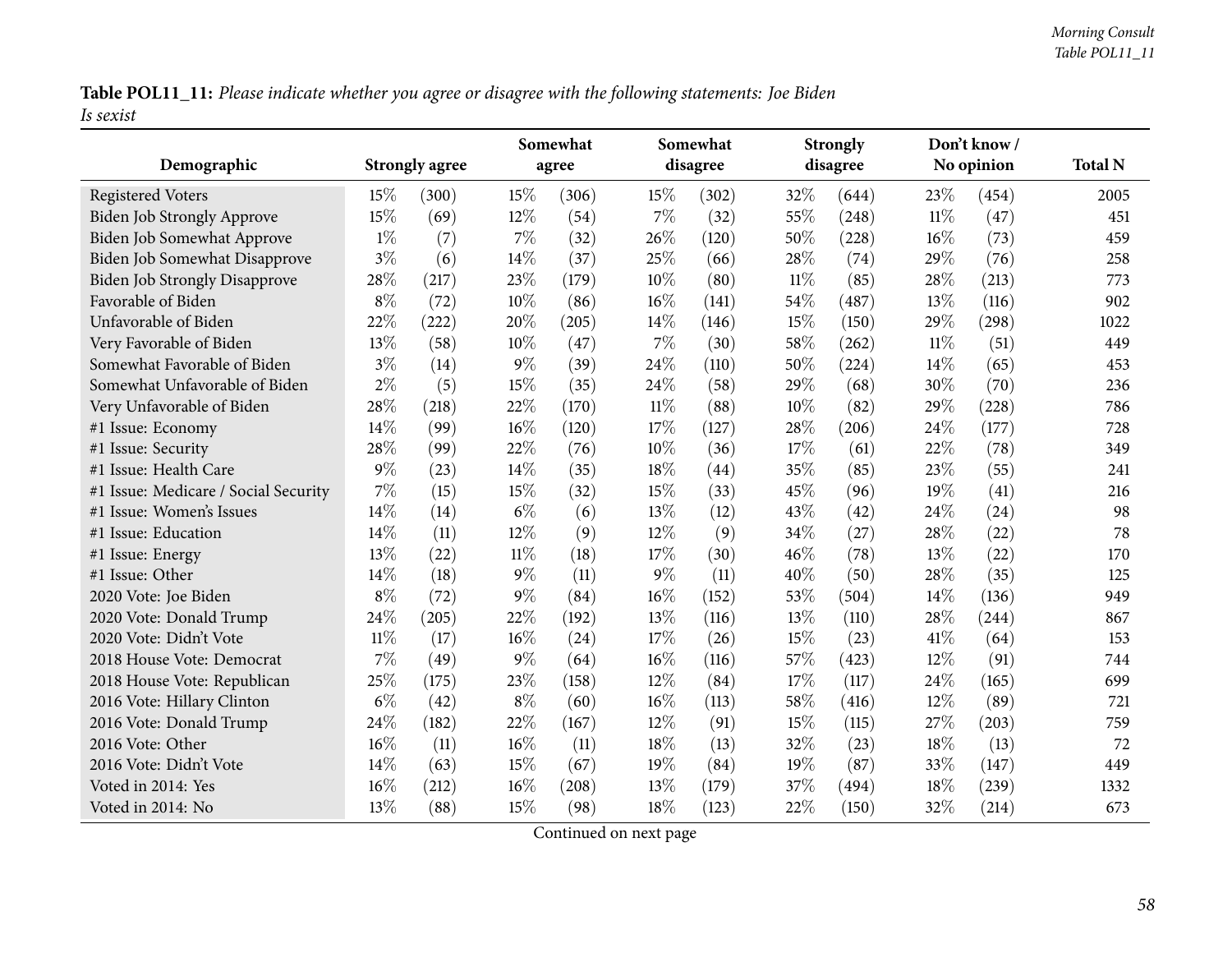|           | Table POL11_11: Please indicate whether you agree or disagree with the following statements: Joe Biden |  |
|-----------|--------------------------------------------------------------------------------------------------------|--|
| Is sexist |                                                                                                        |  |

|                                    |                       |                       | Somewhat           |        | Somewhat |        | <b>Strongly</b> |        | Don't know / |                |
|------------------------------------|-----------------------|-----------------------|--------------------|--------|----------|--------|-----------------|--------|--------------|----------------|
| Demographic                        | <b>Strongly agree</b> |                       | agree              |        | disagree |        | disagree        |        | No opinion   | <b>Total N</b> |
| Registered Voters                  | $15\%$<br>(300)       | $15\%$                | (306)              | $15\%$ | (302)    | 32%    | (644)           | 23\%   | (454)        | 2005           |
| 4-Region: Northeast                | $17\%$                | $12\%$<br>(61)        | 44                 | $14\%$ | (48)     | 37%    | (131)           | 20%    | (70)         | 354            |
| 4-Region: Midwest                  | $13\%$                | $14\%$<br>(57)        | (60)               | $16\%$ | (72)     | 32%    | (144)           | 25\%   | (112)        | 446            |
| 4-Region: South                    | $14\%$                | $16\%$<br>(107)       | $\left(118\right)$ | $14\%$ | (108)    | $31\%$ | (233)           | 24\%   | (182)        | 748            |
| 4-Region: West                     | $16\%$                | $18\%$<br>(75)        | (83)               | $16\%$ | (74)     | 30\%   | (135)           | 20%    | (90)         | 457            |
| Party: Democrat/Leans Democrat     | $8\%$                 | 10\%<br>(75)          | $\sqrt{86}$        | $16\%$ | (146)    | 50%    | 447             | $15\%$ | (138)        | 893            |
| Party: Republican/Leans Republican | $24\%$                | 22%<br>$^{\prime}197$ | $\left(180\right)$ | $13\%$ | (108)    | $15\%$ | (121            | 27\%   | (227)        | 834            |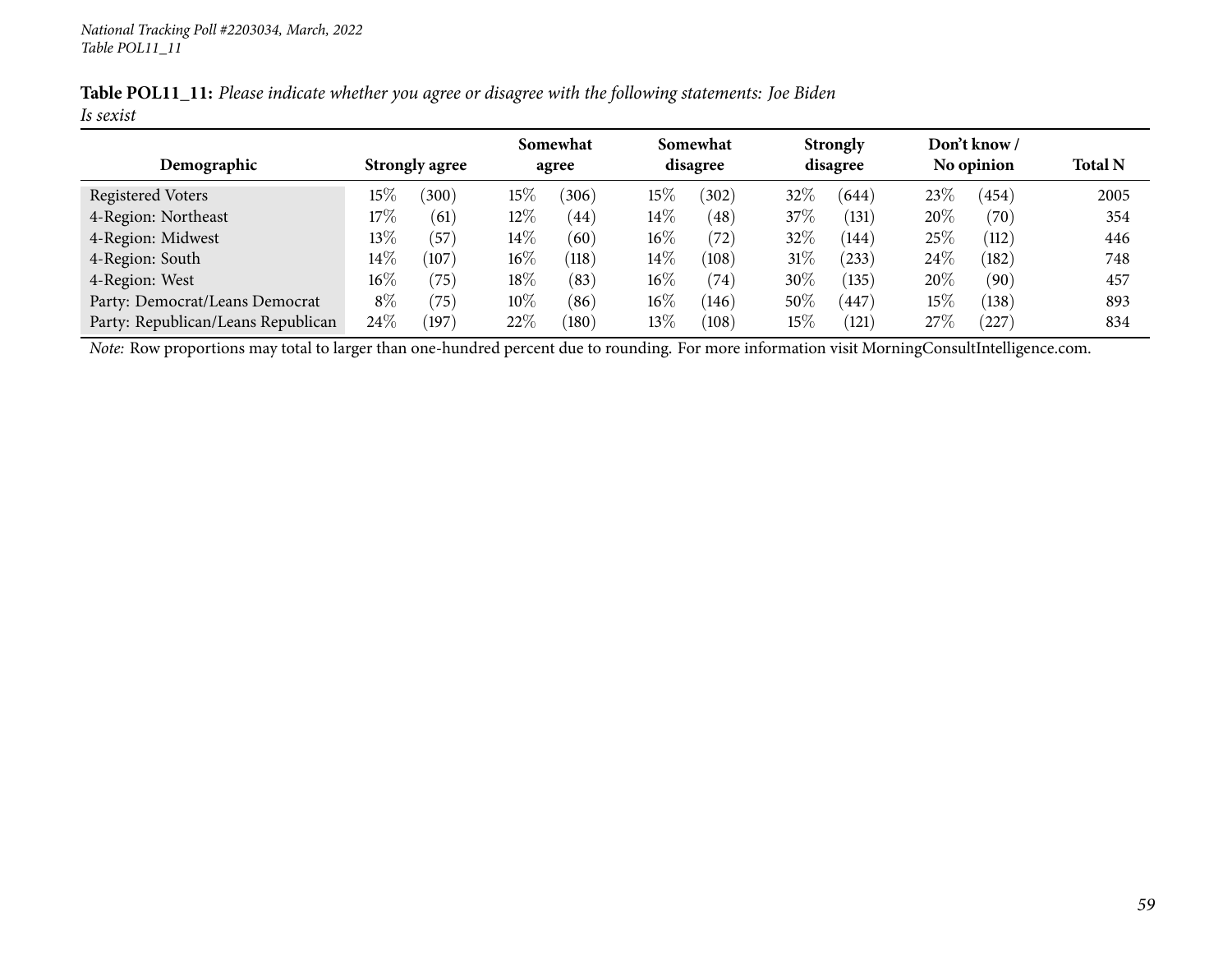Table POL11\_12: Please indicate whether you agree or disagree with the following statements: Joe Biden *Is racist*

|                          |        |                       |       | Somewhat |        | Somewhat |     | <b>Strongly</b>     |        | Don't know/ |                |
|--------------------------|--------|-----------------------|-------|----------|--------|----------|-----|---------------------|--------|-------------|----------------|
| Demographic              |        | <b>Strongly agree</b> |       | agree    |        | disagree |     | disagree            |        | No opinion  | <b>Total N</b> |
| <b>Registered Voters</b> | 17%    | (335)                 | 14\%  | (276)    | 14%    | (283)    | 36% | (730)               | 19%    | (381)       | 2005           |
| Gender: Male             | 20%    | (191)                 | 18%   | (169)    | 13%    | (124)    | 33% | (316)               | 15%    | (145)       | 945            |
| Gender: Female           | 14%    | (144)                 | 10%   | (107)    | 15%    | (159)    | 39% | (414)               | 22%    | (236)       | 1060           |
| Age: 18-34               | 21%    | (111)                 | 17%   | (89)     | $12\%$ | (62)     | 27% | (137)               | 23%    | (117)       | 516            |
| Age: 35-44               | 14%    | (45)                  | 12%   | (38)     | 19%    | (58)     | 37% | (114)               | 17%    | (54)        | 308            |
| Age: 45-64               | 16%    | (106)                 | 13%   | (85)     | 14\%   | (94)     | 37% | (252)               | 21%    | (143)       | 682            |
| Age: 65+                 | 15%    | (74)                  | 13%   | (63)     | 14%    | (69)     | 45% | (227)               | 13%    | (66)        | 499            |
| GenZers: 1997-2012       | 15%    | (22)                  | 18%   | (25)     | $8\%$  | (12)     | 28% | (40)                | 30%    | (42)        | 141            |
| Millennials: 1981-1996   | 21%    | (127)                 | 15%   | (94)     | 15%    | (94)     | 29% | (179)               | 19%    | (115)       | 610            |
| GenXers: 1965-1980       | 13%    | (60)                  | 14%   | (64)     | 14%    | (67)     | 39% | (184)               | 20%    | (94)        | 469            |
| Baby Boomers: 1946-1964  | 16%    | (115)                 | 12%   | (86)     | 13%    | (92)     | 42% | (302)               | 17%    | (123)       | 718            |
| PID: Dem (no lean)       | 9%     | (71)                  | $9\%$ | (72)     | 13%    | (104)    | 56% | (448)               | 12%    | (99)        | 794            |
| PID: Ind (no lean)       | 17%    | (88)                  | 15%   | (82)     | 14%    | (71)     | 31% | (165)               | 23%    | (121)       | 528            |
| PID: Rep (no lean)       | 26%    | (176)                 | 18%   | (122)    | 16%    | (108)    | 17% | (117)               | 24%    | (161)       | 683            |
| PID/Gender: Dem Men      | 16%    | (67)                  | 13%   | (53)     | 13%    | (51)     | 49% | (200)               | 10%    | (40)        | 410            |
| PID/Gender: Dem Women    | $1\%$  | (4)                   | $5\%$ | (19)     | 14%    | (53)     | 65% | (249)               | 15%    | (59)        | 384            |
| PID/Gender: Ind Men      | 19%    | (48)                  | 17%   | (44)     | 16%    | (40)     | 29% | (73)                | 19%    | (49)        | 256            |
| PID/Gender: Ind Women    | 15%    | (40)                  | 14%   | (37)     | $11\%$ | (31)     | 34% | (91)                | 27%    | (72)        | 272            |
| PID/Gender: Rep Men      | 27%    | (76)                  | 26%   | (72)     | 12%    | (32)     | 15% | (43)                | 20%    | (56)        | 279            |
| PID/Gender: Rep Women    | 25%    | (100)                 | 12%   | (50)     | 19%    | (76)     | 18% | (74)                | 26%    | (104)       | 404            |
| Ideo: Liberal (1-3)      | 10%    | (55)                  | 10%   | (56)     | 13%    | (74)     | 59% | (334)               | $8\%$  | (42)        | 561            |
| Ideo: Moderate (4)       | $11\%$ | (57)                  | 10%   | (53)     | $12\%$ | (64)     | 45% | (234)               | 22%    | (117)       | 526            |
| Ideo: Conservative (5-7) | 26%    | (208)                 | 19%   | (154)    | 17%    | (134)    | 17% | (138)               | 20%    | (160)       | 795            |
| Educ: < College          | 18%    | (218)                 | 13%   | (152)    | 13%    | (155)    | 34% | (411)               | 23%    | (274)       | 1211           |
| Educ: Bachelors degree   | 18%    | (88)                  | 14%   | (71)     | $16\%$ | (82)     | 37% | (186)               | 15%    | (76)        | 503            |
| Educ: Post-grad          | 10%    | (29)                  | 18%   | (53)     | 16%    | (46)     | 46% | (133)               | $11\%$ | (31)        | 291            |
| Income: Under 50k        | 16%    | (126)                 | 12%   | (95)     | $11\%$ | (87)     | 36% | $\left( 287\right)$ | 26%    | (212)       | 808            |
| Income: 50k-100k         | 18%    | (132)                 | 15%   | (113)    | 14%    | (103)    | 39% | (285)               | 13%    | (98)        | 731            |
| Income: 100k+            | 17%    | (77)                  | 14%   | (67)     | 20%    | (94)     | 34% | (159)               | 15%    | (70)        | 466            |
| Ethnicity: White         | $18\%$ | (284)                 | 15%   | (235)    | 15%    | (233)    | 35% | (546)               | 18%    | (277)       | 1576           |
| Ethnicity: Hispanic      | 28%    | (62)                  | 17%   | (37)     | 14%    | (32)     | 28% | (62)                | 13%    | (29)        | 223            |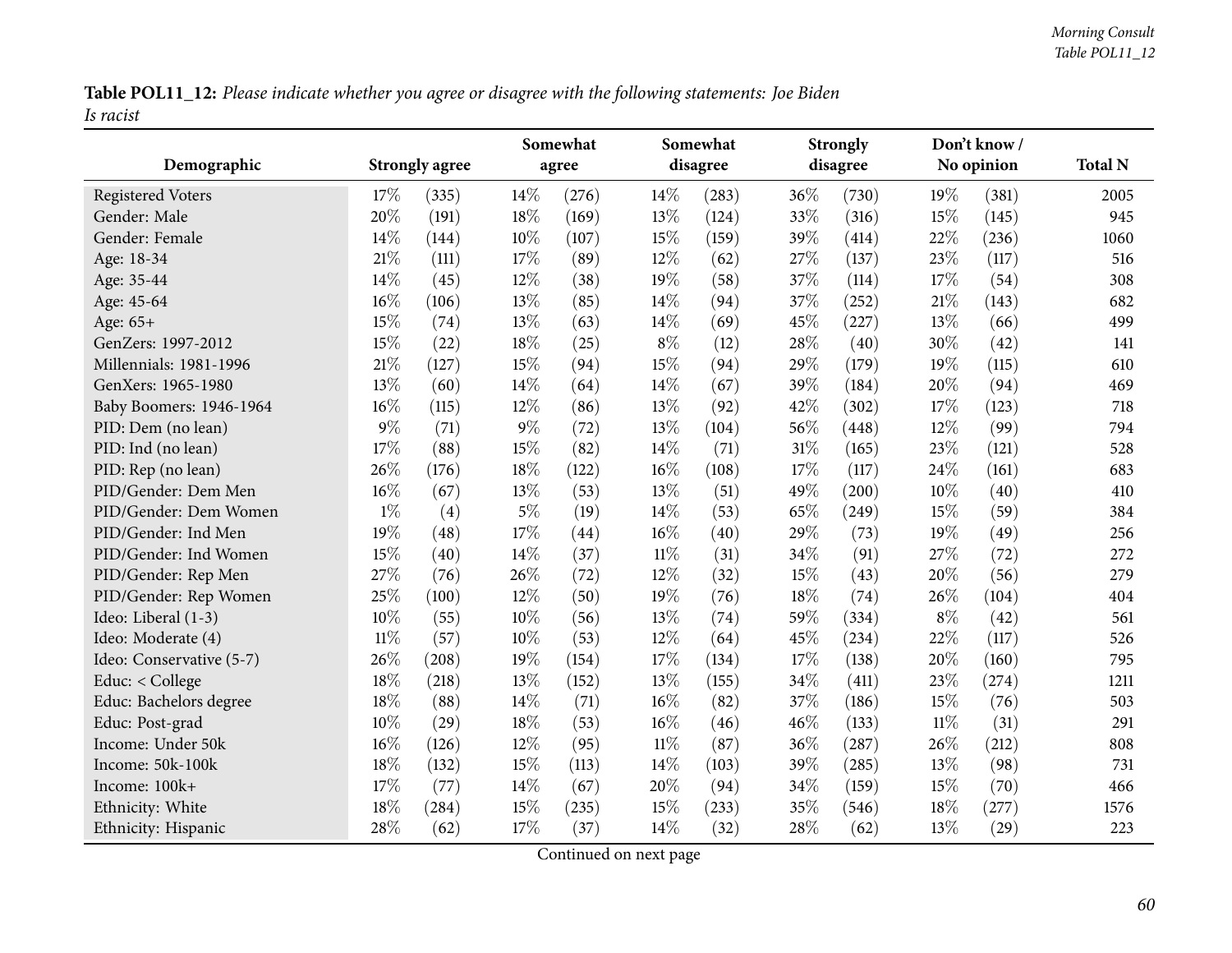|           | Table POL11_12: Please indicate whether you agree or disagree with the following statements: Joe Biden |  |
|-----------|--------------------------------------------------------------------------------------------------------|--|
| Is racist |                                                                                                        |  |

|                                   |       |                       |       | Somewhat |        | Somewhat |        | <b>Strongly</b> |        | Don't know / |                |
|-----------------------------------|-------|-----------------------|-------|----------|--------|----------|--------|-----------------|--------|--------------|----------------|
| Demographic                       |       | <b>Strongly agree</b> |       | agree    |        | disagree |        | disagree        |        | No opinion   | <b>Total N</b> |
| <b>Registered Voters</b>          | 17%   | (335)                 | 14%   | (276)    | 14%    | (283)    | $36\%$ | (730)           | 19%    | (381)        | 2005           |
| Ethnicity: Black                  | $8\%$ | (21)                  | $5\%$ | (14)     | $11\%$ | (28)     | 48%    | (124)           | 28%    | (72)         | 258            |
| Ethnicity: Other                  | 18%   | (30)                  | 16%   | (27)     | 13%    | (22)     | 35%    | (60)            | 19%    | (32)         | 171            |
| All Christian                     | 17%   | (169)                 | 16%   | (166)    | 16%    | (163)    | 35%    | (358)           | $16\%$ | (165)        | 1019           |
| All Non-Christian                 | 25%   | (47)                  | 19%   | (35)     | $11\%$ | (21)     | 35%    | (66)            | 10%    | (18)         | 188            |
| Atheist                           | $8\%$ | (5)                   | $5\%$ | (3)      | $11\%$ | (7)      | 58%    | (35)            | 17%    | (11)         | 61             |
| Agnostic/Nothing in particular    | 16%   | (67)                  | $9\%$ | (40)     | 12%    | (51)     | 39%    | (166)           | $24\%$ | (102)        | 427            |
| Something Else                    | 15%   | (47)                  | 10%   | (32)     | 13%    | (42)     | 34%    | (105)           | 27%    | (86)         | 311            |
| Religious Non-Protestant/Catholic | 26%   | (55)                  | 19%   | (39)     | 13%    | (27)     | 33%    | (68)            | $9\%$  | (19)         | 208            |
| Evangelical                       | 20%   | (114)                 | 16%   | (93)     | 16%    | (90)     | 28%    | (160)           | $21\%$ | (120)        | 578            |
| Non-Evangelical                   | 13%   | (92)                  | 14%   | (99)     | 14%    | (104)    | 41\%   | (296)           | $18\%$ | (128)        | 719            |
| Community: Urban                  | 16%   | (86)                  | 17%   | (91)     | 14%    | (77)     | 38%    | (209)           | 15\%   | (81)         | 543            |
| Community: Suburban               | 15%   | (143)                 | 13%   | (120)    | 16%    | (150)    | 39%    | (371)           | 18%    | (175)        | 960            |
| Community: Rural                  | 21%   | (105)                 | 13%   | (65)     | $11\%$ | (57)     | 30%    | (150)           | 25%    | (125)        | 502            |
| <b>Employ: Private Sector</b>     | 15%   | (102)                 | 13%   | (89)     | 18%    | (121)    | 37%    | (244)           | $16\%$ | (107)        | 664            |
| <b>Employ: Government</b>         | 16%   | (24)                  | 16%   | (24)     | 17%    | (25)     | 39%    | (58)            | 12%    | (18)         | 150            |
| Employ: Self-Employed             | 32%   | (68)                  | 18%   | (39)     | 10%    | (21)     | 24%    | (51)            | 16%    | (35)         | 213            |
| Employ: Homemaker                 | 18%   | (24)                  | $8\%$ | (10)     | 13%    | (18)     | 33%    | (46)            | 28%    | (39)         | 137            |
| Employ: Student                   | $8\%$ | (5)                   | 23%   | (16)     | $4\%$  | (3)      | 36%    | (25)            | 29%    | (19)         | 68             |
| Employ: Retired                   | 17%   | (87)                  | 12%   | (64)     | 13%    | (68)     | 43%    | (221)           | 15%    | (77)         | 516            |
| Employ: Unemployed                | $9\%$ | (14)                  | 15%   | (23)     | 12%    | (18)     | $31\%$ | (46)            | 33%    | (48)         | 149            |
| Employ: Other                     | $9\%$ | (10)                  | 10%   | (11)     | 9%     | (10)     | 38%    | (40)            | 34%    | (37)         | 107            |
| Military HH: Yes                  | 23%   | (82)                  | 13%   | (49)     | 16%    | (59)     | 34%    | (125)           | 14%    | (52)         | 366            |
| Military HH: No                   | 15%   | (253)                 | 14%   | (227)    | 14%    | (224)    | 37%    | (606)           | 20%    | (329)        | 1639           |
| RD/WT: Right Direction            | 12%   | (87)                  | $9\%$ | (71)     | 13%    | (95)     | 55%    | (414)           | 12%    | (92)         | 759            |
| RD/WT: Wrong Track                | 20%   | (248)                 | 16%   | (205)    | $15\%$ | (188)    | 25%    | (316)           | 23%    | (289)        | 1246           |
| Biden Job Approve                 | $8\%$ | (71)                  | $9\%$ | (81)     | 13%    | (118)    | 59%    | (539)           | $11\%$ | (102)        | 911            |
| Biden Job Disapprove              | 25%   | (260)                 | 19%   | (193)    | 16%    | (160)    | 18%    | (181)           | 23%    | (237)        | 1032           |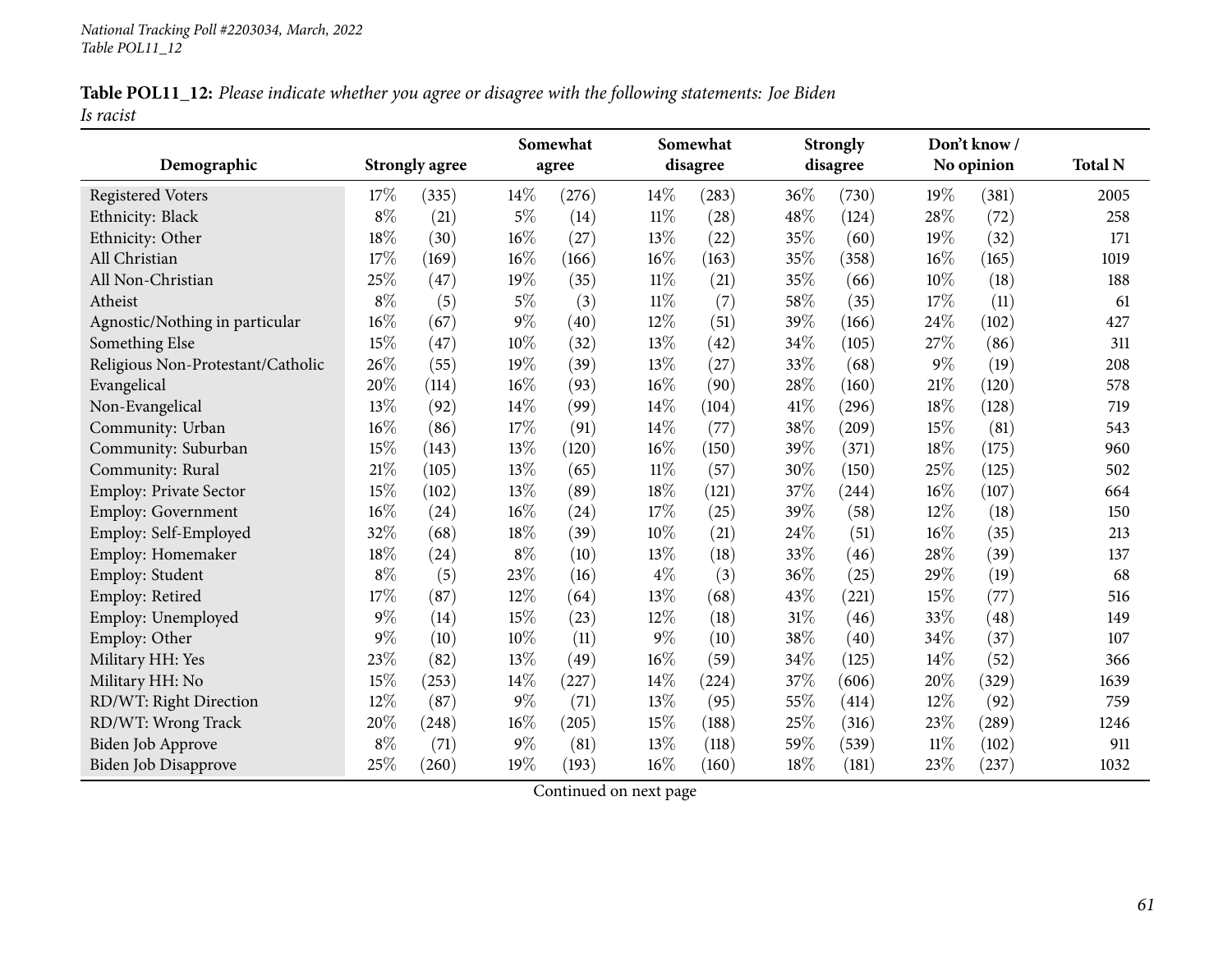Table POL11\_12: Please indicate whether you agree or disagree with the following statements: Joe Biden *Is racist*

| Demographic                          |        | <b>Strongly agree</b> |        | Somewhat<br>agree |        | Somewhat<br>disagree |        | <b>Strongly</b><br>disagree |        | Don't know /<br>No opinion | <b>Total N</b> |
|--------------------------------------|--------|-----------------------|--------|-------------------|--------|----------------------|--------|-----------------------------|--------|----------------------------|----------------|
| <b>Registered Voters</b>             | 17%    | (335)                 | 14%    | (276)             | 14%    | (283)                | 36%    | (730)                       | 19%    | (381)                      | 2005           |
| <b>Biden Job Strongly Approve</b>    | 13%    | (59)                  | $9\%$  | (41)              | $8\%$  | (37)                 | $61\%$ | (274)                       | $9\%$  | (41)                       | 451            |
| Biden Job Somewhat Approve           | $3\%$  | (12)                  | $9\%$  | (41)              | 18%    | (81)                 | 58\%   | (265)                       | 13%    | (62)                       | 459            |
| Biden Job Somewhat Disapprove        | 10%    | (25)                  | 13%    | (33)              | 21%    | (54)                 | $31\%$ | (80)                        | 26%    | (67)                       | 258            |
| <b>Biden Job Strongly Disapprove</b> | 30%    | (236)                 | $21\%$ | (160)             | 14%    | (107)                | 13%    | (101)                       | 22%    | (170)                      | 773            |
| Favorable of Biden                   | $8\%$  | (68)                  | 7%     | (67)              | 12%    | (110)                | 62%    | (555)                       | $11\%$ | (102)                      | 902            |
| Unfavorable of Biden                 | 24%    | (245)                 | 20%    | (200)             | $16\%$ | (168)                | $16\%$ | (168)                       | 24%    | (241)                      | 1022           |
| Very Favorable of Biden              | $11\%$ | (47)                  | $8\%$  | (37)              | $6\%$  | (29)                 | 66%    | (295)                       | $9\%$  | (41)                       | 449            |
| Somewhat Favorable of Biden          | $5\%$  | (21)                  | 7%     | (30)              | 18%    | (81)                 | 57%    | (260)                       | 13%    | (61)                       | 453            |
| Somewhat Unfavorable of Biden        | $6\%$  | (13)                  | 15%    | (36)              | 26%    | (60)                 | $31\%$ | (73)                        | 23%    | (53)                       | 236            |
| Very Unfavorable of Biden            | 29%    | (232)                 | 21%    | (164)             | 14%    | (108)                | 12%    | (95)                        | 24%    | (188)                      | 786            |
| #1 Issue: Economy                    | 17%    | (125)                 | 15%    | (112)             | 14%    | (100)                | $34\%$ | (250)                       | 20%    | (142)                      | 728            |
| #1 Issue: Security                   | 26%    | (91)                  | 20%    | (69)              | 13%    | (45)                 | 22%    | (78)                        | 19%    | (66)                       | 349            |
| #1 Issue: Health Care                | $11\%$ | (26)                  | $16\%$ | (38)              | $16\%$ | (39)                 | 37%    | (90)                        | 20%    | (48)                       | 241            |
| #1 Issue: Medicare / Social Security | 13%    | (27)                  | $6\%$  | (14)              | 15%    | (31)                 | 47%    | (102)                       | 19%    | (42)                       | 216            |
| #1 Issue: Women's Issues             | 14\%   | (14)                  | $5\%$  | (5)               | 14%    | (13)                 | 49%    | (47)                        | 18%    | (18)                       | 98             |
| #1 Issue: Education                  | 13%    | (10)                  | $11\%$ | (8)               | $16\%$ | (13)                 | 36%    | $\left( 28\right)$          | 23%    | (18)                       | 78             |
| #1 Issue: Energy                     | 13%    | (22)                  | 7%     | (12)              | 16%    | (28)                 | 51\%   | (87)                        | 12%    | (21)                       | 170            |
| #1 Issue: Other                      | 17%    | (21)                  | 14%    | (17)              | $11\%$ | (13)                 | 39%    | (49)                        | 20%    | (25)                       | 125            |
| 2020 Vote: Joe Biden                 | 7%     | (68)                  | $9\%$  | (83)              | 13%    | (126)                | 58\%   | (554)                       | 12%    | (118)                      | 949            |
| 2020 Vote: Donald Trump              | 27%    | (236)                 | 19%    | (167)             | 15%    | (132)                | 15%    | (132)                       | 23%    | (201)                      | 867            |
| 2020 Vote: Didn't Vote               | 18%    | (28)                  | 14%    | (22)              | $8\%$  | (13)                 | 26%    | (40)                        | 33%    | (51)                       | 153            |
| 2018 House Vote: Democrat            | $7\%$  | (53)                  | $9\%$  | (67)              | 13%    | (96)                 | $61\%$ | (452)                       | 10%    | (75)                       | 744            |
| 2018 House Vote: Republican          | 26%    | (184)                 | 18%    | (128)             | 15%    | (108)                | 19%    | (136)                       | 20%    | (143)                      | 699            |
| 2016 Vote: Hillary Clinton           | $5\%$  | (39)                  | $6\%$  | (46)              | 14%    | (100)                | 63%    | (455)                       | $11\%$ | (81)                       | 721            |
| 2016 Vote: Donald Trump              | 26%    | (197)                 | 20%    | (149)             | 16%    | (123)                | $17\%$ | (126)                       | 22%    | (164)                      | 759            |
| 2016 Vote: Other                     | 14%    | (10)                  | 14\%   | (10)              | 18%    | (13)                 | $36\%$ | (26)                        | 19%    | (14)                       | 72             |
| 2016 Vote: Didn't Vote               | 20%    | (88)                  | 15%    | (69)              | $11\%$ | (47)                 | 27\%   | (121)                       | 27%    | (123)                      | 449            |
| Voted in 2014: Yes                   | 16%    | (219)                 | 13%    | (178)             | 15%    | (195)                | $41\%$ | (547)                       | 14%    | (193)                      | 1332           |
| Voted in 2014: No                    | 17%    | (116)                 | 15%    | (98)              | 13%    | (88)                 | 27%    | (183)                       | 28%    | (188)                      | 673            |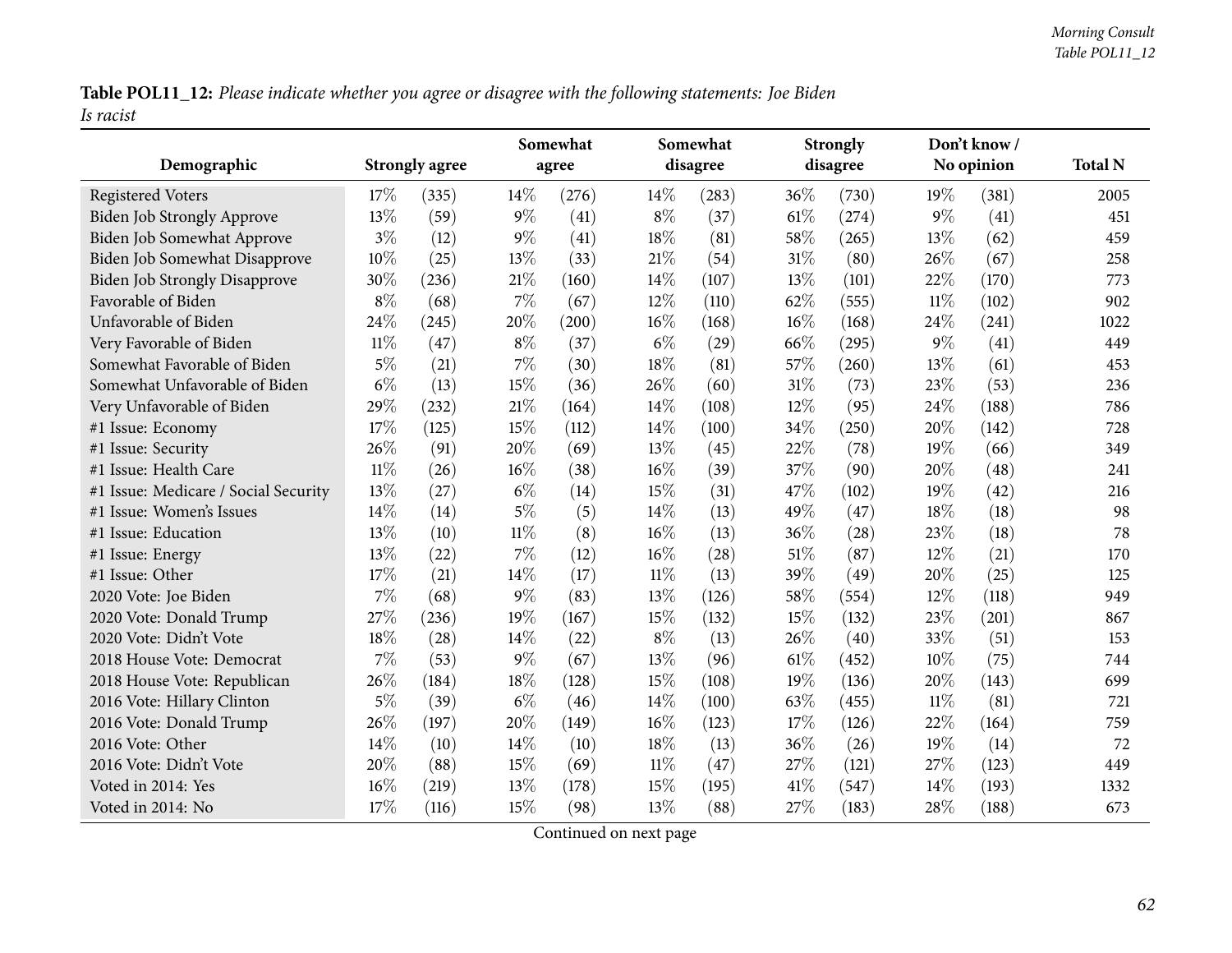|           |  | Table POL11_12: Please indicate whether you agree or disagree with the following statements: Joe Biden |
|-----------|--|--------------------------------------------------------------------------------------------------------|
| Is racist |  |                                                                                                        |

|                                    |        |                       |        | Somewhat               |        | Somewhat        |          | <b>Strongly</b> |            | Don't know /   |                |
|------------------------------------|--------|-----------------------|--------|------------------------|--------|-----------------|----------|-----------------|------------|----------------|----------------|
| Demographic                        |        | <b>Strongly agree</b> |        | agree                  |        | disagree        | disagree |                 | No opinion |                | <b>Total N</b> |
| Registered Voters                  | $17\%$ | (335)                 | $14\%$ | 276                    | $14\%$ | (283)           | $36\%$   | (730)           | 19%        | $^{\prime}381$ | 2005           |
| 4-Region: Northeast                | $18\%$ | (65)                  | 13\%   | 47                     | $11\%$ | 38 <sup>°</sup> | 39\%     | (138)           | 19%        | (66)           | 354            |
| 4-Region: Midwest                  | $15\%$ | (68)                  | $10\%$ | 47                     | 15%    | (65)            | 37%      | (164)           | 23\%       | (103)          | 446            |
| 4-Region: South                    | 17%    | (127)                 | 13\%   | (94)                   | $16\%$ | (120)           | 35%      | (260)           | 20%        | (148)          | 748            |
| 4-Region: West                     | 17%    | (76)                  | $19\%$ | $^{\prime}88^{\prime}$ | $13\%$ | (60)            | 37%      | (169)           | $14\%$     | (64)           | 457            |
| Party: Democrat/Leans Democrat     | $8\%$  | (72)                  | $9\%$  | 77                     | $13\%$ | (115)           | 58\%     | (514)           | $13\%$     | (114)          | 893            |
| Party: Republican/Leans Republican | 25%    | $^{'}212)$            | $19\%$ | (161)                  | $16\%$ | (133)           | $16\%$   | (134)           | 23\%       | (194)          | 834            |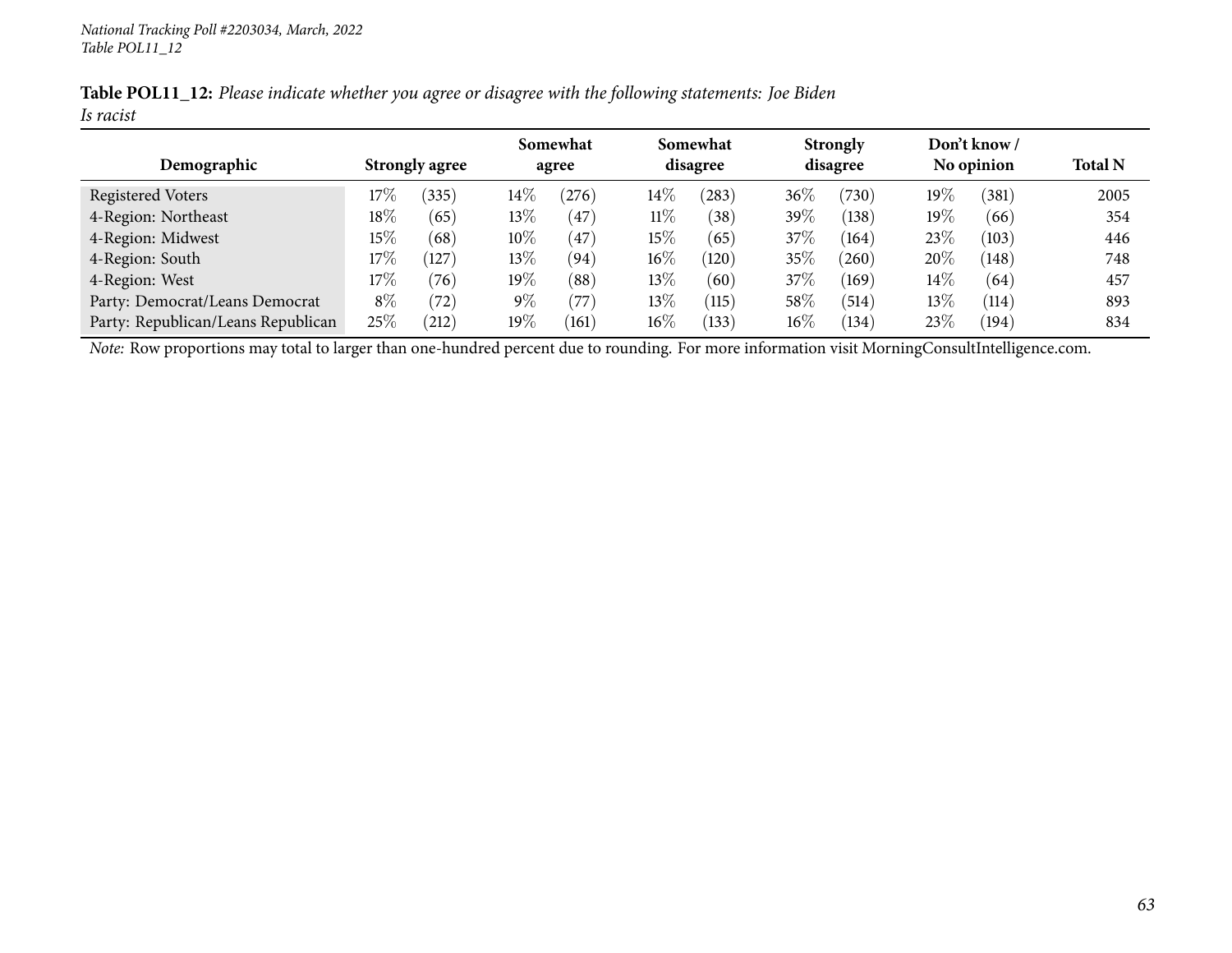Table POL11\_13: Please indicate whether you agree or disagree with the following statements: Joe Biden *Is reckless*

|                          |       |                       |        | Somewhat |        | Somewhat |        | <b>Strongly</b> |        | Don't know/ |                |
|--------------------------|-------|-----------------------|--------|----------|--------|----------|--------|-----------------|--------|-------------|----------------|
| Demographic              |       | <b>Strongly agree</b> |        | agree    |        | disagree |        | disagree        |        | No opinion  | <b>Total N</b> |
| <b>Registered Voters</b> | 26%   | (523)                 | 16%    | (316)    | $16\%$ | (319)    | 32%    | (633)           | $11\%$ | (214)       | 2005           |
| Gender: Male             | 26%   | (245)                 | 19%    | (178)    | 16%    | (153)    | 30%    | (280)           | $9\%$  | (89)        | 945            |
| Gender: Female           | 26%   | (278)                 | 13%    | (138)    | $16\%$ | (166)    | 33%    | (353)           | 12%    | (125)       | 1060           |
| Age: 18-34               | 24%   | (124)                 | 23%    | (117)    | 17%    | (88)     | 20%    | (103)           | 16%    | (84)        | 516            |
| Age: 35-44               | 22%   | (67)                  | 15%    | (45)     | $21\%$ | (63)     | 33%    | (102)           | 10%    | (30)        | 308            |
| Age: 45-64               | 28%   | (191)                 | 14%    | (98)     | $16\%$ | (112)    | 30%    | (207)           | $11\%$ | (73)        | 682            |
| Age: 65+                 | 28%   | (140)                 | $11\%$ | (56)     | $11\%$ | (55)     | 44%    | (220)           | $6\%$  | (28)        | 499            |
| GenZers: 1997-2012       | 19%   | (26)                  | 18%    | (25)     | 20%    | (28)     | 18%    | (25)            | 26%    | (36)        | 141            |
| Millennials: 1981-1996   | 24%   | (148)                 | 21%    | (130)    | 17%    | (102)    | 26%    | (158)           | 12%    | (73)        | 610            |
| GenXers: 1965-1980       | 26%   | (120)                 | 14%    | (67)     | 21\%   | (99)     | 29%    | (136)           | 10%    | (46)        | 469            |
| Baby Boomers: 1946-1964  | 29%   | (205)                 | 12%    | (86)     | $11\%$ | (81)     | 40%    | (288)           | $8\%$  | (58)        | 718            |
| PID: Dem (no lean)       | $9\%$ | (69)                  | 12%    | (92)     | 18%    | (139)    | $51\%$ | (408)           | $11\%$ | (86)        | 794            |
| PID: Ind (no lean)       | 24%   | (128)                 | 15%    | (77)     | 20%    | (104)    | 27%    | (140)           | 15%    | (79)        | 528            |
| PID: Rep (no lean)       | 48%   | (327)                 | 21%    | (146)    | $11\%$ | (75)     | 12%    | (85)            | 7%     | (49)        | 683            |
| PID/Gender: Dem Men      | 14%   | (59)                  | 16%    | (66)     | 15%    | (60)     | 45%    | (185)           | 10%    | (40)        | 410            |
| PID/Gender: Dem Women    | $3\%$ | (10)                  | 7%     | (26)     | $21\%$ | (79)     | 58%    | (223)           | 12%    | (46)        | 384            |
| PID/Gender: Ind Men      | 28%   | (72)                  | 15%    | (38)     | 21\%   | (53)     | 24%    | (61)            | 12%    | (31)        | 256            |
| PID/Gender: Ind Women    | 20%   | (56)                  | 14%    | (38)     | 19%    | (52)     | 29%    | (79)            | 18%    | (48)        | 272            |
| PID/Gender: Rep Men      | 41%   | (114)                 | 26%    | (73)     | 14%    | (40)     | 12%    | (33)            | $7\%$  | (18)        | 279            |
| PID/Gender: Rep Women    | 53%   | (212)                 | 18%    | (73)     | $9\%$  | (35)     | 13%    | (52)            | $8\%$  | (31)        | 404            |
| Ideo: Liberal (1-3)      | 10%   | (55)                  | 12%    | (67)     | 17%    | (93)     | 56%    | (316)           | $6\%$  | (31)        | 561            |
| Ideo: Moderate (4)       | 14%   | (75)                  | 15%    | (78)     | 20%    | (107)    | 37%    | (193)           | 14%    | (73)        | 526            |
| Ideo: Conservative (5-7) | 45%   | (357)                 | 20%    | (162)    | 13%    | (106)    | 13%    | (102)           | $9\%$  | (68)        | 795            |
| Educ: < College          | 28%   | (335)                 | 15%    | (186)    | 16%    | (189)    | 29%    | (353)           | 12%    | (148)       | 1211           |
| Educ: Bachelors degree   | 29%   | (145)                 | 15%    | (76)     | 17\%   | (83)     | 31%    | (154)           | $9\%$  | (45)        | 503            |
| Educ: Post-grad          | 15%   | (43)                  | 18%    | (54)     | $16\%$ | (47)     | 43%    | (127)           | 7%     | (21)        | 291            |
| Income: Under 50k        | 25%   | (204)                 | 14%    | (114)    | 14\%   | (114)    | 32%    | (258)           | 15%    | (118)       | 808            |
| Income: 50k-100k         | 29%   | (214)                 | 18%    | (129)    | 15%    | (109)    | 30%    | (219)           | $8\%$  | (59)        | 731            |
| Income: 100k+            | 23%   | (105)                 | 16%    | (73)     | $21\%$ | (96)     | 33%    | (155)           | $8\%$  | (37)        | 466            |
| Ethnicity: White         | 30%   | (469)                 | 17%    | (267)    | 15%    | (232)    | 29%    | (460)           | $9\%$  | (148)       | 1576           |
| Ethnicity: Hispanic      | 25%   | (56)                  | 19%    | (43)     | 24%    | (53)     | 23%    | (52)            | $8\%$  | (19)        | 223            |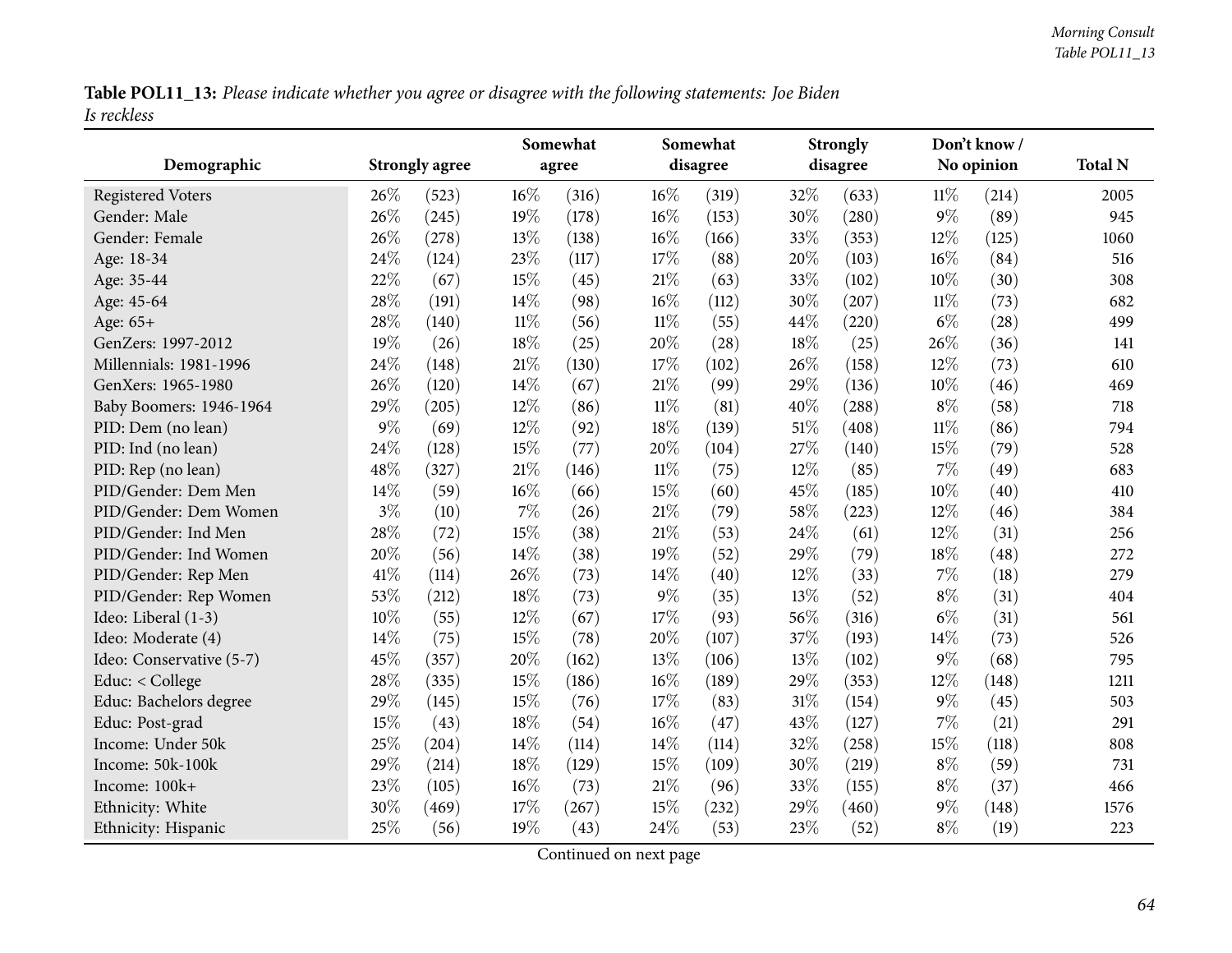|             | Table POL11_13: Please indicate whether you agree or disagree with the following statements: Joe Biden |  |
|-------------|--------------------------------------------------------------------------------------------------------|--|
| Is reckless |                                                                                                        |  |

|                                   |        |                       |        | Somewhat |        | Somewhat |      | <b>Strongly</b> |        | Don't know / |                |
|-----------------------------------|--------|-----------------------|--------|----------|--------|----------|------|-----------------|--------|--------------|----------------|
| Demographic                       |        | <b>Strongly agree</b> |        | agree    |        | disagree |      | disagree        |        | No opinion   | <b>Total N</b> |
| <b>Registered Voters</b>          | 26%    | (523)                 | 16%    | (316)    | 16%    | (319)    | 32\% | (633)           | 11%    | (214)        | 2005           |
| Ethnicity: Black                  | 7%     | (19)                  | $11\%$ | (30)     | 13%    | (34)     | 49%  | (126)           | 19%    | (50)         | 258            |
| Ethnicity: Other                  | 20%    | (35)                  | $11\%$ | (19)     | 31%    | (53)     | 28%  | (47)            | 10%    | (17)         | 171            |
| All Christian                     | 31%    | (318)                 | 16%    | (161)    | 15%    | (155)    | 30%  | (305)           | $8\%$  | (80)         | 1019           |
| All Non-Christian                 | 26%    | (49)                  | 23%    | (44)     | 13%    | (25)     | 28%  | (52)            | $9\%$  | (17)         | 188            |
| Atheist                           | $11\%$ | (7)                   | $4\%$  | (2)      | 21%    | (12)     | 54%  | (33)            | $11\%$ | (7)          | 61             |
| Agnostic/Nothing in particular    | 14%    | (61)                  | 13%    | (57)     | 20%    | (87)     | 37%  | (159)           | 15%    | (62)         | 427            |
| Something Else                    | 28%    | (88)                  | 17%    | (52)     | 13%    | (39)     | 27%  | (84)            | 15%    | (48)         | 311            |
| Religious Non-Protestant/Catholic | 28%    | (58)                  | 22%    | (47)     | 14%    | (29)     | 27%  | (56)            | 9%     | (19)         | 208            |
| Evangelical                       | 35%    | (201)                 | 17%    | (100)    | 13%    | (73)     | 25%  | (145)           | 10%    | (59)         | 578            |
| Non-Evangelical                   | 27%    | (194)                 | 15%    | (109)    | 16%    | (114)    | 33%  | (236)           | $9\%$  | (65)         | 719            |
| Community: Urban                  | 19%    | (103)                 | 16%    | (85)     | 17%    | (92)     | 36%  | (194)           | 13%    | (70)         | 543            |
| Community: Suburban               | 26%    | (245)                 | 15%    | (147)    | 17%    | (162)    | 32%  | (306)           | 10%    | (100)        | 960            |
| Community: Rural                  | 35%    | (176)                 | 17%    | (84)     | 13%    | (66)     | 26\% | (133)           | $9\%$  | (44)         | 502            |
| Employ: Private Sector            | 24%    | (157)                 | 18%    | (117)    | 20%    | (132)    | 31\% | (203)           | $8\%$  | (55)         | 664            |
| <b>Employ: Government</b>         | 18%    | (28)                  | 20%    | (30)     | 24\%   | (37)     | 27%  | (41)            | 10%    | (15)         | 150            |
| Employ: Self-Employed             | 31%    | (65)                  | 29%    | (62)     | $9\%$  | (20)     | 20%  | (43)            | $11\%$ | (23)         | 213            |
| Employ: Homemaker                 | 38%    | (53)                  | 19%    | (26)     | $8\%$  | (11)     | 22%  | (31)            | 12%    | (16)         | 137            |
| Employ: Student                   | 16%    | (11)                  | $9\%$  | (6)      | 30%    | (20)     | 21%  | (14)            | 24%    | (16)         | 68             |
| Employ: Retired                   | 31%    | (160)                 | $11\%$ | (59)     | $11\%$ | (57)     | 43%  | (221)           | $4\%$  | (20)         | 516            |
| Employ: Unemployed                | 18%    | (28)                  | $5\%$  | (8)      | 16%    | (24)     | 34%  | (50)            | 27%    | (40)         | 149            |
| Employ: Other                     | 20%    | (22)                  | $8\%$  | (9)      | 18%    | (19)     | 28%  | (30)            | 26%    | (28)         | 107            |
| Military HH: Yes                  | 32%    | (116)                 | 16%    | (58)     | 13%    | (48)     | 33%  | (120)           | $6\%$  | (24)         | 366            |
| Military HH: No                   | 25%    | (407)                 | 16%    | (258)    | 17%    | (271)    | 31%  | (513)           | 12%    | (190)        | 1639           |
| RD/WT: Right Direction            | 10%    | (79)                  | 13%    | (98)     | 15%    | (116)    | 52%  | (391)           | 10%    | (74)         | 759            |
| RD/WT: Wrong Track                | 36%    | (444)                 | 17%    | (218)    | 16%    | (203)    | 19%  | (242)           | $11\%$ | (140)        | 1246           |
| Biden Job Approve                 | 7%     | (68)                  | 10%    | (92)     | 18%    | (163)    | 55%  | (503)           | $9\%$  | (85)         | 911            |
| <b>Biden Job Disapprove</b>       | 44%    | (455)                 | 21\%   | (218)    | 14%    | (149)    | 12%  | (122)           | $8\%$  | (88)         | 1032           |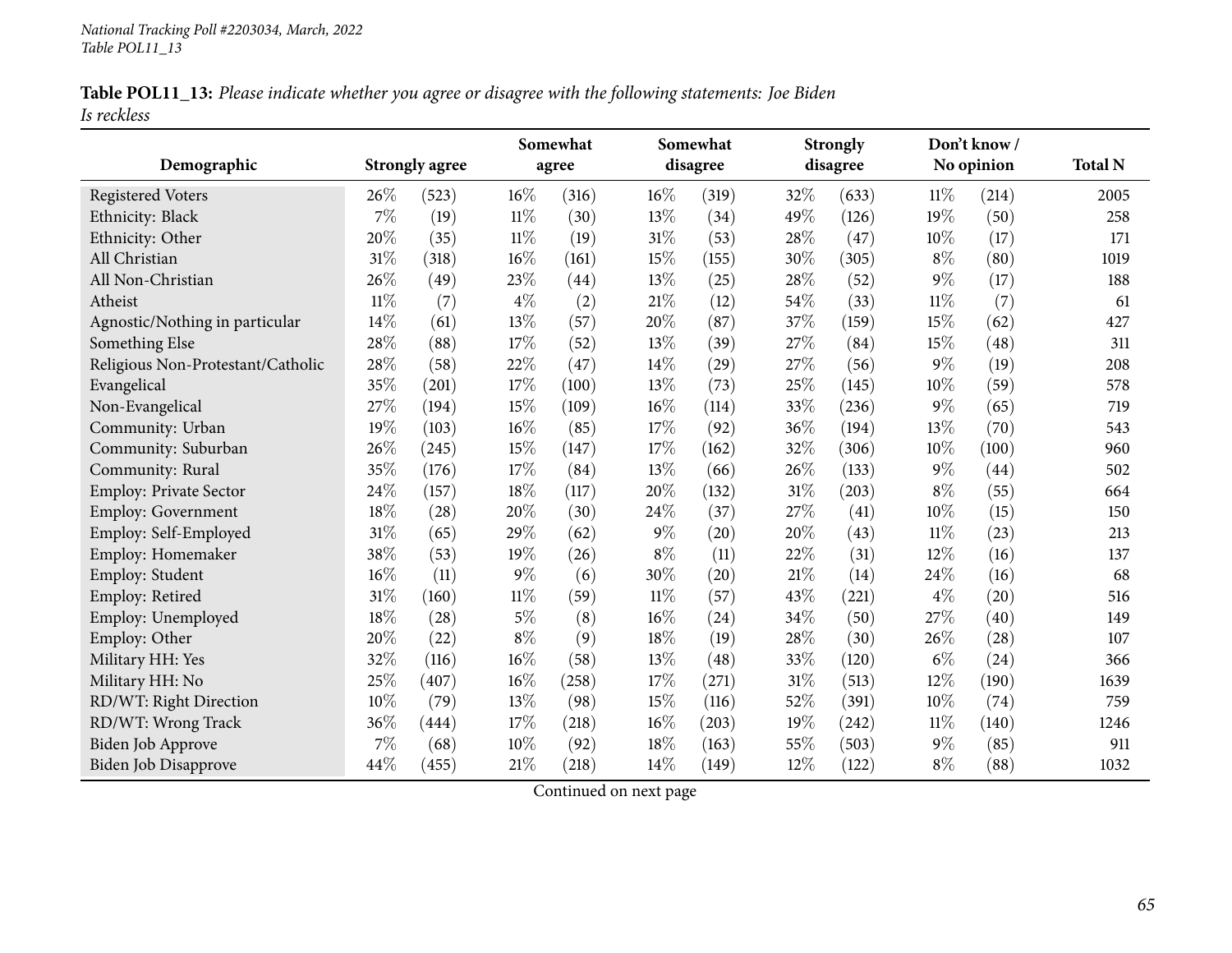Table POL11\_13: Please indicate whether you agree or disagree with the following statements: Joe Biden *Is reckless*

| Demographic                          |        | <b>Strongly agree</b> |        | Somewhat<br>agree |       | Somewhat<br>disagree |        | <b>Strongly</b><br>disagree |        | Don't know /<br>No opinion | <b>Total N</b> |
|--------------------------------------|--------|-----------------------|--------|-------------------|-------|----------------------|--------|-----------------------------|--------|----------------------------|----------------|
| <b>Registered Voters</b>             | 26%    | (523)                 | 16%    | (316)             | 16%   | (319)                | 32%    | (633)                       | 11%    | (214)                      | 2005           |
| <b>Biden Job Strongly Approve</b>    | 12%    | (56)                  | 13%    | (56)              | 7%    | (30)                 | 62%    | (279)                       | $7\%$  | (31)                       | 451            |
| Biden Job Somewhat Approve           | $3\%$  | (12)                  | $8\%$  | (36)              | 29%   | (133)                | 49%    | (225)                       | 12%    | (54)                       | 459            |
| Biden Job Somewhat Disapprove        | $9\%$  | (23)                  | 25%    | (64)              | 32%   | (82)                 | 17%    | (44)                        | 18%    | (45)                       | 258            |
| <b>Biden Job Strongly Disapprove</b> | 56%    | (432)                 | 20%    | (154)             | $9\%$ | (67)                 | 10%    | (78)                        | $5\%$  | (42)                       | 773            |
| Favorable of Biden                   | $7\%$  | (61)                  | $9\%$  | (85)              | 19%   | (173)                | 56%    | (505)                       | $9\%$  | (78)                       | 902            |
| Unfavorable of Biden                 | 45%    | (457)                 | $21\%$ | (217)             | 13%   | (132)                | 12%    | (118)                       | 10%    | (98)                       | 1022           |
| Very Favorable of Biden              | $11\%$ | (48)                  | $9\%$  | (40)              | $5\%$ | (25)                 | 68%    | (303)                       | 7%     | (33)                       | 449            |
| Somewhat Favorable of Biden          | $3\%$  | (13)                  | 10%    | (45)              | 33%   | (148)                | 45%    | (202)                       | 10%    | (45)                       | 453            |
| Somewhat Unfavorable of Biden        | $8\%$  | (18)                  | 23%    | (55)              | 30%   | (71)                 | $16\%$ | (37)                        | 23%    | (55)                       | 236            |
| Very Unfavorable of Biden            | 56%    | (439)                 | 21%    | (161)             | $8\%$ | (61)                 | 10%    | (81)                        | $6\%$  | (43)                       | 786            |
| #1 Issue: Economy                    | 29%    | (209)                 | 18%    | (131)             | 17%   | (121)                | 26%    | (186)                       | $11\%$ | (81)                       | 728            |
| #1 Issue: Security                   | 44%    | (155)                 | 17%    | (60)              | 13%   | (46)                 | $16\%$ | (55)                        | 10%    | (33)                       | 349            |
| #1 Issue: Health Care                | 13%    | (31)                  | 17%    | (40)              | 17%   | (42)                 | 39%    | (93)                        | 15%    | (35)                       | 241            |
| #1 Issue: Medicare / Social Security | 18%    | (40)                  | 13%    | (29)              | 15%   | (32)                 | 44%    | (96)                        | 9%     | (19)                       | 216            |
| #1 Issue: Women's Issues             | 18%    | (18)                  | 7%     | (7)               | 19%   | (18)                 | 45%    | (44)                        | 12%    | (11)                       | 98             |
| #1 Issue: Education                  | 18%    | (14)                  | 12%    | (9)               | 22%   | (17)                 | 41%    | (32)                        | 7%     | (6)                        | 78             |
| #1 Issue: Energy                     | 15%    | (25)                  | 15%    | (26)              | 16%   | (27)                 | 48%    | (82)                        | $6\%$  | (10)                       | 170            |
| #1 Issue: Other                      | 26%    | (32)                  | $11\%$ | (14)              | 13%   | (17)                 | 35%    | (44)                        | 14%    | (18)                       | 125            |
| 2020 Vote: Joe Biden                 | $7\%$  | (64)                  | $11\%$ | (102)             | 17%   | (160)                | 54%    | (513)                       | 12%    | (110)                      | 949            |
| 2020 Vote: Donald Trump              | 49%    | (424)                 | 21%    | (182)             | 13%   | (109)                | 10%    | (84)                        | $8\%$  | (67)                       | 867            |
| 2020 Vote: Didn't Vote               | 20%    | (31)                  | 16%    | (25)              | 25%   | (39)                 | 20%    | (30)                        | 18%    | (28)                       | 153            |
| 2018 House Vote: Democrat            | $7\%$  | (55)                  | $11\%$ | (81)              | 15%   | (115)                | 58%    | (428)                       | $9\%$  | (64)                       | 744            |
| 2018 House Vote: Republican          | 48%    | (336)                 | 18%    | (129)             | 13%   | (92)                 | 13%    | (89)                        | $8\%$  | (54)                       | 699            |
| 2016 Vote: Hillary Clinton           | $6\%$  | (42)                  | $9\%$  | (64)              | 16%   | (116)                | 59%    | (424)                       | 10%    | (75)                       | 721            |
| 2016 Vote: Donald Trump              | 48%    | (364)                 | 21%    | (158)             | 13%   | (95)                 | 12%    | (91)                        | 7%     | (52)                       | 759            |
| 2016 Vote: Other                     | 17%    | (12)                  | 15%    | (11)              | 23%   | (16)                 | 32%    | (23)                        | 13%    | (10)                       | 72             |
| 2016 Vote: Didn't Vote               | 23%    | (103)                 | 18%    | (83)              | 20%   | (91)                 | $21\%$ | (94)                        | 17%    | (77)                       | 449            |
| Voted in 2014: Yes                   | 27%    | (363)                 | 15%    | (198)             | 14%   | (191)                | 36%    | (478)                       | $8\%$  | (102)                      | 1332           |
| Voted in 2014: No                    | 24%    | (161)                 | 18%    | (118)             | 19%   | (128)                | 23\%   | (155)                       | 17%    | (112)                      | 673            |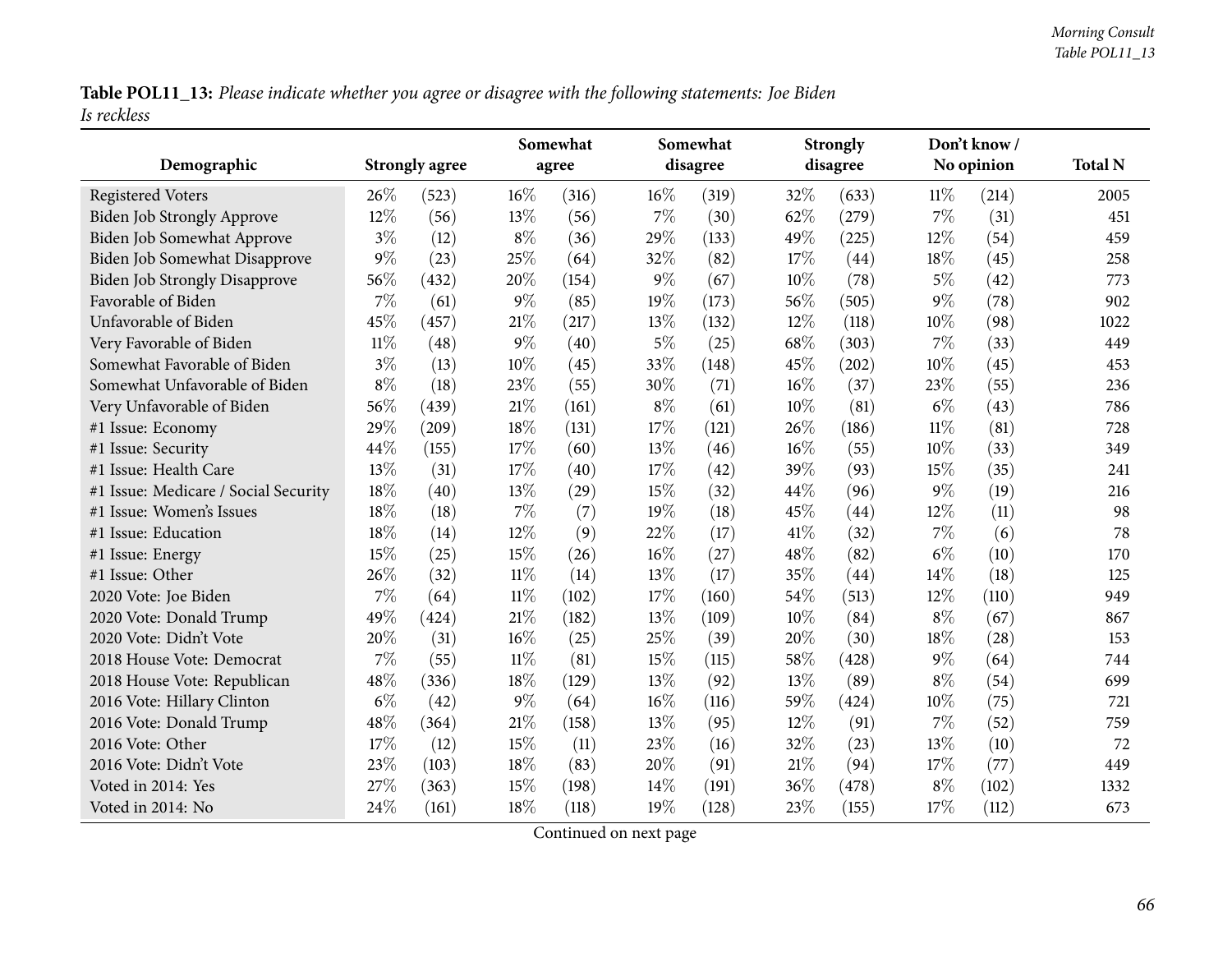|             | Table POL11_13: Please indicate whether you agree or disagree with the following statements: Joe Biden |  |
|-------------|--------------------------------------------------------------------------------------------------------|--|
| Is reckless |                                                                                                        |  |

|                                    |        |                       |        | Somewhat |        | Somewhat        |        | <b>Strongly</b>    |            | Don't know / |                |
|------------------------------------|--------|-----------------------|--------|----------|--------|-----------------|--------|--------------------|------------|--------------|----------------|
| Demographic                        |        | <b>Strongly agree</b> |        | agree    |        | disagree        |        | disagree           | No opinion |              | <b>Total N</b> |
| Registered Voters                  | $26\%$ | (523)                 | $16\%$ | (316)    | $16\%$ | (319)           | 32\%   | (633)              | $11\%$     | (214)        | 2005           |
| 4-Region: Northeast                | 21%    | (76)                  | $16\%$ | (55)     | $14\%$ | (51)            | $36\%$ | $\left(127\right)$ | 13\%       | (45)         | 354            |
| 4-Region: Midwest                  | 26\%   | (115)                 | 17%    | 77       | 12%    | 56              | 31\%   | (138)              | 13\%       | (60)         | 446            |
| 4-Region: South                    | 29%    | 216                   | 14\%   | (105)    | $16\%$ | (123)           | $30\%$ | (226)              | $10\%$     | (77)         | 748            |
| 4-Region: West                     | 25%    | (116)                 | 17%    | (79`     | 19%    | (89)            | $31\%$ | (141)              | 7%         | (32)         | 457            |
| Party: Democrat/Leans Democrat     | $8\%$  | (69)                  | $11\%$ | (95)     | $18\%$ | (162)           | $53\%$ | 469                | $11\%$     | (97)         | 893            |
| Party: Republican/Leans Republican | 48%    | (400)                 | $22\%$ | 179      | $11\%$ | $^{\prime}$ 95) | $11\%$ | (95`               | $8\%$      | (64)         | 834            |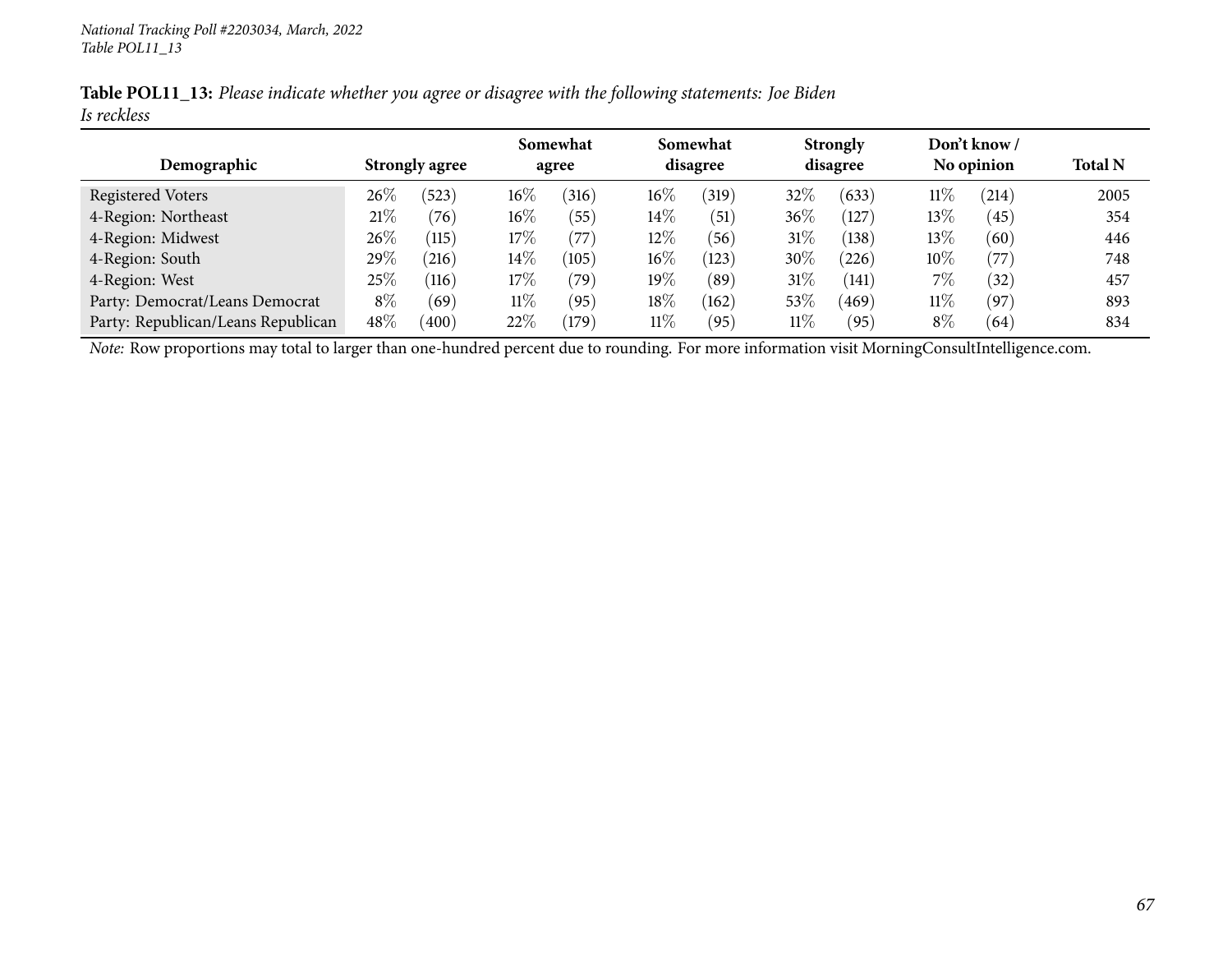Table POL11\_14: Please indicate whether you agree or disagree with the following statements: Joe Biden *Cares about people like me*

|                          |        |                       |        | Somewhat |        | Somewhat |       | <b>Strongly</b> |        | Don't know/ |                |
|--------------------------|--------|-----------------------|--------|----------|--------|----------|-------|-----------------|--------|-------------|----------------|
| Demographic              |        | <b>Strongly agree</b> |        | agree    |        | disagree |       | disagree        |        | No opinion  | <b>Total N</b> |
| <b>Registered Voters</b> | 23%    | (458)                 | $21\%$ | (412)    | $11\%$ | (230)    | 36%   | (714)           | 10%    | (191)       | 2005           |
| Gender: Male             | 28%    | (261)                 | $21\%$ | (198)    | 10%    | (95)     | 32%   | (307)           | $9\%$  | (84)        | 945            |
| Gender: Female           | 19%    | (197)                 | 20%    | (213)    | 13\%   | (135)    | 38%   | (406)           | $10\%$ | (108)       | 1060           |
| Age: 18-34               | 17%    | (89)                  | 23%    | (121)    | 15%    | (79)     | 29%   | (152)           | 15%    | (76)        | 516            |
| Age: 35-44               | 28%    | (87)                  | 24%    | (75)     | 14%    | (42)     | 25%   | (78)            | $9\%$  | (26)        | 308            |
| Age: 45-64               | $21\%$ | (141)                 | 19%    | (128)    | $10\%$ | (67)     | 41\%  | (277)           | 10%    | (68)        | 682            |
| Age: 65+                 | 28%    | (141)                 | 18%    | (88)     | $8\%$  | (42)     | 41\%  | (207)           | $4\%$  | (21)        | 499            |
| GenZers: 1997-2012       | 15%    | (21)                  | 22%    | (30)     | 13%    | (18)     | 29%   | (41)            | 22%    | (31)        | 141            |
| Millennials: 1981-1996   | 22%    | (137)                 | 25%    | (151)    | 14%    | (85)     | 28%   | (172)           | $11\%$ | (65)        | 610            |
| GenXers: 1965-1980       | 21%    | (100)                 | $21\%$ | (96)     | $11\%$ | (54)     | 37%   | (174)           | 10%    | (45)        | 469            |
| Baby Boomers: 1946-1964  | 26%    | (189)                 | 17%    | (123)    | $9\%$  | (65)     | 41\%  | (294)           | 7%     | (47)        | 718            |
| PID: Dem (no lean)       | $46\%$ | (363)                 | 31%    | (249)    | $8\%$  | (65)     | $5\%$ | (37)            | $10\%$ | (80)        | 794            |
| PID: Ind (no lean)       | $11\%$ | (57)                  | 21%    | (110)    | 13%    | (66)     | 40%   | (213)           | $16\%$ | (82)        | 528            |
| PID: Rep (no lean)       | $6\%$  | (38)                  | $8\%$  | (53)     | 14%    | (99)     | 68%   | (464)           | $4\%$  | (30)        | 683            |
| PID/Gender: Dem Men      | 51%    | (211)                 | 29%    | (118)    | $6\%$  | (26)     | $5\%$ | (19)            | $9\%$  | (36)        | 410            |
| PID/Gender: Dem Women    | 40%    | (153)                 | 34%    | (131)    | $10\%$ | (39)     | $5\%$ | (18)            | $11\%$ | (44)        | 384            |
| PID/Gender: Ind Men      | 12%    | (31)                  | 19%    | (48)     | $11\%$ | (27)     | 43%   | (111)           | 15%    | (38)        | 256            |
| PID/Gender: Ind Women    | $9\%$  | (26)                  | 23%    | (62)     | 14%    | (39)     | 37%   | (102)           | 16%    | (44)        | 272            |
| PID/Gender: Rep Men      | 7%     | (19)                  | $11\%$ | (32)     | 15%    | (42)     | 63%   | (177)           | $3\%$  | (9)         | 279            |
| PID/Gender: Rep Women    | $5\%$  | (19)                  | $5\%$  | (21)     | 14%    | (57)     | 71\%  | (287)           | $5\%$  | (20)        | 404            |
| Ideo: Liberal (1-3)      | 45%    | (254)                 | 32%    | (182)    | 7%     | (40)     | 7%    | (42)            | $8\%$  | (44)        | 561            |
| Ideo: Moderate (4)       | 26%    | (135)                 | 23%    | (122)    | 14%    | (72)     | 25%   | (131)           | 13%    | (67)        | 526            |
| Ideo: Conservative (5-7) | 7%     | (58)                  | 12%    | (94)     | 13%    | (104)    | 62%   | (491)           | $6\%$  | (48)        | 795            |
| Educ: < College          | 18%    | (218)                 | 18%    | (221)    | $12\%$ | (143)    | 40%   | (486)           | 12%    | (142)       | 1211           |
| Educ: Bachelors degree   | 28%    | (139)                 | 22%    | (111)    | $11\%$ | (57)     | 32%   | (159)           | $8\%$  | (38)        | 503            |
| Educ: Post-grad          | 35%    | (101)                 | 27%    | (80)     | 10%    | (30)     | 24%   | (69)            | $4\%$  | (11)        | 291            |
| Income: Under 50k        | 20%    | (161)                 | 18%    | (147)    | $11\%$ | (90)     | 38%   | (305)           | 13%    | (104)       | 808            |
| Income: 50k-100k         | 23%    | (169)                 | $21\%$ | (150)    | 12%    | (91)     | 37%   | (269)           | 7%     | (53)        | 731            |
| Income: 100k+            | 27%    | (128)                 | 25%    | (115)    | $11\%$ | (49)     | 30%   | (139)           | 7%     | (35)        | 466            |
| Ethnicity: White         | 21%    | (335)                 | 20%    | (315)    | 12%    | (183)    | 40%   | (628)           | 7%     | (115)       | 1576           |
| Ethnicity: Hispanic      | 14%    | (31)                  | 29%    | (65)     | 15%    | (33)     | 32%   | (72)            | 10%    | (22)        | 223            |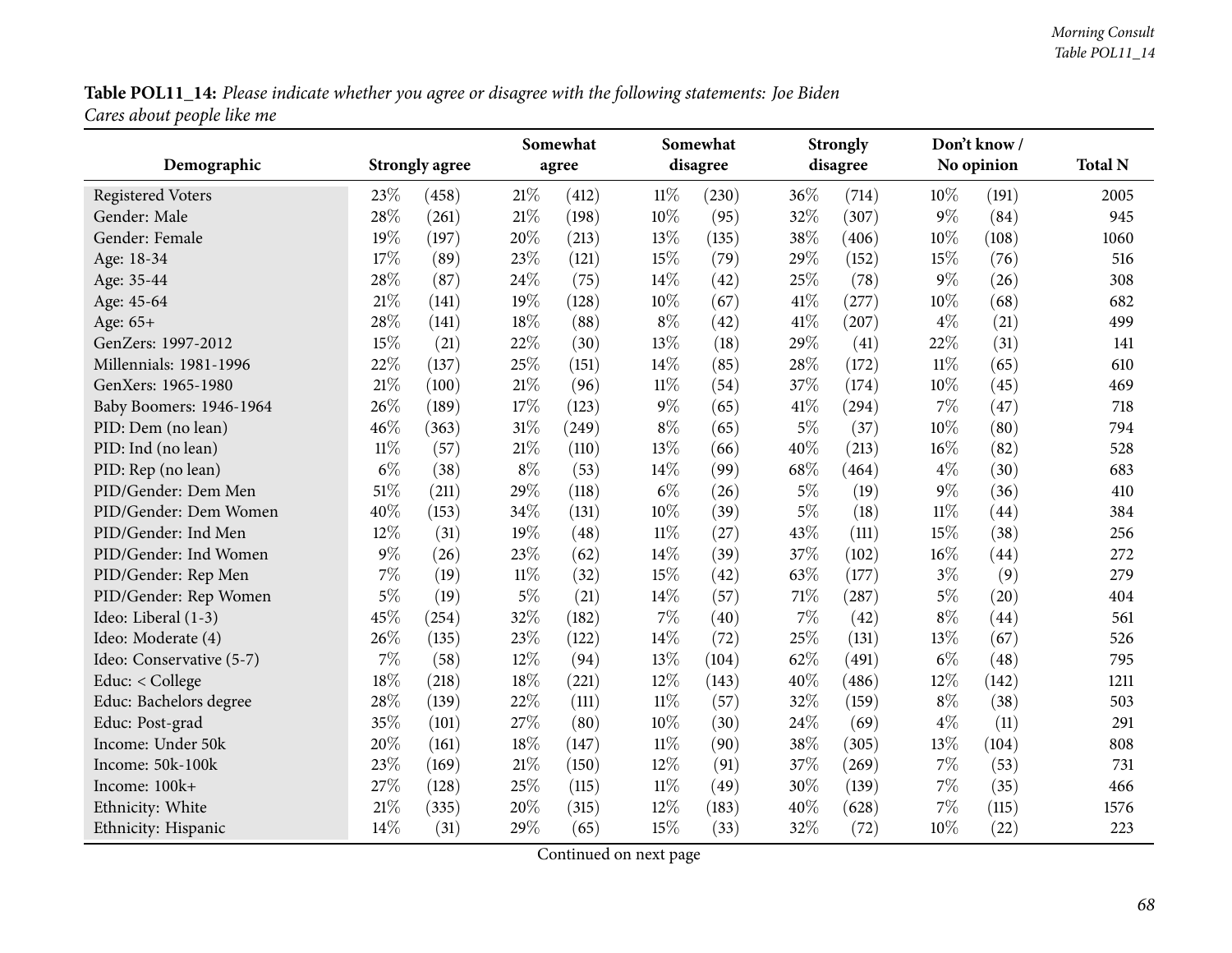## Table POL11\_14: Please indicate whether you agree or disagree with the following statements: Joe Biden *Cares about people like me*

|                                   |       |                       |        | Somewhat |        | Somewhat |        | <b>Strongly</b> |       | Don't know / |                |
|-----------------------------------|-------|-----------------------|--------|----------|--------|----------|--------|-----------------|-------|--------------|----------------|
| Demographic                       |       | <b>Strongly agree</b> |        | agree    |        | disagree |        | disagree        |       | No opinion   | <b>Total N</b> |
| <b>Registered Voters</b>          | 23%   | (458)                 | $21\%$ | (412)    | $11\%$ | (230)    | 36%    | (714)           | 10%   | (191)        | 2005           |
| Ethnicity: Black                  | 35%   | (89)                  | 24%    | (63)     | $9\%$  | (24)     | $11\%$ | (27)            | 21%   | (55)         | 258            |
| Ethnicity: Other                  | 20%   | (34)                  | 20%    | (35)     | 13%    | (23)     | 34%    | (58)            | 12%   | (21)         | 171            |
| All Christian                     | 20%   | (202)                 | 20%    | (209)    | $11\%$ | (115)    | 42%    | (424)           | 7%    | (69)         | 1019           |
| All Non-Christian                 | 47%   | (88)                  | 24\%   | (45)     | $8\%$  | (15)     | $12\%$ | (22)            | 9%    | (17)         | 188            |
| Atheist                           | 44%   | (27)                  | 18%    | (11)     | $7\%$  | (4)      | 23%    | (14)            | 9%    | (5)          | 61             |
| Agnostic/Nothing in particular    | 23%   | (96)                  | 20%    | (87)     | 15%    | (62)     | 29%    | (125)           | 13%   | (56)         | 427            |
| Something Else                    | 14%   | (45)                  | 19%    | (60)     | $11\%$ | (34)     | 41%    | (128)           | 14%   | (44)         | 311            |
| Religious Non-Protestant/Catholic | 44%   | (91)                  | 24\%   | (51)     | $8\%$  | (16)     | 16%    | (33)            | 9%    | (18)         | 208            |
| Evangelical                       | 19%   | (109)                 | $19\%$ | (110)    | $11\%$ | (62)     | 43\%   | (245)           | $9\%$ | (50)         | 578            |
| Non-Evangelical                   | 18%   | (133)                 | $21\%$ | (150)    | $11\%$ | (82)     | 41\%   | (294)           | $8\%$ | (61)         | 719            |
| Community: Urban                  | 36%   | (195)                 | 25%    | (133)    | 12%    | (63)     | 16%    | (86)            | 12%   | (67)         | 543            |
| Community: Suburban               | 20%   | (190)                 | 22%    | (212)    | $11\%$ | (108)    | 39%    | (370)           | $8\%$ | (80)         | 960            |
| Community: Rural                  | 15%   | (73)                  | 13%    | (67)     | 12%    | (59)     | 51%    | (258)           | 9%    | (45)         | 502            |
| Employ: Private Sector            | 23%   | (156)                 | 22%    | (148)    | $11\%$ | (72)     | 36%    | (240)           | 7%    | (48)         | 664            |
| <b>Employ: Government</b>         | 18%   | (27)                  | 34\%   | (50)     | 14\%   | (21)     | 28%    | (43)            | $6\%$ | (9)          | 150            |
| Employ: Self-Employed             | 26%   | (56)                  | 23%    | (49)     | 12%    | (26)     | 30%    | (63)            | 9%    | (20)         | 213            |
| Employ: Homemaker                 | 15%   | (20)                  | $14\%$ | (19)     | 15%    | (21)     | 48%    | (66)            | $8\%$ | (11)         | 137            |
| Employ: Student                   | 15%   | (10)                  | 23%    | (15)     | $16\%$ | (11)     | 30%    | (20)            | 16%   | (11)         | 68             |
| Employ: Retired                   | 29%   | (150)                 | 15%    | (80)     | 10%    | (50)     | 41\%   | (214)           | $4\%$ | (23)         | 516            |
| Employ: Unemployed                | 16%   | (23)                  | 21\%   | (32)     | 10%    | (15)     | 28%    | (41)            | 25%   | (37)         | 149            |
| Employ: Other                     | 15%   | (16)                  | 18%    | (19)     | 12%    | (13)     | 25%    | (26)            | 30%   | (32)         | 107            |
| Military HH: Yes                  | 19%   | (70)                  | 21\%   | (77)     | $9\%$  | (32)     | 46%    | (167)           | $6\%$ | (21)         | 366            |
| Military HH: No                   | 24%   | (388)                 | 20%    | (335)    | 12%    | (198)    | 33%    | (547)           | 10%   | (170)        | 1639           |
| RD/WT: Right Direction            | 49%   | (373)                 | 31%    | (236)    | $5\%$  | (41)     | $6\%$  | (43)            | $9\%$ | (66)         | 759            |
| RD/WT: Wrong Track                | $7\%$ | (85)                  | 14\%   | (176)    | 15%    | (189)    | 54%    | (670)           | 10%   | (126)        | 1246           |
| Biden Job Approve                 | 47%   | (430)                 | $35\%$ | (319)    | $6\%$  | (57)     | $3\%$  | (28)            | $9\%$ | (77)         | 911            |
| <b>Biden Job Disapprove</b>       | $3\%$ | (26)                  | $8\%$  | (85)     | $16\%$ | (168)    | 66%    | (683)           | 7%    | (69)         | 1032           |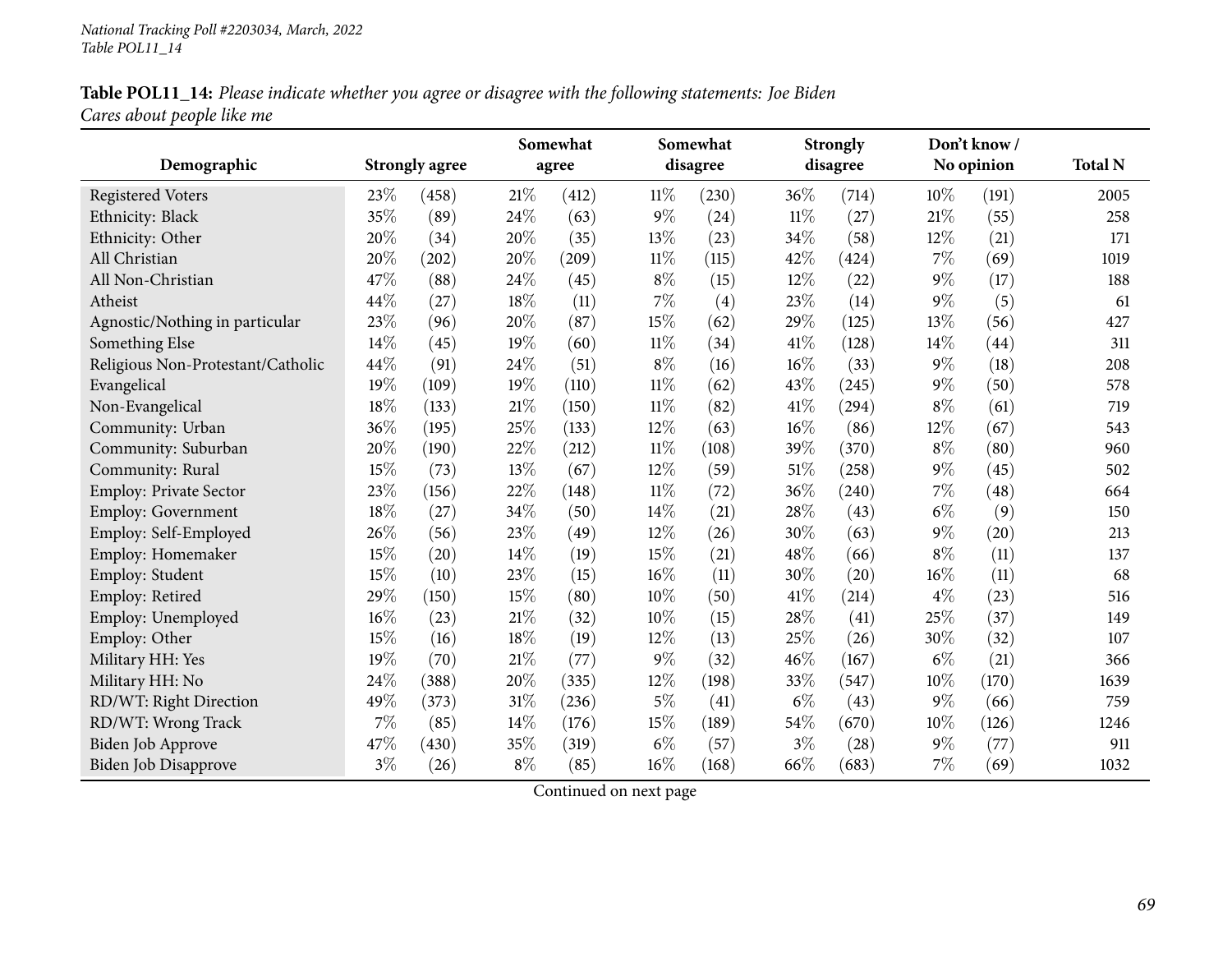**Table POL11\_14:** Please indicate whether you agree or disagree with the following statements: Joe Biden<br>Cares about people like me

|                                      |       |                       | Somewhat |       |        | Somewhat |        | <b>Strongly</b> |        | Don't know / |                |
|--------------------------------------|-------|-----------------------|----------|-------|--------|----------|--------|-----------------|--------|--------------|----------------|
| Demographic                          |       | <b>Strongly agree</b> | agree    |       |        | disagree |        | disagree        |        | No opinion   | <b>Total N</b> |
| <b>Registered Voters</b>             | 23%   | (458)                 | 21\%     | (412) | $11\%$ | (230)    | 36%    | (714)           | 10%    | (191)        | 2005           |
| <b>Biden Job Strongly Approve</b>    | 69%   | (310)                 | 19%      | (86)  | $4\%$  | (20)     | $3\%$  | (13)            | $5\%$  | (22)         | 451            |
| <b>Biden Job Somewhat Approve</b>    | 26%   | (119)                 | 51%      | (233) | $8\%$  | (37)     | $3\%$  | (15)            | 12%    | (55)         | 459            |
| Biden Job Somewhat Disapprove        | $6\%$ | (15)                  | 24%      | (62)  | 34%    | (89)     | 22%    | (56)            | 14%    | (37)         | 258            |
| <b>Biden Job Strongly Disapprove</b> | $1\%$ | (12)                  | $3\%$    | (23)  | 10%    | (79)     | $81\%$ | (627)           | $4\%$  | (32)         | 773            |
| Favorable of Biden                   | 47%   | (428)                 | 36%      | (327) | $6\%$  | (52)     | $2\%$  | (20)            | $8\%$  | (75)         | 902            |
| Unfavorable of Biden                 | $3\%$ | (26)                  | $8\%$    | (77)  | 16%    | (168)    | 66%    | (678)           | $7\%$  | (73)         | 1022           |
| Very Favorable of Biden              | 73%   | (329)                 | 17%      | (78)  | $2\%$  | (11)     | $2\%$  | (8)             | $5\%$  | (24)         | 449            |
| Somewhat Favorable of Biden          | 22%   | (99)                  | 55%      | (249) | $9\%$  | (41)     | $3\%$  | (12)            | $11\%$ | (51)         | 453            |
| Somewhat Unfavorable of Biden        | $5\%$ | (12)                  | 24\%     | (57)  | 35%    | (82)     | 20%    | (46)            | 16%    | (37)         | 236            |
| Very Unfavorable of Biden            | $2\%$ | (13)                  | $2\%$    | (20)  | $11\%$ | (86)     | $80\%$ | (632)           | $5\%$  | (36)         | 786            |
| #1 Issue: Economy                    | 19%   | (138)                 | 19%      | (140) | $12\%$ | (88)     | 41\%   | (295)           | $9\%$  | (69)         | 728            |
| #1 Issue: Security                   | 10%   | (35)                  | 15%      | (52)  | 10%    | (36)     | 59%    | (205)           | $6\%$  | (20)         | 349            |
| #1 Issue: Health Care                | 27%   | (65)                  | 31%      | (74)  | 17%    | (41)     | $11\%$ | (27)            | 14%    | (34)         | 241            |
| #1 Issue: Medicare / Social Security | 31%   | (68)                  | 19%      | (40)  | $11\%$ | (24)     | 27%    | (58)            | 12%    | (26)         | 216            |
| #1 Issue: Women's Issues             | 34%   | (33)                  | 24%      | (23)  | $11\%$ | (11)     | $21\%$ | (20)            | $10\%$ | (10)         | 98             |
| #1 Issue: Education                  | 30%   | (23)                  | 29%      | (23)  | 13%    | (10)     | 24%    | (18)            | $5\%$  | (4)          | 78             |
| #1 Issue: Energy                     | 36%   | (61)                  | 22%      | (37)  | $8\%$  | (13)     | 24%    | (40)            | $11\%$ | (18)         | 170            |
| #1 Issue: Other                      | 28%   | (35)                  | 18%      | (23)  | $6\%$  | (7)      | 39%    | (48)            | 9%     | (12)         | 125            |
| 2020 Vote: Joe Biden                 | 43%   | (406)                 | 34%      | (324) | $8\%$  | (75)     | $5\%$  | (48)            | 10%    | (97)         | 949            |
| 2020 Vote: Donald Trump              | $3\%$ | (26)                  | 7%       | (63)  | 15%    | (127)    | 70%    | (604)           | $5\%$  | (46)         | 867            |
| 2020 Vote: Didn't Vote               | 16%   | (25)                  | 14%      | (21)  | 13%    | (20)     | 32%    | (49)            | 25%    | (38)         | 153            |
| 2018 House Vote: Democrat            | 46%   | (339)                 | 33%      | (243) | $6\%$  | (46)     | 7%     | (50)            | $9\%$  | (66)         | 744            |
| 2018 House Vote: Republican          | $5\%$ | (31)                  | $9\%$    | (66)  | 15%    | (103)    | 67%    | (466)           | $5\%$  | (33)         | 699            |
| 2016 Vote: Hillary Clinton           | 47%   | (336)                 | 34%      | (242) | $5\%$  | (34)     | $5\%$  | (34)            | 10%    | (74)         | 721            |
| 2016 Vote: Donald Trump              | $4\%$ | (34)                  | $9\%$    | (71)  | 15%    | (115)    | 67%    | (508)           | $4\%$  | (31)         | 759            |
| 2016 Vote: Other                     | 10%   | (7)                   | 20%      | (15)  | 17%    | (12)     | 45%    | (32)            | $8\%$  | (6)          | 72             |
| 2016 Vote: Didn't Vote               | 18%   | (80)                  | 18%      | (82)  | 15%    | (68)     | $31\%$ | (139)           | $18\%$ | (79)         | 449            |
| Voted in 2014: Yes                   | 26%   | (344)                 | 21\%     | (279) | 10%    | (130)    | 37%    | (489)           | 7%     | (90)         | 1332           |
| Voted in 2014: No                    | 17%   | (114)                 | 20%      | (133) | 15%    | (99)     | 33%    | (225)           | 15%    | (102)        | 673            |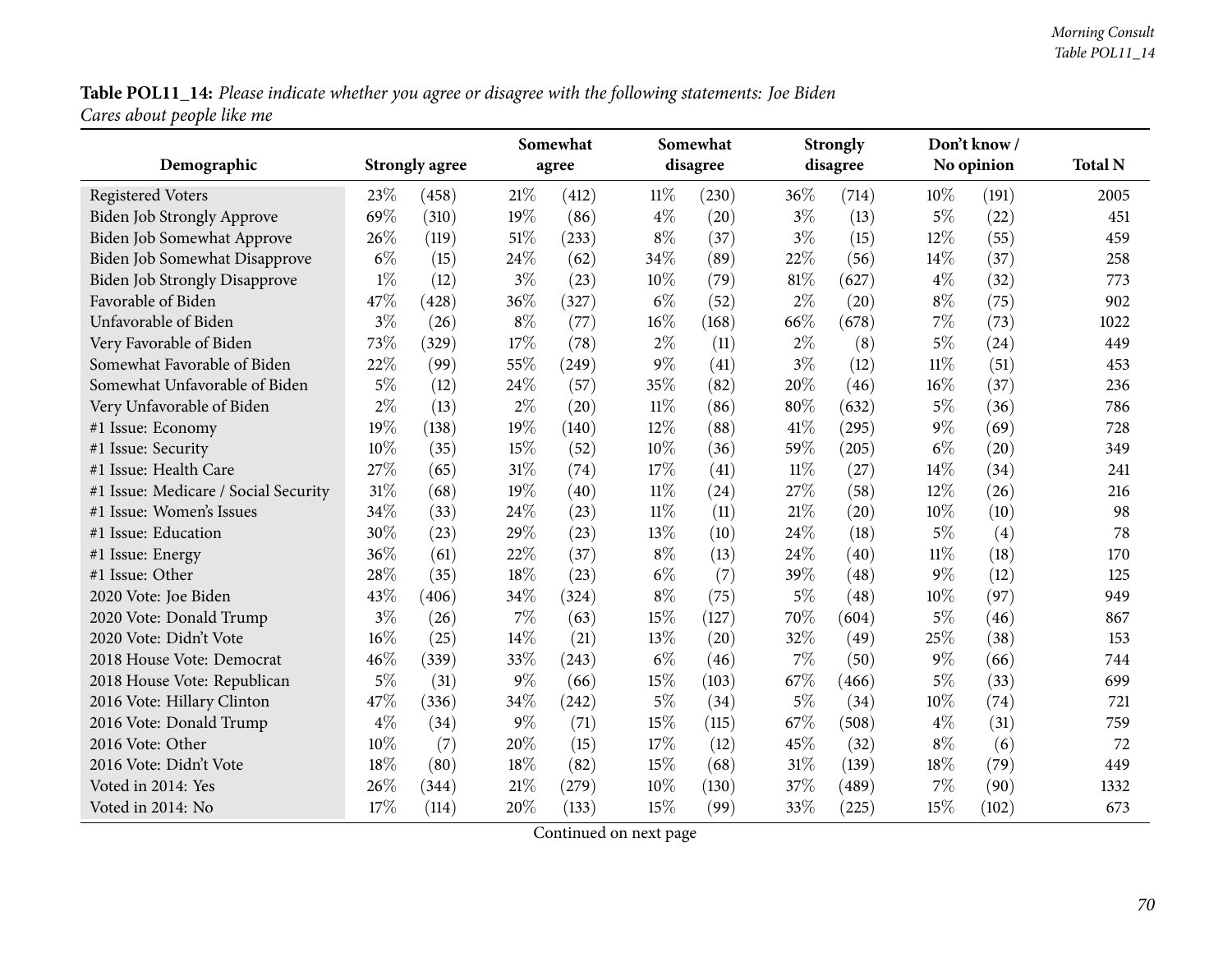|                            | Table POL11_14: Please indicate whether you agree or disagree with the following statements: Joe Biden |  |
|----------------------------|--------------------------------------------------------------------------------------------------------|--|
| Cares about people like me |                                                                                                        |  |

|                                    |        |                       | Somewhat<br>agree |               | Somewhat<br>disagree |       | <b>Strongly</b><br>disagree |       | Don't know /<br>No opinion |                   |                |
|------------------------------------|--------|-----------------------|-------------------|---------------|----------------------|-------|-----------------------------|-------|----------------------------|-------------------|----------------|
| Demographic                        |        | <b>Strongly agree</b> |                   |               |                      |       |                             |       |                            |                   | <b>Total N</b> |
| Registered Voters                  | $23\%$ | (458)                 | 21%               | 412           | $11\%$               | (230) | $36\%$                      | (714) | 10%                        | (191)             | 2005           |
| 4-Region: Northeast                | 33\%   | (118)                 | 22\%              | $^{\prime}77$ | $12\%$               | (43)  | 26%                         | (90)  | $7\%$                      | (26)              | 354            |
| 4-Region: Midwest                  | 20\%   | (91)                  | 21%               | (93)          | $10\%$               | (45)  | 37%                         | (165) | $12\%$                     | $\left(51\right)$ | 446            |
| 4-Region: South                    | 17%    | (129)                 | $19\%$            | (139)         | $12\%$               | (87)  | 43%                         | (319) | $10\%$                     | (74)              | 748            |
| 4-Region: West                     | $26\%$ | (120)                 | 22\%              | (102)         | 12%                  | (55)  | 30\%                        | (139) | $9\%$                      | $\left(40\right)$ | 457            |
| Party: Democrat/Leans Democrat     | $44\%$ | (395)                 | 33%               | 290           | $8\%$                | (73)  | 5%                          | (45)  | $10\%$                     | (91)              | 893            |
| Party: Republican/Leans Republican | 5%     | (41)                  | $8\%$             | (65)          | $14\%$               | (118) | 68\%                        | (567) | $5\%$                      | 44                | 834            |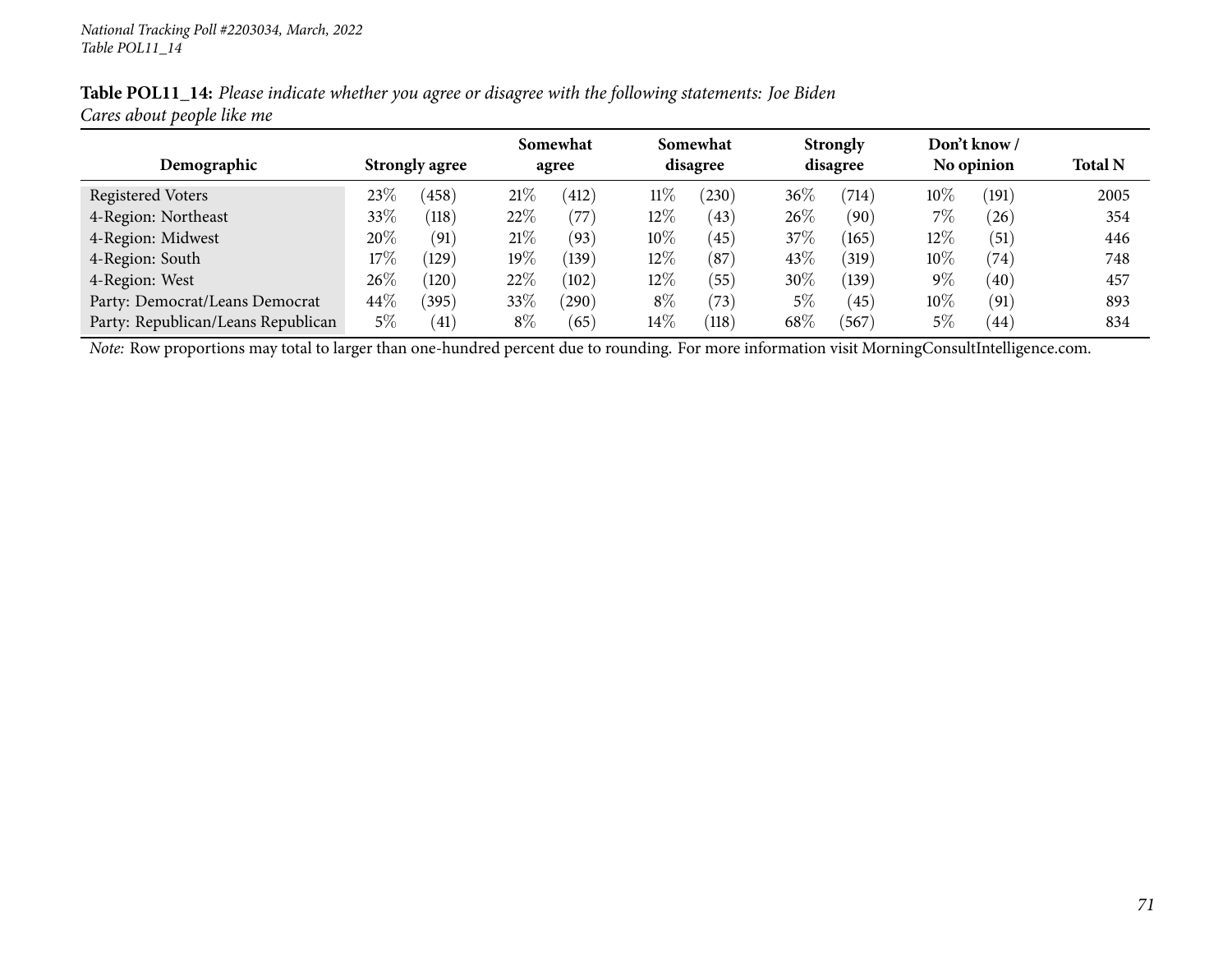Table POL11\_15: Please indicate whether you agree or disagree with the following statements: Joe Biden *Is thin-skinned*

|                          |        |                       | Somewhat |       |        | Somewhat |        | <b>Strongly</b> |      | Don't know/ |      |
|--------------------------|--------|-----------------------|----------|-------|--------|----------|--------|-----------------|------|-------------|------|
| Demographic              |        | <b>Strongly agree</b> | agree    |       |        | disagree |        | disagree        |      | No opinion  |      |
| <b>Registered Voters</b> | 22%    | (441)                 | 19%      | (384) | 17%    | (338)    | 22%    | (447)           | 20%  | (394)       | 2005 |
| Gender: Male             | 26%    | (249)                 | $22\%$   | (209) | 16%    | (155)    | 21%    | (194)           | 15%  | (137)       | 945  |
| Gender: Female           | 18%    | (192)                 | 17%      | (176) | 17%    | (183)    | 24%    | (253)           | 24\% | (257)       | 1060 |
| Age: 18-34               | 23%    | (116)                 | 21%      | (108) | 18%    | (93)     | 15%    | (76)            | 24\% | (123)       | 516  |
| Age: 35-44               | 20%    | (62)                  | 20%      | (61)  | 20%    | (61)     | 21%    | (66)            | 19%  | (58)        | 308  |
| Age: 45-64               | $21\%$ | (145)                 | 19%      | (129) | 15%    | (103)    | 24%    | (166)           | 20%  | (138)       | 682  |
| Age: 65+                 | 24%    | (118)                 | 17%      | (87)  | $16\%$ | (81)     | 28%    | (140)           | 15%  | (74)        | 499  |
| GenZers: 1997-2012       | 16%    | (23)                  | 22%      | (31)  | 14%    | (20)     | 13%    | (19)            | 34%  | (48)        | 141  |
| Millennials: 1981-1996   | 23%    | (143)                 | 20%      | (122) | 20%    | (121)    | 17%    | (106)           | 19%  | (119)       | 610  |
| GenXers: 1965-1980       | 19%    | (91)                  | 21%      | (100) | 17%    | (78)     | 22%    | (104)           | 20%  | (95)        | 469  |
| Baby Boomers: 1946-1964  | 23%    | (166)                 | 17%      | (122) | 15%    | (107)    | 28%    | (202)           | 17%  | (121)       | 718  |
| PID: Dem (no lean)       | 13%    | (99)                  | 15%      | (118) | 22%    | (178)    | 32%    | (257)           | 18%  | (142)       | 794  |
| PID: Ind (no lean)       | 18%    | (97)                  | 20%      | (104) | 17%    | (90)     | 19%    | (102)           | 25%  | (135)       | 528  |
| PID: Rep (no lean)       | 36%    | (245)                 | 24%      | (162) | $10\%$ | (70)     | 13%    | (89)            | 17%  | (118)       | 683  |
| PID/Gender: Dem Men      | 21%    | (87)                  | 19%      | (78)  | 20%    | (81)     | 28%    | (115)           | 12%  | (49)        | 410  |
| PID/Gender: Dem Women    | $3\%$  | (12)                  | 10%      | (40)  | 25%    | (97)     | 37%    | (142)           | 24%  | (93)        | 384  |
| PID/Gender: Ind Men      | 20%    | (52)                  | $21\%$   | (53)  | 20%    | (52)     | 18%    | (47)            | 21%  | (53)        | 256  |
| PID/Gender: Ind Women    | 17%    | (46)                  | 19%      | (52)  | 14%    | (38)     | 20%    | (55)            | 30%  | (81)        | 272  |
| PID/Gender: Rep Men      | 40%    | (111)                 | 28%      | (78)  | $8\%$  | (23)     | 12%    | (33)            | 13%  | (35)        | 279  |
| PID/Gender: Rep Women    | 33%    | (134)                 | 21%      | (84)  | 12%    | (47)     | 14%    | (56)            | 20%  | (82)        | 404  |
| Ideo: Liberal (1-3)      | 13%    | (73)                  | 14%      | (79)  | 23%    | (131)    | 37%    | (207)           | 13%  | (71)        | 561  |
| Ideo: Moderate (4)       | 13%    | (70)                  | 16%      | (86)  | 22%    | (118)    | 23%    | (121)           | 25%  | (130)       | 526  |
| Ideo: Conservative (5-7) | 36%    | (286)                 | 26%      | (204) | $9\%$  | (73)     | 12%    | (94)            | 17\% | (137)       | 795  |
| Educ: < College          | 22%    | (265)                 | 19%      | (225) | 16%    | (191)    | 20%    | (247)           | 23%  | (282)       | 1211 |
| Educ: Bachelors degree   | 23%    | (115)                 | 20%      | (101) | 18%    | (90)     | 23%    | (115)           | 16%  | (82)        | 503  |
| Educ: Post-grad          | 21%    | (61)                  | 20%      | (59)  | 20%    | (57)     | 29%    | (85)            | 10%  | (30)        | 291  |
| Income: Under 50k        | 20%    | (163)                 | 17%      | (137) | $16\%$ | (131)    | 23%    | (183)           | 24%  | (194)       | 808  |
| Income: 50k-100k         | 25%    | (182)                 | 19%      | (142) | 15%    | (111)    | 22%    | (162)           | 18%  | (134)       | 731  |
| Income: 100k+            | 21%    | (96)                  | 23%      | (106) | 21%    | (96)     | 22%    | (103)           | 14%  | (66)        | 466  |
| Ethnicity: White         | 25%    | (389)                 | 20%      | (323) | 17%    | (263)    | $21\%$ | (333)           | 17%  | (267)       | 1576 |
| Ethnicity: Hispanic      | 30%    | (67)                  | 20%      | (44)  | 18%    | (41)     | 16%    | (35)            | 16%  | (35)        | 223  |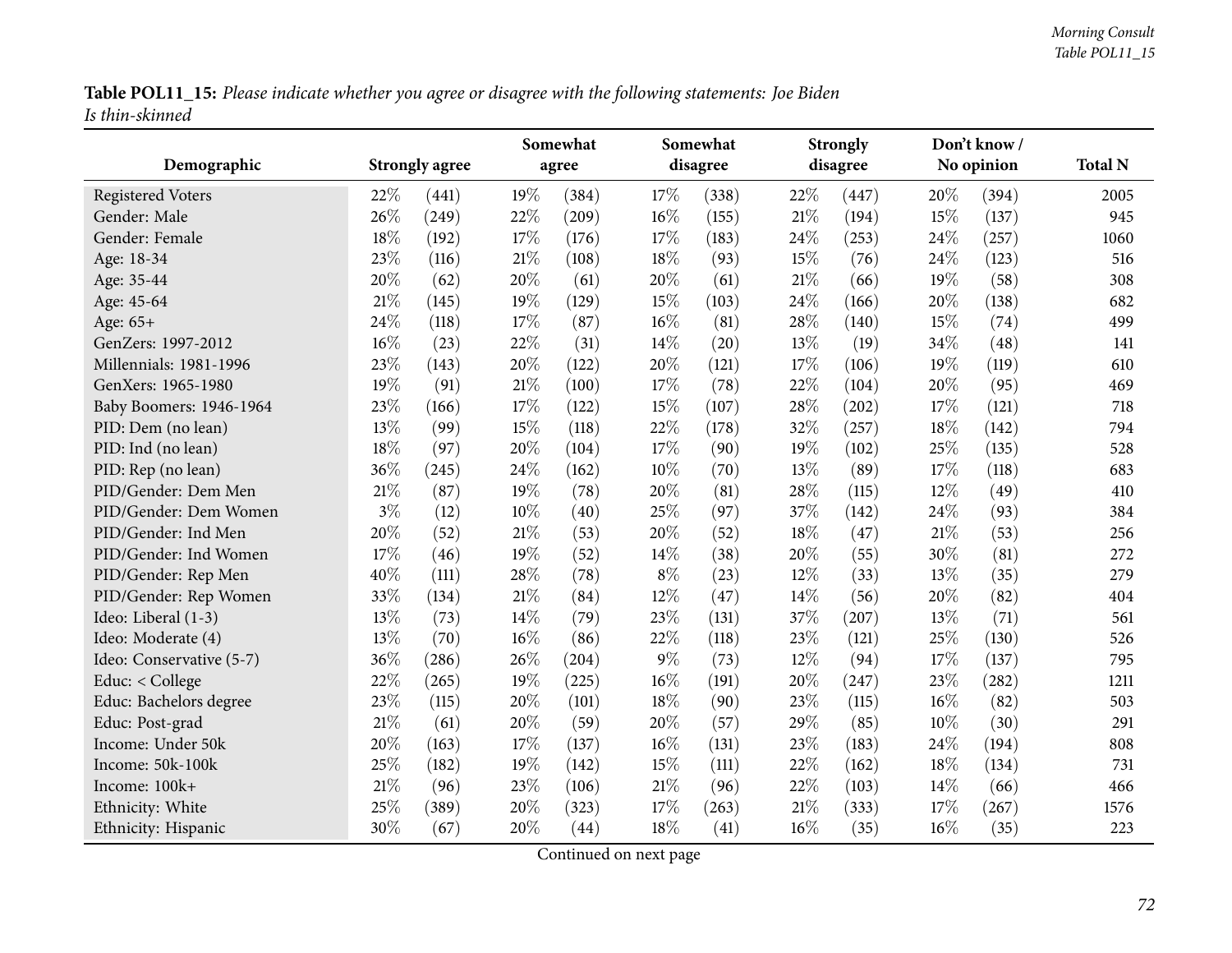|                 | Table POL11_15: Please indicate whether you agree or disagree with the following statements: Joe Biden |  |  |
|-----------------|--------------------------------------------------------------------------------------------------------|--|--|
| Is thin-skinned |                                                                                                        |  |  |

|                                   |        |                       | Somewhat |       |      | Somewhat |        | <b>Strongly</b> | Don't know / |            |                |
|-----------------------------------|--------|-----------------------|----------|-------|------|----------|--------|-----------------|--------------|------------|----------------|
| Demographic                       |        | <b>Strongly agree</b> |          | agree |      | disagree |        | disagree        |              | No opinion | <b>Total N</b> |
| <b>Registered Voters</b>          | 22%    | (441)                 | 19%      | (384) | 17%  | (338)    | 22%    | (447)           | 20%          | (394)      | 2005           |
| Ethnicity: Black                  | 10%    | (25)                  | 10%      | (25)  | 16%  | (41)     | 34%    | (87)            | 31%          | (80)       | 258            |
| Ethnicity: Other                  | 16%    | (27)                  | 22%      | (37)  | 20%  | (34)     | 16%    | (27)            | 27%          | (46)       | 171            |
| All Christian                     | 26%    | (263)                 | 20%      | (199) | 15%  | (156)    | 23%    | (230)           | 17%          | (171)      | 1019           |
| All Non-Christian                 | 30%    | (57)                  | 23%      | (44)  | 16%  | (30)     | 17%    | (32)            | 13%          | (24)       | 188            |
| Atheist                           | $6\%$  | (4)                   | 12%      | (7)   | 17%  | (11)     | 48%    | (29)            | 17%          | (10)       | 61             |
| Agnostic/Nothing in particular    | 12%    | (50)                  | 18%      | (78)  | 21%  | (91)     | 24%    | (101)           | 25%          | (107)      | 427            |
| Something Else                    | 22%    | (68)                  | 18%      | (56)  | 16%  | (51)     | 18%    | (54)            | 26%          | (82)       | 311            |
| Religious Non-Protestant/Catholic | 31%    | (65)                  | 22%      | (46)  | 16%  | (33)     | 17%    | (36)            | 13%          | (28)       | 208            |
| Evangelical                       | $27\%$ | (158)                 | 21%      | (124) | 13%  | (74)     | 18%    | (105)           | 20%          | (116)      | 578            |
| Non-Evangelical                   | 23%    | (163)                 | 18%      | (128) | 18%  | (126)    | 24%    | (171)           | 18%          | (130)      | 719            |
| Community: Urban                  | 22%    | (121)                 | 18%      | (97)  | 18%  | (96)     | 23%    | (125)           | 19%          | (104)      | 543            |
| Community: Suburban               | 22%    | (208)                 | 20%      | (188) | 18%  | (170)    | 23%    | (217)           | 18%          | (175)      | 960            |
| Community: Rural                  | 22%    | (112)                 | 20%      | (99)  | 14\% | (72)     | $21\%$ | (104)           | 23%          | (114)      | 502            |
| Employ: Private Sector            | 20%    | (130)                 | 20%      | (132) | 17%  | (110)    | 25%    | (165)           | 19%          | (127)      | 664            |
| <b>Employ: Government</b>         | 15%    | (23)                  | 24%      | (35)  | 25%  | (37)     | 23%    | (35)            | 13%          | (20)       | 150            |
| Employ: Self-Employed             | 41\%   | (87)                  | 20%      | (42)  | 14%  | (29)     | $9\%$  | (19)            | 17%          | (36)       | 213            |
| Employ: Homemaker                 | 20%    | (27)                  | 22%      | (30)  | 13%  | (18)     | 23%    | (31)            | 22%          | (31)       | 137            |
| Employ: Student                   | 21%    | (14)                  | 17%      | (11)  | 12%  | (8)      | 13%    | (9)             | 36%          | (25)       | 68             |
| Employ: Retired                   | 24%    | (123)                 | 19%      | (96)  | 14%  | (74)     | 29%    | (151)           | 14%          | (72)       | 516            |
| Employ: Unemployed                | 14%    | (22)                  | $11\%$   | (16)  | 25%  | (38)     | 15%    | (22)            | 35%          | (52)       | 149            |
| Employ: Other                     | 15%    | (16)                  | 21%      | (22)  | 22%  | (23)     | 13%    | (14)            | 29%          | (31)       | 107            |
| Military HH: Yes                  | 24%    | (88)                  | 19%      | (70)  | 16%  | (60)     | 23%    | (85)            | 17%          | (64)       | 366            |
| Military HH: No                   | 22%    | (354)                 | 19%      | (314) | 17%  | (278)    | 22%    | (363)           | 20%          | (330)      | 1639           |
| RD/WT: Right Direction            | 14%    | (107)                 | 15%      | (114) | 22%  | (164)    | 35%    | (263)           | 15%          | (111)      | 759            |
| RD/WT: Wrong Track                | 27\%   | (334)                 | 22%      | (270) | 14%  | (174)    | 15%    | (185)           | 23%          | (283)      | 1246           |
| <b>Biden Job Approve</b>          | $11\%$ | (96)                  | 14%      | (128) | 25%  | (230)    | 35%    | (321)           | 15%          | (136)      | 911            |
| <b>Biden Job Disapprove</b>       | 34%    | (346)                 | 24%      | (250) | 10%  | (103)    | 12%    | (121)           | $21\%$       | (212)      | 1032           |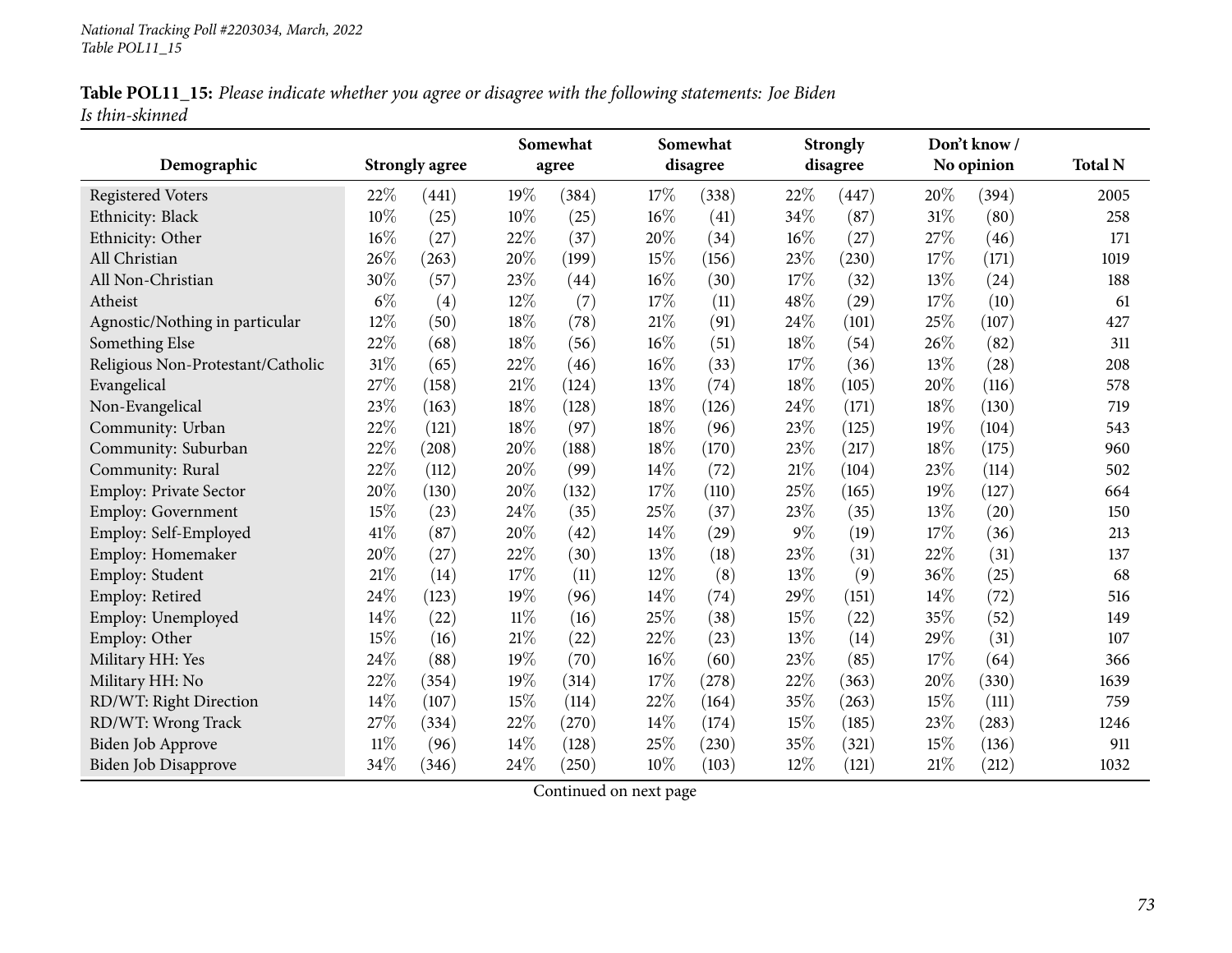Table POL11\_15: Please indicate whether you agree or disagree with the following statements: Joe Biden *Is thin-skinned*

| Demographic                          |       | <b>Strongly agree</b> |        | Somewhat<br>agree |        | Somewhat<br>disagree |        | <b>Strongly</b><br>disagree |        | Don't know /<br>No opinion | <b>Total N</b> |
|--------------------------------------|-------|-----------------------|--------|-------------------|--------|----------------------|--------|-----------------------------|--------|----------------------------|----------------|
|                                      |       |                       |        |                   |        |                      |        |                             |        |                            |                |
| <b>Registered Voters</b>             | 22%   | (441)                 | 19%    | (384)             | 17%    | (338)                | 22%    | (447)                       | 20%    | (394)                      | 2005           |
| Biden Job Strongly Approve           | 19%   | (85)                  | $11\%$ | (52)              | 15\%   | (66)                 | 44%    | (199)                       | 11%    | (50)                       | 451            |
| Biden Job Somewhat Approve           | $2\%$ | (11)                  | 17\%   | (77)              | 36%    | (164)                | 27%    | (123)                       | 19%    | (85)                       | 459            |
| Biden Job Somewhat Disapprove        | 12%   | (32)                  | 30%    | (77)              | 20%    | (53)                 | $9\%$  | (22)                        | 29%    | (75)                       | 258            |
| <b>Biden Job Strongly Disapprove</b> | 41\%  | (314)                 | 22%    | (173)             | 7%     | (51)                 | 13%    | (99)                        | 18%    | (137)                      | 773            |
| Favorable of Biden                   | 10%   | (90)                  | 14%    | (125)             | 24\%   | (218)                | 37%    | (329)                       | 16%    | (140)                      | 902            |
| Unfavorable of Biden                 | 33%   | (341)                 | 24%    | (243)             | $11\%$ | (110)                | $11\%$ | (114)                       | 21%    | (213)                      | 1022           |
| Very Favorable of Biden              | 16%   | (73)                  | 10%    | (47)              | 14%    | (61)                 | 48%    | (217)                       | $11\%$ | (51)                       | 449            |
| Somewhat Favorable of Biden          | $4\%$ | (18)                  | 17%    | (78)              | 35%    | (157)                | 25%    | (112)                       | 20%    | (89)                       | 453            |
| Somewhat Unfavorable of Biden        | $8\%$ | (18)                  | 32%    | (75)              | 22%    | (53)                 | 10%    | (23)                        | 29%    | (67)                       | 236            |
| Very Unfavorable of Biden            | 41%   | (323)                 | 21%    | (168)             | 7%     | (58)                 | 12%    | (91)                        | 19%    | (146)                      | 786            |
| #1 Issue: Economy                    | 24%   | (178)                 | 20%    | (148)             | 15%    | (107)                | $21\%$ | (150)                       | 20%    | (145)                      | 728            |
| #1 Issue: Security                   | 36%   | (127)                 | 22%    | (76)              | 12%    | (41)                 | 13%    | (45)                        | 17%    | (60)                       | 349            |
| #1 Issue: Health Care                | 14%   | (34)                  | $20\%$ | (47)              | 24\%   | (58)                 | 20%    | (48)                        | 23%    | (55)                       | 241            |
| #1 Issue: Medicare / Social Security | 13%   | (29)                  | 24%    | (51)              | 21%    | (46)                 | 27%    | (58)                        | 15%    | (32)                       | 216            |
| #1 Issue: Women's Issues             | 14\%  | (13)                  | $9\%$  | (9)               | 19%    | (19)                 | 32%    | (32)                        | 26%    | (25)                       | 98             |
| #1 Issue: Education                  | 12%   | (10)                  | 15%    | (12)              | 18%    | (14)                 | 27%    | (21)                        | 28%    | (22)                       | 78             |
| #1 Issue: Energy                     | 19%   | (33)                  | 13%    | (22)              | 17\%   | (29)                 | 36%    | (61)                        | 15%    | (25)                       | 170            |
| #1 Issue: Other                      | 14\%  | (18)                  | 15%    | (19)              | 19%    | (24)                 | 27%    | (34)                        | 24%    | (30)                       | 125            |
| 2020 Vote: Joe Biden                 | 10%   | (95)                  | 14%    | (136)             | 24%    | (225)                | 34%    | (321)                       | 18%    | (171)                      | 949            |
| 2020 Vote: Donald Trump              | 37%   | (318)                 | 24%    | (211)             | $9\%$  | (81)                 | $11\%$ | (99)                        | 18%    | (159)                      | 867            |
| 2020 Vote: Didn't Vote               | 15%   | (23)                  | 19%    | (29)              | 17%    | (26)                 | 16%    | (24)                        | 33%    | (51)                       | 153            |
| 2018 House Vote: Democrat            | 11%   | (83)                  | 13%    | (99)              | 22%    | (167)                | 38%    | (281)                       | 15%    | (113)                      | 744            |
| 2018 House Vote: Republican          | 37%   | (256)                 | 23%    | (161)             | $11\%$ | (80)                 | 13%    | (89)                        | 16%    | (114)                      | 699            |
| 2016 Vote: Hillary Clinton           | $8\%$ | (61)                  | 13\%   | (93)              | 22%    | (158)                | 39%    | (278)                       | 18%    | (131)                      | 721            |
| 2016 Vote: Donald Trump              | 37%   | (281)                 | 24\%   | (180)             | 10%    | (75)                 | 13%    | (95)                        | 17%    | (127)                      | 759            |
| 2016 Vote: Other                     | 17%   | (12)                  | 21%    | (15)              | 28%    | (20)                 | 15%    | (11)                        | 19%    | (14)                       | 72             |
| 2016 Vote: Didn't Vote               | 19%   | (87)                  | 21\%   | (93)              | 19%    | (84)                 | 14%    | (63)                        | 27%    | (121)                      | 449            |
| Voted in 2014: Yes                   | 24\%  | (313)                 | 18%    | (240)             | 17%    | (224)                | 26%    | (348)                       | 16%    | (206)                      | 1332           |
| Voted in 2014: No                    | 19%   | (128)                 | $21\%$ | (144)             | 17%    | (114)                | 15%    | (100)                       | 28%    | (187)                      | 673            |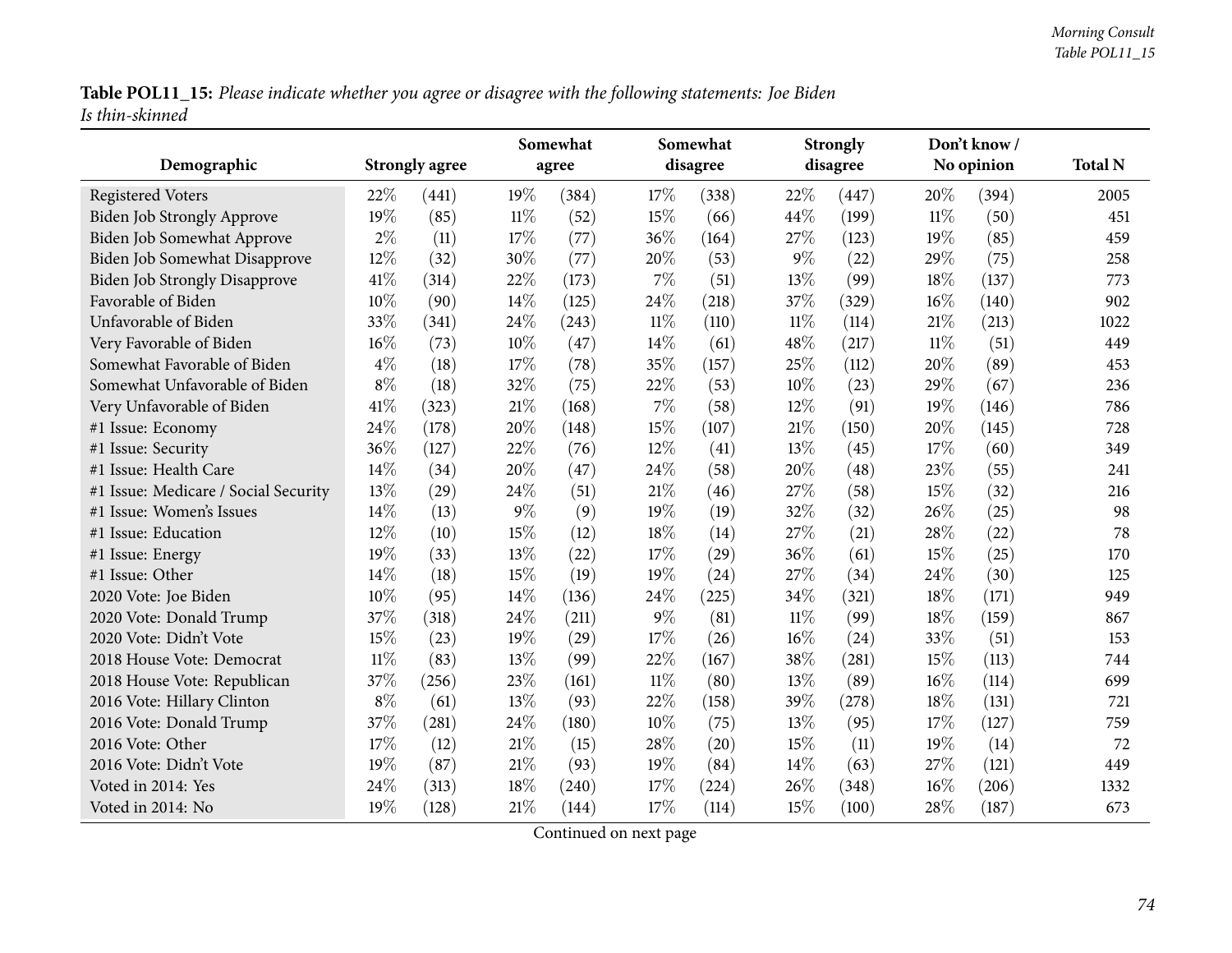|                 | Table POL11_15: Please indicate whether you agree or disagree with the following statements: Joe Biden |  |  |  |
|-----------------|--------------------------------------------------------------------------------------------------------|--|--|--|
| Is thin-skinned |                                                                                                        |  |  |  |

|                                    |                       |       |        | Somewhat           |          | Somewhat |          | <b>Strongly</b> |            | Don't know /   |                |
|------------------------------------|-----------------------|-------|--------|--------------------|----------|----------|----------|-----------------|------------|----------------|----------------|
| Demographic                        | <b>Strongly agree</b> |       | agree  |                    | disagree |          | disagree |                 | No opinion |                | <b>Total N</b> |
| Registered Voters                  | $22\%$                | (441) | $19\%$ | $^{\prime}384$     | $17\%$   | 338)     | 22%      | 447             | 20%        | (394)          | 2005           |
| 4-Region: Northeast                | 20%                   | (72)  | 20%    | $\left( 70\right)$ | $16\%$   | (55)     | 26%      | (93)            | 18%        | (63)           | 354            |
| 4-Region: Midwest                  | 18\%                  | (79)  | $19\%$ | (85)               | $16\%$   | (73)     | 22%      | (98)            | 25\%       | (110)          | 446            |
| 4-Region: South                    | $24\%$                | (177) | 20%    | (147)              | $17\%$   | (125)    | 21%      | (158)           | 19%        | (141)          | 748            |
| 4-Region: West                     | 25%                   | (114) | 18\%   | (81)               | 18%      | (84)     | 22%      | (98)            | 17%        | $^{\prime}79)$ | 457            |
| Party: Democrat/Leans Democrat     | 11%                   | (102) | $15\%$ | (132)              | 23\%     | (208)    | 33%      | (294)           | 18%        | (157)          | 893            |
| Party: Republican/Leans Republican | $36\%$                | (304) | 23\%   | (192)              | $10\%$   | (84)     | $12\%$   | (100)           | 18%        | (153)          | 834            |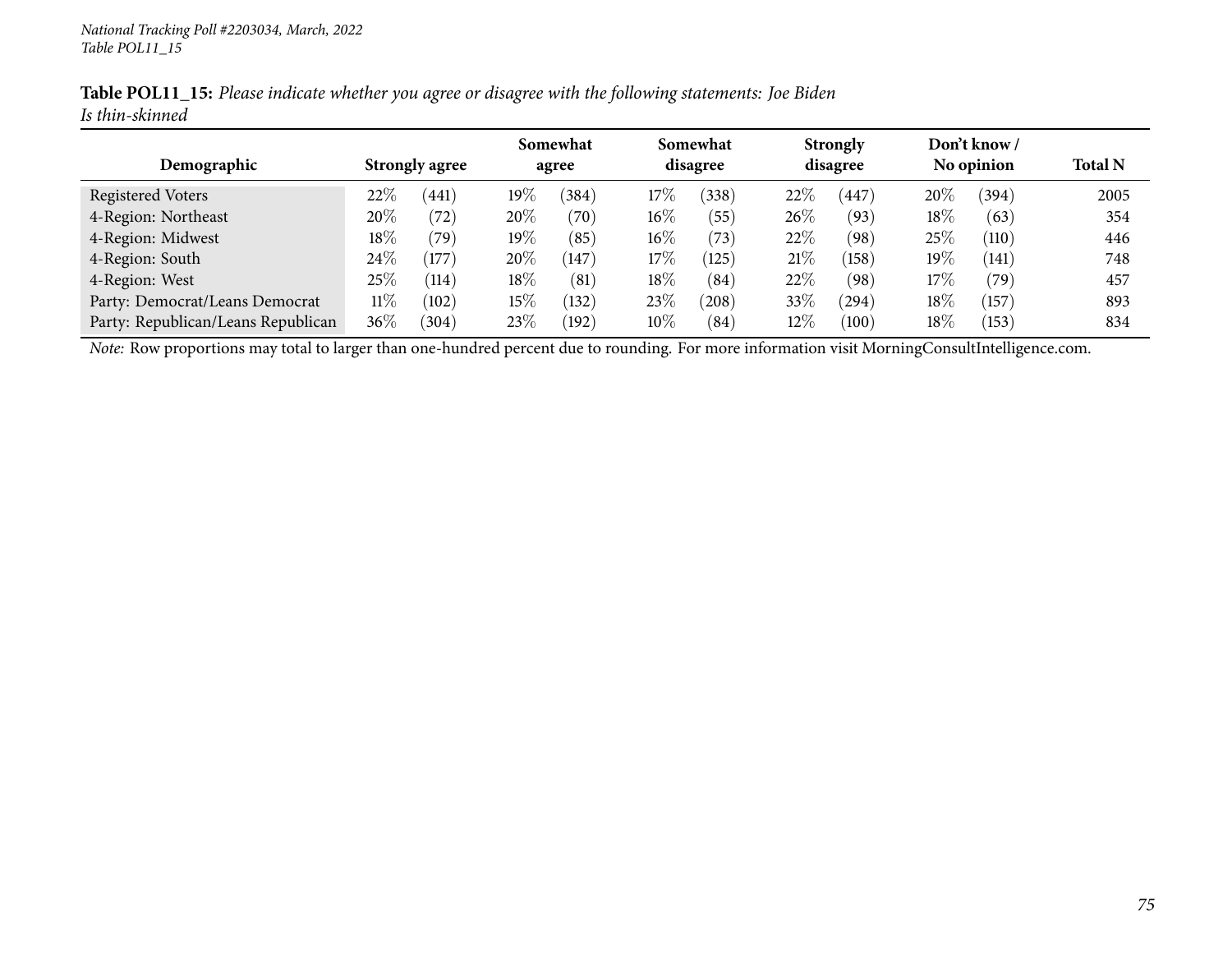Table POL11\_16: Please indicate whether you agree or disagree with the following statements: Joe Biden *Is compassionate*

| Demographic              |        | <b>Strongly agree</b> |        | Somewhat<br>agree |        | Somewhat<br>disagree |       | <b>Strongly</b><br>disagree |        | Don't know/<br>No opinion | <b>Total N</b> |
|--------------------------|--------|-----------------------|--------|-------------------|--------|----------------------|-------|-----------------------------|--------|---------------------------|----------------|
| <b>Registered Voters</b> | 27%    | (544)                 | 24\%   | (488)             | 12%    | (240)                | 25%   | (503)                       | $11\%$ | (230)                     | 2005           |
| Gender: Male             | 31%    | (295)                 | 23%    | (219)             | 13\%   | (125)                | 22%   | (208)                       | 10%    | (99)                      | 945            |
| Gender: Female           | 24%    | (250)                 | 25%    | (269)             | $11\%$ | (115)                | 28%   | (295)                       | 12%    | (131)                     | 1060           |
| Age: 18-34               | 19%    | (98)                  | 29%    | (152)             | 16%    | (81)                 | 18%   | (94)                        | 18%    | (92)                      | 516            |
| Age: 35-44               | 31%    | (96)                  | 30%    | (93)              | $12\%$ | (37)                 | 16%   | (50)                        | 10%    | (31)                      | 308            |
| Age: 45-64               | 26%    | (178)                 | $21\%$ | (145)             | 10%    | (69)                 | 30%   | (203)                       | 13%    | (86)                      | 682            |
| Age: 65+                 | 35%    | (173)                 | 20%    | (98)              | $11\%$ | (53)                 | 31%   | (155)                       | $4\%$  | (20)                      | 499            |
| GenZers: 1997-2012       | 15%    | (21)                  | 28%    | (39)              | 14%    | $\left( 20\right)$   | 15%   | (21)                        | 28%    | (40)                      | 141            |
| Millennials: 1981-1996   | 25%    | (153)                 | 30%    | (181)             | 14%    | (88)                 | 19%   | (115)                       | 12%    | (74)                      | 610            |
| GenXers: 1965-1980       | 26%    | (120)                 | 25%    | (115)             | $11\%$ | (51)                 | 25%   | (119)                       | 14%    | (64)                      | 469            |
| Baby Boomers: 1946-1964  | 33%    | (235)                 | 20%    | (141)             | 10%    | (69)                 | 32%   | (227)                       | 7%     | (47)                      | 718            |
| PID: Dem (no lean)       | $51\%$ | (406)                 | 32%    | (251)             | $5\%$  | (40)                 | $3\%$ | (27)                        | $9\%$  | (70)                      | 794            |
| PID: Ind (no lean)       | 17%    | (92)                  | 25%    | (130)             | $14\%$ | (75)                 | 26%   | (139)                       | 17%    | (91)                      | 528            |
| PID: Rep (no lean)       | 7%     | (46)                  | 16%    | (107)             | 18%    | (125)                | 49%   | (337)                       | 10%    | (69)                      | 683            |
| PID/Gender: Dem Men      | 56%    | (229)                 | 27%    | (110)             | $7\%$  | (28)                 | $4\%$ | (17)                        | 7%     | (27)                      | 410            |
| PID/Gender: Dem Women    | 46%    | (178)                 | 37%    | (141)             | $3\%$  | (12)                 | $3\%$ | (10)                        | $11\%$ | (43)                      | 384            |
| PID/Gender: Ind Men      | 17%    | (42)                  | 24%    | (60)              | 18%    | (47)                 | 26%   | (66)                        | 16%    | (40)                      | 256            |
| PID/Gender: Ind Women    | 18%    | (50)                  | 26%    | (70)              | $10\%$ | (28)                 | 27%   | (73)                        | 19%    | (51)                      | 272            |
| PID/Gender: Rep Men      | $9\%$  | (24)                  | 17%    | (48)              | 18%    | (51)                 | 45%   | (124)                       | $11\%$ | (32)                      | 279            |
| PID/Gender: Rep Women    | $5\%$  | (22)                  | 14%    | (58)              | 19%    | (75)                 | 53%   | (212)                       | $9\%$  | (37)                      | 404            |
| Ideo: Liberal (1-3)      | 53%    | (300)                 | 32%    | (180)             | $5\%$  | (30)                 | $4\%$ | (22)                        | $5\%$  | (30)                      | 561            |
| Ideo: Moderate (4)       | 32%    | (166)                 | 27%    | (143)             | 12%    | (65)                 | 16%   | (83)                        | 13%    | (69)                      | 526            |
| Ideo: Conservative (5-7) | $8\%$  | (67)                  | 18%    | (146)             | 17%    | (137)                | 45%   | (361)                       | 10%    | (83)                      | 795            |
| Educ: < College          | 22%    | (269)                 | 22%    | (260)             | 12%    | (148)                | 30%   | (358)                       | 14\%   | (175)                     | 1211           |
| Educ: Bachelors degree   | 30%    | (151)                 | 29%    | (144)             | 12%    | (62)                 | 21%   | (108)                       | $8\%$  | (39)                      | 503            |
| Educ: Post-grad          | 43%    | (125)                 | 29%    | (84)              | $11\%$ | (31)                 | 13%   | (37)                        | $5\%$  | (15)                      | 291            |
| Income: Under 50k        | 25%    | (201)                 | 22%    | (180)             | $11\%$ | (85)                 | 28%   | (226)                       | 14\%   | (115)                     | 808            |
| Income: 50k-100k         | 27%    | (199)                 | 23%    | (170)             | 13%    | (96)                 | 26%   | (191)                       | $10\%$ | (75)                      | 731            |
| Income: 100k+            | 31%    | (144)                 | 30%    | (138)             | 13\%   | (59)                 | 18%   | (86)                        | $8\%$  | (39)                      | 466            |
| Ethnicity: White         | 26%    | (407)                 | 23%    | (364)             | 13%    | (201)                | 28%   | (438)                       | 10%    | (165)                     | 1576           |
| Ethnicity: Hispanic      | 21%    | (47)                  | 27%    | (60)              | $14\%$ | (32)                 | 25%   | (55)                        | 13%    | (29)                      | 223            |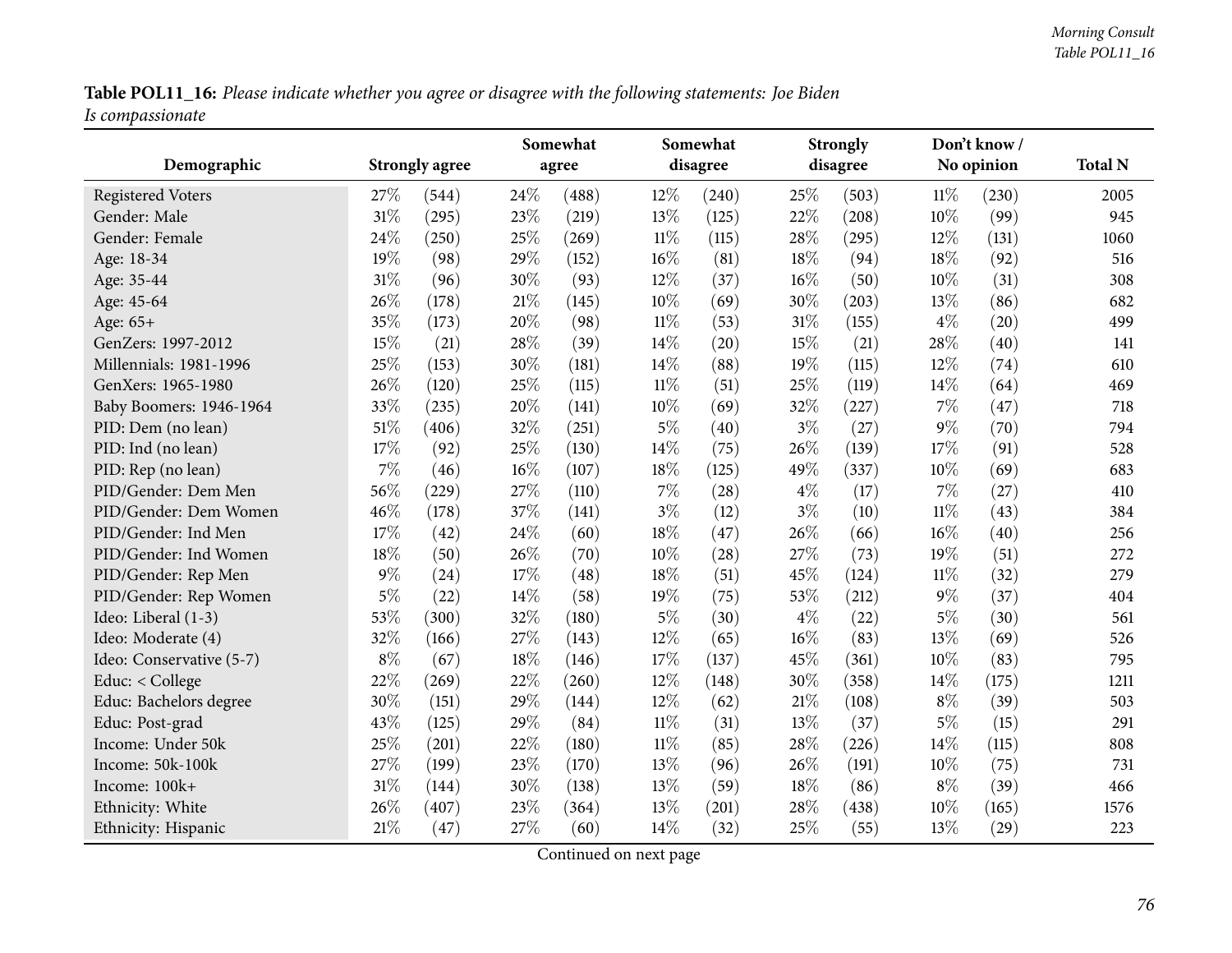| Table POL11_16: Please indicate whether you agree or disagree with the following statements: Joe Biden |  |  |
|--------------------------------------------------------------------------------------------------------|--|--|
| Is compassionate                                                                                       |  |  |

|                                   |        |                       |      | Somewhat |        | Somewhat |       | <b>Strongly</b> |        | Don't know / |                |
|-----------------------------------|--------|-----------------------|------|----------|--------|----------|-------|-----------------|--------|--------------|----------------|
| Demographic                       |        | <b>Strongly agree</b> |      | agree    |        | disagree |       | disagree        |        | No opinion   | <b>Total N</b> |
| <b>Registered Voters</b>          | 27%    | (544)                 | 24%  | (488)    | 12%    | (240)    | 25%   | (503)           | 11%    | (230)        | 2005           |
| Ethnicity: Black                  | 40%    | (102)                 | 30%  | (78)     | $5\%$  | (13)     | $8\%$ | (21)            | $17\%$ | (44)         | 258            |
| Ethnicity: Other                  | 20%    | (35)                  | 27%  | (46)     | 15%    | (26)     | 26%   | (44)            | 12%    | (20)         | 171            |
| All Christian                     | 24%    | (242)                 | 25%  | (257)    | 12%    | (122)    | 30%   | (302)           | $9\%$  | (97)         | 1019           |
| All Non-Christian                 | 50%    | (94)                  | 26%  | (49)     | $9\%$  | (18)     | $9\%$ | (17)            | $5\%$  | (10)         | 188            |
| Atheist                           | 47%    | (28)                  | 25%  | (15)     | $9\%$  | (6)      | 10%   | (6)             | $9\%$  | (5)          | 61             |
| Agnostic/Nothing in particular    | 28%    | (120)                 | 23%  | (96)     | 13%    | (53)     | 20%   | (87)            | 16%    | (69)         | 427            |
| Something Else                    | 19%    | (59)                  | 23%  | (71)     | 13%    | (42)     | 29%   | (91)            | 16%    | (48)         | 311            |
| Religious Non-Protestant/Catholic | 47%    | (97)                  | 26%  | (54)     | $9\%$  | (19)     | 12%   | (25)            | $6\%$  | (12)         | 208            |
| Evangelical                       | 20%    | (117)                 | 23%  | (136)    | 12%    | (67)     | 34%   | (197)           | 11%    | (61)         | 578            |
| Non-Evangelical                   | 25%    | (177)                 | 26%  | (184)    | 13%    | (93)     | 26%   | (185)           | $11\%$ | (80)         | 719            |
| Community: Urban                  | 37\%   | (204)                 | 30%  | (161)    | $9\%$  | (50)     | 13%   | (69)            | $11\%$ | (60)         | 543            |
| Community: Suburban               | 26%    | (254)                 | 24%  | (232)    | 14%    | (137)    | 24%   | (231)           | $11\%$ | (105)        | 960            |
| Community: Rural                  | 17%    | (87)                  | 19%  | (95)     | $11\%$ | (53)     | 40%   | (203)           | 13%    | (64)         | 502            |
| Employ: Private Sector            | 26%    | (171)                 | 27%  | (182)    | 12%    | (77)     | 26%   | (172)           | $9\%$  | (61)         | 664            |
| Employ: Government                | 30%    | (45)                  | 33%  | (49)     | 12%    | (18)     | 16%   | (24)            | $9\%$  | (14)         | 150            |
| Employ: Self-Employed             | 32%    | (69)                  | 21%  | (45)     | 20%    | (42)     | 19%   | (40)            | $8\%$  | (17)         | 213            |
| Employ: Homemaker                 | 18%    | (25)                  | 19%  | (26)     | 12%    | (17)     | 35%   | (48)            | 15%    | (21)         | 137            |
| Employ: Student                   | 17%    | (12)                  | 33%  | (22)     | $9\%$  | (6)      | 10%   | (7)             | $31\%$ | (21)         | 68             |
| Employ: Retired                   | 36%    | (185)                 | 17%  | (87)     | 10%    | (52)     | 32%   | (167)           | $5\%$  | (26)         | 516            |
| Employ: Unemployed                | 16%    | (24)                  | 28%  | (41)     | 10%    | (16)     | 20%   | (30)            | 26%    | (38)         | 149            |
| Employ: Other                     | 12%    | (13)                  | 33%  | (35)     | 12%    | (12)     | 14\%  | (15)            | 29%    | (31)         | 107            |
| Military HH: Yes                  | 25%    | (90)                  | 23%  | (83)     | 13%    | (49)     | 33%   | (121)           | $6\%$  | (23)         | 366            |
| Military HH: No                   | 28%    | (454)                 | 25%  | (405)    | 12%    | (191)    | 23%   | (381)           | 13%    | (207)        | 1639           |
| RD/WT: Right Direction            | 54%    | (410)                 | 30%  | (224)    | $6\%$  | (43)     | $3\%$ | (25)            | $8\%$  | (57)         | 759            |
| RD/WT: Wrong Track                | $11\%$ | (134)                 | 21\% | (264)    | 16%    | (198)    | 38%   | (478)           | $14\%$ | (173)        | 1246           |
| <b>Biden Job Approve</b>          | 54%    | (492)                 | 33%  | (302)    | $5\%$  | (44)     | $1\%$ | (10)            | 7%     | (63)         | 911            |
| <b>Biden Job Disapprove</b>       | $5\%$  | (47)                  | 17%  | (176)    | 19%    | (194)    | 48%   | (492)           | 12%    | (123)        | 1032           |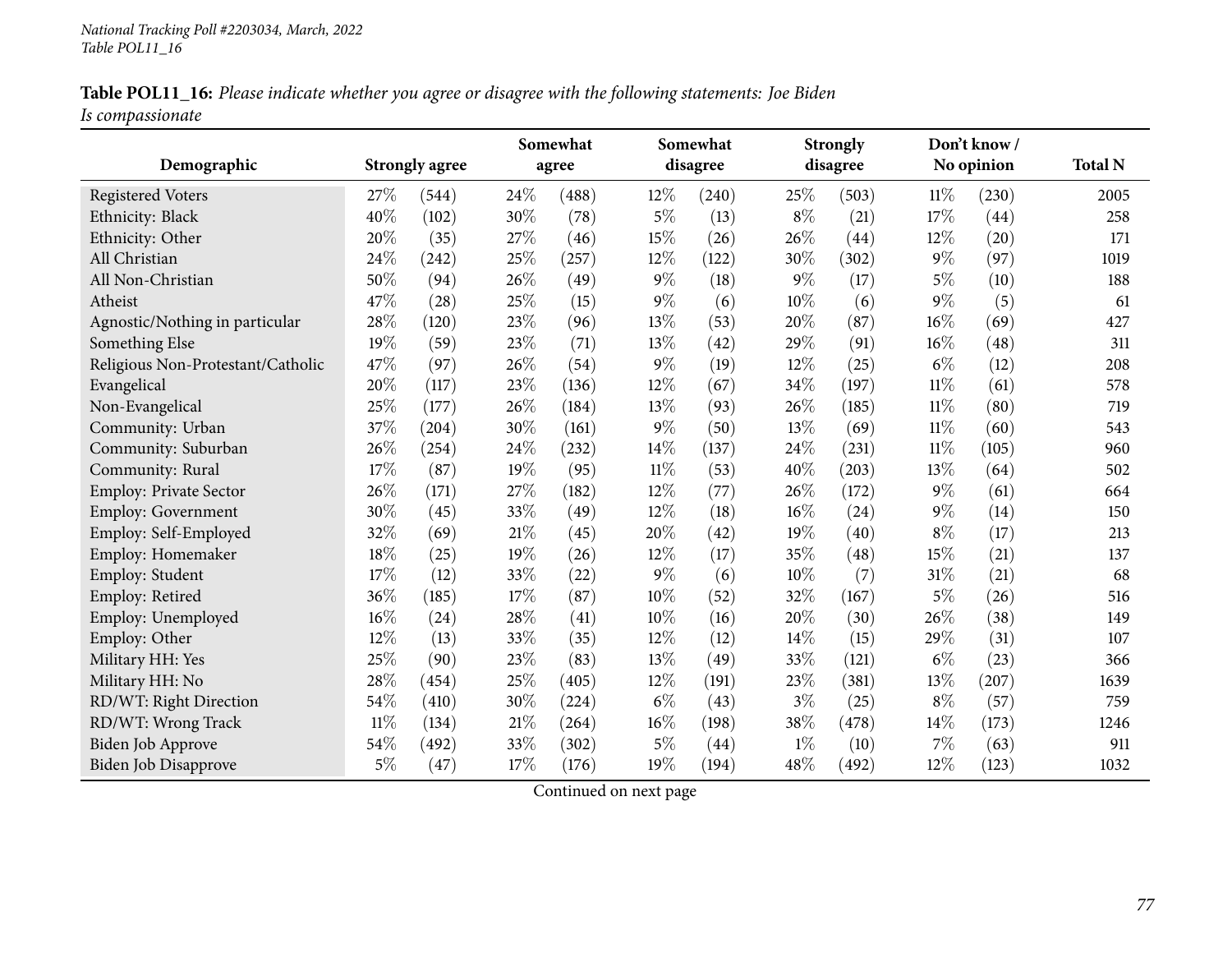Table POL11\_16: Please indicate whether you agree or disagree with the following statements: Joe Biden *Is compassionate*

| Demographic                          |       | <b>Strongly agree</b> |        | Somewhat<br>agree |        | Somewhat<br>disagree |        | <b>Strongly</b><br>disagree |        | Don't know /<br>No opinion | <b>Total N</b> |
|--------------------------------------|-------|-----------------------|--------|-------------------|--------|----------------------|--------|-----------------------------|--------|----------------------------|----------------|
| <b>Registered Voters</b>             | 27\%  | (544)                 | 24%    | (488)             | 12%    | (240)                | 25%    | (503)                       | $11\%$ | (230)                      | 2005           |
| <b>Biden Job Strongly Approve</b>    | 73%   | (328)                 | 15%    | (70)              | $5\%$  | (23)                 | $2\%$  | (8)                         | $5\%$  | (22)                       | 451            |
| Biden Job Somewhat Approve           | 36%   | (163)                 | $51\%$ | (232)             | $5\%$  | (21)                 | $1\%$  | (2)                         | $9\%$  | (40)                       | 459            |
| Biden Job Somewhat Disapprove        | 13\%  | (33)                  | 38%    | (97)              | 23%    | (59)                 | $9\%$  | (22)                        | 18%    | (47)                       | 258            |
| <b>Biden Job Strongly Disapprove</b> | $2\%$ | (14)                  | 10%    | (78)              | 17%    | (135)                | $61\%$ | (470)                       | 10%    | (76)                       | 773            |
| Favorable of Biden                   | 55%   | (493)                 | 35%    | (314)             | $3\%$  | (28)                 | $1\%$  | (11)                        | $6\%$  | (56)                       | 902            |
| Unfavorable of Biden                 | $5\%$ | (47)                  | 16%    | (168)             | 20%    | (202)                | 47%    | (475)                       | 13%    | (129)                      | 1022           |
| Very Favorable of Biden              | 76%   | (341)                 | 14%    | (65)              | $3\%$  | (15)                 | $1\%$  | (6)                         | $5\%$  | (21)                       | 449            |
| Somewhat Favorable of Biden          | 34%   | (152)                 | 55%    | (250)             | $3\%$  | (12)                 | $1\%$  | (5)                         | $8\%$  | (35)                       | 453            |
| Somewhat Unfavorable of Biden        | 13\%  | (31)                  | 41\%   | (97)              | 23%    | (53)                 | $3\%$  | (8)                         | 20%    | (46)                       | 236            |
| Very Unfavorable of Biden            | $2\%$ | (16)                  | $9\%$  | (71)              | 19%    | (149)                | 59%    | (467)                       | $11\%$ | (83)                       | 786            |
| #1 Issue: Economy                    | 22%   | (161)                 | 24%    | (172)             | 15%    | (111)                | 25%    | (184)                       | 14%    | (100)                      | 728            |
| #1 Issue: Security                   | 13%   | (46)                  | 19%    | (67)              | 13%    | (45)                 | 47%    | (163)                       | $8\%$  | (27)                       | 349            |
| #1 Issue: Health Care                | 33%   | (80)                  | 32%    | (76)              | 15%    | (36)                 | $8\%$  | (18)                        | 13%    | (31)                       | 241            |
| #1 Issue: Medicare / Social Security | 35%   | (76)                  | 28%    | (60)              | $9\%$  | (20)                 | 19%    | (41)                        | $9\%$  | (19)                       | 216            |
| #1 Issue: Women's Issues             | 40%   | (39)                  | 32%    | (31)              | $3\%$  | (3)                  | 15%    | (15)                        | 10%    | (10)                       | 98             |
| #1 Issue: Education                  | 40%   | (31)                  | 25%    | (19)              | 13%    | (10)                 | 19%    | (15)                        | $4\%$  | (3)                        | 78             |
| #1 Issue: Energy                     | 41\%  | (69)                  | 22%    | (38)              | $5\%$  | (9)                  | 19%    | (33)                        | 12%    | (21)                       | 170            |
| #1 Issue: Other                      | 33%   | (42)                  | 20%    | (25)              | $5\%$  | (6)                  | 27\%   | (34)                        | 15%    | (19)                       | 125            |
| 2020 Vote: Joe Biden                 | 50%   | (478)                 | 33%    | (313)             | $6\%$  | (53)                 | $2\%$  | (23)                        | $9\%$  | (82)                       | 949            |
| 2020 Vote: Donald Trump              | $4\%$ | (38)                  | 15%    | (127)             | 19%    | (165)                | $51\%$ | (440)                       | $11\%$ | (97)                       | 867            |
| 2020 Vote: Didn't Vote               | 18%   | (28)                  | 24%    | (38)              | $9\%$  | (14)                 | 21\%   | (32)                        | 27%    | (42)                       | 153            |
| 2018 House Vote: Democrat            | 54%   | (399)                 | 29%    | (217)             | $6\%$  | (44)                 | $4\%$  | (28)                        | $8\%$  | (56)                       | 744            |
| 2018 House Vote: Republican          | $6\%$ | (45)                  | 18%    | (123)             | 17%    | (122)                | 50%    | (351)                       | $8\%$  | (58)                       | 699            |
| 2016 Vote: Hillary Clinton           | 55%   | (397)                 | 30%    | (219)             | $3\%$  | (25)                 | $3\%$  | (24)                        | $8\%$  | (56)                       | 721            |
| 2016 Vote: Donald Trump              | $6\%$ | (46)                  | 18%    | (134)             | 19%    | (145)                | 48\%   | (365)                       | 9%     | (69)                       | 759            |
| 2016 Vote: Other                     | 15%   | (11)                  | $31\%$ | (23)              | 14%    | (10)                 | 25%    | (18)                        | 15%    | (11)                       | 72             |
| 2016 Vote: Didn't Vote               | 20%   | (88)                  | 25%    | (112)             | 13%    | (60)                 | $21\%$ | (95)                        | $21\%$ | (93)                       | 449            |
| Voted in 2014: Yes                   | 31%   | (414)                 | 23%    | (312)             | $11\%$ | (151)                | 27%    | (357)                       | 7%     | (98)                       | 1332           |
| Voted in 2014: No                    | 19%   | (131)                 | 26\%   | (176)             | 13%    | (89)                 | 22%    | (146)                       | 20%    | (132)                      | 673            |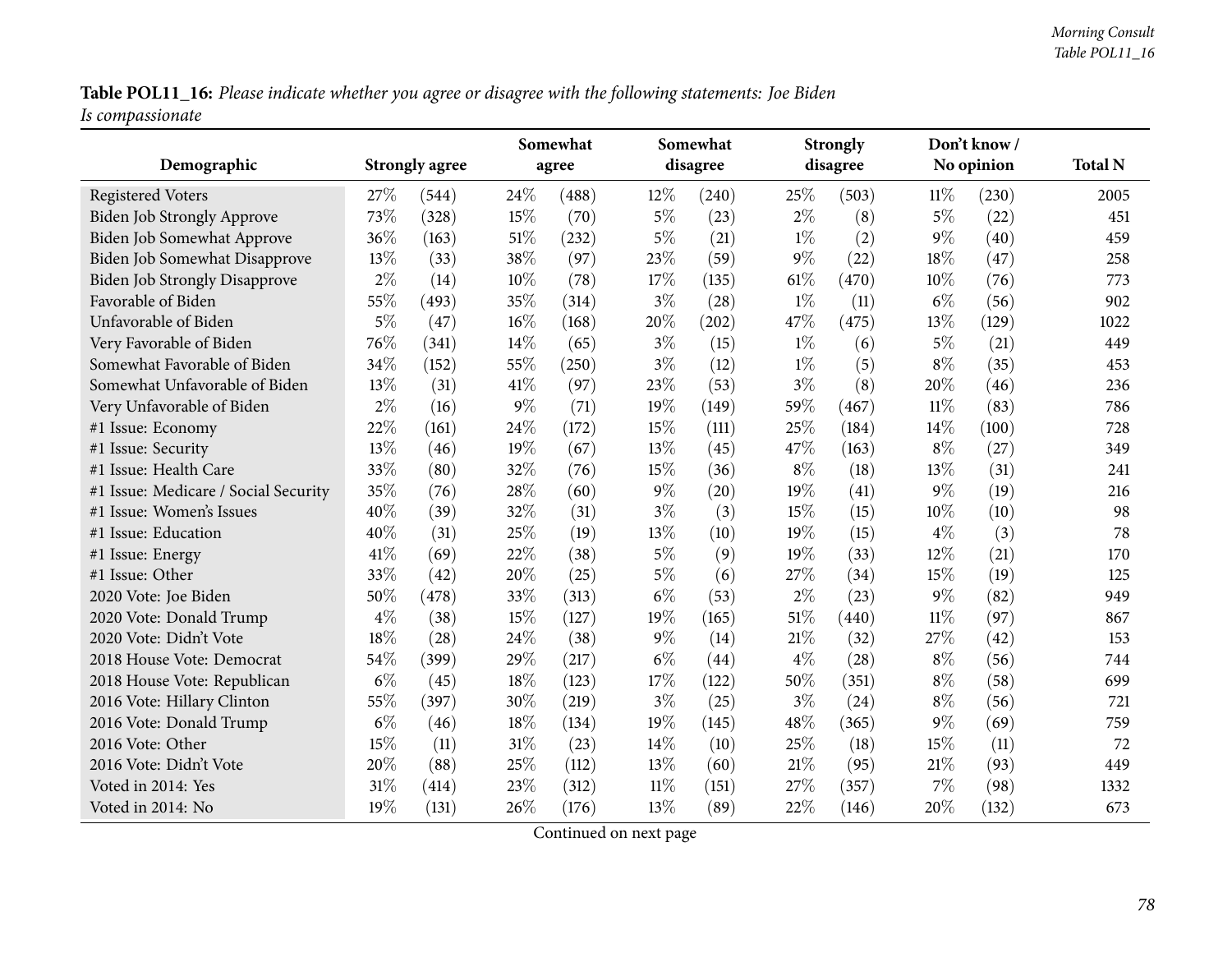|                  |  | Table POL11_16: Please indicate whether you agree or disagree with the following statements: Joe Biden |  |
|------------------|--|--------------------------------------------------------------------------------------------------------|--|
| Is compassionate |  |                                                                                                        |  |

|                                    |        |                       |        |       |         |            |        | Somewhat       |        | Somewhat   |                | <b>Strongly</b> |  | Don't know / |  |
|------------------------------------|--------|-----------------------|--------|-------|---------|------------|--------|----------------|--------|------------|----------------|-----------------|--|--------------|--|
| Demographic                        |        | <b>Strongly agree</b> |        | agree |         | disagree   |        | disagree       |        | No opinion | <b>Total N</b> |                 |  |              |  |
| Registered Voters                  | $27\%$ | (544)                 | $24\%$ | (488) | $12\%$  | (240)      | 25%    | (503)          | $11\%$ | (230)      | 2005           |                 |  |              |  |
| 4-Region: Northeast                | 38\%   | (133)                 | $24\%$ | (85)  | $12\%$  | (41)       | $16\%$ | (58)           | $10\%$ | (36)       | 354            |                 |  |              |  |
| 4-Region: Midwest                  | 25\%   | (111                  | 23\%   | (103) | $10\%$  | (45)       | 27\%   | 122            | 15%    | (65)       | 446            |                 |  |              |  |
| 4-Region: South                    | 23\%   | (170)                 | 23\%   | (175) | $14\%$  | (102)      | 30%    | 226            | $10\%$ | (76)       | 748            |                 |  |              |  |
| 4-Region: West                     | 28%    | (130)                 | 27%    | (126) | $11\%$  | (52)       | 21%    | (97)           | $12\%$ | (53)       | 457            |                 |  |              |  |
| Party: Democrat/Leans Democrat     | $51\%$ | 453                   | 32%    | (290) | 5%      | (45)       | $3\%$  | (31)           | $8\%$  | (74)       | 893            |                 |  |              |  |
| Party: Republican/Leans Republican | $6\%$  | $^{\prime}48$         | $16\%$ | (136) | 19 $\%$ | $^{'}155)$ | 48%    | $^{\prime}401$ | $11\%$ | (95)       | 834            |                 |  |              |  |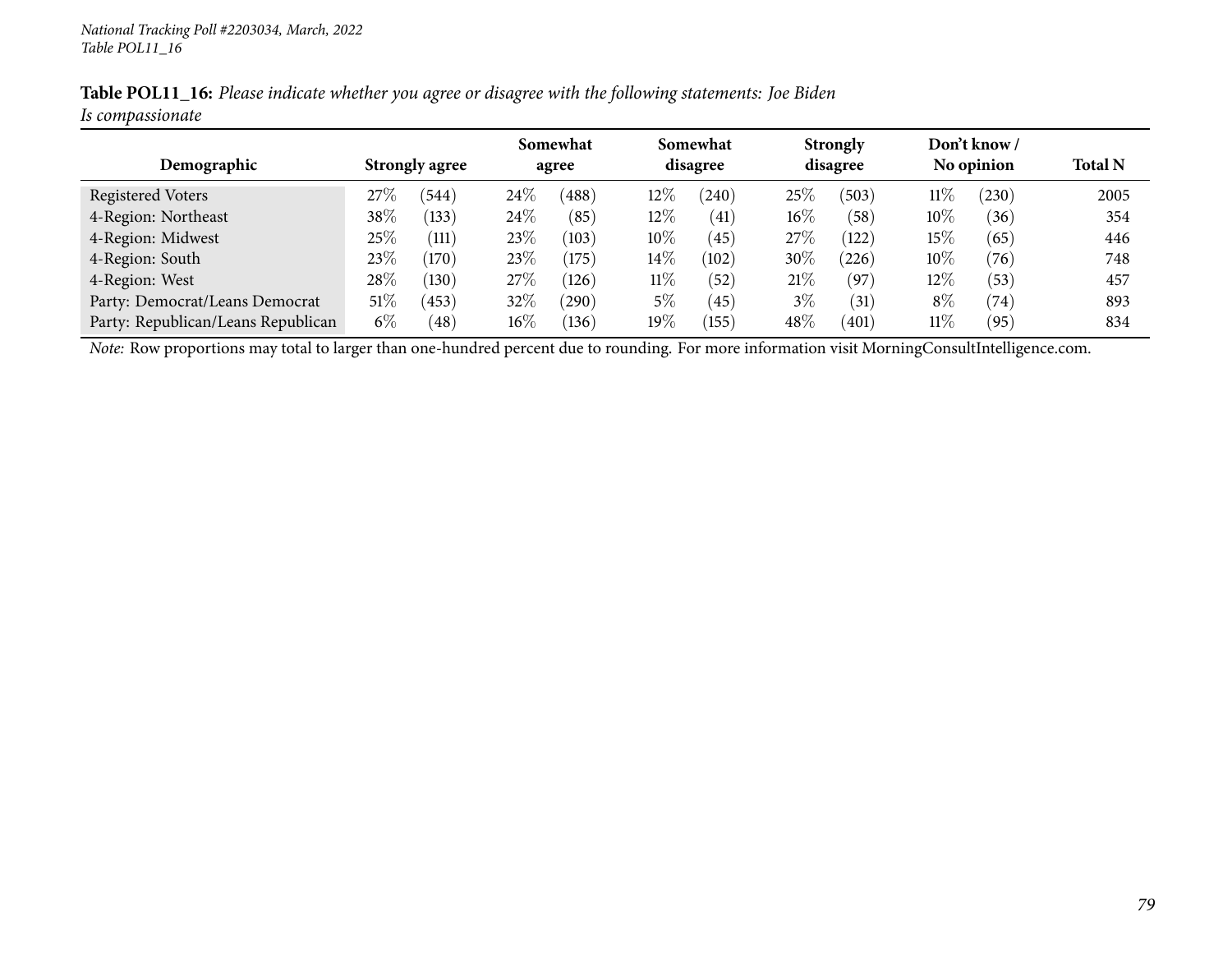Table POL11\_17: Please indicate whether you agree or disagree with the following statements: Joe Biden *Is stable*

|                          |       |                       |        | Somewhat |        | Somewhat |       | <b>Strongly</b> |        | Don't know/ |                |
|--------------------------|-------|-----------------------|--------|----------|--------|----------|-------|-----------------|--------|-------------|----------------|
| Demographic              |       | <b>Strongly agree</b> |        | agree    |        | disagree |       | disagree        |        | No opinion  | <b>Total N</b> |
| <b>Registered Voters</b> | 23%   | (465)                 | 23%    | (452)    | 12%    | (231)    | 34%   | (678)           | $9\%$  | (180)       | 2005           |
| Gender: Male             | 27%   | (252)                 | 24%    | (226)    | $12\%$ | (110)    | 31%   | (292)           | 7%     | (65)        | 945            |
| Gender: Female           | 20%   | (212)                 | 21%    | (225)    | $11\%$ | (121)    | 36%   | (386)           | $11\%$ | (115)       | 1060           |
| Age: 18-34               | 17%   | (88)                  | 28%    | (146)    | 14%    | (72)     | 24%   | (125)           | 17%    | (85)        | 516            |
| Age: 35-44               | 23%   | (72)                  | 29%    | (89)     | $12\%$ | (37)     | 26%   | (81)            | $9\%$  | (29)        | 308            |
| Age: 45-64               | 22%   | (147)                 | 19%    | (132)    | $12\%$ | (80)     | 40%   | (275)           | 7%     | (47)        | 682            |
| Age: 65+                 | 32%   | (158)                 | 17%    | (84)     | $8\%$  | (42)     | 39%   | (197)           | $4\%$  | (19)        | 499            |
| GenZers: 1997-2012       | $9\%$ | (12)                  | 30%    | (42)     | 13%    | (19)     | 25%   | (35)            | 23%    | (32)        | 141            |
| Millennials: 1981-1996   | 22%   | (135)                 | 28%    | (171)    | 12%    | (75)     | 25%   | (155)           | 12%    | (75)        | 610            |
| GenXers: 1965-1980       | 21%   | (99)                  | 22%    | (104)    | 14%    | (66)     | 37%   | (173)           | $6\%$  | (28)        | 469            |
| Baby Boomers: 1946-1964  | 29%   | (206)                 | 17%    | (123)    | $9\%$  | (66)     | 39%   | (281)           | $6\%$  | (43)        | 718            |
| PID: Dem (no lean)       | 45%   | (358)                 | 35%    | (280)    | 7%     | (58)     | $4\%$ | (30)            | $9\%$  | (68)        | 794            |
| PID: Ind (no lean)       | 14%   | (76)                  | $21\%$ | (110)    | 14%    | (73)     | 36%   | (188)           | 15%    | (81)        | 528            |
| PID: Rep (no lean)       | $4\%$ | (30)                  | 9%     | (61)     | 15%    | (101)    | 67\%  | (460)           | $4\%$  | (31)        | 683            |
| PID/Gender: Dem Men      | 48%   | (197)                 | 35%    | (143)    | $7\%$  | (29)     | $4\%$ | (17)            | $6\%$  | (24)        | 410            |
| PID/Gender: Dem Women    | 42%   | (161)                 | 36%    | (137)    | $8\%$  | (29)     | $3\%$ | (13)            | $11\%$ | (44)        | 384            |
| PID/Gender: Ind Men      | 14%   | (36)                  | 22%    | (57)     | 12%    | (30)     | 40%   | (103)           | 12%    | (30)        | 256            |
| PID/Gender: Ind Women    | 15%   | (40)                  | 19%    | (53)     | 16%    | (42)     | 31%   | (85)            | 19%    | (51)        | 272            |
| PID/Gender: Rep Men      | 7%    | (19)                  | 9%     | (26)     | 18%    | (51)     | 62%   | (172)           | $4\%$  | (11)        | 279            |
| PID/Gender: Rep Women    | $3\%$ | (11)                  | 9%     | (35)     | 12%    | (50)     | 71%   | (288)           | $5\%$  | (19)        | 404            |
| Ideo: Liberal (1-3)      | 48%   | (271)                 | 34%    | (192)    | $7\%$  | (37)     | $5\%$ | (27)            | $6\%$  | (34)        | 561            |
| Ideo: Moderate (4)       | 24%   | (128)                 | 30%    | (155)    | 15%    | (77)     | 22%   | (116)           | 10%    | (50)        | 526            |
| Ideo: Conservative (5-7) | 7%    | (58)                  | 11%    | (88)     | 13\%   | (105)    | 62%   | (491)           | 7%     | (53)        | 795            |
| Educ: < College          | 19%   | (225)                 | 20%    | (238)    | $11\%$ | (135)    | 40%   | (483)           | $11\%$ | (130)       | 1211           |
| Educ: Bachelors degree   | 26%   | (133)                 | 26%    | (130)    | 13\%   | (64)     | 27%   | (138)           | 7%     | (38)        | 503            |
| Educ: Post-grad          | 37%   | (107)                 | 29%    | (84)     | $11\%$ | (32)     | 20%   | (57)            | $4\%$  | (12)        | 291            |
| Income: Under 50k        | 21%   | (171)                 | 20%    | (162)    | $11\%$ | (86)     | 36%   | (294)           | 12%    | (94)        | 808            |
| Income: 50k-100k         | 23%   | (169)                 | 23%    | (168)    | 13\%   | (92)     | 35%   | (253)           | 7%     | (49)        | 731            |
| Income: 100k+            | 27%   | (125)                 | 26%    | (121)    | $11\%$ | (53)     | 28%   | (132)           | $8\%$  | (36)        | 466            |
| Ethnicity: White         | 22%   | (349)                 | 21%    | (324)    | 11%    | (178)    | 39%   | (607)           | 7%     | (118)       | 1576           |
| Ethnicity: Hispanic      | 18%   | (40)                  | 29%    | (65)     | 10%    | (22)     | 33%   | (73)            | 10%    | (22)        | 223            |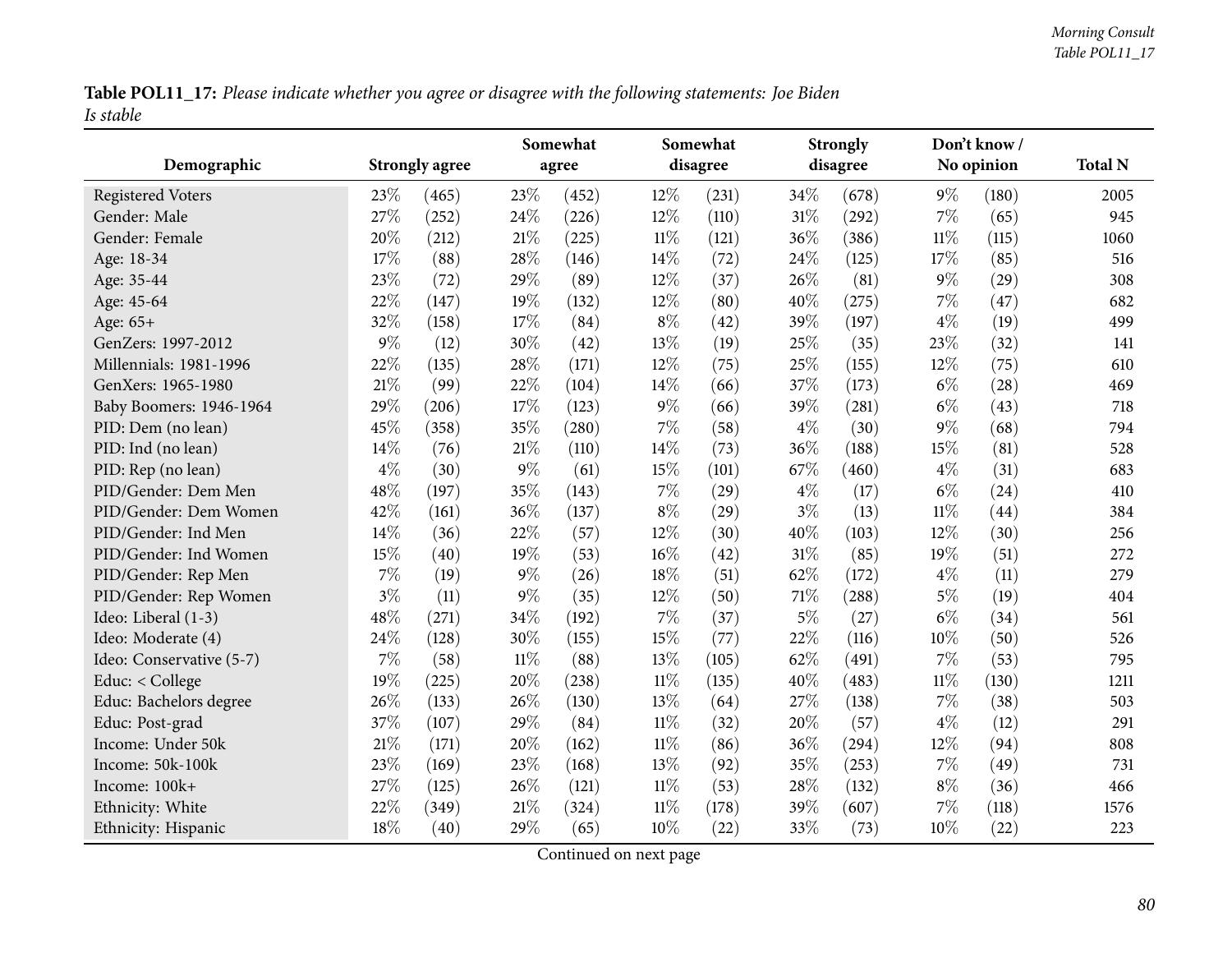|           | Table POL11_17: Please indicate whether you agree or disagree with the following statements: Joe Biden |  |
|-----------|--------------------------------------------------------------------------------------------------------|--|
| Is stable |                                                                                                        |  |

|                                   |       |                       |       | Somewhat |        | Somewhat<br>disagree |        | <b>Strongly</b><br>disagree |       | Don't know /<br>No opinion |                |
|-----------------------------------|-------|-----------------------|-------|----------|--------|----------------------|--------|-----------------------------|-------|----------------------------|----------------|
| Demographic                       |       | <b>Strongly agree</b> |       | agree    |        |                      |        |                             |       |                            | <b>Total N</b> |
| <b>Registered Voters</b>          | 23%   | (465)                 | 23%   | (452)    | 12%    | (231)                | 34\%   | (678)                       | $9\%$ | (180)                      | 2005           |
| Ethnicity: Black                  | 35%   | (90)                  | 29%   | (76)     | 12%    | (31)                 | $5\%$  | (13)                        | 19%   | (49)                       | 258            |
| Ethnicity: Other                  | 15%   | (26)                  | 30%   | (52)     | 13%    | (22)                 | 34%    | (58)                        | $8\%$ | (13)                       | 171            |
| All Christian                     | 21%   | (210)                 | 21\%  | (212)    | 12%    | (122)                | 41\%   | (415)                       | $6\%$ | (61)                       | 1019           |
| All Non-Christian                 | 44%   | (83)                  | 36%   | (67)     | $8\%$  | (15)                 | $8\%$  | (15)                        | $4\%$ | (8)                        | 188            |
| Atheist                           | 39%   | (24)                  | 24%   | (15)     | $9\%$  | (6)                  | 19%    | (11)                        | $9\%$ | (5)                        | 61             |
| Agnostic/Nothing in particular    | 24%   | (101)                 | 23%   | (97)     | 13%    | (55)                 | 26%    | (110)                       | 15%   | (64)                       | 427            |
| Something Else                    | 15%   | (47)                  | 19%   | (61)     | 11%    | (35)                 | 41\%   | (127)                       | 13%   | (41)                       | 311            |
| Religious Non-Protestant/Catholic | 42%   | (87)                  | 34%   | (71)     | $8\%$  | (17)                 | 12%    | (26)                        | $4\%$ | (8)                        | 208            |
| Evangelical                       | 19%   | (107)                 | 17%   | (99)     | 13%    | (74)                 | 43%    | (246)                       | $9\%$ | (51)                       | 578            |
| Non-Evangelical                   | 20%   | (144)                 | 23%   | (166)    | $11\%$ | (79)                 | 39%    | (281)                       | 7%    | (49)                       | 719            |
| Community: Urban                  | 33%   | (180)                 | 30%   | (161)    | $9\%$  | (48)                 | 17%    | (90)                        | 12%   | (64)                       | 543            |
| Community: Suburban               | 22%   | (207)                 | 22%   | (210)    | 14%    | (133)                | 34%    | (328)                       | $8\%$ | (81)                       | 960            |
| Community: Rural                  | 15%   | (78)                  | 16%   | (81)     | 10%    | (50)                 | 52%    | (260)                       | 7%    | (34)                       | 502            |
| <b>Employ: Private Sector</b>     | 22%   | (149)                 | 24%   | (160)    | 13%    | (83)                 | 34%    | (225)                       | 7%    | (46)                       | 664            |
| Employ: Government                | 23%   | (34)                  | 33%   | (50)     | $11\%$ | (17)                 | 23%    | (34)                        | 10%   | (15)                       | 150            |
| Employ: Self-Employed             | 28%   | (60)                  | 20%   | (44)     | 20%    | (42)                 | 25%    | (54)                        | $6\%$ | (14)                       | 213            |
| Employ: Homemaker                 | 16%   | (22)                  | 14%   | (19)     | 12%    | (17)                 | 48%    | (66)                        | 10%   | (14)                       | 137            |
| Employ: Student                   | $6\%$ | (4)                   | 34%   | (23)     | 14%    | (9)                  | 31\%   | (21)                        | 15%   | (10)                       | 68             |
| Employ: Retired                   | 32%   | (165)                 | 15%   | (77)     | $8\%$  | (42)                 | 41\%   | (210)                       | $4\%$ | (22)                       | 516            |
| Employ: Unemployed                | 13%   | (19)                  | 26%   | (39)     | $9\%$  | (13)                 | 24%    | (35)                        | 28%   | (42)                       | 149            |
| Employ: Other                     | 10%   | (11)                  | 37%   | (39)     | $8\%$  | (9)                  | 30%    | (32)                        | 15%   | (16)                       | 107            |
| Military HH: Yes                  | 21%   | (77)                  | 22%   | (82)     | $9\%$  | (31)                 | 44%    | (162)                       | $4\%$ | (15)                       | 366            |
| Military HH: No                   | 24%   | (388)                 | 23%   | (370)    | 12%    | (200)                | $31\%$ | (516)                       | 10%   | (165)                      | 1639           |
| RD/WT: Right Direction            | 50%   | (377)                 | 33%   | (253)    | $6\%$  | (47)                 | $4\%$  | (29)                        | $7\%$ | (53)                       | 759            |
| RD/WT: Wrong Track                | 7%    | (87)                  | 16%   | (199)    | 15%    | (184)                | 52%    | (649)                       | 10%   | (127)                      | 1246           |
| <b>Biden Job Approve</b>          | 48%   | (441)                 | 38%   | (347)    | $5\%$  | (44)                 | $2\%$  | (14)                        | 7%    | (65)                       | 911            |
| <b>Biden Job Disapprove</b>       | $2\%$ | (22)                  | $9\%$ | (95)     | 18%    | (184)                | 64%    | (663)                       | $7\%$ | (68)                       | 1032           |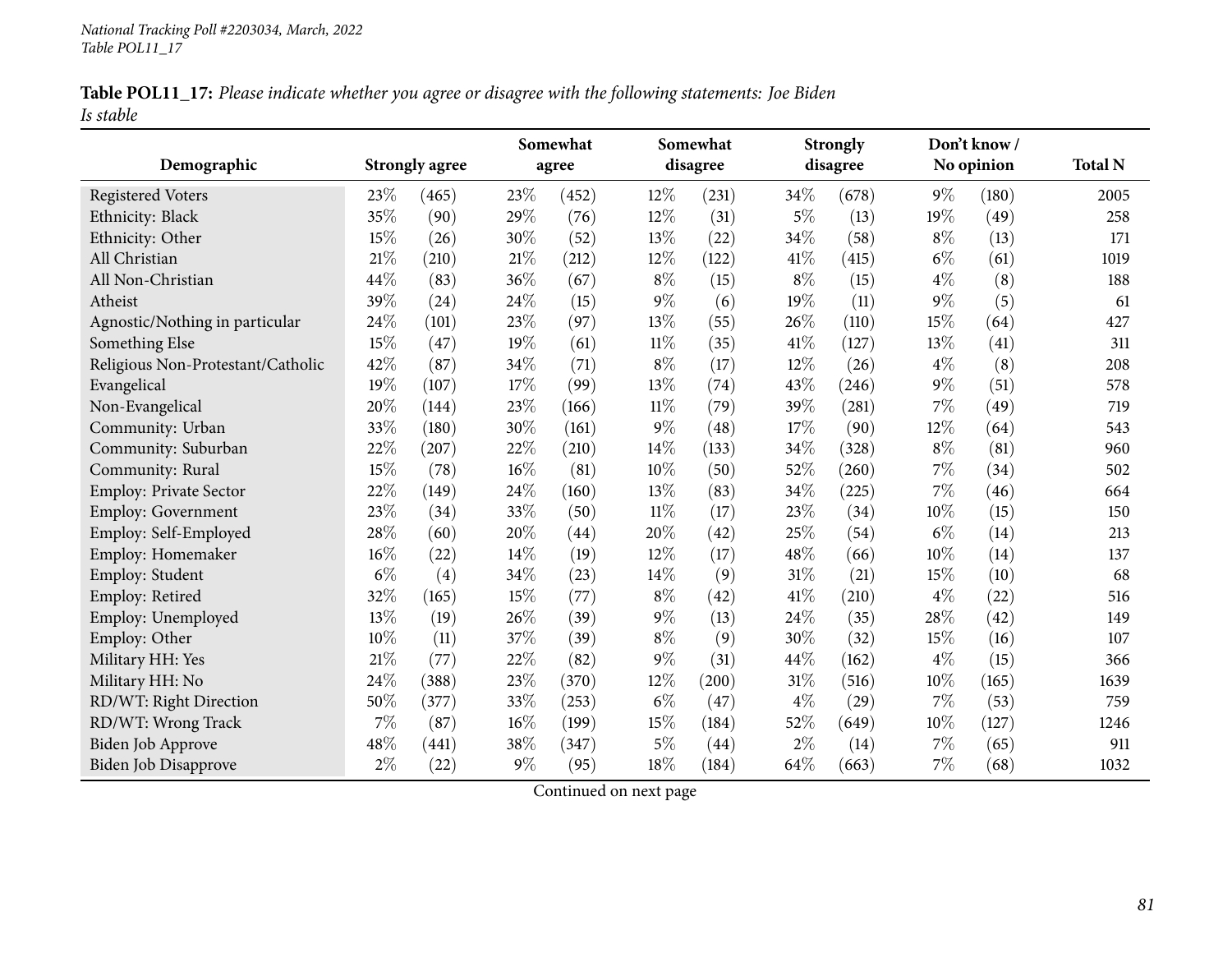Table POL11\_17: Please indicate whether you agree or disagree with the following statements: Joe Biden *Is stable*

| Demographic                          |        | <b>Strongly agree</b> | Somewhat<br>agree |       |        | Somewhat<br>disagree |                          | <b>Strongly</b><br>disagree |        | Don't know /<br>No opinion | <b>Total N</b> |
|--------------------------------------|--------|-----------------------|-------------------|-------|--------|----------------------|--------------------------|-----------------------------|--------|----------------------------|----------------|
| <b>Registered Voters</b>             | 23\%   | (465)                 | 23%               | (452) | 12%    | (231)                | 34\%                     | (678)                       | $9\%$  | (180)                      | 2005           |
| <b>Biden Job Strongly Approve</b>    | 69%    | (313)                 | 21%               | (95)  | $3\%$  | (15)                 | $3\%$                    | (12)                        | $4\%$  | (16)                       | 451            |
| Biden Job Somewhat Approve           | 28%    | (128)                 | 55%               | (252) | $6\%$  | (29)                 | $\overline{\phantom{m}}$ | (2)                         | $11\%$ | (49)                       | 459            |
| Biden Job Somewhat Disapprove        | $6\%$  | (15)                  | 25%               | (64)  | 35%    | (90)                 | $21\%$                   | (55)                        | 13%    | (34)                       | 258            |
| <b>Biden Job Strongly Disapprove</b> | $1\%$  | (7)                   | $4\%$             | (30)  | 12%    | (94)                 | 79%                      | (608)                       | $4\%$  | (34)                       | 773            |
| Favorable of Biden                   | 49%    | (444)                 | 38%               | (342) | $4\%$  | (37)                 | $1\%$                    | (13)                        | $7\%$  | (66)                       | 902            |
| Unfavorable of Biden                 | $2\%$  | (19)                  | $9\%$             | (97)  | 18%    | (186)                | 64%                      | (651)                       | $7\%$  | (70)                       | 1022           |
| Very Favorable of Biden              | 74%    | (331)                 | 19%               | (85)  | $2\%$  | (10)                 | $1\%$                    | (5)                         | $4\%$  | (17)                       | 449            |
| Somewhat Favorable of Biden          | 25%    | (112)                 | 57%               | (257) | $6\%$  | (27)                 | $2\%$                    | (8)                         | $11\%$ | (49)                       | 453            |
| Somewhat Unfavorable of Biden        | $4\%$  | (9)                   | $30\%$            | (71)  | 38%    | (90)                 | 14\%                     | (33)                        | 14%    | (33)                       | 236            |
| Very Unfavorable of Biden            | $1\%$  | (10)                  | $3\%$             | (25)  | 12%    | (96)                 | 79%                      | (618)                       | $5\%$  | (36)                       | 786            |
| #1 Issue: Economy                    | 18%    | (133)                 | 21%               | (153) | 13%    | (91)                 | 39%                      | (285)                       | $9\%$  | (66)                       | 728            |
| #1 Issue: Security                   | $11\%$ | (38)                  | 13%               | (46)  | 12%    | (41)                 | 57%                      | (199)                       | $7\%$  | (25)                       | 349            |
| #1 Issue: Health Care                | 27%    | (64)                  | 33%               | (80)  | 11%    | (27)                 | 14\%                     | (34)                        | 15%    | (36)                       | 241            |
| #1 Issue: Medicare / Social Security | 32%    | (69)                  | 28%               | (60)  | 10%    | (23)                 | 26%                      | (56)                        | $4\%$  | (8)                        | 216            |
| #1 Issue: Women's Issues             | 32%    | (31)                  | 31%               | (30)  | $2\%$  | (2)                  | 22%                      | (22)                        | 13%    | (13)                       | 98             |
| #1 Issue: Education                  | 36%    | (28)                  | 25%               | (19)  | 18%    | (14)                 | 17%                      | (13)                        | $4\%$  | (3)                        | 78             |
| #1 Issue: Energy                     | 36%    | (62)                  | 24\%              | (41)  | 13%    | (22)                 | 19%                      | (32)                        | $8\%$  | (13)                       | 170            |
| #1 Issue: Other                      | 32%    | (39)                  | 18%               | (22)  | $9\%$  | (11)                 | 29%                      | (37)                        | 13%    | (16)                       | 125            |
| 2020 Vote: Joe Biden                 | 45%    | (426)                 | 36%               | (338) | $8\%$  | (71)                 | $3\%$                    | (28)                        | $9\%$  | (85)                       | 949            |
| 2020 Vote: Donald Trump              | $2\%$  | (17)                  | $9\%$             | (79)  | 15%    | (129)                | 68\%                     | (587)                       | $6\%$  | (55)                       | 867            |
| 2020 Vote: Didn't Vote               | 14%    | (21)                  | 18%               | (27)  | 15%    | (22)                 | 33%                      | (51)                        | 21\%   | (31)                       | 153            |
| 2018 House Vote: Democrat            | 47%    | (350)                 | 35%               | (258) | $8\%$  | (60)                 | $3\%$                    | (24)                        | $7\%$  | (51)                       | 744            |
| 2018 House Vote: Republican          | $5\%$  | (32)                  | $11\%$            | (78)  | 12%    | (81)                 | 68%                      | (473)                       | $5\%$  | (35)                       | 699            |
| 2016 Vote: Hillary Clinton           | 48%    | (347)                 | 35%               | (250) | $6\%$  | (43)                 | $3\%$                    | (23)                        | $8\%$  | (59)                       | 721            |
| 2016 Vote: Donald Trump              | $4\%$  | (30)                  | 10%               | (76)  | 15%    | (112)                | 66%                      | (500)                       | $5\%$  | (41)                       | 759            |
| 2016 Vote: Other                     | 12%    | (8)                   | 30%               | (22)  | 20%    | (14)                 | $31\%$                   | (22)                        | $8\%$  | (6)                        | 72             |
| 2016 Vote: Didn't Vote               | 18%    | (79)                  | 23%               | (104) | 14%    | (61)                 | 29%                      | (131)                       | $16\%$ | (74)                       | 449            |
| Voted in 2014: Yes                   | 26%    | (347)                 | 23%               | (301) | $10\%$ | (137)                | 35%                      | (473)                       | $5\%$  | (73)                       | 1332           |
| Voted in 2014: No                    | 17%    | (117)                 | 22%               | (150) | 14%    | (94)                 | 30%                      | (205)                       | 16%    | (107)                      | 673            |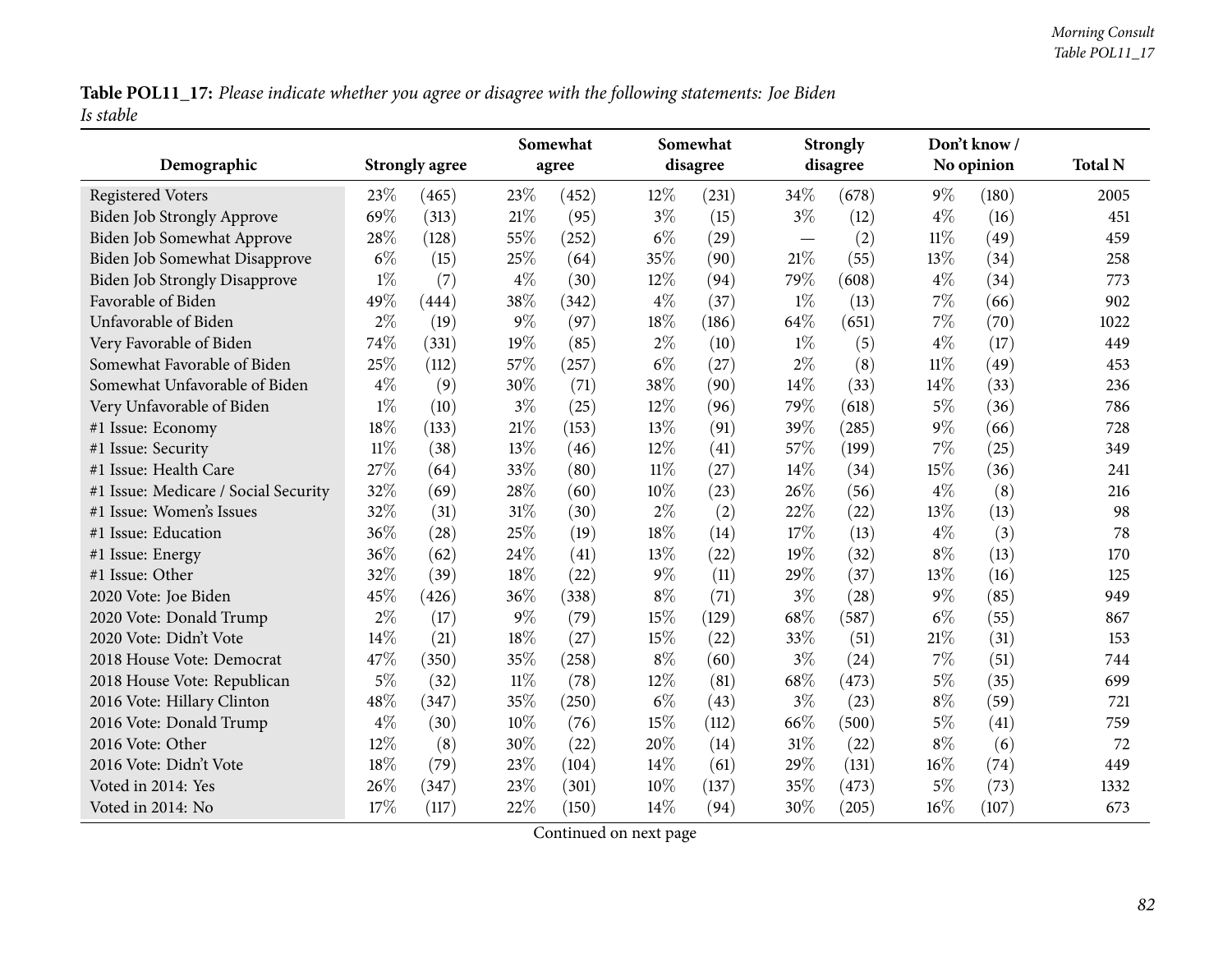|           | Table POL11_17: Please indicate whether you agree or disagree with the following statements: Joe Biden |  |
|-----------|--------------------------------------------------------------------------------------------------------|--|
| Is stable |                                                                                                        |  |

|                                    |                       |                        |        | Somewhat                |          | Somewhat   |          | <b>Strongly</b> |            | Don't know /      |                |
|------------------------------------|-----------------------|------------------------|--------|-------------------------|----------|------------|----------|-----------------|------------|-------------------|----------------|
| Demographic                        | <b>Strongly agree</b> |                        | agree  |                         | disagree |            | disagree |                 | No opinion |                   | <b>Total N</b> |
| Registered Voters                  | 23\%                  | 465                    | 23\%   | 452                     | 12%      | $^{(231)}$ | $34\%$   | (678)           | $9\%$      | (180)             | 2005           |
| 4-Region: Northeast                | 32\%                  | (113)                  | 27%    | (97)                    | $13\%$   | (46)       | 22%      | (77)            | $6\%$      | (22)              | 354            |
| 4-Region: Midwest                  | 20\%                  | $^{\prime}89^{\prime}$ | $18\%$ | $\left( 80\right)$      | $12\%$   | (52)       | $36\%$   | (160)           | $15\%$     | (65)              | 446            |
| 4-Region: South                    | 20\%                  | (148)                  | $19\%$ | (144)                   | $12\%$   | (87)       | 41\%     | (308)           | $8\%$      | (62)              | 748            |
| 4-Region: West                     | 25%                   | (115)                  | 29%    | $^{\prime}130^{\prime}$ | $10\%$   | 47         | 29\%     | (134)           | 7%         | $\left(31\right)$ | 457            |
| Party: Democrat/Leans Democrat     | $44\%$                | (397)                  | $36\%$ | $^{'}322$               | $7\%$    | (65)       | $4\%$    | (32)            | $9\%$      | '77               | 893            |
| Party: Republican/Leans Republican | $4\%$                 | (35)                   | $9\%$  | (78)                    | $14\%$   | (118)      | 67\%     | 556             | $6\%$      | (47)              | 834            |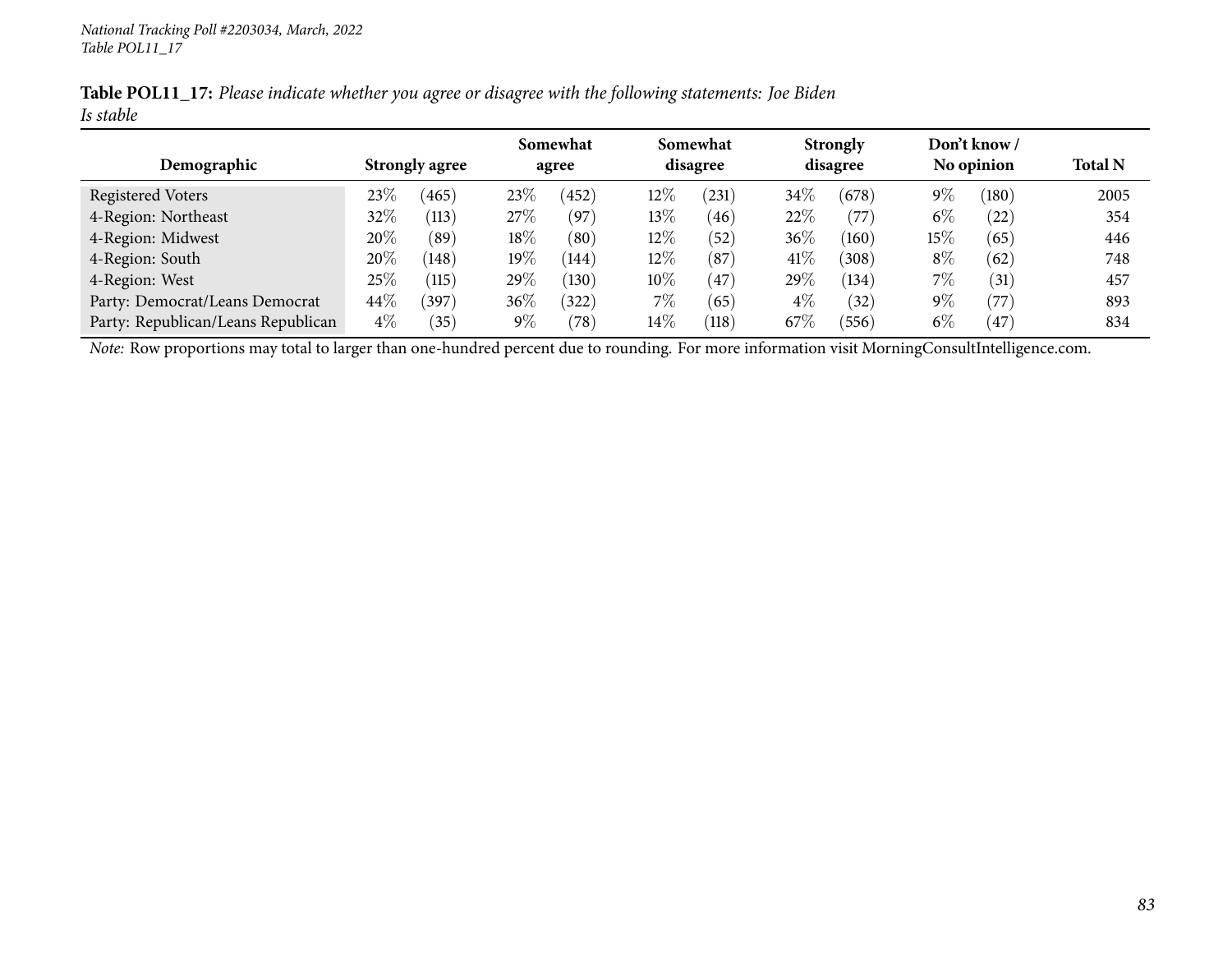Table POL11\_18: Please indicate whether you agree or disagree with the following statements: Joe Biden *Is mentally fit*

|                          |        |                       | Somewhat |       |        | Somewhat |       | <b>Strongly</b> |        | Don't know/ |      |
|--------------------------|--------|-----------------------|----------|-------|--------|----------|-------|-----------------|--------|-------------|------|
| Demographic              |        | <b>Strongly agree</b> |          | agree |        | disagree |       | disagree        |        | No opinion  |      |
| <b>Registered Voters</b> | 24\%   | (484)                 | 21\%     | (415) | 12%    | (231)    | 34%   | (683)           | 10%    | (193)       | 2005 |
| Gender: Male             | 28%    | (261)                 | 22%      | (205) | $11\%$ | (104)    | 31%   | (296)           | $8\%$  | (79)        | 945  |
| Gender: Female           | 21%    | (223)                 | 20%      | (210) | 12%    | (126)    | 36%   | (387)           | $11\%$ | (114)       | 1060 |
| Age: 18-34               | 18%    | (92)                  | 25%      | (127) | 14%    | (72)     | 27%   | (138)           | 17%    | (88)        | 516  |
| Age: 35-44               | 29%    | (90)                  | 25%      | (77)  | $11\%$ | (33)     | 24%   | (75)            | $11\%$ | (34)        | 308  |
| Age: 45-64               | 22%    | (153)                 | 19%      | (130) | 12%    | (82)     | 39%   | (267)           | $7\%$  | (50)        | 682  |
| Age: 65+                 | 30%    | (150)                 | $16\%$   | (80)  | $9\%$  | (45)     | 41\%  | (203)           | $4\%$  | (21)        | 499  |
| GenZers: 1997-2012       | $11\%$ | (16)                  | 24%      | (34)  | 15%    | (21)     | 25%   | (35)            | 25%    | (35)        | 141  |
| Millennials: 1981-1996   | 24\%   | (148)                 | 25%      | (153) | 11%    | (65)     | 27%   | (163)           | 13%    | (81)        | 610  |
| GenXers: 1965-1980       | 22%    | (102)                 | 21%      | (99)  | 15%    | (72)     | 35%   | (163)           | 7%     | (31)        | 469  |
| Baby Boomers: 1946-1964  | 28%    | (205)                 | 16%      | (116) | $9\%$  | (63)     | 40%   | (289)           | $6\%$  | (45)        | 718  |
| PID: Dem (no lean)       | 48%    | (378)                 | 32%      | (254) | $7\%$  | (56)     | $5\%$ | (37)            | $9\%$  | (69)        | 794  |
| PID: Ind (no lean)       | 14%    | (73)                  | 20%      | (107) | 13%    | (70)     | 36%   | (189)           | 17%    | (88)        | 528  |
| PID: Rep (no lean)       | $5\%$  | (33)                  | $8\%$    | (54)  | 15%    | (105)    | 67%   | (456)           | $5\%$  | (36)        | 683  |
| PID/Gender: Dem Men      | 52%    | (213)                 | 31%      | (126) | $6\%$  | (26)     | $5\%$ | (20)            | $6\%$  | (26)        | 410  |
| PID/Gender: Dem Women    | 43%    | (165)                 | 33%      | (128) | $8\%$  | (30)     | $4\%$ | (17)            | $11\%$ | (44)        | 384  |
| PID/Gender: Ind Men      | 13%    | (33)                  | 19%      | (49)  | 14%    | (36)     | 38%   | (98)            | 15%    | (39)        | 256  |
| PID/Gender: Ind Women    | 15%    | (40)                  | 22%      | (59)  | 12%    | (34)     | 33%   | (91)            | 18%    | (49)        | 272  |
| PID/Gender: Rep Men      | $5\%$  | (15)                  | $11\%$   | (30)  | 15%    | (42)     | 64%   | (177)           | $5\%$  | (14)        | 279  |
| PID/Gender: Rep Women    | $4\%$  | (17)                  | $6\%$    | (24)  | 15%    | (62)     | 69%   | (279)           | $5\%$  | (22)        | 404  |
| Ideo: Liberal (1-3)      | 49%    | (273)                 | 32%      | (179) | $6\%$  | (36)     | 7%    | (40)            | $6\%$  | (34)        | 561  |
| Ideo: Moderate (4)       | 26%    | (139)                 | 25%      | (130) | 14%    | (72)     | 22%   | (113)           | 14%    | (71)        | 526  |
| Ideo: Conservative (5-7) | $8\%$  | (64)                  | $11\%$   | (84)  | 14%    | (109)    | 62%   | (489)           | $6\%$  | (48)        | 795  |
| Educ: $<$ College        | 20%    | (237)                 | 19%      | (224) | $11\%$ | (134)    | 39%   | (474)           | 12%    | (141)       | 1211 |
| Educ: Bachelors degree   | 27\%   | (137)                 | 23%      | (116) | 14\%   | (69)     | 28%   | (141)           | $8\%$  | (40)        | 503  |
| Educ: Post-grad          | 38%    | (109)                 | 26%      | (75)  | 10%    | (28)     | 23%   | (67)            | $4\%$  | (12)        | 291  |
| Income: Under 50k        | 22%    | (179)                 | 19%      | (154) | 10%    | (81)     | 36%   | (293)           | 12%    | (101)       | 808  |
| Income: 50k-100k         | 25%    | (181)                 | 20%      | (148) | 12%    | (90)     | 35%   | (256)           | $8\%$  | (56)        | 731  |
| Income: 100k+            | 27%    | (124)                 | 24%      | (112) | 13%    | (60)     | 29%   | (134)           | $8\%$  | (36)        | 466  |
| Ethnicity: White         | 22%    | (353)                 | 19%      | (305) | 12%    | (184)    | 39%   | (616)           | 7%     | (118)       | 1576 |
| Ethnicity: Hispanic      | 18%    | (39)                  | 31%      | (70)  | $7\%$  | (15)     | 31%   | (70)            | 13%    | (30)        | 223  |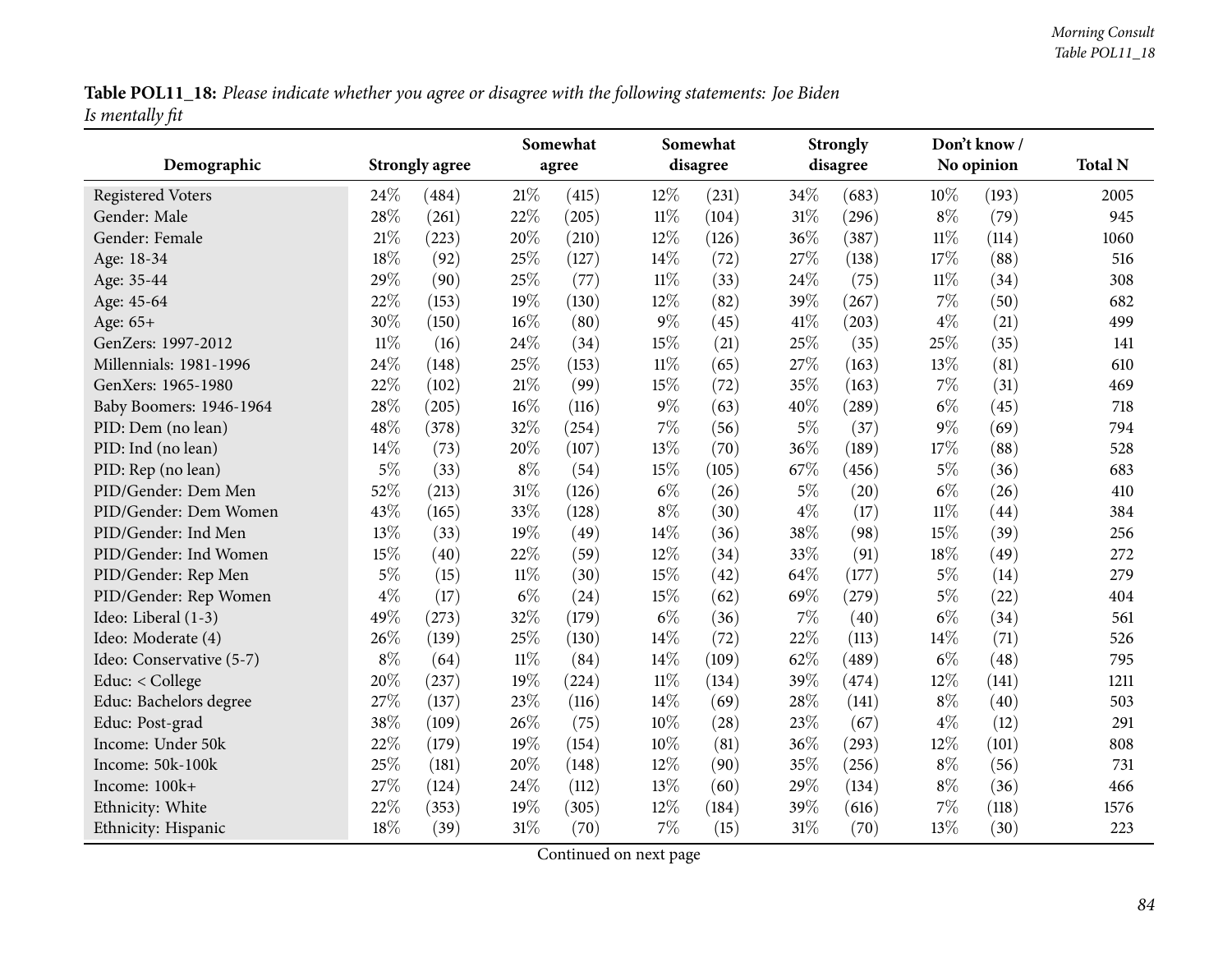|                 | Table POL11_18: Please indicate whether you agree or disagree with the following statements: Joe Biden |
|-----------------|--------------------------------------------------------------------------------------------------------|
| Is mentally fit |                                                                                                        |

|                                   |       |                       | Somewhat |       |        | Somewhat<br>disagree |        | <b>Strongly</b><br>disagree |        | Don't know /<br>No opinion |                |
|-----------------------------------|-------|-----------------------|----------|-------|--------|----------------------|--------|-----------------------------|--------|----------------------------|----------------|
| Demographic                       |       | <b>Strongly agree</b> |          | agree |        |                      |        |                             |        |                            | <b>Total N</b> |
| <b>Registered Voters</b>          | 24\%  | (484)                 | 21%      | (415) | 12%    | (231)                | 34\%   | (683)                       | 10%    | (193)                      | 2005           |
| Ethnicity: Black                  | 38%   | (98)                  | 28%      | (71)  | $9\%$  | (24)                 | $6\%$  | (16)                        | 19%    | (49)                       | 258            |
| Ethnicity: Other                  | 19%   | (33)                  | 23%      | (39)  | 13%    | (22)                 | 30%    | (51)                        | 15%    | (26)                       | 171            |
| All Christian                     | 22%   | (225)                 | 19%      | (190) | 12%    | (122)                | 41\%   | (415)                       | $7\%$  | (68)                       | 1019           |
| All Non-Christian                 | 43%   | (81)                  | 32%      | (59)  | $8\%$  | (16)                 | $11\%$ | (21)                        | $6\%$  | (11)                       | 188            |
| Atheist                           | 42%   | (25)                  | 25%      | (15)  | 10%    | (6)                  | 20%    | (12)                        | $4\%$  | (2)                        | 61             |
| Agnostic/Nothing in particular    | 23%   | (99)                  | 24%      | (101) | 10%    | (43)                 | 27%    | (114)                       | 16%    | (70)                       | 427            |
| Something Else                    | 17%   | (54)                  | 16%      | (50)  | 14\%   | (45)                 | 39%    | (121)                       | 13%    | (42)                       | 311            |
| Religious Non-Protestant/Catholic | 41%   | (85)                  | 29%      | (61)  | $9\%$  | (19)                 | 15%    | (32)                        | $5\%$  | (11)                       | 208            |
| Evangelical                       | 21%   | (122)                 | 16%      | (93)  | $11\%$ | (65)                 | 44\%   | (253)                       | $8\%$  | (44)                       | 578            |
| Non-Evangelical                   | 21%   | (149)                 | 20%      | (145) | 13%    | (93)                 | 37%    | (269)                       | $9\%$  | (63)                       | 719            |
| Community: Urban                  | 37%   | (202)                 | 25%      | (137) | $8\%$  | (42)                 | 18%    | (96)                        | $12\%$ | (65)                       | 543            |
| Community: Suburban               | 21%   | (202)                 | 22%      | (207) | 14%    | (134)                | 35%    | (335)                       | $9\%$  | (82)                       | 960            |
| Community: Rural                  | 16%   | (80)                  | 14%      | (70)  | $11\%$ | (55)                 | 50%    | (252)                       | $9\%$  | (45)                       | 502            |
| Employ: Private Sector            | 24%   | (162)                 | 20%      | (130) | 11%    | (76)                 | 36%    | (241)                       | $8\%$  | (54)                       | 664            |
| <b>Employ: Government</b>         | 24%   | (36)                  | 32%      | (47)  | 14\%   | (21)                 | 23%    | (35)                        | 7%     | (11)                       | 150            |
| Employ: Self-Employed             | 27%   | (58)                  | 24%      | (51)  | 14%    | (31)                 | 28%    | (59)                        | 7%     | (15)                       | 213            |
| Employ: Homemaker                 | 14%   | (19)                  | 14%      | (20)  | 16%    | (22)                 | 45%    | (61)                        | $11\%$ | (15)                       | 137            |
| Employ: Student                   | 15%   | (10)                  | 28%      | (19)  | $11\%$ | (8)                  | 26\%   | (17)                        | 20%    | (14)                       | 68             |
| Employ: Retired                   | 30%   | (157)                 | 16%      | (81)  | $9\%$  | (48)                 | 41\%   | (212)                       | $3\%$  | (18)                       | 516            |
| Employ: Unemployed                | 17%   | (25)                  | 26%      | (39)  | $9\%$  | (13)                 | 23%    | (34)                        | 26%    | (38)                       | 149            |
| Employ: Other                     | 14%   | (15)                  | 26%      | (28)  | 12%    | (13)                 | 22%    | (23)                        | 26%    | (28)                       | 107            |
| Military HH: Yes                  | 22%   | (81)                  | 19%      | (70)  | 12%    | (45)                 | 41\%   | (150)                       | $5\%$  | (20)                       | 366            |
| Military HH: No                   | 25%   | (402)                 | 21%      | (345) | 11%    | (186)                | 33%    | (533)                       | 11%    | (173)                      | 1639           |
| RD/WT: Right Direction            | 52%   | (392)                 | 29%      | (216) | $6\%$  | (45)                 | $6\%$  | (43)                        | $8\%$  | (62)                       | 759            |
| RD/WT: Wrong Track                | 7%    | (91)                  | 16%      | (198) | $15\%$ | (186)                | $51\%$ | (640)                       | 10%    | (131)                      | 1246           |
| <b>Biden Job Approve</b>          | 49%   | (451)                 | 35%      | (319) | $5\%$  | (42)                 | $3\%$  | (26)                        | $8\%$  | (74)                       | 911            |
| <b>Biden Job Disapprove</b>       | $3\%$ | (28)                  | $9\%$    | (90)  | 18%    | (184)                | 63%    | (655)                       | $7\%$  | (75)                       | 1032           |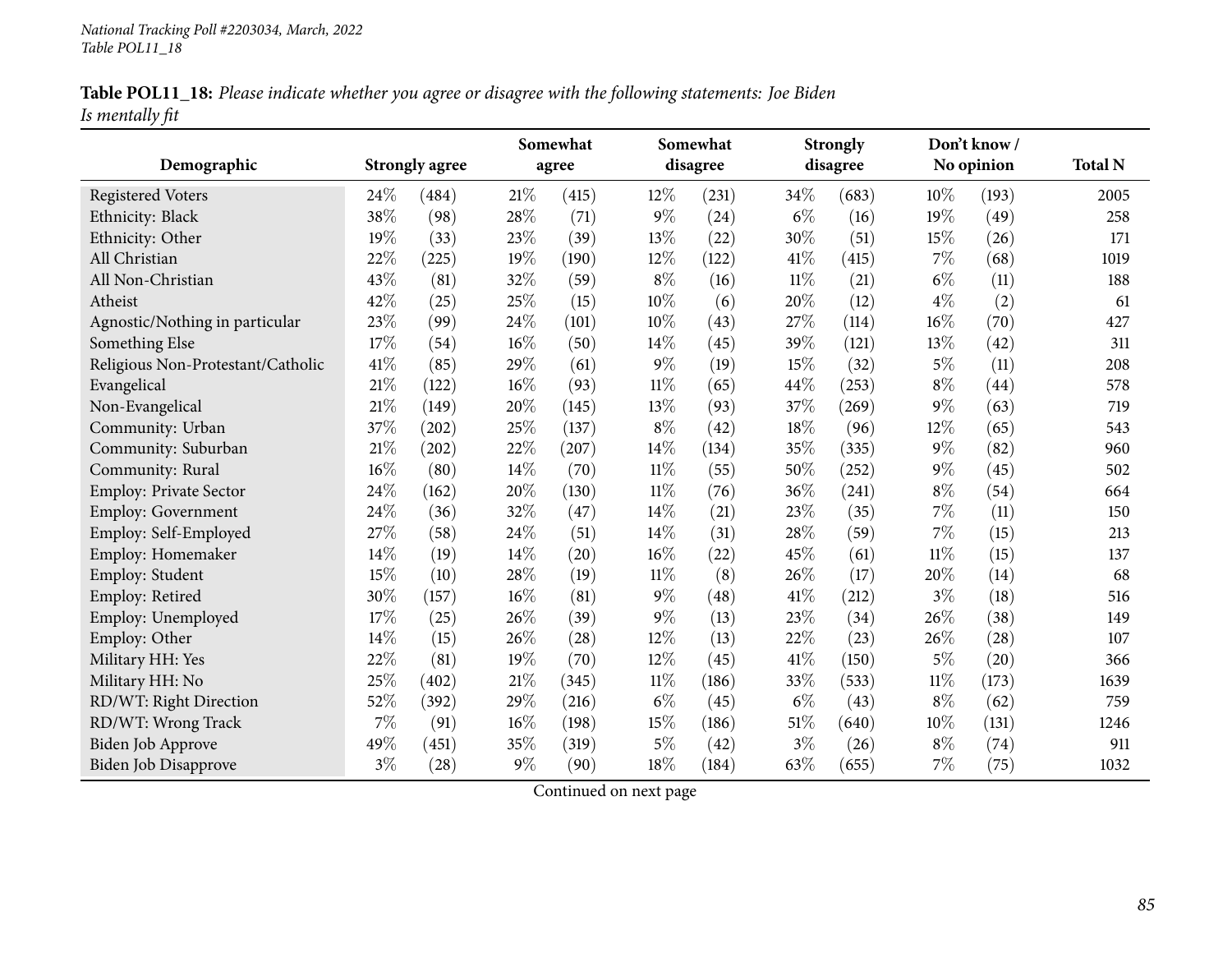Table POL11\_18: Please indicate whether you agree or disagree with the following statements: Joe Biden *Is mentally fit*

| Demographic                          |       | <b>Strongly agree</b> | Somewhat<br>agree |       |        | Somewhat<br>disagree |        | <b>Strongly</b><br>disagree |        | Don't know /<br>No opinion |                |
|--------------------------------------|-------|-----------------------|-------------------|-------|--------|----------------------|--------|-----------------------------|--------|----------------------------|----------------|
|                                      |       |                       |                   |       |        |                      |        |                             |        |                            | <b>Total N</b> |
| <b>Registered Voters</b>             | 24\%  | (484)                 | 21\%              | (415) | 12%    | (231)                | 34%    | (683)                       | 10%    | (193)                      | 2005           |
| <b>Biden Job Strongly Approve</b>    | 70%   | (318)                 | 19%               | (85)  | $3\%$  | (12)                 | $4\%$  | (18)                        | $4\%$  | (18)                       | 451            |
| Biden Job Somewhat Approve           | 29%   | (133)                 | $51\%$            | (233) | $6\%$  | (30)                 | $2\%$  | (8)                         | 12%    | (56)                       | 459            |
| Biden Job Somewhat Disapprove        | $6\%$ | (16)                  | 28\%              | (71)  | 30%    | (79)                 | 20%    | (52)                        | 16%    | (41)                       | 258            |
| <b>Biden Job Strongly Disapprove</b> | $2\%$ | (13)                  | $2\%$             | (19)  | 14%    | (106)                | 78%    | (603)                       | $4\%$  | (33)                       | 773            |
| Favorable of Biden                   | 50%   | (454)                 | 35%               | (315) | $5\%$  | (43)                 | $3\%$  | (26)                        | $7\%$  | (64)                       | 902            |
| Unfavorable of Biden                 | $3\%$ | (26)                  | $8\%$             | (84)  | 18%    | (184)                | 63%    | (642)                       | 9%     | (87)                       | 1022           |
| Very Favorable of Biden              | 74%   | (331)                 | 17%               | (78)  | $2\%$  | (8)                  | $3\%$  | (13)                        | $4\%$  | (19)                       | 449            |
| Somewhat Favorable of Biden          | 27%   | (123)                 | 52%               | (237) | $8\%$  | (35)                 | $3\%$  | (13)                        | 10%    | (45)                       | 453            |
| Somewhat Unfavorable of Biden        | $4\%$ | (10)                  | 29%               | (68)  | 35%    | (83)                 | 14%    | (33)                        | 17%    | (41)                       | 236            |
| Very Unfavorable of Biden            | $2\%$ | (15)                  | $2\%$             | (15)  | 13%    | (100)                | 77%    | (609)                       | $6\%$  | (46)                       | 786            |
| #1 Issue: Economy                    | 20%   | (146)                 | 18%               | (128) | 14\%   | (103)                | 39%    | (283)                       | 9%     | (68)                       | 728            |
| #1 Issue: Security                   | 10%   | (34)                  | 14\%              | (49)  | 14\%   | (50)                 | 55%    | (190)                       | 7%     | (26)                       | 349            |
| #1 Issue: Health Care                | 26%   | (64)                  | 32%               | (77)  | $11\%$ | (27)                 | 13%    | (32)                        | 17%    | (41)                       | 241            |
| #1 Issue: Medicare / Social Security | 33%   | (70)                  | 26%               | (57)  | $9\%$  | (20)                 | 28%    | (60)                        | $4\%$  | (9)                        | 216            |
| #1 Issue: Women's Issues             | 39%   | (38)                  | 23%               | (23)  | $6\%$  | (6)                  | 22%    | (22)                        | 9%     | (9)                        | 98             |
| #1 Issue: Education                  | 38%   | (29)                  | 19%               | (15)  | $8\%$  | (6)                  | 25%    | (19)                        | 10%    | (8)                        | 78             |
| #1 Issue: Energy                     | 38%   | (65)                  | 24\%              | (41)  | $7\%$  | (12)                 | 22%    | (37)                        | $9\%$  | (15)                       | 170            |
| #1 Issue: Other                      | 30%   | (37)                  | 21\%              | (27)  | $5\%$  | (6)                  | $31\%$ | (39)                        | 13%    | (16)                       | 125            |
| 2020 Vote: Joe Biden                 | 46%   | (434)                 | 34%               | (320) | $7\%$  | (70)                 | $4\%$  | (36)                        | 9%     | (90)                       | 949            |
| 2020 Vote: Donald Trump              | $3\%$ | (22)                  | $8\%$             | (67)  | 15%    | (130)                | 68%    | (589)                       | 7%     | (60)                       | 867            |
| 2020 Vote: Didn't Vote               | 18%   | (27)                  | 14%               | (21)  | 16%    | (25)                 | $31\%$ | (47)                        | 21%    | (33)                       | 153            |
| 2018 House Vote: Democrat            | 48%   | (360)                 | 32%               | (238) | $8\%$  | (58)                 | $5\%$  | (37)                        | 7%     | (51)                       | 744            |
| 2018 House Vote: Republican          | $5\%$ | (32)                  | $11\%$            | (74)  | 14%    | (95)                 | 65%    | (458)                       | $6\%$  | (40)                       | 699            |
| 2016 Vote: Hillary Clinton           | 50%   | (360)                 | 33%               | (237) | $6\%$  | (42)                 | $4\%$  | (31)                        | 7%     | (50)                       | 721            |
| 2016 Vote: Donald Trump              | $5\%$ | (36)                  | $9\%$             | (66)  | $16\%$ | (120)                | 65%    | (491)                       | $6\%$  | (48)                       | 759            |
| 2016 Vote: Other                     | 12%   | (8)                   | 29%               | (21)  | 15%    | (11)                 | 33%    | (24)                        | $11\%$ | (8)                        | 72             |
| 2016 Vote: Didn't Vote               | 18%   | (79)                  | 20%               | (90)  | 13%    | (57)                 | 30%    | (136)                       | 19%    | (87)                       | 449            |
| Voted in 2014: Yes                   | 27%   | (364)                 | 21%               | (279) | $11\%$ | (144)                | 35%    | (466)                       | $6\%$  | (79)                       | 1332           |
| Voted in 2014: No                    | 18%   | (120)                 | 20%               | (136) | 13%    | (86)                 | 32%    | (217)                       | 17%    | (114)                      | 673            |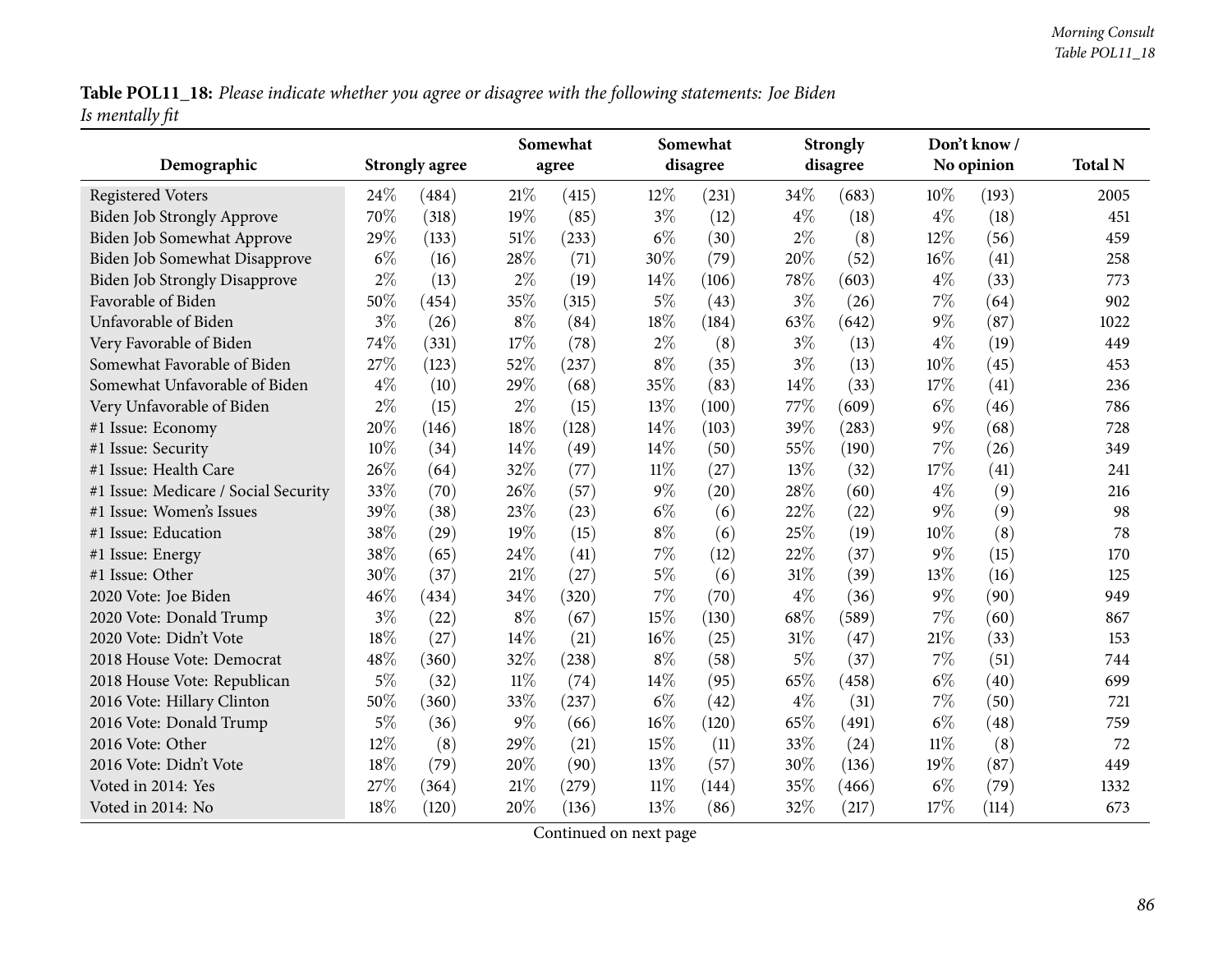|                 | Table POL11_18: Please indicate whether you agree or disagree with the following statements: Joe Biden |  |
|-----------------|--------------------------------------------------------------------------------------------------------|--|
| Is mentally fit |                                                                                                        |  |

|                                    |                       |                |        | Somewhat       |        | Somewhat   |        | <b>Strongly</b> |        | Don't know / |      |
|------------------------------------|-----------------------|----------------|--------|----------------|--------|------------|--------|-----------------|--------|--------------|------|
| Demographic                        | <b>Strongly agree</b> |                |        | agree          |        | disagree   |        | disagree        |        | No opinion   |      |
| Registered Voters                  | 24\%                  | 484            | 21%    | (415)          | $12\%$ | $^{'}231)$ | $34\%$ | (683)           | $10\%$ | (193)        | 2005 |
| 4-Region: Northeast                | 33%                   | (116)          | 25%    | $^{\prime}88)$ | $10\%$ | (35)       | $26\%$ | (91)            | 7%     | (24)         | 354  |
| 4-Region: Midwest                  | 21%                   | (94)           | 18%    | (81)           | $13\%$ | 56         | $35\%$ | (155)           | $13\%$ | (59`         | 446  |
| 4-Region: South                    | 20%                   | (151)          | 17%    | (130)          | $12\%$ | (90        | 41\%   | 306)            | $9\%$  | (71)         | 748  |
| 4-Region: West                     | 27%                   | (122)          | $25\%$ | (116)          | $11\%$ | (49)       | $29\%$ | (131)           | $8\%$  | (38)         | 457  |
| Party: Democrat/Leans Democrat     | $46\%$                | (414)          | 33\%   | (295)          | $7\%$  | (63)       | $4\%$  | (40)            | $9\%$  | (81)         | 893  |
| Party: Republican/Leans Republican | $4\%$                 | $^{\prime}36)$ | $8\%$  | (71)           | $15\%$ | (128)      | 66%    | 549             | $6\%$  | (51)         | 834  |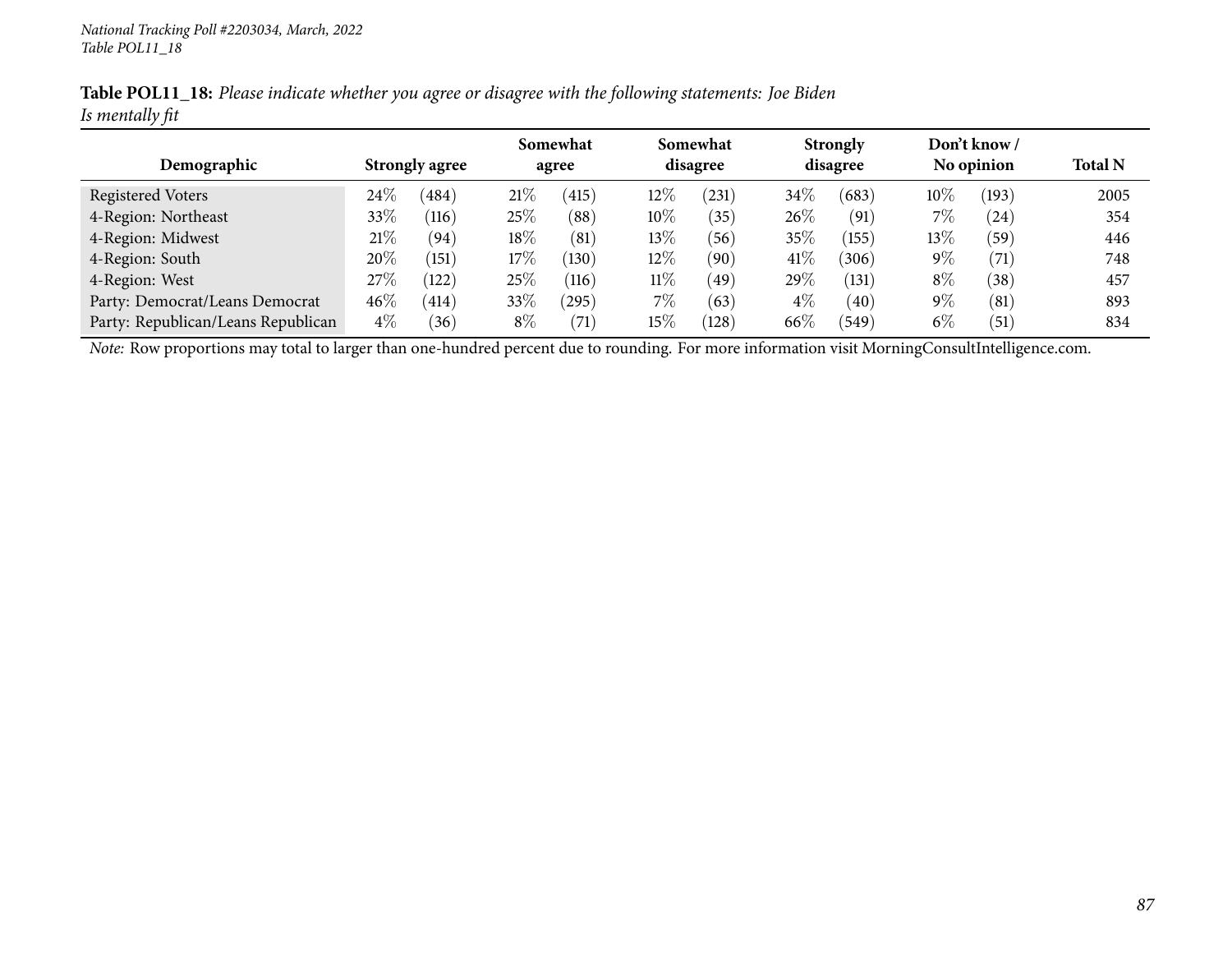Table POL11\_19: Please indicate whether you agree or disagree with the following statements: Joe Biden *Is in goo<sup>d</sup> health*

|                          |        |                       | Somewhat |       |        | Somewhat |        | <b>Strongly</b> |        | Don't know/ |      |
|--------------------------|--------|-----------------------|----------|-------|--------|----------|--------|-----------------|--------|-------------|------|
| Demographic              |        | <b>Strongly agree</b> |          | agree |        | disagree |        | disagree        |        | No opinion  |      |
| <b>Registered Voters</b> | 18%    | (362)                 | 22%      | (449) | 16%    | (311)    | $31\%$ | (627)           | 13%    | (256)       | 2005 |
| Gender: Male             | 23%    | (217)                 | 23%      | (220) | 16%    | (149)    | 27\%   | (258)           | $11\%$ | (102)       | 945  |
| Gender: Female           | 14%    | (146)                 | 22%      | (230) | 15%    | (162)    | 35%    | (369)           | 14%    | (153)       | 1060 |
| Age: 18-34               | $15\%$ | (78)                  | 23%      | (119) | 19%    | (98)     | 26%    | (133)           | 17%    | (89)        | 516  |
| Age: 35-44               | 25%    | (78)                  | 26%      | (81)  | 15%    | (45)     | 21%    | (63)            | 13%    | (40)        | 308  |
| Age: 45-64               | 15%    | (100)                 | 20%      | (138) | 16%    | (109)    | 36%    | (248)           | 13%    | (86)        | 682  |
| Age: 65+                 | 21%    | (106)                 | 22%      | (111) | 12%    | (58)     | 36%    | (182)           | $8\%$  | (41)        | 499  |
| GenZers: 1997-2012       | $11\%$ | (15)                  | 24%      | (34)  | 17%    | (23)     | 24%    | (34)            | 24%    | (34)        | 141  |
| Millennials: 1981-1996   | 21%    | (130)                 | 23%      | (142) | 18%    | (109)    | 24%    | (149)           | 13%    | (80)        | 610  |
| GenXers: 1965-1980       | 13%    | (62)                  | 23%      | (106) | 18%    | (83)     | 33%    | (155)           | 13%    | (63)        | 469  |
| Baby Boomers: 1946-1964  | 20%    | (147)                 | 21%      | (151) | 13%    | (92)     | 36%    | (256)           | 10%    | (72)        | 718  |
| PID: Dem (no lean)       | 37%    | (298)                 | 34%      | (274) | $11\%$ | (84)     | $5\%$  | (38)            | 13%    | (100)       | 794  |
| PID: Ind (no lean)       | $8\%$  | (40)                  | 23%      | (120) | 18%    | (97)     | 31%    | (165)           | 20%    | (105)       | 528  |
| PID: Rep (no lean)       | $4\%$  | (24)                  | $8\%$    | (55)  | 19%    | (130)    | 62%    | (423)           | 7%     | (50)        | 683  |
| PID/Gender: Dem Men      | 44%    | (182)                 | 33%      | (137) | $11\%$ | (47)     | $3\%$  | (13)            | $8\%$  | (31)        | 410  |
| PID/Gender: Dem Women    | 30%    | (116)                 | 36%      | (137) | 10%    | (37)     | 7%     | (25)            | 18%    | (69)        | 384  |
| PID/Gender: Ind Men      | $8\%$  | (21)                  | 22%      | (55)  | 16%    | (41)     | 35%    | (89)            | 19%    | (49)        | 256  |
| PID/Gender: Ind Women    | 7%     | (19)                  | 24%      | (65)  | 20%    | (56)     | 28%    | (77)            | $21\%$ | (56)        | 272  |
| PID/Gender: Rep Men      | $5\%$  | (13)                  | 10%      | (27)  | 22%    | (61)     | 56%    | (156)           | $8\%$  | (23)        | 279  |
| PID/Gender: Rep Women    | $3\%$  | (11)                  | $7\%$    | (28)  | 17%    | (70)     | 66%    | (267)           | 7%     | (28)        | 404  |
| Ideo: Liberal (1-3)      | 37%    | (208)                 | 38%      | (215) | $11\%$ | (61)     | $5\%$  | (28)            | $9\%$  | (50)        | 561  |
| Ideo: Moderate (4)       | 19%    | (102)                 | 24%      | (128) | 19%    | (100)    | 20%    | (106)           | 17%    | (90)        | 526  |
| Ideo: Conservative (5-7) | $6\%$  | (46)                  | $11\%$   | (88)  | 17\%   | (134)    | 57%    | (455)           | $9\%$  | (71)        | 795  |
| Educ: < College          | 14%    | (169)                 | 20%      | (241) | 15%    | (185)    | 36%    | (436)           | 15%    | (179)       | 1211 |
| Educ: Bachelors degree   | 24%    | (119)                 | 22%      | (109) | 15%    | (77)     | 27%    | (137)           | 12%    | (60)        | 503  |
| Educ: Post-grad          | 25%    | (73)                  | 34%      | (99)  | 17%    | (49)     | 18%    | (54)            | $6\%$  | (17)        | 291  |
| Income: Under 50k        | 15%    | (119)                 | $21\%$   | (166) | 14%    | (113)    | 33%    | (270)           | 17%    | (140)       | 808  |
| Income: 50k-100k         | 18%    | (132)                 | 22%      | (161) | 17%    | (127)    | 32%    | (236)           | 10%    | (75)        | 731  |
| Income: 100k+            | 24%    | (111)                 | 26%      | (122) | 15%    | (71)     | 26%    | (121)           | $9\%$  | (41)        | 466  |
| Ethnicity: White         | 17%    | (268)                 | 22%      | (340) | 16%    | (251)    | 35%    | (557)           | 10%    | (160)       | 1576 |
| Ethnicity: Hispanic      | 17%    | (37)                  | 25%      | (55)  | 17%    | (38)     | 32%    | (70)            | 10%    | (23)        | 223  |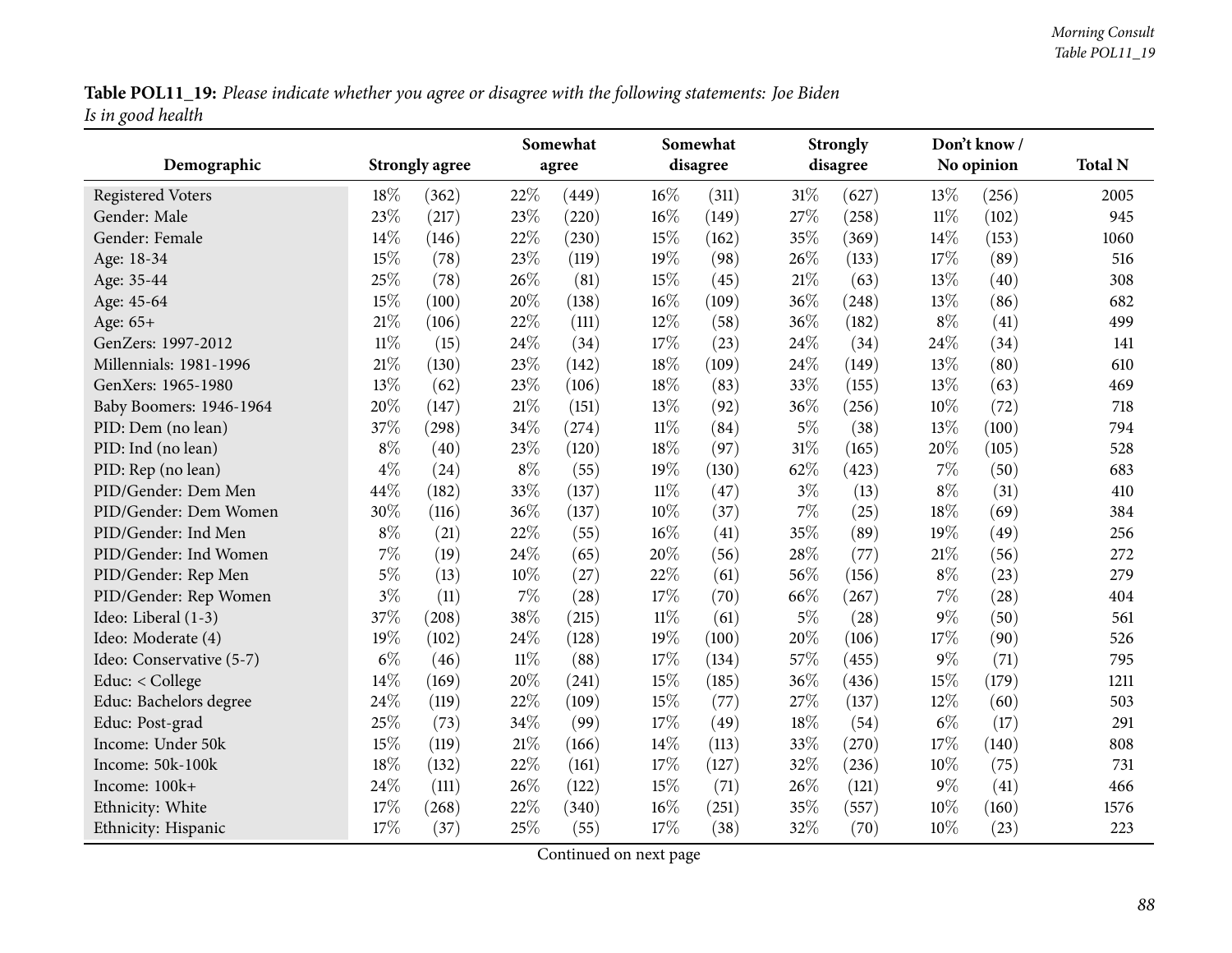|                   |  |  | Table POL11_19: Please indicate whether you agree or disagree with the following statements: Joe Biden |
|-------------------|--|--|--------------------------------------------------------------------------------------------------------|
| Is in good health |  |  |                                                                                                        |

|                                   |        |                       |       | Somewhat |        | Somewhat |       | <b>Strongly</b> |        | Don't know / |      |  |
|-----------------------------------|--------|-----------------------|-------|----------|--------|----------|-------|-----------------|--------|--------------|------|--|
| Demographic                       |        | <b>Strongly agree</b> |       | agree    |        | disagree |       | disagree        |        | No opinion   |      |  |
| <b>Registered Voters</b>          | 18%    | (362)                 | 22%   | (449)    | $16\%$ | (311)    | 31%   | (627)           | 13%    | (256)        | 2005 |  |
| Ethnicity: Black                  | 29%    | (76)                  | 26%   | (68)     | 13%    | (33)     | 7%    | (19)            | 24%    | (63)         | 258  |  |
| Ethnicity: Other                  | $11\%$ | (19)                  | 24%   | (41)     | 16%    | (27)     | 30%   | (51)            | 19%    | (33)         | 171  |  |
| All Christian                     | 16%    | (168)                 | 22%   | (220)    | 15%    | (157)    | 37%   | (381)           | $9\%$  | (94)         | 1019 |  |
| All Non-Christian                 | 41\%   | (77)                  | 30%   | (57)     | 12\%   | (23)     | 7%    | (14)            | $9\%$  | (17)         | 188  |  |
| Atheist                           | 29%    | (17)                  | 40%   | (24)     | $9\%$  | (6)      | 19%   | (11)            | $4\%$  | (2)          | 61   |  |
| Agnostic/Nothing in particular    | 14%    | (61)                  | 23%   | (99)     | 17%    | (72)     | 25%   | (108)           | 20%    | (86)         | 427  |  |
| Something Else                    | 13%    | (39)                  | 16%   | (49)     | 17%    | (53)     | 36%   | (113)           | 18%    | (56)         | 311  |  |
| Religious Non-Protestant/Catholic | 39%    | (81)                  | 29%   | (60)     | 12%    | (24)     | 12%   | (24)            | $9\%$  | (19)         | 208  |  |
| Evangelical                       | 18%    | (103)                 | 17%   | (99)     | 13%    | (76)     | 40%   | (232)           | 12%    | (67)         | 578  |  |
| Non-Evangelical                   | 14%    | (98)                  | 23%   | (162)    | 18%    | (131)    | 34%   | (248)           | $11\%$ | (80)         | 719  |  |
| Community: Urban                  | 31%    | (170)                 | 27%   | (147)    | $11\%$ | (60)     | 15%   | (81)            | 16%    | (84)         | 543  |  |
| Community: Suburban               | 14%    | (136)                 | 23%   | (216)    | 19%    | (183)    | 32%   | (306)           | 12%    | (118)        | 960  |  |
| Community: Rural                  | $11\%$ | (55)                  | 17%   | (86)     | 14%    | (68)     | 48%   | (240)           | $11\%$ | (53)         | 502  |  |
| Employ: Private Sector            | 19%    | (126)                 | 20%   | (136)    | 17%    | (116)    | 31%   | (205)           | 12%    | (80)         | 664  |  |
| <b>Employ: Government</b>         | 20%    | (31)                  | 26%   | (40)     | 21%    | (32)     | 24%   | (36)            | $8\%$  | (12)         | 150  |  |
| Employ: Self-Employed             | 30%    | (63)                  | 19%   | (40)     | 19%    | (41)     | 25%   | (54)            | 7%     | (14)         | 213  |  |
| Employ: Homemaker                 | 9%     | (13)                  | 17%   | (23)     | 17%    | (23)     | 43%   | (59)            | 14%    | (19)         | 137  |  |
| Employ: Student                   | $6\%$  | (4)                   | 35%   | (24)     | 14%    | (9)      | 24%   | (16)            | 22%    | (15)         | 68   |  |
| Employ: Retired                   | 21%    | (107)                 | 22%   | (116)    | 12%    | (60)     | 37%   | (192)           | $8\%$  | (42)         | 516  |  |
| Employ: Unemployed                | $9\%$  | (13)                  | 25%   | (37)     | $8\%$  | (13)     | 26\%  | (39)            | 32%    | (47)         | 149  |  |
| Employ: Other                     | $5\%$  | (6)                   | 31%   | (34)     | 16%    | (17)     | 23%   | (24)            | 25%    | (27)         | 107  |  |
| Military HH: Yes                  | 15%    | (56)                  | 23%   | (84)     | 14%    | (53)     | 38%   | (140)           | $9\%$  | (33)         | 366  |  |
| Military HH: No                   | 19%    | (306)                 | 22%   | (365)    | 16%    | (259)    | 30%   | (487)           | 14%    | (223)        | 1639 |  |
| RD/WT: Right Direction            | 42%    | (318)                 | 36%   | (272)    | $9\%$  | (68)     | $3\%$ | (24)            | 10%    | (78)         | 759  |  |
| RD/WT: Wrong Track                | $4\%$  | (45)                  | 14%   | (177)    | 20%    | (243)    | 48\%  | (603)           | 14%    | (178)        | 1246 |  |
| <b>Biden Job Approve</b>          | 39%    | (351)                 | 39%   | (360)    | $8\%$  | (74)     | $2\%$ | (21)            | 12%    | (105)        | 911  |  |
| <b>Biden Job Disapprove</b>       | $1\%$  | (8)                   | $8\%$ | (86)     | 22%    | (230)    | 58%   | (603)           | 10%    | (105)        | 1032 |  |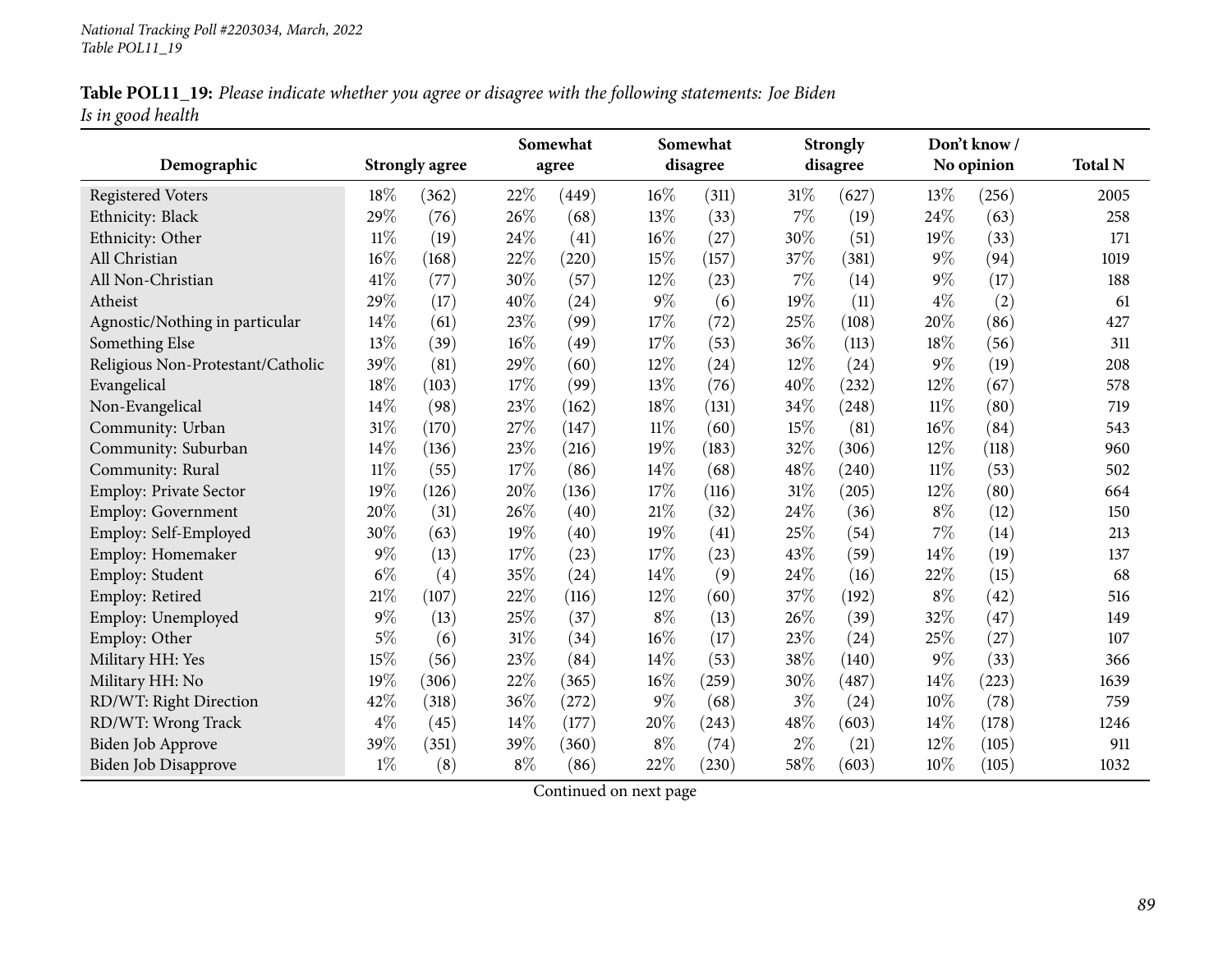Table POL11\_19: Please indicate whether you agree or disagree with the following statements: Joe Biden *Is in goo<sup>d</sup> health*

| Demographic                          |                                  | <b>Strongly agree</b> | Somewhat<br>agree |       |        | Somewhat<br>disagree |        | <b>Strongly</b><br>disagree |        | Don't know /<br>No opinion | <b>Total N</b> |
|--------------------------------------|----------------------------------|-----------------------|-------------------|-------|--------|----------------------|--------|-----------------------------|--------|----------------------------|----------------|
| <b>Registered Voters</b>             | 18%                              | (362)                 | 22%               | (449) | $16\%$ | (311)                | $31\%$ | (627)                       | 13\%   | (256)                      | 2005           |
| <b>Biden Job Strongly Approve</b>    | 63%                              | (285)                 | 25%               | (115) | $5\%$  | (21)                 | $2\%$  | (7)                         | $5\%$  | (24)                       | 451            |
| Biden Job Somewhat Approve           | 14%                              | (67)                  | 53%               | (245) | $12\%$ | (53)                 | $3\%$  | (14)                        | 18%    | (81)                       | 459            |
| Biden Job Somewhat Disapprove        | $2\%$                            | (6)                   | 21%               | (54)  | 42%    | (108)                | 17%    | (44)                        | 18%    | (46)                       | 258            |
| <b>Biden Job Strongly Disapprove</b> | $\overbrace{\phantom{12322111}}$ | (2)                   | $4\%$             | (32)  | 16%    | (122)                | 72%    | (559)                       | $8\%$  | (59)                       | 773            |
| Favorable of Biden                   | 38%                              | (345)                 | 41\%              | (367) | $8\%$  | (73)                 | $2\%$  | (16)                        | $11\%$ | (101)                      | 902            |
| Unfavorable of Biden                 | $1\%$                            | (14)                  | $8\%$             | (79)  | 22%    | (229)                | 58\%   | (588)                       | $11\%$ | (111)                      | 1022           |
| Very Favorable of Biden              | 64%                              | (288)                 | 26%               | (118) | $3\%$  | (12)                 | $1\%$  | (3)                         | $6\%$  | (28)                       | 449            |
| Somewhat Favorable of Biden          | 13%                              | (57)                  | 55%               | (249) | 13%    | (60)                 | $3\%$  | (13)                        | 16%    | (73)                       | 453            |
| Somewhat Unfavorable of Biden        | $4\%$                            | (8)                   | 18%               | (42)  | 45%    | (106)                | 13%    | (31)                        | 20%    | (48)                       | 236            |
| Very Unfavorable of Biden            | $1\%$                            | (6)                   | $5\%$             | (36)  | $16\%$ | (123)                | $71\%$ | (558)                       | $8\%$  | (63)                       | 786            |
| #1 Issue: Economy                    | 13%                              | (97)                  | 22%               | (162) | 17%    | (120)                | 35%    | (256)                       | 13%    | (93)                       | 728            |
| #1 Issue: Security                   | $8\%$                            | (28)                  | $11\%$            | (39)  | 15%    | (53)                 | 54\%   | (188)                       | 12%    | (41)                       | 349            |
| #1 Issue: Health Care                | 26%                              | (62)                  | $31\%$            | (75)  | 15%    | (36)                 | 13%    | (31)                        | 15%    | (37)                       | 241            |
| #1 Issue: Medicare / Social Security | 22%                              | (48)                  | 31%               | (68)  | $11\%$ | (23)                 | 25%    | (55)                        | 10%    | (22)                       | 216            |
| #1 Issue: Women's Issues             | 24%                              | (24)                  | 24%               | (23)  | 14%    |                      | $21\%$ |                             | 17%    | (17)                       | 98             |
| #1 Issue: Education                  | 32%                              |                       | 23%               |       | 15%    | (14)                 | 17%    | (20)                        | 14%    |                            |                |
|                                      | 30%                              | (24)                  | 22%               | (18)  | 18%    | (12)                 | 20%    | (13)                        | 10%    | (11)                       | 78<br>170      |
| #1 Issue: Energy<br>#1 Issue: Other  | 23%                              | (51)                  | 21%               | (38)  | 18%    | (31)                 | 23%    | (34)                        | 15%    | (16)                       |                |
|                                      |                                  | (28)                  |                   | (26)  |        | (22)                 |        | (29)                        |        | (19)                       | 125            |
| 2020 Vote: Joe Biden                 | 34%                              | (324)                 | 36%               | (345) | 12%    | (111)                | $4\%$  | (39)                        | 14%    | (130)                      | 949            |
| 2020 Vote: Donald Trump              | $2\%$                            | (18)                  | $8\%$             | (73)  | 19%    | (166)                | $61\%$ | (529)                       | $9\%$  | (81)                       | 867            |
| 2020 Vote: Didn't Vote               | 13%                              | (20)                  | 17%               | (27)  | $16\%$ | (24)                 | $31\%$ | (48)                        | 23%    | (35)                       | 153            |
| 2018 House Vote: Democrat            | 36%                              | (269)                 | 35%               | (263) | $11\%$ | (79)                 | $6\%$  | (43)                        | 12%    | (90)                       | 744            |
| 2018 House Vote: Republican          | $4\%$                            | (26)                  | $11\%$            | (75)  | $16\%$ | (114)                | 61\%   | (428)                       | $8\%$  | (56)                       | 699            |
| 2016 Vote: Hillary Clinton           | 36%                              | (260)                 | 36%               | (263) | $8\%$  | (60)                 | $5\%$  | (35)                        | 14%    | (104)                      | 721            |
| 2016 Vote: Donald Trump              | $5\%$                            | (35)                  | 10%               | (73)  | 20%    | (148)                | 58\%   | (441)                       | $8\%$  | (62)                       | 759            |
| 2016 Vote: Other                     | $2\%$                            | (2)                   | 26\%              | (19)  | 27%    | (19)                 | 30%    | (22)                        | 14%    | (10)                       | 72             |
| 2016 Vote: Didn't Vote               | 14%                              | (64)                  | 21\%              | (94)  | 19%    | (83)                 | 28\%   | (128)                       | 18%    | (79)                       | 449            |
| Voted in 2014: Yes                   | 20%                              | (272)                 | 23%               | (305) | 14%    | (184)                | 33%    | (435)                       | 10%    | (135)                      | 1332           |
| Voted in 2014: No                    | 13%                              | (90)                  | 21%               | (144) | 19%    | (127)                | 28\%   | (192)                       | 18%    | (121)                      | 673            |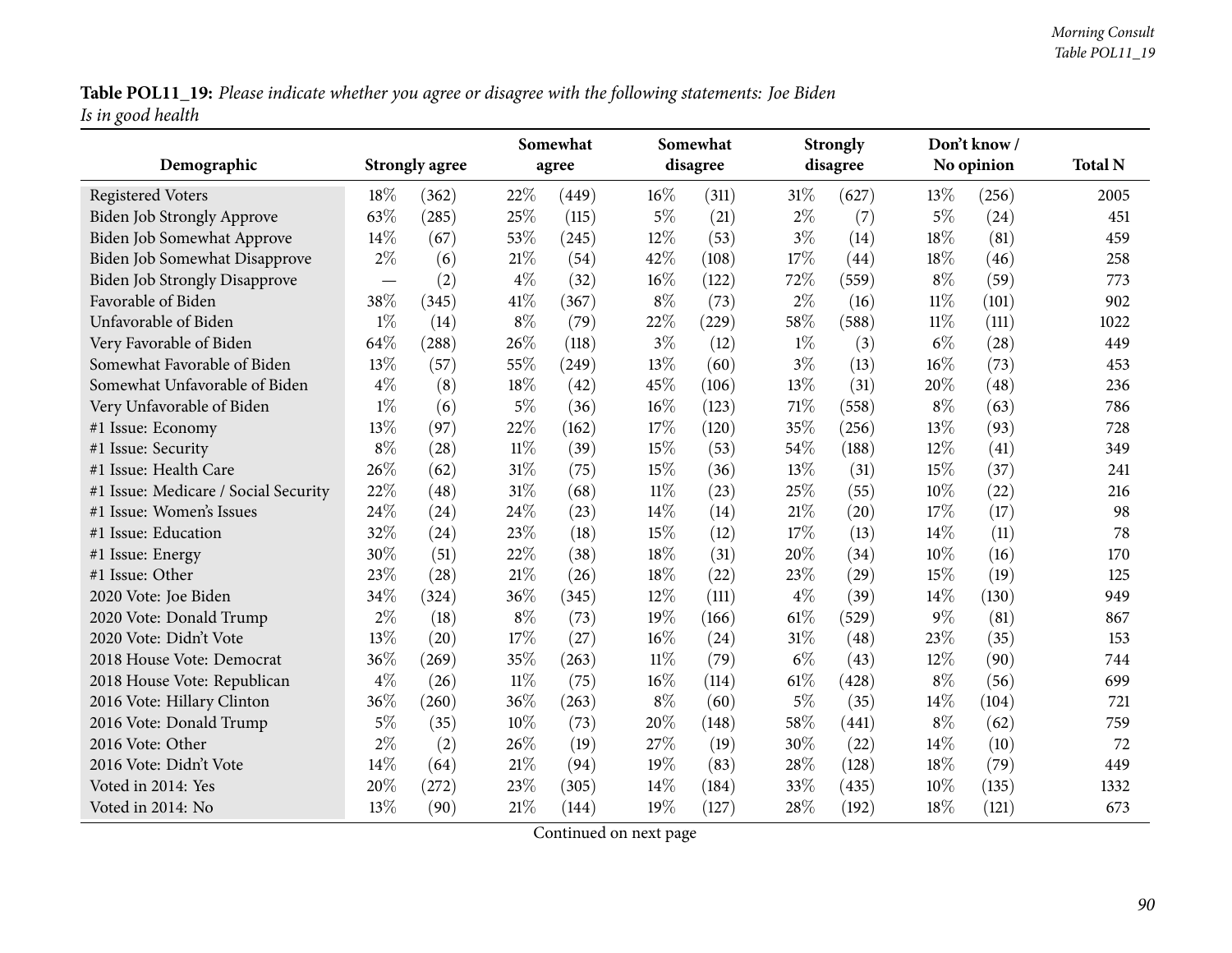|                   |  | Table POL11_19: Please indicate whether you agree or disagree with the following statements: Joe Biden |  |
|-------------------|--|--------------------------------------------------------------------------------------------------------|--|
| Is in good health |  |                                                                                                        |  |

|                                    |                       |       | Somewhat |       | Somewhat |       |          | <b>Strongly</b> |            | Don't know /      |                |
|------------------------------------|-----------------------|-------|----------|-------|----------|-------|----------|-----------------|------------|-------------------|----------------|
| Demographic                        | <b>Strongly agree</b> |       | agree    |       | disagree |       | disagree |                 | No opinion |                   | <b>Total N</b> |
| Registered Voters                  | $18\%$                | (362) | 22\%     | 449   | $16\%$   | (311) | $31\%$   | (627            | $13\%$     | (256)             | 2005           |
| 4-Region: Northeast                | 27%                   | (96)  | 21%      | 75    | 18\%     | (63)  | 22%      | (79`            | $12\%$     | $\left(41\right)$ | 354            |
| 4-Region: Midwest                  | $16\%$                | (70)  | $19\%$   | (84)  | 15%      | (66)  | 33%      | (148)           | 18\%       | $^{\prime}79)$    | 446            |
| 4-Region: South                    | $13\%$                | (99)  | 22%      | (166) | $16\%$   | (119) | 38%      | 282             | 11%        | (82)              | 748            |
| 4-Region: West                     | 21%                   | (96)  | 27%      | (124) | $14\%$   | (63)  | 26%      | (119)           | 12\%       | (54)              | 457            |
| Party: Democrat/Leans Democrat     | $36\%$                | (320) | $36\%$   | (325) | $11\%$   | (94)  | $5\%$    | (41)            | $13\%$     | (114)             | 893            |
| Party: Republican/Leans Republican | $3\%$                 | (27)  | $8\%$    | (63)  | $19\%$   | (161) | $61\%$   | (510)           | $9\%$      | $^{\prime}73$     | 834            |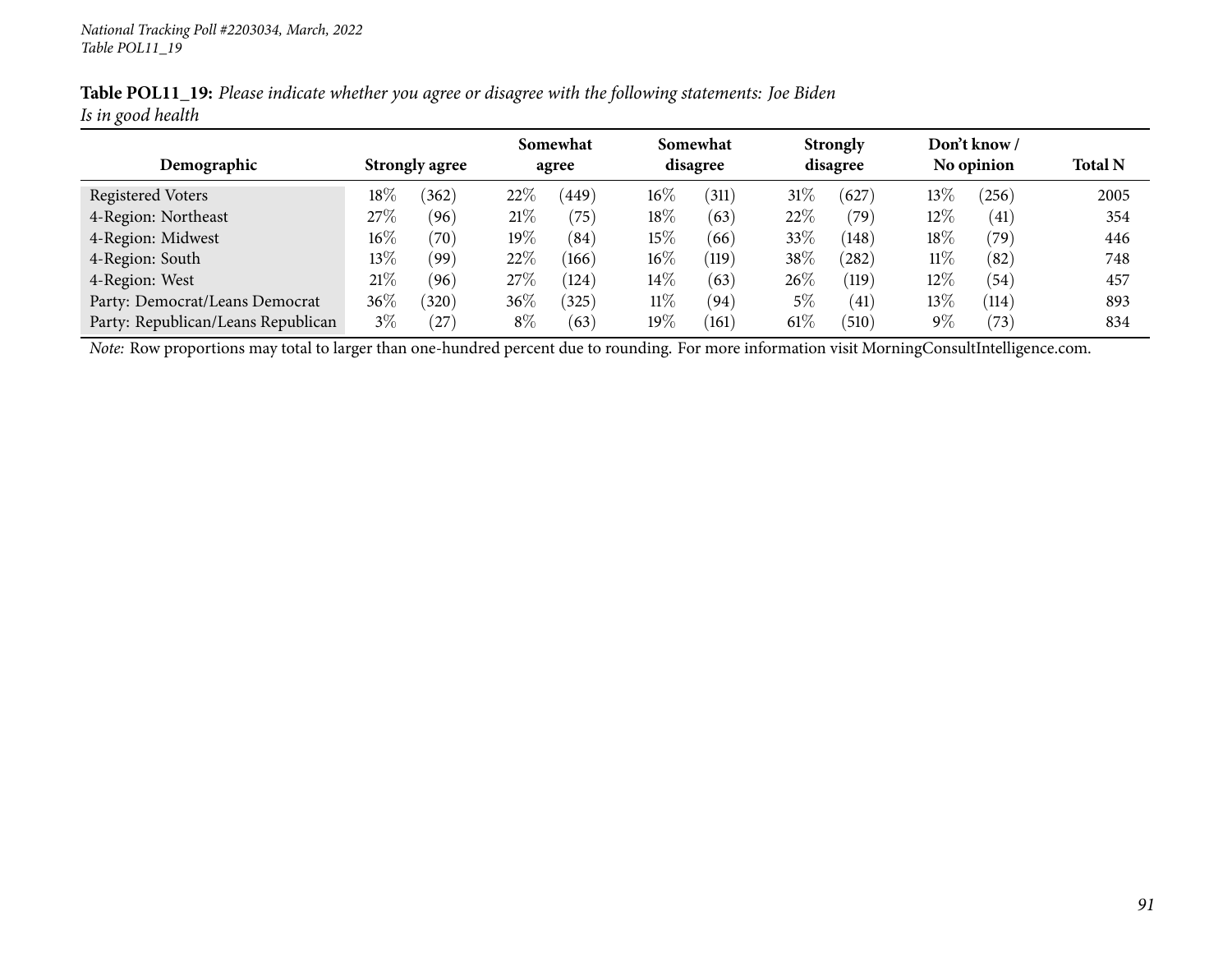Table POL11\_20: Please indicate whether you agree or disagree with the following statements: Joe Biden *Is capable of leading the country*

|                          |        |                       | Somewhat |       |        | Somewhat |       | <b>Strongly</b> |        | Don't know /       |                |
|--------------------------|--------|-----------------------|----------|-------|--------|----------|-------|-----------------|--------|--------------------|----------------|
| Demographic              |        | <b>Strongly agree</b> |          | agree |        | disagree |       | disagree        |        | No opinion         | <b>Total N</b> |
| <b>Registered Voters</b> | 24%    | (472)                 | 20%      | (405) | 10%    | (206)    | 39%   | (774)           | $7\%$  | (149)              | 2005           |
| Gender: Male             | 29%    | (272)                 | 20%      | (193) | 10%    | (94)     | 35%   | (334)           | $5\%$  | (52)               | 945            |
| Gender: Female           | 19%    | (199)                 | 20%      | (211) | 11%    | (112)    | 42%   | (440)           | $9\%$  | (97)               | 1060           |
| Age: 18-34               | 15%    | (77)                  | 28%      | (146) | 14%    | (72)     | 29%   | (150)           | 14%    | (72)               | 516            |
| Age: 35-44               | 30%    | (92)                  | 22%      | (68)  | 10%    | (30)     | 29%   | (91)            | $9\%$  | (28)               | 308            |
| Age: 45-64               | 22%    | (153)                 | 17%      | (119) | $9\%$  | (63)     | 46%   | (313)           | $5\%$  | (34)               | 682            |
| Age: 65+                 | 30%    | (150)                 | 15%      | (72)  | $8\%$  | (42)     | 44\%  | (220)           | $3\%$  | (15)               | 499            |
| GenZers: 1997-2012       | 7%     | (10)                  | 32%      | (45)  | 13%    | (18)     | 25\%  | (35)            | 24\%   | (33)               | 141            |
| Millennials: 1981-1996   | 23%    | (140)                 | 25%      | (154) | 12%    | (74)     | 30%   | (184)           | 10%    | (59)               | 610            |
| GenXers: 1965-1980       | 23%    | (108)                 | 20%      | (94)  | 10%    | (45)     | 43%   | (201)           | $5\%$  | (21)               | 469            |
| Baby Boomers: 1946-1964  | 28%    | (199)                 | 14%      | (104) | $9\%$  | (62)     | 44\%  | (319)           | $5\%$  | (35)               | 718            |
| PID: Dem (no lean)       | 47%    | (374)                 | 33%      | (262) | $9\%$  | (68)     | $6\%$ | (44)            | $6\%$  | $\left( 48\right)$ | 794            |
| PID: Ind (no lean)       | 13%    | (71)                  | 20%      | (106) | 12%    | (65)     | 41\%  | (217)           | 13%    | (69)               | 528            |
| PID: Rep (no lean)       | $4\%$  | (27)                  | $5\%$    | (37)  | 11%    | (74)     | 75%   | (513)           | $5\%$  | (32)               | 683            |
| PID/Gender: Dem Men      | 53%    | (217)                 | 29%      | (120) | $8\%$  | (31)     | $6\%$ | (26)            | $4\%$  | (16)               | 410            |
| PID/Gender: Dem Women    | 41%    | (157)                 | 37%      | (142) | $9\%$  | (36)     | $5\%$ | (18)            | $8\%$  | (32)               | 384            |
| PID/Gender: Ind Men      | 16%    | (40)                  | 18%      | (47)  | $11\%$ | (27)     | 44\%  | (113)           | $11\%$ | $\left( 29\right)$ | 256            |
| PID/Gender: Ind Women    | $11\%$ | (31)                  | 22%      | (60)  | 14%    | (38)     | 38%   | (104)           | 15%    | (40)               | 272            |
| PID/Gender: Rep Men      | $5\%$  | (15)                  | $9\%$    | (27)  | 13%    | (36)     | 70%   | (195)           | $2\%$  | (7)                | 279            |
| PID/Gender: Rep Women    | $3\%$  | (12)                  | $3\%$    | (10)  | $9\%$  | (38)     | 79%   | (319)           | $6\%$  | (25)               | 404            |
| Ideo: Liberal (1-3)      | 48%    | (270)                 | 35%      | (198) | $8\%$  | (42)     | $6\%$ | (32)            | $4\%$  | (20)               | 561            |
| Ideo: Moderate (4)       | 26%    | (135)                 | 25%      | (132) | $11\%$ | (60)     | 28%   | (146)           | 10%    | (52)               | 526            |
| Ideo: Conservative (5-7) | 7%     | (57)                  | $8\%$    | (60)  | 12%    | (93)     | 69%   | (546)           | $5\%$  | (39)               | 795            |
| Educ: $<$ College        | 18%    | (218)                 | 18%      | (217) | 10%    | (116)    | 45%   | (542)           | 10%    | (118)              | 1211           |
| Educ: Bachelors degree   | 27%    | (137)                 | 25%      | (125) | $11\%$ | (55)     | 32%   | (161)           | $5\%$  | (25)               | 503            |
| Educ: Post-grad          | 40%    | (117)                 | 22%      | (63)  | 12%    | (36)     | 24\%  | (70)            | $2\%$  | (6)                | 291            |
| Income: Under 50k        | 20%    | (164)                 | 20%      | (164) | $11\%$ | (87)     | 38%   | (309)           | 10%    | (84)               | 808            |
| Income: 50k-100k         | 24%    | (179)                 | 18%      | (130) | 10%    | (74)     | 42%   | (308)           | $6\%$  | (40)               | 731            |
| Income: 100k+            | 28%    | (129)                 | 24%      | (111) | 10%    | (45)     | 34%   | (157)           | $5\%$  | (24)               | 466            |
| Ethnicity: White         | 22%    | (347)                 | 19%      | (294) | 10%    | (160)    | 44\%  | (689)           | $5\%$  | (86)               | 1576           |
| Ethnicity: Hispanic      | 14%    | (32)                  | 25%      | (55)  | 16%    | (36)     | 33%   | (74)            | $11\%$ | (25)               | 223            |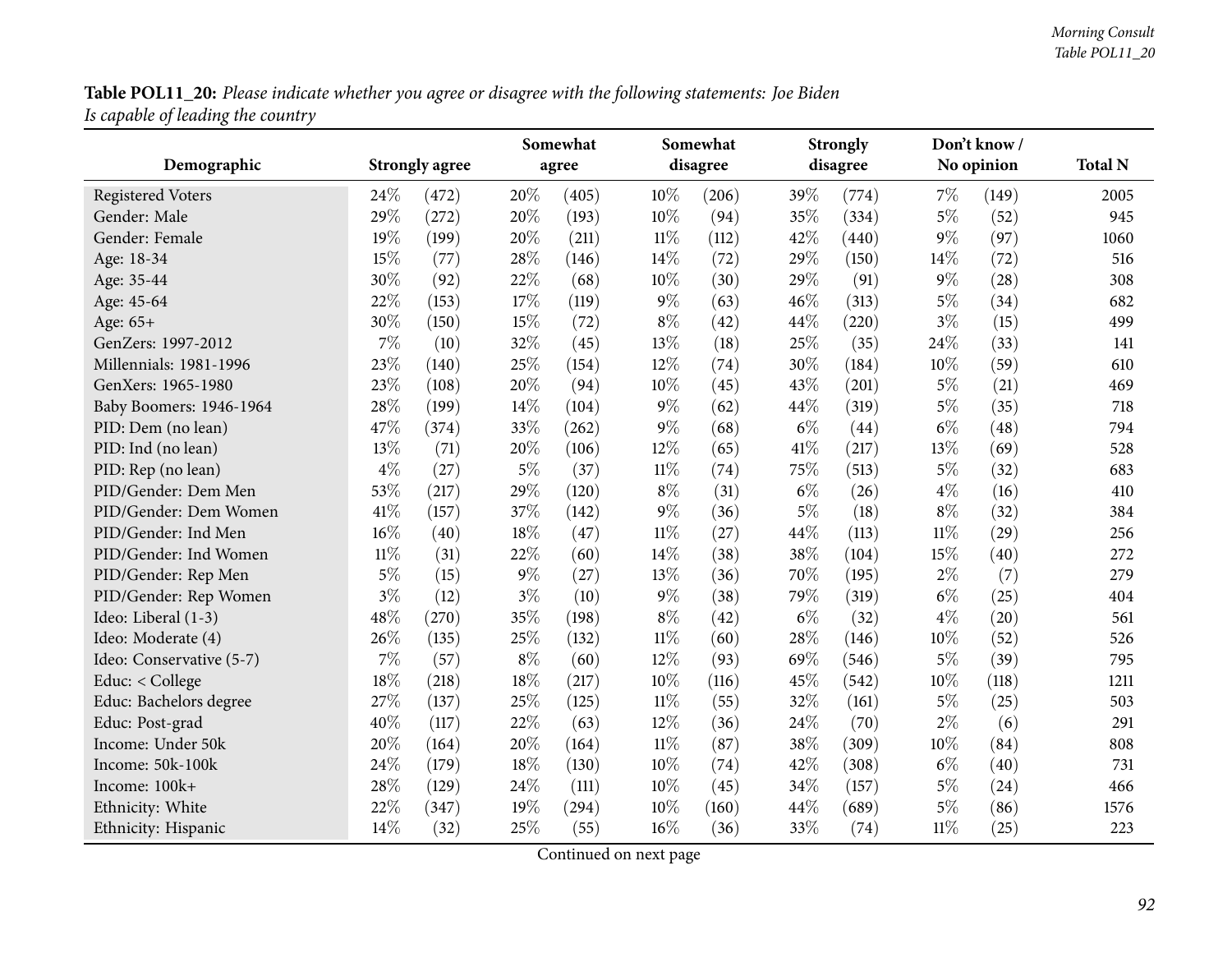## Table POL11\_20: Please indicate whether you agree or disagree with the following statements: Joe Biden *Is capable of leading the country*

|                                   |        |                       |        | Somewhat |        | Somewhat |       | <b>Strongly</b> |        | Don't know / |                |
|-----------------------------------|--------|-----------------------|--------|----------|--------|----------|-------|-----------------|--------|--------------|----------------|
| Demographic                       |        | <b>Strongly agree</b> |        | agree    |        | disagree |       | disagree        |        | No opinion   | <b>Total N</b> |
| <b>Registered Voters</b>          | 24%    | (472)                 | 20%    | (405)    | $10\%$ | (206)    | 39%   | (774)           | 7%     | (149)        | 2005           |
| Ethnicity: Black                  | 38%    | (98)                  | 28%    | (72)     | 7%     | (18)     | $9\%$ | (24)            | $18\%$ | (46)         | 258            |
| Ethnicity: Other                  | 16%    | (27)                  | 22%    | (38)     | 16%    | (28)     | 36%   | (61)            | 10%    | (17)         | 171            |
| All Christian                     | 20%    | (205)                 | 19%    | (191)    | 10%    | (100)    | 46%   | (473)           | $5\%$  | (50)         | 1019           |
| All Non-Christian                 | 43%    | (80)                  | 35%    | (65)     | $9\%$  | (17)     | 10%   | (19)            | $4\%$  | (7)          | 188            |
| Atheist                           | 45%    | (27)                  | 25%    | (15)     | $2\%$  | (1)      | 22%   | (13)            | $6\%$  | (4)          | 61             |
| Agnostic/Nothing in particular    | 24%    | (103)                 | 20%    | (87)     | 15%    | (65)     | 28\%  | (121)           | 12%    | (51)         | 427            |
| Something Else                    | 18%    | (57)                  | 15%    | (46)     | 7%     | (23)     | 48%   | (148)           | 12%    | (38)         | 311            |
| Religious Non-Protestant/Catholic | 40%    | (84)                  | 32%    | (67)     | 10%    | (20)     | 14%   | (30)            | $4\%$  | (7)          | 208            |
| Evangelical                       | 20%    | (115)                 | 16%    | (95)     | $8\%$  | (48)     | 50%   | (287)           | $6\%$  | (33)         | 578            |
| Non-Evangelical                   | 20%    | (140)                 | 19%    | (136)    | 10%    | (68)     | 45%   | (321)           | 7%     | (53)         | 719            |
| Community: Urban                  | 35%    | (191)                 | 26%    | (141)    | $11\%$ | (61)     | 18%   | (99)            | $9\%$  | (51)         | 543            |
| Community: Suburban               | 21%    | (203)                 | 20%    | (194)    | 12%    | (114)    | 40%   | (385)           | 7%     | (63)         | 960            |
| Community: Rural                  | 15%    | (77)                  | 14%    | (69)     | $6\%$  | (31)     | 58%   | (290)           | 7%     | (34)         | 502            |
| Employ: Private Sector            | 25%    | (163)                 | 22%    | (143)    | 10%    | (66)     | 38%   | (253)           | $6\%$  | (39)         | 664            |
| <b>Employ: Government</b>         | 21%    | (32)                  | 29%    | (44)     | 20%    | (30)     | 27%   | (40)            | $3\%$  | (4)          | 150            |
| Employ: Self-Employed             | 29%    | (62)                  | 18%    | (38)     | $11\%$ | (22)     | 39%   | (83)            | $4\%$  | (8)          | 213            |
| Employ: Homemaker                 | 14%    | (19)                  | 15%    | (20)     | $9\%$  | (12)     | 53%   | (72)            | 10%    | (14)         | 137            |
| Employ: Student                   | $5\%$  | (3)                   | 31%    | (21)     | $11\%$ | (8)      | 27%   | (19)            | 25%    | (17)         | 68             |
| Employ: Retired                   | 30%    | (157)                 | 12%    | (64)     | $9\%$  | (47)     | 45%   | (235)           | $3\%$  | (13)         | 516            |
| Employ: Unemployed                | 13%    | (20)                  | 27%    | (41)     | 10%    | (14)     | 26%   | (38)            | 24%    | (35)         | 149            |
| Employ: Other                     | 14%    | (15)                  | 31%    | (34)     | $6\%$  | (6)      | 32%   | (34)            | 17%    | (18)         | 107            |
| Military HH: Yes                  | 21%    | (79)                  | 19%    | (68)     | 10%    | (37)     | 47%   | (173)           | $3\%$  | (10)         | 366            |
| Military HH: No                   | $24\%$ | (393)                 | 21%    | (337)    | 10%    | (169)    | 37%   | (601)           | $8\%$  | (139)        | 1639           |
| RD/WT: Right Direction            | 52%    | (395)                 | $31\%$ | (235)    | $5\%$  | (38)     | $6\%$ | (47)            | $6\%$  | (44)         | 759            |
| RD/WT: Wrong Track                | $6\%$  | (77)                  | 14%    | (169)    | 13%    | (168)    | 58%   | (727)           | $8\%$  | (105)        | 1246           |
| Biden Job Approve                 | 50%    | (455)                 | 36%    | (328)    | $5\%$  | (48)     | $2\%$ | (20)            | 7%     | (60)         | 911            |
| <b>Biden Job Disapprove</b>       | $1\%$  | (14)                  | 7%     | (68)     | 15%    | (153)    | 73%   | (751)           | $5\%$  | (47)         | 1032           |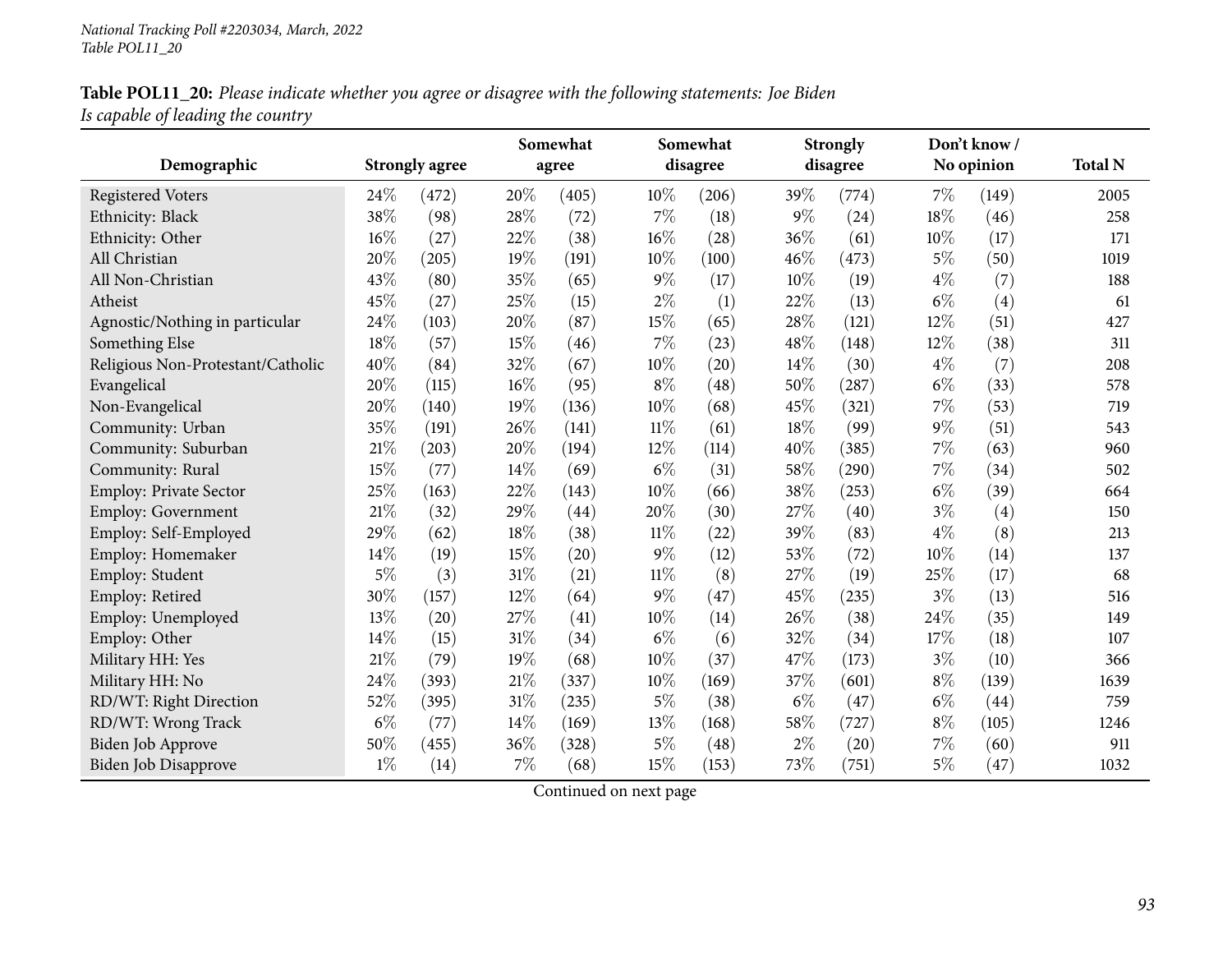Table POL11\_20: Please indicate whether you agree or disagree with the following statements: Joe Biden *Is capable of leading the country*

|                                      |       |                       | Somewhat |       |        | Somewhat |       | <b>Strongly</b> |        | Don't know / |                |
|--------------------------------------|-------|-----------------------|----------|-------|--------|----------|-------|-----------------|--------|--------------|----------------|
| Demographic                          |       | <b>Strongly agree</b> |          | agree |        | disagree |       | disagree        |        | No opinion   | <b>Total N</b> |
| <b>Registered Voters</b>             | 24%   | (472)                 | 20%      | (405) | 10%    | (206)    | 39%   | (774)           | 7%     | (149)        | 2005           |
| Biden Job Strongly Approve           | 74%   | (333)                 | 16%      | (74)  | $4\%$  | (18)     | $3\%$ | (15)            | $3\%$  | (11)         | 451            |
| Biden Job Somewhat Approve           | 27%   | (123)                 | 55%      | (253) | $7\%$  | (30)     | $1\%$ | (5)             | $11\%$ | (49)         | 459            |
| Biden Job Somewhat Disapprove        | $4\%$ | (9)                   | 24%      | (62)  | 36%    | (94)     | 27%   | (69)            | $9\%$  | (24)         | 258            |
| <b>Biden Job Strongly Disapprove</b> | $1\%$ | (4)                   | $1\%$    | (5)   | $8\%$  | (60)     | 88%   | (682)           | $3\%$  | (22)         | 773            |
| Favorable of Biden                   | 50%   | (453)                 | 37%      | (337) | $5\%$  | (49)     | $2\%$ | (16)            | $5\%$  | (47)         | 902            |
| Unfavorable of Biden                 | $2\%$ | (15)                  | $6\%$    | (61)  | 14%    | (147)    | 72%   | (739)           | $6\%$  | (60)         | 1022           |
| Very Favorable of Biden              | 77%   | (345)                 | 16%      | (74)  | $2\%$  | (7)      | $2\%$ | (11)            | $3\%$  | (11)         | 449            |
| Somewhat Favorable of Biden          | 24%   | (107)                 | 58%      | (263) | 9%     | (42)     | $1\%$ | (5)             | $8\%$  | (36)         | 453            |
| Somewhat Unfavorable of Biden        | $4\%$ | (9)                   | 23%      | (55)  | 38%    | (90)     | 23%   | (55)            | 12%    | (27)         | 236            |
| Very Unfavorable of Biden            | $1\%$ | (6)                   | $1\%$    | (6)   | 7%     | (57)     | 87%   | (684)           | $4\%$  | (32)         | 786            |
| #1 Issue: Economy                    | 19%   | (140)                 | 19%      | (138) | $9\%$  | (65)     | 45%   | (329)           | $8\%$  | (56)         | 728            |
| #1 Issue: Security                   | 10%   | (35)                  | 12%      | (40)  | $8\%$  | (28)     | 66%   | (229)           | $5\%$  | (17)         | 349            |
| #1 Issue: Health Care                | 26%   | (64)                  | 30%      | (71)  | 15%    | (36)     | 16%   | (38)            | 13%    | (32)         | 241            |
| #1 Issue: Medicare / Social Security | 32%   | (69)                  | 24%      | (53)  | 13%    | (28)     | 27%   | (59)            | $4\%$  | (8)          | 216            |
| #1 Issue: Women's Issues             | 34%   | (33)                  | 24%      | (24)  | 13%    | (13)     | 19%   | (18)            | 10%    | (9)          | 98             |
| #1 Issue: Education                  | 44%   | (34)                  | 18%      | (14)  | $9\%$  | (7)      | 21%   | (16)            | 7%     | (6)          | 78             |
| #1 Issue: Energy                     | 35%   | (60)                  | 24%      | (41)  | 7%     | (12)     | 28%   | (48)            | $5\%$  | (8)          | 170            |
| #1 Issue: Other                      | 30%   | (37)                  | 18%      | (23)  | 13%    | (16)     | 30%   | (37)            | 10%    | (12)         | 125            |
| 2020 Vote: Joe Biden                 | 46%   | (434)                 | 34%      | (321) | 10%    | (92)     | $4\%$ | (42)            | $6\%$  | (60)         | 949            |
| 2020 Vote: Donald Trump              | $2\%$ | (17)                  | $5\%$    | (45)  | $11\%$ | (91)     | 77%   | (665)           | $5\%$  | (48)         | 867            |
| 2020 Vote: Didn't Vote               | 12%   | (19)                  | 21%      | (32)  | $11\%$ | (16)     | 35%   | (53)            | $21\%$ | (32)         | 153            |
| 2018 House Vote: Democrat            | 49%   | (365)                 | 32%      | (235) | $8\%$  | (61)     | $6\%$ | (47)            | $5\%$  | (36)         | 744            |
| 2018 House Vote: Republican          | $3\%$ | (22)                  | $8\%$    | (52)  | $11\%$ | (76)     | 74%   | (518)           | $4\%$  | (30)         | 699            |
| 2016 Vote: Hillary Clinton           | 50%   | (361)                 | 33%      | (238) | $6\%$  | (46)     | $4\%$ | (32)            | $6\%$  | (44)         | 721            |
| 2016 Vote: Donald Trump              | $4\%$ | (31)                  | $6\%$    | (45)  | $11\%$ | (86)     | 74%   | (562)           | $5\%$  | (35)         | 759            |
| 2016 Vote: Other                     | $8\%$ | (6)                   | 29%      | (21)  | 13%    | (9)      | 44%   | (32)            | 7%     | (5)          | 72             |
| 2016 Vote: Didn't Vote               | 16%   | (72)                  | 22%      | (100) | 15%    | (65)     | 33%   | (146)           | 15%    | (65)         | 449            |
| Voted in 2014: Yes                   | 27%   | (358)                 | 19%      | (257) | 9%     | (117)    | 41\%  | (543)           | $4\%$  | (57)         | 1332           |
| Voted in 2014: No                    | 17%   | (114)                 | 22%      | (147) | 13%    | (89)     | 34%   | (232)           | 14\%   | (92)         | 673            |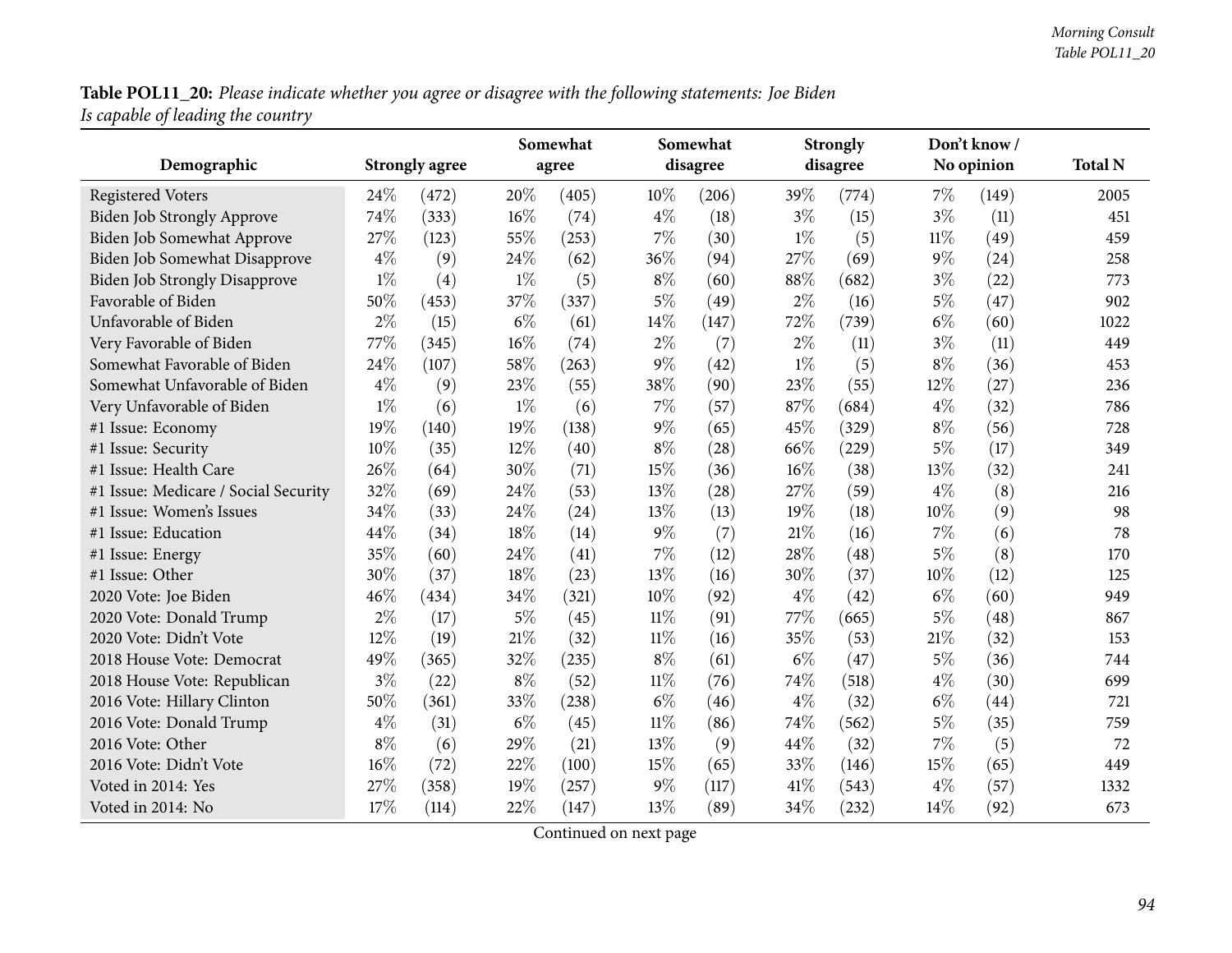| Table POL11_20: Please indicate whether you agree or disagree with the following statements: Joe Biden |
|--------------------------------------------------------------------------------------------------------|
| Is capable of leading the country                                                                      |

|                                    |                       |                    |       | Somewhat           |          | Somewhat       |          | <b>Strongly</b> |            | Don't know / |                |
|------------------------------------|-----------------------|--------------------|-------|--------------------|----------|----------------|----------|-----------------|------------|--------------|----------------|
| Demographic                        | <b>Strongly agree</b> |                    | agree |                    | disagree |                | disagree |                 | No opinion |              | <b>Total N</b> |
| Registered Voters                  | $24\%$                | (472)              | 20%   | (405)              | $10\%$   | (206)          | 39\%     | $^{\prime}774)$ | $7\%$      | (149)        | 2005           |
| 4-Region: Northeast                | 33\%                  | (115)              | 25\%  | $^{\prime}87$      | $10\%$   | (35)           | 27\%     | (94)            | $6\%$      | $^{(23)}$    | 354            |
| 4-Region: Midwest                  | 21%                   | (93)               | 17%   | 75                 | $9\%$    | (42)           | 43%      | (192)           | $10\%$     | (43)         | 446            |
| 4-Region: South                    | $19\%$                | (144)              | 18%   | (132)              | $10\%$   | '77'           | 45%      | (336)           | $8\%$      | (58)         | 748            |
| 4-Region: West                     | $26\%$                | $\left(119\right)$ | 24\%  | (110)              | $11\%$   | (52)           | 33%      | (152)           | 5%         | (25)         | 457            |
| Party: Democrat/Leans Democrat     | $45\%$                | (405)              | 35\%  | $\left(311\right)$ | $8\%$    | $^{\prime}74)$ | $5\%$    | (48)            | $6\%$      | (55)         | 893            |
| Party: Republican/Leans Republican | $4\%$                 | (32)               | $5\%$ | (45)               | $12\%$   | (101)          | 73%      | (612)           | $5\%$      | 44           | 834            |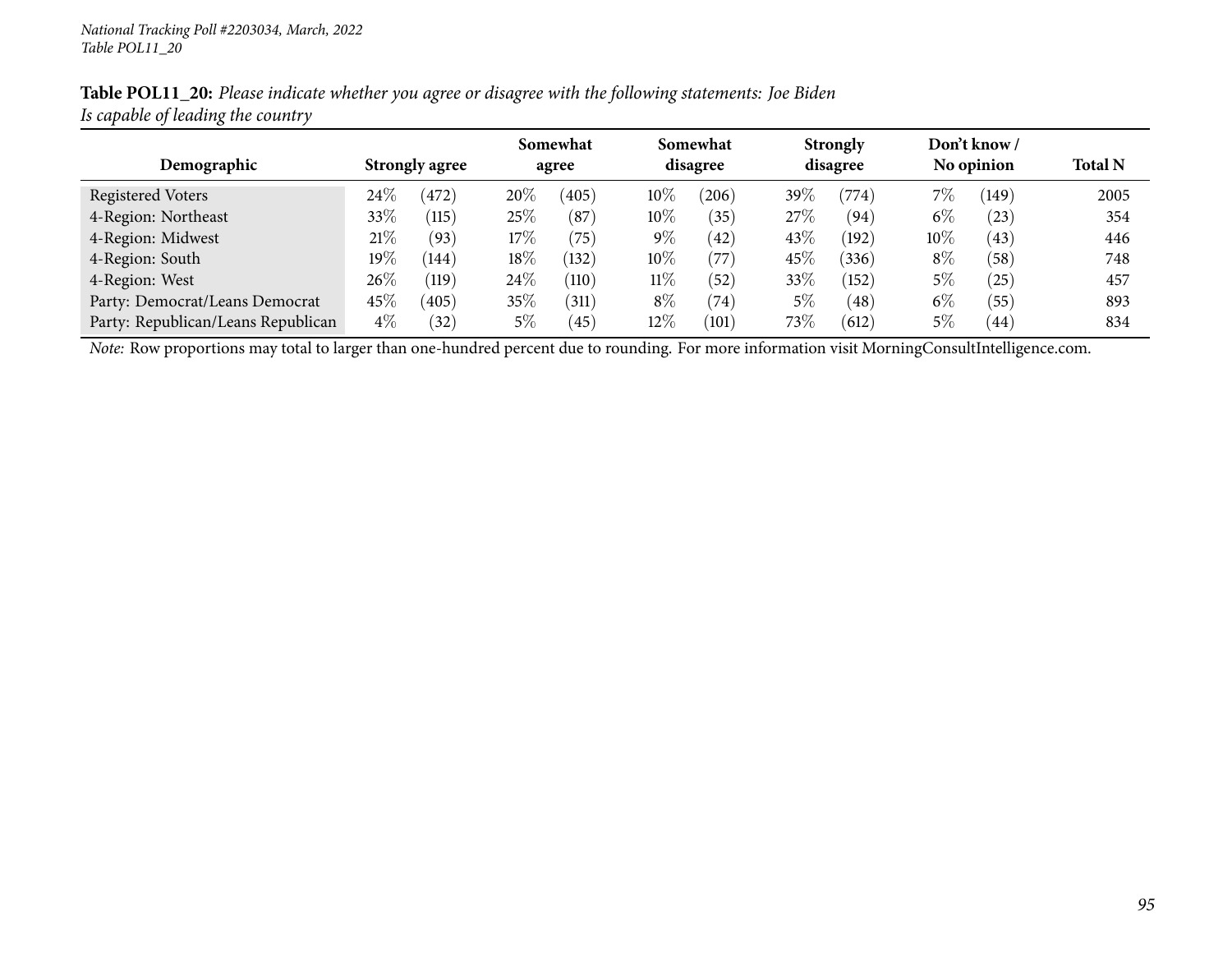| Table POL11_21: Please indicate whether you agree or disagree with the following statements: Joe Biden |  |
|--------------------------------------------------------------------------------------------------------|--|
| Discourages the more extreme elements in the Democratic Party                                          |  |

|                          |        |                       | Somewhat |       |        | Somewhat |        | <b>Strongly</b> |        | Don't know/ |                |
|--------------------------|--------|-----------------------|----------|-------|--------|----------|--------|-----------------|--------|-------------|----------------|
| Demographic              |        | <b>Strongly agree</b> |          | agree |        | disagree |        | disagree        |        | No opinion  | <b>Total N</b> |
| <b>Registered Voters</b> | 13%    | (270)                 | 18%      | (370) | 16%    | (319)    | 27%    | (539)           | 25%    | (507)       | 2005           |
| Gender: Male             | 18%    | (171)                 | 21\%     | (201) | 16%    | (151)    | 27%    | (256)           | 18%    | (166)       | 945            |
| Gender: Female           | $9\%$  | (99)                  | $16\%$   | (169) | $16\%$ | (168)    | 27\%   | (283)           | 32%    | (341)       | 1060           |
| Age: 18-34               | 18%    | (92)                  | 19%      | (98)  | 14\%   | (75)     | 19%    | (98)            | 30%    | (154)       | 516            |
| Age: 35-44               | 20%    | (62)                  | 20%      | (61)  | 13%    | (41)     | 23%    | (71)            | 24%    | (74)        | 308            |
| Age: 45-64               | $9\%$  | (60)                  | 17%      | (116) | 18%    | (125)    | 29%    | (199)           | 27%    | (182)       | 682            |
| Age: $65+$               | $11\%$ | (56)                  | 19%      | (96)  | $16\%$ | (78)     | 34%    | (172)           | 20%    | (97)        | 499            |
| GenZers: 1997-2012       | 10%    | (14)                  | 17%      | (24)  | 10%    | (13)     | $21\%$ | (30)            | 42%    | (58)        | 141            |
| Millennials: 1981-1996   | 21%    | (128)                 | 20%      | (122) | 14%    | (86)     | 20%    | (123)           | 25%    | (152)       | 610            |
| GenXers: 1965-1980       | $10\%$ | (46)                  | 17%      | (80)  | 21%    | (97)     | 26%    | (123)           | 26%    | (123)       | 469            |
| Baby Boomers: 1946-1964  | $11\%$ | (79)                  | 18%      | (131) | 15%    | (108)    | 33%    | (240)           | 22%    | (159)       | 718            |
| PID: Dem (no lean)       | 20%    | (157)                 | 29%      | (230) | 16%    | (123)    | $11\%$ | (86)            | 25%    | (199)       | 794            |
| PID: Ind (no lean)       | $8\%$  | (40)                  | $16\%$   | (84)  | $16\%$ | (86)     | 24\%   | (125)           | 36%    | (193)       | 528            |
| PID: Rep (no lean)       | $11\%$ | (73)                  | $8\%$    | (57)  | $16\%$ | (110)    | 48%    | (328)           | 17%    | (116)       | 683            |
| PID/Gender: Dem Men      | 28%    | (116)                 | 30%      | (125) | 13%    | (53)     | 13%    | (55)            | 15%    | (62)        | 410            |
| PID/Gender: Dem Women    | $11\%$ | (41)                  | 27%      | (105) | $18\%$ | (71)     | $8\%$  | (31)            | 35%    | (136)       | 384            |
| PID/Gender: Ind Men      | $11\%$ | (27)                  | 19%      | (47)  | 17%    | (44)     | 27%    | (68)            | 27%    | (68)        | 256            |
| PID/Gender: Ind Women    | $5\%$  | (13)                  | 13%      | (36)  | 15%    | (41)     | 21%    | (57)            | 46%    | (124)       | 272            |
| PID/Gender: Rep Men      | 10%    | (28)                  | 10%      | (29)  | 19%    | (54)     | 48%    | (133)           | 12%    | (35)        | 279            |
| PID/Gender: Rep Women    | $11\%$ | (45)                  | 7%       | (28)  | 14%    | (56)     | 48%    | (195)           | 20%    | (81)        | 404            |
| Ideo: Liberal (1-3)      | 21%    | (115)                 | 34%      | (188) | 15%    | (85)     | $11\%$ | (61)            | 20%    | (111)       | 561            |
| Ideo: Moderate (4)       | $11\%$ | (58)                  | 17%      | (91)  | $21\%$ | (111)    | $18\%$ | (95)            | 32%    | (170)       | 526            |
| Ideo: Conservative (5-7) | $11\%$ | (84)                  | 10%      | (80)  | 14%    | (115)    | 46%    | (364)           | 19%    | (153)       | 795            |
| Educ: < College          | 12%    | (146)                 | 13%      | (159) | 15%    | (179)    | 28%    | (336)           | 32%    | (390)       | 1211           |
| Educ: Bachelors degree   | 14\%   | (70)                  | 26\%     | (132) | $16\%$ | (79)     | 27%    | (137)           | 17%    | (85)        | 503            |
| Educ: Post-grad          | 18%    | (54)                  | 27%      | (79)  | $21\%$ | (61)     | 23%    | (66)            | $11\%$ | (31)        | 291            |
| Income: Under 50k        | 12%    | (97)                  | 15%      | (125) | 14%    | (115)    | 26%    | (214)           | 32%    | (257)       | 808            |
| Income: 50k-100k         | 15%    | (108)                 | 18%      | (135) | 15%    | (113)    | 27%    | (201)           | 24%    | (175)       | 731            |
| Income: 100k+            | 14\%   | (65)                  | 24%      | (110) | 20%    | (91)     | 27%    | (125)           | 16%    | (75)        | 466            |
| Ethnicity: White         | 13%    | (204)                 | 19%      | (300) | 16%    | (255)    | 30%    | (473)           | 22%    | (344)       | 1576           |
| Ethnicity: Hispanic      | 25%    | (57)                  | $16\%$   | (37)  | 16%    | (36)     | 22%    | (48)            | 20%    | (45)        | 223            |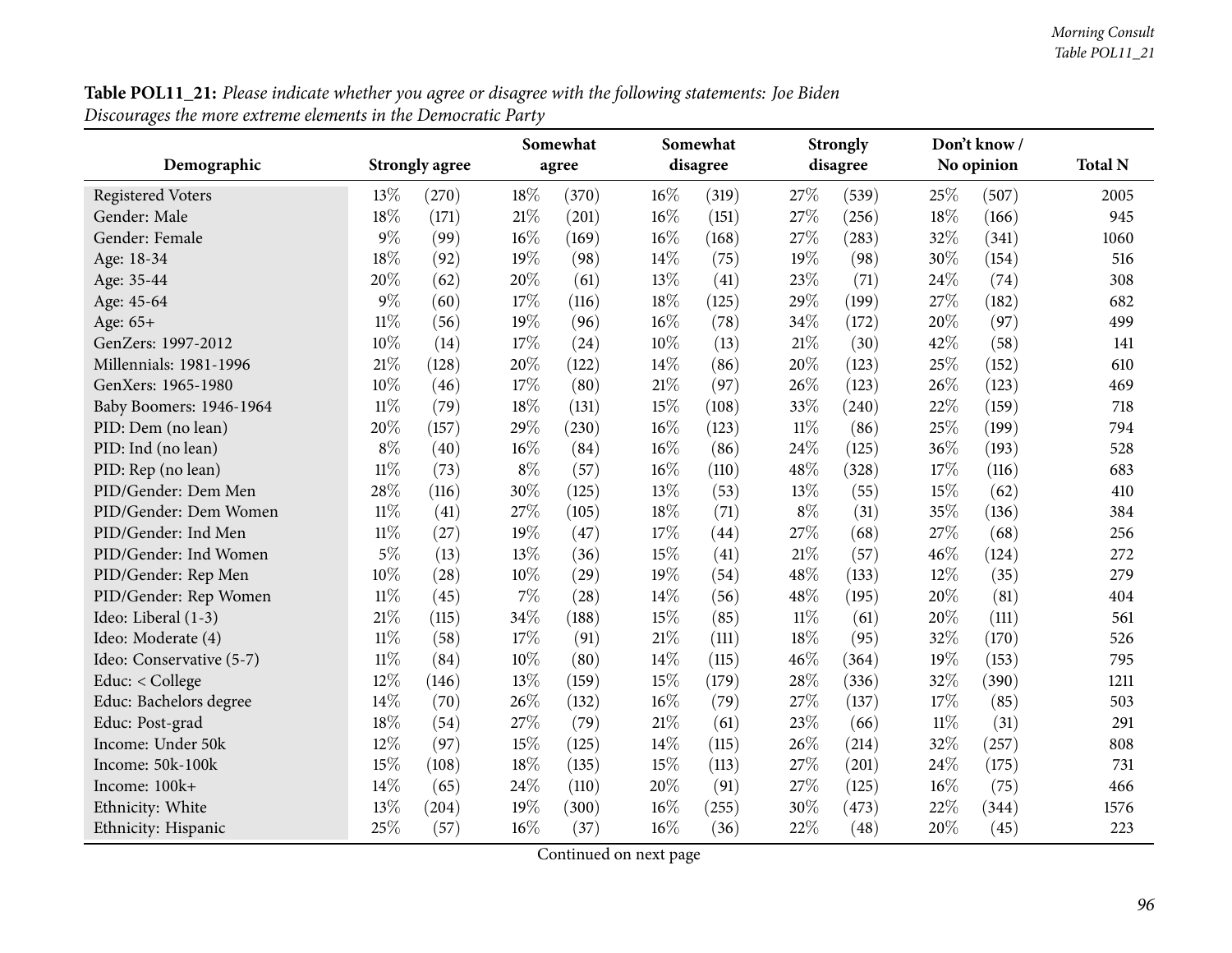## Table POL11\_21: Please indicate whether you agree or disagree with the following statements: Joe Biden *Discourages the more extreme elements in the Democratic Party*

|                                   |        |                       |        | Somewhat |        | Somewhat |        | <b>Strongly</b> |     | Don't know / |                |
|-----------------------------------|--------|-----------------------|--------|----------|--------|----------|--------|-----------------|-----|--------------|----------------|
| Demographic                       |        | <b>Strongly agree</b> |        | agree    |        | disagree |        | disagree        |     | No opinion   | <b>Total N</b> |
| <b>Registered Voters</b>          | 13%    | (270)                 | $18\%$ | (370)    | $16\%$ | (319)    | 27%    | (539)           | 25% | (507)        | 2005           |
| Ethnicity: Black                  | 15%    | (40)                  | 14%    | (35)     | 16%    | (40)     | 10%    | (25)            | 45% | (117)        | 258            |
| Ethnicity: Other                  | 15%    | (26)                  | 20%    | (35)     | 14%    | (24)     | 24%    | (41)            | 26% | (45)         | 171            |
| All Christian                     | 13%    | (132)                 | 17%    | (173)    | 16%    | (158)    | 34%    | (348)           | 20% | (208)        | 1019           |
| All Non-Christian                 | $31\%$ | (58)                  | 28%    | (53)     | 16%    | (30)     | 12%    | (23)            | 13% | (24)         | 188            |
| Atheist                           | 12%    | (7)                   | 33%    | (20)     | 19%    | (12)     | $11\%$ | (7)             | 25% | (15)         | 61             |
| Agnostic/Nothing in particular    | $11\%$ | (46)                  | 19%    | (79)     | 17%    | (70)     | 17%    | (74)            | 37% | (156)        | 427            |
| Something Else                    | $9\%$  | (27)                  | 14%    | (45)     | 16%    | (48)     | 28%    | (88)            | 33% | (103)        | 311            |
| Religious Non-Protestant/Catholic | 28%    | (59)                  | 28%    | (59)     | 16%    | (33)     | 16%    | (33)            | 12% | (25)         | 208            |
| Evangelical                       | 17%    | (99)                  | 15%    | (84)     | 13%    | (75)     | 34%    | (197)           | 21% | (121)        | 578            |
| Non-Evangelical                   | $8\%$  | (59)                  | 17%    | (124)    | 18%    | (126)    | $31\%$ | (221)           | 26% | (188)        | 719            |
| Community: Urban                  | 24%    | (130)                 | 21\%   | (116)    | 13%    | (72)     | $15\%$ | (82)            | 26% | (144)        | 543            |
| Community: Suburban               | 10%    | (92)                  | 19%    | (185)    | 19%    | (185)    | $27\%$ | (261)           | 25% | (236)        | 960            |
| Community: Rural                  | 10%    | (48)                  | 14%    | (69)     | 12%    | (61)     | 39%    | (197)           | 25% | (127)        | 502            |
| Employ: Private Sector            | 15%    | (97)                  | 20%    | (135)    | 16%    | (104)    | 26%    | (176)           | 23% | (152)        | 664            |
| <b>Employ: Government</b>         | 15%    | (23)                  | 23%    | (35)     | 20%    | (30)     | 27%    | (41)            | 14% | (21)         | 150            |
| Employ: Self-Employed             | 27%    | (58)                  | 21%    | (44)     | 16%    | (35)     | $21\%$ | (45)            | 15% | (32)         | 213            |
| Employ: Homemaker                 | 10%    | (13)                  | $11\%$ | (15)     | 10%    | (13)     | 30%    | (41)            | 40% | (55)         | 137            |
| Employ: Student                   | $5\%$  | (3)                   | $19\%$ | (13)     | 12%    | (8)      | 28%    | (19)            | 37% | (25)         | 68             |
| Employ: Retired                   | $11\%$ | (56)                  | 18%    | (96)     | $16\%$ | (83)     | 35%    | (181)           | 20% | (101)        | 516            |
| Employ: Unemployed                | $9\%$  | (13)                  | 13\%   | (19)     | 17%    | (26)     | 13%    | (19)            | 48% | (71)         | 149            |
| Employ: Other                     | $6\%$  | (6)                   | 12%    | (13)     | 18%    | (19)     | 17%    | (18)            | 47% | (50)         | 107            |
| Military HH: Yes                  | 19%    | (69)                  | 17%    | (61)     | 14%    | (52)     | 32%    | (119)           | 18% | (65)         | 366            |
| Military HH: No                   | 12%    | (200)                 | 19%    | (310)    | 16%    | (267)    | 26%    | (420)           | 27% | (441)        | 1639           |
| RD/WT: Right Direction            | 22%    | (164)                 | 30%    | (229)    | 15%    | (116)    | 10%    | (74)            | 23% | (176)        | 759            |
| RD/WT: Wrong Track                | $9\%$  | (106)                 | $11\%$ | (141)    | 16%    | (203)    | 37%    | (465)           | 27% | (330)        | 1246           |
| Biden Job Approve                 | 19%    | (174)                 | 32%    | (289)    | 16%    | (143)    | $9\%$  | (79)            | 25% | (225)        | 911            |
| <b>Biden Job Disapprove</b>       | $9\%$  | (95)                  | $8\%$  | (80)     | 17%    | (172)    | 44%    | (456)           | 22% | (229)        | 1032           |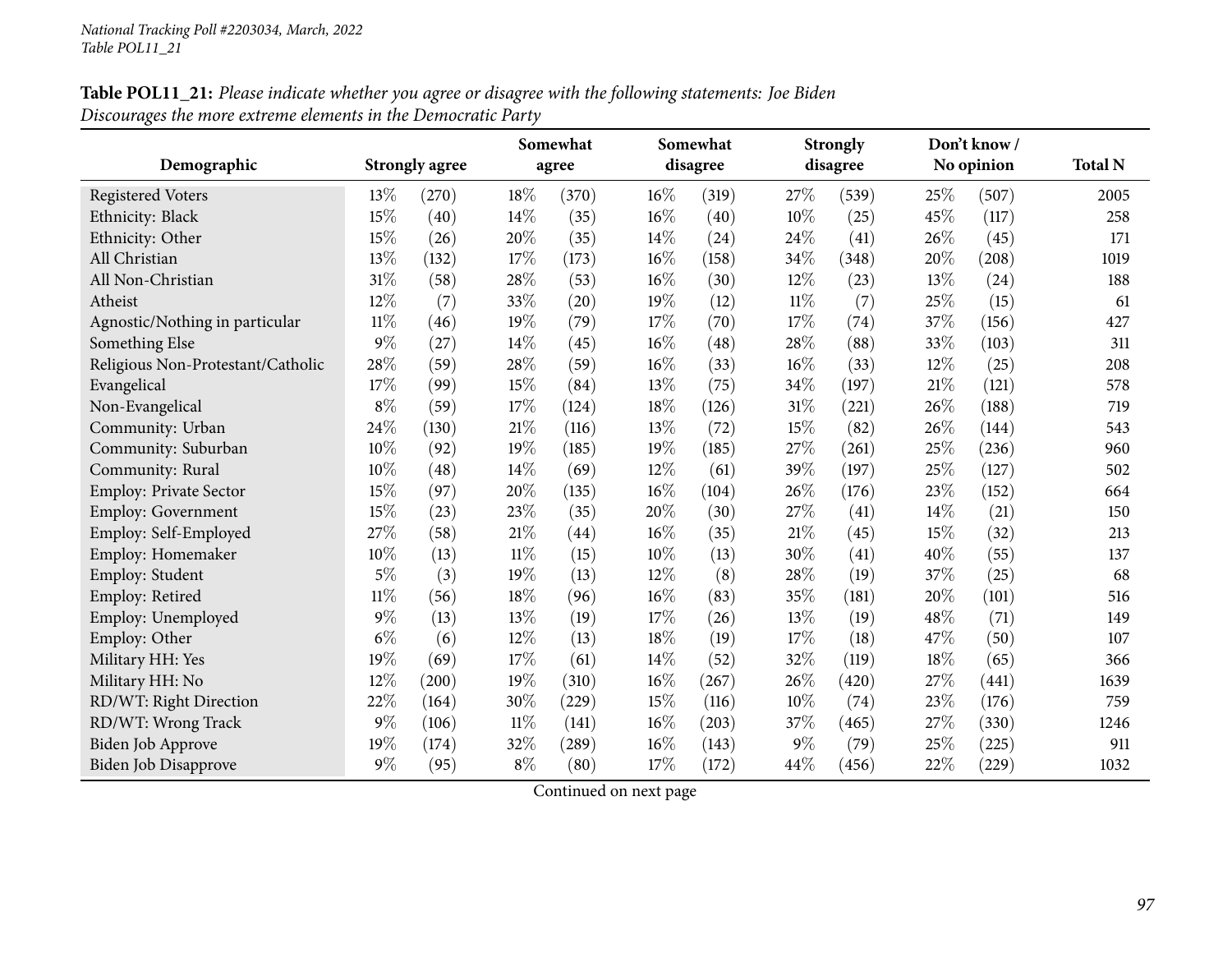**Table POL11\_21:** Please indicate whether you agree or disagree with the following statements: Joe Biden<br>Discourages the more extreme elements in the Democratic Party

|                                      |       |                       |       | Somewhat |        | Somewhat |        | <b>Strongly</b> |        | Don't know/ |                |
|--------------------------------------|-------|-----------------------|-------|----------|--------|----------|--------|-----------------|--------|-------------|----------------|
| Demographic                          |       | <b>Strongly agree</b> |       | agree    |        | disagree |        | disagree        |        | No opinion  | <b>Total N</b> |
| <b>Registered Voters</b>             | 13%   | (270)                 | 18%   | (370)    | $16\%$ | (319)    | 27%    | (539)           | 25%    | (507)       | 2005           |
| Biden Job Strongly Approve           | 32%   | (142)                 | 25%   | (113)    | 14%    | (62)     | 12%    | (54)            | 18%    | (80)        | 451            |
| Biden Job Somewhat Approve           | $7\%$ | (32)                  | 38%   | (176)    | 18%    | (81)     | $6\%$  | (25)            | 32%    | (145)       | 459            |
| Biden Job Somewhat Disapprove        | $7\%$ | (18)                  | 17%   | (43)     | 27%    | (70)     | 16%    | (41)            | 33%    | (86)        | 258            |
| <b>Biden Job Strongly Disapprove</b> | 10%   | (76)                  | $5\%$ | (37)     | 13%    | (102)    | 54%    | (415)           | 19%    | (143)       | 773            |
| Favorable of Biden                   | 19%   | (168)                 | 31%   | (280)    | 16%    | (141)    | $9\%$  | (82)            | 26%    | (230)       | 902            |
| Unfavorable of Biden                 | $8\%$ | (81)                  | $9\%$ | (88)     | 17%    | (173)    | 44%    | (451)           | 22%    | (229)       | 1022           |
| Very Favorable of Biden              | 29%   | (128)                 | 27%   | (123)    | $11\%$ | (50)     | 12%    | (55)            | 21\%   | (93)        | 449            |
| Somewhat Favorable of Biden          | $9\%$ | (40)                  | 35%   | (158)    | 20%    | (91)     | $6\%$  | (27)            | 30%    | (137)       | 453            |
| Somewhat Unfavorable of Biden        | $2\%$ | (5)                   | 22%   | (51)     | 29%    | (67)     | 12%    | (28)            | 36%    | (85)        | 236            |
| Very Unfavorable of Biden            | 10%   | (76)                  | $5\%$ | (37)     | 14%    | (106)    | 54%    | (423)           | 18%    | (145)       | 786            |
| #1 Issue: Economy                    | 13%   | (91)                  | 15%   | (112)    | 18%    | (131)    | 29%    | (214)           | 25%    | (180)       | 728            |
| #1 Issue: Security                   | 10%   | (34)                  | 12%   | (43)     | 11%    | (40)     | 44%    | (154)           | 22%    | (77)        | 349            |
| #1 Issue: Health Care                | 20%   | (49)                  | 23%   | (56)     | 19%    | (45)     | 14\%   | (33)            | 24%    | (58)        | 241            |
| #1 Issue: Medicare / Social Security | 16%   | (35)                  | 26%   | (55)     | 12%    | (27)     | 18%    | (39)            | 28%    | (60)        | 216            |
| #1 Issue: Women's Issues             | 14%   | (13)                  | 25%   | (25)     | 12%    | (12)     | 20%    | (19)            | 29%    | (28)        | 98             |
| #1 Issue: Education                  | 12%   | (10)                  | 17%   | (13)     | 21\%   | (16)     | 15%    | (11)            | 35%    | (27)        | 78             |
| #1 Issue: Energy                     | 18%   | (31)                  | 24%   | (41)     | 19%    | (32)     | 22%    | (37)            | 17%    | (29)        | 170            |
| #1 Issue: Other                      | $5\%$ | (7)                   | 20%   | (25)     | 13%    | (16)     | 25%    | (31)            | 37%    | (46)        | 125            |
| 2020 Vote: Joe Biden                 | 18%   | (171)                 | 30%   | (284)    | 16%    | (151)    | $9\%$  | (86)            | 27%    | (257)       | 949            |
| 2020 Vote: Donald Trump              | $8\%$ | (73)                  | $7\%$ | (59)     | 17%    | (151)    | 48%    | (413)           | 20%    | (171)       | 867            |
| 2020 Vote: Didn't Vote               | 16%   | (25)                  | 13%   | (19)     | $6\%$  | (9)      | 22%    | (33)            | 44%    | (67)        | 153            |
| 2018 House Vote: Democrat            | 18%   | (132)                 | 31%   | (230)    | 17%    | (128)    | $11\%$ | (82)            | 23%    | (173)       | 744            |
| 2018 House Vote: Republican          | 10%   | (71)                  | 9%    | (65)     | 15%    | (107)    | 49%    | (343)           | 16%    | (114)       | 699            |
| 2016 Vote: Hillary Clinton           | 17%   | (122)                 | 31%   | (227)    | 16%    | (115)    | $9\%$  | (67)            | 26%    | (190)       | 721            |
| 2016 Vote: Donald Trump              | 10%   | (74)                  | 9%    | (68)     | 16%    | (122)    | 48%    | (363)           | 17%    | (132)       | 759            |
| 2016 Vote: Other                     | $5\%$ | (3)                   | 16%   | (12)     | 25%    | (18)     | 34%    | (24)            | $21\%$ | (15)        | 72             |
| 2016 Vote: Didn't Vote               | 16%   | (70)                  | 14%   | (63)     | 14\%   | (62)     | 19%    | (85)            | 37%    | (168)       | 449            |
| Voted in 2014: Yes                   | 13%   | (173)                 | 20%   | (270)    | 17%    | (221)    | $31\%$ | (407)           | 20%    | (260)       | 1332           |
| Voted in 2014: No                    | 14%   | (97)                  | 15%   | (100)    | 15%    | (98)     | 20%    | (132)           | 37%    | (246)       | 673            |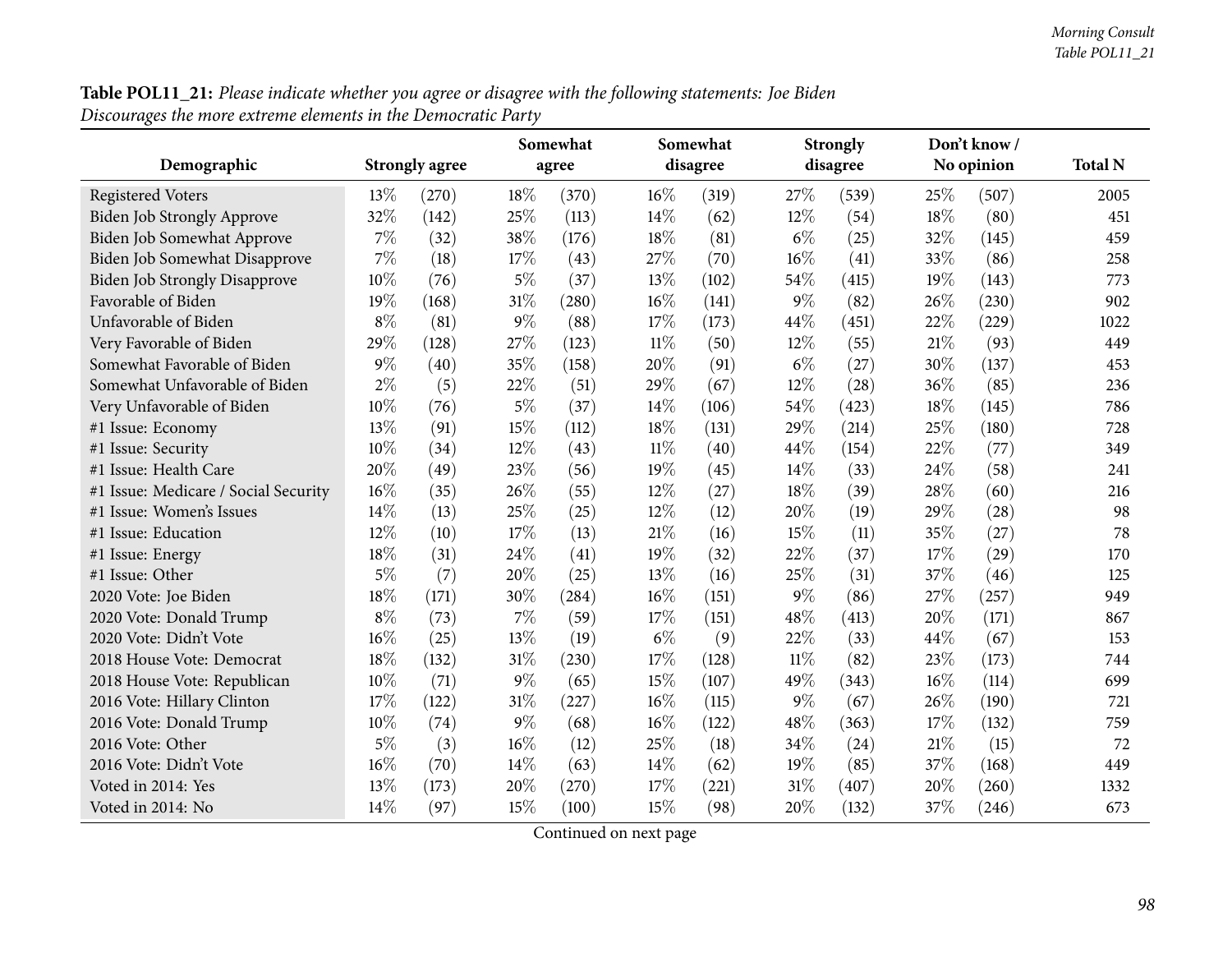| Demographic                        | <b>Strongly agree</b> |                    | Somewhat<br>agree |                 |        | Somewhat<br>disagree |        | <b>Strongly</b><br>disagree |        | Don't know /<br>No opinion | <b>Total N</b> |
|------------------------------------|-----------------------|--------------------|-------------------|-----------------|--------|----------------------|--------|-----------------------------|--------|----------------------------|----------------|
|                                    |                       |                    |                   |                 |        |                      |        |                             |        |                            |                |
| Registered Voters                  | $13\%$                | $^{'}270$          | 18%               | (370)           | $16\%$ | (319)                | 27\%   | (539)                       | 25%    | 507                        | 2005           |
| 4-Region: Northeast                | 20%                   | (72)               | 20%               | $^{'}72)$       | $17\%$ | (60)                 | $18\%$ | (64)                        | 24\%   | (86)                       | 354            |
| 4-Region: Midwest                  | $8\%$                 | (35)               | 19%               | (83)            | 13%    | (57)                 | 29%    | (131)                       | 32%    | (141)                      | 446            |
| 4-Region: South                    | $12\%$                | (93)               | $16\%$            | $^{\prime}120)$ | $16\%$ | (122)                | $31\%$ | 230                         | $24\%$ | (183)                      | 748            |
| 4-Region: West                     | $16\%$                | $\left( 71\right)$ | 21%               | (95)            | $17\%$ | (79)                 | 25%    | (114)                       | 21%    | (97)                       | 457            |
| Party: Democrat/Leans Democrat     | $18\%$                | (163)              | $29\%$            | $^{'}259)$      | $16\%$ | (142)                | $11\%$ | (95)                        | $26\%$ | $^{(234)}$                 | 893            |
| Party: Republican/Leans Republican | $10\%$                | (82)               | $8\%$             | (68)            | $15\%$ | (129)                | 48%    | (400)                       | $19\%$ | (154)                      | 834            |

Table POL11\_21: Please indicate whether you agree or disagree with the following statements: Joe Biden *Discourages the more extreme elements in the Democratic Party*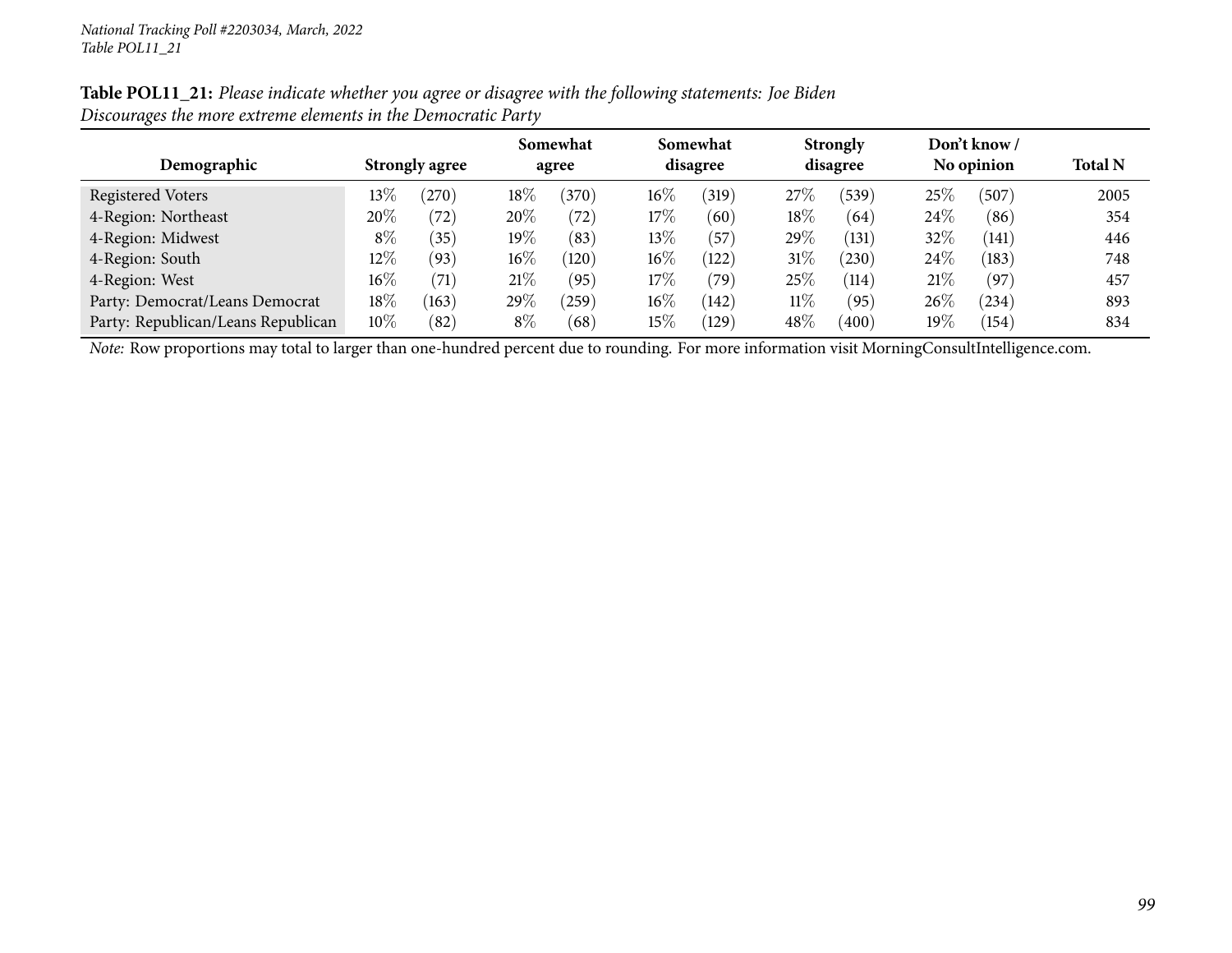| Table POL11_22: Please indicate whether you agree or disagree with the following statements: Joe Biden |  |
|--------------------------------------------------------------------------------------------------------|--|
| Encourages the more extreme elements in the Democratic Party                                           |  |

| o                        |      |                       |      | Somewhat |        | Somewhat |     | <b>Strongly</b> |        | Don't know / |                |
|--------------------------|------|-----------------------|------|----------|--------|----------|-----|-----------------|--------|--------------|----------------|
| Demographic              |      | <b>Strongly agree</b> |      | agree    |        | disagree |     | disagree        |        | No opinion   | <b>Total N</b> |
| <b>Registered Voters</b> | 26%  | (516)                 | 20%  | (392)    | 17%    | (347)    | 18% | (353)           | 20%    | (396)        | 2005           |
| Gender: Male             | 31%  | (297)                 | 20%  | (193)    | 16%    | (155)    | 17% | (160)           | 15%    | (141)        | 945            |
| Gender: Female           | 21%  | (220)                 | 19%  | (198)    | 18%    | (193)    | 18% | (194)           | 24%    | (256)        | 1060           |
| Age: 18-34               | 21%  | (111)                 | 20%  | (105)    | 17%    | (87)     | 17% | (87)            | 25%    | (127)        | 516            |
| Age: 35-44               | 21%  | (65)                  | 22%  | (69)     | 19%    | (58)     | 20% | (61)            | 18%    | (55)         | 308            |
| Age: 45-64               | 27%  | (185)                 | 18%  | (120)    | 17%    | (118)    | 17% | (113)           | 21%    | (146)        | 682            |
| Age: 65+                 | 31%  | (156)                 | 20%  | (98)     | 17%    | (85)     | 19% | (93)            | 14%    | (69)         | 499            |
| GenZers: 1997-2012       | 19%  | (27)                  | 7%   | (10)     | 16%    | (22)     | 20% | (28)            | 38%    | (53)         | 141            |
| Millennials: 1981-1996   | 22%  | (135)                 | 24%  | (145)    | 18%    | (108)    | 17% | (105)           | 19%    | (117)        | 610            |
| GenXers: 1965-1980       | 25%  | (118)                 | 17%  | (82)     | 18%    | (84)     | 18% | (87)            | 21%    | (98)         | 469            |
| Baby Boomers: 1946-1964  | 30%  | (216)                 | 19%  | (136)    | 17%    | (123)    | 17% | (121)           | 17%    | (122)        | 718            |
| PID: Dem (no lean)       | 20%  | (155)                 | 21\% | (165)    | 21\%   | (165)    | 20% | (162)           | 19%    | (148)        | 794            |
| PID: Ind (no lean)       | 19%  | (98)                  | 17%  | (88)     | 20%    | (106)    | 16% | (83)            | 29%    | (152)        | 528            |
| PID: Rep (no lean)       | 38%  | (263)                 | 20%  | (139)    | $11\%$ | (76)     | 16% | (109)           | 14%    | (96)         | 683            |
| PID/Gender: Dem Men      | 30%  | (122)                 | 22%  | (88)     | 15%    | (63)     | 22% | (89)            | 12%    | (48)         | 410            |
| PID/Gender: Dem Women    | 9%   | (33)                  | 20%  | (77)     | 26%    | (102)    | 19% | (73)            | 26%    | (100)        | 384            |
| PID/Gender: Ind Men      | 24%  | (61)                  | 15%  | (39)     | 22%    | (55)     | 17% | (44)            | 22%    | (57)         | 256            |
| PID/Gender: Ind Women    | 14%  | (38)                  | 18%  | (49)     | 19%    | (51)     | 14% | (39)            | 35%    | (95)         | 272            |
| PID/Gender: Rep Men      | 41\% | (114)                 | 24%  | (66)     | 13%    | (37)     | 10% | (27)            | 13%    | (36)         | 279            |
| PID/Gender: Rep Women    | 37%  | (149)                 | 18%  | (72)     | 10%    | (40)     | 20% | (82)            | 15%    | (61)         | 404            |
| Ideo: Liberal (1-3)      | 18%  | (103)                 | 17%  | (93)     | 25%    | (139)    | 26% | (147)           | 14%    | (80)         | 561            |
| Ideo: Moderate (4)       | 15%  | (79)                  | 19%  | (99)     | 24%    | (125)    | 17% | (89)            | 25%    | (133)        | 526            |
| Ideo: Conservative (5-7) | 41%  | (322)                 | 24%  | (187)    | $8\%$  | (66)     | 12% | (99)            | 15%    | (120)        | 795            |
| Educ: < College          | 23%  | (280)                 | 18%  | (217)    | 17%    | (201)    | 18% | (215)           | 25%    | (298)        | 1211           |
| Educ: Bachelors degree   | 31%  | (157)                 | 20%  | (101)    | 18%    | (91)     | 16% | (80)            | 15%    | (74)         | 503            |
| Educ: Post-grad          | 27%  | (80)                  | 25%  | (73)     | 19%    | (55)     | 20% | (59)            | $8\%$  | (24)         | 291            |
| Income: Under 50k        | 21%  | (169)                 | 19%  | (157)    | 14%    | (114)    | 19% | (153)           | 26%    | (214)        | 808            |
| Income: 50k-100k         | 29%  | (209)                 | 17%  | (128)    | 18%    | (133)    | 18% | (129)           | 18%    | (131)        | 731            |
| Income: 100k+            | 29%  | (137)                 | 23%  | (107)    | 21%    | (100)    | 15% | (71)            | $11\%$ | (51)         | 466            |
| Ethnicity: White         | 29%  | (459)                 | 20%  | (322)    | 17%    | (263)    | 17% | (264)           | 17%    | (268)        | 1576           |
| Ethnicity: Hispanic      | 24%  | (53)                  | 23%  | (51)     | 19%    | (43)     | 19% | (43)            | 15%    | (33)         | 223            |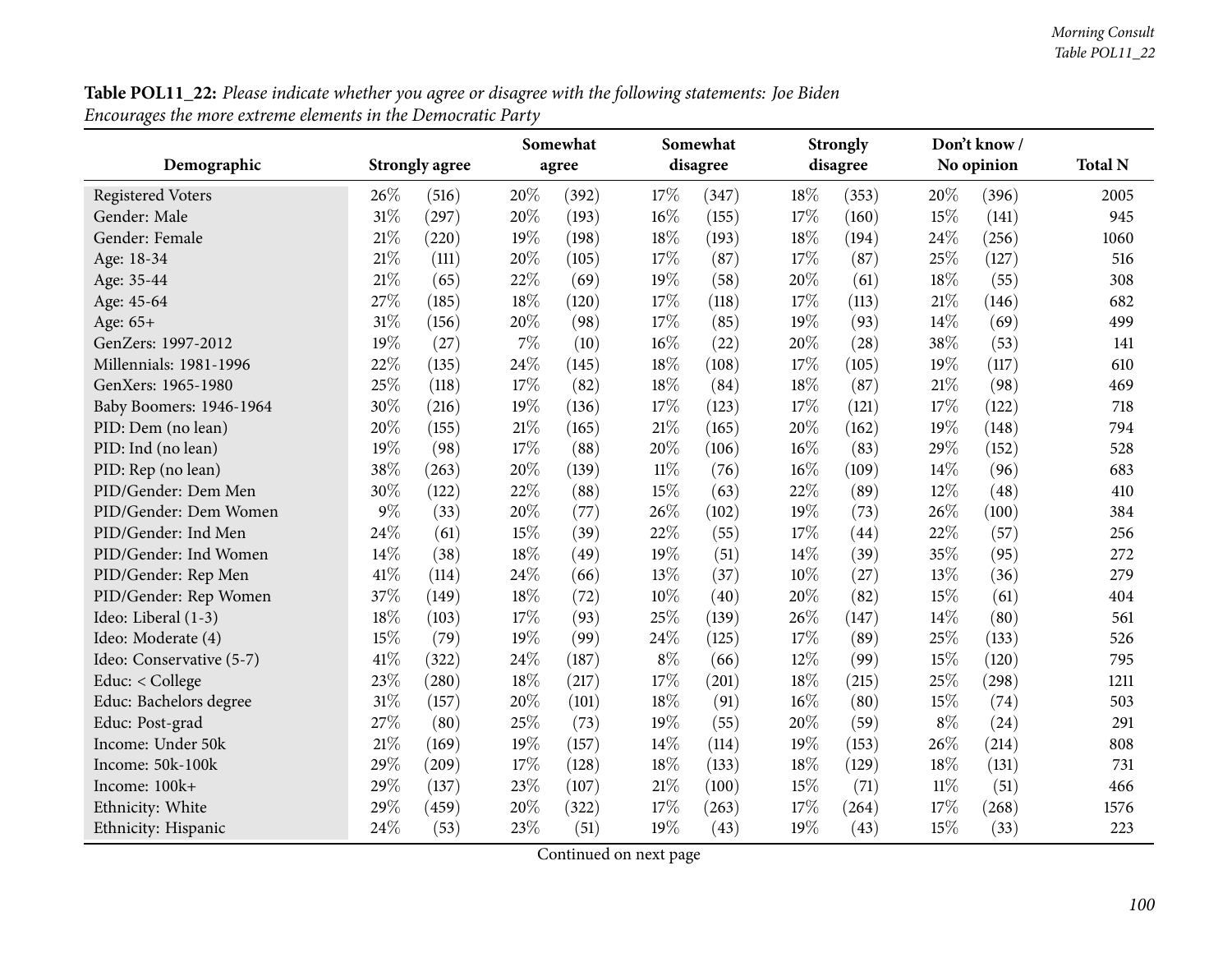## Table POL11\_22: Please indicate whether you agree or disagree with the following statements: Joe Biden *Encourages the more extreme elements in the Democratic Party*

|                                   |      |                       |       | Somewhat |        | Somewhat |        | <b>Strongly</b> |     | Don't know/ |                |
|-----------------------------------|------|-----------------------|-------|----------|--------|----------|--------|-----------------|-----|-------------|----------------|
| Demographic                       |      | <b>Strongly agree</b> |       | agree    |        | disagree |        | disagree        |     | No opinion  | <b>Total N</b> |
| <b>Registered Voters</b>          | 26\% | (516)                 | 20%   | (392)    | 17%    | (347)    | 18%    | (353)           | 20% | (396)       | 2005           |
| Ethnicity: Black                  | 12%  | (31)                  | 13%   | (34)     | 20%    | (51)     | 18%    | (47)            | 37% | (96)        | 258            |
| Ethnicity: Other                  | 15%  | (26)                  | 21\%  | (36)     | 20%    | (34)     | 25%    | (43)            | 19% | (32)        | 171            |
| All Christian                     | 30%  | (304)                 | 21\%  | (219)    | 17%    | (169)    | 16%    | (168)           | 16% | (160)       | 1019           |
| All Non-Christian                 | 42%  | (78)                  | 22%   | (42)     | 13%    | (25)     | 13%    | (25)            | 10% | (18)        | 188            |
| Atheist                           | 12%  | (8)                   | 12%   | (7)      | 23%    | (14)     | 33%    | (20)            | 19% | (12)        | 61             |
| Agnostic/Nothing in particular    | 13%  | (57)                  | 15%   | (64)     | 19%    | (80)     | 23%    | (98)            | 30% | (128)       | 427            |
| Something Else                    | 23%  | (70)                  | 19%   | (60)     | 19%    | (60)     | 14%    | (42)            | 25% | (78)        | 311            |
| Religious Non-Protestant/Catholic | 43%  | (90)                  | 20%   | (42)     | 16%    | (33)     | 12%    | (25)            | 9%  | (18)        | 208            |
| Evangelical                       | 34%  | (194)                 | 23%   | (131)    | 12%    | (67)     | 16%    | (91)            | 16% | (94)        | 578            |
| Non-Evangelical                   | 23%  | (166)                 | 20%   | (143)    | 21%    | (151)    | 16%    | (116)           | 20% | (143)       | 719            |
| Community: Urban                  | 27%  | (148)                 | 23%   | (125)    | 13%    | (71)     | 15%    | (82)            | 22% | (117)       | 543            |
| Community: Suburban               | 24%  | (227)                 | 18%   | (174)    | 21%    | (202)    | 19%    | (180)           | 18% | (176)       | 960            |
| Community: Rural                  | 28%  | (141)                 | 18%   | (92)     | 15%    | (74)     | 18%    | (91)            | 21% | (103)       | 502            |
| Employ: Private Sector            | 26%  | (169)                 | 18%   | (116)    | 19%    | (125)    | 20%    | (133)           | 18% | (120)       | 664            |
| Employ: Government                | 27%  | (41)                  | 33%   | (49)     | 15%    | (23)     | 15%    | (22)            | 10% | (15)        | 150            |
| Employ: Self-Employed             | 35%  | (75)                  | 20%   | (43)     | 17%    | (36)     | 15%    | (32)            | 13% | (27)        | 213            |
| Employ: Homemaker                 | 22%  | (30)                  | 21%   | (29)     | 10%    | (13)     | 22%    | (30)            | 25% | (35)        | 137            |
| Employ: Student                   | 18%  | (12)                  | $9\%$ | (6)      | 10%    | (7)      | 22%    | (15)            | 40% | (27)        | 68             |
| Employ: Retired                   | 30%  | (154)                 | 21%   | (108)    | $16\%$ | (84)     | 18%    | (92)            | 15% | (78)        | 516            |
| Employ: Unemployed                | 12%  | (18)                  | 13%   | (20)     | 22%    | (32)     | $11\%$ | (17)            | 42% | (62)        | 149            |
| Employ: Other                     | 16%  | (17)                  | 18%   | (19)     | 24%    | (26)     | $11\%$ | (12)            | 30% | (33)        | 107            |
| Military HH: Yes                  | 31%  | (112)                 | 23%   | (85)     | 16%    | (59)     | 18%    | (66)            | 12% | (44)        | 366            |
| Military HH: No                   | 25%  | (404)                 | 19%   | (307)    | 18%    | (288)    | 18%    | (287)           | 22% | (353)       | 1639           |
| RD/WT: Right Direction            | 21%  | (157)                 | 18%   | (138)    | $21\%$ | (159)    | 23%    | (176)           | 17% | (129)       | 759            |
| RD/WT: Wrong Track                | 29%  | (360)                 | 20%   | (253)    | 15%    | (188)    | $14\%$ | (178)           | 21% | (267)       | 1246           |
| Biden Job Approve                 | 18%  | (163)                 | 19%   | (176)    | 24%    | (217)    | 22%    | (199)           | 17% | (155)       | 911            |
| <b>Biden Job Disapprove</b>       | 34%  | (351)                 | 20%   | (209)    | 12%    | (125)    | 15%    | (153)           | 19% | (193)       | 1032           |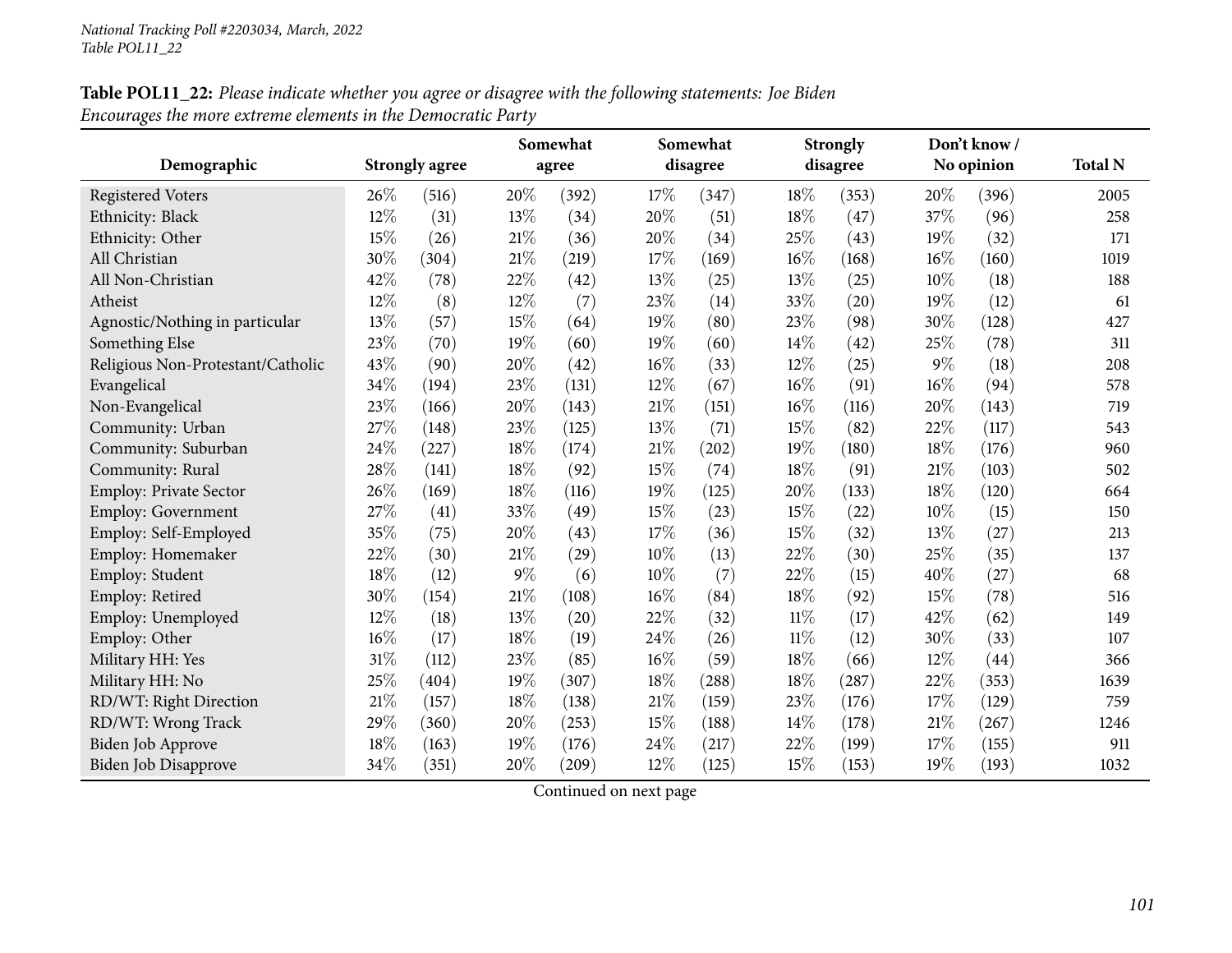**Table POL11\_22:** Please indicate whether you agree or disagree with the following statements: Joe Biden<br>Encourages the more extreme elements in the Democratic Party

|                                      |       |                       |     | Somewhat |        | Somewhat |        | <b>Strongly</b> |        | Don't know / |                |
|--------------------------------------|-------|-----------------------|-----|----------|--------|----------|--------|-----------------|--------|--------------|----------------|
| Demographic                          |       | <b>Strongly agree</b> |     | agree    |        | disagree |        | disagree        |        | No opinion   | <b>Total N</b> |
| <b>Registered Voters</b>             | 26%   | (516)                 | 20% | (392)    | 17%    | (347)    | 18\%   | (353)           | 20%    | (396)        | 2005           |
| <b>Biden Job Strongly Approve</b>    | 31%   | (141)                 | 16% | (71)     | 16%    | (70)     | 25%    | (112)           | 13%    | (57)         | 451            |
| Biden Job Somewhat Approve           | $5\%$ | (21)                  | 23% | (105)    | 32%    | (147)    | 19%    | (88)            | 21\%   | (98)         | 459            |
| Biden Job Somewhat Disapprove        | 7%    | (19)                  | 22% | (57)     | 29%    | (75)     | 12%    | (30)            | 30%    | (77)         | 258            |
| <b>Biden Job Strongly Disapprove</b> | 43%   | (333)                 | 20% | (152)    | $6\%$  | (50)     | $16\%$ | (122)           | 15%    | (116)        | 773            |
| Favorable of Biden                   | 17%   | (157)                 | 19% | (171)    | 24%    | (214)    | 21\%   | (193)           | 18%    | (166)        | 902            |
| Unfavorable of Biden                 | 35%   | (355)                 | 20% | (208)    | 13%    | (129)    | 14%    | (142)           | 18%    | (187)        | 1022           |
| Very Favorable of Biden              | 30%   | (135)                 | 15% | (68)     | 16%    | (71)     | 25%    | (112)           | 14%    | (63)         | 449            |
| Somewhat Favorable of Biden          | $5\%$ | (22)                  | 23% | (103)    | 32%    | (143)    | 18%    | (82)            | 23%    | (103)        | 453            |
| Somewhat Unfavorable of Biden        | $8\%$ | (19)                  | 25% | (59)     | 29%    | (67)     | 9%     | (22)            | 29%    | (68)         | 236            |
| Very Unfavorable of Biden            | 43%   | (336)                 | 19% | (150)    | $8\%$  | (62)     | 15%    | (121)           | 15%    | (119)        | 786            |
| #1 Issue: Economy                    | 29%   | (211)                 | 18% | (133)    | 18%    | (130)    | 16%    | (117)           | 19%    | (137)        | 728            |
| #1 Issue: Security                   | 40%   | (139)                 | 23% | (79)     | 10%    | (36)     | 12%    | (40)            | 15%    | (54)         | 349            |
| #1 Issue: Health Care                | 15%   | (36)                  | 26% | (63)     | 20%    | (48)     | 16%    | (40)            | 23%    | (54)         | 241            |
| #1 Issue: Medicare / Social Security | 14%   | (31)                  | 22% | (48)     | 19%    | (41)     | 24%    | (52)            | 20%    | (44)         | 216            |
| #1 Issue: Women's Issues             | 17%   | (16)                  | 12% | (12)     | 19%    | (18)     | 24%    | (23)            | 28%    | (28)         | 98             |
| #1 Issue: Education                  | 20%   | (16)                  | 12% | (9)      | 16%    | (13)     | 23%    | (18)            | 28%    | (22)         | 78             |
| #1 Issue: Energy                     | 21\%  | (36)                  | 14% | (24)     | 20%    | (34)     | 29%    | (49)            | $16\%$ | (27)         | 170            |
| #1 Issue: Other                      | 24%   | (29)                  | 19% | (23)     | 23%    | (28)     | $11\%$ | (14)            | 24%    | (30)         | 125            |
| 2020 Vote: Joe Biden                 | 16%   | (149)                 | 19% | (183)    | 24%    | (227)    | $21\%$ | (200)           | 20%    | (189)        | 949            |
| 2020 Vote: Donald Trump              | 40%   | (345)                 | 21% | (181)    | $11\%$ | (94)     | 13%    | (110)           | 16%    | (136)        | 867            |
| 2020 Vote: Didn't Vote               | 13%   | (19)                  | 13% | (20)     | 10%    | (15)     | 24%    | (36)            | 41\%   | (62)         | 153            |
| 2018 House Vote: Democrat            | 16%   | (120)                 | 20% | (150)    | 26%    | (191)    | 22%    | (163)           | 16%    | (120)        | 744            |
| 2018 House Vote: Republican          | 42%   | (293)                 | 21% | (150)    | 10%    | (71)     | 14\%   | (98)            | 12%    | (87)         | 699            |
| 2016 Vote: Hillary Clinton           | 16%   | (119)                 | 19% | (137)    | 23%    | (168)    | 23%    | (168)           | 18%    | (130)        | 721            |
| 2016 Vote: Donald Trump              | 39%   | (298)                 | 23% | (175)    | 11%    | (82)     | 13%    | (97)            | 14%    | (109)        | 759            |
| 2016 Vote: Other                     | 22%   | (16)                  | 14% | (10)     | 32%    | (23)     | 14%    | (10)            | 18%    | (13)         | 72             |
| 2016 Vote: Didn't Vote               | 19%   | (84)                  | 15% | (69)     | 17%    | (75)     | 18%    | (79)            | 32%    | (141)        | 449            |
| Voted in 2014: Yes                   | 29%   | (387)                 | 21% | (280)    | 18%    | (235)    | 18%    | (244)           | 14%    | (186)        | 1332           |
| Voted in 2014: No                    | 19%   | (129)                 | 17% | (112)    | 17%    | (113)    | 16%    | (109)           | 31%    | (211)        | 673            |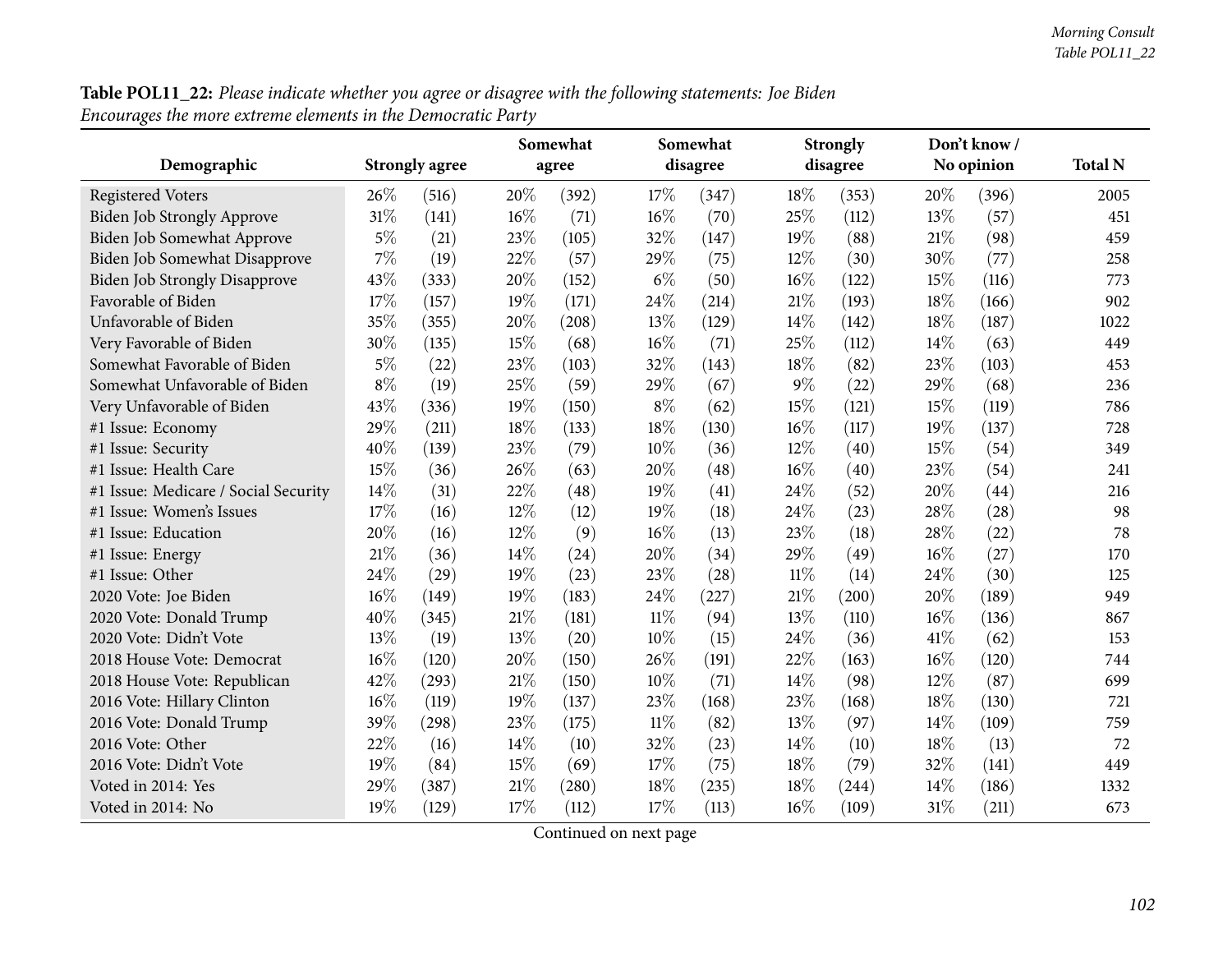| Table POL11_22: Please indicate whether you agree or disagree with the following statements: Joe Biden |  |
|--------------------------------------------------------------------------------------------------------|--|
| Encourages the more extreme elements in the Democratic Party                                           |  |

|                                    |        | <b>Strongly agree</b> |        | Somewhat<br>agree |        | Somewhat<br>disagree |        | <b>Strongly</b><br>disagree |        | Don't know /   | <b>Total N</b> |  |
|------------------------------------|--------|-----------------------|--------|-------------------|--------|----------------------|--------|-----------------------------|--------|----------------|----------------|--|
| Demographic                        |        |                       |        |                   |        |                      |        |                             |        | No opinion     |                |  |
| Registered Voters                  | $26\%$ | (516)                 | 20%    | (392)             | $17\%$ | 347                  | $18\%$ | 353)                        | 20%    | (396)          | 2005           |  |
| 4-Region: Northeast                | $29\%$ | (102)                 | 25\%   | (90)              | $14\%$ | $\left(51\right)$    | $14\%$ | 49 <sup>°</sup>             | 18%    | (62)           | 354            |  |
| 4-Region: Midwest                  | 20\%   | (91)                  | $18\%$ | (82)              | 20%    | (89)                 | 17%    | (77)                        | 24\%   | (107)          | 446            |  |
| 4-Region: South                    | $26\%$ | (198)                 | 18%    | (135)             | $16\%$ | (120)                | 20%    | (149)                       | 20%    | (147)          | 748            |  |
| 4-Region: West                     | $27\%$ | 125)                  | $19\%$ | (85)              | $19\%$ | (88)                 | $17\%$ | (79`                        | 17%    | $^{\prime}79)$ | 457            |  |
| Party: Democrat/Leans Democrat     | 18\%   | (160)                 | 20%    | (178)             | 22%    | (193)                | $21\%$ | (189)                       | 19%    | (173)          | 893            |  |
| Party: Republican/Leans Republican | 40\%   | (332)                 | 21%    | $^{\prime}179$    | $11\%$ | (88)                 | $14\%$ | $^{\prime}114$              | $14\%$ | (121)          | 834            |  |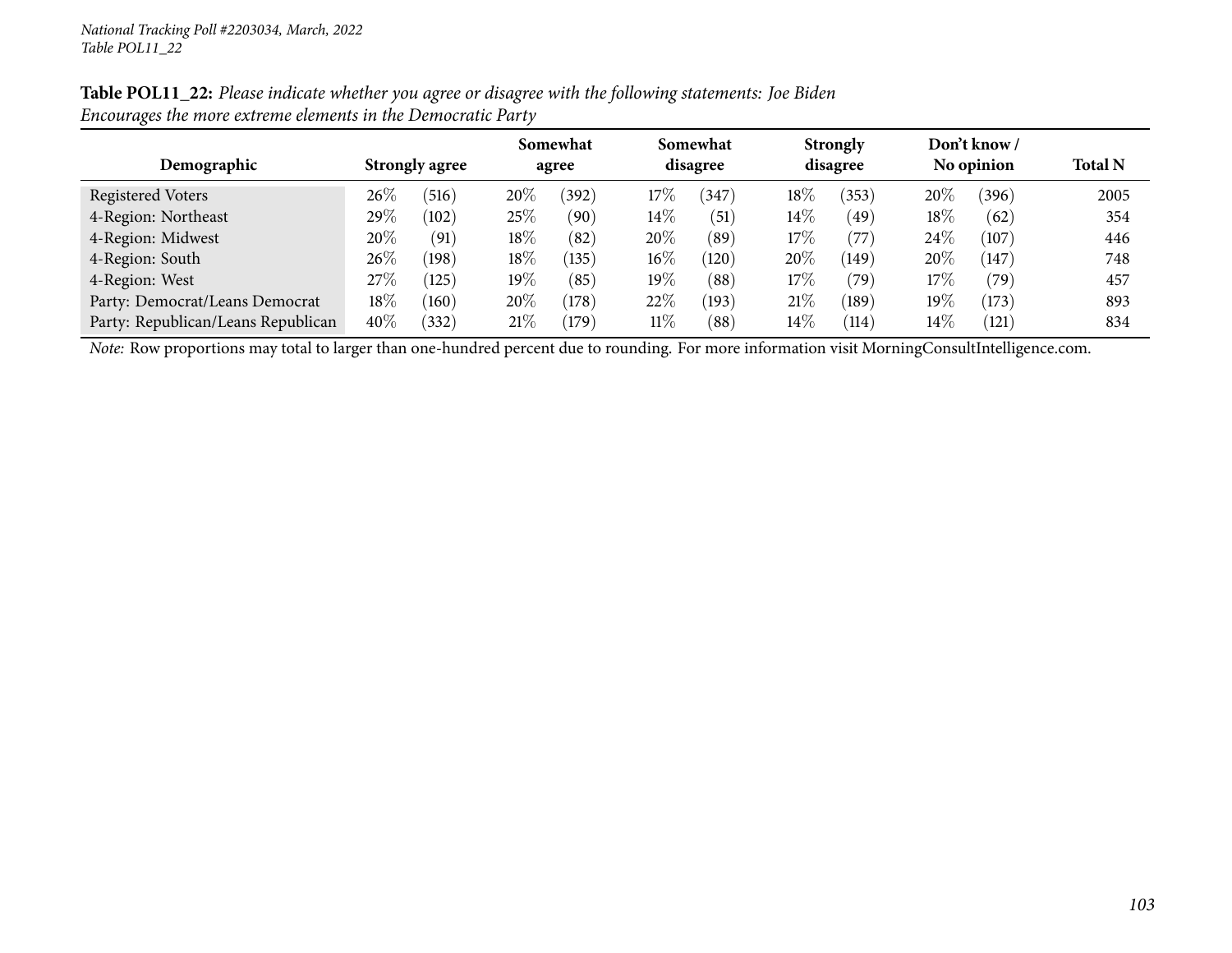Table POL11\_23: Please indicate whether you agree or disagree with the following statements: Joe Biden *Motivates his party*

| Demographic              |       | <b>Strongly agree</b> |      | Somewhat<br>agree |        | Somewhat<br>disagree |       | <b>Strongly</b><br>disagree |        | Don't know/<br>No opinion | <b>Total N</b> |
|--------------------------|-------|-----------------------|------|-------------------|--------|----------------------|-------|-----------------------------|--------|---------------------------|----------------|
|                          |       |                       |      |                   |        |                      |       |                             |        |                           |                |
| <b>Registered Voters</b> | 17%   | (340)                 | 25%  | (501)             | 16%    | (327)                | 28%   | (565)                       | 14%    | (271)                     | 2005           |
| Gender: Male             | 21%   | (200)                 | 26%  | (243)             | 15%    | (146)                | 27%   | (252)                       | $11\%$ | (104)                     | 945            |
| Gender: Female           | 13%   | (140)                 | 24%  | (258)             | 17%    | (181)                | 30%   | (313)                       | 16%    | (167)                     | 1060           |
| Age: 18-34               | 16%   | (82)                  | 28%  | (144)             | $14\%$ | (71)                 | 22%   | (115)                       | 20%    | (104)                     | 516            |
| Age: 35-44               | 26%   | (79)                  | 25%  | (76)              | 12%    | (37)                 | 22%   | (67)                        | $16\%$ | (50)                      | 308            |
| Age: 45-64               | 13%   | (88)                  | 23%  | (158)             | 19%    | (131)                | 32%   | (219)                       | 13%    | (86)                      | 682            |
| Age: 65+                 | 18%   | (91)                  | 25%  | (123)             | 18%    | (88)                 | 33%   | (165)                       | $6\%$  | (32)                      | 499            |
| GenZers: 1997-2012       | 10%   | (13)                  | 27%  | (38)              | 13%    | (19)                 | 22%   | (31)                        | 28%    | (39)                      | 141            |
| Millennials: 1981-1996   | 21%   | (130)                 | 26%  | (159)             | 13%    | (77)                 | 23%   | (141)                       | 17%    | (103)                     | 610            |
| GenXers: 1965-1980       | 15%   | (69)                  | 24%  | (113)             | 19%    | (90)                 | 27%   | (126)                       | 15%    | (70)                      | 469            |
| Baby Boomers: 1946-1964  | 16%   | (119)                 | 25%  | (179)             | 18%    | (127)                | 33%   | (239)                       | $8\%$  | (55)                      | 718            |
| PID: Dem (no lean)       | 34%   | (271)                 | 40%  | (314)             | $11\%$ | (88)                 | $5\%$ | (40)                        | $10\%$ | (82)                      | 794            |
| PID: Ind (no lean)       | 7%    | (37)                  | 20%  | (108)             | 19%    | (102)                | 31%   | (165)                       | 22%    | (115)                     | 528            |
| PID: Rep (no lean)       | 5%    | (32)                  | 12%  | (79)              | $20\%$ | (137)                | 53%   | (361)                       | 11%    | (74)                      | 683            |
| PID/Gender: Dem Men      | 40%   | (162)                 | 37%  | (152)             | $8\%$  | (34)                 | $6\%$ | (23)                        | 10%    | (39)                      | 410            |
| PID/Gender: Dem Women    | 28%   | (109)                 | 42%  | (162)             | 14%    | (54)                 | $4\%$ | (17)                        | $11\%$ | (42)                      | 384            |
| PID/Gender: Ind Men      | 9%    | (22)                  | 21%  | (53)              | 19%    | (49)                 | 35%   | (89)                        | 17%    | (43)                      | 256            |
| PID/Gender: Ind Women    | $6\%$ | (15)                  | 20%  | (55)              | 20%    | (54)                 | 28%   | (75)                        | 27%    | (73)                      | 272            |
| PID/Gender: Rep Men      | $6\%$ | (16)                  | 14%  | (39)              | 23%    | (63)                 | 50%   | (140)                       | $8\%$  | (22)                      | 279            |
| PID/Gender: Rep Women    | $4\%$ | (16)                  | 10%  | (41)              | 18%    | (74)                 | 55%   | (221)                       | 13%    | (52)                      | 404            |
| Ideo: Liberal (1-3)      | 30%   | (168)                 | 43%  | (241)             | 13\%   | (75)                 | 7%    | (38)                        | 7%     | (39)                      | 561            |
| Ideo: Moderate (4)       | 20%   | (104)                 | 27%  | (143)             | 16%    | (84)                 | 19%   | (101)                       | 18%    | (93)                      | 526            |
| Ideo: Conservative (5-7) | $7\%$ | (56)                  | 13%  | (106)             | 20%    | (159)                | 49%   | (387)                       | $11\%$ | (87)                      | 795            |
| Educ: < College          | 14%   | (172)                 | 21\% | (253)             | 16%    | (188)                | 32%   | (392)                       | 17%    | (206)                     | 1211           |
| Educ: Bachelors degree   | 20%   | (100)                 | 29%  | (147)             | 16%    | (83)                 | 25%   | (125)                       | 10%    | (48)                      | 503            |
| Educ: Post-grad          | 24%   | (69)                  | 35%  | (102)             | 19%    | (56)                 | 17%   | (49)                        | $6\%$  | (16)                      | 291            |
| Income: Under 50k        | 16%   | (128)                 | 21%  | (170)             | 15%    | (120)                | 30%   | (242)                       | 18%    | (147)                     | 808            |
| Income: 50k-100k         | 17%   | (125)                 | 25%  | (184)             | $16\%$ | (119)                | 30%   | (222)                       | 11%    | (82)                      | 731            |
| Income: 100k+            | 19%   | (88)                  | 32%  | (147)             | 19%    | (88)                 | 22%   | (102)                       | $9\%$  | (42)                      | 466            |
| Ethnicity: White         | 16%   | (248)                 | 24%  | (374)             | 18%    | (277)                | 32%   | (499)                       | $11\%$ | (179)                     | 1576           |
| Ethnicity: Hispanic      | 14%   | (32)                  | 27%  | (60)              | $14\%$ | (32)                 | 30%   | (66)                        | 15%    | (33)                      | 223            |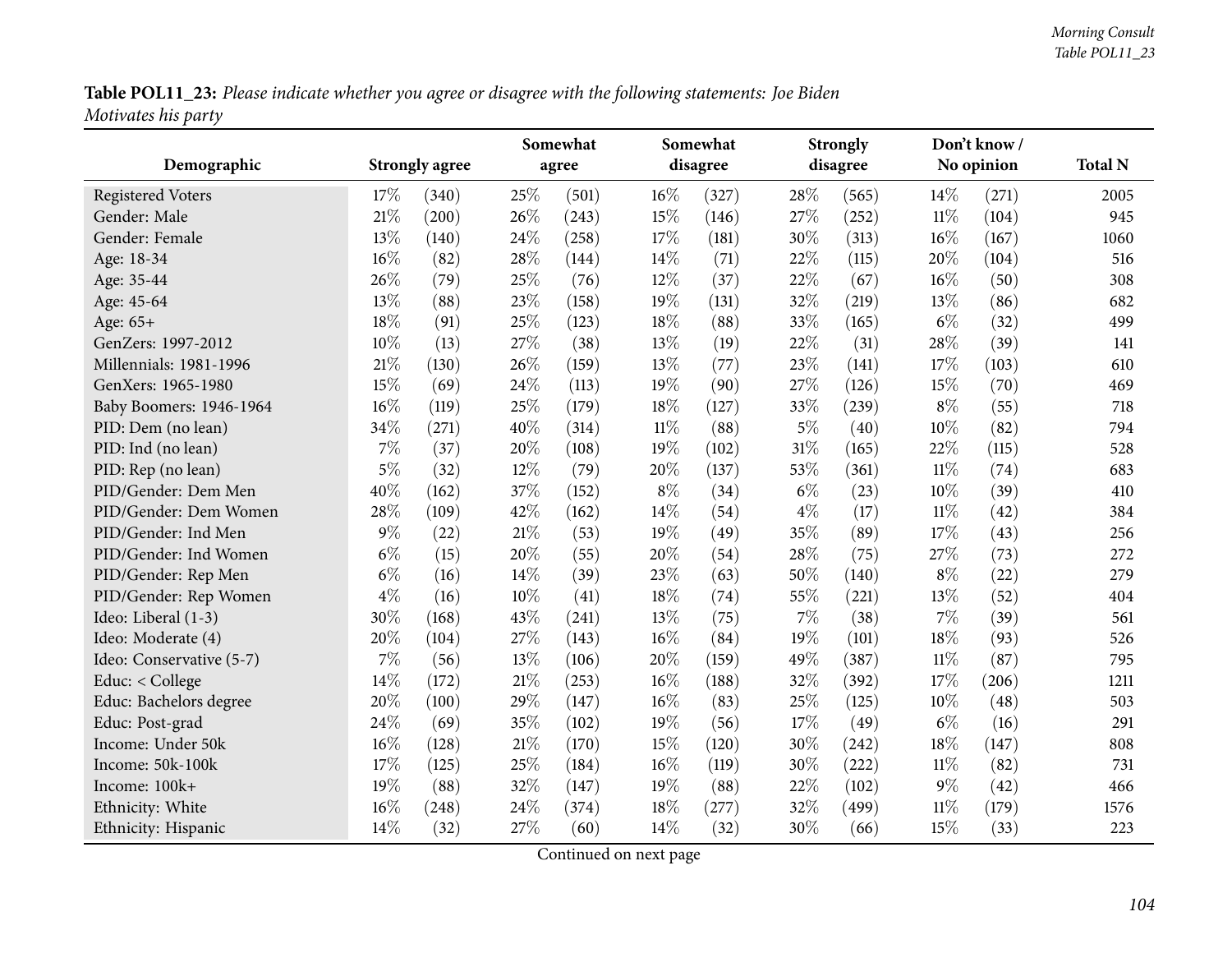|                     |  |  | Table POL11_23: Please indicate whether you agree or disagree with the following statements: Joe Biden |
|---------------------|--|--|--------------------------------------------------------------------------------------------------------|
| Motivates his party |  |  |                                                                                                        |

|                                   |        |                       |       | Somewhat            |        | Somewhat |        | <b>Strongly</b> |        | Don't know /       |                |
|-----------------------------------|--------|-----------------------|-------|---------------------|--------|----------|--------|-----------------|--------|--------------------|----------------|
| Demographic                       |        | <b>Strongly agree</b> |       | agree               |        | disagree |        | disagree        |        | No opinion         | <b>Total N</b> |
| <b>Registered Voters</b>          | 17%    | (340)                 | 25%   | (501)               | $16\%$ | (327)    | 28\%   | (565)           | $14\%$ | (271)              | 2005           |
| Ethnicity: Black                  | 28%    | (71)                  | 33%   | (85)                | $8\%$  | (22)     | $8\%$  | (20)            | 23%    | (60)               | 258            |
| Ethnicity: Other                  | 12%    | (21)                  | 25%   | (43)                | 17%    | (29)     | 27%    | (46)            | 19%    | (32)               | 171            |
| All Christian                     | 15%    | (157)                 | 25%   | (252)               | 17%    | (178)    | 32%    | (324)           | $11\%$ | (108)              | 1019           |
| All Non-Christian                 | 39%    | (73)                  | 32%   | (61)                | 14%    | (26)     | $9\%$  | (18)            | $5\%$  | (10)               | 188            |
| Atheist                           | 22%    | (13)                  | 42%   | (25)                | 9%     | (6)      | 13%    | (8)             | 15%    | (9)                | 61             |
| Agnostic/Nothing in particular    | 14%    | (60)                  | 26%   | (111)               | 16%    | (69)     | 25%    | (107)           | 19%    | (80)               | 427            |
| Something Else                    | 12%    | (38)                  | 17%   | (52)                | 16%    | (49)     | 35%    | (109)           | $21\%$ | (64)               | 311            |
| Religious Non-Protestant/Catholic | 37%    | (76)                  | 33%   | (68)                | 14%    | (29)     | $11\%$ | (23)            | $6\%$  | (12)               | 208            |
| Evangelical                       | 19%    | (108)                 | 19%   | (107)               | 16%    | (93)     | 33%    | (189)           | 14%    | (79)               | 578            |
| Non-Evangelical                   | $11\%$ | (80)                  | 26%   | (188)               | 18%    | (127)    | 33%    | (235)           | 12%    | (89)               | 719            |
| Community: Urban                  | 29%    | (159)                 | 29%   | (158)               | 12%    | (64)     | 14%    | (77)            | $16\%$ | (85)               | 543            |
| Community: Suburban               | 14%    | (132)                 | 26%   | (247)               | 17%    | (166)    | $31\%$ | (296)           | 12%    | (119)              | 960            |
| Community: Rural                  | 10%    | (50)                  | 19%   | (97)                | 19%    | (97)     | 38%    | (192)           | 13%    | (67)               | 502            |
| <b>Employ: Private Sector</b>     | 16%    | (107)                 | 27%   | (179)               | 17%    | (115)    | 29%    | (190)           | $11\%$ | (74)               | 664            |
| <b>Employ: Government</b>         | 20%    | (30)                  | 30%   | (46)                | 17%    | (26)     | $21\%$ | (32)            | $11\%$ | (17)               | 150            |
| Employ: Self-Employed             | 23%    | (49)                  | 25%   | (52)                | 15%    | (32)     | 28%    | (60)            | $9\%$  | $\left( 20\right)$ | 213            |
| Employ: Homemaker                 | $9\%$  | (13)                  | 16%   | (22)                | 21%    | (29)     | 34%    | (47)            | 19%    | (27)               | 137            |
| Employ: Student                   | $6\%$  | (4)                   | 40%   | (27)                | $4\%$  | (3)      | 28%    | (19)            | 22%    | (15)               | 68             |
| Employ: Retired                   | 21%    | (107)                 | 23%   | (119)               | 15%    | (78)     | 35%    | (179)           | $6\%$  | (33)               | 516            |
| Employ: Unemployed                | 12%    | (18)                  | 24%   | (35)                | 19%    | (28)     | 15%    | (23)            | $31\%$ | (46)               | 149            |
| Employ: Other                     | 12%    | (13)                  | 20%   | (21)                | 16%    | (17)     | 14%    | (15)            | 38%    | (41)               | 107            |
| Military HH: Yes                  | 15%    | (56)                  | 22%   | (80)                | 17\%   | (63)     | 39%    | (142)           | $7\%$  | (26)               | 366            |
| Military HH: No                   | 17%    | (284)                 | 26%   | (422)               | 16%    | (264)    | 26%    | (423)           | $15\%$ | (245)              | 1639           |
| RD/WT: Right Direction            | 37%    | (280)                 | 39%   | (299)               | $9\%$  | (65)     | $5\%$  | (42)            | 10%    | (73)               | 759            |
| RD/WT: Wrong Track                | $5\%$  | (60)                  | 16%   | $\left( 202\right)$ | 21%    | (262)    | 42%    | (523)           | $16\%$ | (198)              | 1246           |
| Biden Job Approve                 | 34%    | (307)                 | 44%   | (404)               | 10%    | (90)     | $3\%$  | (27)            | $9\%$  | (83)               | 911            |
| Biden Job Disapprove              | $3\%$  | (31)                  | $9\%$ | (93)                | 22%    | (228)    | 52%    | (536)           | 14\%   | (143)              | 1032           |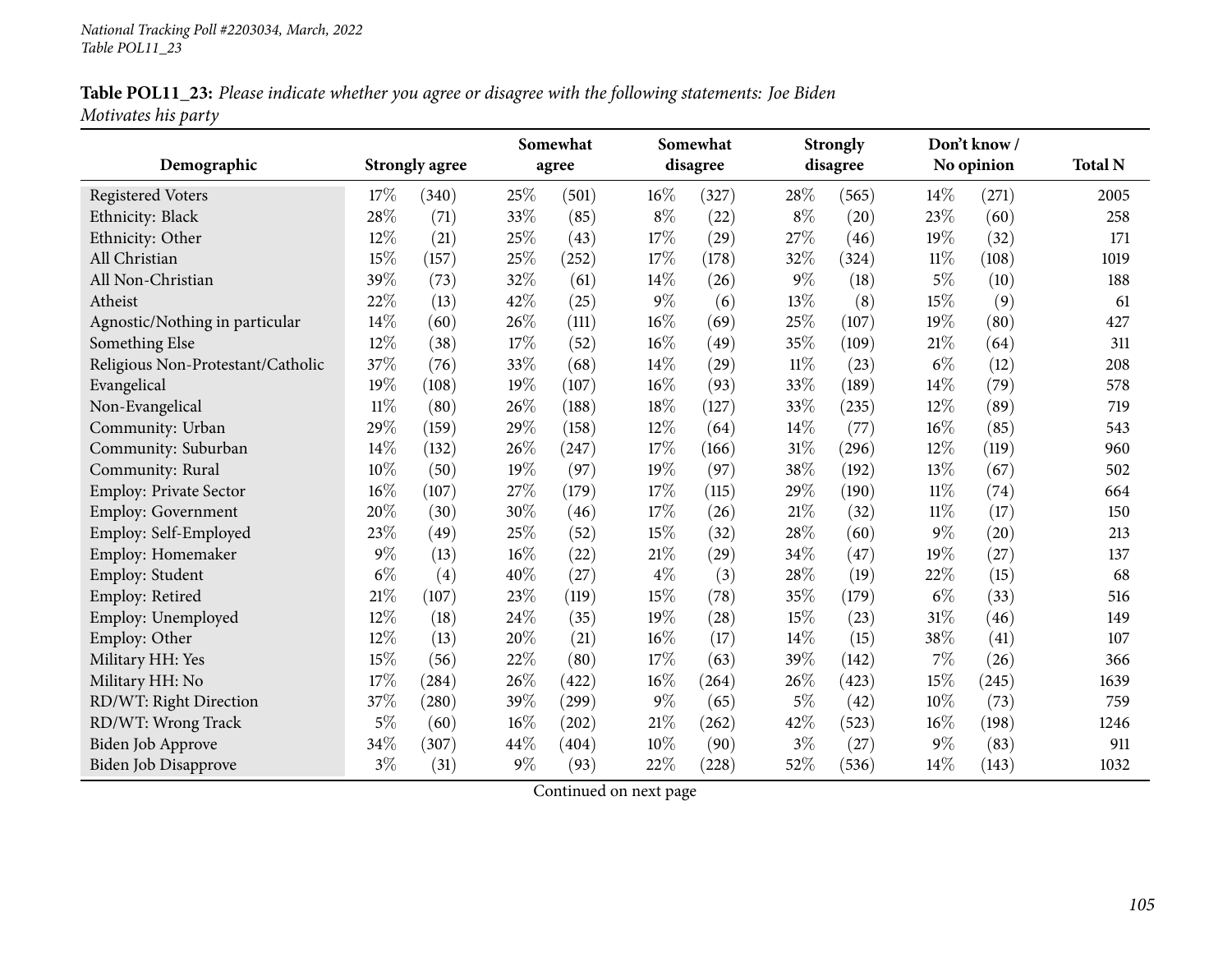Table POL11\_23: Please indicate whether you agree or disagree with the following statements: Joe Biden *Motivates his party*

| Demographic                          |        | <b>Strongly agree</b> | Somewhat<br>agree |       |        | Somewhat<br>disagree |        | <b>Strongly</b><br>disagree |        | Don't know /<br>No opinion | <b>Total N</b> |
|--------------------------------------|--------|-----------------------|-------------------|-------|--------|----------------------|--------|-----------------------------|--------|----------------------------|----------------|
| <b>Registered Voters</b>             | 17%    | (340)                 | 25%               | (501) | $16\%$ | (327)                | 28%    | (565)                       | $14\%$ | (271)                      | 2005           |
| Biden Job Strongly Approve           | 55%    | (248)                 | 32%               | (145) | $4\%$  | (18)                 | $3\%$  | (16)                        | $5\%$  | (25)                       | 451            |
| Biden Job Somewhat Approve           | 13%    | (58)                  | 56%               | (259) | 16%    | (71)                 | $3\%$  | (12)                        | 13%    | (58)                       | 459            |
| Biden Job Somewhat Disapprove        | $4\%$  | (10)                  | 20%               | (52)  | 32%    | (82)                 | 23%    | (60)                        | 21%    | (54)                       | 258            |
| <b>Biden Job Strongly Disapprove</b> | $3\%$  | (21)                  | $5\%$             | (40)  | 19%    | (146)                | 62%    | (477)                       | $11\%$ | (89)                       | 773            |
| Favorable of Biden                   | 34%    | (307)                 | 44%               | (397) | 10%    | (90)                 | $3\%$  | (26)                        | $9\%$  | (81)                       | 902            |
| Unfavorable of Biden                 | $3\%$  | (30)                  | 10%               | (99)  | 22%    | (229)                | $51\%$ | (523)                       | $14\%$ | (141)                      | 1022           |
| Very Favorable of Biden              | 56%    | (250)                 | 33%               | (146) | $3\%$  | (15)                 | $3\%$  | (12)                        | $6\%$  | (26)                       | 449            |
| Somewhat Favorable of Biden          | 13%    | (57)                  | 55%               | (251) | 17%    | (75)                 | $3\%$  | (14)                        | 12%    | (56)                       | 453            |
| Somewhat Unfavorable of Biden        | $3\%$  | (7)                   | 26%               | (60)  | 34%    | (80)                 | 21%    | (48)                        | 17%    | (41)                       | 236            |
| Very Unfavorable of Biden            | $3\%$  | (23)                  | $5\%$             | (38)  | 19%    | (150)                | 60%    | (475)                       | 13%    | (100)                      | 786            |
| #1 Issue: Economy                    | 14%    | (104)                 | 23%               | (165) | 18%    | (129)                | 31%    | (227)                       | 14%    | (103)                      | 728            |
| #1 Issue: Security                   | $6\%$  | (22)                  | 16%               | (56)  | 18%    | (63)                 | 46%    | (159)                       | 14%    | (48)                       | 349            |
| #1 Issue: Health Care                | 23%    | (55)                  | 32%               | (78)  | 16%    | (39)                 | 10%    | (25)                        | 18%    | (44)                       | 241            |
| #1 Issue: Medicare / Social Security | 22%    | (49)                  | 27%               | (58)  | 16%    | (35)                 | 27%    | (59)                        | $7\%$  | (16)                       | 216            |
| #1 Issue: Women's Issues             | 27%    | (26)                  | 32%               | (31)  | $9\%$  | (8)                  | 18%    | (18)                        | 14%    | (14)                       | 98             |
| #1 Issue: Education                  | 27%    | (21)                  | 33%               | (26)  | $11\%$ | (8)                  | $21\%$ | (16)                        | $9\%$  | (7)                        | 78             |
| #1 Issue: Energy                     | 21%    | (36)                  | 36%               | (62)  | 12%    | (20)                 | 19%    | (33)                        | $11\%$ | (19)                       | 170            |
| #1 Issue: Other                      | 22%    | (27)                  | 21%               | (26)  | 20%    | (24)                 | 22%    | (28)                        | 16%    | (20)                       | 125            |
| 2020 Vote: Joe Biden                 | $31\%$ | (292)                 | 40%               | (380) | 13%    | (127)                | $4\%$  | (41)                        | $11\%$ | (109)                      | 949            |
| 2020 Vote: Donald Trump              | $3\%$  | (30)                  | 10%               | (84)  | 20%    | (176)                | 53%    | (464)                       | 13%    | (113)                      | 867            |
| 2020 Vote: Didn't Vote               | 12%    | (18)                  | 21%               | (32)  | 10%    | (15)                 | 33%    | (51)                        | 25%    | (38)                       | 153            |
| 2018 House Vote: Democrat            | 31%    | (228)                 | 43%               | (318) | 12%    | (91)                 | 5%     | (37)                        | $9\%$  | (70)                       | 744            |
| 2018 House Vote: Republican          | $4\%$  | (27)                  | $11\%$            | (74)  | 22%    | (151)                | 52%    | (367)                       | $11\%$ | (80)                       | 699            |
| 2016 Vote: Hillary Clinton           | 32%    | (229)                 | 43%               | (307) | $11\%$ | (77)                 | $4\%$  | (29)                        | $11\%$ | (79)                       | 721            |
| 2016 Vote: Donald Trump              | $5\%$  | (36)                  | 10%               | (78)  | $21\%$ | (162)                | 52%    | (392)                       | 12%    | (92)                       | 759            |
| 2016 Vote: Other                     | $2\%$  | (1)                   | 22%               | (16)  | 29%    | (21)                 | 34%    | (24)                        | 13%    | (9)                        | 72             |
| 2016 Vote: Didn't Vote               | 17%    | (74)                  | 22%               | (99)  | 15%    | (66)                 | 27%    | (120)                       | 20%    | (89)                       | 449            |
| Voted in 2014: Yes                   | 17%    | (232)                 | 26%               | (350) | 17%    | (223)                | 29%    | (389)                       | 10%    | (138)                      | 1332           |
| Voted in 2014: No                    | 16%    | (108)                 | 23%               | (152) | 15%    | (104)                | 26%    | (176)                       | 20%    | (133)                      | 673            |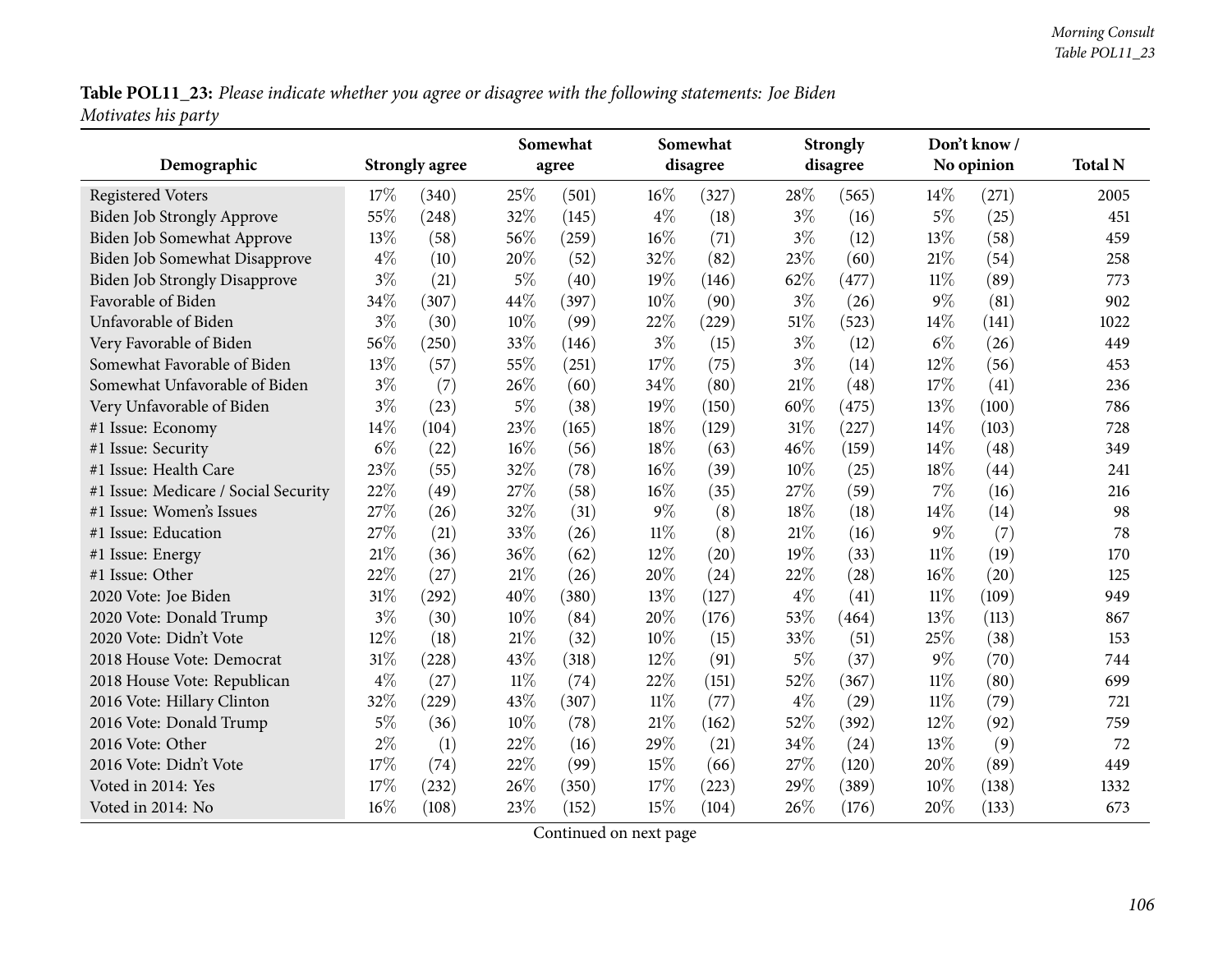|                     |  | Table POL11_23: Please indicate whether you agree or disagree with the following statements: Joe Biden |  |
|---------------------|--|--------------------------------------------------------------------------------------------------------|--|
| Motivates his party |  |                                                                                                        |  |

|                                    |                       |                |        | Somewhat |        | Somewhat |        | <b>Strongly</b> |        | Don't know / |      |
|------------------------------------|-----------------------|----------------|--------|----------|--------|----------|--------|-----------------|--------|--------------|------|
| Demographic                        | <b>Strongly agree</b> |                |        | agree    |        | disagree |        | disagree        |        | No opinion   |      |
| <b>Registered Voters</b>           | 17%                   | $340^\circ$    | 25\%   | (501)    | $16\%$ | 327      | 28\%   | 565             | $14\%$ | $^{'}271$    | 2005 |
| 4-Region: Northeast                | 22\%                  | $^{\prime}79)$ | $29\%$ | (102)    | $16\%$ | (57      | 21%    | (73)            | 12\%   | (44)         | 354  |
| 4-Region: Midwest                  | 13\%                  | 56             | 22%    | (100)    | 19%    | (84)     | 28%    | (125)           | $18\%$ | (81)         | 446  |
| 4-Region: South                    | $14\%$                | (107)          | 22%    | (165)    | $16\%$ | (120)    | $35\%$ | 259             | $13\%$ | (98)         | 748  |
| 4-Region: West                     | 22%                   | (99`           | $29\%$ | (135)    | $15\%$ | (66)     | 24\%   | (108)           | $11\%$ | (48)         | 457  |
| Party: Democrat/Leans Democrat     | 32%                   | $^{\prime}287$ | 41\%   | (363)    | $12\%$ | (105)    | 5%     | (46)            | $10\%$ | (92)         | 893  |
| Party: Republican/Leans Republican | $4\%$                 | $^{\prime}36$  | $11\%$ | (90)     | $21\%$ | (178)    | $52\%$ | (431)           | 12%    | (98)         | 834  |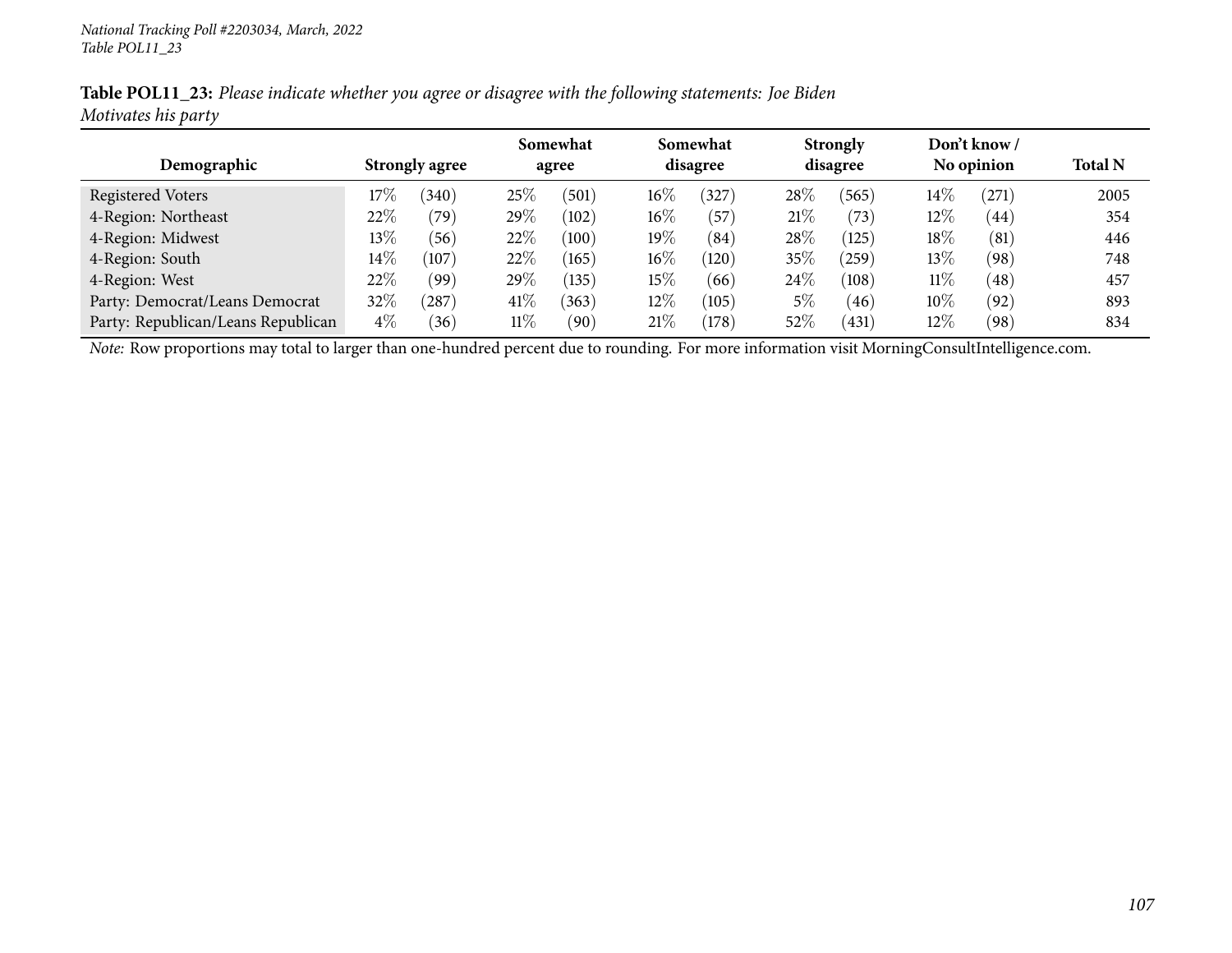Table POL12\_1: Do you approve or disapprove of how each of the following is handling the conflict between Ukraine and Russia? *President Joe Biden*

|                          | <b>Strongly</b> |       |        | Somewhat |        | Somewhat   |        | <b>Strongly</b> |        | Don't Know/       |                |
|--------------------------|-----------------|-------|--------|----------|--------|------------|--------|-----------------|--------|-------------------|----------------|
| Demographic              | approve         |       |        | approve  |        | disapprove |        | disapprove      |        | <b>No Opinion</b> | <b>Total N</b> |
| <b>Registered Voters</b> | 23%             | (452) | 24%    | (472)    | 12%    | (245)      | 30%    | (593)           | 12%    | (243)             | 2005           |
| Gender: Male             | 29%             | (273) | 25%    | (239)    | $11\%$ | (105)      | 27%    | (256)           | $8\%$  | (73)              | 945            |
| Gender: Female           | 17%             | (179) | 22%    | (234)    | 13%    | (140)      | 32%    | (337)           | $16\%$ | (170)             | 1060           |
| Age: 18-34               | 17%             | (88)  | 27%    | (139)    | 14%    | (71)       | 23%    | (120)           | 19%    | (97)              | 516            |
| Age: 35-44               | 29%             | (89)  | 29%    | (89)     | 10%    | (31)       | $21\%$ | (64)            | 12%    | (35)              | 308            |
| Age: 45-64               | 20%             | (136) | 19%    | (132)    | 14\%   | (97)       | 34%    | (232)           | 12%    | (84)              | 682            |
| Age: 65+                 | 28%             | (140) | 22%    | (112)    | $9\%$  | (46)       | 35%    | (176)           | $5\%$  | (26)              | 499            |
| GenZers: 1997-2012       | 13%             | (18)  | 31%    | (43)     | 7%     | (9)        | 18%    | (25)            | $31\%$ | (44)              | 141            |
| Millennials: 1981-1996   | 24%             | (144) | 26%    | (161)    | 13%    | (80)       | 23%    | (143)           | 13%    | (82)              | 610            |
| GenXers: 1965-1980       | 18%             | (86)  | 24%    | (114)    | 14%    | (67)       | 32%    | (152)           | $11\%$ | (50)              | 469            |
| Baby Boomers: 1946-1964  | 26%             | (188) | 19%    | (137)    | 12%    | (85)       | 34%    | (244)           | $9\%$  | (65)              | 718            |
| PID: Dem (no lean)       | 46%             | (367) | 31%    | (248)    | $9\%$  | (68)       | $4\%$  | (32)            | 10%    | (79)              | 794            |
| PID: Ind (no lean)       | $11\%$          | (60)  | 27%    | (144)    | 15%    | (77)       | 30%    | (156)           | 17%    | (91)              | 528            |
| PID: Rep (no lean)       | $4\%$           | (25)  | $12\%$ | (80)     | 15%    | (100)      | 59%    | (404)           | $11\%$ | (74)              | 683            |
| PID/Gender: Dem Men      | 54%             | (223) | 30%    | (122)    | 7%     | (27)       | $4\%$  | (16)            | $5\%$  | (22)              | 410            |
| PID/Gender: Dem Women    | 37%             | (144) | 33%    | (127)    | $11\%$ | (41)       | $4\%$  | (17)            | 15%    | (56)              | 384            |
| PID/Gender: Ind Men      | 13%             | (34)  | 30%    | (78)     | 15%    | (37)       | $31\%$ | (79)            | $11\%$ | (27)              | 256            |
| PID/Gender: Ind Women    | 10%             | (26)  | 24%    | (66)     | 15%    | (40)       | 28%    | (77)            | 23%    | (64)              | 272            |
| PID/Gender: Rep Men      | $5\%$           | (15)  | 14%    | (39)     | 14%    | (40)       | 58%    | (161)           | $9\%$  | (24)              | 279            |
| PID/Gender: Rep Women    | $2\%$           | (10)  | 10%    | (41)     | 15%    | (60)       | 60%    | (243)           | 12%    | (50)              | 404            |
| Ideo: Liberal (1-3)      | 45%             | (252) | 33%    | (184)    | $8\%$  | (44)       | 5%     | (31)            | $9\%$  | (50)              | 561            |
| Ideo: Moderate (4)       | 23%             | (123) | 26%    | (136)    | 15%    | (79)       | 23%    | (120)           | 13%    | (68)              | 526            |
| Ideo: Conservative (5-7) | $9\%$           | (69)  | 17%    | (135)    | 14%    | (114)      | 51%    | (406)           | $9\%$  | (70)              | 795            |
| Educ: < College          | 18%             | (219) | 21%    | (251)    | 13%    | (155)      | 34%    | (406)           | 15%    | (179)             | 1211           |
| Educ: Bachelors degree   | 25%             | (123) | 28%    | (139)    | 12%    | (63)       | 25%    | (128)           | $10\%$ | (50)              | 503            |
| Educ: Post-grad          | 38%             | (109) | 28%    | (83)     | $9\%$  | (27)       | 20%    | (58)            | $5\%$  | (13)              | 291            |
| Income: Under 50k        | 20%             | (164) | 20%    | (158)    | 13%    | (108)      | 29%    | (237)           | $17\%$ | (140)             | 808            |
| Income: 50k-100k         | 22%             | (159) | 25%    | (182)    | $11\%$ | (81)       | 33%    | (240)           | $9\%$  | (68)              | 731            |
| Income: 100k+            | 28%             | (129) | 28%    | (132)    | 12%    | (56)       | 25%    | (115)           | 7%     | (34)              | 466            |
| Ethnicity: White         | 21%             | (323) | 23%    | (368)    | 12%    | (187)      | 32%    | (512)           | 12%    | (186)             | 1576           |
| Ethnicity: Hispanic      | $21\%$          | (46)  | 34%    | (75)     | 12%    | (27)       | 23%    | (51)            | $11\%$ | (24)              | 223            |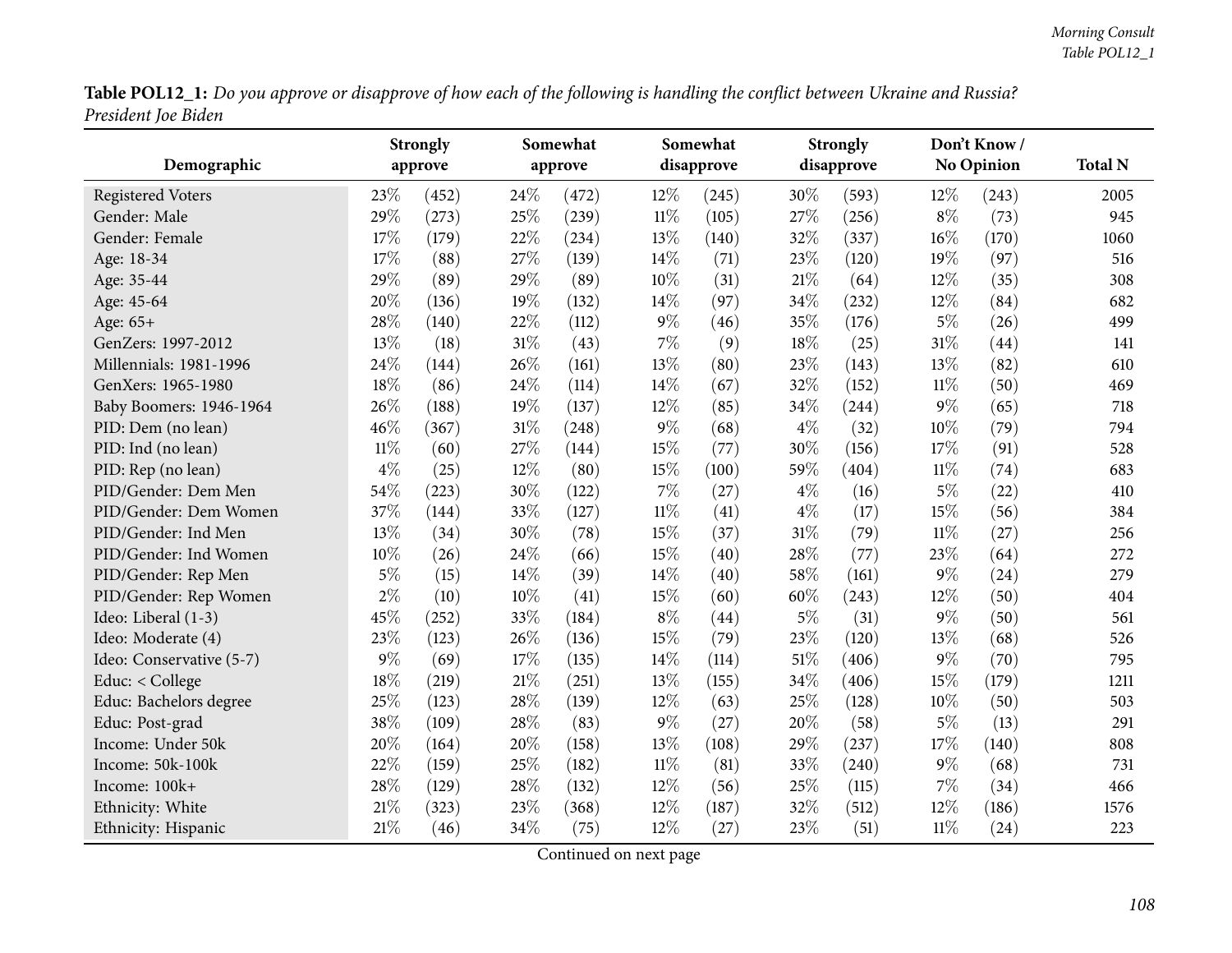| Table POL12_1: Do you approve or disapprove of how each of the following is handling the conflict between Ukraine and Russia? |  |
|-------------------------------------------------------------------------------------------------------------------------------|--|
| President Joe Biden                                                                                                           |  |

| Demographic                       |        | <b>Strongly</b><br>approve |        | Somewhat<br>approve |        | Somewhat<br>disapprove |        | <b>Strongly</b><br>disapprove |        | Don't Know/<br><b>No Opinion</b> | <b>Total N</b> |
|-----------------------------------|--------|----------------------------|--------|---------------------|--------|------------------------|--------|-------------------------------|--------|----------------------------------|----------------|
| <b>Registered Voters</b>          | 23%    | (452)                      | 24%    | (472)               | 12\%   | (245)                  | 30%    | (593)                         | 12%    | (243)                            | 2005           |
| Ethnicity: Black                  | 40%    | (103)                      | 28%    | (72)                | 10%    | (25)                   | $8\%$  | (19)                          | 15%    | (39)                             | 258            |
| Ethnicity: Other                  | 15%    | (26)                       | 19%    | (32)                | 19%    | (33)                   | 36%    | (61)                          | $11\%$ | (18)                             | 171            |
| All Christian                     | 21%    | (210)                      | 23%    | (235)               | 12%    | (124)                  | 35%    | (356)                         | 9%     | (94)                             | 1019           |
| All Non-Christian                 | 46%    | (85)                       | 27%    | (51)                | $9\%$  | (16)                   | 10%    | (19)                          | $9\%$  | (16)                             | 188            |
| Atheist                           | 33%    | (20)                       | 29%    | (18)                | 15%    | (9)                    | 13%    | (8)                           | $11\%$ | (6)                              | 61             |
| Agnostic/Nothing in particular    | $21\%$ | (89)                       | 24%    | (101)               | 15%    | (64)                   | 23%    | (99)                          | 17%    | (74)                             | 427            |
| Something Else                    | 15%    | (48)                       | 22%    | (68)                | 10%    | (32)                   | 36%    | (111)                         | 17%    | (52)                             | 311            |
| Religious Non-Protestant/Catholic | 43%    | (90)                       | 25%    | (52)                | $9\%$  | (19)                   | 13%    | (27)                          | 10%    | (20)                             | 208            |
| Evangelical                       | 21%    | (122)                      | 21%    | (123)               | $11\%$ | (66)                   | 36%    | (206)                         | $11\%$ | (61)                             | 578            |
| Non-Evangelical                   | 18%    | (128)                      | 24%    | (176)               | $12\%$ | (86)                   | 35%    | (251)                         | $11\%$ | (79)                             | 719            |
| Community: Urban                  | 37%    | (202)                      | 26%    | (140)               | 10%    | (56)                   | 14%    | (76)                          | 13%    | (69)                             | 543            |
| Community: Suburban               | 19%    | (179)                      | 26%    | (246)               | 13%    | (127)                  | $31\%$ | (296)                         | 12%    | (112)                            | 960            |
| Community: Rural                  | 14%    | (71)                       | 17%    | (86)                | $12\%$ | (62)                   | 44\%   | (221)                         | 12%    | (61)                             | 502            |
| Employ: Private Sector            | 23%    | (150)                      | 24%    | (156)               | 16%    | (107)                  | 28%    | (188)                         | $9\%$  | (63)                             | 664            |
| <b>Employ: Government</b>         | 23%    | (35)                       | 30%    | (45)                | 13\%   | (19)                   | 26%    | (38)                          | $8\%$  | (12)                             | 150            |
| Employ: Self-Employed             | 32%    | (68)                       | 23%    | (49)                | $8\%$  | (18)                   | 28%    | (60)                          | $9\%$  | (19)                             | 213            |
| Employ: Homemaker                 | 13%    | (18)                       | 17%    | (24)                | 14\%   | (19)                   | 42%    | (57)                          | 14%    | (19)                             | 137            |
| Employ: Student                   | 12%    | (8)                        | 41\%   | (28)                | $4\%$  | (2)                    | 18%    | (12)                          | 26%    | (17)                             | 68             |
| Employ: Retired                   | 27%    | (141)                      | 21%    | (107)               | $9\%$  | (49)                   | 36%    | (184)                         | 7%     | (36)                             | 516            |
| Employ: Unemployed                | $11\%$ | (17)                       | 21%    | (32)                | $16\%$ | (24)                   | 18%    | (27)                          | 33%    | (49)                             | 149            |
| Employ: Other                     | $15\%$ | (16)                       | 29%    | (31)                | $7\%$  | (7)                    | 24%    | (25)                          | 26%    | (27)                             | 107            |
| Military HH: Yes                  | 23%    | (85)                       | $21\%$ | (78)                | $11\%$ | (41)                   | 37%    | (134)                         | $8\%$  | (28)                             | 366            |
| Military HH: No                   | 22%    | (367)                      | 24%    | (394)               | 12%    | (204)                  | 28%    | (459)                         | 13%    | (215)                            | 1639           |
| RD/WT: Right Direction            | 49%    | (373)                      | 31%    | (239)               | 7%     | (56)                   | $4\%$  | (27)                          | $8\%$  | (64)                             | 759            |
| RD/WT: Wrong Track                | $6\%$  | (79)                       | 19%    | (234)               | 15%    | (189)                  | 45%    | (565)                         | 14%    | (179)                            | 1246           |
| <b>Biden Job Approve</b>          | 47%    | (427)                      | 36%    | (330)               | $6\%$  | (58)                   | $2\%$  | (17)                          | $9\%$  | (79)                             | 911            |
| <b>Biden Job Disapprove</b>       | $2\%$  | (25)                       | 12%    | (129)               | 18%    | (185)                  | 56%    | (574)                         | 12%    | (119)                            | 1032           |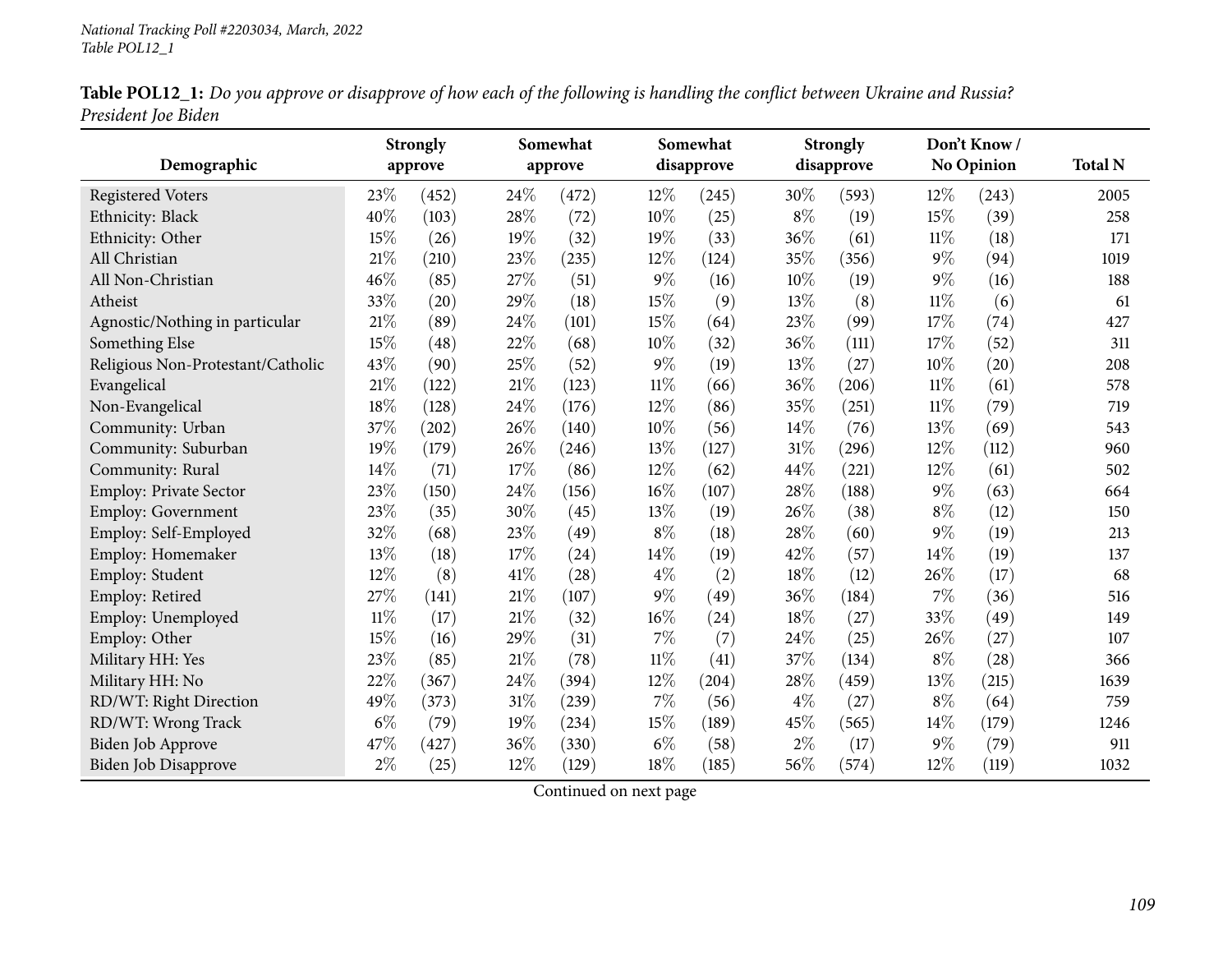Table POL12\_1: Do you approve or disapprove of how each of the following is handling the conflict between Ukraine and Russia? *President Joe Biden*

| Demographic                          |       | <b>Strongly</b><br>approve |        | Somewhat<br>approve |        | Somewhat<br>disapprove |       | <b>Strongly</b><br>disapprove |        | Don't Know/<br>No Opinion | <b>Total N</b> |
|--------------------------------------|-------|----------------------------|--------|---------------------|--------|------------------------|-------|-------------------------------|--------|---------------------------|----------------|
| <b>Registered Voters</b>             | 23%   | (452)                      | 24\%   | (472)               | 12\%   | (245)                  | 30%   | (593)                         | $12\%$ | (243)                     | 2005           |
| <b>Biden Job Strongly Approve</b>    | 73%   | (331)                      | 19%    | (85)                | $3\%$  | (15)                   | $2\%$ | (7)                           | $3\%$  | (14)                      | 451            |
| Biden Job Somewhat Approve           | 21\%  | (96)                       | 53%    | (245)               | $9\%$  | (43)                   | $2\%$ | (10)                          | 14%    | (66)                      | 459            |
| Biden Job Somewhat Disapprove        | $5\%$ | (13)                       | 31%    | (79)                | 26%    | (68)                   | 17%   | (45)                          | 20%    | (53)                      | 258            |
| <b>Biden Job Strongly Disapprove</b> | $1\%$ | (12)                       | $6\%$  | (50)                | 15%    | (116)                  | 68%   | (529)                         | 9%     | (66)                      | 773            |
| Favorable of Biden                   | 46%   | (419)                      | 37%    | (333)               | 7%     | (64)                   | $2\%$ | (14)                          | $8\%$  | (71)                      | 902            |
| Unfavorable of Biden                 | $3\%$ | (28)                       | 13%    | (129)               | $16\%$ | (165)                  | 56%   | (572)                         | 13%    | (128)                     | 1022           |
| Very Favorable of Biden              | 75%   | (339)                      | 17%    | (77)                | $4\%$  | (16)                   | $1\%$ | (4)                           | $3\%$  | (13)                      | 449            |
| Somewhat Favorable of Biden          | 18%   | (80)                       | 56%    | (256)               | $11\%$ | (49)                   | $2\%$ | (10)                          | 13%    | (58)                      | 453            |
| Somewhat Unfavorable of Biden        | $7\%$ | (16)                       | 33%    | (78)                | 23%    | (53)                   | 15%   | (34)                          | 23%    | (54)                      | 236            |
| Very Unfavorable of Biden            | $2\%$ | (12)                       | 7%     | (51)                | 14\%   | (111)                  | 68%   | (537)                         | $9\%$  | (74)                      | 786            |
| #1 Issue: Economy                    | 16%   | (117)                      | 25%    | (179)               | 14\%   | (100)                  | 33%   | (242)                         | 12%    | (90)                      | 728            |
| #1 Issue: Security                   | 10%   | (34)                       | $16\%$ | (57)                | $8\%$  | (29)                   | 54%   | (190)                         | $11\%$ | (39)                      | 349            |
| #1 Issue: Health Care                | 32%   | (78)                       | 28%    | (68)                | 14%    | (35)                   | 10%   | (24)                          | 15%    | (36)                      | 241            |
| #1 Issue: Medicare / Social Security | 37%   | (80)                       | 21%    | (45)                | 20%    | (43)                   | 14%   | (31)                          | $8\%$  | (18)                      | 216            |
| #1 Issue: Women's Issues             | 23%   | (22)                       | 32%    | (31)                | 10%    | (10)                   | 20%   | (20)                          | 14%    | (14)                      | 98             |
| #1 Issue: Education                  | 34%   | (26)                       | 28%    | (22)                | $6\%$  | (4)                    | 18%   | (14)                          | 15%    | (12)                      | 78             |
| #1 Issue: Energy                     | 36%   | (61)                       | 27%    | (46)                | $9\%$  | (16)                   | 19%   | (33)                          | $8\%$  | (14)                      | 170            |
| #1 Issue: Other                      | 26%   | (33)                       | 19%    | (24)                | 7%     | (9)                    | 31%   | (39)                          | 17%    | (21)                      | 125            |
| 2020 Vote: Joe Biden                 | 43%   | (412)                      | 34%    | (322)               | $9\%$  | (82)                   | $4\%$ | (34)                          | 10%    | (98)                      | 949            |
| 2020 Vote: Donald Trump              | $2\%$ | (16)                       | $11\%$ | (98)                | 16%    | (136)                  | 60%   | (519)                         | $11\%$ | (97)                      | 867            |
| 2020 Vote: Didn't Vote               | 15%   | (23)                       | 26%    | (40)                | 15%    | (24)                   | 21%   | (33)                          | 22%    | (34)                      | 153            |
| 2018 House Vote: Democrat            | 43%   | (323)                      | 33%    | (242)               | $9\%$  | (68)                   | $6\%$ | (47)                          | $9\%$  | (64)                      | 744            |
| 2018 House Vote: Republican          | $6\%$ | (41)                       | 14%    | (98)                | 13%    | (92)                   | 59%   | (411)                         | $8\%$  | (57)                      | 699            |
| 2016 Vote: Hillary Clinton           | 46%   | (329)                      | 34%    | (242)               | 7%     | (50)                   | $4\%$ | (25)                          | 10%    | (74)                      | 721            |
| 2016 Vote: Donald Trump              | $5\%$ | (39)                       | $12\%$ | (93)                | 15%    | (112)                  | 59%   | (451)                         | $8\%$  | (64)                      | 759            |
| 2016 Vote: Other                     | 14\%  | (10)                       | 35%    | (25)                | 14\%   | (10)                   | 28%   | (20)                          | $9\%$  | (7)                       | 72             |
| 2016 Vote: Didn't Vote               | 16%   | (72)                       | 25%    | (111)               | $16\%$ | (73)                   | 21%   | (95)                          | 22%    | (97)                      | 449            |
| Voted in 2014: Yes                   | 25%   | (336)                      | 24%    | (317)               | $11\%$ | (145)                  | 32%   | (430)                         | $8\%$  | (104)                     | 1332           |
| Voted in 2014: No                    | 17%   | (116)                      | 23%    | (155)               | 15%    | (100)                  | 24%   | (163)                         | 21%    | (139)                     | 673            |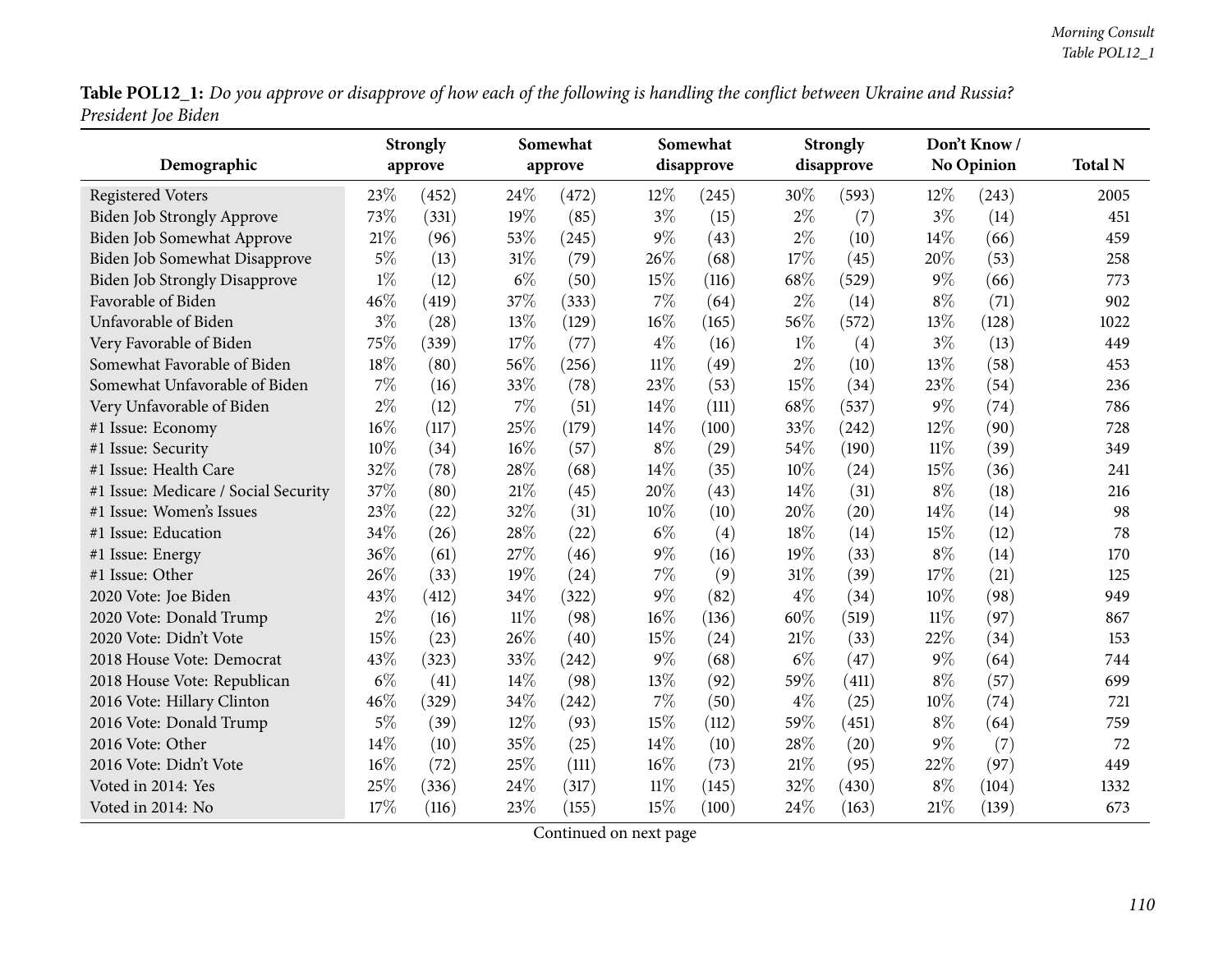|                                    |        | <b>Strongly</b><br>approve |        | Somewhat<br>approve |        |           |        | Somewhat<br>disapprove |        | <b>Strongly</b><br>disapprove |                | Don't Know/<br><b>No Opinion</b> |  |
|------------------------------------|--------|----------------------------|--------|---------------------|--------|-----------|--------|------------------------|--------|-------------------------------|----------------|----------------------------------|--|
| Demographic                        |        |                            |        |                     |        |           |        |                        |        |                               | <b>Total N</b> |                                  |  |
| Registered Voters                  | $23\%$ | 452                        | $24\%$ | (472)               | 12%    | 245       | 30%    | (593)                  | 12\%   | (243)                         | 2005           |                                  |  |
| 4-Region: Northeast                | $32\%$ | $^{\prime}113)$            | 23\%   | $\left( 80\right)$  | $13\%$ | 47        | 21%    | '75                    | $11\%$ | (40)                          | 354            |                                  |  |
| 4-Region: Midwest                  | 19%    | (83)                       | 23%    | (105)               | 13%    | (57)      | 30%    | (134)                  | 15%    | (67)                          | 446            |                                  |  |
| 4-Region: South                    | $18\%$ | (136)                      | 22%    | (162)               | 13%    | (97)      | 36%    | 267                    | $12\%$ | (86)                          | 748            |                                  |  |
| 4-Region: West                     | $26\%$ | (120)                      | 28%    | (126)               | $10\%$ | $^{(45)}$ | 26\%   | (117)                  | $11\%$ | (49)                          | 457            |                                  |  |
| Party: Democrat/Leans Democrat     | 44\%   | $^{\prime}396)$            | 32%    | $^{'}286)$          | $9\%$  | 77        | $4\%$  | (38)                   | $11\%$ | (96)                          | 893            |                                  |  |
| Party: Republican/Leans Republican | $4\%$  | $32^{\circ}$               | $14\%$ | (113)               | $15\%$ | (124)     | $58\%$ | (486)                  | $10\%$ | $\left( 80\right)$            | 834            |                                  |  |

Table POL12\_1: Do you approve or disapprove of how each of the following is handling the conflict between Ukraine and Russia? *President Joe Biden*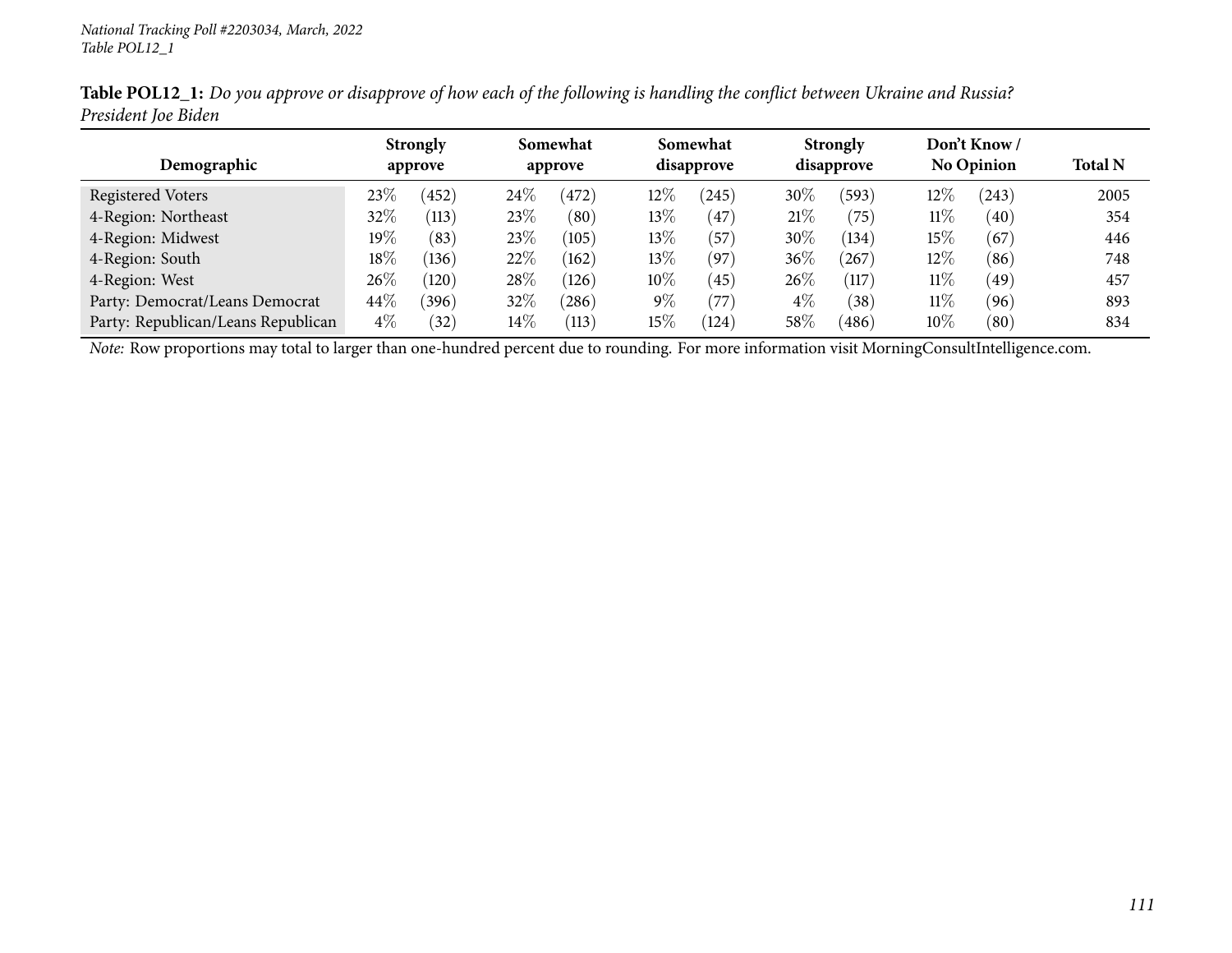| Demographic              |        | A lot |      | Some  |        | Not much |        | Nothing at all | <b>Total N</b> |
|--------------------------|--------|-------|------|-------|--------|----------|--------|----------------|----------------|
| <b>Registered Voters</b> | 29%    | (578) | 38%  | (764) | 17%    | (333)    | 16%    | (329)          | 2005           |
| Gender: Male             | 36%    | (338) | 38%  | (359) | 13%    | (127)    | 13%    | (121)          | 945            |
| Gender: Female           | 23%    | (240) | 38\% | (405) | 19%    | (206)    | 20%    | (208)          | 1060           |
| Age: 18-34               | 24%    | (126) | 33%  | (172) | $18\%$ | (92)     | 24%    | (126)          | 516            |
| Age: 35-44               | 29%    | (90)  | 44%  | (134) | 14%    | (43)     | 13%    | (41)           | 308            |
| Age: 45-64               | 24%    | (163) | 40%  | (271) | 17%    | (118)    | 19%    | (128)          | 682            |
| Age: 65+                 | 40%    | (199) | 37%  | (186) | 16%    | (79)     | $7\%$  | (34)           | 499            |
| GenZers: 1997-2012       | 18%    | (25)  | 30%  | (42)  | 19%    | (27)     | 33%    | (46)           | 141            |
| Millennials: 1981-1996   | 28%    | (172) | 37%  | (226) | 17%    | (101)    | 18%    | (112)          | 610            |
| GenXers: 1965-1980       | 22%    | (103) | 40%  | (189) | $17\%$ | (81)     | $21\%$ | (96)           | 469            |
| Baby Boomers: 1946-1964  | 34%    | (247) | 39%  | (281) | 16%    | (116)    | 10%    | (74)           | 718            |
| PID: Dem (no lean)       | 38%    | (299) | 39%  | (310) | 12%    | (95)     | $11\%$ | (90)           | 794            |
| PID: Ind (no lean)       | 22%    | (119) | 39%  | (205) | 16%    | (86)     | 22%    | (118)          | 528            |
| PID: Rep (no lean)       | 24%    | (161) | 36%  | (249) | 22%    | (152)    | 18%    | (121)          | 683            |
| PID/Gender: Dem Men      | 47%    | (192) | 38%  | (155) | 10%    | (41)     | $5\%$  | (22)           | 410            |
| PID/Gender: Dem Women    | 28%    | (107) | 40%  | (155) | 14%    | (54)     | $18\%$ | (68)           | 384            |
| PID/Gender: Ind Men      | 25%    | (63)  | 42%  | (107) | 13%    | (33)     | $21\%$ | (53)           | 256            |
| PID/Gender: Ind Women    | $21\%$ | (56)  | 36%  | (98)  | 20%    | (53)     | 24%    | (65)           | 272            |
| PID/Gender: Rep Men      | 30%    | (84)  | 35%  | (97)  | 19%    | (53)     | $16\%$ | (46)           | 279            |
| PID/Gender: Rep Women    | 19%    | (77)  | 38%  | (152) | 25%    | (99)     | 19%    | (76)           | 404            |
| Ideo: Liberal (1-3)      | 40%    | (226) | 41\% | (227) | 12%    | (69)     | 7%     | (39)           | 561            |
| Ideo: Moderate (4)       | 27%    | (142) | 40%  | (211) | 15%    | (81)     | 17%    | (92)           | 526            |
| Ideo: Conservative (5-7) | 25%    | (201) | 37%  | (295) | $21\%$ | (165)    | 17%    | (134)          | 795            |
| Educ: < College          | $22\%$ | (268) | 39%  | (469) | 17%    | (208)    | 22%    | (266)          | 1211           |
| Educ: Bachelors degree   | 36%    | (182) | 38%  | (190) | 17%    | (84)     | $9\%$  | (46)           | 503            |
| Educ: Post-grad          | 44%    | (128) | 36%  | (105) | 14\%   | (41)     | $6\%$  | (18)           | 291            |
| Income: Under 50k        | 23%    | (183) | 37%  | (302) | 15%    | (121)    | 25%    | (202)          | 808            |
| Income: 50k-100k         | 32%    | (235) | 38%  | (277) | 18%    | (129)    | 12%    | (90)           | 731            |
| Income: 100k+            | 34%    | (160) | 40%  | (185) | 18%    | (84)     | $8\%$  | (37)           | 466            |
| Ethnicity: White         | 30%    | (479) | 38%  | (601) | 17%    | (266)    | 15%    | (230)          | 1576           |
| Ethnicity: Hispanic      | 26%    | (58)  | 44%  | (97)  | 12%    | (27)     | 19%    | (41)           | 223            |
| Ethnicity: Black         | 25%    | (66)  | 40\% | (102) | 14\%   | (37)     | $21\%$ | (53)           | 258            |

**Table POL16\_2:** How much have you seen, read, or heard about the following? President Joe Biden giving his State of the Union address on Tuesday, March 1st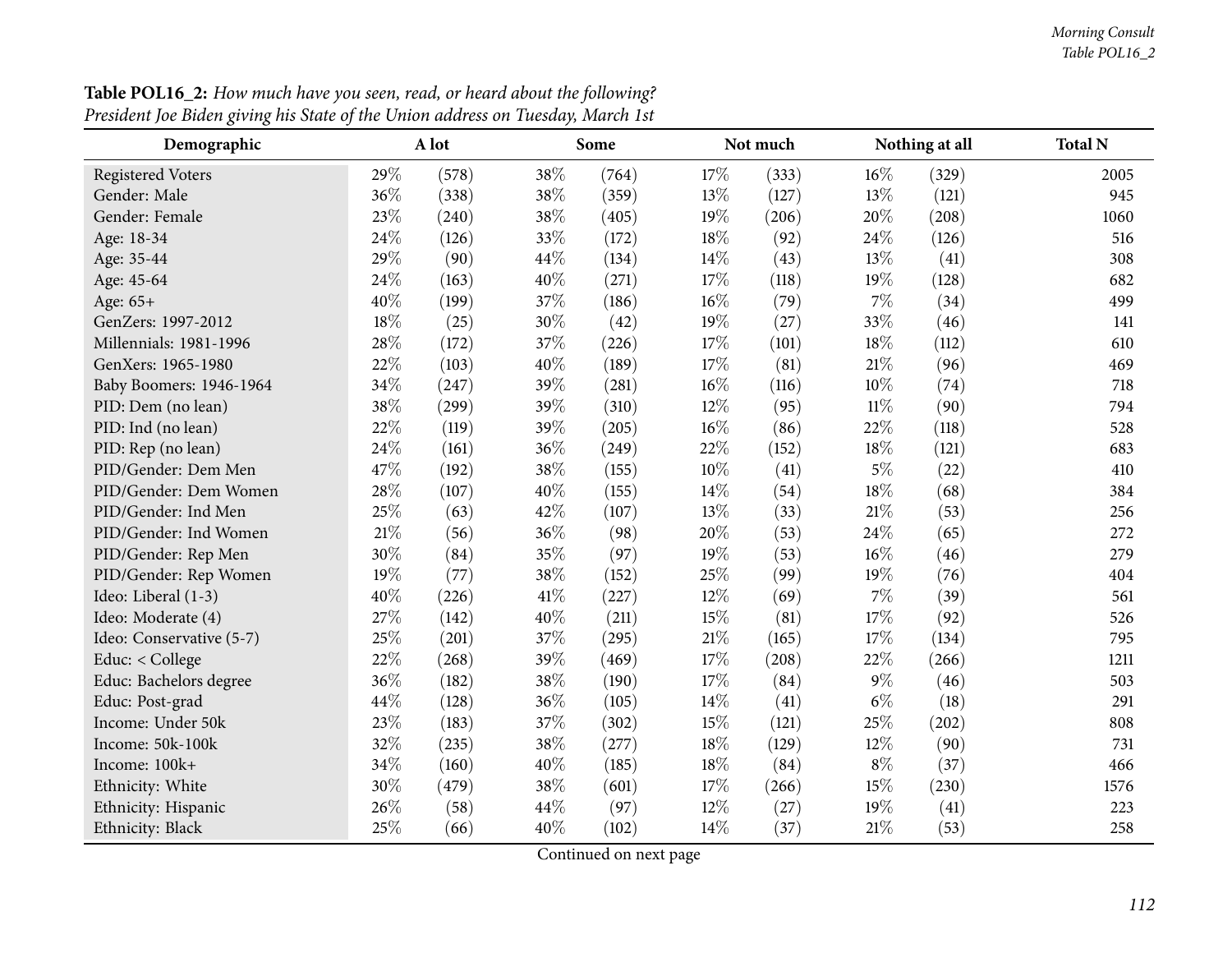| Demographic                          |        | A lot |      | Some  |        | Not much |        | Nothing at all | <b>Total N</b> |
|--------------------------------------|--------|-------|------|-------|--------|----------|--------|----------------|----------------|
| <b>Registered Voters</b>             | 29%    | (578) | 38%  | (764) | 17%    | (333)    | 16%    | (329)          | 2005           |
| Ethnicity: Other                     | 19%    | (33)  | 36%  | (61)  | 18%    | (30)     | 27%    | (46)           | 171            |
| All Christian                        | $31\%$ | (311) | 39%  | (399) | 18%    | (183)    | $12\%$ | (126)          | 1019           |
| All Non-Christian                    | 52%    | (97)  | 33%  | (62)  | 7%     | (14)     | $8\%$  | (14)           | 188            |
| Atheist                              | 25%    | (15)  | 46%  | (28)  | $9\%$  | (5)      | 20%    | (12)           | 61             |
| Agnostic/Nothing in particular       | 20%    | (84)  | 38%  | (163) | 18%    | (75)     | 25%    | (105)          | 427            |
| Something Else                       | 23%    | (70)  | 36%  | (112) | 18%    | (57)     | 23%    | (72)           | 311            |
| Religious Non-Protestant/Catholic    | 49%    | (102) | 33%  | (69)  | $9\%$  | (18)     | $9\%$  | (19)           | 208            |
| Evangelical                          | 27%    | (159) | 37%  | (211) | $21\%$ | (119)    | 15%    | (88)           | 578            |
| Non-Evangelical                      | 30%    | (214) | 40%  | (287) | 16%    | (113)    | 15%    | (105)          | 719            |
| Community: Urban                     | 37%    | (199) | 37%  | (201) | $11\%$ | (62)     | 15%    | (81)           | 543            |
| Community: Suburban                  | 29%    | (279) | 39%  | (374) | 17%    | (164)    | 15%    | (143)          | 960            |
| Community: Rural                     | 20%    | (101) | 38%  | (189) | 21%    | (107)    | $21\%$ | (105)          | 502            |
| <b>Employ: Private Sector</b>        | 32%    | (210) | 36%  | (237) | 16%    | (107)    | 17%    | (110)          | 664            |
| <b>Employ: Government</b>            | 26%    | (39)  | 43%  | (65)  | 18%    | (27)     | 13%    | (19)           | 150            |
| Employ: Self-Employed                | 37%    | (78)  | 38%  | (81)  | 16%    | (34)     | $9\%$  | (20)           | 213            |
| Employ: Homemaker                    | 14%    | (19)  | 41\% | (56)  | 25%    | (35)     | 20%    | (28)           | 137            |
| Employ: Student                      | 21%    | (14)  | 44%  | (30)  | $11\%$ | (7)      | 24%    | (16)           | 68             |
| Employ: Retired                      | 35%    | (182) | 40%  | (207) | 16%    | (81)     | $9\%$  | (46)           | 516            |
| Employ: Unemployed                   | 10%    | (14)  | 37%  | (55)  | 15%    | (22)     | 39%    | (58)           | 149            |
| Employ: Other                        | 20%    | (21)  | 32%  | (34)  | 18%    | (20)     | 30%    | (33)           | 107            |
| Military HH: Yes                     | $31\%$ | (115) | 36%  | (132) | 18%    | (65)     | 15%    | (55)           | 366            |
| Military HH: No                      | 28%    | (464) | 39%  | (632) | 16%    | (269)    | 17%    | (274)          | 1639           |
| RD/WT: Right Direction               | 39%    | (295) | 40%  | (306) | $11\%$ | (85)     | 10%    | (73)           | 759            |
| RD/WT: Wrong Track                   | 23%    | (284) | 37%  | (458) | 20%    | (249)    | $21\%$ | (256)          | 1246           |
| Biden Job Approve                    | 39%    | (358) | 41\% | (375) | $11\%$ | (99)     | $9\%$  | (79)           | 911            |
| Biden Job Disapprove                 | 21%    | (218) | 36%  | (376) | 21%    | (218)    | $21\%$ | (220)          | 1032           |
| <b>Biden Job Strongly Approve</b>    | 51%    | (230) | 36%  | (160) | 7%     | (33)     | $6\%$  | (28)           | 451            |
| Biden Job Somewhat Approve           | 28%    | (128) | 47%  | (215) | 14%    | (65)     | $11\%$ | (52)           | 459            |
| Biden Job Somewhat Disapprove        | 15%    | (40)  | 43%  | (110) | 21%    | (54)     | $21\%$ | (55)           | 258            |
| <b>Biden Job Strongly Disapprove</b> | 23%    | (178) | 34%  | (266) | 21%    | (164)    | 21%    | (165)          | 773            |

**Table POL16\_2:** How much have you seen, read, or heard about the following? <u>President Joe Biden giving his State of the Union address on Tuesday, March 1st</u>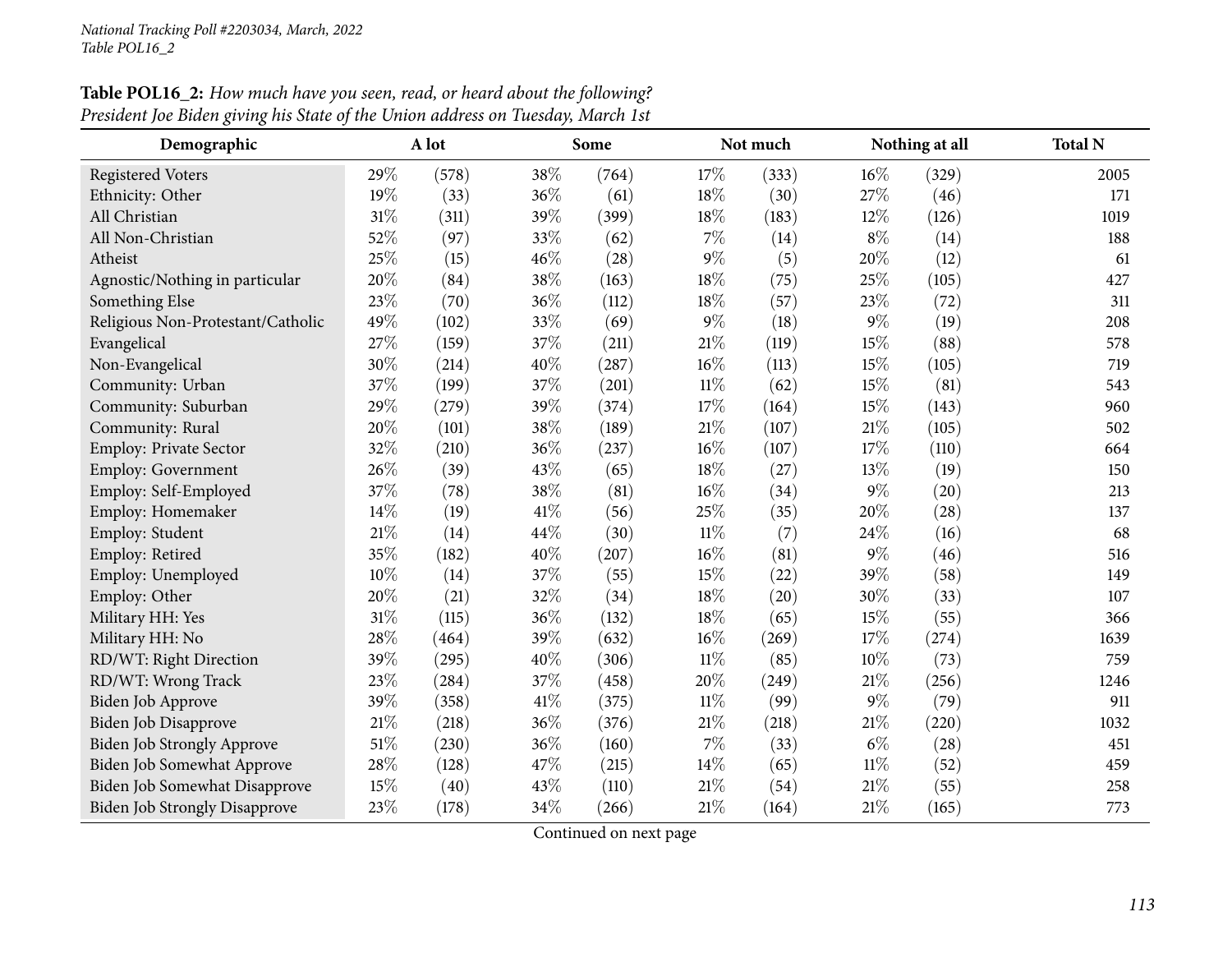| Demographic                          |      | A lot |      | Some  |        | Not much |        | Nothing at all | <b>Total N</b> |
|--------------------------------------|------|-------|------|-------|--------|----------|--------|----------------|----------------|
| <b>Registered Voters</b>             | 29%  | (578) | 38%  | (764) | 17%    | (333)    | 16%    | (329)          | 2005           |
| Favorable of Biden                   | 39%  | (352) | 42%  | (381) | $11\%$ | (98)     | $8\%$  | (71)           | 902            |
| Unfavorable of Biden                 | 22%  | (222) | 36%  | (364) | 22%    | (228)    | 20%    | (207)          | 1022           |
| Very Favorable of Biden              | 51%  | (229) | 35%  | (158) | 7%     | (32)     | $7\%$  | (30)           | 449            |
| Somewhat Favorable of Biden          | 27%  | (123) | 49%  | (222) | 15%    | (66)     | $9\%$  | (41)           | 453            |
| Somewhat Unfavorable of Biden        | 16%  | (38)  | 39%  | (93)  | 25%    | (60)     | 19%    | (45)           | 236            |
| Very Unfavorable of Biden            | 23%  | (184) | 35%  | (271) | $21\%$ | (168)    | $21\%$ | (163)          | 786            |
| #1 Issue: Economy                    | 27%  | (198) | 39%  | (285) | 18%    | (129)    | 16%    | (116)          | 728            |
| #1 Issue: Security                   | 30%  | (103) | 38%  | (132) | 20%    | (68)     | 13%    | (46)           | 349            |
| #1 Issue: Health Care                | 27%  | (65)  | 43%  | (104) | 12%    | (30)     | 18%    | (42)           | 241            |
| #1 Issue: Medicare / Social Security | 27%  | (58)  | 39%  | (84)  | 15%    | (33)     | 19%    | (41)           | 216            |
| #1 Issue: Women's Issues             | 39%  | (38)  | 24%  | (24)  | 15%    | (15)     | 22%    | (21)           | 98             |
| #1 Issue: Education                  | 24\% | (19)  | 48%  | (37)  | 16%    | (12)     | 12%    | (10)           | 78             |
| #1 Issue: Energy                     | 37%  | (63)  | 33%  | (55)  | 14%    | (23)     | 17%    | (28)           | 170            |
| #1 Issue: Other                      | 28%  | (34)  | 34%  | (42)  | 19%    | (24)     | 20%    | (25)           | 125            |
| 2020 Vote: Joe Biden                 | 37%  | (350) | 39%  | (374) | 13%    | (123)    | $11\%$ | (102)          | 949            |
| 2020 Vote: Donald Trump              | 23%  | (199) | 37%  | (320) | $21\%$ | (183)    | 19%    | (164)          | 867            |
| 2020 Vote: Didn't Vote               | 15%  | (23)  | 36%  | (56)  | 14%    | (21)     | 35%    | (53)           | 153            |
| 2018 House Vote: Democrat            | 40%  | (301) | 40%  | (294) | $11\%$ | (85)     | $9\%$  | (64)           | 744            |
| 2018 House Vote: Republican          | 26%  | (185) | 37%  | (257) | $21\%$ | (147)    | 16%    | (110)          | 699            |
| 2016 Vote: Hillary Clinton           | 39%  | (282) | 40%  | (288) | 12%    | (86)     | $9\%$  | (66)           | 721            |
| 2016 Vote: Donald Trump              | 25%  | (187) | 38%  | (285) | 21%    | (156)    | 17%    | (131)          | 759            |
| 2016 Vote: Other                     | 31%  | (22)  | 35%  | (25)  | 22%    | (16)     | 12%    | (9)            | 72             |
| 2016 Vote: Didn't Vote               | 19%  | (86)  | 37%  | (165) | 17%    | (75)     | 27\%   | (122)          | 449            |
| Voted in 2014: Yes                   | 34%  | (448) | 38%  | (511) | 16%    | (216)    | $12\%$ | (157)          | 1332           |
| Voted in 2014: No                    | 19%  | (130) | 38%  | (253) | 17%    | (118)    | 26%    | (172)          | 673            |
| 4-Region: Northeast                  | 35%  | (125) | 39%  | (138) | 14%    | (49)     | 12%    | (43)           | 354            |
| 4-Region: Midwest                    | 26%  | (117) | 39%  | (172) | 14%    | (61)     | 21%    | (96)           | 446            |
| 4-Region: South                      | 27%  | (202) | 37%  | (276) | 18%    | (134)    | 18%    | (137)          | 748            |
| 4-Region: West                       | 29%  | (134) | 39%  | (178) | 20%    | (90)     | $12\%$ | (54)           | 457            |
| Party: Democrat/Leans Democrat       | 37%  | (329) | 41\% | (363) | 12%    | (106)    | 11%    | (95)           | 893            |
| Party: Republican/Leans Republican   | 24%  | (197) | 37%  | (306) | 23%    | (190)    | 17%    | (141)          | 834            |

Table POL16\_2: How much have you seen, read, or heard about the following? President Joe Biden giving his State of the Union address on Tuesday, March 1st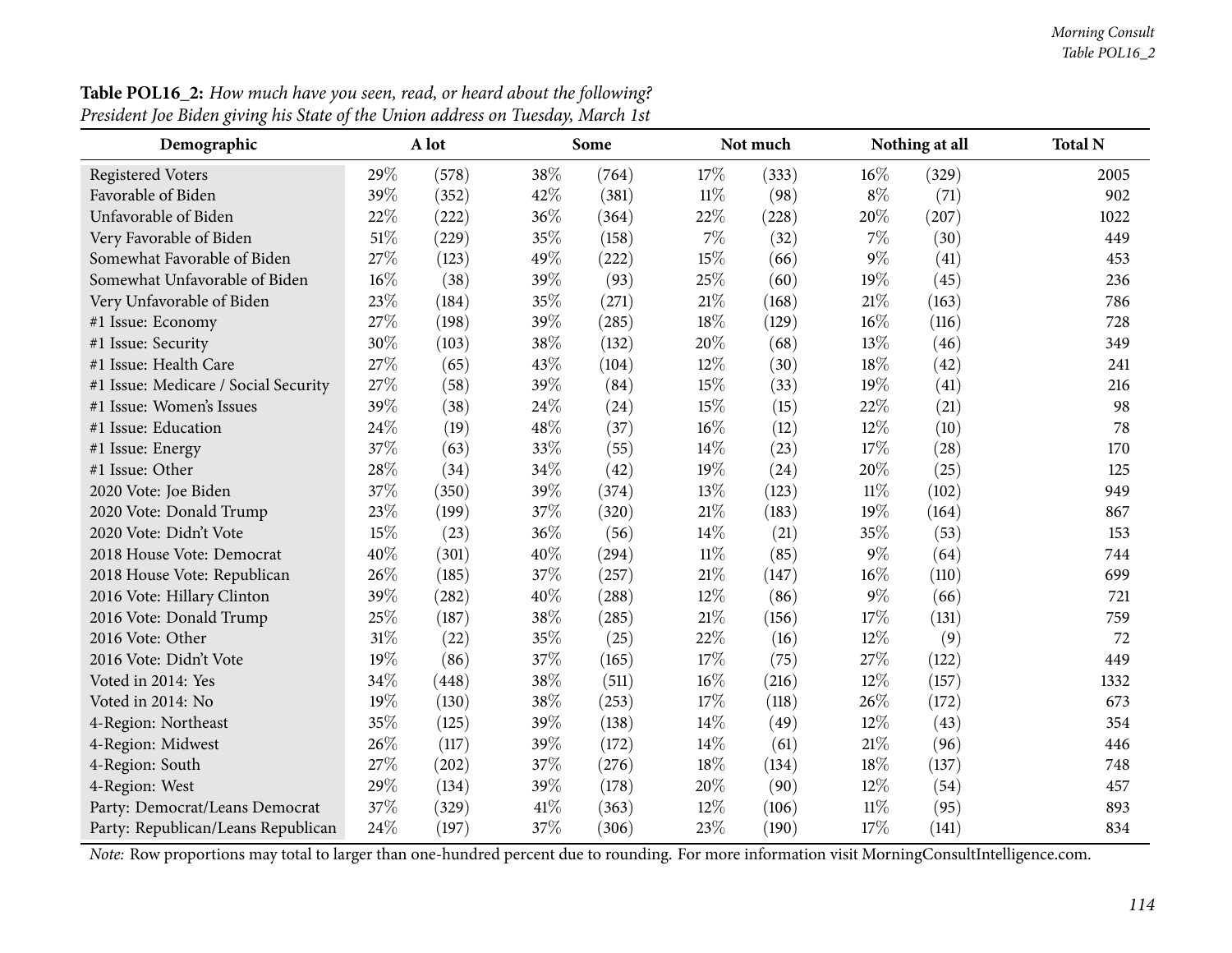| Demographic              |        | A lot |     | Some  |        | Not much |        | Nothing at all | <b>Total N</b> |
|--------------------------|--------|-------|-----|-------|--------|----------|--------|----------------|----------------|
| <b>Registered Voters</b> | 12%    | (249) | 22% | (446) | 23%    | (451)    | 43\%   | (859)          | 2005           |
| Gender: Male             | 19%    | (176) | 26% | (250) | 23%    | (216)    | 32%    | (304)          | 945            |
| Gender: Female           | 7%     | (73)  | 18% | (196) | 22%    | (236)    | 52%    | (555)          | 1060           |
| Age: 18-34               | 13%    | (67)  | 20% | (103) | 21%    | (108)    | 46%    | (239)          | 516            |
| Age: 35-44               | 14%    | (44)  | 26% | (80)  | 23%    | (70)     | 37%    | (114)          | 308            |
| Age: 45-64               | $9\%$  | (61)  | 18% | (122) | 23%    | (154)    | $51\%$ | (345)          | 682            |
| Age: 65+                 | 16%    | (77)  | 28% | (141) | $24\%$ | (120)    | 32%    | (161)          | 499            |
| GenZers: 1997-2012       | $7\%$  | (10)  | 12% | (17)  | 16%    | (22)     | 66%    | (92)           | 141            |
| Millennials: 1981-1996   | 16%    | (98)  | 24% | (147) | 23%    | (139)    | 37%    | (227)          | 610            |
| GenXers: 1965-1980       | $6\%$  | (28)  | 20% | (96)  | 22%    | (105)    | $51\%$ | (240)          | 469            |
| Baby Boomers: 1946-1964  | 14%    | (98)  | 24% | (172) | 23%    | (165)    | 39%    | (284)          | 718            |
| PID: Dem (no lean)       | 16%    | (129) | 24% | (193) | 22%    | (178)    | 37%    | (295)          | 794            |
| PID: Ind (no lean)       | $8\%$  | (44)  | 19% | (98)  | 24%    | (126)    | 49%    | (260)          | 528            |
| PID: Rep (no lean)       | $11\%$ | (76)  | 23% | (155) | 22%    | (148)    | 45%    | (305)          | 683            |
| PID/Gender: Dem Men      | 27%    | (109) | 29% | (121) | 22%    | (88)     | 23%    | (92)           | 410            |
| PID/Gender: Dem Women    | $5\%$  | (20)  | 19% | (73)  | 23%    | (89)     | 53%    | (202)          | 384            |
| PID/Gender: Ind Men      | $8\%$  | (21)  | 23% | (58)  | 25%    | (63)     | 45%    | (114)          | 256            |
| PID/Gender: Ind Women    | $9\%$  | (23)  | 15% | (40)  | 23%    | (63)     | 53%    | (146)          | 272            |
| PID/Gender: Rep Men      | 16%    | (46)  | 26% | (72)  | 23%    | (65)     | 35%    | (97)           | 279            |
| PID/Gender: Rep Women    | 7%     | (30)  | 21% | (83)  | $21\%$ | (83)     | 51%    | (208)          | 404            |
| Ideo: Liberal (1-3)      | 18%    | (99)  | 25% | (139) | 20%    | (111)    | 38%    | (213)          | 561            |
| Ideo: Moderate (4)       | $8\%$  | (44)  | 22% | (116) | 22%    | (118)    | 47%    | (248)          | 526            |
| Ideo: Conservative (5-7) | 13%    | (102) | 22% | (178) | 25%    | (195)    | 40%    | (319)          | 795            |
| Educ: < College          | $8\%$  | (100) | 19% | (225) | 23%    | (279)    | 50%    | (605)          | 1211           |
| Educ: Bachelors degree   | 18%    | (89)  | 25% | (127) | 22%    | (113)    | 35%    | (174)          | 503            |
| Educ: Post-grad          | 20%    | (60)  | 32% | (93)  | 20%    | (59)     | 27%    | (80)           | 291            |
| Income: Under 50k        | $8\%$  | (62)  | 21% | (170) | 24%    | (190)    | 48%    | (386)          | 808            |
| Income: 50k-100k         | 13%    | (99)  | 21% | (156) | 20%    | (146)    | 45%    | (330)          | 731            |
| Income: 100k+            | 19%    | (88)  | 26% | (120) | 25%    | (115)    | 31%    | (143)          | 466            |
| Ethnicity: White         | 14%    | (215) | 23% | (361) | 23%    | (363)    | 40%    | (637)          | 1576           |
| Ethnicity: Hispanic      | 14%    | (31)  | 20% | (46)  | 33%    | (74)     | 33%    | (73)           | 223            |
| Ethnicity: Black         | $11\%$ | (28)  | 16% | (41)  | 21%    | (55)     | 52%    | (134)          | 258            |

Table POL16\_3: How much have you seen, read, or heard about the following? Iowa Gov. Kim Reynolds giving the Republican Party's response to President Joe Biden's State of the Union address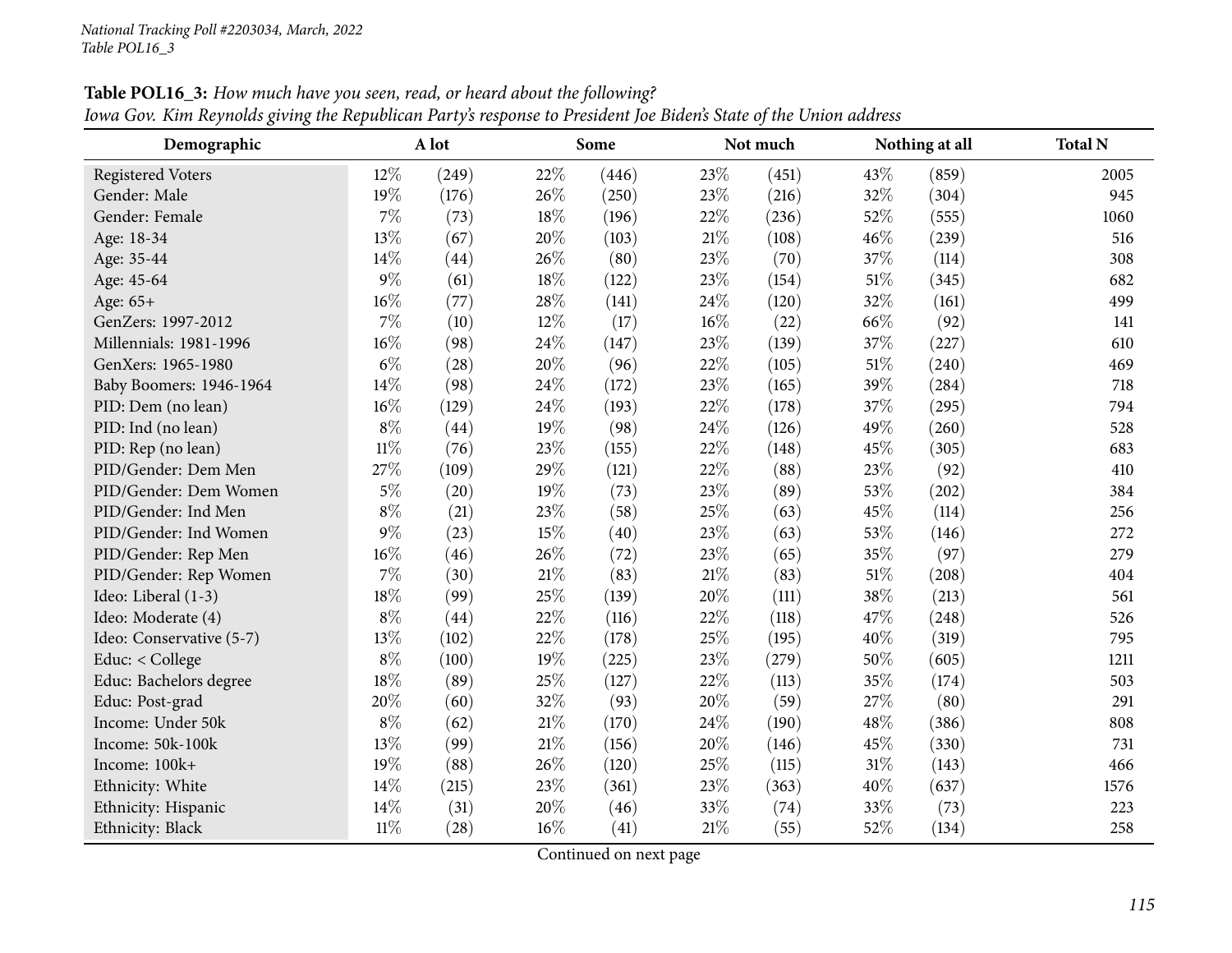| Demographic                          |        | A lot |        | Some  |        | Not much |        | Nothing at all | <b>Total N</b> |
|--------------------------------------|--------|-------|--------|-------|--------|----------|--------|----------------|----------------|
| <b>Registered Voters</b>             | 12%    | (249) | 22%    | (446) | 23%    | (451)    | 43%    | (859)          | 2005           |
| Ethnicity: Other                     | $3\%$  | (5)   | 26%    | (44)  | 20%    | (34)     | 52%    | (89)           | 171            |
| All Christian                        | 14%    | (138) | 23%    | (237) | 23%    | (236)    | 40%    | (408)          | 1019           |
| All Non-Christian                    | 31%    | (59)  | 35%    | (65)  | $11\%$ | (21)     | 23%    | (43)           | 188            |
| Atheist                              | $4\%$  | (2)   | 14%    | (9)   | $21\%$ | (13)     | 61\%   | (37)           | 61             |
| Agnostic/Nothing in particular       | $5\%$  | (23)  | 19%    | (81)  | 25%    | (108)    | 50%    | (214)          | 427            |
| Something Else                       | $8\%$  | (26)  | $18\%$ | (54)  | 24%    | (73)     | 50%    | (157)          | 311            |
| Religious Non-Protestant/Catholic    | 28%    | (59)  | 33%    | (68)  | 12%    | (25)     | 27%    | (56)           | 208            |
| Evangelical                          | 14%    | (82)  | 26%    | (152) | 20%    | (114)    | 40%    | (229)          | 578            |
| Non-Evangelical                      | $11\%$ | (79)  | 18%    | (132) | 27%    | (191)    | 44%    | (317)          | 719            |
| Community: Urban                     | $21\%$ | (114) | $25\%$ | (136) | 19%    | (105)    | 35%    | (188)          | 543            |
| Community: Suburban                  | 10%    | (100) | 22%    | (207) | 25%    | (238)    | 43%    | (414)          | 960            |
| Community: Rural                     | $7\%$  | (35)  | 20%    | (102) | $21\%$ | (108)    | $51\%$ | (257)          | 502            |
| Employ: Private Sector               | 14%    | (92)  | 22%    | (149) | 23%    | (153)    | 41%    | (270)          | 664            |
| Employ: Government                   | 15%    | (23)  | 27%    | (41)  | 21\%   | (31)     | 36%    | (55)           | 150            |
| Employ: Self-Employed                | 22%    | (47)  | 24\%   | (51)  | 22%    | (46)     | 33%    | (69)           | 213            |
| Employ: Homemaker                    | $5\%$  | (7)   | 12%    | (16)  | 27%    | (37)     | 56%    | (77)           | 137            |
| Employ: Student                      | $6\%$  | (4)   | 12%    | (8)   | 18%    | (12)     | 64%    | (43)           | 68             |
| Employ: Retired                      | 14%    | (71)  | 27%    | (138) | 24%    | (124)    | 35%    | (183)          | 516            |
| Employ: Unemployed                   |        | (0)   | 14%    | (22)  | 23%    | (34)     | 62%    | (93)           | 149            |
| Employ: Other                        | $3\%$  | (4)   | 20%    | (21)  | 13%    | (14)     | 64%    | (69)           | 107            |
| Military HH: Yes                     | 15%    | (55)  | 17%    | (64)  | 29%    | (105)    | 39%    | (143)          | 366            |
| Military HH: No                      | 12%    | (194) | 23%    | (382) | 21\%   | (347)    | 44%    | (717)          | 1639           |
| RD/WT: Right Direction               | 17%    | (131) | 26%    | (196) | 24%    | (181)    | 33%    | (251)          | 759            |
| RD/WT: Wrong Track                   | $9\%$  | (118) | 20%    | (249) | 22%    | (271)    | 49%    | (608)          | 1246           |
| Biden Job Approve                    | 16%    | (149) | 26%    | (234) | 23%    | (213)    | 35%    | (314)          | 911            |
| <b>Biden Job Disapprove</b>          | 9%     | (97)  | 20%    | (210) | 22%    | (225)    | 48%    | (499)          | 1032           |
| <b>Biden Job Strongly Approve</b>    | 26%    | (117) | 29%    | (129) | 21%    | (96)     | 24%    | (110)          | 451            |
| Biden Job Somewhat Approve           | $7\%$  | (33)  | 23%    | (105) | 26%    | (117)    | 44%    | (204)          | 459            |
| Biden Job Somewhat Disapprove        | $3\%$  | (7)   | 17%    | (44)  | 18%    | (46)     | 62%    | (161)          | 258            |
| <b>Biden Job Strongly Disapprove</b> | 12%    | (90)  | $21\%$ | (166) | 23%    | (180)    | 44%    | (338)          | 773            |

Table POL16\_3: How much have you seen, read, or heard about the following? Iowa Gov. Kim Reynolds giving the Republican Party's response to President Joe Biden's State of the Union address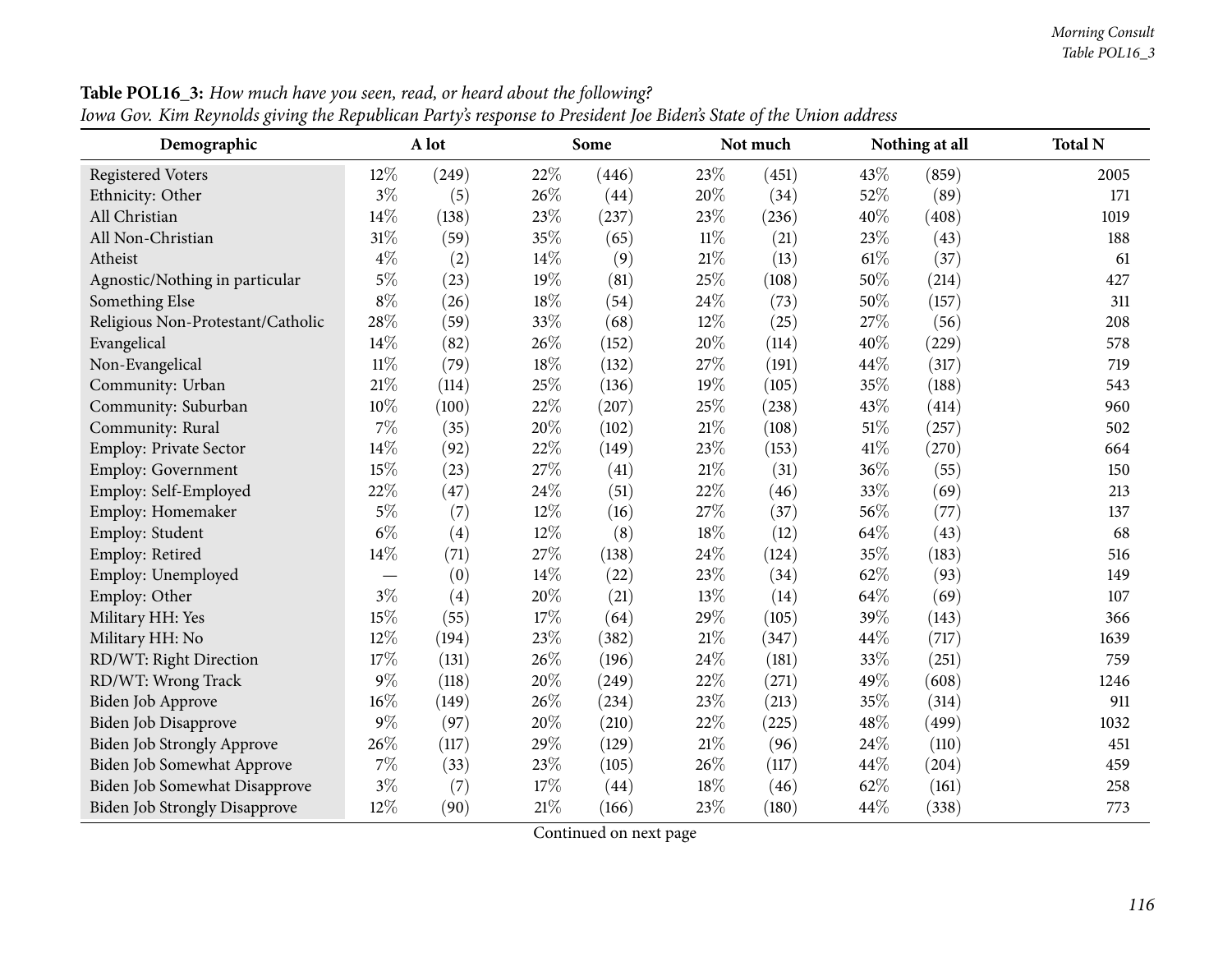| Demographic                          |        | A lot |        | Some  |        | Not much |      | Nothing at all | <b>Total N</b> |
|--------------------------------------|--------|-------|--------|-------|--------|----------|------|----------------|----------------|
| Registered Voters                    | 12%    | (249) | 22%    | (446) | 23%    | (451)    | 43\% | (859)          | 2005           |
| Favorable of Biden                   | 16%    | (142) | 25%    | (221) | 23%    | (205)    | 37%  | (334)          | 902            |
| Unfavorable of Biden                 | 10%    | (104) | 21%    | (212) | 22%    | (226)    | 47%  | (480)          | 1022           |
| Very Favorable of Biden              | 25%    | (112) | 27%    | (120) | 22%    | (99)     | 26%  | (118)          | 449            |
| Somewhat Favorable of Biden          | $6\%$  | (29)  | 22%    | (101) | 23%    | (106)    | 48%  | (216)          | 453            |
| Somewhat Unfavorable of Biden        | $5\%$  | (12)  | 19%    | (44)  | 17%    | (41)     | 59%  | (139)          | 236            |
| Very Unfavorable of Biden            | 12%    | (92)  | 21%    | (168) | 24%    | (185)    | 43%  | (342)          | 786            |
| #1 Issue: Economy                    | 13%    | (94)  | 23%    | (166) | 23%    | (165)    | 42%  | (303)          | 728            |
| #1 Issue: Security                   | 13%    | (46)  | 21%    | (75)  | 24%    | (83)     | 42%  | (145)          | 349            |
| #1 Issue: Health Care                | 14%    | (34)  | 27%    | (64)  | 20%    | (48)     | 39%  | (95)           | 241            |
| #1 Issue: Medicare / Social Security | $9\%$  | (19)  | 19%    | (42)  | 32%    | (69)     | 40%  | (86)           | 216            |
| #1 Issue: Women's Issues             | 10%    | (10)  | 22%    | (22)  | $10\%$ | (9)      | 58%  | (56)           | 98             |
| #1 Issue: Education                  | $7\%$  | (5)   | 19%    | (15)  | 13%    | (10)     | 62%  | (48)           | 78             |
| #1 Issue: Energy                     | 17%    | (29)  | 20%    | (34)  | 21%    | (36)     | 42%  | (71)           | 170            |
| #1 Issue: Other                      | $9\%$  | (11)  | 23%    | (28)  | 25%    | (31)     | 44%  | (54)           | 125            |
| 2020 Vote: Joe Biden                 | 15%    | (139) | 24%    | (230) | 22%    | (209)    | 39%  | (371)          | 949            |
| 2020 Vote: Donald Trump              | $11\%$ | (96)  | 22%    | (195) | 22%    | (193)    | 44%  | (383)          | 867            |
| 2020 Vote: Didn't Vote               | $8\%$  | (12)  | $11\%$ | (17)  | 26%    | (40)     | 56%  | (86)           | 153            |
| 2018 House Vote: Democrat            | 15%    | (109) | 26%    | (190) | 24%    | (175)    | 36%  | (270)          | 744            |
| 2018 House Vote: Republican          | 12%    | (87)  | 25%    | (178) | 24%    | (167)    | 38%  | (267)          | 699            |
| 2016 Vote: Hillary Clinton           | 14%    | (102) | 24%    | (171) | 24%    | (172)    | 38%  | (276)          | 721            |
| 2016 Vote: Donald Trump              | 12%    | (93)  | 24%    | (185) | 23%    | (173)    | 41\% | (309)          | 759            |
| 2016 Vote: Other                     | $11\%$ | (8)   | 14\%   | (10)  | 36%    | (26)     | 39%  | (28)           | 72             |
| 2016 Vote: Didn't Vote               | 10%    | (46)  | 18%    | (79)  | 18%    | (80)     | 54%  | (244)          | 449            |
| Voted in 2014: Yes                   | 14%    | (191) | 24%    | (323) | 24%    | (325)    | 37%  | (492)          | 1332           |
| Voted in 2014: No                    | $9\%$  | (58)  | 18%    | (122) | 19%    | (126)    | 55%  | (367)          | 673            |
| 4-Region: Northeast                  | 18%    | (64)  | 21%    | (75)  | 21\%   | (74)     | 40%  | (141)          | 354            |
| 4-Region: Midwest                    | 10%    | (43)  | 21%    | (95)  | 25%    | (110)    | 44%  | (197)          | 446            |
| 4-Region: South                      | $11\%$ | (83)  | 22%    | (167) | 20%    | (150)    | 46%  | (348)          | 748            |
| 4-Region: West                       | 13%    | (59)  | 24%    | (108) | 25%    | (116)    | 38%  | (174)          | 457            |
| Party: Democrat/Leans Democrat       | 15%    | (135) | 24%    | (215) | 23%    | (207)    | 38%  | (336)          | 893            |
| Party: Republican/Leans Republican   | $11\%$ | (93)  | 23%    | (192) | 23%    | (188)    | 43%  | (361)          | 834            |

Table POL16\_3: How much have you seen, read, or heard about the following? Iowa Gov. Kim Reynolds giving the Republican Party's response to President Joe Biden's State of the Union address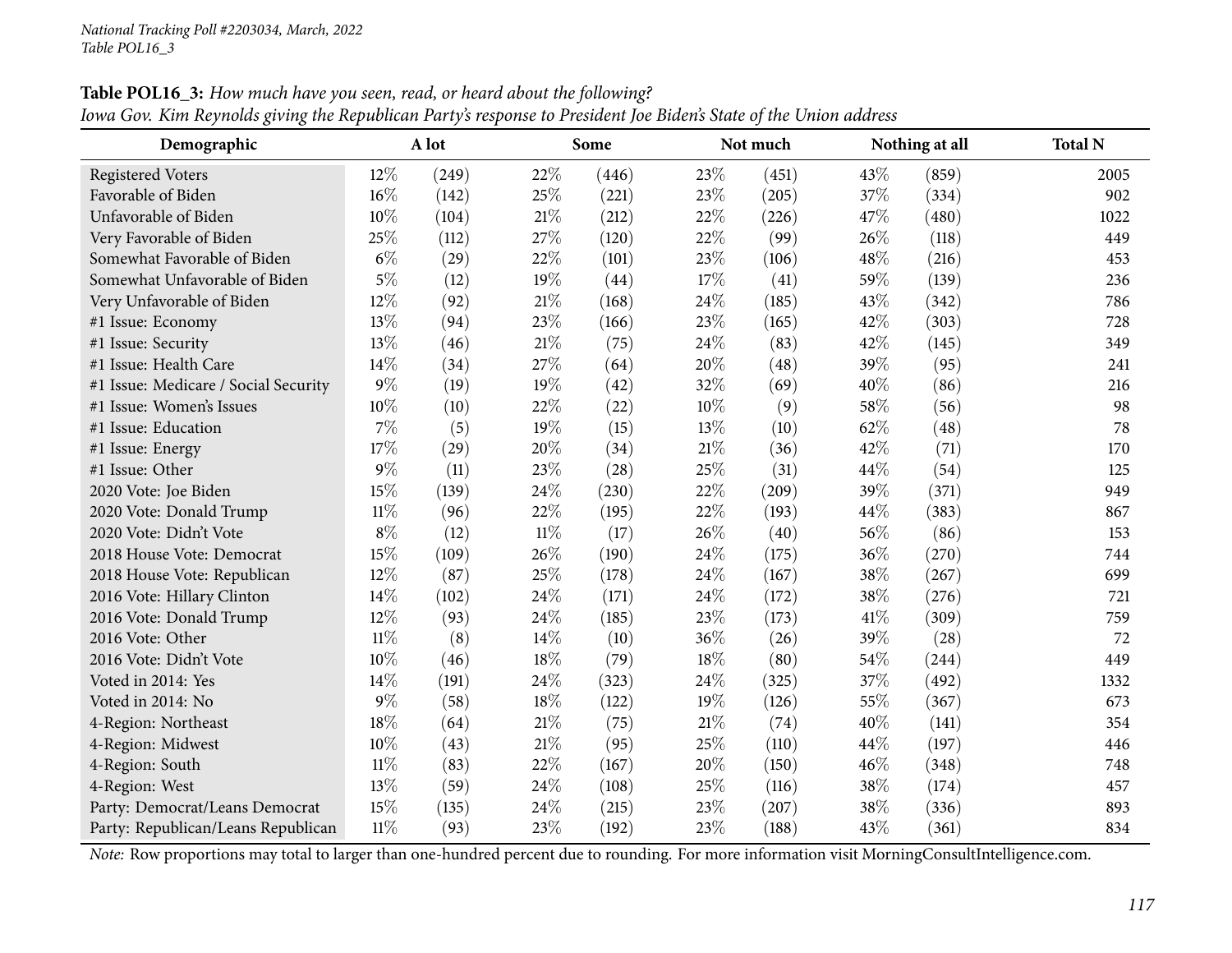| Demographic              |        | A lot |        | Some  |        | Not much |      | Nothing at all | <b>Total N</b> |
|--------------------------|--------|-------|--------|-------|--------|----------|------|----------------|----------------|
| <b>Registered Voters</b> | $8\%$  | (157) | 17%    | (338) | 22%    | (437)    | 54%  | (1074)         | 2005           |
| Gender: Male             | 14%    | (130) | 22%    | (209) | 22%    | (207)    | 42%  | (400)          | 945            |
| Gender: Female           | $2\%$  | (26)  | 12%    | (129) | 22%    | (230)    | 64%  | (674)          | 1060           |
| Age: 18-34               | 12%    | (64)  | 17%    | (88)  | 20%    | (103)    | 51%  | (261)          | 516            |
| Age: 35-44               | 14%    | (45)  | 24\%   | (75)  | 20%    | (60)     | 42%  | (128)          | 308            |
| Age: 45-64               | $4\%$  | (26)  | 13%    | (90)  | 23%    | (159)    | 60%  | (407)          | 682            |
| Age: 65+                 | $4\%$  | (22)  | 17%    | (85)  | 23%    | (115)    | 55%  | (277)          | 499            |
| GenZers: 1997-2012       | $5\%$  | (8)   | 10%    | (14)  | 13%    | (18)     | 72%  | (101)          | 141            |
| Millennials: 1981-1996   | 16%    | (97)  | 22%    | (135) | 20%    | (124)    | 42%  | (253)          | 610            |
| GenXers: 1965-1980       | $4\%$  | (17)  | 14\%   | (66)  | 26%    | (122)    | 56%  | (264)          | 469            |
| Baby Boomers: 1946-1964  | $5\%$  | (34)  | 15%    | (104) | $21\%$ | (154)    | 59%  | (426)          | 718            |
| PID: Dem (no lean)       | $14\%$ | (108) | $21\%$ | (163) | 22%    | (171)    | 44%  | (352)          | 794            |
| PID: Ind (no lean)       | $3\%$  | (14)  | 15%    | (78)  | 22%    | (116)    | 61\% | (320)          | 528            |
| PID: Rep (no lean)       | $5\%$  | (35)  | 14\%   | (97)  | 22%    | (150)    | 59%  | (402)          | 683            |
| PID/Gender: Dem Men      | 24%    | (97)  | 27%    | (111) | 19%    | (77)     | 31%  | (125)          | 410            |
| PID/Gender: Dem Women    | $3\%$  | (11)  | 14%    | (52)  | 24%    | (94)     | 59%  | (227)          | 384            |
| PID/Gender: Ind Men      | $3\%$  | (8)   | 19%    | (47)  | $25\%$ | (64)     | 53%  | (136)          | 256            |
| PID/Gender: Ind Women    | $2\%$  | (6)   | $11\%$ | (30)  | 19%    | (52)     | 68%  | (184)          | 272            |
| PID/Gender: Rep Men      | $9\%$  | (25)  | 18%    | (50)  | 24%    | (66)     | 49%  | (138)          | 279            |
| PID/Gender: Rep Women    | $2\%$  | (9)   | 12%    | (47)  | $21\%$ | (84)     | 65%  | (264)          | 404            |
| Ideo: Liberal (1-3)      | 15%    | (82)  | 17%    | (98)  | 22%    | (125)    | 46%  | (256)          | 561            |
| Ideo: Moderate (4)       | $5\%$  | (26)  | 17%    | (89)  | 22%    | (113)    | 57%  | (298)          | 526            |
| Ideo: Conservative (5-7) | $6\%$  | (47)  | $18\%$ | (139) | 22%    | (177)    | 54%  | (432)          | 795            |
| Educ: < College          | $5\%$  | (55)  | 15%    | (176) | 23%    | (272)    | 58%  | (708)          | 1211           |
| Educ: Bachelors degree   | $11\%$ | (57)  | 18%    | (90)  | 19%    | (96)     | 52%  | (260)          | 503            |
| Educ: Post-grad          | 15%    | (45)  | 25%    | (72)  | 23%    | (68)     | 36%  | (106)          | 291            |
| Income: Under 50k        | $5\%$  | (38)  | 13%    | (108) | 23%    | (187)    | 59%  | (475)          | 808            |
| Income: 50k-100k         | $8\%$  | (61)  | 18%    | (130) | $21\%$ | (154)    | 53%  | (386)          | 731            |
| Income: 100k+            | 12%    | (58)  | $21\%$ | (100) | $21\%$ | (96)     | 46%  | (213)          | 466            |
| Ethnicity: White         | $9\%$  | (141) | $17\%$ | (269) | $21\%$ | (339)    | 53%  | (828)          | 1576           |
| Ethnicity: Hispanic      | 10%    | (23)  | 24%    | (52)  | 26%    | (58)     | 40%  | (89)           | 223            |
| Ethnicity: Black         | $6\%$  | (14)  | 18%    | (46)  | $21\%$ | (53)     | 56%  | (145)          | 258            |

Table POL16\_4: How much have you seen, read, or heard about the following? Rep. Rashida Tlaib (D-Mich.) giving the Working Families Party's response to President Joe Biden's State of the Union address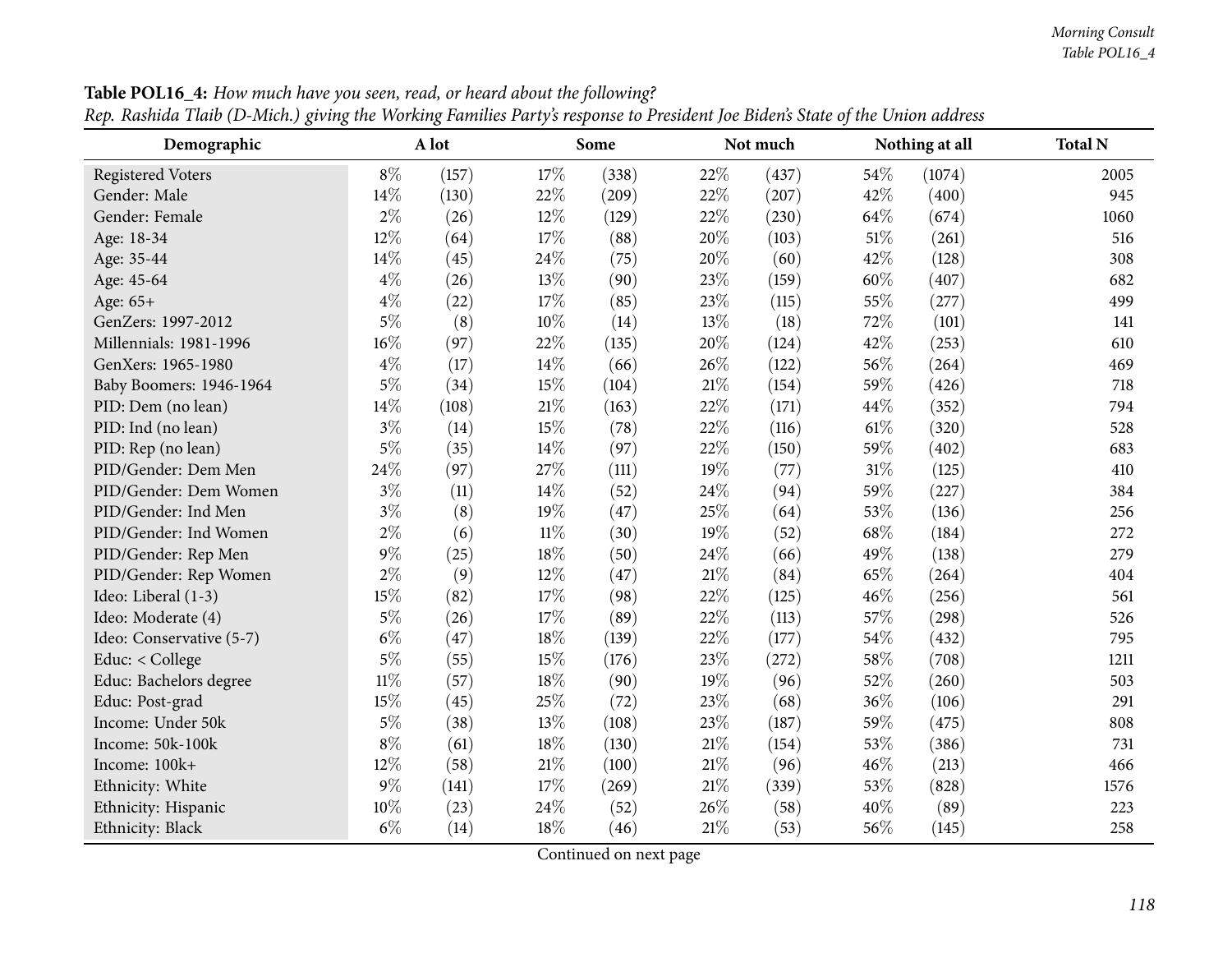| Demographic                          |                          | A lot |        | Some  |        | Not much |        | Nothing at all | <b>Total N</b> |
|--------------------------------------|--------------------------|-------|--------|-------|--------|----------|--------|----------------|----------------|
| <b>Registered Voters</b>             | $8\%$                    | (157) | 17%    | (338) | 22%    | (437)    | 54%    | (1074)         | 2005           |
| Ethnicity: Other                     | $1\%$                    | (1)   | 14%    | (23)  | 26%    | (45)     | 59%    | (101)          | 171            |
| All Christian                        | $8\%$                    | (77)  | 17%    | (178) | 23%    | (235)    | 52%    | (530)          | 1019           |
| All Non-Christian                    | $30\%$                   | (57)  | 26%    | (48)  | 12%    | (23)     | 32%    | (60)           | 188            |
| Atheist                              | $\overline{\phantom{m}}$ | (0)   | 10%    | (6)   | 19%    | (11)     | $71\%$ | (43)           | 61             |
| Agnostic/Nothing in particular       | $4\%$                    | (18)  | 13%    | (56)  | 22%    | (92)     | $61\%$ | (260)          | 427            |
| Something Else                       | $2\%$                    | (5)   | 16%    | (49)  | 24%    | (76)     | 58\%   | (181)          | 311            |
| Religious Non-Protestant/Catholic    | 27%                      | (57)  | 24%    | (50)  | 12%    | (26)     | 36%    | (76)           | 208            |
| Evangelical                          | $9\%$                    | (52)  | 22%    | (124) | 23%    | (130)    | 47%    | (271)          | 578            |
| Non-Evangelical                      | 4%                       | (28)  | 14%    | (100) | 24%    | (174)    | 58%    | (418)          | 719            |
| Community: Urban                     | 18%                      | (98)  | 22%    | (119) | $20\%$ | (109)    | 40%    | (217)          | 543            |
| Community: Suburban                  | $4\%$                    | (42)  | 17%    | (164) | 24%    | (229)    | 55%    | (526)          | 960            |
| Community: Rural                     | $3\%$                    | (17)  | $11\%$ | (55)  | 20%    | (99)     | 66%    | (331)          | 502            |
| Employ: Private Sector               | 10%                      | (65)  | 18%    | (122) | 23%    | (154)    | 49%    | (323)          | 664            |
| <b>Employ: Government</b>            | 14%                      | (21)  | 24%    | (36)  | 19%    | (29)     | 43%    | (64)           | 150            |
| Employ: Self-Employed                | 20%                      | (42)  | 23%    | (49)  | $20\%$ | (43)     | 37%    | (80)           | 213            |
| Employ: Homemaker                    | $3\%$                    | (5)   | 10%    | (13)  | $21\%$ | (29)     | 66%    | (90)           | 137            |
| Employ: Student                      |                          | (0)   | 13%    | (9)   | $10\%$ | (7)      | 77%    | (52)           | 68             |
| Employ: Retired                      | $4\%$                    | (21)  | 16%    | (82)  | 22%    | (115)    | 58%    | (297)          | 516            |
| Employ: Unemployed                   |                          | (1)   | $11\%$ | (17)  | $31\%$ | (45)     | 58%    | (86)           | 149            |
| Employ: Other                        | $2\%$                    | (2)   | 10%    | (11)  | 13%    | (14)     | 76%    | (81)           | 107            |
| Military HH: Yes                     | $9\%$                    | (34)  | 16%    | (59)  | 27\%   | (98)     | 48%    | (174)          | 366            |
| Military HH: No                      | $7\%$                    | (122) | 17%    | (279) | $21\%$ | (339)    | 55%    | (899)          | 1639           |
| RD/WT: Right Direction               | 15%                      | (116) | 22%    | (164) | 23%    | (173)    | 40%    | (307)          | 759            |
| RD/WT: Wrong Track                   | $3\%$                    | (41)  | 14%    | (174) | $21\%$ | (264)    | 62%    | (767)          | 1246           |
| Biden Job Approve                    | 14%                      | (125) | 22%    | (200) | 22%    | (200)    | 42%    | (386)          | 911            |
| Biden Job Disapprove                 | $3\%$                    | (32)  | 13%    | (134) | $22\%$ | (226)    | 62%    | (641)          | 1032           |
| <b>Biden Job Strongly Approve</b>    | 23%                      | (103) | 23%    | (104) | 19%    | (87)     | 35%    | (157)          | 451            |
| Biden Job Somewhat Approve           | $5\%$                    | (22)  | 21%    | (96)  | 25%    | (113)    | 50%    | (228)          | 459            |
| Biden Job Somewhat Disapprove        | $1\%$                    | (2)   | 10%    | (26)  | 19%    | (49)     | 70%    | (182)          | 258            |
| <b>Biden Job Strongly Disapprove</b> | $4\%$                    | (30)  | 14%    | (107) | 23%    | (177)    | 59%    | (459)          | 773            |

Table POL16\_4: How much have you seen, read, or heard about the following?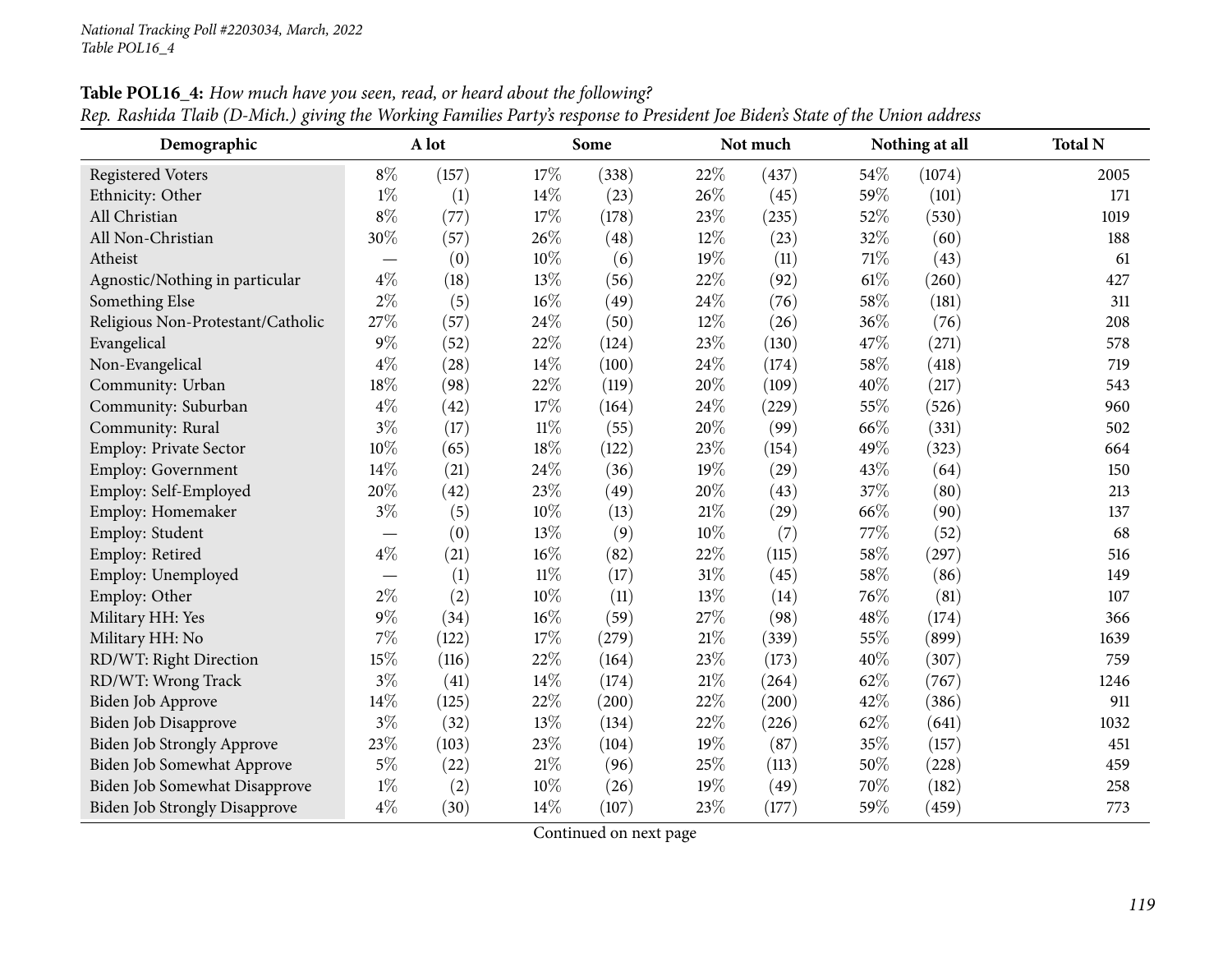| o<br>Demographic                     |       | o<br>A lot |        | Some  |        | Not much |      | Nothing at all | <b>Total N</b> |
|--------------------------------------|-------|------------|--------|-------|--------|----------|------|----------------|----------------|
| <b>Registered Voters</b>             | $8\%$ | (157)      | 17%    | (338) | 22%    | (437)    | 54%  | (1074)         | 2005           |
| Favorable of Biden                   | 12%   | (112)      | 21%    | (187) | 22%    | (198)    | 45%  | (404)          | 902            |
| Unfavorable of Biden                 | $4\%$ | (40)       | 13%    | (136) | 22%    | (223)    | 61\% | (623)          | 1022           |
| Very Favorable of Biden              | 20%   | (88)       | 23%    | (102) | 19%    | (87)     | 38%  | (172)          | 449            |
| Somewhat Favorable of Biden          | $5\%$ | (25)       | 19%    | (85)  | 25%    | (112)    | 51\% | (231)          | 453            |
| Somewhat Unfavorable of Biden        | $2\%$ | (5)        | 12%    | (27)  | 19%    | (45)     | 67\% | (158)          | 236            |
| Very Unfavorable of Biden            | $4\%$ | (35)       | 14\%   | (109) | 23%    | (178)    | 59%  | (465)          | 786            |
| #1 Issue: Economy                    | $9\%$ | (63)       | 16%    | (117) | 23%    | (167)    | 52%  | (381)          | 728            |
| #1 Issue: Security                   | $7\%$ | (23)       | $16\%$ | (56)  | 22%    | (78)     | 55%  | (191)          | 349            |
| #1 Issue: Health Care                | 12%   | (28)       | 26%    | (63)  | 15%    | (35)     | 47%  | (114)          | 241            |
| #1 Issue: Medicare / Social Security | $6\%$ | (14)       | 12%    | (26)  | 27%    | (57)     | 55%  | (119)          | 216            |
| #1 Issue: Women's Issues             | $8\%$ | (8)        | 13%    | (13)  | 20%    | (19)     | 59%  | (58)           | 98             |
| #1 Issue: Education                  | $7\%$ | (5)        | $20\%$ | (15)  | 16%    | (13)     | 57%  | (44)           | 78             |
| #1 Issue: Energy                     | $9\%$ | (15)       | 20%    | (34)  | $21\%$ | (35)     | 50%  | (85)           | 170            |
| #1 Issue: Other                      | $1\%$ | (1)        | $9\%$  | (11)  | 25%    | (32)     | 65%  | (81)           | 125            |
| 2020 Vote: Joe Biden                 | 12%   | (111)      | 20%    | (192) | 21%    | (200)    | 47%  | (446)          | 949            |
| 2020 Vote: Donald Trump              | $5\%$ | (40)       | 15%    | (128) | 23%    | (199)    | 58%  | (500)          | 867            |
| 2020 Vote: Didn't Vote               | $3\%$ | (5)        | $9\%$  | (14)  | $21\%$ | (32)     | 67%  | (103)          | 153            |
| 2018 House Vote: Democrat            | 12%   | (87)       | $21\%$ | (158) | 22%    | (163)    | 45%  | (336)          | 744            |
| 2018 House Vote: Republican          | $4\%$ | (28)       | 18%    | (125) | 22%    | (156)    | 56%  | (390)          | 699            |
| 2016 Vote: Hillary Clinton           | 10%   | (76)       | $21\%$ | (149) | 23%    | (164)    | 46%  | (333)          | 721            |
| 2016 Vote: Donald Trump              | $5\%$ | (39)       | 17%    | (130) | 22%    | (169)    | 56%  | (422)          | 759            |
| 2016 Vote: Other                     | $4\%$ | (3)        | $11\%$ | (8)   | 26%    | (19)     | 59%  | (42)           | 72             |
| 2016 Vote: Didn't Vote               | $9\%$ | (39)       | $11\%$ | (49)  | 19%    | (86)     | 61%  | (274)          | 449            |
| Voted in 2014: Yes                   | $8\%$ | (103)      | 19%    | (256) | 23%    | (305)    | 50%  | (668)          | 1332           |
| Voted in 2014: No                    | $8\%$ | (54)       | 12%    | (82)  | 20%    | (132)    | 60%  | (406)          | 673            |
| 4-Region: Northeast                  | 17%   | (62)       | 20%    | (71)  | 17%    | (61)     | 45%  | (160)          | 354            |
| 4-Region: Midwest                    | $4\%$ | (18)       | 17%    | (76)  | 19%    | (84)     | 60%  | (268)          | 446            |
| 4-Region: South                      | $5\%$ | (38)       | 15%    | (114) | 23%    | (171)    | 57%  | (426)          | 748            |
| 4-Region: West                       | $8\%$ | (39)       | 17%    | (77)  | 27%    | (122)    | 48%  | (219)          | 457            |
| Party: Democrat/Leans Democrat       | 12%   | (110)      | 20%    | (179) | 22%    | (195)    | 46%  | (408)          | 893            |
| Party: Republican/Leans Republican   | $5\%$ | (39)       | 15%    | (127) | 22%    | (182)    | 58%  | (486)          | 834            |

Table POL16\_4: How much have you seen, read, or heard about the following? Rep. Rashida Tlaib (D-Mich.) giving the Working Families Party's response to President Joe Biden's State of the Union address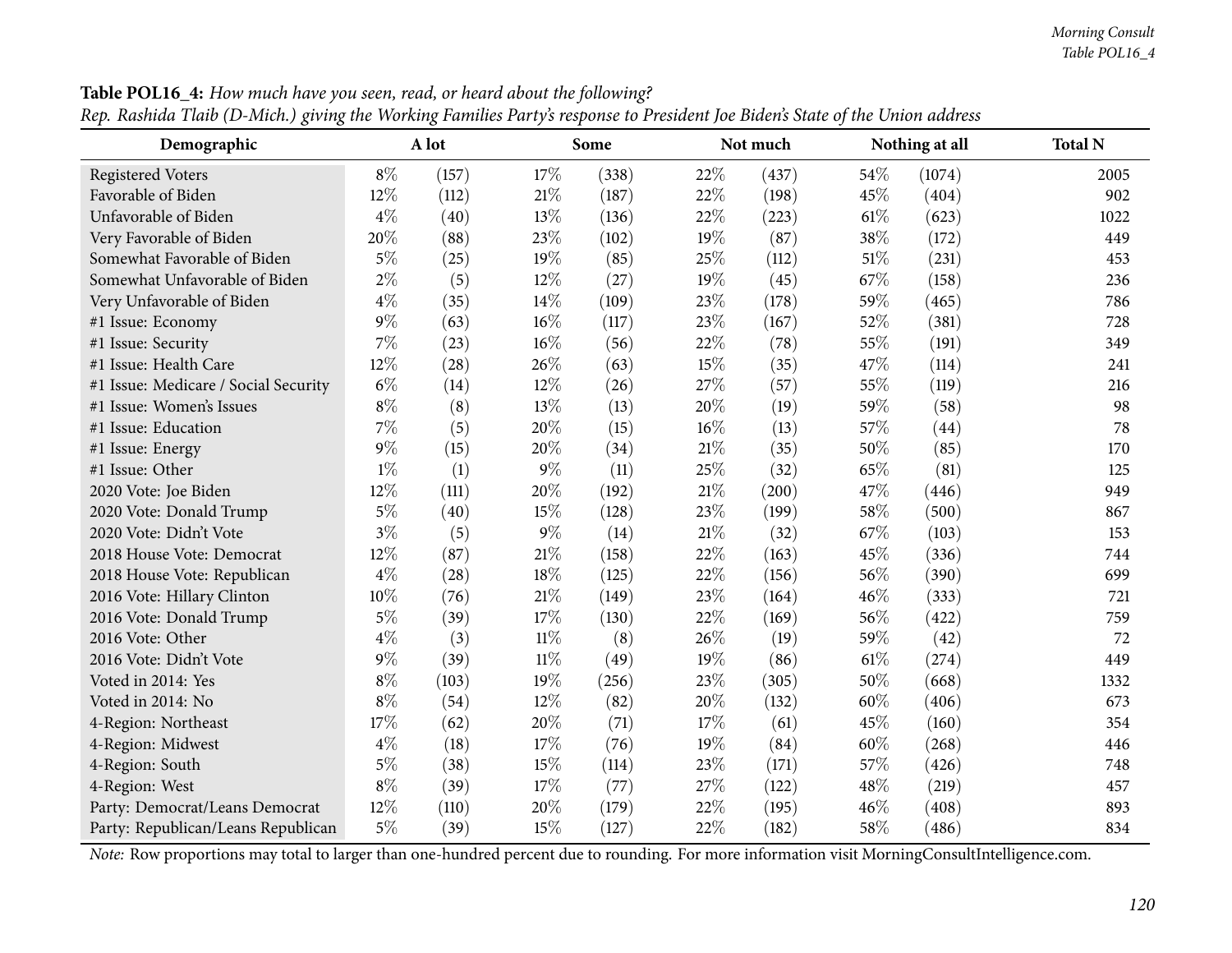Table POL16\_9: How much have you seen, read, or heard about the following?

Rep. Lauren Boebert (R-Colo.) accusing President Joe Biden of causing the deaths of 13 U.S. military service members during his State of the Union *address*

| Demographic              |        | A lot |     | Some  |        | Not much |      | Nothing at all | <b>Total N</b> |
|--------------------------|--------|-------|-----|-------|--------|----------|------|----------------|----------------|
| <b>Registered Voters</b> | 17%    | (345) | 26% | (524) | 17%    | (346)    | 39\% | (789)          | 2005           |
| Gender: Male             | 23%    | (221) | 30% | (281) | 16%    | (149)    | 31%  | (294)          | 945            |
| Gender: Female           | 12%    | (124) | 23% | (243) | 19%    | (197)    | 47%  | (496)          | 1060           |
| Age: 18-34               | 21%    | (110) | 20% | (101) | 16%    | (84)     | 43%  | (222)          | 516            |
| Age: 35-44               | 21%    | (65)  | 31% | (96)  | 15%    | (45)     | 33%  | (102)          | 308            |
| Age: 45-64               | 12%    | (85)  | 25% | (170) | $16\%$ | (111)    | 46%  | (316)          | 682            |
| Age: $65+$               | 17%    | (86)  | 31% | (157) | $21\%$ | (106)    | 30%  | (150)          | 499            |
| GenZers: 1997-2012       | 13%    | (18)  | 14% | (20)  | 12%    | (16)     | 61%  | (86)           | 141            |
| Millennials: 1981-1996   | 24%    | (148) | 25% | (155) | 16%    | (101)    | 34%  | (207)          | 610            |
| GenXers: 1965-1980       | 10%    | (48)  | 26% | (120) | $18\%$ | (87)     | 46%  | (215)          | 469            |
| Baby Boomers: 1946-1964  | 17%    | (124) | 28% | (200) | 19%    | (133)    | 36%  | (260)          | 718            |
| PID: Dem (no lean)       | 24%    | (192) | 27% | (211) | $18\%$ | (145)    | 31%  | (247)          | 794            |
| PID: Ind (no lean)       | $11\%$ | (57)  | 24% | (124) | 15%    | (79)     | 51%  | (268)          | 528            |
| PID: Rep (no lean)       | 14%    | (97)  | 28% | (189) | $18\%$ | (123)    | 40%  | (274)          | 683            |
| PID/Gender: Dem Men      | 35%    | (145) | 30% | (124) | 16%    | (67)     | 18%  | (74)           | 410            |
| PID/Gender: Dem Women    | 12%    | (46)  | 23% | (87)  | 20%    | (78)     | 45%  | (173)          | 384            |
| PID/Gender: Ind Men      | 13%    | (34)  | 26% | (67)  | $11\%$ | (28)     | 49%  | (126)          | 256            |
| PID/Gender: Ind Women    | $8\%$  | (22)  | 21% | (57)  | 19%    | (51)     | 52%  | (142)          | 272            |
| PID/Gender: Rep Men      | 15%    | (42)  | 32% | (90)  | 19%    | (54)     | 33%  | (93)           | 279            |
| PID/Gender: Rep Women    | 14%    | (55)  | 24% | (99)  | $17\%$ | (68)     | 45%  | (181)          | 404            |
| Ideo: Liberal (1-3)      | 24%    | (134) | 29% | (165) | $16\%$ | (88)     | 31%  | (175)          | 561            |
| Ideo: Moderate (4)       | 12%    | (64)  | 21% | (111) | 19%    | (102)    | 47%  | (249)          | 526            |
| Ideo: Conservative (5-7) | 18%    | (142) | 29% | (232) | 16%    | (129)    | 37%  | (293)          | 795            |
| Educ: < College          | 13%    | (157) | 24% | (286) | $18\%$ | (219)    | 45%  | (549)          | 1211           |
| Educ: Bachelors degree   | 24%    | (121) | 26% | (129) | 17%    | (85)     | 33%  | (168)          | 503            |
| Educ: Post-grad          | 23%    | (67)  | 38% | (109) | 14%    | (42)     | 25%  | (73)           | 291            |
| Income: Under 50k        | 12%    | (97)  | 24% | (198) | $18\%$ | (144)    | 46%  | (369)          | 808            |
| Income: 50k-100k         | 18%    | (132) | 25% | (186) | $18\%$ | (132)    | 38%  | (280)          | 731            |
| Income: 100k+            | 25%    | (117) | 30% | (140) | 15%    | (70)     | 30%  | (140)          | 466            |
| Ethnicity: White         | 19%    | (298) | 27% | (419) | 18%    | (279)    | 37%  | (579)          | 1576           |
| Ethnicity: Hispanic      | 26%    | (57)  | 25% | (55)  | 16%    | (37)     | 33%  | (74)           | 223            |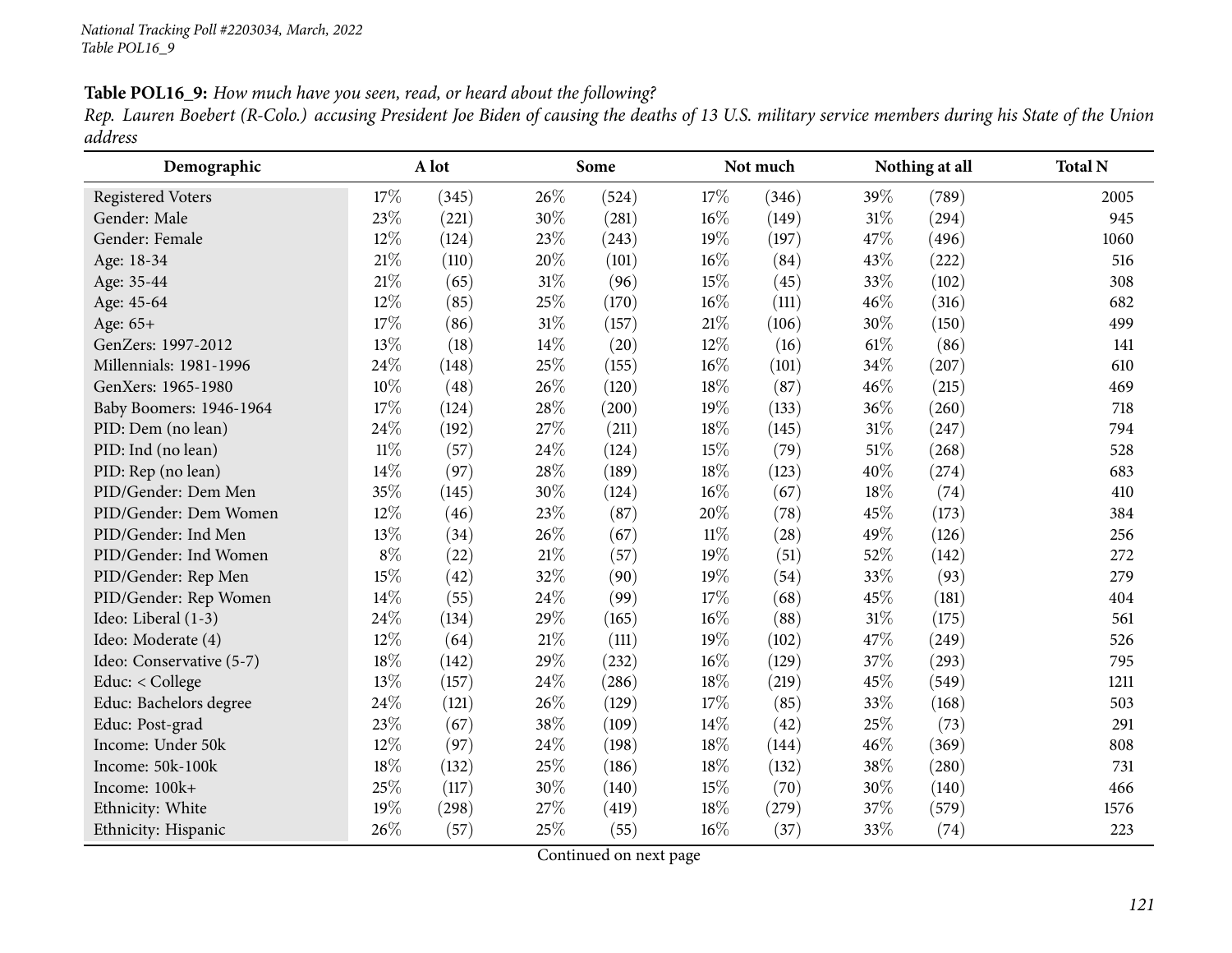Table POL16\_9: How much have you seen, read, or heard about the following?

Rep. Lauren Boebert (R-Colo.) accusing President Joe Biden of causing the deaths of 13 U.S. military service members during his State of the Union *address*

| Demographic                       |        | A lot |        | Some                |        | Not much           |      | Nothing at all | <b>Total N</b> |
|-----------------------------------|--------|-------|--------|---------------------|--------|--------------------|------|----------------|----------------|
| <b>Registered Voters</b>          | 17%    | (345) | 26\%   | (524)               | 17\%   | (346)              | 39%  | (789)          | 2005           |
| Ethnicity: Black                  | 10%    | (25)  | 24\%   | (63)                | $17\%$ | (45)               | 49%  | (126)          | 258            |
| Ethnicity: Other                  | $13\%$ | (23)  | 24\%   | (41)                | 13\%   | $\left( 22\right)$ | 50%  | (85)           | 171            |
| All Christian                     | $16\%$ | (164) | 29%    | (291)               | $17\%$ | (174)              | 38%  | (390)          | 1019           |
| All Non-Christian                 | 39%    | (73)  | 25\%   | (48)                | 13\%   | (25)               | 22%  | (42)           | 188            |
| Atheist                           | 20%    | (12)  | $25\%$ | (15)                | $8\%$  | (5)                | 48%  | (29)           | 61             |
| Agnostic/Nothing in particular    | $12\%$ | (50)  | 20%    | (86)                | 19%    | (83)               | 49%  | (207)          | 427            |
| Something Else                    | $15\%$ | (46)  | 27\%   | (83)                | 19%    | (60)               | 39%  | (121)          | 311            |
| Religious Non-Protestant/Catholic | $36\%$ | (74)  | 26\%   | (54)                | 13\%   | (28)               | 25\% | (52)           | 208            |
| Evangelical                       | 19%    | (109) | $31\%$ | (177)               | $16\%$ | (91)               | 35%  | (200)          | 578            |
| Non-Evangelical                   | $14\%$ | (98)  | 26\%   | (186)               | 19%    | (138)              | 41\% | (296)          | 719            |
| Community: Urban                  | 25%    | (138) | 27%    | (147)               | 15%    | (81)               | 33%  | (177)          | 543            |
| Community: Suburban               | 14%    | (136) | 27%    | (256)               | 18%    | (177)              | 41\% | (391)          | 960            |
| Community: Rural                  | $14\%$ | (72)  | 24%    | (121)               | 17%    | (88)               | 44\% | (222)          | 502            |
| Employ: Private Sector            | 17%    | (114) | 27%    | (178)               | $16\%$ | (107)              | 40%  | (265)          | 664            |
| Employ: Government                | 23%    | (34)  | $30\%$ | (45)                | 17%    | (25)               | 30%  | (45)           | 150            |
| Employ: Self-Employed             | 32%    | (68)  | 26\%   | (56)                | 17%    | (36)               | 25\% | (53)           | 213            |
| Employ: Homemaker                 | $9\%$  | (13)  | 19%    | (26)                | $21\%$ | (29)               | 50%  | (69)           | 137            |
| Employ: Student                   | 13%    | (9)   | $18\%$ | (12)                | $10\%$ | (7)                | 60%  | (41)           | 68             |
| Employ: Retired                   | 17%    | (87)  | 30%    | (155)               | $21\%$ | (106)              | 32%  | (168)          | 516            |
| Employ: Unemployed                | $7\%$  | (11)  | 21\%   | (31)                | $18\%$ | (26)               | 54%  | (81)           | 149            |
| Employ: Other                     | $8\%$  | (9)   | 19%    | (20)                | $9\%$  | (10)               | 64\% | (68)           | 107            |
| Military HH: Yes                  | $15\%$ | (53)  | 30%    | (110)               | $18\%$ | (65)               | 38%  | (137)          | 366            |
| Military HH: No                   | $18\%$ | (292) | 25%    | (414)               | 17%    | (281)              | 40%  | (652)          | 1639           |
| RD/WT: Right Direction            | $24\%$ | (180) | $28\%$ | (216)               | $18\%$ | (136)              | 30%  | (227)          | 759            |
| RD/WT: Wrong Track                | 13%    | (165) | 25\%   | (308)               | $17\%$ | (210)              | 45%  | (563)          | 1246           |
| Biden Job Approve                 | 24\%   | (218) | $28\%$ | $\left( 259\right)$ | $18\%$ | (164)              | 30%  | (269)          | 911            |
| Biden Job Disapprove              | $12\%$ | (128) | 25%    | (260)               | $16\%$ | (169)              | 46\% | (474)          | 1032           |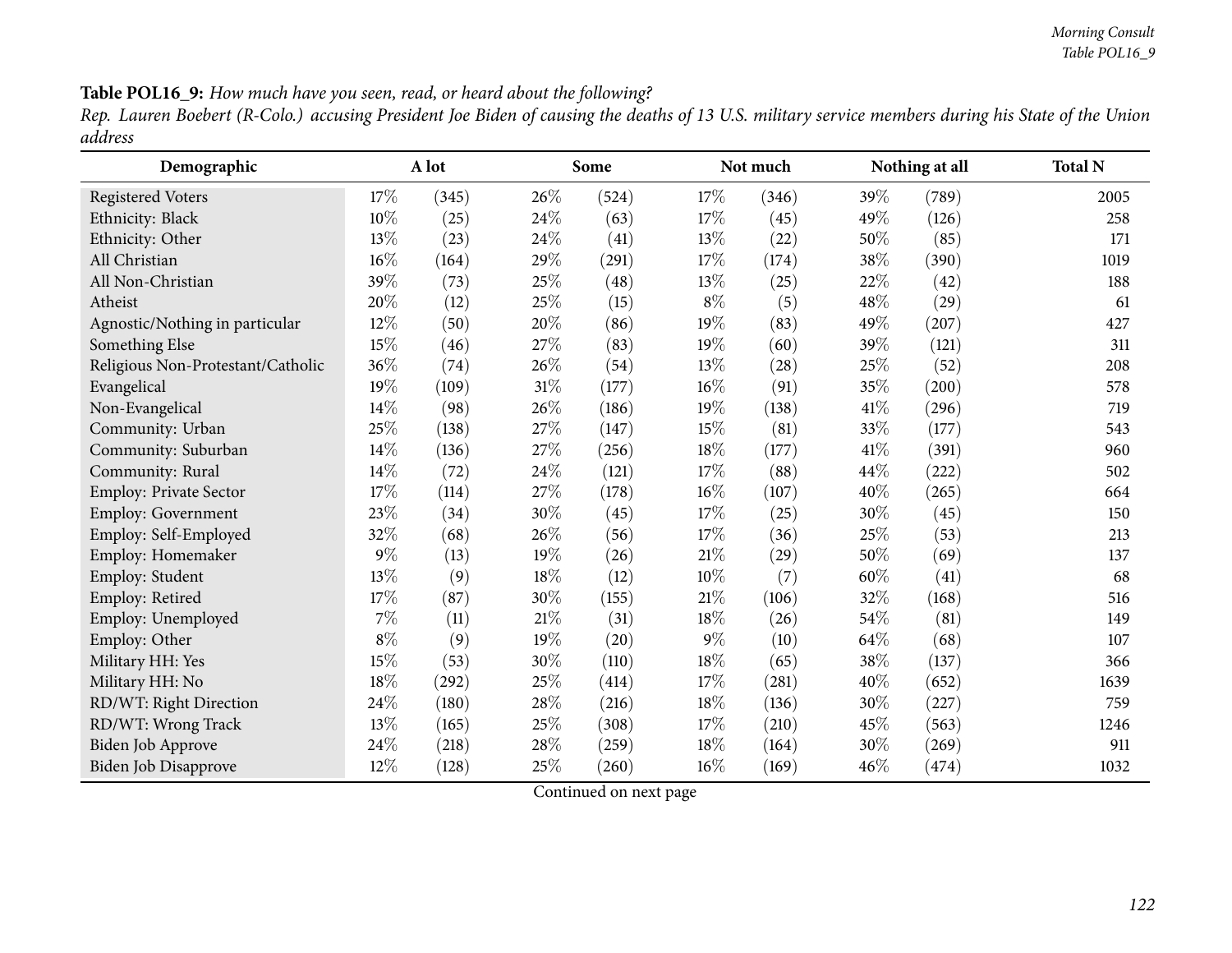Table POL16\_9: How much have you seen, read, or heard about the following?

Rep. Lauren Boebert (R-Colo.) accusing President Joe Biden of causing the deaths of 13 U.S. military service members during his State of the Union *address*

| Demographic                          |        | A lot |     | Some  |     | Not much |      | Nothing at all | <b>Total N</b> |
|--------------------------------------|--------|-------|-----|-------|-----|----------|------|----------------|----------------|
| <b>Registered Voters</b>             | 17%    | (345) | 26% | (524) | 17% | (346)    | 39%  | (789)          | 2005           |
| Biden Job Strongly Approve           | 34%    | (154) | 29% | (131) | 15% | (69)     | 22%  | (97)           | 451            |
| Biden Job Somewhat Approve           | 14%    | (64)  | 28% | (129) | 21% | (95)     | 37%  | (172)          | 459            |
| Biden Job Somewhat Disapprove        | 7%     | (19)  | 17% | (43)  | 20% | (51)     | 57%  | (146)          | 258            |
| <b>Biden Job Strongly Disapprove</b> | 14%    | (109) | 28% | (217) | 15% | (119)    | 42%  | (328)          | 773            |
| Favorable of Biden                   | 22%    | (201) | 29% | (263) | 18% | (158)    | 31%  | (280)          | 902            |
| Unfavorable of Biden                 | 13%    | (134) | 25% | (256) | 17% | (173)    | 45%  | (459)          | 1022           |
| Very Favorable of Biden              | 33%    | (150) | 29% | (130) | 15% | (66)     | 23%  | (102)          | 449            |
| Somewhat Favorable of Biden          | $11\%$ | (51)  | 29% | (133) | 20% | (92)     | 39%  | (177)          | 453            |
| Somewhat Unfavorable of Biden        | 9%     | (21)  | 15% | (35)  | 19% | (45)     | 57%  | (135)          | 236            |
| Very Unfavorable of Biden            | 14%    | (112) | 28% | (221) | 16% | (128)    | 41\% | (324)          | 786            |
| #1 Issue: Economy                    | 14%    | (103) | 26% | (192) | 17% | (120)    | 43%  | (313)          | 728            |
| #1 Issue: Security                   | 19%    | (67)  | 27% | (94)  | 16% | (55)     | 38%  | (133)          | 349            |
| #1 Issue: Health Care                | 24%    | (57)  | 29% | (69)  | 18% | (42)     | 30%  | (73)           | 241            |
| #1 Issue: Medicare / Social Security | 13%    | (28)  | 31% | (66)  | 22% | (47)     | 35%  | (76)           | 216            |
| #1 Issue: Women's Issues             | 20%    | (19)  | 24% | (23)  | 10% | (10)     | 46%  | (45)           | 98             |
| #1 Issue: Education                  | 16%    | (12)  | 14% | (11)  | 15% | (12)     | 55%  | (43)           | 78             |
| #1 Issue: Energy                     | 20%    | (34)  | 22% | (38)  | 21% | (36)     | 36%  | (62)           | 170            |
| #1 Issue: Other                      | 21%    | (26)  | 23% | (29)  | 19% | (24)     | 37%  | (46)           | 125            |
| 2020 Vote: Joe Biden                 | 21%    | (203) | 27% | (254) | 18% | (167)    | 34%  | (326)          | 949            |
| 2020 Vote: Donald Trump              | 14%    | (122) | 28% | (243) | 18% | (153)    | 40%  | (349)          | 867            |
| 2020 Vote: Didn't Vote               | 13%    | (19)  | 14% | (21)  | 12% | (19)     | 61\% | (94)           | 153            |
| 2018 House Vote: Democrat            | 22%    | (163) | 29% | (219) | 18% | (134)    | 31%  | (228)          | 744            |
| 2018 House Vote: Republican          | 16%    | (114) | 32% | (222) | 15% | (108)    | 37%  | (255)          | 699            |
| 2016 Vote: Hillary Clinton           | 20%    | (144) | 29% | (210) | 17% | (125)    | 34%  | (242)          | 721            |
| 2016 Vote: Donald Trump              | 16%    | (123) | 29% | (220) | 17% | (129)    | 38%  | (288)          | 759            |
| 2016 Vote: Other                     | 15%    | (11)  | 21% | (15)  | 26% | (19)     | 38%  | (27)           | 72             |
| 2016 Vote: Didn't Vote               | 15%    | (66)  | 17% | (77)  | 16% | (73)     | 52%  | (232)          | 449            |
| Voted in 2014: Yes                   | 20%    | (263) | 30% | (393) | 17% | (227)    | 34\% | (449)          | 1332           |
| Voted in 2014: No                    | 12%    | (83)  | 19% | (131) | 18% | (120)    | 51\% | (341)          | 673            |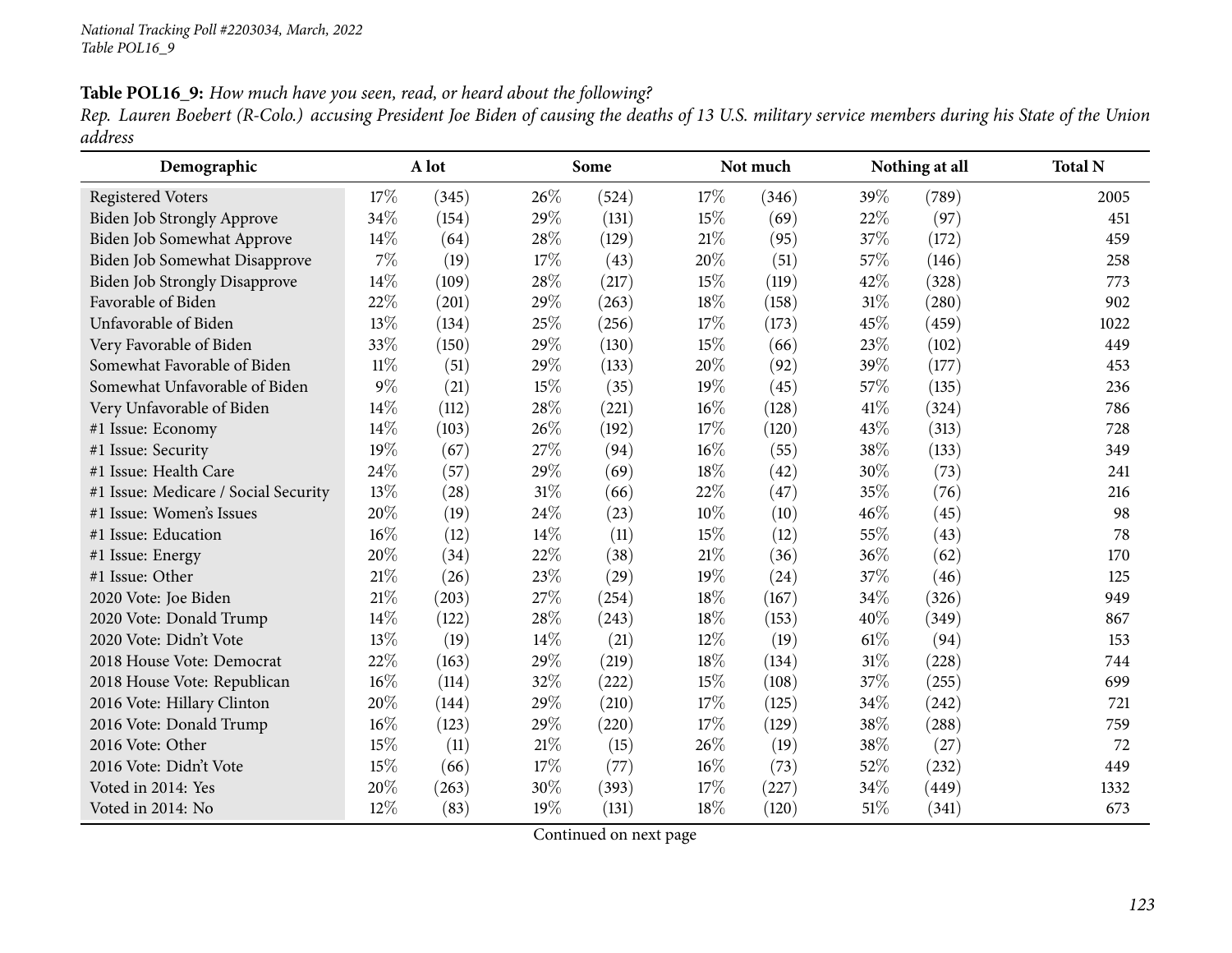Table POL16\_9: How much have you seen, read, or heard about the following?

Rep. Lauren Boebert (R-Colo.) accusing President Joe Biden of causing the deaths of 13 U.S. military service members during his State of the Union *address*

| Demographic                        | A lot  |                |        | Some       |        | Not much |         | Nothing at all | <b>Total N</b> |
|------------------------------------|--------|----------------|--------|------------|--------|----------|---------|----------------|----------------|
| Registered Voters                  | $17\%$ | (345)          | 26%    | (524)      | 17\%   | (346)    | 39 $\%$ | (789)          | 2005           |
| 4-Region: Northeast                | 22%    | $^{\prime}78)$ | $26\%$ | (91)       | $18\%$ | (64)     | 34\%    | (120)          | 354            |
| 4-Region: Midwest                  | $17\%$ | $^{\prime}77$  | 21%    | (96)       | 20%    | (91)     | 41\%    | (183)          | 446            |
| 4-Region: South                    | $14\%$ | (105)          | $29\%$ | $^{(214)}$ | 16%    | (118)    | 42\%    | (311)          | 748            |
| 4-Region: West                     | 19%    | (86)           | $27\%$ | (123)      | 16%    | (73)     | $38\%$  | (175)          | 457            |
| Party: Democrat/Leans Democrat     | 22%    | (198)          | 27\%   | (243)      | 19%    | (166)    | 32%     | (286)          | 893            |
| Party: Republican/Leans Republican | $15\%$ | (121)          | 29%    | (242)      | 16%    | (135)    | 40%     | 336            | 834            |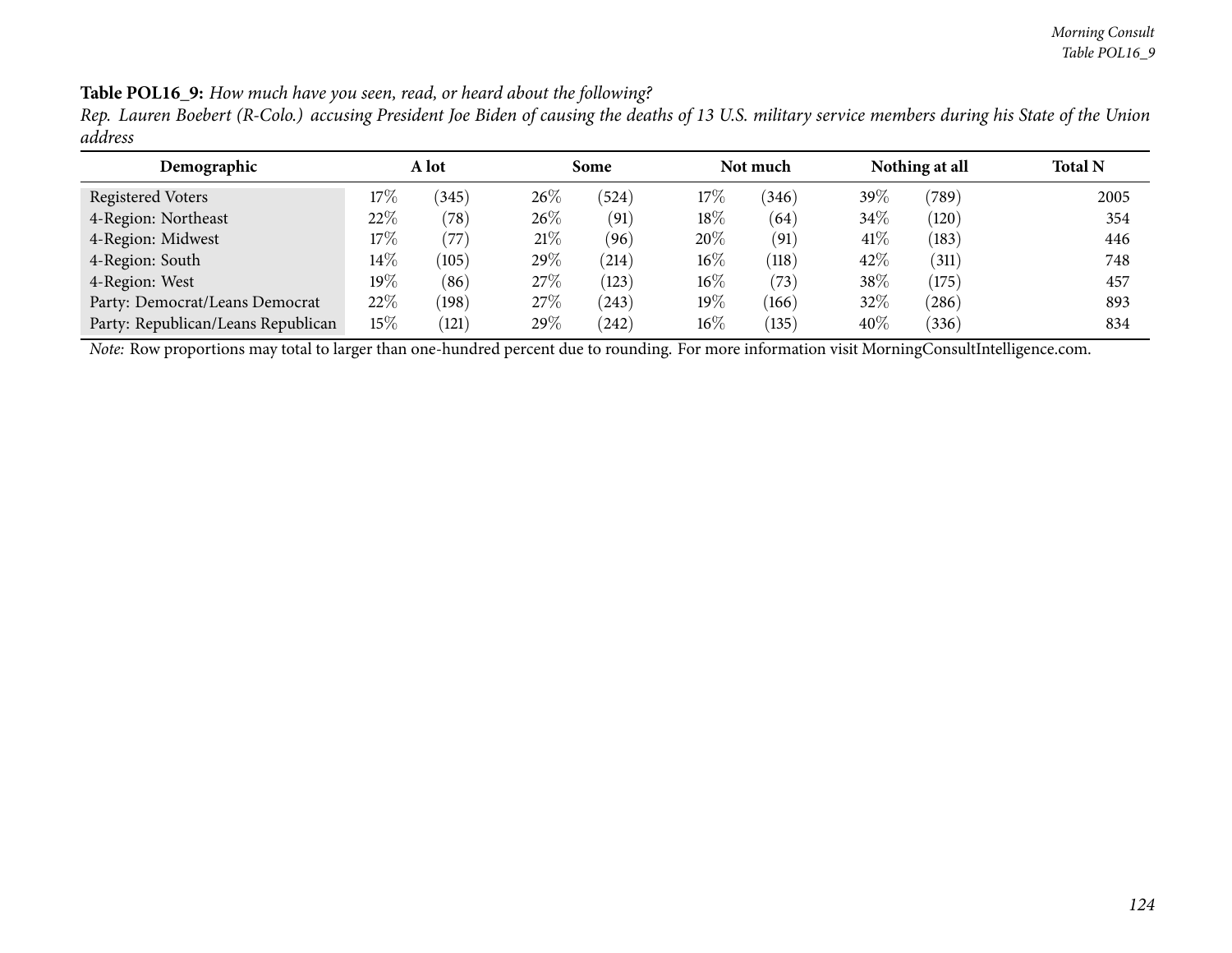#### *National Tracking Poll #2203034, March, <sup>2022</sup> Table POL17*

| Yes, I watched some of   |                          |              |       |      |                        |                |  |  |  |  |  |
|--------------------------|--------------------------|--------------|-------|------|------------------------|----------------|--|--|--|--|--|
| Demographic              | Yes, I watched all of it |              | it    |      | No, I did not watch it | <b>Total N</b> |  |  |  |  |  |
| <b>Registered Voters</b> | 22%                      | 25%<br>(446) | (506) | 52%  | (1052)                 | 2005           |  |  |  |  |  |
| Gender: Male             | $31\%$                   | 27%<br>(297) | (251) | 42%  | (398)                  | 945            |  |  |  |  |  |
| Gender: Female           | $14\%$                   | 24%<br>(150) | (256) | 62\% | (655)                  | 1060           |  |  |  |  |  |
| Age: 18-34               | 23%                      | 25%<br>(117) | (127) | 53%  | (273)                  | 516            |  |  |  |  |  |
| Age: 35-44               | 29%                      | 28%<br>(89)  | (85)  | 43%  | (134)                  | 308            |  |  |  |  |  |
| Age: 45-64               | 14\%                     | 28%<br>(96)  | (189) | 58%  | (396)                  | 682            |  |  |  |  |  |
| Age: 65+                 | 29%                      | 21%<br>(144) | (105) | 50%  | (250)                  | 499            |  |  |  |  |  |
| GenZers: 1997-2012       | $16\%$                   | 24%<br>(22)  | (34)  | 60%  | (85)                   | 141            |  |  |  |  |  |
| Millennials: 1981-1996   | 28%                      | 26%<br>(170) | (156) | 47%  | (285)                  | 610            |  |  |  |  |  |
| GenXers: 1965-1980       | 13\%                     | 28%<br>(63)  | (130) | 59%  | (277)                  | 469            |  |  |  |  |  |
| Baby Boomers: 1946-1964  | 22%                      | 25%<br>(159) | (176) | 53%  | (383)                  | 718            |  |  |  |  |  |
| PID: Dem (no lean)       | 33%                      | 31%<br>(263) | (249) | 35%  | (282)                  | 794            |  |  |  |  |  |
| PID: Ind (no lean)       | $16\%$                   | 17%<br>(83)  | (90)  | 67%  | (355)                  | 528            |  |  |  |  |  |
| PID: Rep (no lean)       | 15%                      | 24%<br>(100) | (167) | 61\% | (416)                  | 683            |  |  |  |  |  |
| PID/Gender: Dem Men      | 45%                      | 34%<br>(186) | (139) | 21%  | (85)                   | 410            |  |  |  |  |  |
| PID/Gender: Dem Women    | 20%                      | 29%<br>(77)  | (110) | 51%  | (197)                  | 384            |  |  |  |  |  |
| PID/Gender: Ind Men      | 19%                      | 18%<br>(48)  | (46)  | 63%  | (162)                  | 256            |  |  |  |  |  |
| PID/Gender: Ind Women    | 13%                      | 16%<br>(35)  | (44)  | 71\% | (193)                  | 272            |  |  |  |  |  |
| PID/Gender: Rep Men      | 23\%                     | 23%<br>(63)  | (65)  | 54%  | (151)                  | 279            |  |  |  |  |  |
| PID/Gender: Rep Women    | $9\%$                    | 25%<br>(37)  | (101) | 66%  | (265)                  | 404            |  |  |  |  |  |
| Ideo: Liberal (1-3)      | 32%                      | 28%<br>(180) | (156) | 40%  | (225)                  | 561            |  |  |  |  |  |
| Ideo: Moderate (4)       | 17%                      | (89)<br>33%  | (171) | 51%  | (266)                  | 526            |  |  |  |  |  |
| Ideo: Conservative (5-7) | 21%                      | 20%<br>(169) | (162) | 58%  | (463)                  | 795            |  |  |  |  |  |
| Educ: < College          | $16\%$                   | 26%<br>(197) | (318) | 57%  | (696)                  | 1211           |  |  |  |  |  |
| Educ: Bachelors degree   | 27\%                     | 23%<br>(137) | (116) | 50%  | (249)                  | 503            |  |  |  |  |  |
| Educ: Post-grad          | 39%                      | 25%<br>(113) | (72)  | 37%  | (107)                  | 291            |  |  |  |  |  |
| Income: Under 50k        | 18%                      | 27%<br>(142) | (216) | 56%  | (450)                  | 808            |  |  |  |  |  |
| Income: 50k-100k         | 22%                      | 24%<br>(157) | (173) | 55%  | (400)                  | 731            |  |  |  |  |  |
| Income: 100k+            | 32%                      | 25%<br>(147) | (117) | 43%  | (202)                  | 466            |  |  |  |  |  |
| Ethnicity: White         | 24%                      | 24%<br>(379) | (381) | 52%  | (816)                  | 1576           |  |  |  |  |  |
| Ethnicity: Hispanic      | 28%                      | 37%<br>(62)  | (82)  | 36%  | (80)                   | 223            |  |  |  |  |  |
| Ethnicity: Black         | 19%                      | 30%<br>(50)  | (76)  | 51%  | (131)                  | 258            |  |  |  |  |  |

Table POL17: As you may know, President Joe Biden gave his State of the Union address on Tuesday, March 1st. Did you watch the speech?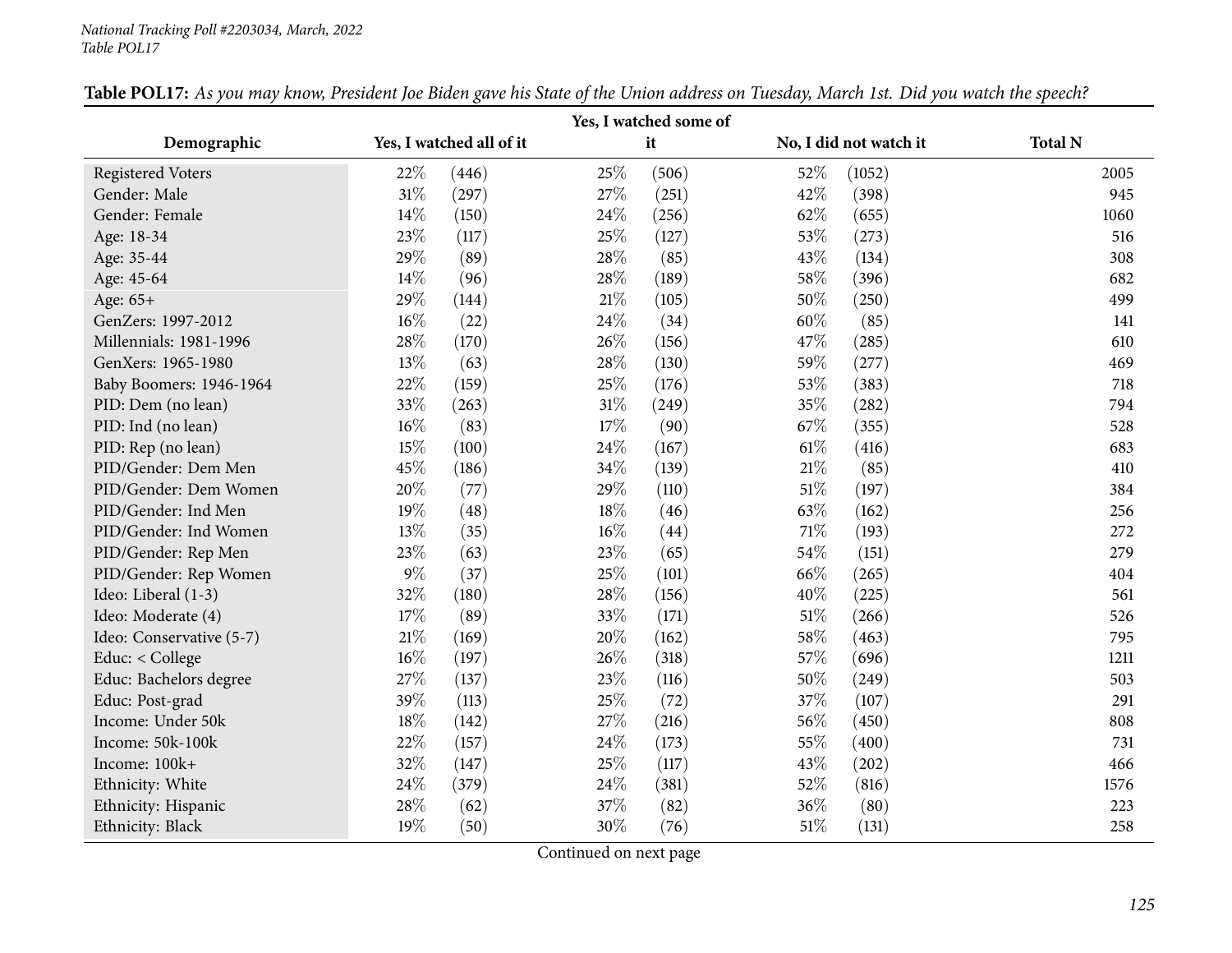### *Morning Consult Table POL17*

| Yes, I watched some of               |                          |                 |                        |                |  |  |  |  |  |  |  |  |
|--------------------------------------|--------------------------|-----------------|------------------------|----------------|--|--|--|--|--|--|--|--|
| Demographic                          | Yes, I watched all of it | it              | No, I did not watch it | <b>Total N</b> |  |  |  |  |  |  |  |  |
| <b>Registered Voters</b>             | 22%<br>(446)             | 25%<br>(506)    | 52%<br>(1052)          | 2005           |  |  |  |  |  |  |  |  |
| Ethnicity: Other                     | $10\%$<br>(17)           | 29%<br>(49)     | $61\%$<br>(105)        | 171            |  |  |  |  |  |  |  |  |
| All Christian                        | 24%<br>(247)             | 26%<br>(261)    | 50%<br>(512)           | 1019           |  |  |  |  |  |  |  |  |
| All Non-Christian                    | 55%<br>(104)             | 23%<br>(43)     | 22%<br>(41)            | 188            |  |  |  |  |  |  |  |  |
| Atheist                              | 13%<br>(8)               | 33%<br>(20)     | 54%<br>(33)            | 61             |  |  |  |  |  |  |  |  |
| Agnostic/Nothing in particular       | 12%<br>(50)              | 26%<br>(112)    | 62%<br>(265)           | 427            |  |  |  |  |  |  |  |  |
| Something Else                       | 12%<br>(38)              | 23%<br>(71)     | 65%<br>(202)           | 311            |  |  |  |  |  |  |  |  |
| Religious Non-Protestant/Catholic    | 50%<br>(105)             | 23%<br>(48)     | 26%<br>(55)            | 208            |  |  |  |  |  |  |  |  |
| Evangelical                          | 27%<br>(154)             | 23%<br>(133)    | 50%<br>(290)           | 578            |  |  |  |  |  |  |  |  |
| Non-Evangelical                      | 17%<br>(126)             | 27%<br>(191)    | 56%<br>(402)           | 719            |  |  |  |  |  |  |  |  |
| Community: Urban                     | 39%<br>(211)             | 24%<br>(132)    | 37%<br>(201)           | 543            |  |  |  |  |  |  |  |  |
| Community: Suburban                  | 18%<br>(173)             | 28%<br>(272)    | 54%<br>(515)           | 960            |  |  |  |  |  |  |  |  |
| Community: Rural                     | 13%<br>(63)              | $21\%$<br>(103) | 67\%<br>(336)          | 502            |  |  |  |  |  |  |  |  |
| Employ: Private Sector               | $21\%$<br>(142)          | 28%<br>(189)    | 50%<br>(333)           | 664            |  |  |  |  |  |  |  |  |
| Employ: Government                   | 29%<br>(44)              | 24%<br>(36)     | 47%<br>(71)            | 150            |  |  |  |  |  |  |  |  |
| Employ: Self-Employed                | 37%<br>(79)              | 24%<br>(52)     | 39%<br>(82)            | 213            |  |  |  |  |  |  |  |  |
| Employ: Homemaker                    | 7%<br>(9)                | 18%<br>(25)     | 75%<br>(103)           | 137            |  |  |  |  |  |  |  |  |
| Employ: Student                      | 10%<br>(7)               | 29%<br>(19)     | 62%<br>(42)            | 68             |  |  |  |  |  |  |  |  |
| Employ: Retired                      | 29%<br>(149)             | $21\%$<br>(108) | 50%<br>(260)           | 516            |  |  |  |  |  |  |  |  |
| Employ: Unemployed                   | $6\%$<br>(9)             | 28%<br>(42)     | 66%<br>(98)            | 149            |  |  |  |  |  |  |  |  |
| Employ: Other                        | 7%<br>(8)                | 33%<br>(36)     | 59%<br>(64)            | 107            |  |  |  |  |  |  |  |  |
| Military HH: Yes                     | 28%<br>(101)             | 20%<br>(72)     | 53%<br>(193)           | 366            |  |  |  |  |  |  |  |  |
| Military HH: No                      | 21%<br>(345)             | 27%<br>(435)    | 52%<br>(859)           | 1639           |  |  |  |  |  |  |  |  |
| RD/WT: Right Direction               | 38%<br>(285)             | 30%<br>(226)    | 33%<br>(247)           | 759            |  |  |  |  |  |  |  |  |
| RD/WT: Wrong Track                   | 13%<br>(161)             | 22%<br>(280)    | 65%<br>(805)           | 1246           |  |  |  |  |  |  |  |  |
| Biden Job Approve                    | 35%<br>(321)             | 30%<br>(271)    | 35%<br>(318)           | 911            |  |  |  |  |  |  |  |  |
| Biden Job Disapprove                 | 12%<br>(122)             | 22%<br>(224)    | 66%<br>(686)           | 1032           |  |  |  |  |  |  |  |  |
| <b>Biden Job Strongly Approve</b>    | 53%<br>(239)             | 27%<br>(122)    | 20%<br>(91)            | 451            |  |  |  |  |  |  |  |  |
| Biden Job Somewhat Approve           | 18%<br>(82)              | 33%<br>(150)    | 50%<br>(228)           | 459            |  |  |  |  |  |  |  |  |
| Biden Job Somewhat Disapprove        | $7\%$<br>(18)            | 24\%<br>(63)    | 69%<br>(177)           | 258            |  |  |  |  |  |  |  |  |
| <b>Biden Job Strongly Disapprove</b> | 13%<br>(104)<br>$\sim$   | $21\%$<br>(161) | 66%<br>(508)           | 773            |  |  |  |  |  |  |  |  |

Table POL17: As you may know, President Joe Biden gave his State of the Union address on Tuesday, March 1st. Did you watch the speech?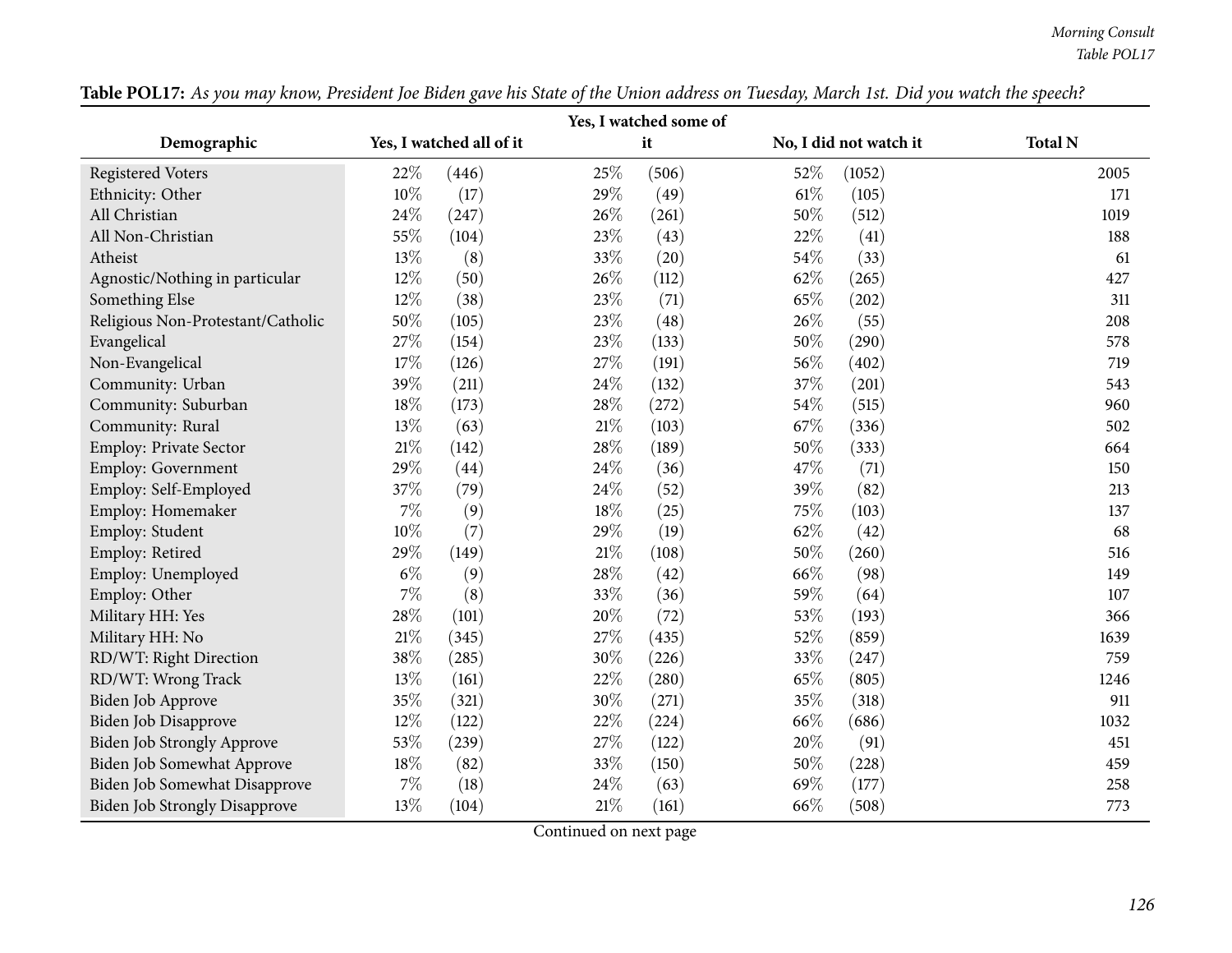| Yes, I watched some of               |        |                          |        |       |      |                        |                |  |  |  |  |
|--------------------------------------|--------|--------------------------|--------|-------|------|------------------------|----------------|--|--|--|--|
| Demographic                          |        | Yes, I watched all of it |        | it    |      | No, I did not watch it | <b>Total N</b> |  |  |  |  |
| <b>Registered Voters</b>             | 22%    | (446)                    | 25%    | (506) | 52%  | (1052)                 | 2005           |  |  |  |  |
| Favorable of Biden                   | 34%    | (305)                    | 30%    | (269) | 36%  | (327)                  | 902            |  |  |  |  |
| Unfavorable of Biden                 | 13%    | (130)                    | 21%    | (217) | 66%  | (674)                  | 1022           |  |  |  |  |
| Very Favorable of Biden              | 48%    | (215)                    | 30%    | (136) | 22%  | (98)                   | 449            |  |  |  |  |
| Somewhat Favorable of Biden          | 20%    | (91)                     | 29%    | (133) | 51%  | (229)                  | 453            |  |  |  |  |
| Somewhat Unfavorable of Biden        | $9\%$  | (21)                     | 21%    | (50)  | 70%  | (165)                  | 236            |  |  |  |  |
| Very Unfavorable of Biden            | $14\%$ | (109)                    | 21%    | (168) | 65%  | (510)                  | 786            |  |  |  |  |
| #1 Issue: Economy                    | 20%    | (146)                    | 24%    | (173) | 56%  | (409)                  | 728            |  |  |  |  |
| #1 Issue: Security                   | 23%    | (80)                     | 22%    | (77)  | 55%  | (192)                  | 349            |  |  |  |  |
| #1 Issue: Health Care                | 29%    | (70)                     | 31%    | (74)  | 40%  | (97)                   | 241            |  |  |  |  |
| #1 Issue: Medicare / Social Security | 23%    | (49)                     | 24%    | (51)  | 54\% | (116)                  | 216            |  |  |  |  |
| #1 Issue: Women's Issues             | 22%    | (22)                     | 21%    | (21)  | 57%  | (55)                   | 98             |  |  |  |  |
| #1 Issue: Education                  | 18%    | (14)                     | 34%    | (26)  | 48%  | (37)                   | 78             |  |  |  |  |
| #1 Issue: Energy                     | 23%    | (39)                     | 35%    | (59)  | 42%  | (72)                   | 170            |  |  |  |  |
| #1 Issue: Other                      | 22%    | (27)                     | 19%    | (24)  | 59%  | (74)                   | 125            |  |  |  |  |
| 2020 Vote: Joe Biden                 | $31\%$ | (293)                    | 28%    | (267) | 41\% | (389)                  | 949            |  |  |  |  |
| 2020 Vote: Donald Trump              | 16%    | (134)                    | 24%    | (208) | 61\% | (525)                  | 867            |  |  |  |  |
| 2020 Vote: Didn't Vote               | $11\%$ | (17)                     | $16\%$ | (24)  | 73%  | (113)                  | 153            |  |  |  |  |
| 2018 House Vote: Democrat            | 30%    | (222)                    | 31%    | (229) | 39%  | (293)                  | 744            |  |  |  |  |
| 2018 House Vote: Republican          | $21\%$ | (144)                    | 22%    | (152) | 58%  | (403)                  | 699            |  |  |  |  |
| 2016 Vote: Hillary Clinton           | 30%    | (218)                    | 28%    | (204) | 41\% | (299)                  | 721            |  |  |  |  |
| 2016 Vote: Donald Trump              | 19%    | (147)                    | 23%    | (174) | 58%  | (439)                  | 759            |  |  |  |  |
| 2016 Vote: Other                     | 15%    | (11)                     | 23%    | (17)  | 62%  | (45)                   | 72             |  |  |  |  |
| 2016 Vote: Didn't Vote               | 16%    | (72)                     | 24%    | (110) | 60%  | (267)                  | 449            |  |  |  |  |
| Voted in 2014: Yes                   | 27%    | (353)                    | 25%    | (329) | 49%  | (650)                  | 1332           |  |  |  |  |
| Voted in 2014: No                    | 14%    | (93)                     | 26%    | (178) | 60%  | (402)                  | 673            |  |  |  |  |
| 4-Region: Northeast                  | $31\%$ | (108)                    | 27%    | (95)  | 43%  | (151)                  | 354            |  |  |  |  |
| 4-Region: Midwest                    | 18%    | (81)                     | 24%    | (107) | 58%  | (258)                  | 446            |  |  |  |  |
| 4-Region: South                      | 17%    | (125)                    | 25%    | (190) | 58%  | (432)                  | 748            |  |  |  |  |
| 4-Region: West                       | 29%    | (132)                    | 25%    | (114) | 46%  | (211)                  | 457            |  |  |  |  |
| Party: Democrat/Leans Democrat       | 32%    | (287)                    | 29%    | (261) | 39%  | (345)                  | 893            |  |  |  |  |
| Party: Republican/Leans Republican   | 16%    | (130)                    | 23%    | (195) | 61\% | (510)                  | 834            |  |  |  |  |

Table POL17: As you may know, President Joe Biden gave his State of the Union address on Tuesday, March 1st. Did you watch the speech?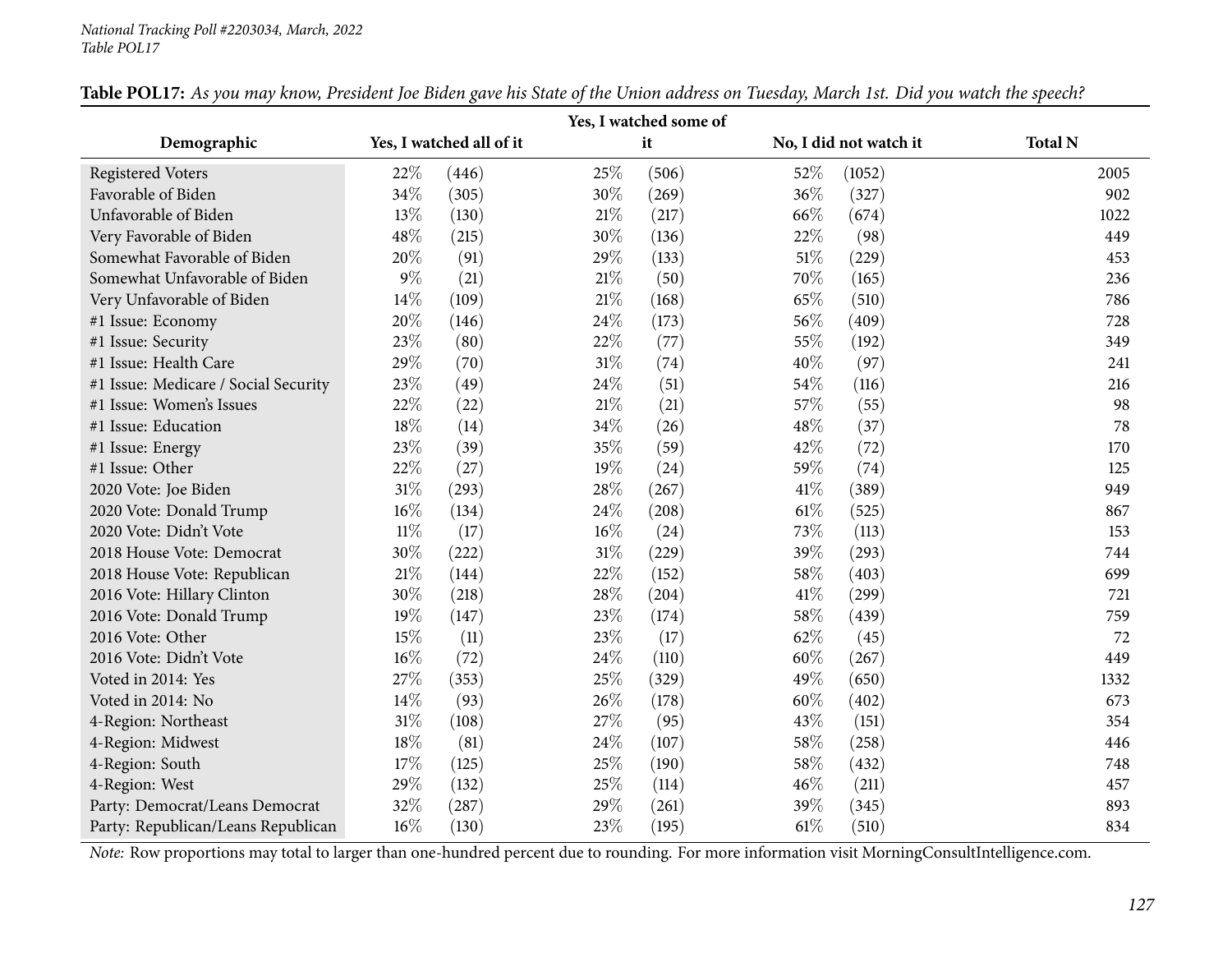|                          |        |                  |        |       |        |                  |        | Don't know / |        |            |                |
|--------------------------|--------|------------------|--------|-------|--------|------------------|--------|--------------|--------|------------|----------------|
| Demographic              |        | <b>Excellent</b> |        | Good  |        | <b>Only Fair</b> |        | Poor         |        | No opinion | <b>Total N</b> |
| <b>Registered Voters</b> | 14%    | (290)            | 22%    | (448) | 14\%   | (277)            | 26%    | (514)        | 24%    | (476)      | 2005           |
| Gender: Male             | 22%    | (206)            | 25%    | (239) | 13%    | (126)            | 24\%   | (225)        | 16%    | (150)      | 945            |
| Gender: Female           | $8\%$  | (84)             | 20%    | (208) | 14\%   | (152)            | 27\%   | (290)        | 31%    | (326)      | 1060           |
| Age: 18-34               | 16%    | (81)             | 22%    | (114) | 14%    | (71)             | 19%    | (99)         | 29%    | (151)      | 516            |
| Age: 35-44               | 23%    | (71)             | 27%    | (82)  | $11\%$ | (33)             | 19%    | (59)         | 21%    | (63)       | 308            |
| Age: 45-64               | 9%     | (59)             | 20%    | (137) | 16%    | (106)            | 28%    | (189)        | 28%    | (190)      | 682            |
| Age: 65+                 | 16%    | (78)             | 23%    | (114) | 13%    | (67)             | 34%    | (167)        | 14%    | (72)       | 499            |
| GenZers: 1997-2012       | $4\%$  | (5)              | 22%    | (31)  | $9\%$  | (13)             | 23%    | (32)         | 42%    | (59)       | 141            |
| Millennials: 1981-1996   | 22%    | (135)            | 24%    | (147) | 13%    | (79)             | 18%    | (112)        | 23%    | (138)      | 610            |
| GenXers: 1965-1980       | 10%    | (48)             | 21%    | (98)  | 14%    | (65)             | 23%    | (110)        | 32%    | (149)      | 469            |
| Baby Boomers: 1946-1964  | 13%    | (91)             | 23%    | (162) | 14%    | (103)            | 33%    | (240)        | 17%    | (122)      | 718            |
| PID: Dem (no lean)       | 29%    | (232)            | 41\%   | (322) | $9\%$  | (72)             | $3\%$  | (22)         | 18%    | (147)      | 794            |
| PID: Ind (no lean)       | $6\%$  | (30)             | 16%    | (86)  | 18%    | (97)             | $26\%$ | (138)        | 33%    | (176)      | 528            |
| PID: Rep (no lean)       | $4\%$  | (28)             | $6\%$  | (39)  | 16%    | (108)            | 52%    | (355)        | 22%    | (153)      | 683            |
| PID/Gender: Dem Men      | 39%    | (162)            | 41\%   | (170) | $6\%$  | (26)             | $4\%$  | (16)         | $9\%$  | (36)       | 410            |
| PID/Gender: Dem Women    | 18%    | (70)             | 40%    | (152) | 12%    | (46)             | $2\%$  | (6)          | 29%    | (110)      | 384            |
| PID/Gender: Ind Men      | $9\%$  | (22)             | 17%    | (44)  | 21%    | (55)             | 29%    | (73)         | 24%    | (61)       | 256            |
| PID/Gender: Ind Women    | $3\%$  | (8)              | 15%    | (42)  | 16%    | (42)             | 24%    | (65)         | 42%    | (115)      | 272            |
| PID/Gender: Rep Men      | $8\%$  | (21)             | $9\%$  | (25)  | 16%    | (45)             | 49%    | (136)        | 19%    | (53)       | 279            |
| PID/Gender: Rep Women    | $2\%$  | (6)              | $4\%$  | (15)  | 16%    | (63)             | 54%    | (219)        | 25%    | (101)      | 404            |
| Ideo: Liberal (1-3)      | 33%    | (188)            | 35%    | (194) | $8\%$  | (44)             | $5\%$  | (27)         | 19%    | (109)      | 561            |
| Ideo: Moderate (4)       | $11\%$ | (58)             | 29%    | (155) | 18%    | (97)             | 15%    | (78)         | 26%    | (138)      | 526            |
| Ideo: Conservative (5-7) | $5\%$  | (43)             | 10%    | (83)  | 15%    | (121)            | 48%    | (384)        | 21%    | (164)      | 795            |
| Educ: < College          | $8\%$  | (94)             | 21%    | (254) | 13%    | (162)            | 29%    | (349)        | 29%    | (350)      | 1211           |
| Educ: Bachelors degree   | 22%    | (109)            | $22\%$ | (109) | 14%    | (72)             | 23%    | (118)        | 19%    | (94)       | 503            |
| Educ: Post-grad          | 30%    | (86)             | 29%    | (84)  | 15%    | (43)             | $16\%$ | (47)         | $11\%$ | (31)       | 291            |
| Income: Under 50k        | 9%     | (74)             | 23%    | (183) | 13%    | (109)            | 26%    | (208)        | 29%    | (234)      | 808            |
| Income: 50k-100k         | 15%    | (107)            | 21%    | (155) | 15%    | (110)            | 28%    | (203)        | 21%    | (157)      | 731            |
| Income: 100k+            | 23%    | (108)            | 24%    | (110) | 13%    | (59)             | 22%    | (104)        | 18%    | (85)       | 466            |
| Ethnicity: White         | 15%    | (239)            | 20%    | (321) | 14%    | (221)            | 30%    | (469)        | $21\%$ | (326)      | 1576           |
| Ethnicity: Hispanic      | 12%    | (27)             | 34%    | (76)  | 12%    | (26)             | 22%    | (48)         | 20%    | (45)       | 223            |
| Ethnicity: Black         | 15%    | (40)             | 35%    | (91)  | 12%    | (31)             | $4\%$  | (10)         | 34%    | (87)       | 258            |

Table POL18: And based on what you have seen, read or heard recently about President Joe Biden's State of the Union address, would you say it was: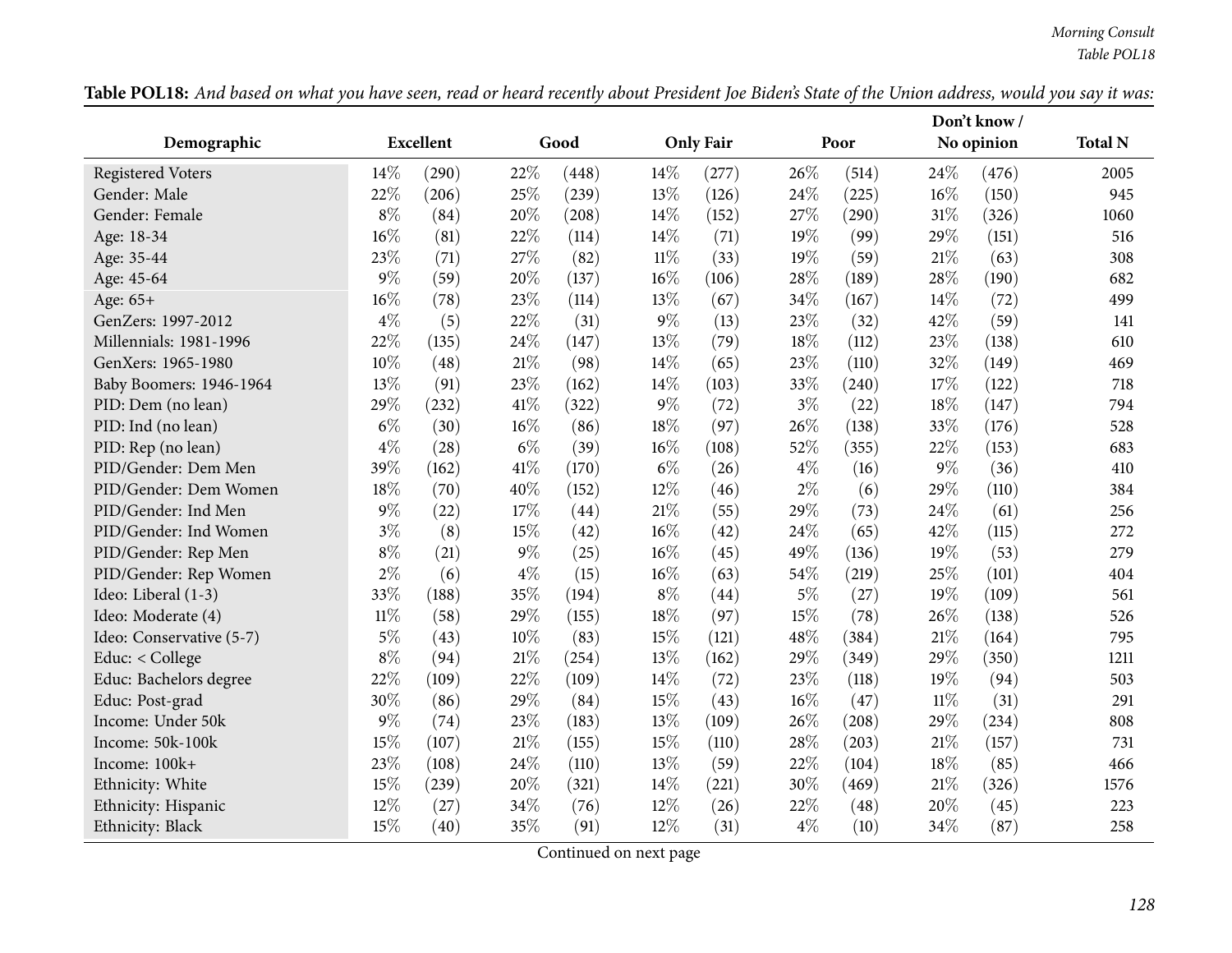| Demographic                          |        | <b>Excellent</b> |       | Good  |        | <b>Only Fair</b> |        | Poor  |        | No opinion | <b>Total N</b> |
|--------------------------------------|--------|------------------|-------|-------|--------|------------------|--------|-------|--------|------------|----------------|
| <b>Registered Voters</b>             | $14\%$ | (290)            | 22%   | (448) | 14%    | (277)            | 26%    | (514) | 24%    | (476)      | 2005           |
| Ethnicity: Other                     | $7\%$  | (11)             | 21%   | (36)  | 15%    | (25)             | 21%    | (36)  | 37%    | (63)       | 171            |
| All Christian                        | 14%    | (139)            | 21%   | (209) | 14%    | (144)            | 32%    | (324) | 20%    | (203)      | 1019           |
| All Non-Christian                    | 45%    | (84)             | 32%   | (59)  | $7\%$  | (13)             | $8\%$  | (15)  | 9%     | (17)       | 188            |
| Atheist                              | 23%    | (14)             | 25%   | (15)  | $11\%$ | (7)              | 10%    | (6)   | 30%    | (18)       | 61             |
| Agnostic/Nothing in particular       | $8\%$  | (34)             | 27%   | (113) | 15%    | (65)             | 18%    | (75)  | 33%    | (139)      | 427            |
| Something Else                       | $6\%$  | (18)             | 16%   | (50)  | $16\%$ | (49)             | 30%    | (94)  | 32%    | (100)      | 311            |
| Religious Non-Protestant/Catholic    | 41\%   | (85)             | 31%   | (64)  | $7\%$  | (15)             | $11\%$ | (23)  | $11\%$ | (22)       | 208            |
| Evangelical                          | $16\%$ | (92)             | 17%   | (99)  | 12%    | (68)             | 33%    | (191) | 22%    | (128)      | 578            |
| Non-Evangelical                      | $9\%$  | (62)             | 21%   | (153) | 17%    | (120)            | 30%    | (218) | 23%    | (165)      | 719            |
| Community: Urban                     | 32%    | (174)            | 29%   | (156) | $9\%$  | (48)             | 13%    | (72)  | 17%    | (94)       | 543            |
| Community: Suburban                  | $9\%$  | (82)             | 22%   | (214) | 17%    | (166)            | 27%    | (259) | 25%    | (238)      | 960            |
| Community: Rural                     | $7\%$  | (34)             | 15%   | (77)  | 13%    | (64)             | 37%    | (183) | 29%    | (145)      | 502            |
| Employ: Private Sector               | 16%    | (105)            | 22%   | (144) | $16\%$ | (104)            | 24%    | (160) | 23%    | (151)      | 664            |
| Employ: Government                   | 22%    | (33)             | 24%   | (37)  | 14%    | (21)             | 21\%   | (31)  | 19%    | (28)       | 150            |
| Employ: Self-Employed                | 28%    | (59)             | 24%   | (51)  | 10%    | (22)             | 24%    | (51)  | 14%    | (30)       | 213            |
| Employ: Homemaker                    | $3\%$  | (4)              | 14%   | (19)  | 12%    | (16)             | 35%    | (48)  | 36%    | (50)       | 137            |
| Employ: Student                      |        | (0)              | 28%   | (19)  | $11\%$ | (7)              | 25%    | (17)  | 37%    | (25)       | 68             |
| Employ: Retired                      | 15%    | (78)             | 23%   | (117) | 12%    | (63)             | 34%    | (175) | 16%    | (82)       | 516            |
| Employ: Unemployed                   | $4\%$  | (6)              | 22%   | (32)  | 16%    | (24)             | 13%    | (19)  | 45%    | (67)       | 149            |
| Employ: Other                        | $3\%$  | (3)              | 27%   | (29)  | 18%    | (19)             | $11\%$ | (12)  | 40%    | (43)       | 107            |
| Military HH: Yes                     | 17%    | (61)             | 16%   | (58)  | 14%    | (51)             | 30%    | (108) | 24%    | (87)       | 366            |
| Military HH: No                      | 14%    | (229)            | 24%   | (389) | 14%    | (226)            | 25%    | (406) | 24%    | (389)      | 1639           |
| RD/WT: Right Direction               | 35%    | (268)            | 38%   | (291) | $8\%$  | (58)             | $1\%$  | (9)   | 17%    | (132)      | 759            |
| RD/WT: Wrong Track                   | $2\%$  | (22)             | 13%   | (156) | $18\%$ | (219)            | 41%    | (505) | 28%    | (344)      | 1246           |
| <b>Biden Job Approve</b>             | $31\%$ | (283)            | 43%   | (396) | $7\%$  | (68)             | $1\%$  | (7)   | 17%    | (157)      | 911            |
| <b>Biden Job Disapprove</b>          | $1\%$  | (7)              | $5\%$ | (49)  | 19%    | (200)            | 49%    | (505) | 26%    | (272)      | 1032           |
| Biden Job Strongly Approve           | 54%    | (244)            | 36%   | (163) | $2\%$  | (7)              | $1\%$  | (6)   | 7%     | (31)       | 451            |
| Biden Job Somewhat Approve           | $8\%$  | (38)             | 51%   | (233) | 13%    | (60)             |        | (1)   | 27%    | (126)      | 459            |
| Biden Job Somewhat Disapprove        |        | (1)              | 14%   | (37)  | 33%    | (85)             | $11\%$ | (29)  | 41%    | (107)      | 258            |
| <b>Biden Job Strongly Disapprove</b> | $1\%$  | (6)              | $2\%$ | (12)  | 15%    | (115)            | 62%    | (476) | 21%    | (165)      | 773            |

Table POL18: And based on what you have seen, read or heard recently about President Joe Biden's State of the Union address, would you say it was: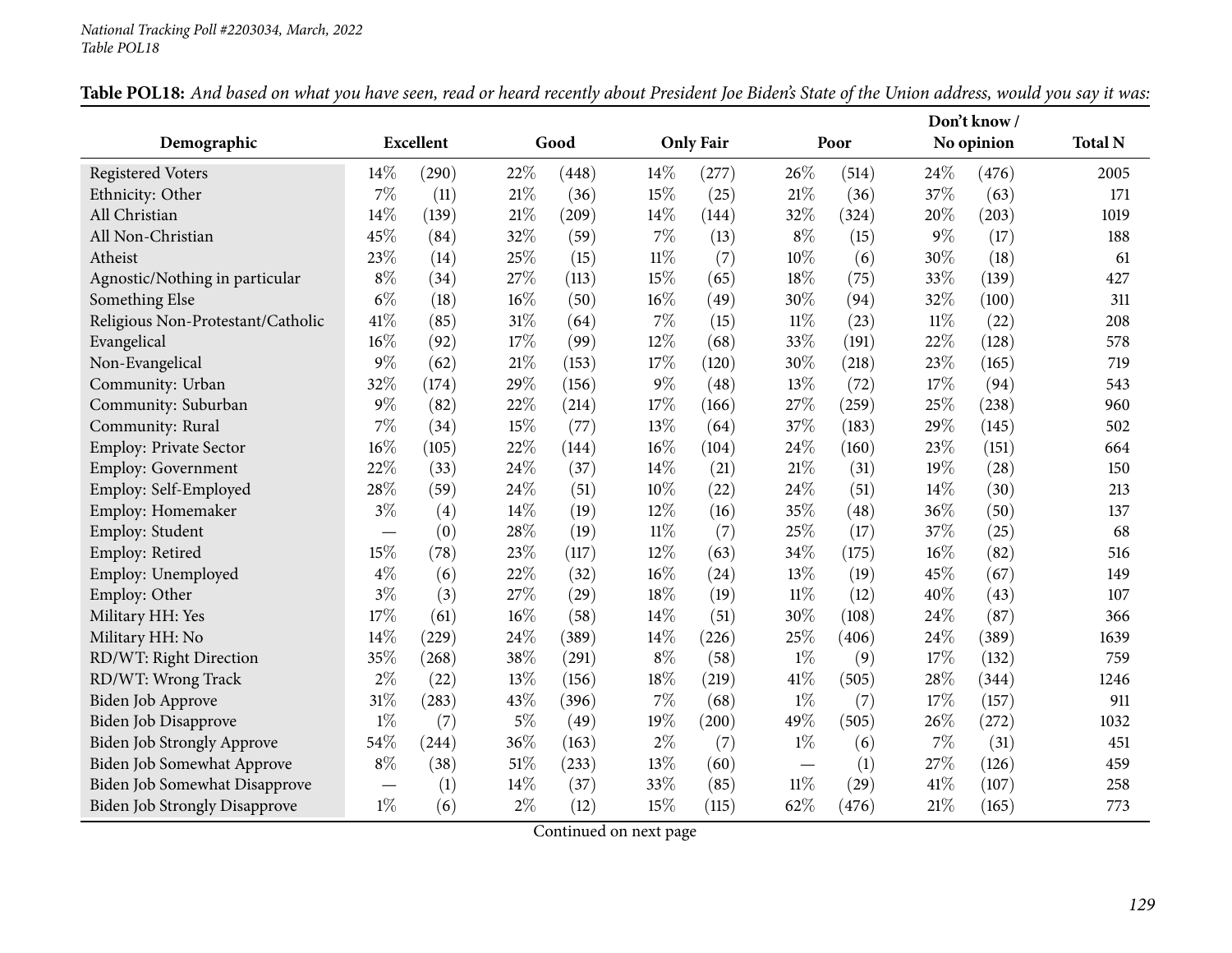|                                      |        |                  |        |       |        |                  |        |       |       | Don't know / |                |
|--------------------------------------|--------|------------------|--------|-------|--------|------------------|--------|-------|-------|--------------|----------------|
| Demographic                          |        | <b>Excellent</b> |        | Good  |        | <b>Only Fair</b> |        | Poor  |       | No opinion   | <b>Total N</b> |
| <b>Registered Voters</b>             | 14%    | (290)            | 22%    | (448) | 14%    | (277)            | 26%    | (514) | 24%   | (476)        | 2005           |
| Favorable of Biden                   | 29%    | (264)            | 44\%   | (394) | $7\%$  | (65)             | $1\%$  | (10)  | 19%   | (169)        | 902            |
| Unfavorable of Biden                 | $2\%$  | (16)             | $4\%$  | (41)  | 20%    | (206)            | 49%    | (500) | 25%   | (259)        | 1022           |
| Very Favorable of Biden              | 48%    | (216)            | 41%    | (183) | $2\%$  | (10)             | $1\%$  | (4)   | $8\%$ | (36)         | 449            |
| Somewhat Favorable of Biden          | $11\%$ | (48)             | 47%    | (211) | 12%    | (56)             | $1\%$  | (6)   | 29%   | (133)        | 453            |
| Somewhat Unfavorable of Biden        | $3\%$  | (8)              | 13%    | (31)  | 36%    | (84)             | $9\%$  | (22)  | 39%   | (91)         | 236            |
| Very Unfavorable of Biden            | $1\%$  | (8)              | $1\%$  | (10)  | $16\%$ | (122)            | $61\%$ | (478) | 21%   | (168)        | 786            |
| #1 Issue: Economy                    | $11\%$ | (83)             | 19%    | (135) | $16\%$ | (119)            | 29%    | (212) | 25%   | (180)        | 728            |
| #1 Issue: Security                   | 7%     | (24)             | 10%    | (36)  | $16\%$ | (56)             | 47%    | (163) | 20%   | (70)         | 349            |
| #1 Issue: Health Care                | 19%    | (46)             | 36%    | (86)  | 12%    | (29)             | $6\%$  | (14)  | 27%   | (66)         | 241            |
| #1 Issue: Medicare / Social Security | 18%    | (40)             | 30%    | (65)  | 14%    | (29)             | 17%    | (37)  | 21%   | (45)         | 216            |
| #1 Issue: Women's Issues             | 17%    | (17)             | 34%    | (33)  | $8\%$  | (7)              | 16%    | (15)  | 26%   | (25)         | 98             |
| #1 Issue: Education                  | 22%    | (17)             | $29\%$ | (23)  | $6\%$  | (4)              | 13%    | (10)  | 29%   | (23)         | 78             |
| #1 Issue: Energy                     | 22%    | (38)             | 29%    | (50)  | $9\%$  | (15)             | 20%    | (34)  | 20%   | (34)         | 170            |
| #1 Issue: Other                      | 19%    | (24)             | 16%    | (20)  | 15%    | (18)             | 23%    | (28)  | 27%   | (34)         | 125            |
| 2020 Vote: Joe Biden                 | 27%    | (252)            | 39%    | (368) | $11\%$ | (101)            | $2\%$  | (17)  | 22%   | (210)        | 949            |
| 2020 Vote: Donald Trump              | 2%     | (18)             | $6\%$  | (51)  | 17%    | (151)            | 54%    | (464) | 21%   | (183)        | 867            |
| 2020 Vote: Didn't Vote               | 13%    | (19)             | 16%    | (25)  | 10%    | (16)             | 18%    | (27)  | 43%   | (66)         | 153            |
| 2018 House Vote: Democrat            | 28%    | (207)            | 39%    | (294) | 12%    | (86)             | $3\%$  | (20)  | 18%   | (137)        | 744            |
| 2018 House Vote: Republican          | $3\%$  | (24)             | $9\%$  | (63)  | 17%    | (119)            | 53%    | (373) | 17%   | (119)        | 699            |
| 2016 Vote: Hillary Clinton           | 28%    | (200)            | 39%    | (283) | 10%    | (72)             | $2\%$  | (13)  | 21%   | (154)        | 721            |
| 2016 Vote: Donald Trump              | $4\%$  | (29)             | $8\%$  | (58)  | 18%    | (138)            | $51\%$ | (385) | 20%   | (149)        | 759            |
| 2016 Vote: Other                     | $5\%$  | (4)              | 17%    | (13)  | 18%    | (13)             | 30%    | (22)  | 29%   | (21)         | 72             |
| 2016 Vote: Didn't Vote               | 13%    | (57)             | 20%    | (92)  | $12\%$ | (55)             | $21\%$ | (93)  | 34%   | (152)        | 449            |
| Voted in 2014: Yes                   | 16%    | (219)            | 23%    | (310) | 14%    | (187)            | 28%    | (367) | 19%   | (248)        | 1332           |
| Voted in 2014: No                    | $11\%$ | (71)             | 20%    | (138) | 13%    | (90)             | 22%    | (147) | 34%   | (228)        | 673            |
| 4-Region: Northeast                  | 24%    | (83)             | 26%    | (91)  | 13%    | (44)             | 20%    | (71)  | 18%   | (64)         | 354            |
| 4-Region: Midwest                    | $9\%$  | (38)             | $21\%$ | (96)  | 15%    | (65)             | $26\%$ | (115) | 30%   | (132)        | 446            |
| 4-Region: South                      | 9%     | (65)             | 20%    | (150) | 15%    | (113)            | 30%    | (225) | 26%   | (196)        | 748            |
| 4-Region: West                       | 23%    | (103)            | 24\%   | (112) | 12%    | (55)             | 23%    | (103) | 18%   | (83)         | 457            |
| Party: Democrat/Leans Democrat       | 28%    | (249)            | 40%    | (359) | $9\%$  | (79)             | $3\%$  | (24)  | 20%   | (181)        | 893            |
| Party: Republican/Leans Republican   | $4\%$  | (30)             | $6\%$  | (49)  | 17%    | (142)            | 52%    | (436) | 21%   | (177)        | 834            |

Table POL18: And based on what you have seen, read or heard recently about President Joe Biden's State of the Union address, would you say it was: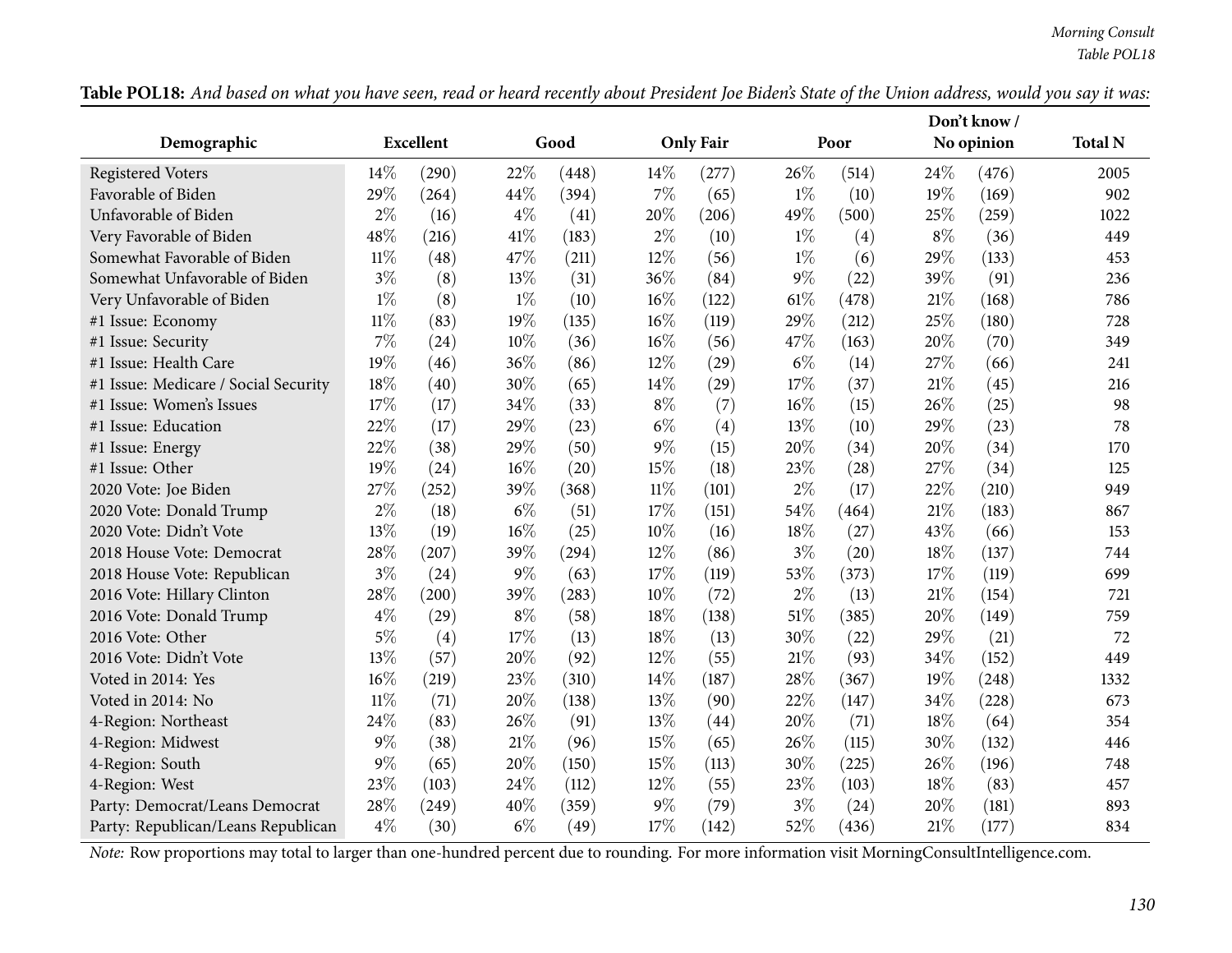*National Tracking Poll #2203034, March, <sup>2022</sup> Table POLx\_10*

# **Table POLx\_10:** *Favorability for*

*Joe Biden*

|                          |       |                        |        |                          |                                   | Heard Of, No |                          |                |                |
|--------------------------|-------|------------------------|--------|--------------------------|-----------------------------------|--------------|--------------------------|----------------|----------------|
| Demographic              |       | <b>Total Favorable</b> |        | <b>Total Unfavorable</b> |                                   | Opinion      |                          | Never Heard Of | <b>Total N</b> |
| <b>Registered Voters</b> | 45%   | (902)                  | $51\%$ | (1022)                   | $4\%$                             | (71)         |                          | (10)           | 2005           |
| Gender: Male             | 51%   | (486)                  | 45%    | (423)                    | $3\%$                             | (27)         | $1\%$                    | (10)           | 945            |
| Gender: Female           | 39%   | (416)                  | 56%    | (599)                    | $4\%$                             | (45)         |                          | (0)            | 1060           |
| Age: 18-34               | 43%   | (220)                  | 47%    | (242)                    | $8\%$                             | (43)         | $2\%$                    | (10)           | 516            |
| Age: 35-44               | 56%   | (171)                  | 43%    | (133)                    | $1\%$                             | (4)          | $\overline{\phantom{0}}$ | (0)            | 308            |
| Age: 45-64               | 40%   | (273)                  | 57%    | (386)                    | $3\%$                             | (23)         | $\overline{\phantom{0}}$ | (0)            | 682            |
| Age: 65+                 | 48%   | (238)                  | 52%    | (261)                    | $\overbrace{\phantom{123221111}}$ | (1)          | $\overline{\phantom{0}}$ | (0)            | 499            |
| GenZers: 1997-2012       | 41\%  | (57)                   | 48%    | (67)                     | $9\%$                             | (13)         | $2\%$                    | (3)            | 141            |
| Millennials: 1981-1996   | 49%   | (298)                  | 45%    | (272)                    | $5\%$                             | (33)         | $1\%$                    | (7)            | 610            |
| GenXers: 1965-1980       | 43%   | (201)                  | 54%    | (255)                    | $3\%$                             | (12)         | $\overline{\phantom{0}}$ | (0)            | 469            |
| Baby Boomers: 1946-1964  | 45%   | (321)                  | 54%    | (384)                    | $2\%$                             | (13)         |                          | (0)            | 718            |
| PID: Dem (no lean)       | 84%   | (668)                  | 12%    | (94)                     | $4\%$                             | (28)         | $1\%$                    | (4)            | 794            |
| PID: Ind (no lean)       | 32%   | (171)                  | 61\%   | (321)                    | $7\%$                             | (36)         |                          | (0)            | 528            |
| PID: Rep (no lean)       | $9\%$ | (63)                   | 89%    | (607)                    | $1\%$                             | (8)          | $1\%$                    | (6)            | 683            |
| PID/Gender: Dem Men      | 89%   | (364)                  | $8\%$  | (33)                     | $2\%$                             | (9)          | $1\%$                    | (4)            | 410            |
| PID/Gender: Dem Women    | 79%   | (304)                  | 16%    | (61)                     | $5\%$                             | (19)         | $\overline{\phantom{0}}$ | (0)            | 384            |
| PID/Gender: Ind Men      | 32%   | (82)                   | 62%    | (158)                    | $6\%$                             | (15)         | $\overline{\phantom{0}}$ | (0)            | 256            |
| PID/Gender: Ind Women    | 32%   | (88)                   | 60%    | (163)                    | $8\%$                             | (20)         | $\overline{\phantom{0}}$ | (0)            | 272            |
| PID/Gender: Rep Men      | 14%   | (39)                   | 83%    | (232)                    | $1\%$                             | (2)          | $2\%$                    | (6)            | 279            |
| PID/Gender: Rep Women    | $6\%$ | (24)                   | 93%    | (375)                    | $1\%$                             | (6)          | $\overline{\phantom{0}}$ | (0)            | 404            |
| Ideo: Liberal (1-3)      | 81%   | (454)                  | 17%    | (94)                     | $2\%$                             | (10)         | $1\%$                    | (3)            | 561            |
| Ideo: Moderate (4)       | 50%   | (261)                  | 46%    | (241)                    | $5\%$                             | (24)         |                          | (0)            | 526            |
| Ideo: Conservative (5-7) | 19%   | (154)                  | 77%    | (613)                    | $3\%$                             | (21)         | $1\%$                    | (6)            | 795            |
| Educ: < College          | 38%   | (460)                  | 57%    | (686)                    | $5\%$                             | (63)         |                          | (2)            | 1211           |
| Educ: Bachelors degree   | 52%   | (260)                  | 46%    | (229)                    | $1\%$                             | (6)          | $2\%$                    | (8)            | 503            |
| Educ: Post-grad          | 62%   | (182)                  | 37%    | (107)                    | $1\%$                             | (3)          | $\overline{\phantom{0}}$ | (0)            | 291            |
| Income: Under 50k        | 43%   | (344)                  | 51%    | (414)                    | $6\%$                             | (45)         | $1\%$                    | (4)            | 808            |
| Income: 50k-100k         | 42%   | (306)                  | 55%    | (402)                    | $3\%$                             | (20)         |                          | (2)            | 731            |
| Income: 100k+            | 54%   | (251)                  | 44%    | (206)                    | $1\%$                             | (6)          | $1\%$                    | (3)            | 466            |
| Ethnicity: White         | 41%   | (649)                  | 56%    | (884)                    | $2\%$                             | (32)         | $1\%$                    | (10)           | 1576           |
| Ethnicity: Hispanic      | 48%   | (106)                  | 41\%   | (90)                     | $11\%$                            | (25)         | $1\%$                    | (1)            | 223            |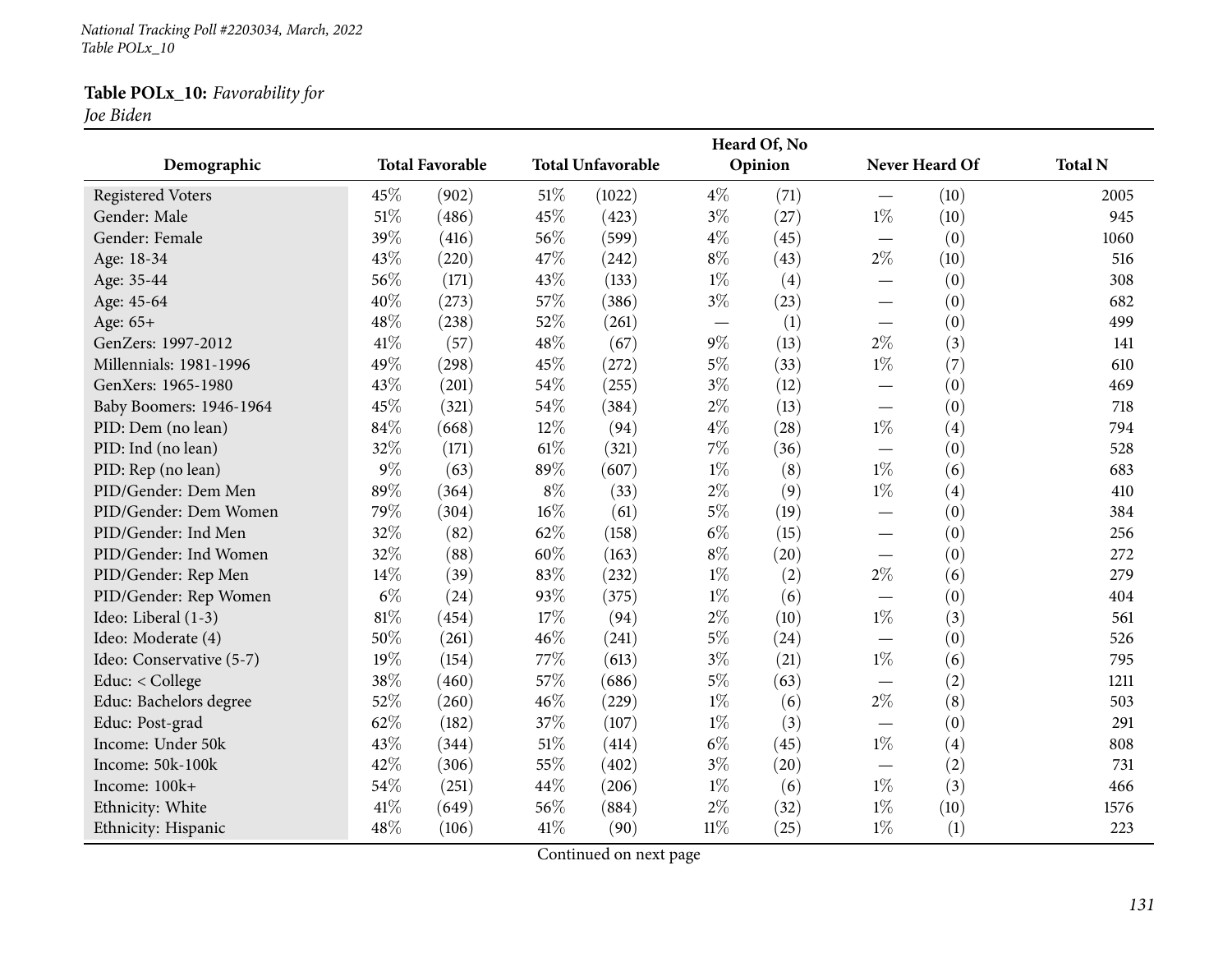# **Table POLx\_10:** *Favorability for*

*Joe Biden*

|                                   |        |                        |       |                          |       | Heard Of, No |                                 |                |                |
|-----------------------------------|--------|------------------------|-------|--------------------------|-------|--------------|---------------------------------|----------------|----------------|
| Demographic                       |        | <b>Total Favorable</b> |       | <b>Total Unfavorable</b> |       | Opinion      |                                 | Never Heard Of | <b>Total N</b> |
| <b>Registered Voters</b>          | 45%    | (902)                  | 51\%  | (1022)                   | $4\%$ | (71)         |                                 | (10)           | 2005           |
| Ethnicity: Black                  | 70%    | (180)                  | 23%   | (59)                     | $7\%$ | (19)         |                                 | (0)            | 258            |
| Ethnicity: Other                  | 42%    | (72)                   | 46%   | (78)                     | 12%   | (20)         |                                 | (0)            | 171            |
| All Christian                     | 41\%   | (413)                  | 57%   | (584)                    | $2\%$ | (20)         |                                 | (2)            | 1019           |
| All Non-Christian                 | 75%    | (140)                  | 20%   | (38)                     | $1\%$ | (2)          | $4\%$                           | (7)            | 188            |
| Atheist                           | 69%    | (42)                   | 30%   | (18)                     | $2\%$ | (1)          |                                 | (0)            | 61             |
| Agnostic/Nothing in particular    | 47%    | (199)                  | 45%   | (191)                    | $9\%$ | (36)         |                                 | (0)            | 427            |
| Something Else                    | $35\%$ | (107)                  | 62%   | (191)                    | $4\%$ | (12)         | $\hspace{0.1mm}-\hspace{0.1mm}$ | (0)            | 311            |
| Religious Non-Protestant/Catholic | $70\%$ | (146)                  | 25%   | (52)                     | $1\%$ | (2)          | $4\%$                           | (7)            | 208            |
| Evangelical                       | 40%    | (229)                  | 58%   | (332)                    | $3\%$ | (15)         |                                 | (1)            | 578            |
| Non-Evangelical                   | 39%    | (280)                  | 58%   | (420)                    | $2\%$ | (17)         |                                 | (1)            | 719            |
| Community: Urban                  | 67%    | (365)                  | 28%   | (152)                    | $3\%$ | (19)         | $1\%$                           | (7)            | 543            |
| Community: Suburban               | 41%    | (393)                  | 56%   | (533)                    | $3\%$ | (31)         |                                 | (3)            | 960            |
| Community: Rural                  | 29%    | (143)                  | 67%   | (337)                    | $4\%$ | (22)         |                                 | (0)            | 502            |
| Employ: Private Sector            | 46%    | (306)                  | 51%   | (336)                    | $2\%$ | (16)         | $1\%$                           | (6)            | 664            |
| Employ: Government                | 50%    | (74)                   | 46%   | (69)                     | $4\%$ | (6)          | $1\%$                           | (1)            | 150            |
| Employ: Self-Employed             | 51%    | (108)                  | 43%   | (92)                     | $5\%$ | (10)         | $1\%$                           | (3)            | 213            |
| Employ: Homemaker                 | 28%    | (38)                   | 71%   | (97)                     | $1\%$ | (2)          |                                 | (0)            | 137            |
| Employ: Student                   | 46%    | (31)                   | 51%   | (34)                     | $4\%$ | (3)          |                                 | (0)            | 68             |
| Employ: Retired                   | 45%    | (234)                  | 54%   | (279)                    | $1\%$ | (4)          |                                 | (0)            | 516            |
| Employ: Unemployed                | 46%    | (69)                   | 37%   | (55)                     | 17%   | (25)         |                                 | (0)            | 149            |
| Employ: Other                     | 39%    | (41)                   | 56%   | (60)                     | $5\%$ | (6)          |                                 | (0)            | 107            |
| Military HH: Yes                  | 39%    | (143)                  | 57%   | (208)                    | $3\%$ | (12)         | $1\%$                           | (3)            | 366            |
| Military HH: No                   | 46%    | (758)                  | 50%   | (813)                    | $4\%$ | (60)         |                                 | (7)            | 1639           |
| RD/WT: Right Direction            | 88%    | (664)                  | $9\%$ | (65)                     | $3\%$ | (21)         | $1\%$                           | (8)            | 759            |
| RD/WT: Wrong Track                | 19%    | (237)                  | 77%   | (956)                    | $4\%$ | (51)         |                                 | (2)            | 1246           |
| Biden Job Approve                 | 92%    | (838)                  | $6\%$ | (52)                     | $1\%$ | (13)         | $1\%$                           | (8)            | 911            |
| Biden Job Disapprove              | $5\%$  | (49)                   | 93%   | (960)                    | $2\%$ | (21)         |                                 | (2)            | 1032           |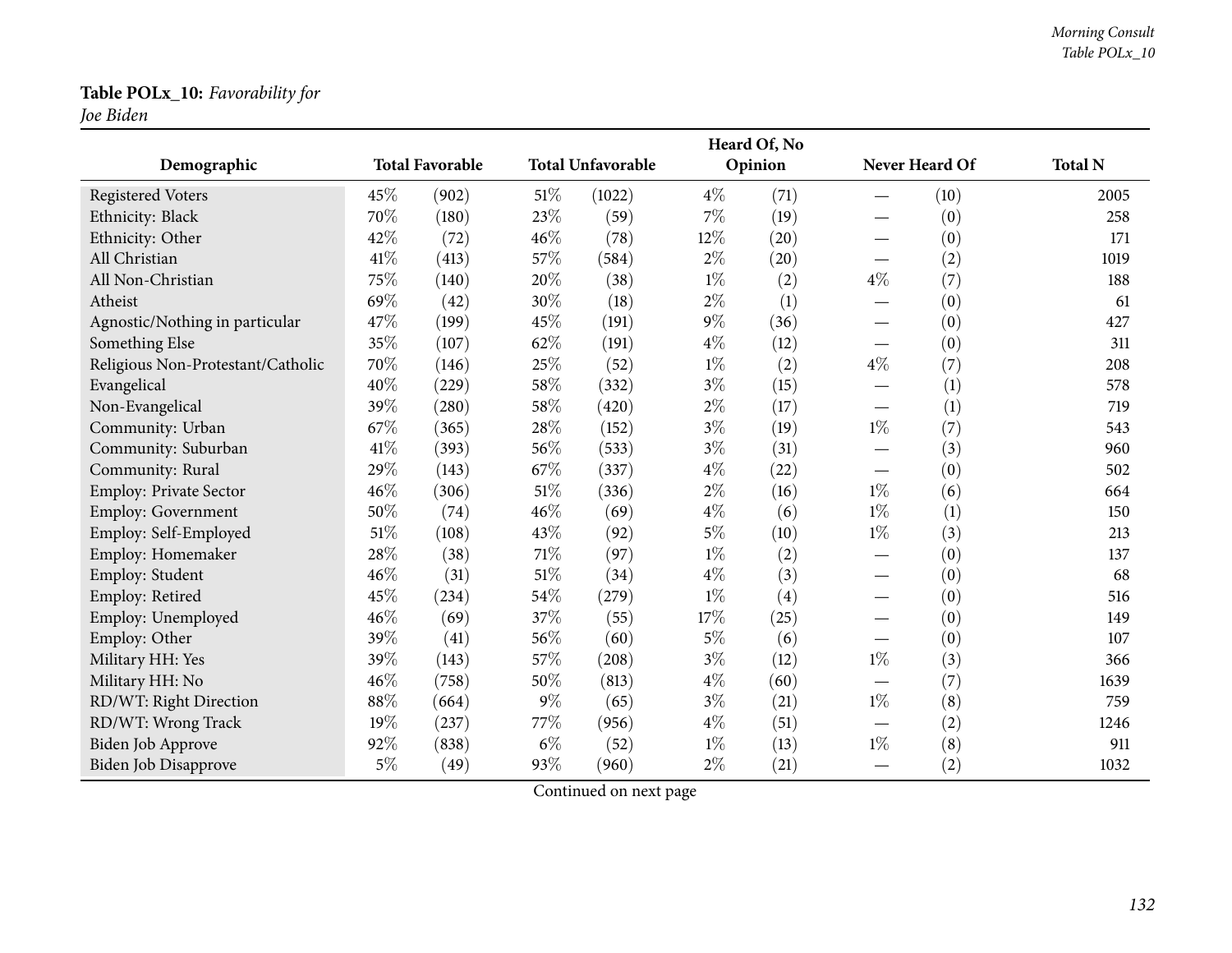*National Tracking Poll #2203034, March, <sup>2022</sup> Table POLx\_10*

## **Table POLx\_10:** *Favorability for*

*Joe Biden*

|                                      |                          |                        |                          |                          |                                 | Heard Of, No |                               |                |                |
|--------------------------------------|--------------------------|------------------------|--------------------------|--------------------------|---------------------------------|--------------|-------------------------------|----------------|----------------|
| Demographic                          |                          | <b>Total Favorable</b> |                          | <b>Total Unfavorable</b> |                                 | Opinion      |                               | Never Heard Of | <b>Total N</b> |
| <b>Registered Voters</b>             | 45%                      | (902)                  | 51\%                     | (1022)                   | $4\%$                           | (71)         |                               | (10)           | 2005           |
| Biden Job Strongly Approve           | 94%                      | (427)                  | $4\%$                    | (17)                     |                                 | (1)          | $2\%$                         | (8)            | 451            |
| Biden Job Somewhat Approve           | 90%                      | (411)                  | $8\%$                    | (35)                     | $3\%$                           | (13)         |                               | (0)            | 459            |
| Biden Job Somewhat Disapprove        | 16%                      | (42)                   | 80%                      | (207)                    | $4\%$                           | (10)         |                               | (0)            | 258            |
| <b>Biden Job Strongly Disapprove</b> | $1\%$                    | (7)                    | 97%                      | (753)                    | $1\%$                           | (11)         |                               | (2)            | 773            |
| Favorable of Biden                   | 100%                     | (902)                  | $\overline{\phantom{0}}$ | (0)                      | $\hspace{0.1mm}-\hspace{0.1mm}$ | (0)          |                               | (0)            | 902            |
| Unfavorable of Biden                 |                          | (0)                    | 100%                     | (1022)                   |                                 | (0)          |                               | (0)            | 1022           |
| Very Favorable of Biden              | 100%                     | (449)                  |                          | (0)                      |                                 | (0)          |                               | (0)            | 449            |
| Somewhat Favorable of Biden          | 100%                     | (453)                  |                          | (0)                      |                                 | (0)          |                               | (0)            | 453            |
| Somewhat Unfavorable of Biden        | $\overline{\phantom{0}}$ | (0)                    | 100\%                    | (236)                    | $\qquad \qquad$                 | (0)          |                               | (0)            | 236            |
| Very Unfavorable of Biden            | $\overline{\phantom{0}}$ | (0)                    | 100%                     | (786)                    | $\overline{\phantom{0}}$        | (0)          |                               | (0)            | 786            |
| #1 Issue: Economy                    | 37%                      | (272)                  | 60%                      | (437)                    | $2\%$                           | (15)         | $1\%$                         | (4)            | 728            |
| #1 Issue: Security                   | 22%                      | (77)                   | 76%                      | (266)                    | $1\%$                           | (5)          |                               | (1)            | 349            |
| #1 Issue: Health Care                | 65%                      | (156)                  | 28%                      | (66)                     | $8\%$                           | (18)         |                               | (0)            | 241            |
| #1 Issue: Medicare / Social Security | 58%                      | (126)                  | 38%                      | (81)                     | $4\%$                           | (10)         | $\overbrace{\phantom{aaaaa}}$ | (0)            | 216            |
| #1 Issue: Women's Issues             | 66%                      | (65)                   | 31%                      | (30)                     | $1\%$                           | (1)          | $1\%$                         | (1)            | 98             |
| #1 Issue: Education                  | 64%                      | (50)                   | 34%                      | (27)                     | $\overline{\phantom{m}}$        | (0)          | $1\%$                         | (1)            | 78             |
| #1 Issue: Energy                     | 59%                      | (100)                  | 34%                      | (57)                     | $7\%$                           | (11)         | $1\%$                         | (2)            | 170            |
| #1 Issue: Other                      | 45%                      | (57)                   | 46%                      | (57)                     | $9\%$                           | (11)         |                               | (0)            | 125            |
| 2020 Vote: Joe Biden                 | 82%                      | (778)                  | 14\%                     | (133)                    | $4\%$                           | (35)         |                               | (3)            | 949            |
| 2020 Vote: Donald Trump              | $8\%$                    | (69)                   | 90%                      | (783)                    | $1\%$                           | (10)         | $1\%$                         | (6)            | 867            |
| 2020 Vote: Didn't Vote               | 31%                      | (47)                   | 55%                      | (84)                     | 14%                             | (21)         | $1\%$                         | (1)            | 153            |
| 2018 House Vote: Democrat            | 83%                      | (618)                  | 14\%                     | (102)                    | $3\%$                           | (23)         |                               | (0)            | 744            |
| 2018 House Vote: Republican          | 12%                      | (86)                   | 86%                      | (604)                    | $1\%$                           | (4)          | $1\%$                         | (6)            | 699            |
| 2016 Vote: Hillary Clinton           | 85%                      | (613)                  | 12%                      | (87)                     | $3\%$                           | (22)         |                               | (0)            | 721            |
| 2016 Vote: Donald Trump              | $11\%$                   | (84)                   | 87%                      | (663)                    | $1\%$                           | (7)          | $1\%$                         | (6)            | 759            |
| 2016 Vote: Other                     | 34%                      | (25)                   | 60%                      | (43)                     | $6\%$                           | (4)          |                               | (0)            | 72             |
| 2016 Vote: Didn't Vote               | 40%                      | (178)                  | 51%                      | (227)                    | $9\%$                           | (39)         | $1\%$                         | (4)            | 449            |
| Voted in 2014: Yes                   | 48%                      | (642)                  | 50%                      | (667)                    | $1\%$                           | (18)         |                               | (4)            | 1332           |
| Voted in 2014: No                    | 39%                      | (260)                  | 53%                      | (355)                    | $8\%$                           | (53)         | $1\%$                         | (6)            | 673            |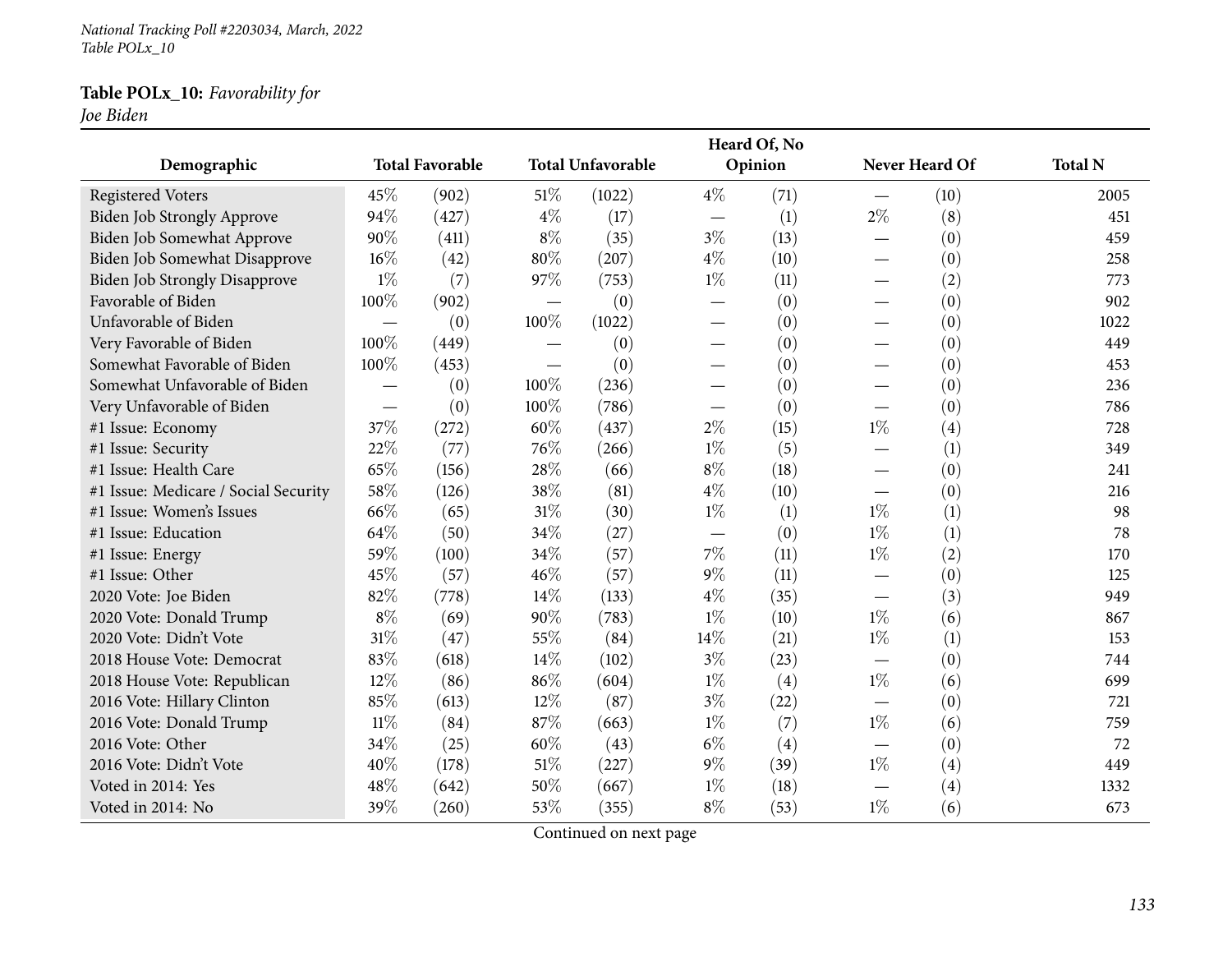## **Table POLx\_10:** *Favorability for*

*Joe Biden*

|                                                                                                                                                |        |                        |        |                          |       | Heard Of, No |       |                       |                |
|------------------------------------------------------------------------------------------------------------------------------------------------|--------|------------------------|--------|--------------------------|-------|--------------|-------|-----------------------|----------------|
| Demographic                                                                                                                                    |        | <b>Total Favorable</b> |        | <b>Total Unfavorable</b> |       | Opinion      |       | Never Heard Of        | <b>Total N</b> |
| Registered Voters                                                                                                                              | 45%    | (902)                  | 51%    | (1022)                   | $4\%$ | (71)         |       | (10)                  | 2005           |
| 4-Region: Northeast                                                                                                                            | 57%    | $^{'}201)$             | 39\%   | (139)                    | $3\%$ | (10)         | $1\%$ | $\mathbf{5}^{\prime}$ | 354            |
| 4-Region: Midwest                                                                                                                              | 41\%   | (183)                  | 54\%   | (242)                    | 5%    | (21)         | —     | (0)                   | 446            |
| 4-Region: South                                                                                                                                | 38%    | (284)                  | 58%    | (433)                    | $4\%$ | (30)         |       | $\left(1\right)$      | 748            |
| 4-Region: West                                                                                                                                 | $51\%$ | $^{(234)}$             | 45%    | (207)                    | $2\%$ | (11)         | $1\%$ | $\overline{4}$        | 457            |
| Party: Democrat/Leans Democrat                                                                                                                 | 84\%   | (747)                  | $13\%$ | (113)                    | $3\%$ | (29)         |       | $\left( 4\right)$     | 893            |
| Party: Republican/Leans Republican                                                                                                             | $9\%$  | (76)                   | 89%    | (744)                    | $1\%$ | (9)          | $1\%$ | $6^{\circ}$           | 834            |
| Note: Row proportions may total to larger than one-hundred percent due to rounding. For more information visit MorningConsultIntelligence.com. |        |                        |        |                          |       |              |       |                       |                |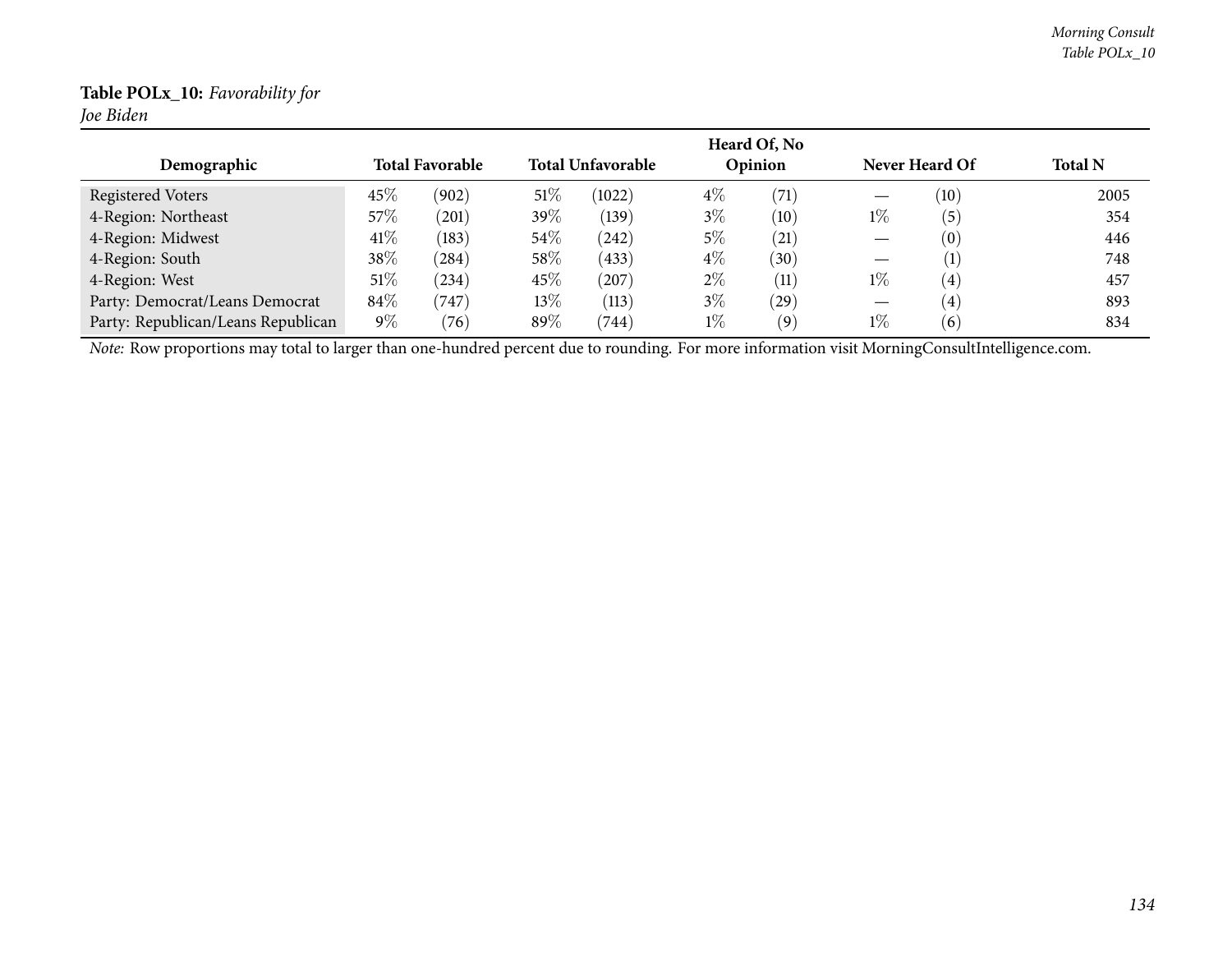# **Respondent Demographics Summary**

| Demographic      | Group                                                                                                                                                            | Frequency                                      | Percentage                                |
|------------------|------------------------------------------------------------------------------------------------------------------------------------------------------------------|------------------------------------------------|-------------------------------------------|
| xdemAll          | <b>Registered Voters</b>                                                                                                                                         | 2005                                           | 100%                                      |
| xdemGender       | Gender: Male<br>Gender: Female<br>$\overline{N}$                                                                                                                 | 945<br>1060<br>2005                            | 47\%<br>53%                               |
| age              | Age: 18-34<br>Age: 35-44<br>Age: 45-64<br>Age: 65+<br>$\boldsymbol{N}$                                                                                           | 516<br>308<br>682<br>499<br>2005               | 26%<br>15%<br>34%<br>25%                  |
| demAgeGeneration | GenZers: 1997-2012<br>Millennials: 1981-1996<br>GenXers: 1965-1980<br>Baby Boomers: 1946-1964<br>$\overline{N}$                                                  | 141<br>610<br>469<br>718<br>1938               | 7%<br>$30\%$<br>23%<br>36%                |
| xpid3            | PID: Dem (no lean)<br>PID: Ind (no lean)<br>PID: Rep (no lean)<br>$\overline{N}$                                                                                 | 794<br>528<br>683<br>2005                      | 40%<br>26%<br>34%                         |
| xpidGender       | PID/Gender: Dem Men<br>PID/Gender: Dem Women<br>PID/Gender: Ind Men<br>PID/Gender: Ind Women<br>PID/Gender: Rep Men<br>PID/Gender: Rep Women<br>$\boldsymbol{N}$ | 410<br>384<br>256<br>272<br>279<br>404<br>2005 | 20%<br>19%<br>13%<br>14%<br>$14\%$<br>20% |
| xdemIdeo3        | Ideo: Liberal (1-3)<br>Ideo: Moderate (4)<br>Ideo: Conservative (5-7)<br>$\boldsymbol{N}$                                                                        | 561<br>526<br>795<br>1882                      | $28\%$<br>26%<br>$40\%$                   |
| xeduc3           | Educ: < College<br>Educ: Bachelors degree<br>Educ: Post-grad<br>$\boldsymbol{N}$                                                                                 | 1211<br>503<br>291<br>2005                     | $60\%$<br>25%<br>15%                      |

### **Summary Statistics of Survey Respondent Demographics**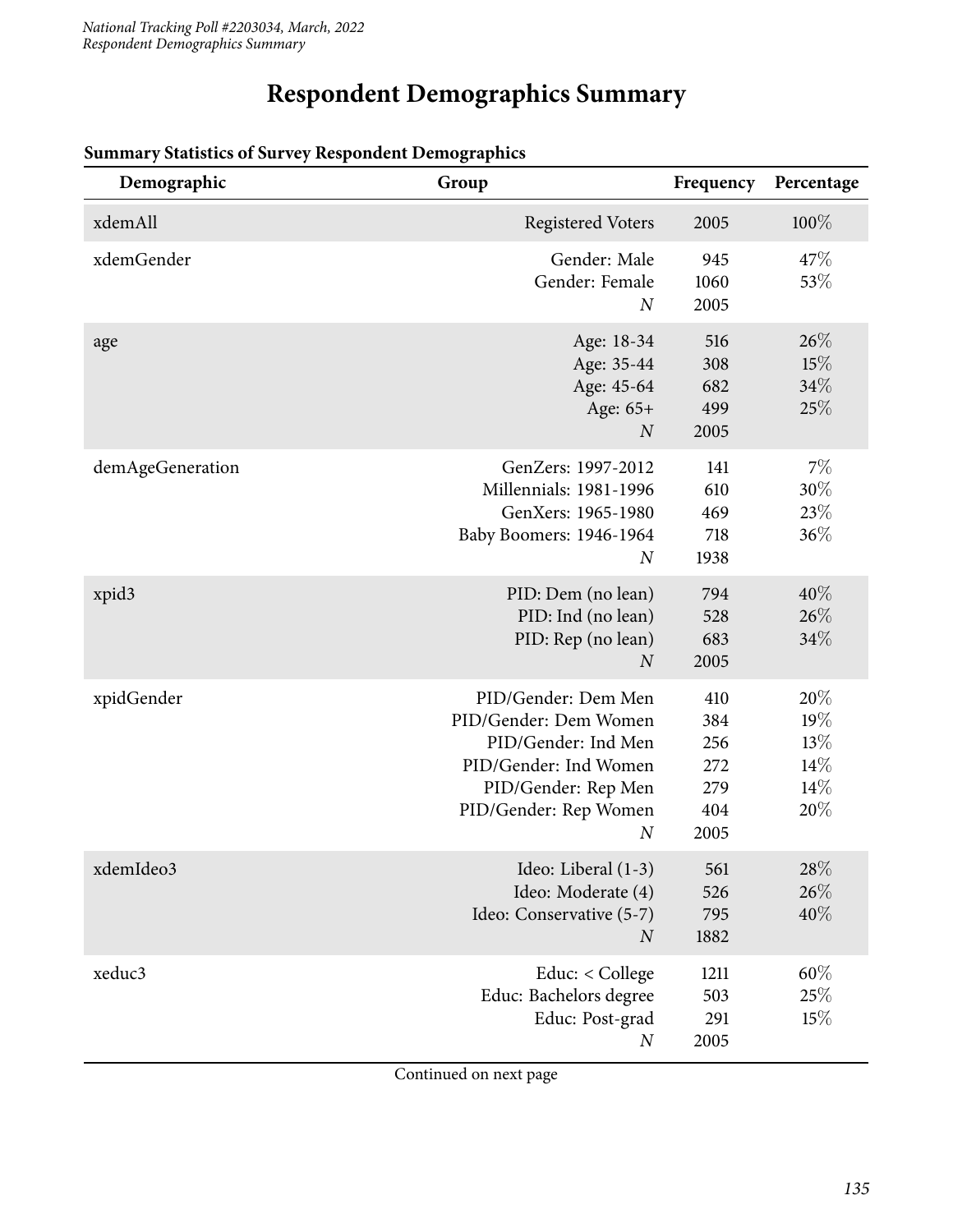| Demographic    | Group                                                                                                                                                                                                     | Frequency                                                   | Percentage                                                           |
|----------------|-----------------------------------------------------------------------------------------------------------------------------------------------------------------------------------------------------------|-------------------------------------------------------------|----------------------------------------------------------------------|
| xdemInc3       | Income: Under 50k<br>Income: 50k-100k<br>Income: 100k+<br>$\boldsymbol{N}$                                                                                                                                | 808<br>731<br>466<br>2005                                   | 40%<br>$36\%$<br>23%                                                 |
| xdemWhite      | Ethnicity: White                                                                                                                                                                                          | 1576                                                        | 79%                                                                  |
| xdemHispBin    | Ethnicity: Hispanic                                                                                                                                                                                       | 223                                                         | 11%                                                                  |
| demBlackBin    | Ethnicity: Black                                                                                                                                                                                          | 258                                                         | 13%                                                                  |
| demRaceOther   | Ethnicity: Other                                                                                                                                                                                          | 171                                                         | $9\%$                                                                |
| xdemReligion   | All Christian<br>All Non-Christian<br>Atheist<br>Agnostic/Nothing in particular<br>Something Else<br>$\boldsymbol{N}$                                                                                     | 1019<br>188<br>61<br>427<br>311<br>2005                     | 51%<br>$9\%$<br>$3\%$<br>21%<br>$16\%$                               |
| xdemReligOther | Religious Non-Protestant/Catholic                                                                                                                                                                         | 208                                                         | $10\%$                                                               |
| xdemEvang      | Evangelical<br>Non-Evangelical<br>$\boldsymbol{N}$                                                                                                                                                        | 578<br>719<br>1296                                          | 29%<br>36\%                                                          |
| xdemUsr        | Community: Urban<br>Community: Suburban<br>Community: Rural<br>$\boldsymbol{N}$                                                                                                                           | 543<br>960<br>502<br>2005                                   | 27%<br>48%<br>25%                                                    |
| xdemEmploy     | <b>Employ: Private Sector</b><br><b>Employ: Government</b><br>Employ: Self-Employed<br>Employ: Homemaker<br>Employ: Student<br>Employ: Retired<br>Employ: Unemployed<br>Employ: Other<br>$\boldsymbol{N}$ | 664<br>150<br>213<br>137<br>68<br>516<br>149<br>107<br>2005 | 33%<br>$7\%$<br>$11\%$<br>$7\%$<br>$3\%$<br>$26\%$<br>$7\%$<br>$5\%$ |
| xdemMilHH1     | Military HH: Yes<br>Military HH: No<br>$\boldsymbol{N}$                                                                                                                                                   | 366<br>1639<br>2005                                         | 18%<br>82%                                                           |

## **Summary Statistics of Survey Respondent Demographics**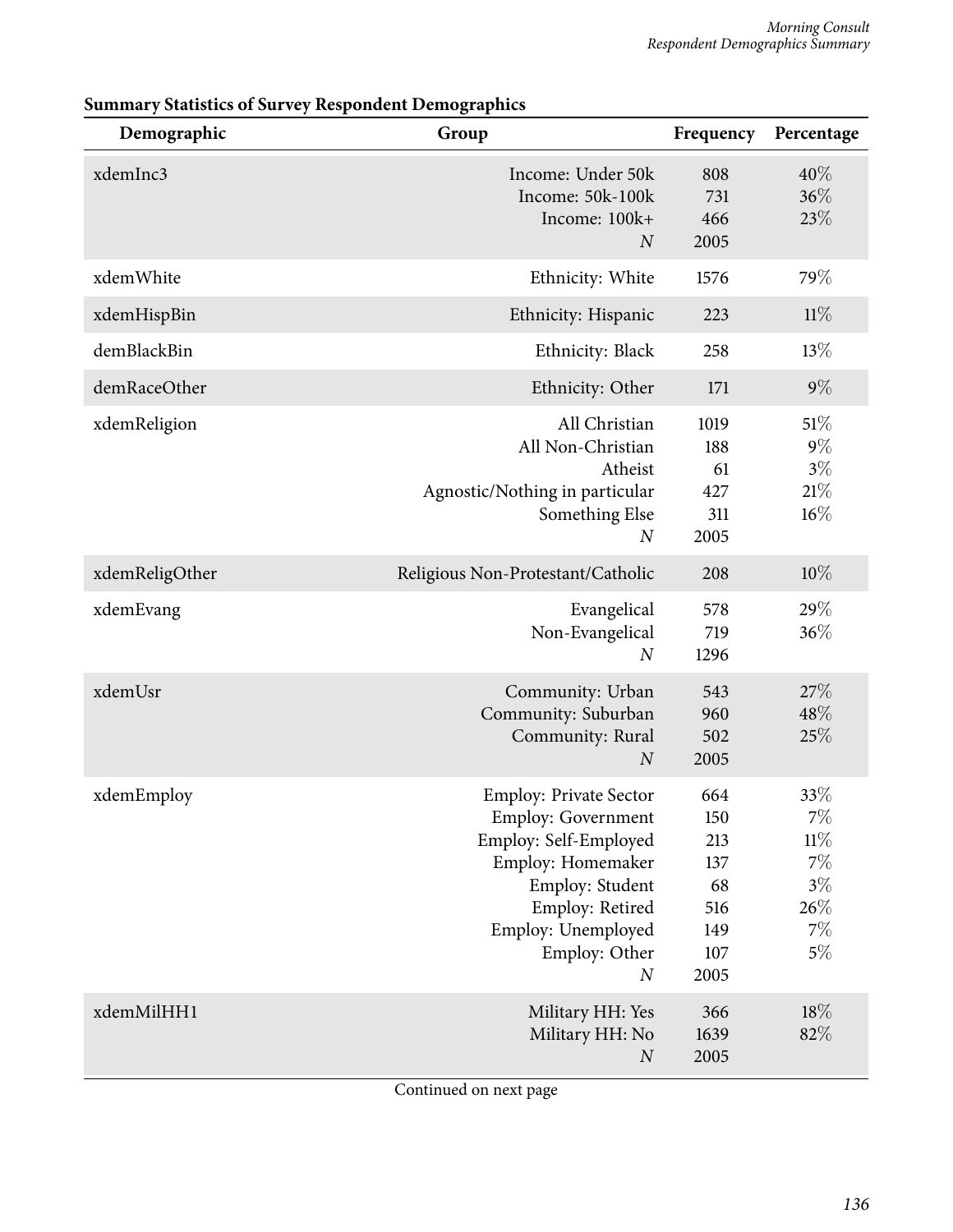| Demographic       | Group                                                                                                                                                                                                                  | Frequency                                                  | Percentage                                                   |
|-------------------|------------------------------------------------------------------------------------------------------------------------------------------------------------------------------------------------------------------------|------------------------------------------------------------|--------------------------------------------------------------|
| xnrl              | RD/WT: Right Direction<br>RD/WT: Wrong Track<br>$\boldsymbol{N}$                                                                                                                                                       | 759<br>1246<br>2005                                        | 38\%<br>62%                                                  |
| xdemBidenApprove  | Biden Job Approve<br>Biden Job Disapprove<br>$\boldsymbol{N}$                                                                                                                                                          | 911<br>1032<br>1943                                        | 45%<br>51%                                                   |
| xdemBidenApprove2 | <b>Biden Job Strongly Approve</b><br>Biden Job Somewhat Approve<br>Biden Job Somewhat Disapprove<br><b>Biden Job Strongly Disapprove</b><br>$\boldsymbol{N}$                                                           | 451<br>459<br>258<br>773<br>1943                           | 23%<br>23%<br>$13\%$<br>39%                                  |
| xdemBidenFav      | Favorable of Biden<br>Unfavorable of Biden<br>$\boldsymbol{N}$                                                                                                                                                         | 902<br>1022<br>1924                                        | 45\%<br>51\%                                                 |
| xdemBidenFavFull  | Very Favorable of Biden<br>Somewhat Favorable of Biden<br>Somewhat Unfavorable of Biden<br>Very Unfavorable of Biden<br>$\boldsymbol{N}$                                                                               | 449<br>453<br>236<br>786<br>1924                           | 22%<br>23%<br>12%<br>39%                                     |
| xnr3              | #1 Issue: Economy<br>#1 Issue: Security<br>#1 Issue: Health Care<br>#1 Issue: Medicare / Social Security<br>#1 Issue: Women's Issues<br>#1 Issue: Education<br>#1 Issue: Energy<br>#1 Issue: Other<br>$\boldsymbol{N}$ | 728<br>349<br>241<br>216<br>98<br>78<br>170<br>125<br>2005 | 36%<br>17%<br>$12\%$<br>11%<br>5%<br>$4\%$<br>$8\%$<br>$6\%$ |
| xsubVote20O       | 2020 Vote: Joe Biden<br>2020 Vote: Donald Trump<br>2020 Vote: Other<br>2020 Vote: Didn't Vote<br>$\boldsymbol{N}$                                                                                                      | 949<br>867<br>36<br>153<br>2005                            | 47%<br>43%<br>$2\%$<br>$8\%$                                 |
| xsubVote18O       | 2018 House Vote: Democrat<br>2018 House Vote: Republican<br>2018 House Vote: Someone else<br>N                                                                                                                         | 744<br>699<br>38<br>1480                                   | 37\%<br>35%<br>$2\%$                                         |

## **Summary Statistics of Survey Respondent Demographics**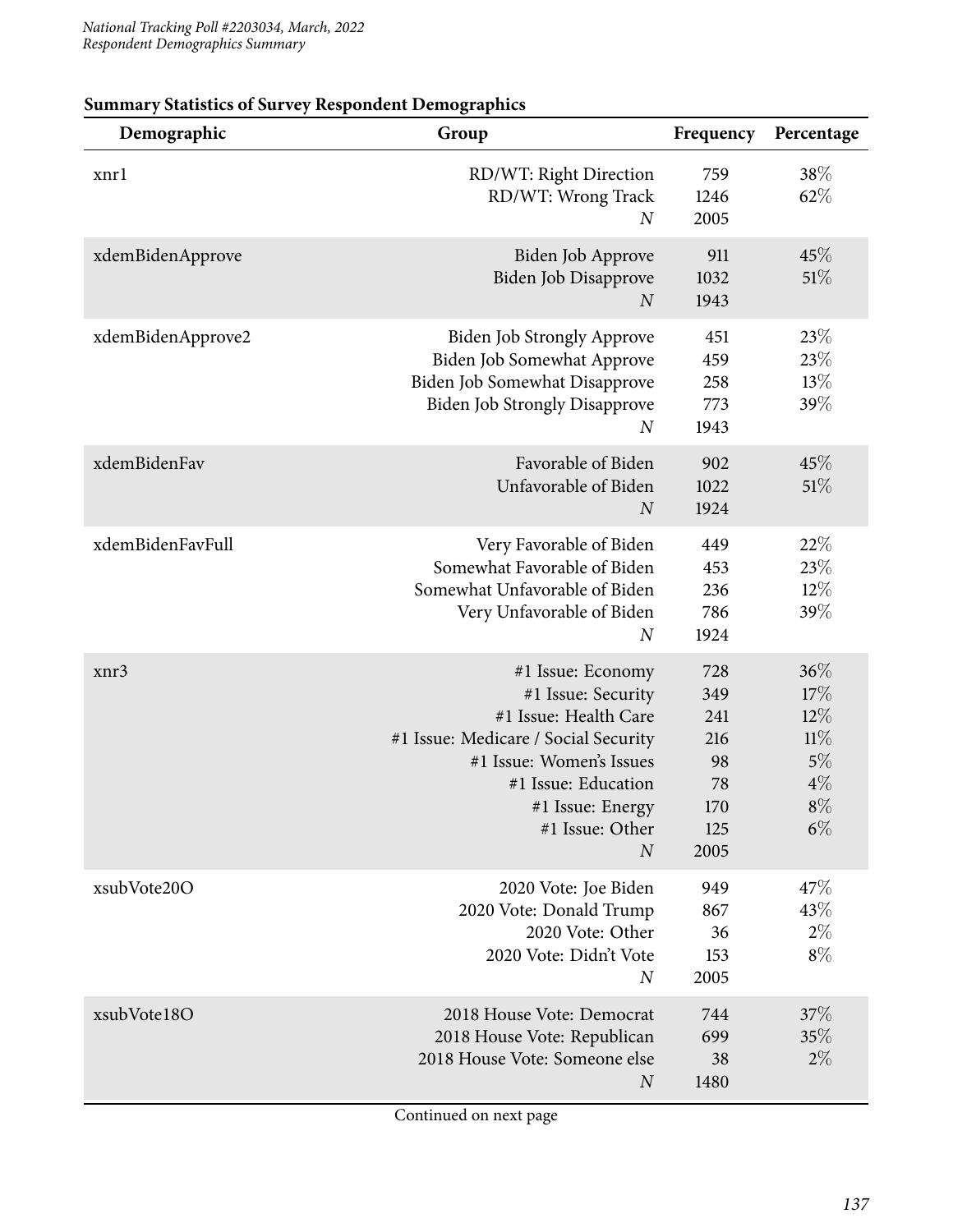| Demographic | Group                                                                                                                 | Frequency                        | Percentage                    |
|-------------|-----------------------------------------------------------------------------------------------------------------------|----------------------------------|-------------------------------|
| xsubVote16O | 2016 Vote: Hillary Clinton<br>2016 Vote: Donald Trump<br>2016 Vote: Other<br>2016 Vote: Didn't Vote<br>$\overline{N}$ | 721<br>759<br>72<br>449<br>2001  | $36\%$<br>38%<br>$4\%$<br>22% |
| xsubVote14O | Voted in 2014: Yes<br>Voted in 2014: No<br>$\overline{N}$                                                             | 1332<br>673<br>2005              | 66\%<br>34%                   |
| xreg4       | 4-Region: Northeast<br>4-Region: Midwest<br>4-Region: South<br>4-Region: West<br>$\overline{N}$                       | 354<br>446<br>748<br>457<br>2005 | $18\%$<br>22%<br>37%<br>23\%  |
| xdemPidLean | Party: Democrat/Leans Democrat<br>Party: Republican/Leans Republican<br>$\overline{N}$                                | 893<br>834<br>1727               | 45%<br>42%                    |

### **Summary Statistics of Survey Respondent Demographics**

*Note:* Group proportions may total to larger than one-hundred percent due to rounding. All statistics are calculated with demographic post-stratification weights applied.